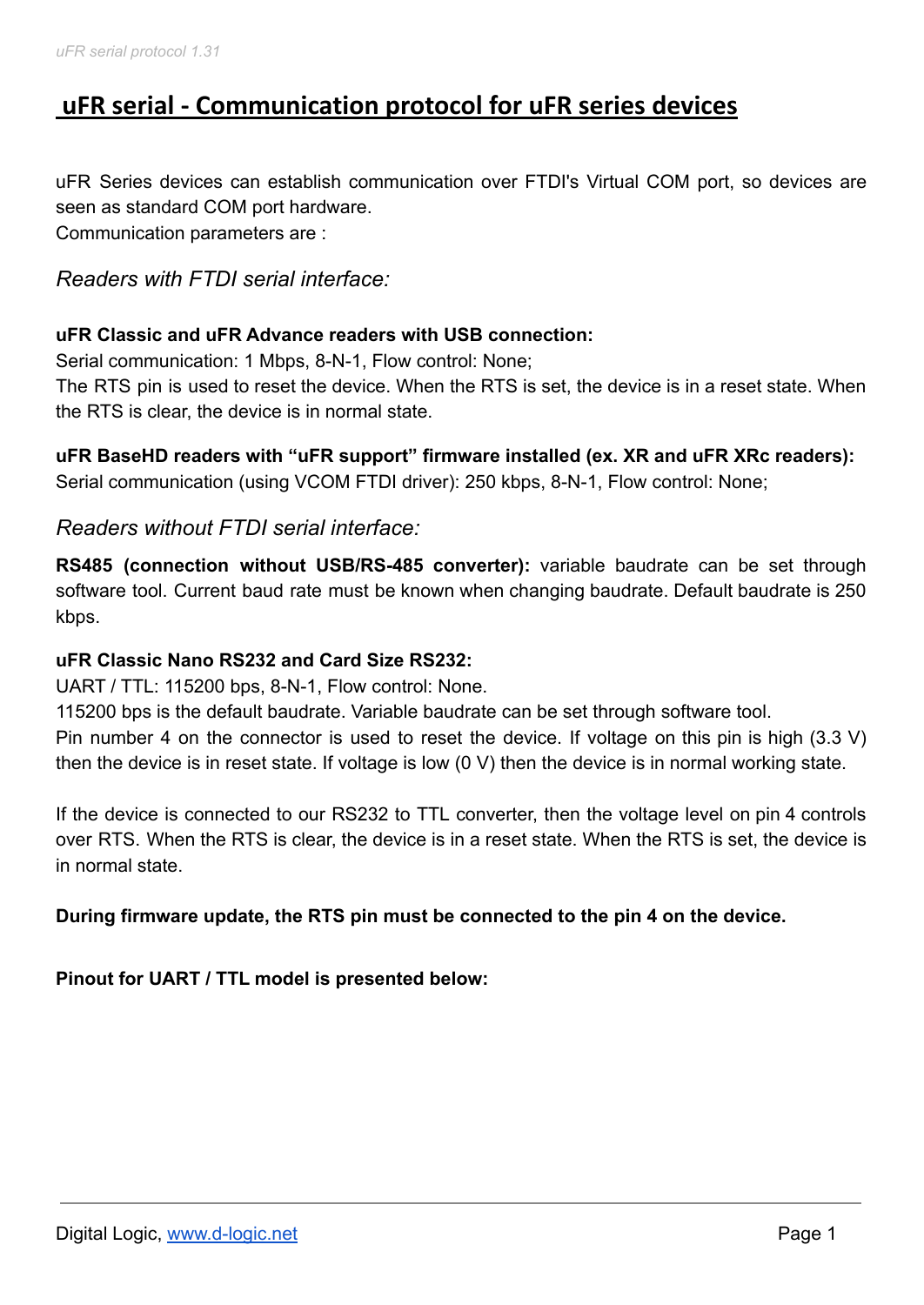

For communication purposes between reader devices and host PC, D-Logic's proprietary protocol called "uFR serial" is created.

All communication is initiated by the host (PC or other platform) to which the device is connected.

Maximum data transferred by single command or received by one device response, from firmware version 3.9.44 is 256 bytes, and before is 192 bytes.

Generally, there are two types of packets:

**CMD** – command sent by host to device **ANS** – answer sent from device to host

CMD can be short or long set. CMD short set is always 7 byte long while CMD long set – called CMD\_EXT can have variable length.

Answer have following types:

- **ACK** Acknowledgment, everything is OK, device is waiting for next CMD or CMD EXT
- **ERR** Error occurred, error byte defines ERR\_TYPE
- **RSP** Response from device on CMD or CMD\_EXT

Communication constants bytes defines type of packet, which can be seen in first three bytes of each packet.

First byte of each packet is HEADER byte. Second byte is always CMD\_CODE. Third byte is TRAILER byte.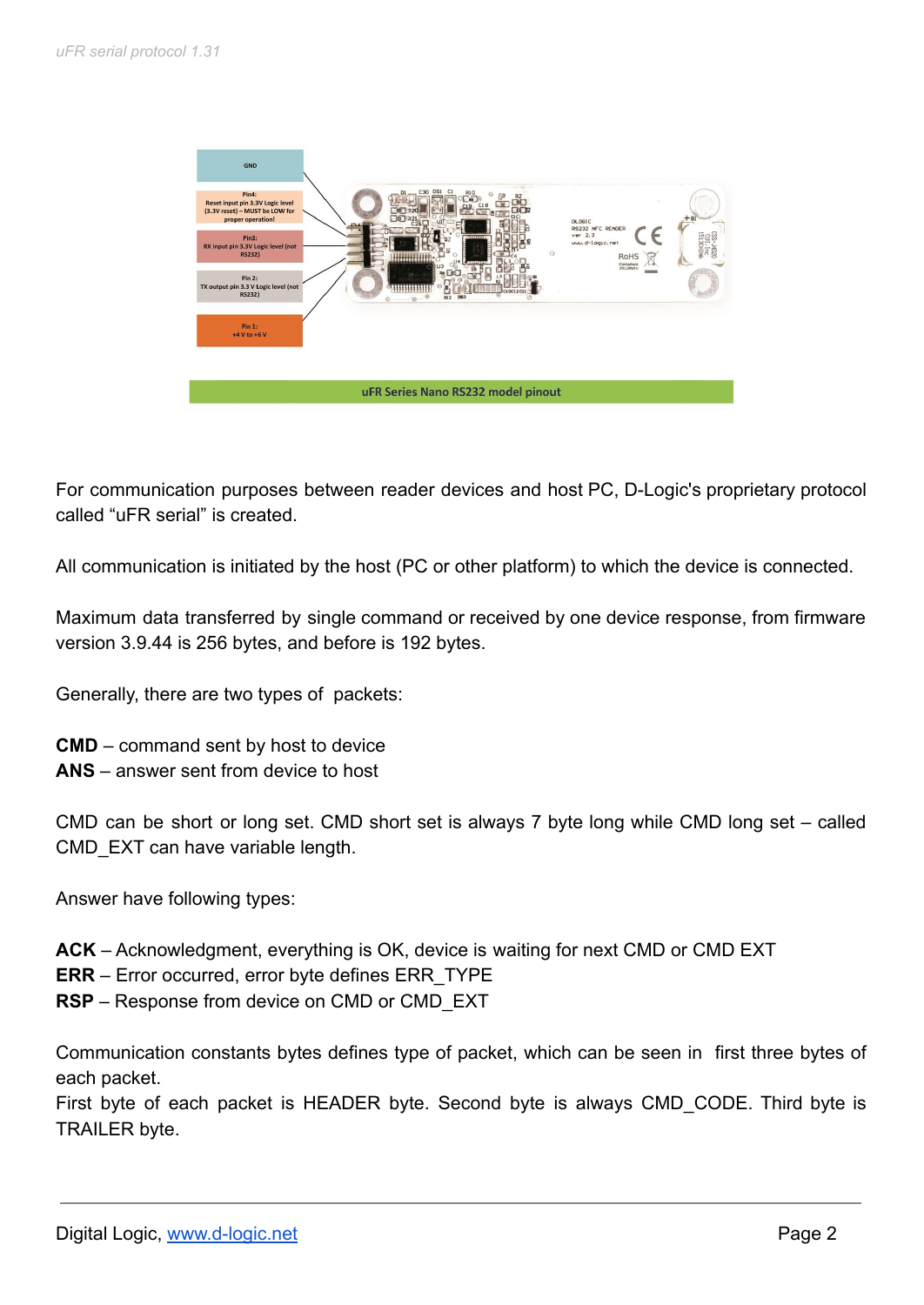| <b>Table1. Communication constants</b> |               |                         |                |  |
|----------------------------------------|---------------|-------------------------|----------------|--|
| <b>HEADER</b><br><b>CMD</b>            | 0x55          | <b>ICMD TRAILER</b>     | 0xAA           |  |
| <b>ACK HEADER</b>                      | 0xAC          | <b>ACK TRAILER</b>      | 0xCA           |  |
| RESPONSE HEADER                        | 0xDE          | <b>RESPONSE TRAILER</b> | 0xED           |  |
| <b>ERR HEADER</b>                      | $0 \times EC$ | <b>ERR TRAILER</b>      | $0 \times C E$ |  |

# *CHECKSUM*

All checksums in this document are calculated in the same manner: row of bytes is used for checksum calculation, each byte is XOR-ed with next one until the end of row. Final value is incremented with 0x07.

For example, CMD packet has 7 bytes, where  $7<sup>th</sup>$  byte is checksum of previous 6 bytes:

*CHECKSUM = (Byte1* **XOR** *Byte2* **XOR** *Byte3* **XOR** *Byte4* **XOR** *Byte5* **XOR** *Byte6) + 0x07*

# *CMD codes*

Each command has its corresponding value - look at [COMMANDS OVERVIEW](#page-5-0).

### *Error codes*

If error occurs, device will answer with ERR packet. Each Error has its corresponding value which can be found in table in Appendix: ERROR CODES.

# *CMD packet*

CMD packet can be short – 7 byte long or EXT-ended with variable length. In case of EXT CMD packet, fourth byte of CMD packet is greater than 0, containing integer value – length of CMD EXT packet. When issuing CMD EXT, always main CMD 7-byte long packet goes first. If everything as expected, device will answer with ACK packet, waiting for CMD\_EXT packet. On error, device will answer with ERR packet. CMD EXT consists of various different parameters, depending on command type, so CMD EXT does not have fixed length and order of parameters.

CMD packet has following structure:

| Mandatory 7 byte CMD packet structure                    |  |  |                                                                          |  |             |  |
|----------------------------------------------------------|--|--|--------------------------------------------------------------------------|--|-------------|--|
| Byte 1<br>Byte 2<br>Byte 3<br>Byte 4<br>Byte 6<br>Byte 5 |  |  |                                                                          |  | <b>Byte</b> |  |
| CMD HEADER                                               |  |  | CMD CODE   CMD TRAILER   CMD EXT Length   CMD Par0   CMD Par1   CHECKSUM |  |             |  |

### **Byte 1:** CMD\_HEADER as defined in Table1.Communication constants, 0x55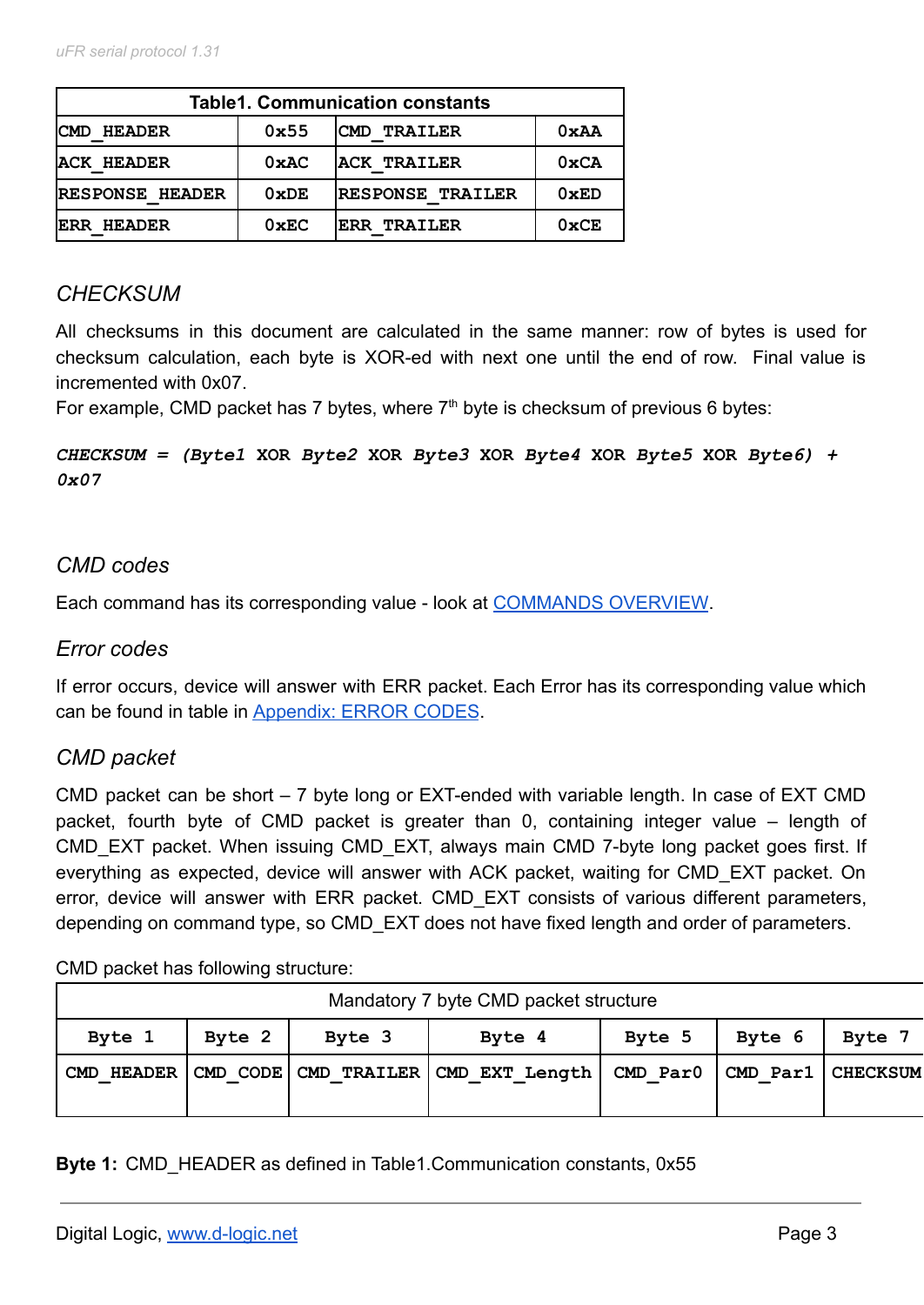**Byte 2:** CMD\_CODE as defined in Table2. CMD\_CODE values

**Byte 3:** CMD\_TRAILER as defined in Table1.Communication constants, 0xAA

**Byte 4:** CMD EXT Length: If 0 than the "CMD EXT" is not used); ELSE value is length of whole CMD\_EXT packet

**Byte 5:** CMD Par0: command parameter0, takes different values depending on command

**Byte 6:** CMD Par1: command parameter1, takes different values depending on command

**Byte 7:** CHECKSUM – Checksum of Bytes 1 to 6 as explained above

CMD EXT packet has following structure:

| CMD_EXT packet structure |                        |        |                  |  |  |
|--------------------------|------------------------|--------|------------------|--|--|
| Byte 1                   | $\ddot{\phantom{a}}$   | Byte N | Byte N+1         |  |  |
|                          | Parameter bytes 1 to N |        | CMD EXT CHECKSUM |  |  |

Parameter bytes 1 to N – different parameters, values depends on type of command **CMD\_EXT\_CHECKSUM** - Checksum of bytes 1 to N

**CMD\_EXT\_Length** is number of all bytes including CMD\_EXT\_CHECKSUM; e.g. length is N+1

# *ANSWER packet types*

The device can answer with following packet types:

### **ACK – Acknowledgment packet**

If command and CMD packet are properly configured (structure and checksum) and additional CMD\_EXT packet needs to be sent, device will answer with ACK packet.

### **ERR – Error packet**

If error occurred, device will answer with ERR packet. Some commands can return ERR EXT set. In that case ERR EXT packet comes immediately after ERR packet.

### **RSP – Response packet**

If properly configured CMD or CMD\_EXT packet is sent, device will answer with RSP or RSP EXT packet, which depends on command issued. For examples, if CMD needs answer which is short enough for RSP packet, there will be no RSP EXT packet. Otherwise, if CMD or CMD EXT needs answer with more bytes, RSP EXT will come immediately after RSP packet. Common situation is when reading data with LinearRead command, where device will answer with row of card data bytes.

# *ACK – Acknowledgment packet*

ACK packet has following structure: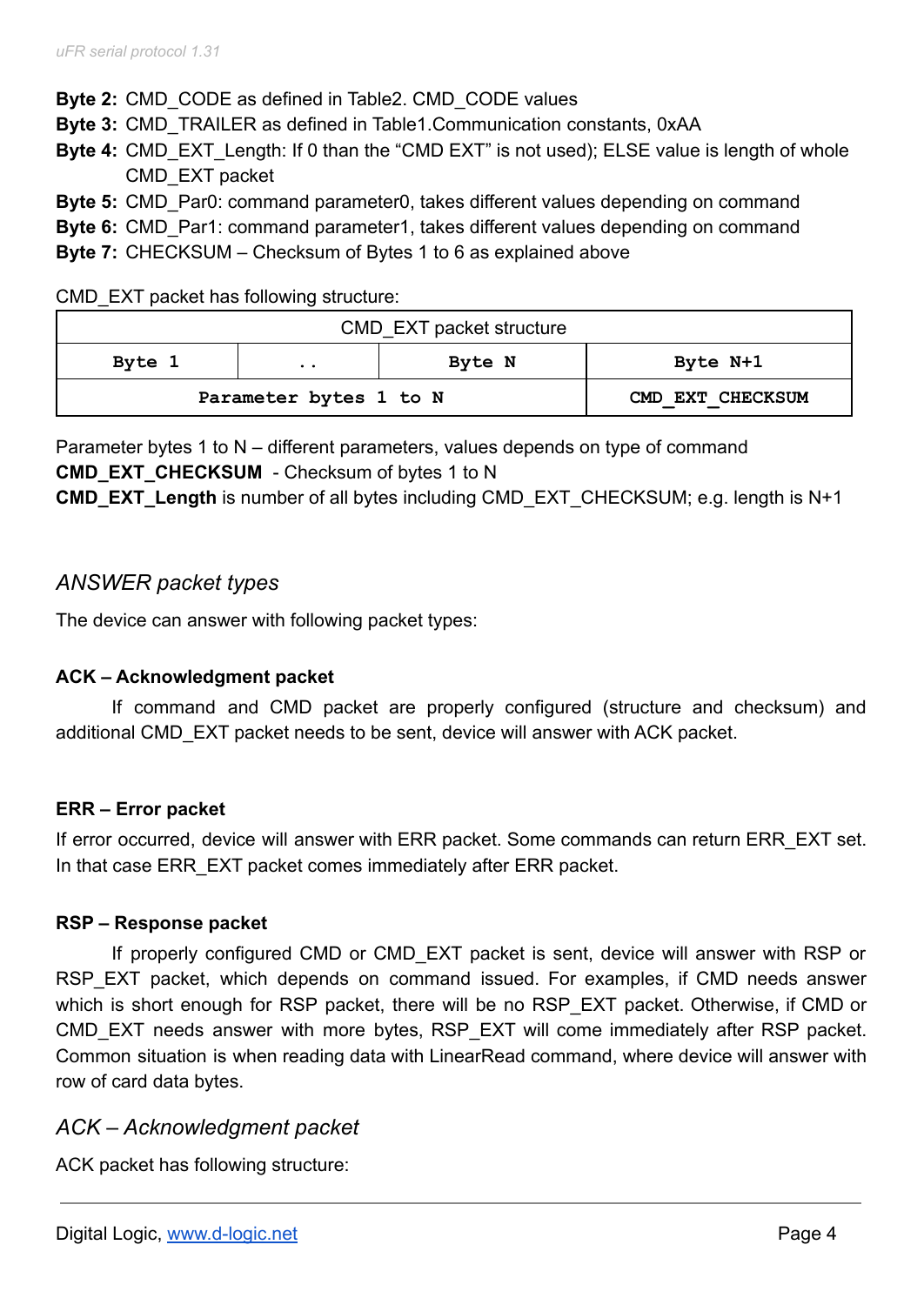|                   | ACK packet structure |                      |        |                                       |        |                 |  |
|-------------------|----------------------|----------------------|--------|---------------------------------------|--------|-----------------|--|
| Byte 1            | Byte 2               | Byte 3               | Byte 4 | Byte 5                                | Byte 6 | Byte 7          |  |
| <b>ACK HEADER</b> | CMD CODE             | <b> CMD TRAILER </b> |        | Irrelevant, not used in ACK<br>packet |        | <b>CHECKSUM</b> |  |

**Byte 1:** ACK HEADER as defined in Table1.Communication constants, 0x55

**Byte 2:** CMD\_CODE as defined in Table2. CMD\_CODE values. Device ACK-nowledge that previous command is properly sent

**Byte 3:** ACK\_HEADER as defined in Table1.Communication constants, 0x55

**Byte 4, Byte 5, Byte 6:** Not used in ACK packet, values are 0x00

**Byte 7:** CHECKSUM – Checksum of Bytes 1 to 6 as explained above

# *ERR – error packet*

ERR packet has following structure:

| Mandatory 7 byte ERR |        |        |                                                                                         |        |        |        |
|----------------------|--------|--------|-----------------------------------------------------------------------------------------|--------|--------|--------|
| Byte 1               | Byte 2 | Byte 3 | Byte 4                                                                                  | Byte 5 | Byte 6 | Byte 7 |
|                      |        |        | ERR HEADER   ERROR CODE   ERR TRAILER   ERR EXT length   Err Val0   Err Val1   CHECKSUM |        |        |        |

**Byte 1: ERR HEADER as defined in Table1. Communication constants, 0xEC** 

**Byte 2:** ERR\_CODE as defined in Table3. ERROR CODES.

**Byte 3:** ERR\_TRAILER as defined in Table1.Communication constants, 0xCE

**Byte 4:** If ERR\_EXT exists, this byte contains length of ERR\_EXT packet (including ERR\_EXT checksum)

**Byte 5:** Possible additional info on error can be defined in ERR\_Val0

**Byte 6:** Possible additional info on error can be defined in ERR\_Val1

**Byte 7:** CHECKSUM – Checksum of Bytes 1 to 6 as explained above

ERR\_EXT and has following structure:

| ERR_EXT packet structure |                      |        |                  |  |  |
|--------------------------|----------------------|--------|------------------|--|--|
| Byte 1                   | $\ddot{\phantom{a}}$ | Byte N | Byte N+1         |  |  |
| Error bytes 1 to N       |                      |        | ERR EXT CHECKSUM |  |  |

**Byte 1:** First Byte of ERR\_EXT

**…**

**Byte N:** N-nth Byte of ERR\_EXT

**Byte N+1:** ERR EXT CHECKSUM, checksum of Bytes 1 to N, calculated as explained earlier.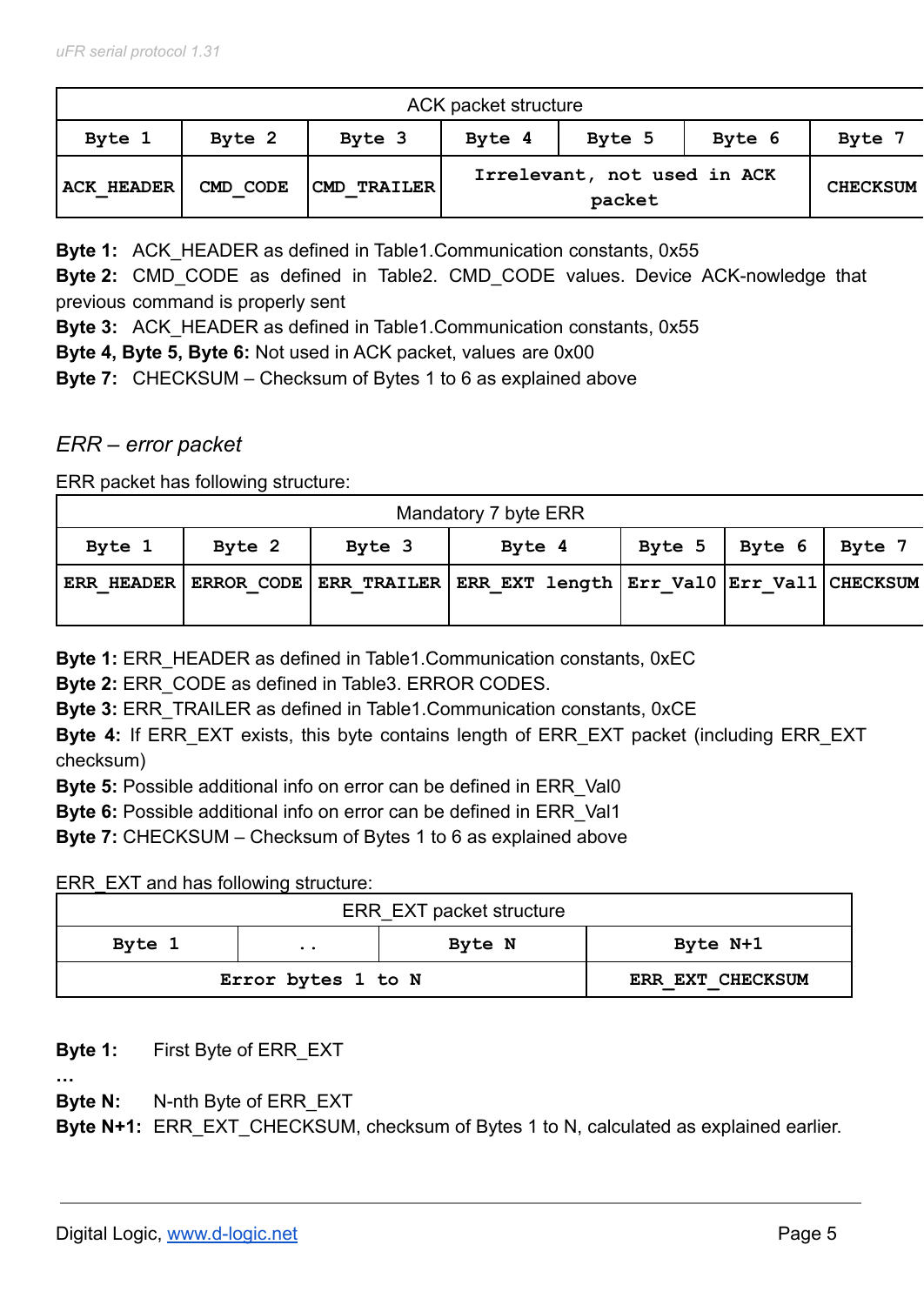# *RSP – response packet*

RSP packet has following structure:

| Mandatory 7 byte RSP |        |        |                                                                                    |  |                      |        |
|----------------------|--------|--------|------------------------------------------------------------------------------------|--|----------------------|--------|
| Byte 1               | Byte 2 | Byte 3 | Byte 4                                                                             |  | Byte $5 \mid$ Byte 6 | Byte 7 |
|                      |        |        | RSP HEADER  CMD CODE   RSP TRAILER   RSP EXT length  RSP Val0  RSP Val1   CHECKSUM |  |                      |        |

**Byte 1:** RSP\_HEADER as defined in Table1.Communication constants, 0xED

**Byte 2:** CMD\_CODE as defined in Table2. CMD\_CODE values

**Byte 3:** ERR\_TRAILER as defined in Table1.Communication constants, 0xDE

**Byte 4:** If RSP\_EXT exists, this byte contains length of RSP\_EXT packet (including RSP\_EXT checksum)

**Byte 5:** Possible additional info on RESPONSE can be defined in RSP Val0

**Byte 6:** Possible additional info on RESPONSE can be defined in RSP\_Val1

**Byte 7:** CHECKSUM – Checksum of Bytes 1 to 6 as explained above

| RSP EXT packet structure |                      |        |                  |  |
|--------------------------|----------------------|--------|------------------|--|
| Byte 1                   | $\ddot{\phantom{a}}$ | Byte N | Byte N+1         |  |
| RSP bytes 1 to N         |                      |        | RSP EXT CHECKSUM |  |

**Byte 1:** First Byte of RSP\_EXT

**…**

**Byte N:** N-nth Byte of RSP\_EXT

<span id="page-5-0"></span>**Byte N+1:** RSP EXT CHECKSUM, checksum of Bytes 1 to N, calculated as explained earlier.

# **COMMANDS OVERVIEW**

Commands are divided into several groups, based on purpose.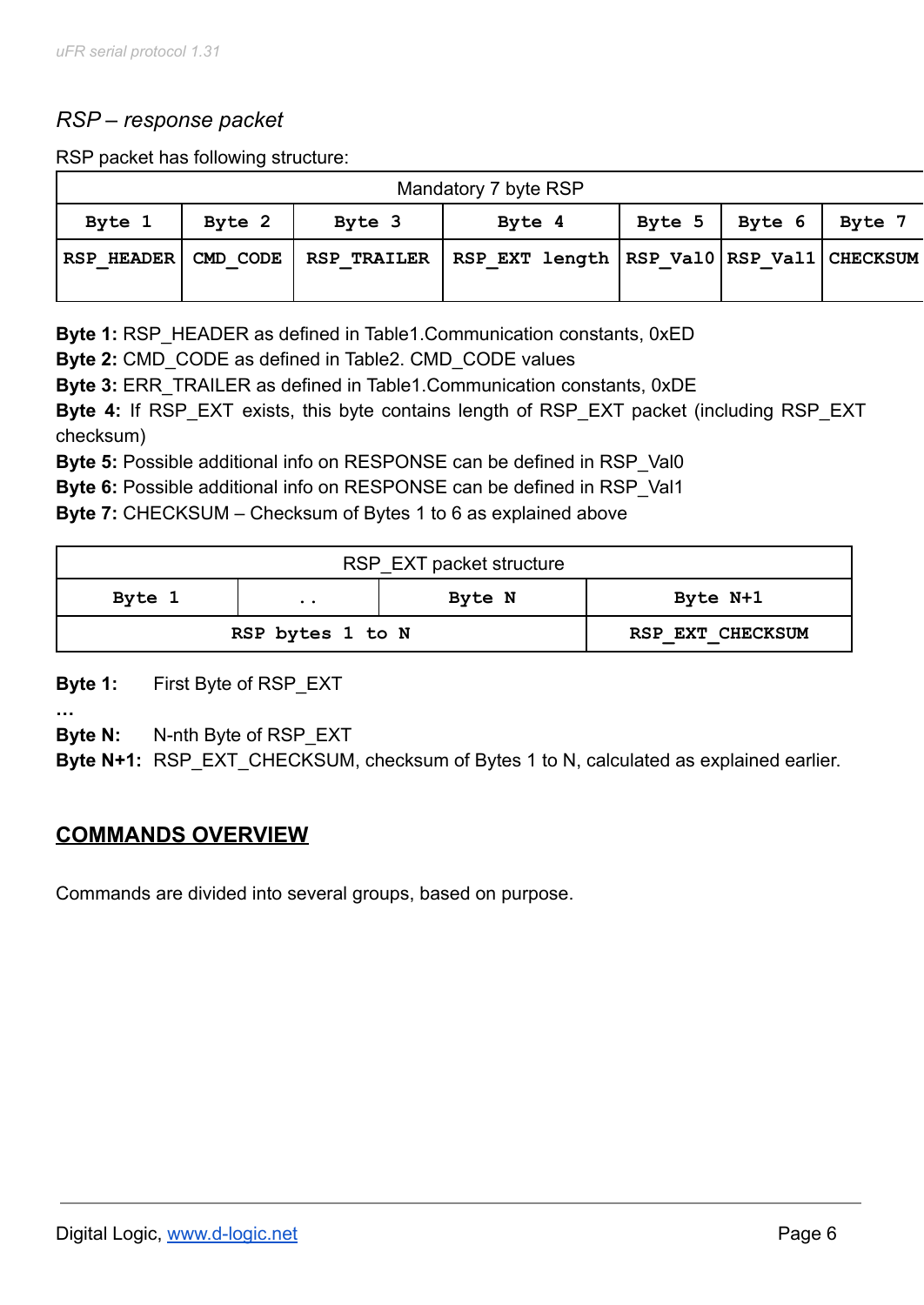# **Device related commands**

# *General purpose device related commands*

| GET READER TYPE             | 0x10           |
|-----------------------------|----------------|
| <b>GET READER SERIAL</b>    | 0x11           |
| <b>GET SERIAL NUMBER</b>    | $0 \times 40$  |
| <b>GET HARDWARE VERSION</b> | $0 \times 2A$  |
| <b>GET FIRMWARE VERSION</b> | 0x29           |
| <b>GET BUILD NUMBER</b>     | $0 \times 2B$  |
| <b>READER KEY WRITE</b>     | 0x12           |
| USER DATA READ              | 0x1B           |
| <b>USER DATA WRITE</b>      | $0 \times 1$ C |
| READER KEYS LOCK            | 0x27           |
| READER KEYS UNLOCK          | 0x28           |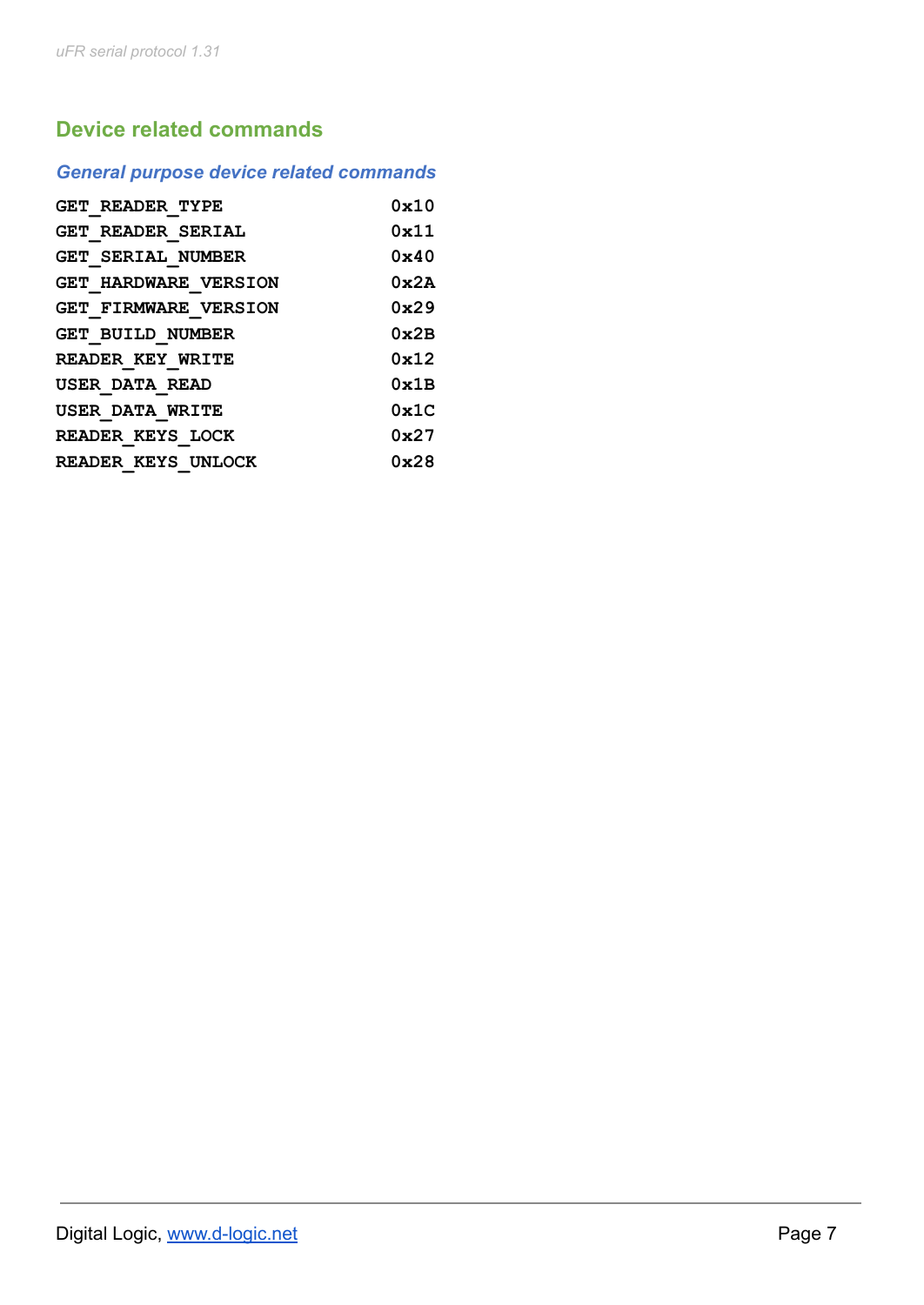| <b>READER PASSWORD WRITE</b> | $0 \times 33$ |
|------------------------------|---------------|
| <b>SELF RESET</b>            | $0 \times 30$ |
| SET SPEED PERMANENTLY        | $0 \times 4B$ |
| GET SPEED PARAMETERS         | $0 \times 4C$ |
| <b>SET UART SPEED</b>        | $0 \times 70$ |
| RED LIGHT CONTROL            | $0 \times 71$ |
| USER INTERFACE SIGNAL        | 0x26          |
| SET RF ANALOG SETTINGS       | $0 \times 7D$ |
| GET RF ANALOG SETTINGS       | $0 \times 7F$ |
| SET LED CONFIG               | $0 \times 6E$ |
| DEFAULT UART SPEED SESSION   | $0 \times F1$ |

# **Card related commands**

# *General purpose card related commands*

| <b>GET CARD ID</b>   | 0x13          |
|----------------------|---------------|
| GET CARD ID EX       | $0 \times 2C$ |
| GET DLOGIC CARD TYPE | $0 \times 3C$ |
| GET LAST CARD ID EX  | $0 \times 7C$ |

### *Trailer block manipulation commands*

| SECTOR TRAILER WRITE        |  | 0x1A |
|-----------------------------|--|------|
| SECTOR TRAILER WRITE UNSAFE |  | 0x2F |

# *Block manipulation commands*

| <b>BLOCK READ</b>  |                              | 0x16 |
|--------------------|------------------------------|------|
| <b>BLOCK WRITE</b> |                              | 0x17 |
|                    | <b>BLOCK IN SECTOR READ</b>  | 0x18 |
|                    | <b>BLOCK IN SECTOR WRITE</b> | 0x19 |

# *Linear data manipulation commands*

| LINEAR READ        | 0x14          |
|--------------------|---------------|
| LINEAR WRITE       | 0x15          |
| LINEAR FORMAT CARD | $0 \times 25$ |
| LIN ROW READ       | $0 \times 45$ |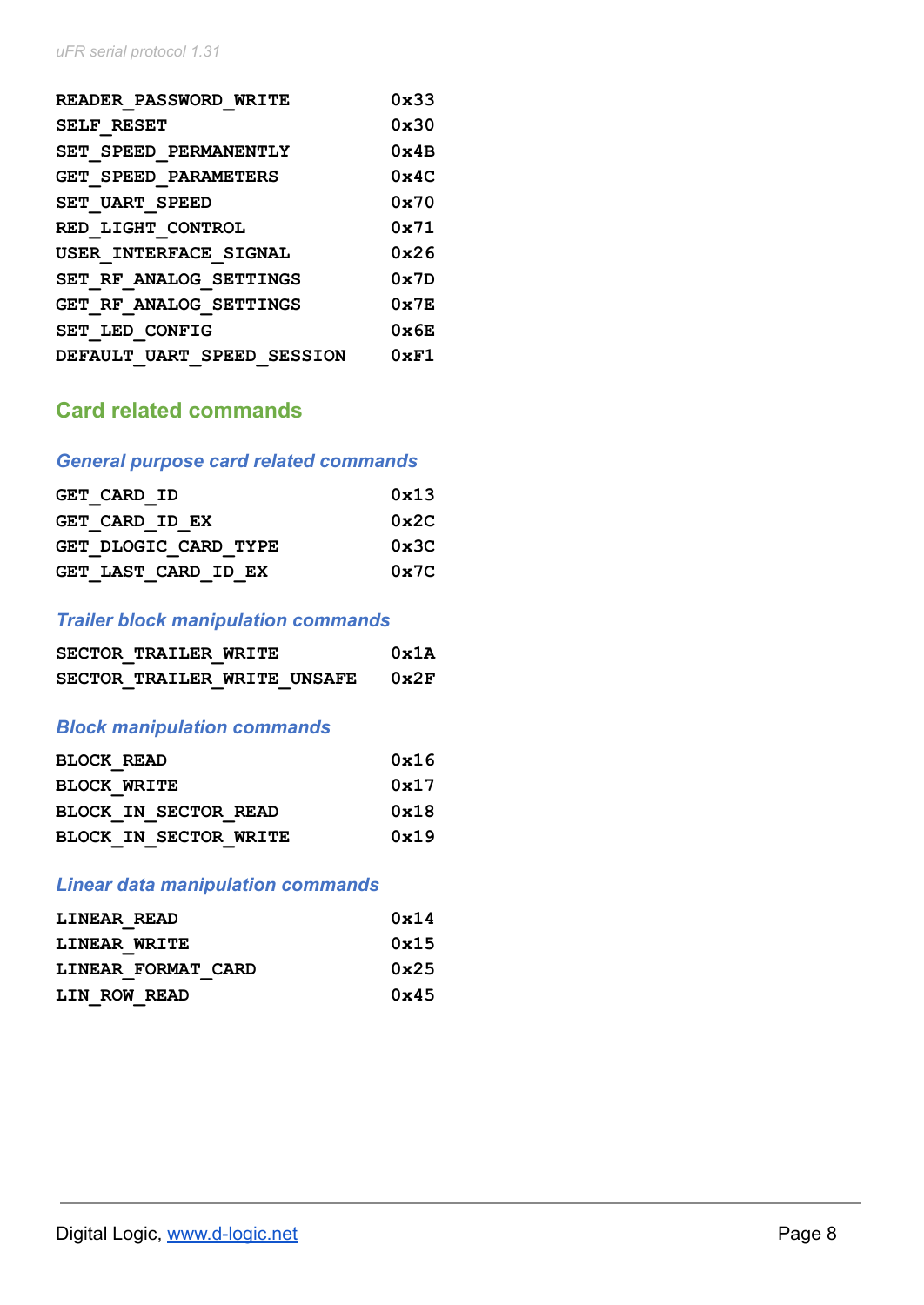# *Value block manipulation commands*

# **Direct block addressing**

| VALUE BLOCK READ                                          | 0x1D |
|-----------------------------------------------------------|------|
| VALUE BLOCK WRITE                                         | 0x1E |
| VALUE BLOCK INC                                           | 0x21 |
| VALUE BLOCK DEC                                           | 0x22 |
| in a subject of the first state of the company of the set |      |

#### **Indirect block addressing**

|  | VALUE BLOCK IN SECTOR READ  | 0x1F          |
|--|-----------------------------|---------------|
|  | VALUE BLOCK IN SECTOR WRITE | $0 \times 20$ |
|  | VALUE BLOCK IN SECTOR INC   | $0 \times 23$ |
|  | VALUE BLOCK IN SECTOR DEC   | 0x24          |

# *Commands for DESFIRE cards*

| GET DESFIRE UID                  | 0x80          |
|----------------------------------|---------------|
| SET DESFIRE KEY                  | 0x81          |
| <b>DESFIRE WRITE TO FILE</b>     | $0 \times 82$ |
| DESFIRE READ FROM FILE           | 0x83          |
| DESFIRE CREATE APPLICATION       | $0 \times 84$ |
| DESFIRE CREATE FILE              | 0x85          |
| DESFIRE CREATE AES KEY           | $0 \times 86$ |
| DESFIRE GET KEY CONFIG           | $0 \times 87$ |
| DESFIRE CHANGE KEY CONFIG        | $0 \times 88$ |
| DESFIRE DELETE APPLICATION 0x89  |               |
| DESFIRE DELETE FILE              | 0x8A          |
| DESFIRE SET CONFIGURATION        | $0 \times 8B$ |
| DESFIRE FORMAT CARD              | $0 \times 8C$ |
| DESFIRE FREE MEM                 | $0 \times 8D$ |
| DESFIRE WRITE AES KEY            | $0 \times 8E$ |
| DESFIRE CREATE VALUE FILE        | 0x8F          |
| <b>DESFIRE READ VALUE FILE</b>   | $0 \times 9A$ |
| DESFIRE INCREASE VALUE FILE 0x9B |               |
| DESFIRE DECREASE VALUE FILE 0x9C |               |
| DESFIRE CREATE RECORD FILE       | 0x97          |
| DESFIRE WRITE RECORD             | 0x98          |
| DESFIRE READ RECORDS             | 0x99          |
| DESFIRE CLEAR RECORD             | 0x6D          |
| DESFIRE GET APPLICATION IDS      | 0xC0          |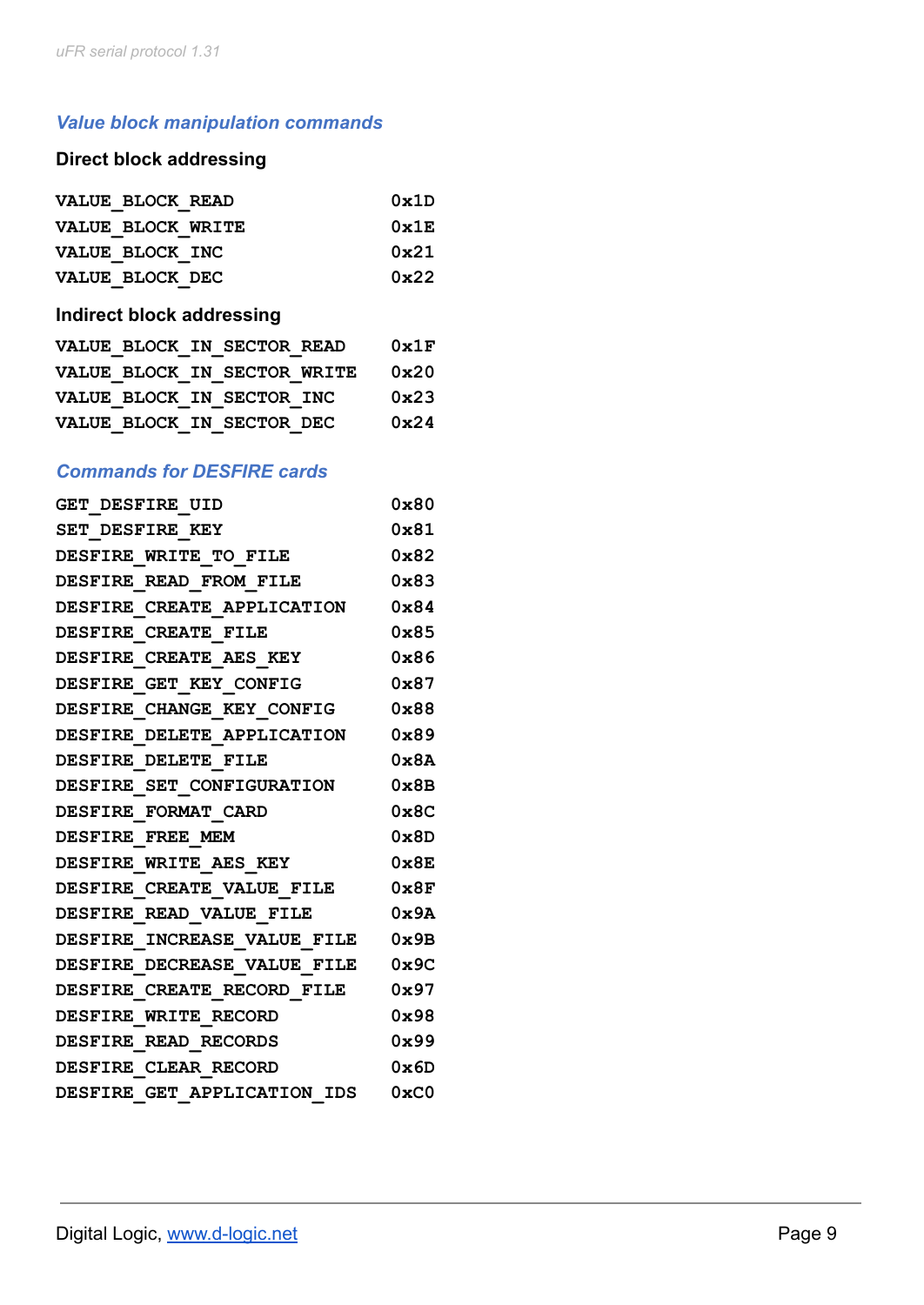### *Commands for Mifare Desfire cards*

| MFP FIRST AUTHENTICATE | 0x6A          |
|------------------------|---------------|
| MFP CHANGE REG KEY     | $0 \times 6B$ |
| MFP GET UID            | 0x6C          |

### *Commands for NFC Type 2 Tags*

| GET NFC T2T VERSION | $0 \times B0$ |
|---------------------|---------------|
| READ COUNTER        | 0xB1          |
| INCREMENT COUNTER   | $0 \times B2$ |

### *Command for NFC Type 4 Tags*

| NT4H COMMON CMD | 0xB3 |
|-----------------|------|
|                 |      |

### *Originality checking commands*

|  | READ ECC SIGNATURE | 0xBF |
|--|--------------------|------|
|  |                    |      |

### *Commands for "asynchronous UID sending" feature*

|  | SET CARD ID SEND CONF | 0x3D          |
|--|-----------------------|---------------|
|  | GET CARD ID SEND CONF | $0 \times 3E$ |
|  | SET BAD SELECT NR MAX | $0 \times 3F$ |
|  | GET BAD SELECT NR MAX | $0 \times 44$ |

#### *Power saving commands*

| ENTER SLEEP MODE      | 0x46          |
|-----------------------|---------------|
| LEAVE SLEEP MODE      | 0x47          |
| <b>AUTO SLEEP SET</b> | 0x4D          |
| <b>AUTO SLEEP GET</b> | $0 \times 4E$ |

#### *Light and display commands*

| SET DISPLAY DATA      | 0x72 |
|-----------------------|------|
| SET SPEAKER FREQUENCY | 0x73 |
| SET DISPLAY INTENSITY | 0x74 |
| GET DISPLAY INTENSITY | 0x75 |

### *uFR BASE Control commands*

|  | UFR XRC LOCK OPEN    |                         | $0 \times 60$ |
|--|----------------------|-------------------------|---------------|
|  |                      | UFR XRC SET RELAY STATE | 0x61          |
|  | UFR XRC GET IO STATE |                         | $0 \times 62$ |

### *Shared Ram card emulation commands*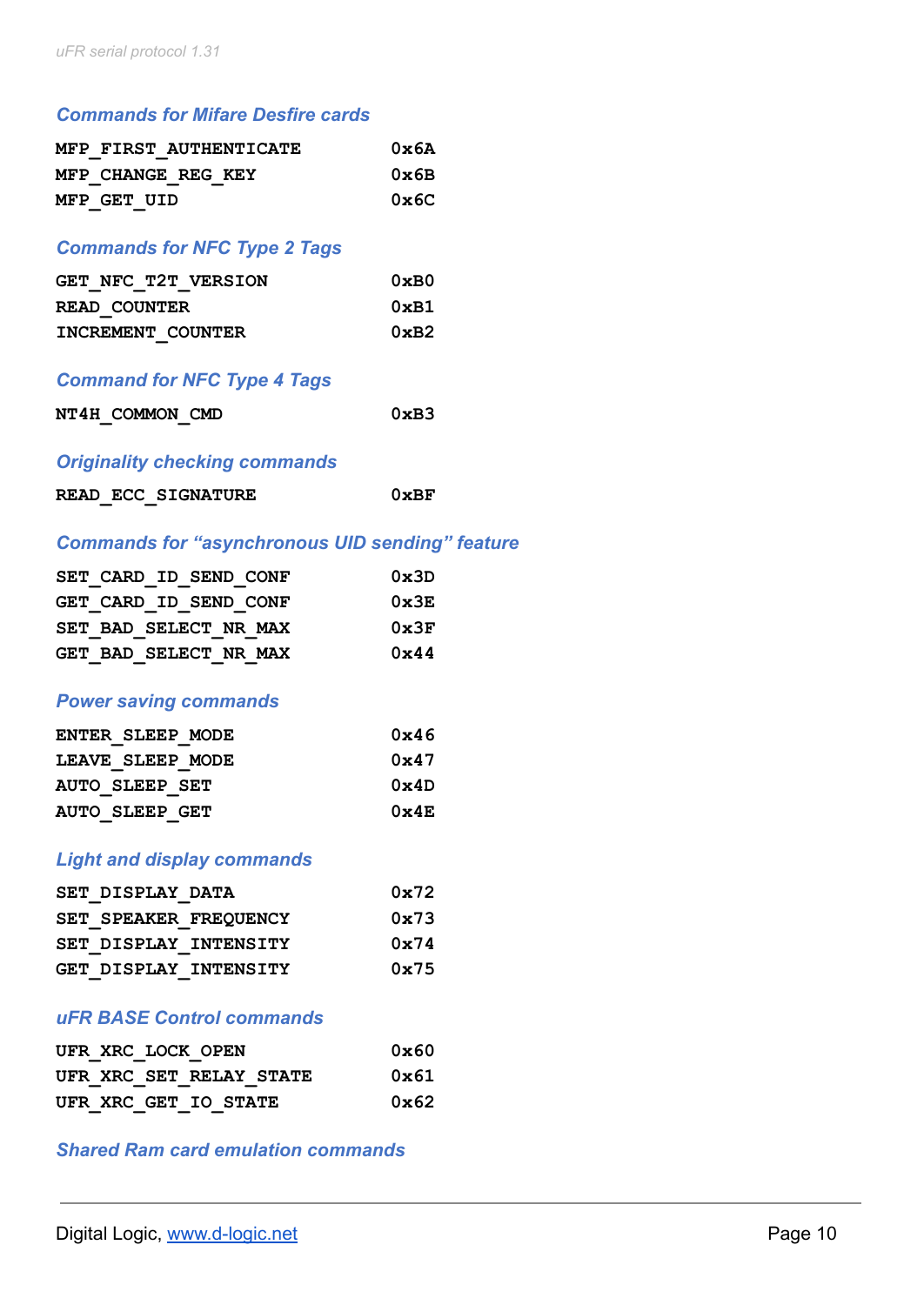| ENTER SHARE RAM COMM MODE | $0 \times 78$ |
|---------------------------|---------------|
| EXIT SHARE RAM COMM MODE  | 0x79          |
| READ SHARE RAM            | 0x7A          |
| WRITE SHARE RAM           | $0 \times 7B$ |

#### *ISO 14443-4 protocol commands*

| I BLOCK TRANSCEIVE  | $0 \times 90$ |
|---------------------|---------------|
| R BLOCK TRANSCEIVE  | $0 \times 91$ |
| S BLOCK DESELECT    | $0 \times 92$ |
| SET ISO14433 4 MODE | $0 \times 93$ |
| APDU TRANSCEIVE     | $0 \times 94$ |

#### *uFR Online commands*

| ESP SET IO STATE          | 0xF3          |
|---------------------------|---------------|
| ESP GET IO STATE          | $0 \times F4$ |
| ESP READER TIME WRITE     | $0 \times F5$ |
| ESP READER TIME READ      | $0 \times F6$ |
| ESP READER EEPROM READ    | $0 \times F7$ |
| ESP SET DISPLAY DATA      | $0 \times F8$ |
| <b>ESP READER RESET</b>   | $0 \times F9$ |
| ESP READER PASSWORD WRITE | $0 \times FA$ |
| ESP READER EEPROM WRITE   | $0 \times FB$ |
| ESP GET READER SERIAL     | $0 \times E7$ |

#### *Miscellaneous functions*

| CHECK UID CHANGE         | $0 \times E4$  |  |  |  |  |
|--------------------------|----------------|--|--|--|--|
| RF RESET                 | $0 \times E$ 5 |  |  |  |  |
| <b>GET READER STATUS</b> | 0xE6           |  |  |  |  |
| READ TT STATUS           | 0xB4           |  |  |  |  |

# **DEVICE RELATED COMMANDS**

# **GENERAL PURPOSE DEVICE RELATED COMMANDS**

#### *GET\_READER\_TYPE (0x10)*

It gives a device (reader) type in size of 4 bytes which is hard coded in the firmware. uFR Classic has a value of 0xD1150021. CMD\_EXT set is not in use. CMD Par0 and CMD Par1 are not in use.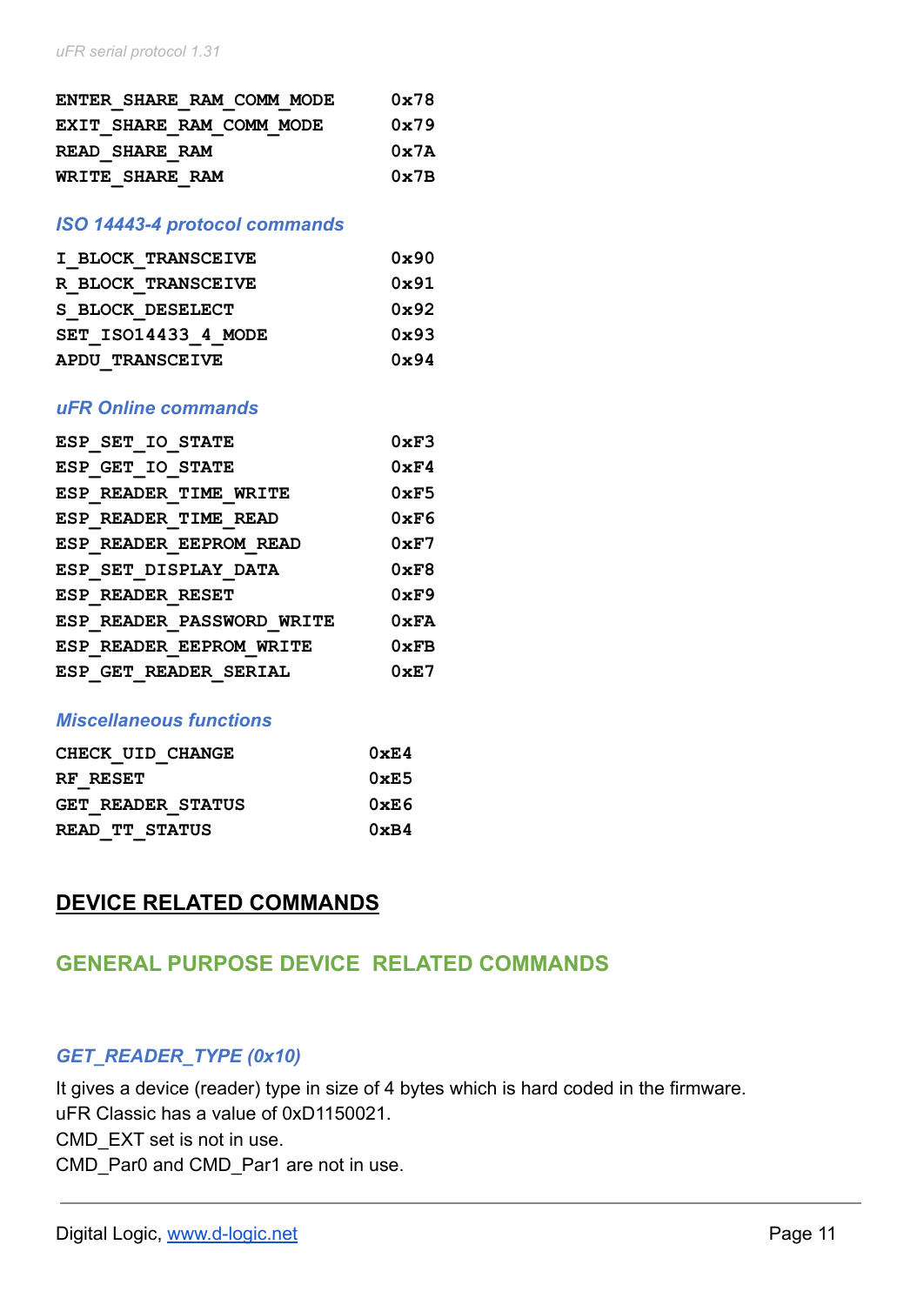If everything operates as expected the RSP packet is sent and after that also the RSP EXT packet of 5 bytes which contains 4 byte DeviceType values (little-endian) and CHECKSUM byte.

### **Example:**

Send CMD GET READER TYPE **55 10 AA 00 00 00 F6**

### **Where**

55 – CMD\_HEADER 10 – CMD\_CODE AA – CMD\_TRAILER 00 00 00 – CMD\_EX\_Length and CMD\_Par0 and CMD\_Par1 not used F6 – CHECKSUM

#### Reader answer with RESPONSE – RSP packet followed by RSP\_EXT packet

#### **DE 10 ED 05 00 00 2D 21 00 15 D1 EC**

#### Where RSP PACKET contains

DE – RSP\_HEADER 10 – CMD\_CODE ED – RSP\_TRAILER 05 – RSP\_EXT\_Length 00 00 - RSP Val0 and RSP Val1 not used 2D – CHECKSUM

#### and RSP\_EXT contains

21 00 15 D1 – Device type (currently uFR Classic D1 15 00 21, little-endian notation) EC – CHECKSUM

### *GET\_READER\_SERIAL (0x11)*

It gives the device (reader) serial number with length of 4 bytes. On the older devices, this serial number has been read from the EEPROM MFRC chip.

The CMD EXT set is not in use.

The CMD Par0 and CMD Par1 are not in use.

If everything operates as expected the RESPONSE set is sent and after that also the RESPONSE EXT set of 5 bytes which contains 4 byte ReaderSerialNumber values (little-endian) and at the end one checksum byte.

#### **Example:**

```
Send CMD GET READER SERIAL
55 11 AA 00 00 00 F5
```
#### Where

```
55 – CMD_HEADER
11 – CMD_CODE
AA – CMD_TRAILER
00 00 00 – CMD_EX_Length and CMD_Par0 and CMD_Par1 not used
F5 – CHECKSUM
```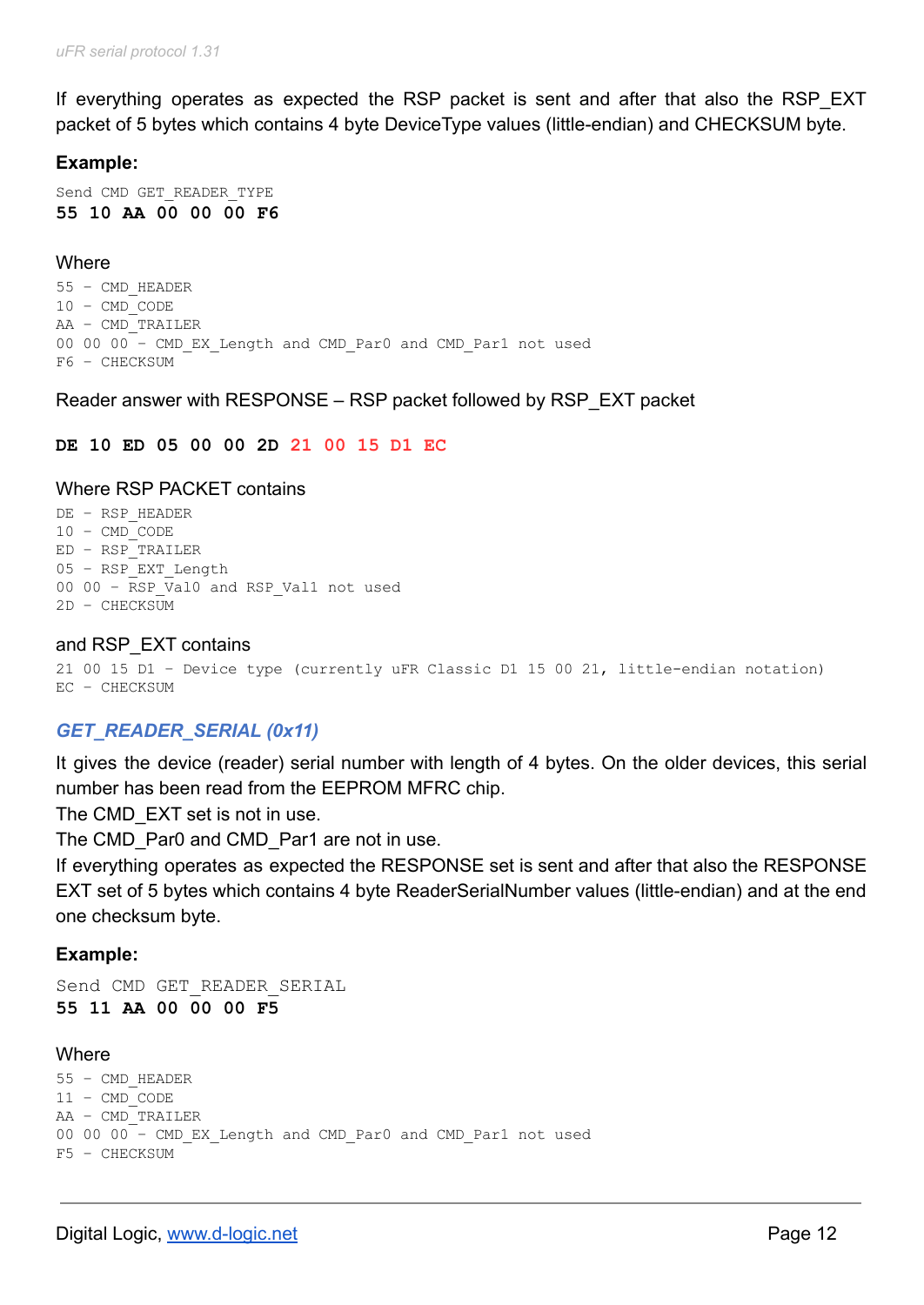## Reader answer with RESPONSE – RSP packet followed by RSP\_EXT packet **DE 11 ED 05 00 00 2E 54 7E 1A 5D 74**

#### Where RSP PACKET contains

DE – RSP\_HEADER  $11 - CMDCODE$ ED – RSP\_TRAILER 05 – RSP\_EXT\_Length  $00$   $00 -$  RSP Val0 and RSP Val1 not used 2E – CHECKSUM

and RSP\_EXT contains

```
54 7E 1A 5D – Device type (currently serial is 5D 1A 7E 54, little-endian notation)
74 – CHECKSUM
```
### *GET\_SERIAL\_NUMBER (0x40)*

Command returns reader serial number in string representation, like "UF123456". The CMD EXT set is not in use. The CMD Par0 and CMD Par1 are not in use. Example: Send CMD GET SERIAL NUMBER **55 40 AA 00 AA CC E0**

#### **Where**

55 – CMD\_HEADER 40 – CMD\_CODE AA – CMD\_TRAILER 00 AA CC – CMD\_EX\_Length and CMD\_Par0 and CMD\_Par1 not used E0 – CHECKSUM

Reader answer with RESPONSE – RSP packet followed by RSP\_EXT packet **DE 40 ED 09 00 00 81 55 46 31 32 33 34 35 36 1B**

#### Where RSP PACKET contains

DE – RSP\_HEADER 40 – CMD\_CODE  $ED - RSP$ TRAILER 09 – RSP\_EXT\_Length 00 00 - RSP Val0 and RSP Val1 not used 81 – CHECKSUM

#### and RSP\_EXT contains

55 46 31 32 33 34 35 36 – Device readers number (currently serial is "UF123456") 1B – CHECKSUM

### *GET\_HARDWARE\_VERSION (0x2A)*

Returns reader hardware version as two byte representation of higher and lower byte. The CMD\_EXT set is not in use.

The CMD Par0 and CMD Par1 are not in use.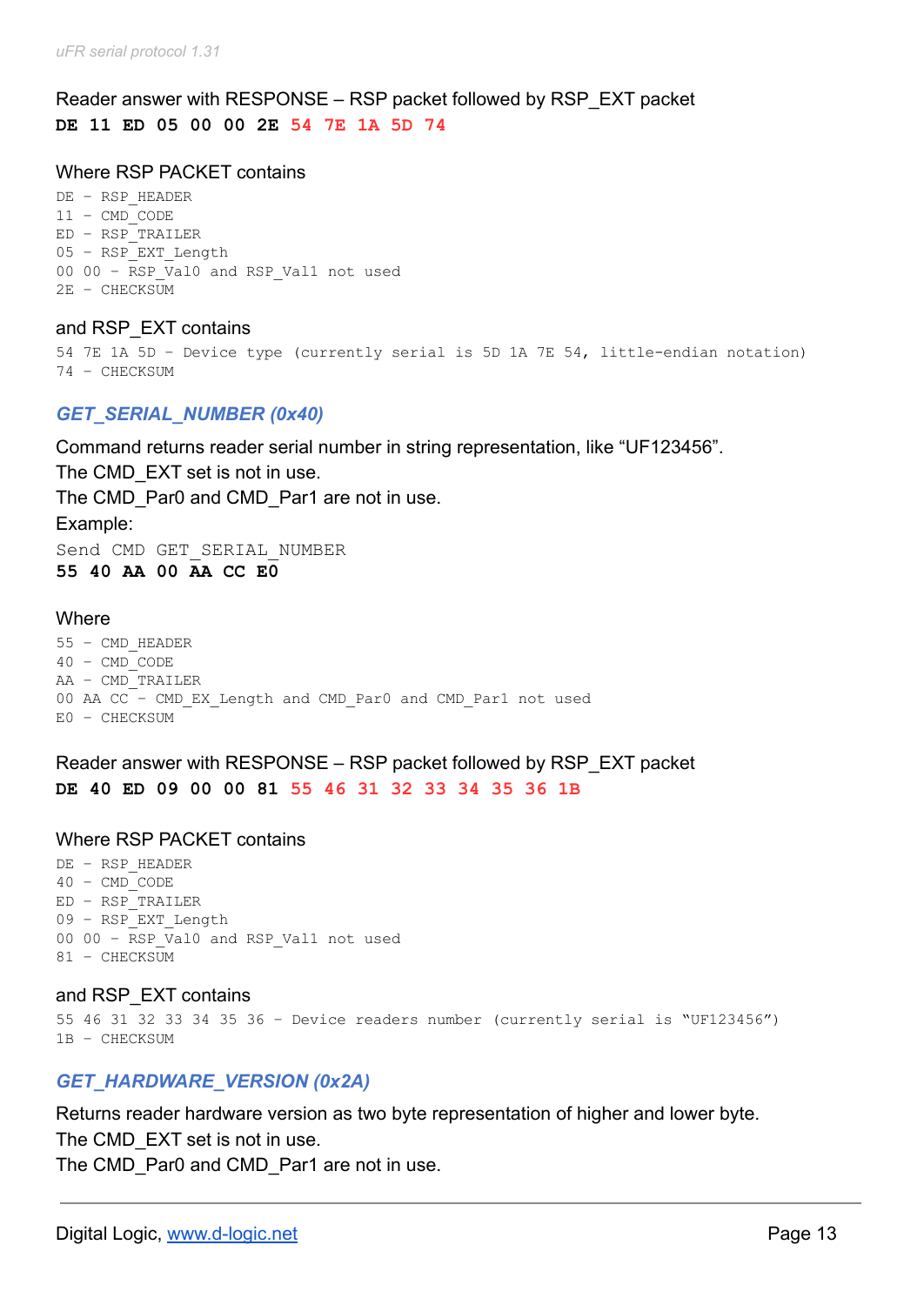High byte of the hardware version is RSP\_Val0. Low byte of hardware version is PSP\_Val1

### **Example:**

| <b>CMD</b> |  | 55 2A AA 00 00 00 DC |  |  |
|------------|--|----------------------|--|--|
| RSP        |  | DE 2A ED 00 01 01 20 |  |  |

## *GET\_FIRMWARE\_VERSION (0x29)*

Returns reader firmware version as two byte representation of higher and lower byte. The CMD EXT set is not in use. The CMD Par0 and CMD Par1 are not in use. High byte of the firmware version is RSP Val0. Low byte of the firmware version is PSP Val1.

#### **Example:**

| <b>CMD</b> |  | 55 29 AA 00 00 00 DD |  |  |
|------------|--|----------------------|--|--|
| <b>RSP</b> |  | DE 29 ED 00 03 09 17 |  |  |

## *GET\_BUILD\_NUMBER (0x2B)*

Returns reader firmware build version as one byte representation. The CMD EXT set is not in use. The CMD\_Par0 and CMD\_Par1 are not in use. Build number of the firmware version is RSP\_Val0.

| <b>CMD</b> |  | 55 2B AA 00 00 00 DB |  |  |
|------------|--|----------------------|--|--|
| RSP        |  | DE 2B ED 00 C8 00 D7 |  |  |

### *READER\_KEY\_WRITE (0x12)*

This function writes MIFARE key into internal EEPROM, at key index location  $(0 - 31)$ .

- CMD Par0 is key index
- CMD Par1 is not in use
- array from 1st to 6th byte of CMD\_EXT set contains 6-byte key
- 7th byte of CMD\_EXT set is CHECKSUM

### **Example:**

Write Key FF FF FF FF FF FF into key index 00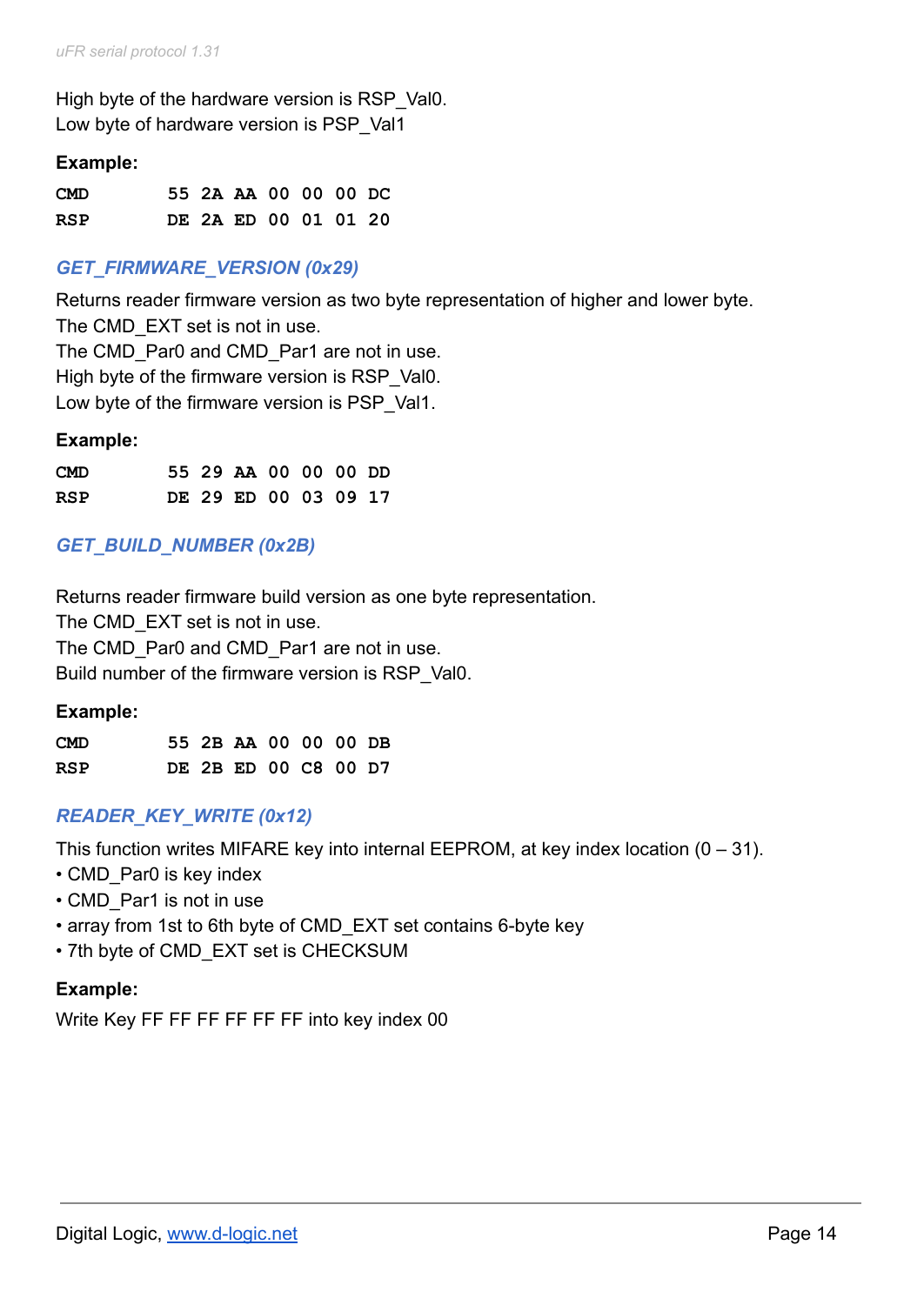| <b>CMD</b>                   |  | 55 12 AA 07 00 00 F1 |  |  |
|------------------------------|--|----------------------|--|--|
| <b>ACK</b>                   |  | AC 12 CA 07 00 00 7A |  |  |
|                              |  |                      |  |  |
| CMD EXT FF FF FF FF FF FF 07 |  |                      |  |  |
| <b>RSP</b>                   |  | DE 12 ED 00 00 00 28 |  |  |

### *USER\_DATA\_READ (0X1B)*

Function gives the 16 bytes from internal EEPROM user space.

The CMD Par0 and CMD Par1 are not in use.

- array from 1st to 16th byte of RSP\_EXT set contains 16 bytes of user data
- 17th byte of RSP\_EXT set is CHECKSUM.

#### **Example:**

| <b>CMD</b> |  | 55 1B AA 00 00 00 EB |  |  |  |  |  |  |                                                    |  |
|------------|--|----------------------|--|--|--|--|--|--|----------------------------------------------------|--|
| <b>RSP</b> |  | DE 1B ED 11 00 00 40 |  |  |  |  |  |  |                                                    |  |
| RSP EXT    |  |                      |  |  |  |  |  |  | 6A 6A 00 00 36 00 00 00 30 00 32 00 38 00 41 00 54 |  |

### *USER\_DATA\_WRITE (0X1C)*

This function writes 16 bytes into user space.

The CMD Par0 and CMD Par1 are not in use.

- array from 1st to 16th byte of CMD EXT set contains 16 bytes of user data
- 17th byte of CMD\_EXT set is CHECKSUM.

#### **Example:**

write into user space values we read in previous example (6A 6A 00 00 36 00 00 00 30 00 32 00 38 00 41 00 54)

| <b>CMD</b> |  | 55 1C AA 11 00 00 F9 |  |  |  |  |  |  |                                                    |  |
|------------|--|----------------------|--|--|--|--|--|--|----------------------------------------------------|--|
| ACK        |  | AC 1C CA 11 00 00 72 |  |  |  |  |  |  |                                                    |  |
|            |  |                      |  |  |  |  |  |  |                                                    |  |
| CMD EXT    |  |                      |  |  |  |  |  |  | 6A 6A 00 00 36 00 00 00 30 00 32 00 38 00 41 00 54 |  |
| <b>RSP</b> |  | DE 1C ED 00 00 00 36 |  |  |  |  |  |  |                                                    |  |

### *READER\_KEYS\_LOCK (0x27)*

If the keys (Mifare, AES, ...) in the reader are not locked - that means everyone can change it. If you want to protect the reader of changing keys then must lock the keys. Initially, uFReader is not locked. You can provide any password what you want, but must contain 8 bytes.

#### **Example:**

Lock keys with password "22222222" (we use printable characters for test)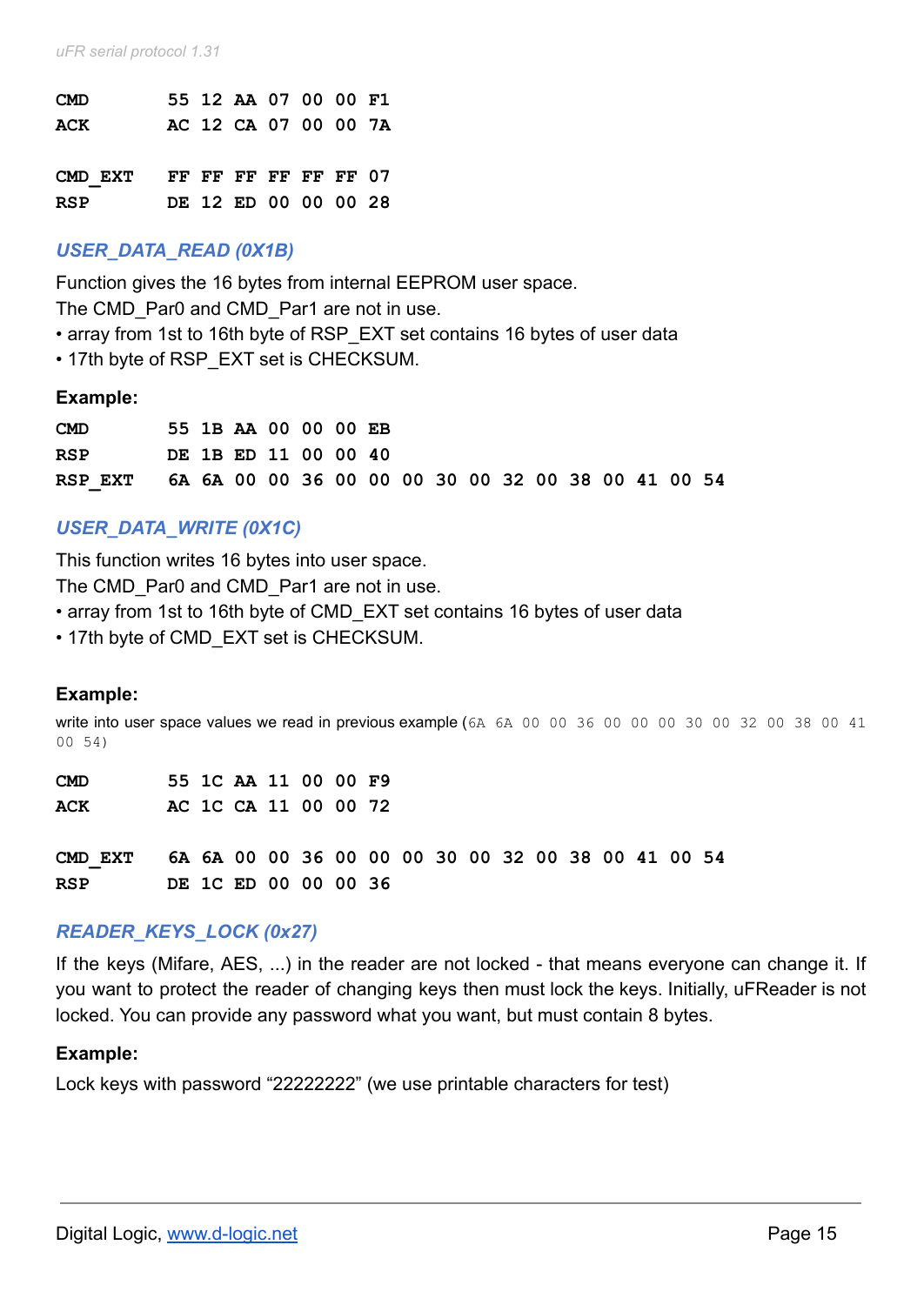| <b>CMD</b>                         |  | 55 27 AA 09 00 00 D8 |  |  |  |
|------------------------------------|--|----------------------|--|--|--|
| ACK                                |  | AC 27 CA 09 00 00 4F |  |  |  |
| CMD EXT 32 32 32 32 32 32 32 32 07 |  |                      |  |  |  |
| <b>RSP</b>                         |  | DE 27 ED 00 00 00 1B |  |  |  |

### *READER\_KEYS\_UNLOCK (0x28)*

If you want to change the keys (Mifare, AES, ...) in the reader, reader must be unlocked first. The same password must be used to unlock as when we locked the reader. If you mistype the password - reader would reset.

#### **Example:**

Unlock keys with password "22222222" (we use printable characters for test)

| <b>CMD</b>                                       |  | 55 28 AA 09 00 00 E5 |  |  |  |
|--------------------------------------------------|--|----------------------|--|--|--|
| ACK                                              |  | AC 28 CA 09 00 00 4E |  |  |  |
| CMD EXT 32 32 32 32 32 32 32 32 07<br><b>RSP</b> |  | DE 28 ED 00 00 00 22 |  |  |  |

### *READER\_PASSWORD\_WRITE (0x33)*

This function is used in Common, Advance and Access Control set of functions.

It defines/changes password which I used for:

- Locking/unlocking keys stored into reader
- Setting date/time of RTC

The CMD Par0 and CMD Par1 are not in use.

• array from 1st to 8th byte of CMD EXT set contains current password, 9th to 16th byte contains new password

• 17th byte of CMD\_EXT set is CHECKSUM.

#### **Example:**

Current password is "11111111" , new password is "22222222"

| <b>CMD</b>                                                 |  | 55 33 AA 11 00 00 E4 |  |  |  |  |  |  |  |
|------------------------------------------------------------|--|----------------------|--|--|--|--|--|--|--|
| ACK                                                        |  | AC 33 CA 11 00 00 4B |  |  |  |  |  |  |  |
| CMD EXT 31 31 31 31 31 31 31 31 32 32 32 32 32 32 32 32 07 |  |                      |  |  |  |  |  |  |  |
| RSP                                                        |  | DE 33 ED 00 00 00 07 |  |  |  |  |  |  |  |

### *SELF\_RESET (0X30)*

Function performs soft restart of device. The CMD EXT set is not in use. The CMD Par0 and CMD Par1 are not in use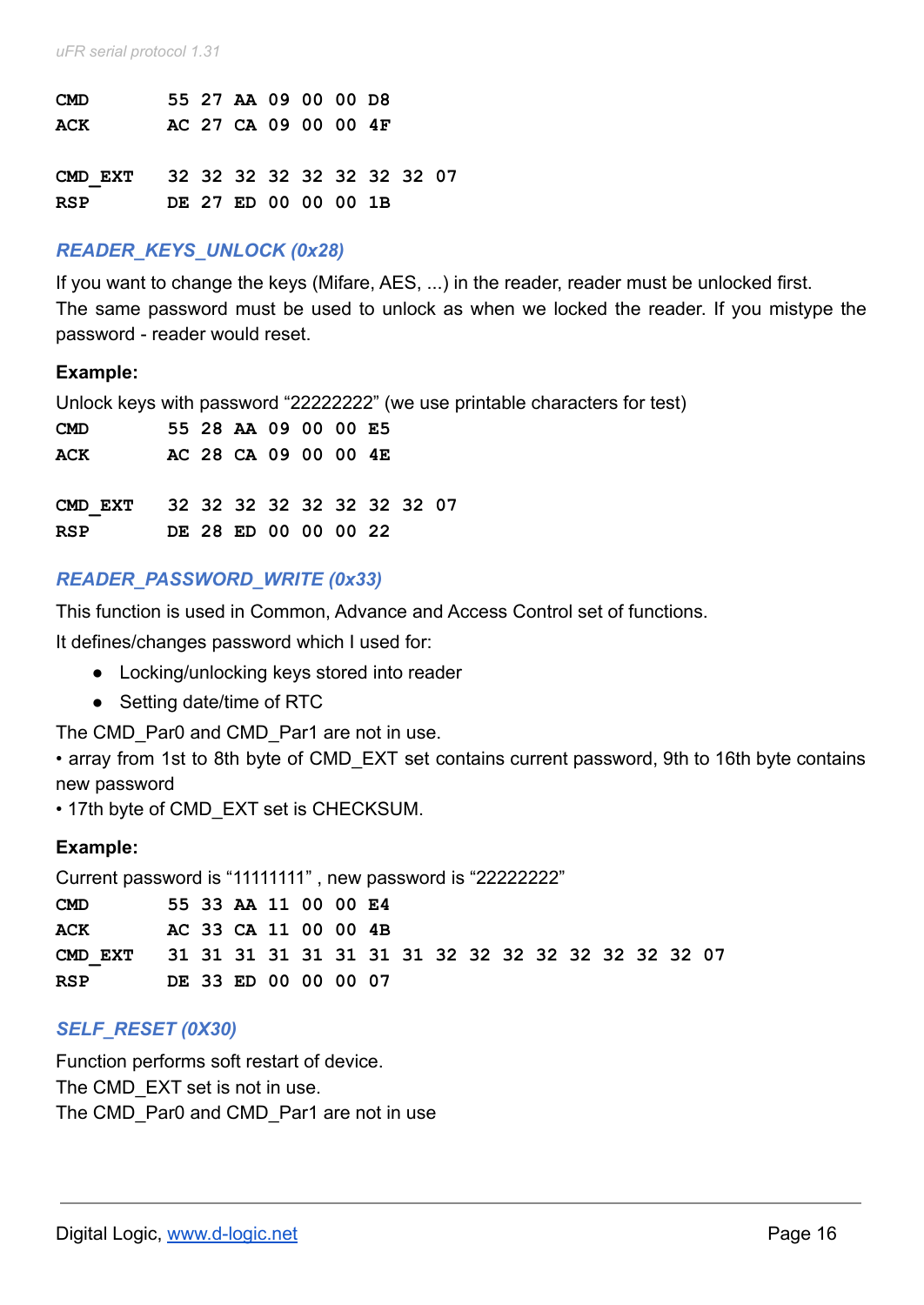#### **Example:**

| <b>CMD</b>          |  | 55 30 AA 00 00 00 D6 |  |  |
|---------------------|--|----------------------|--|--|
| RSP                 |  | DE 30 ED 00 00 00 0A |  |  |
| RSP EXT 03 55 55 BB |  |                      |  |  |

## *SET\_UART\_SPEED (0X70)*

Function writes new value of UART's baud rate. For example 115200. Command sending is at current baud rate, ACK is at current baud rate, but response is at new baud rate. In future, the device will communicate at a new baud rate.

The CMD Par0 and CMD Par1 are not in use.

- array from 1st to 4th byte of CMD EXT set contains 4 byte long baud rate (little-endian)
- 5th byte of CMD\_EXT set is CHECKSUM.

#### **Example:**

| <b>CMD</b> |  | 55 70 AA 05 00 00 91 |  |  |
|------------|--|----------------------|--|--|
| ACK        |  | AC 70 CA 00 00 00 1D |  |  |
| CMD EXT    |  | 00 C2 01 00 CA       |  |  |
| <b>RSP</b> |  | ED 70 DE 00 00 00 4A |  |  |

### *DEFAULT\_UART\_SPEED\_SESSION (0xF1)*

Command starts the session on default UART baud rate, regardless of the setting speed of the reader. That is a specific command. First you must reset the reader over the RTS pin. After that you will receive four bytes from the bootloader on default UART baud rate. Command is then sent. It is useful to set UART to default speed if you forget the current speed by executing SET\_UART\_SPEED with default UART speed.

CMD Par0 = 1 and CMD Par0 = 1. CMD\_EXT not in use. RSP\_EXT not in use.

#### **Example:**

**RESET OVER RTS PIN BOOTLOADER ACK 03 55 55 BB CMD 55 F1 AA 00 00 00 15 RSP ED 70 DE 00 00 00 4A**

### *RED\_LIGHT\_CONTROL (0X71)*

This function turns on or off red LED lights. If turned on, the green LED will stop flashing. The CMD EXT set is not in use. CMD\_Par0 – 0x01 turn red LED on, 0x00 – turn red LED off. CMD\_Par1 is not in use.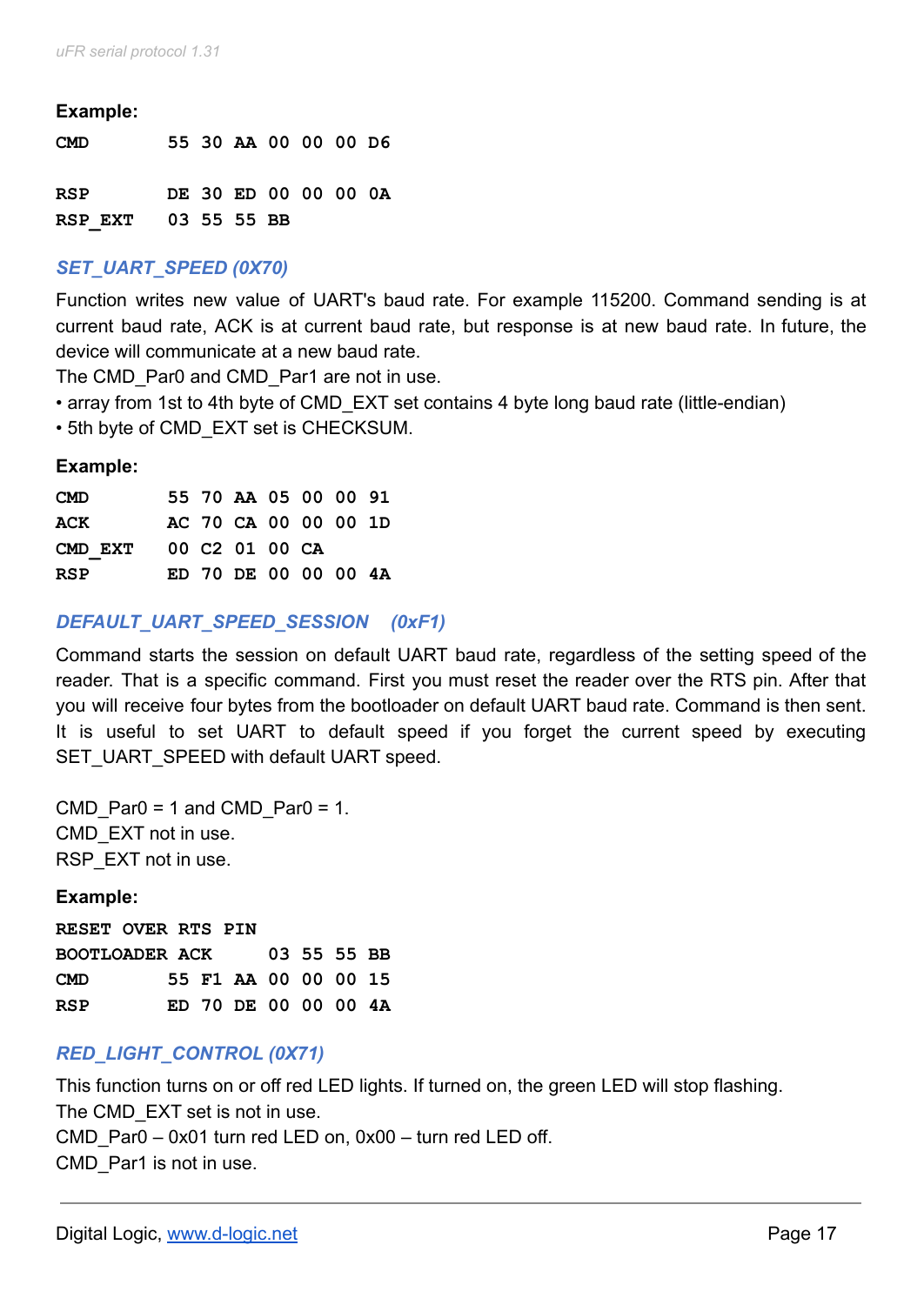# **Example:**

| To turn red LED ON, send CMD packet                |  |  |  |  |  |                      |  |  |
|----------------------------------------------------|--|--|--|--|--|----------------------|--|--|
| <b>CMD</b>                                         |  |  |  |  |  | 55 71 AA 00 01 00 96 |  |  |
| <b>RSP</b>                                         |  |  |  |  |  | DE 71 ED 00 00 00 49 |  |  |
| To turn red LED OFF, send CMD packet<br><b>CMD</b> |  |  |  |  |  | 55 71 AA 00 00 00 95 |  |  |
|                                                    |  |  |  |  |  |                      |  |  |

**RSP DE 71 ED 00 00 00 49**

For classic uFR Classic, uFR Classic CS and uFR and uFR XL devices.

The function prohibits the blinking of the green diode (if this option is set), and sets color on RGB diodes.

CMD Par0 – 0x01 set RGB color, 0x00 – turn RGB led off, green is blinking.

 $CMD$  Par1 = 0xC5

CMD\_EXT

- 1st byte is intensity of RED light (0 255)
- 2nd byte is intensity of GREEN light (0 255)
- 3rd byte is intensity of BLUE light (0 255)
- 4th byte is intensity of light in % (0 100)
- 5th byte is checksum

# **Example:**

RED = 255, GREEN = 255, BLUE = 0, intensity = 50%

| <b>CMD</b>             |  | 55 71 AA 05 01 C5 56 |  |  |
|------------------------|--|----------------------|--|--|
| ACK                    |  | AC 71 CA 05 01 C5 DD |  |  |
| CMD EXT FF FF 00 32 39 |  |                      |  |  |
| RSP                    |  | DE 71 ED 00 00 00 49 |  |  |

| To turn red LED OFF, send CMD packet |  |  |                      |  |  |  |  |  |  |
|--------------------------------------|--|--|----------------------|--|--|--|--|--|--|
| <b>CMD</b>                           |  |  | 55 71 AA 00 00 00 95 |  |  |  |  |  |  |
| RSP                                  |  |  | DE 71 ED 00 00 00 49 |  |  |  |  |  |  |

From version 5.0.55.

Before the function calls, the command SET LED CONFIG with the CMD Par0 = 0 must be called, or the reader is already in mode of blocking automatic signalization. Function sets the color of the RGB diodes. This color stays on the RGB until the command SET\_LED\_CONFIG with the CMD\_Par0 = 0 is called. Intensity of light is defined by a parameter stored using the command SET\_DISPLAY\_INTENSITY.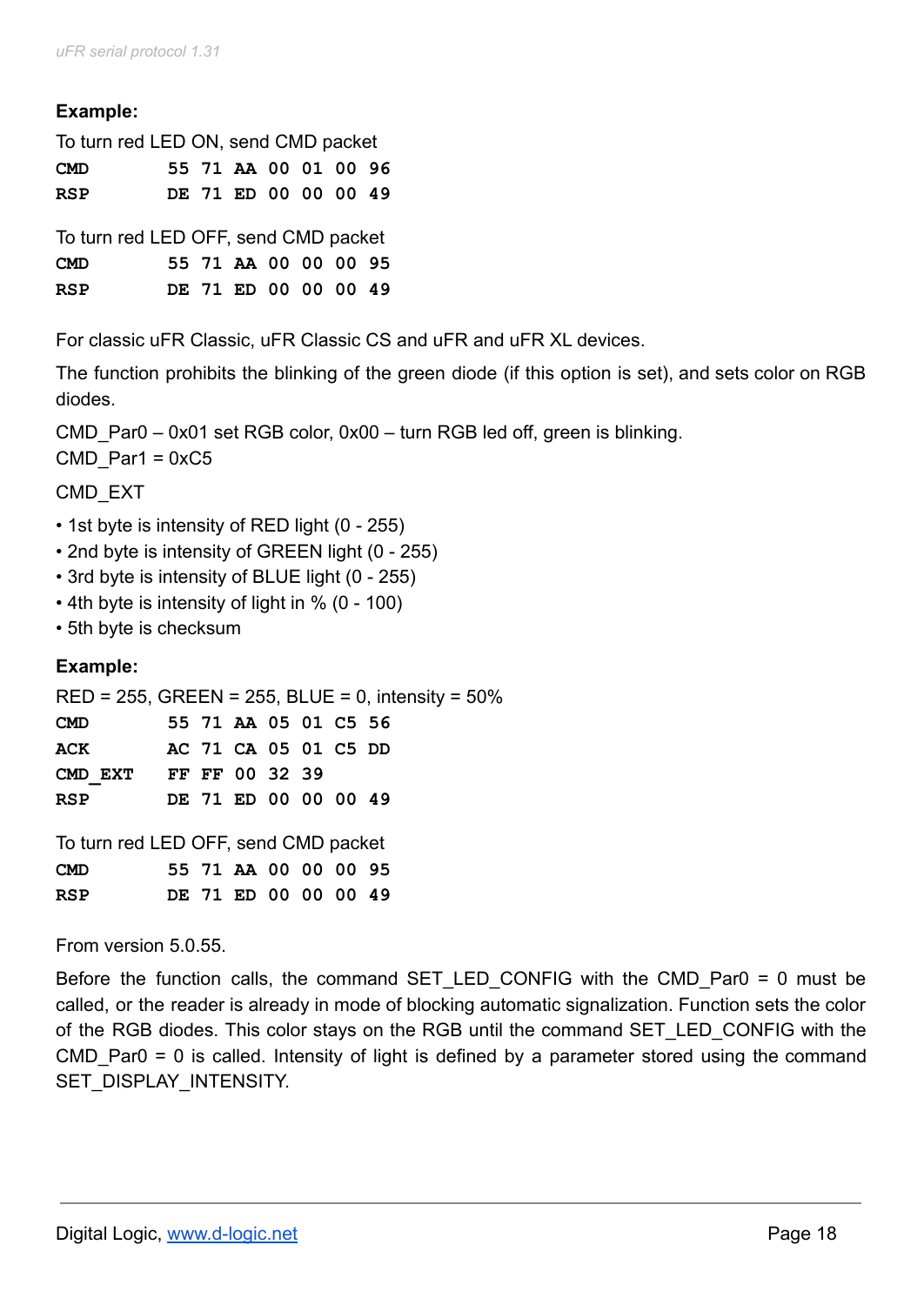CMD\_Par0 – 0x02 set RGB color. CMD Par1 =  $0xC5$ 

CMD\_EXT

- 1st byte is intensity of RED light (0 255)
- 2nd byte is intensity of GREEN light (0 255)
- 3rd byte is intensity of BLUE light (0 255)
- 4th byte exists for compatibility reasons, value doesn't matter.
- 5th byte is checksum

### **Example:**

| $RED = 255$ , GREEN = 255, BLUE = 0 |  |  |                      |  |  |  |  |  |  |
|-------------------------------------|--|--|----------------------|--|--|--|--|--|--|
| <b>CMD</b>                          |  |  | 55 71 AA 05 02 C5 53 |  |  |  |  |  |  |
| <b>ACK</b>                          |  |  | AC 71 CA 05 02 C5 DC |  |  |  |  |  |  |
| CMD EXT                             |  |  | FF FF 00 32 39       |  |  |  |  |  |  |
| <b>RSP</b>                          |  |  | DE 71 ED 00 00 00 49 |  |  |  |  |  |  |

From version 5.0.62.

The command sets color on the RGB diodes. This setting will appear when the reader is in sleep mode. Function adjusts the period, and duration of impulse of light. The period is a product of approximately two seconds (2s, 4s, 6s, 8s,...). Maximal duration of impulse of light is 2000 ms.

CMD Par0 – 0x03 set RGB color for sleep mode.  $CMD$  Par1 = 0xC5

CMD\_EXT

- 1st byte is intensity of RED light (0 255)
- 2nd byte is intensity of GREEN light (0 255)
- 3rd byte is intensity of BLUE light (0 255)
- 4th byte is value of color intensity in percent (0 100)
- 5th byte is the number of the 2 seconds period.  $(1 = 2s, 2 = 4s, 3 = 6s, ...)$
- 6th byte is duration of impulse of light in ms low byte
- 7th byte is duration of impulse of light in ms high byte
- 8th byte is checksum

### **Example:**

Red = 255, Green = 0, Blue = 255, Intensity = 30%, Period =  $3 * 2s = 6s$ , Duration = 100ms **CMD 55 71 AA 08 03 C5 47 ACK AC 71 CA 08 03 C5 E0 CMD\_EXT FF 00 FF 1E 03 64 00 80 RSP DE 71 ED 00 00 00 49**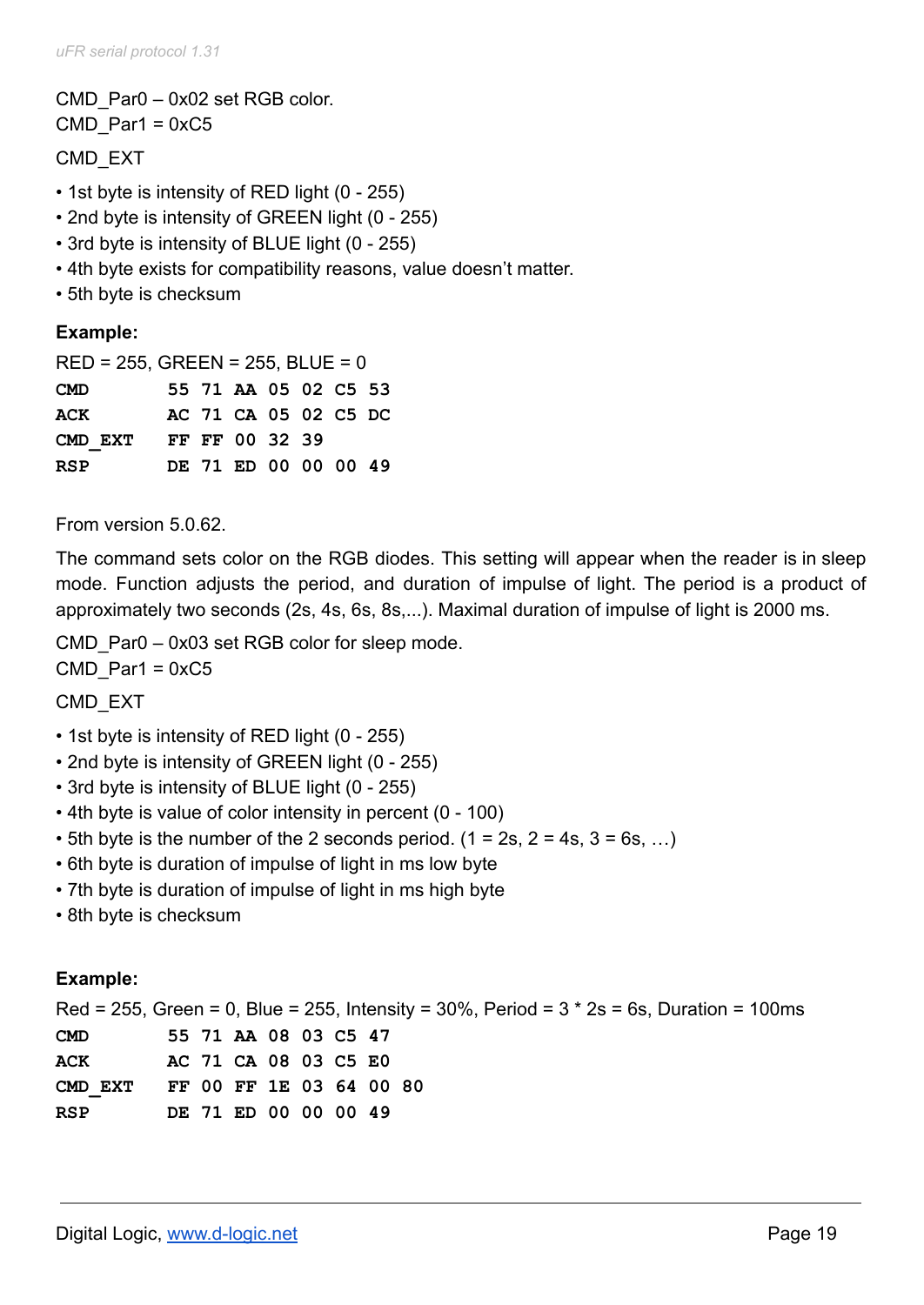| To turn red LED OFF, send CMD packet |  |  |                      |  |  |  |  |  |
|--------------------------------------|--|--|----------------------|--|--|--|--|--|
| <b>CMD</b>                           |  |  | 55 71 AA 00 00 00 95 |  |  |  |  |  |
| <b>RSP</b>                           |  |  | DE 71 ED 00 00 00 49 |  |  |  |  |  |

# *USER\_INTERFACE\_SIGNAL (0x26)*

This function turns sound and light reader signals. Sound signals are performed by a reader buzzer and light signals are performed by reader LEDs.

There are predefined signal values for sound and light:

|                | light signal mode: |                | beep signal mode:     |
|----------------|--------------------|----------------|-----------------------|
| O              | <b>None</b>        | 0              | <b>None</b>           |
|                | Long Green         |                | Short                 |
| $\overline{2}$ | Long Red           | $\overline{2}$ | Long                  |
| 3              | Alternation        | 3              | Double Short          |
| 4              | Flash              | 4              | <b>Triple Short</b>   |
|                |                    | 5              | <b>Triplet Melody</b> |

The CMD\_EXT set is not in use.

CMD Par0 is value of light signal mode  $(0 - 4)$ 

CMD Par1 is value of beep signal mode  $(0 - 5)$ 

### **Example:**

light signal mode is Long Green (1), beep signal mode is Long (2)

**CMD 55 26 AA 00 01 02 E1 RSP DE 26 ED 00 00 00 1C**

### *SET\_DISPLAY\_DATA (0x72)*

This feature works with the LED RING 24 display module.

Function enables sending data to the display. A string of data contains information about the intensity of color in each cell of the display. Each cell has three LEDs (red, green and blue). For each cell of the three bytes is necessary. The first byte indicates the intensity of the green color, the second byte indicates the intensity of the red color, and the third byte indicates the intensity of blue color. For example, if the display has 16 cells, an array contains 48 bytes. Value of intensity is in the range from 0 to 255.

CMD\_Par0 number of bytes CMD\_Par1 not in use CMD\_EXT contains data for display with checksum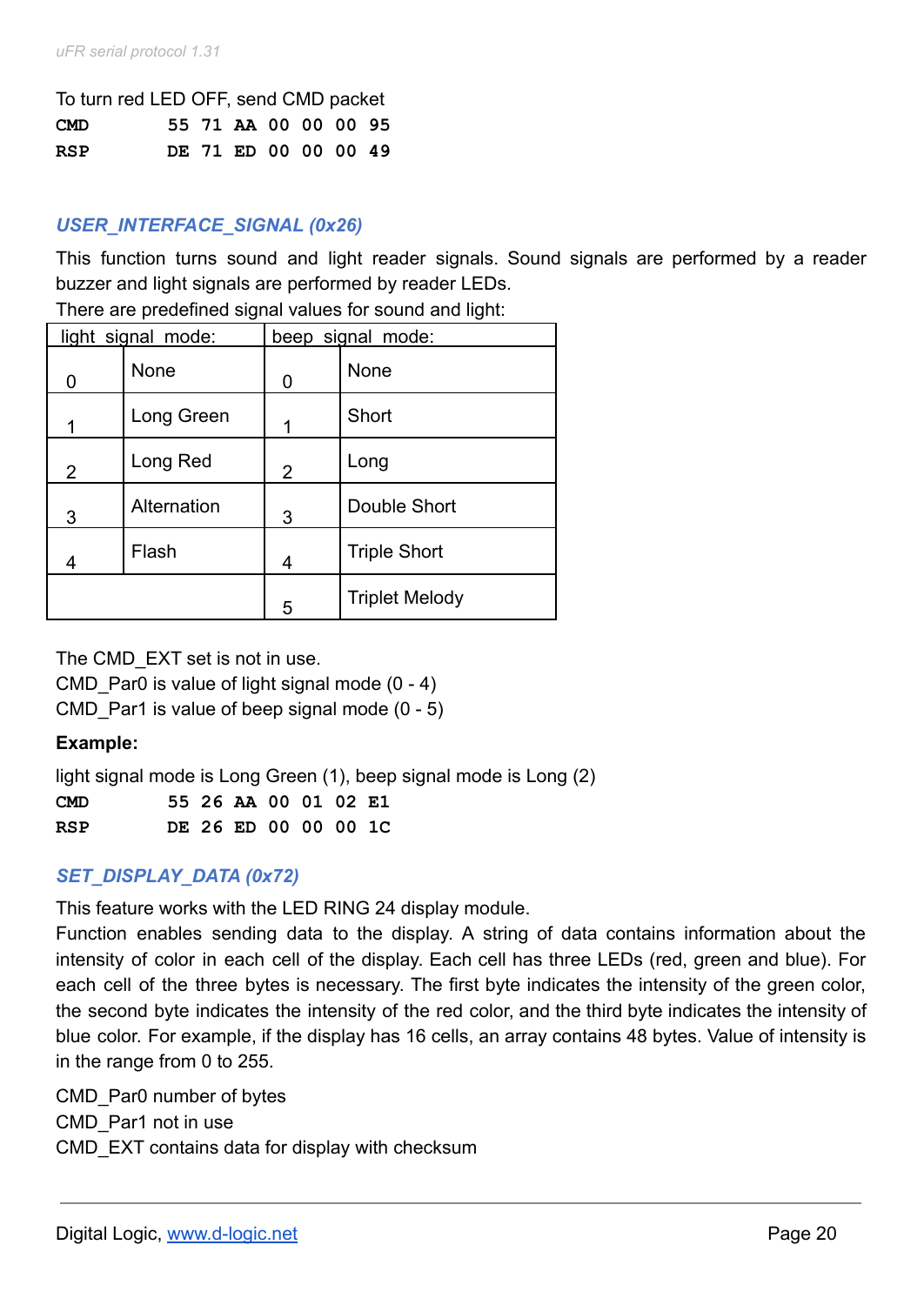#### **Example:**

 $green = 0$ , red = 0xFF, blue = 0x80 **CMD 55 72 AA 49 48 00 93 ACK AC 72 CA 49 48 00 1C CMD\_EXT 00 FF 80 00 FF 80 00 FF 80 00 FF 80 00 FF 80 00 FF 80 00 FF 80 00 FF 80 00 FF 80 00 FF 80 00 FF 80 00 FF 80 00 FF 80 00 FF 80 00 FF 80 00 FF 80 00 FF 80 00 FF 80 00 FF 80 00 FF 80 00 FF 80 00 FF 80 00 FF 80 00 FF 80 07 RSP DE 72 ED 00 00 00 48**

#### From version 5.0.55

New feature is the RGB port selection. Internal port uses RGB diodes on the reader PCB. Card size reader has two diodes. XL reader has four diodes. External port uses LED RING with RGB diodes.

Before the function calls, the command SET LED CONFIG with the CMD Par0 = 0 must be called, or the reader is already in mode of blocking automatic signalization. Function sets the color of the RGB diodes. This color stays on the RGB until the command SET\_LED\_CONFIG with the CMD Par0 = 1 is called. Intensity of light is defined by a parameter stored using the command SET\_DISPLAY\_INTENSITY.

CMD\_Par0 number of bytes CMD Par1 - external RGB port = 0, internal RGB port = 1 CMD\_EXT contains data for display with checksum

#### **Example:**

First RGB green =  $0xFF$ , red = 0, blue = 0. Second RGB green = 0, red = 0, blue =  $0xFF$ 

| <b>CMD</b> |  | 55 72 AA 07 06 01 94 |  |  |
|------------|--|----------------------|--|--|
| ACK        |  | AC 72 CA 07 06 01 1B |  |  |
| CMD EXT    |  | FF 00 00 00 00 FF 07 |  |  |
| <b>RSP</b> |  | DE 72 ED 00 00 00 48 |  |  |

#### *SET\_DISPLAY\_INTENSITY (0x74)*

Function sets the intensity of light on the display. Value of intensity is in the range 0 to 100.

CMD\_Par0 is display intensity CMD\_Par1 not in use CMD\_EXT not in use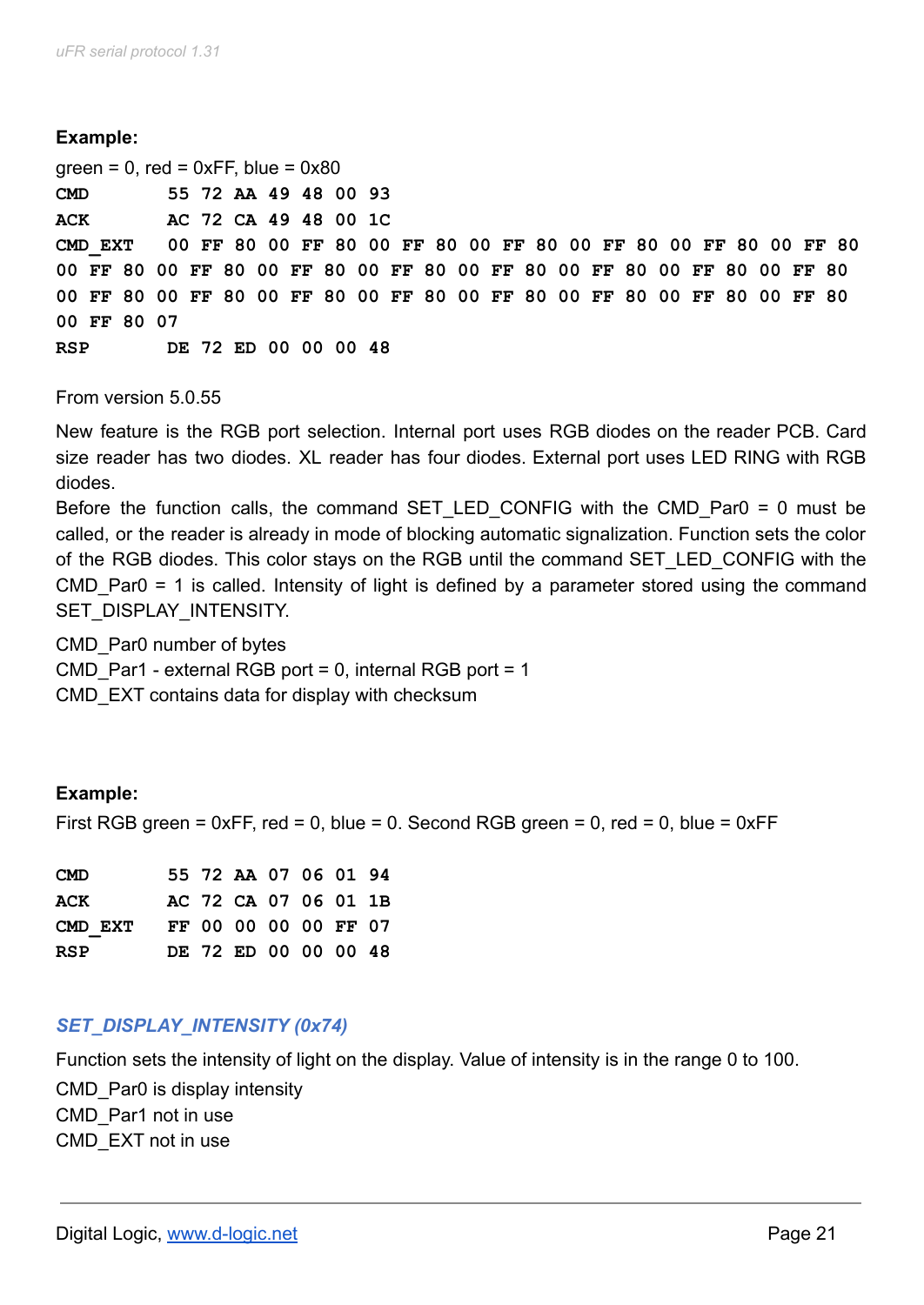### **Example:**

| display intensity is 50 |  |                      |  |  |
|-------------------------|--|----------------------|--|--|
| <b>CMD</b>              |  | 55 74 AA 00 32 00 CO |  |  |
| RSP                     |  | DE 74 ED 00 00 00 4E |  |  |

# *GET\_DISPLAY\_INTENSITY (0x75)*

Function gets the intensity of light on the display. CMD\_Par0 not in use CMD\_Par1 not in use CMD\_EXT not in use RSP EXT 1st byte is intensity, 2nd byte is checksum

#### **Example:**

| <b>CMD</b>    |  | 55 75 AA 00 00 00 91 |  |  |
|---------------|--|----------------------|--|--|
| <b>RSP</b>    |  | DE 75 ED 02 00 00 4B |  |  |
| RSP EXT 32 39 |  |                      |  |  |

## *SET\_SPEAKER\_FREQUENCY (0x73)*

Function sets the frequency of the speaker. The speaker is working on this frequency until a new frequency setting. To stop the operation set frequency to zero.

Period of sound frequency calculated according to the following formula

period = 65535 - 1500000 / (2 \* frequency in Hertz)

CMD\_Par0 is low byte of sound's period

CMD\_Par1 is high byte of sound's period

### **Example:**

| set frequency of 1600Hz |  |  |  |  |  |                      |  |
|-------------------------|--|--|--|--|--|----------------------|--|
| <b>CMD</b>              |  |  |  |  |  | 55 73 AA 00 2B FE 60 |  |
| <b>RSP</b>              |  |  |  |  |  | DE 73 ED 00 00 00 47 |  |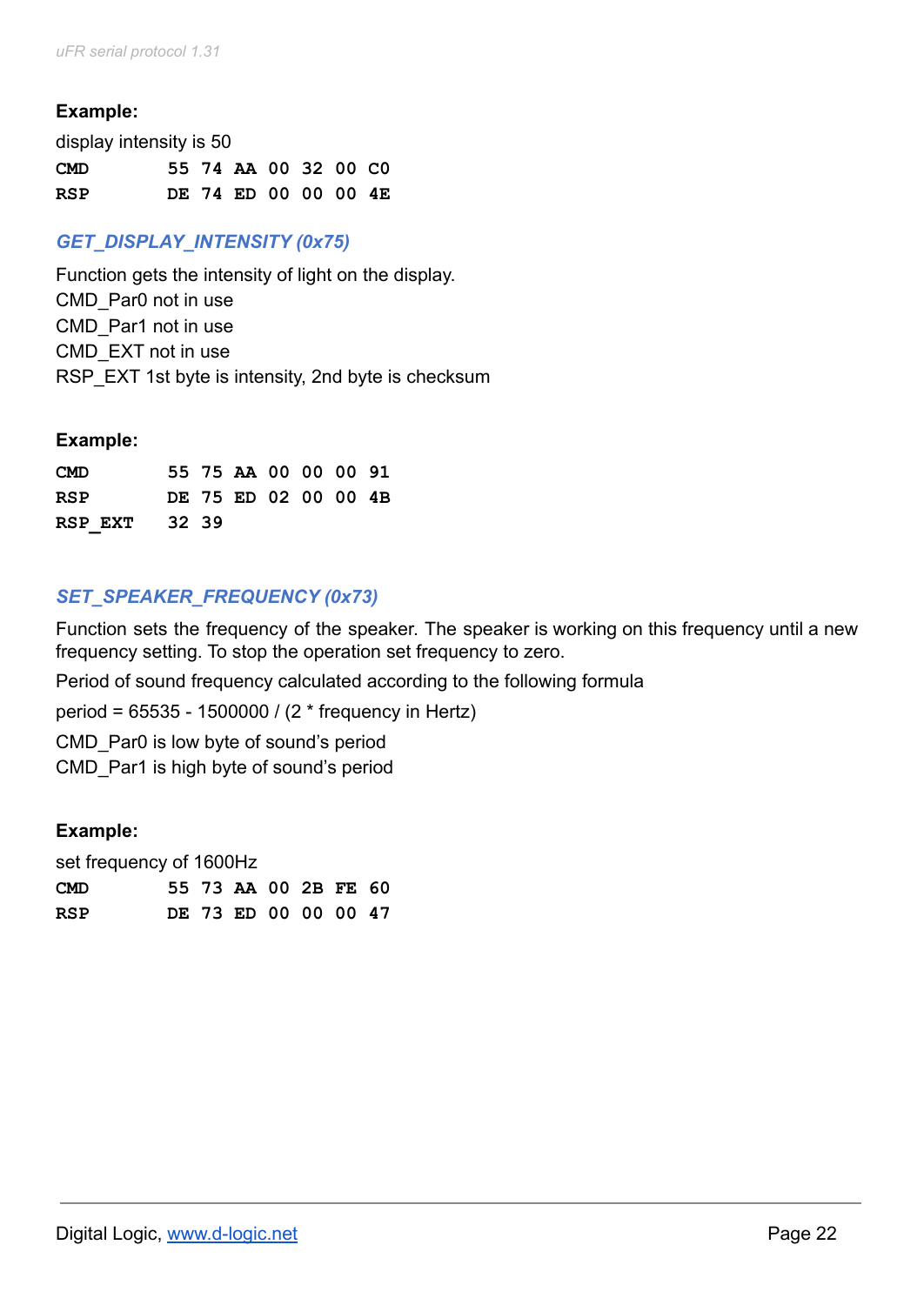# *SET\_RF\_ANALOG\_SETTINGS (0x7D)*

This function allows you to adjust the value of several registers on PN512. These are registers: RFCfgReg, RxThresholdReg, GsNOnReg, GsNOffReg, CWGsPReg, ModGsPReg. This can be useful if you want to increase the operation distance of card, or when it is necessary to reduce the impact of environmental disturbances.

CMD Par0 type of communication with tag

| ISO14443 type A     | 0x01 |
|---------------------|------|
| ISO14443 type B     | 0x02 |
| ISO14443-4 212 Kbps | 0x03 |
| ISO14443-4 424 Kbps | 0x04 |

CMD\_Par1 0 - user settings, 1 - factory default settings

## CMD\_EXT

- 1st byte is value of RFCfgReg
- 2nd byte is value of RxThresholdReg
- 3rd byte is value of GsNOnReg
- 4th byte is value of CWGsPReg
- 5th byte is value of GsNOffReg for Type A or ModGsPReg for type B

For ISO14443-4 212 Kbps and ISO14443-4 424 Kbps CMD\_EXT contains just first 2 bytes

### **Example:**

RFCfgReg = 0x79, RxThesholdReg = 0x87, GsNonReg = 0x88, CWGsPReg = 0x20, GsNOffReg = 0x88

| <b>CMD</b> |  | 55 7D AA 06 01 00 8C |  |  |
|------------|--|----------------------|--|--|
| ACK        |  | AC 7D CA 06 01 00 23 |  |  |
| CMD EXT    |  | 79 87 88 20 88 E5    |  |  |
| <b>RSP</b> |  | DE 7D ED 00 00 00 55 |  |  |

### *GET\_RF\_ANALOG\_SETTINGS (0x7E)*

The function reads the value of the registers RFCfgReg, RxThresholdReg, GsNOnReg, GsNOffReg, CWGsPReg, ModGsPReg.

CMD Par0 type of communication with tag

| ISO14443 type A     | 0x01 |
|---------------------|------|
| $ISO14443$ type B   | 0x02 |
| ISO14443-4 212 Kbps | 0x03 |
| ISO14443-4 424 Kbps | 0x04 |

The CMD EXT set is not in use.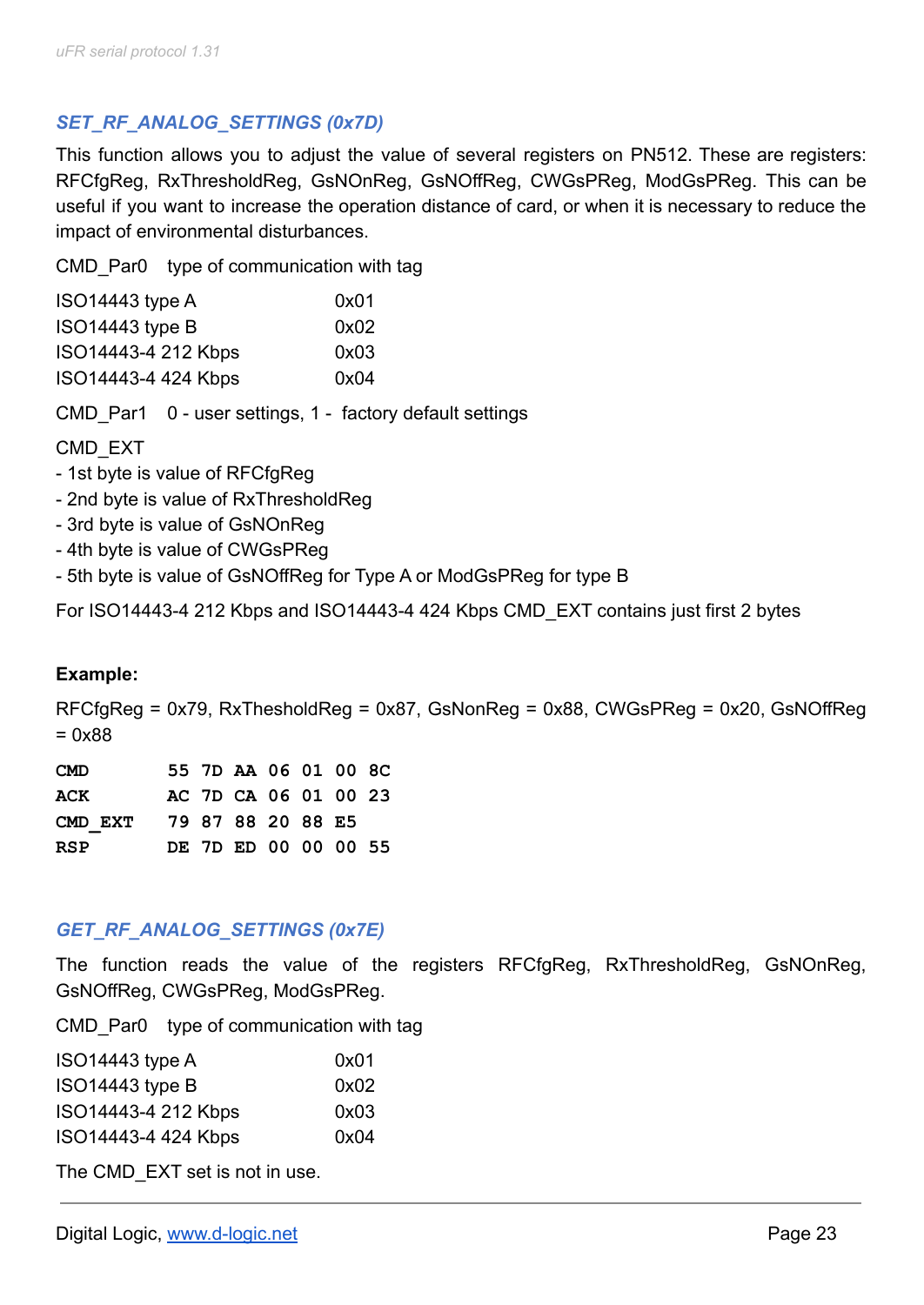### RSP\_EXT

- 1st byte is value of RFCfgReg
- 2nd byte is value of RxThresholdReg
- 3rd byte is value of GsNOnReg
- 4th byte is value of CWGsPReg
- 5th byte is value of GsNOffReg for Type A or ModGsPReg for type B

For ISO14443-4 212 Kbps and ISO14443-4 424 Kbps RSP\_EXT contains just first 2 bytes

# *SET\_LED\_CONFIG (0x6E)*

Minimal firmware version is 3.9.53 Light signalization configuration. Parameters are written into the device, and they are reloaded after reset or power up.

CMD Par0 configuration low byte CMD\_Par1 configuration high byte

Green light blinking on - CMD\_Par0 bit 0 is 1 Green light blinking off - CMD\_Par0 bit 0 is 0

### **Example:**

Green light blinking turn on

| <b>CMD</b> |  | 55 6E AA 00 01 00 97 |  |  |
|------------|--|----------------------|--|--|
| <b>RSP</b> |  | DE 6E ED 00 00 00 64 |  |  |

Green light blinking turn off

| <b>CMD</b> |  | 55 6E AA 00 00 00 98 |  |  |
|------------|--|----------------------|--|--|
| <b>RSP</b> |  | DE 6E ED 00 00 00 64 |  |  |

### *UFR\_BASE\_HD\_LOCK\_OPEN (0x60)*

BASE HD uFR only.

Electric strike switches when the function is called. Pulse duration determined by function.

CMD Par0 pulse duration in ms low byte

CMD Par1 pulse duration in ms high byte

#### **Example:**

Pulse duration is 300ms (0x12C)

| <b>CMD</b> |  | 55 60 AA 00 2C 01 B9 |  |  |
|------------|--|----------------------|--|--|
| RSP        |  | DE 60 ED 00 00 00 5A |  |  |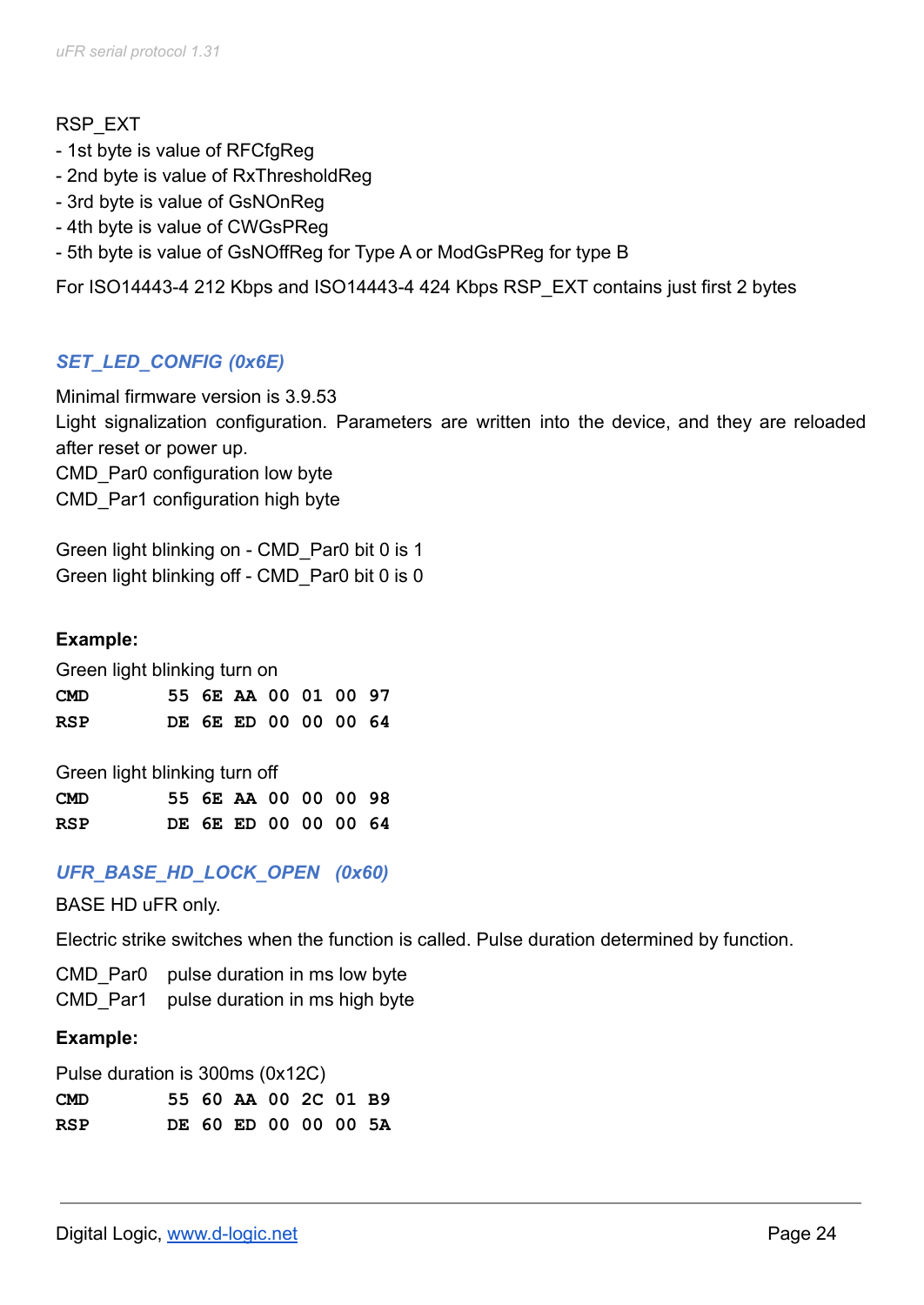### BARRIER CONTROL device command differences

Function controls two electric actuators on the barrier access control device. If the most significant bit in CMD Par1 is set will be activated actuator 1, else will be activated actuator 2. The maximum time that can be set is 0x7FFF ms.

CMD Par0 duration of active state in ms low byte CMD Par1 & 0x7F duration of active state in ms high byte If CMD Par1 & 0x80 actuator 1 is active, else actuator 2 is active

### **Example:**

Duration of active state is 5000ms (0x1388), actuator 1 set

| <b>CMD</b> |  | 55 60 AA 00 88 93 8B |  |  |  |
|------------|--|----------------------|--|--|--|
| RSP        |  | DE 60 ED 00 00 00 5A |  |  |  |

## *UFR\_BASE\_HD\_SET\_RELAY\_STATE (0x61)*

BASE HD uFR only. Function switches relay.

CMD Par0 1 - relay on, 0 - relay off

#### **Example:**

| Relay on.  |  |                      |  |  |
|------------|--|----------------------|--|--|
| <b>CMD</b> |  | 55 61 AA 00 01 00 A6 |  |  |
| RSP        |  | DE 61 ED 00 00 00 59 |  |  |

BARRIER CONTROL device command differences

Function switches relay, and sets state of OUT1 to OUT3 outputs

| CMD Par0 1 - relay on, 0 - relay off |                                   |
|--------------------------------------|-----------------------------------|
| Bit 0 of CMD Par1                    | 1 - OUT1 is high, 0 - OUT1 is low |
| Bit 1 of CMD Par1                    | 1 - OUT2 is high, 0 - OUT2 is low |
| Bit 2 of CMD Par1                    | 1 - OUT3 is high, 0 - OUT3 is low |

### **Example:**

Relay on, OUT 1 is low, OUT2 is low, OUT3 is high **CMD 55 61 AA 00 01 04 A2 RSP DE 61 ED 00 00 00 59**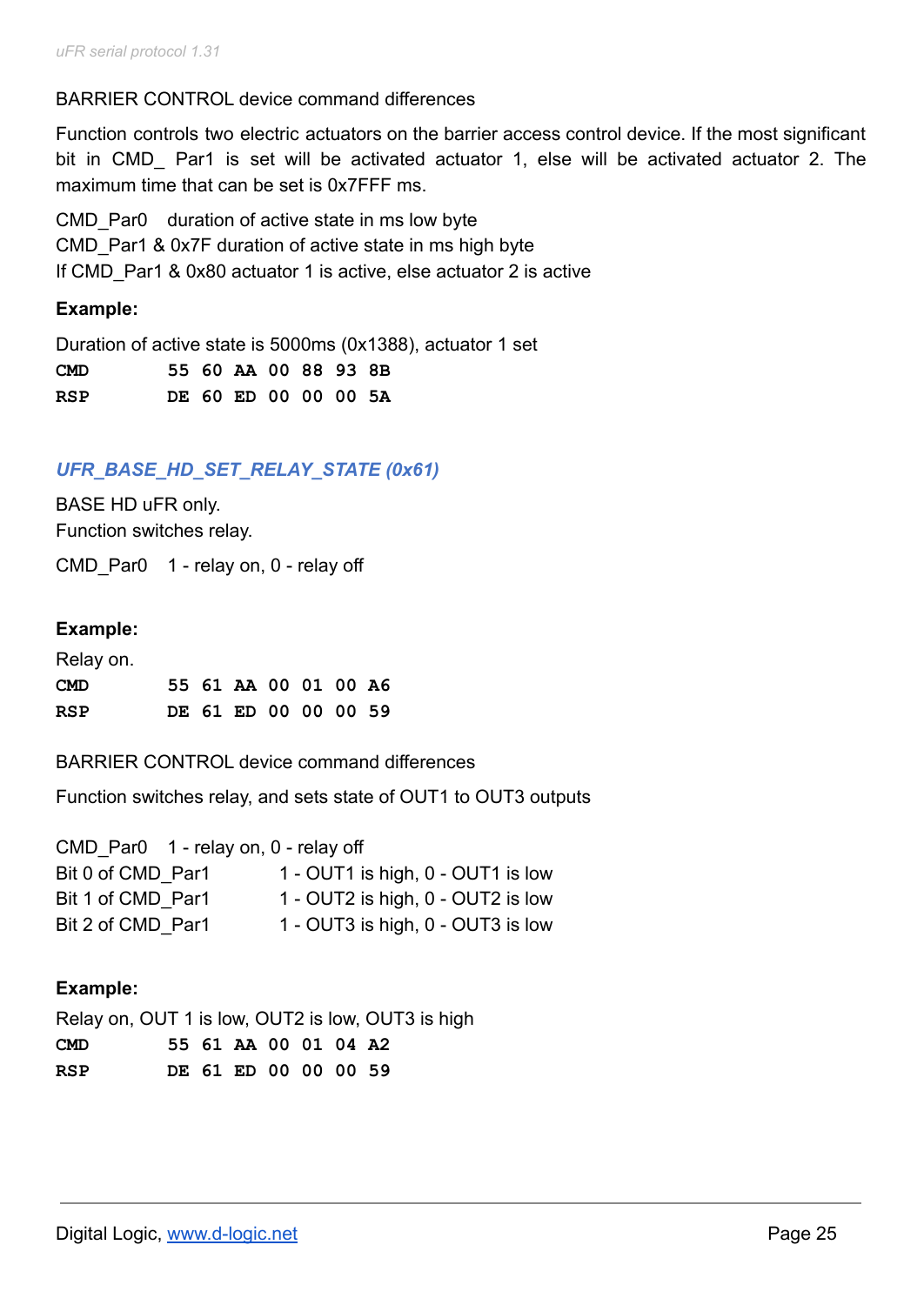# *UFR\_BASE\_HD\_GET\_IO\_STATE (0x62)*

BASE HD uFR only. Function returns states of 3 IO pins.

RSP\_EXT

1st byte 1- voltage at the intercom terminals detected, 0 - no voltage at the intercom terminals 2nd byte 1 - voltage at DIGIN pin is high, 0 - voltage at DIGIN pin is low. 3rd byte 1 - relay is turn on, 0 - relay is turn off

#### **Example:**

**CMD 55 62 AA 00 00 00 A4 RSP DE 62 ED 04 00 00 5C RSP\_EXT 01 00 01 07**

BARRIER CONTROL device command differences

Function returns state of five input pins, four output pins, and two actuators.

| RSP EXT           |                                                                   |
|-------------------|-------------------------------------------------------------------|
| Bit 0 of 1st byte | 1- voltage detected at the IN1, 0 - no voltage at IN1             |
| Bit 1 of 1st byte | 1- voltage detected at the IN2, 0 - no voltage at IN2             |
| Bit 2 of 1st byte | 1- voltage detected at the IN3, 0 - no voltage at IN3             |
| Bit 3 of 1st byte | 1- voltage detected at the IN4, 0 - no voltage at IN4             |
| Bit 4 of 1st byte | 1- proximity sensor activated, 0 - proximity sensor is not active |
|                   |                                                                   |
| Bit 0 of 2nd byte | 1 - relay is on, 0 - relay is off                                 |
| Bit 1 of 2nd byte | 1 - OUT1 is high, 0 - OUT1 is low                                 |
| Bit 2 of 2nd byte | 1 - OUT2 is high, 0 - OUT2 is low                                 |
| Bit 3 of 2nd byte | 1 - OUT3 is high, 0 - OUT3 is low                                 |
| Bit 0 of 3rd byte | 1 - actuator 1 is active, 0 - actuator 1 is not active            |
| Bit 1 of 3rd byte | 1 - actuator 2 is active, 0 - actuator 2 is not active            |

#### **Example:**

Voltage on IN1, proximity sensor is active, relay is on, actuator 1 is active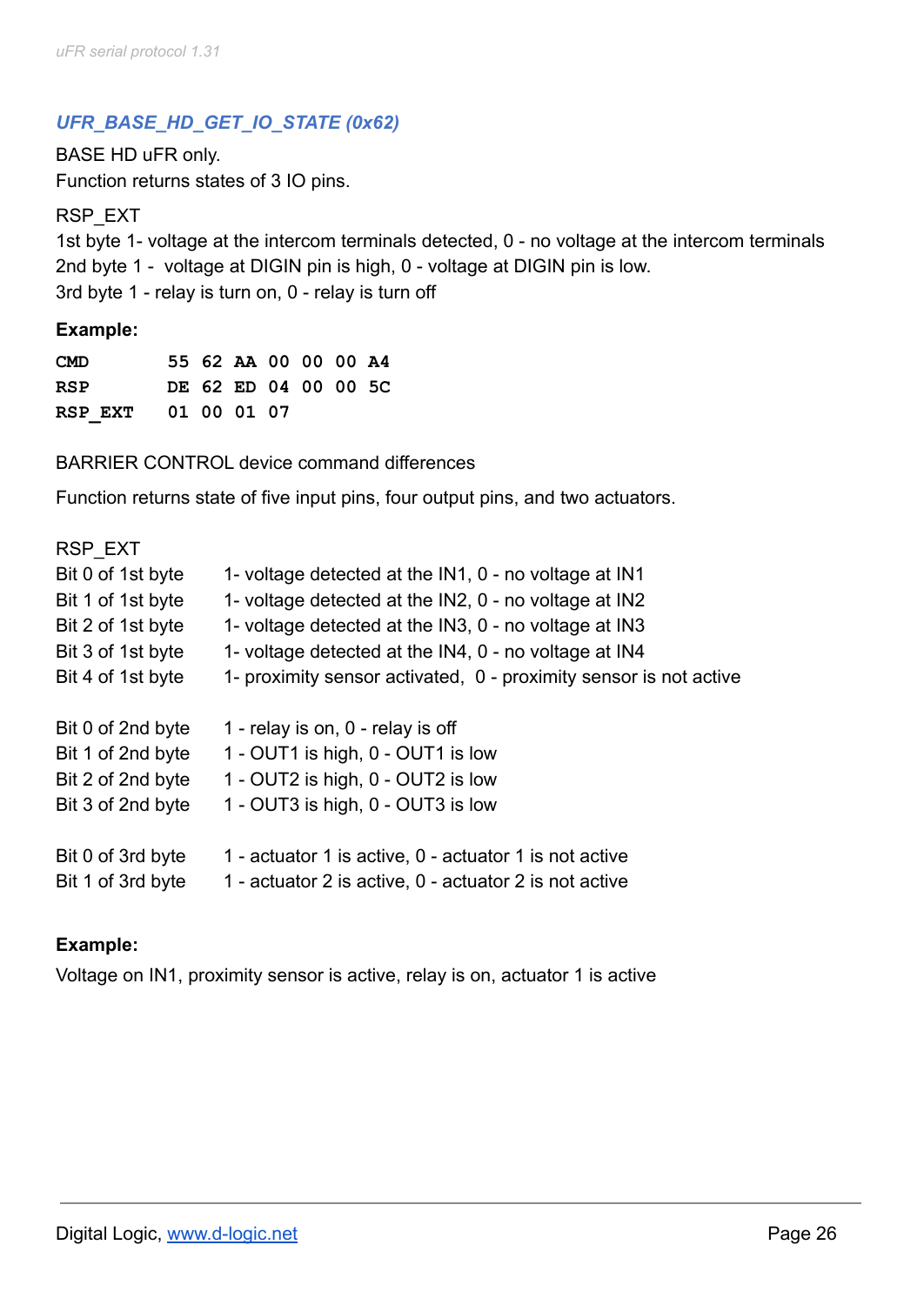| <b>CMD</b>          |  | 55 62 AA 00 00 00 A4 |  |  |
|---------------------|--|----------------------|--|--|
| <b>RSP</b>          |  | DE 62 ED 04 00 00 5C |  |  |
| RSP EXT 11 01 01 18 |  |                      |  |  |

# **CARD RELATED COMMANDS**

For all the functions for operations with cards the following applies:

- They operates only with one card in the device field
- If there is no card in the field device return error NO\_CARD (0x08).

• If there is more than one card in the field the behavior of the device is unpredictable but some of the next cases are possible:

- Gives NO\_CARD error or
- Just one card is detected and the device gives its type (this is due to the lack of a cascade of selection and the collision process as described in the ISO14443 standard).

# **GENERAL PURPOSE CARD RELATED COMMANDS**

## *GET\_CARD\_ID (0x13)*

This function return the serial number of the card which is currently in the readers field and the one byte value that represents its type. For Mifare Classic 1K the type is 0x08, Mifare Classic 4k type is 0x18 and Mifare Classic Mini cards type is 0x09.

The CMD EXT set is not in use.

The CMD Par0 and CMD Par1 are not in use.

If everything operates as expected the RESPONSE set is sent and after that also the RESPONSE EXT set of 5 bytes which contains 4 byte Card UID values (little-endian) and CHECKSUM byte. RSP Val0 contains value of the card type.

This function applies only for card with 4-byte UID. For longer UID's, use GET CARD ID EX (0x2C)

#### **Example:**

| <b>CMD</b>             |  | 55 13 AA 00 00 00 F3 |  |  |
|------------------------|--|----------------------|--|--|
| RSP                    |  | DE 13 ED 05 08 00 34 |  |  |
| RSP EXT 13 E2 0A 87 83 |  |                      |  |  |

Where in RSP packet byte 05 represents RSP EXT length and byte 08 represents CardType – 0x08 – Mifare Classic.

RSP\_EXT returns Card UID (little-endian) and CHECKSUM of UID bytes.

If error occurs, like NO CARD, device will answer with ERR packet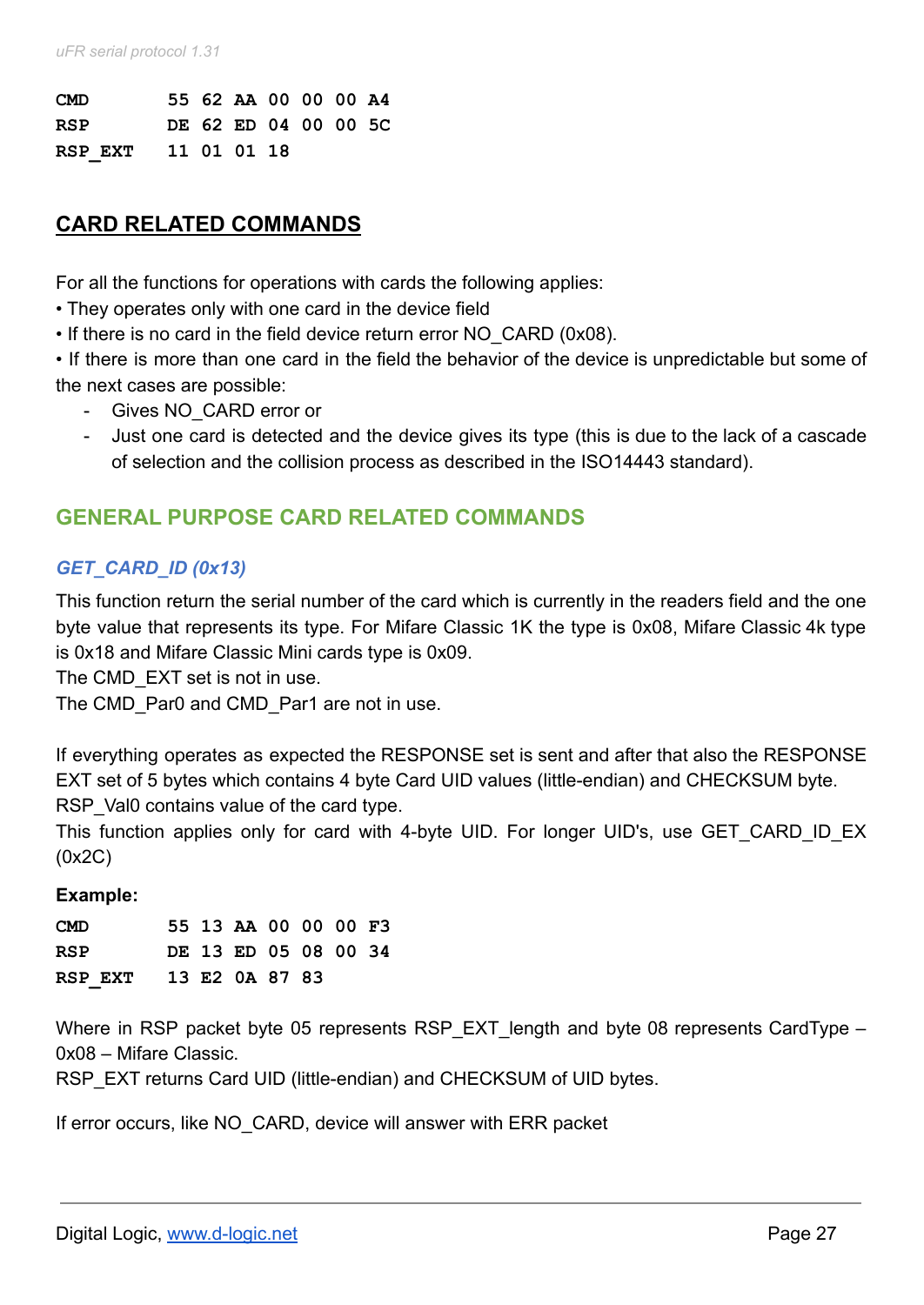| <b>CMD</b> |  | 55 13 AA 00 00 00 F3 |  |  |
|------------|--|----------------------|--|--|
| <b>ERR</b> |  | EC 08 CE 00 00 00 31 |  |  |

Where byte 08 represents ERR\_CODE for NO\_CARD error.

## *GET\_CARD\_ID\_EX (0x2C)*

Use this function for cards with UID longer than 4 byte.

This function return the serial number of the card which is currently in the readers field, length of serial number (4 (UID size: single), 7 (UID size: double) or 10 (UID size: triple)), and the one byte value that represents its type. For Mifare Classic 1K the type is 0x08, Mifare Classic 4k type is 0x18 and Mifare Classic Mini cards type is 0x09.

The CMD EXT set is not in use.

The CMD Par0 and CMD Par1 are not in use.

If everything operates as expected the RSP packet is sent and after that also the RSP EXT packet of 11 bytes which contains card serial number and at the end one checksum byte.

RSP Val0 contains value of the card type.

RSP Val1 contains length of card serial number.

#### **Example:**

| <b>CMD</b>                               |  | 55 2C AA 00 00 00 DA |  |  |  |  |
|------------------------------------------|--|----------------------|--|--|--|--|
| <b>RSP</b>                               |  | DE 2C ED 0B 08 04 1F |  |  |  |  |
| RSP EXT 13 E2 0A 87 00 00 00 00 00 00 83 |  |                      |  |  |  |  |

Where in RSP packet byte 0B represents RSP\_EXT\_Length, byte 08 means Card Type – Mifare Classic 1K, and byte 04 is length of card UID in RSP\_EXT packet. RSP\_EXT packet contains card UID bytes and CHECKSUM.

If error occurs, like NO CARD, device will answer with ERR packet **CMD 55 2C AA 00 00 00 DA ERR EC 08 CE 00 00 00 31**

Where byte 08 represents ERR\_CODE for NO\_CARD error.

# *GET\_LAST\_CARD\_ID\_EX (0x7C)*

This function returns UID of last card which was present in RF field of reader. It can handle all three known types: 4, 7 and 10 byte long UIDs. Difference with GetCardIdEx is that card does not be in RF field mandatory, UID value is stored in temporary memory area.

The CMD EXT set is not in use.

The CMD Par0 and CMD Par1 are not in use.

If everything operates as expected the RSP packet is sent and after that also the RSP EXT packet of 11 bytes which contains card serial number and at the end one checksum byte. RSP Val0 contains value of the card type.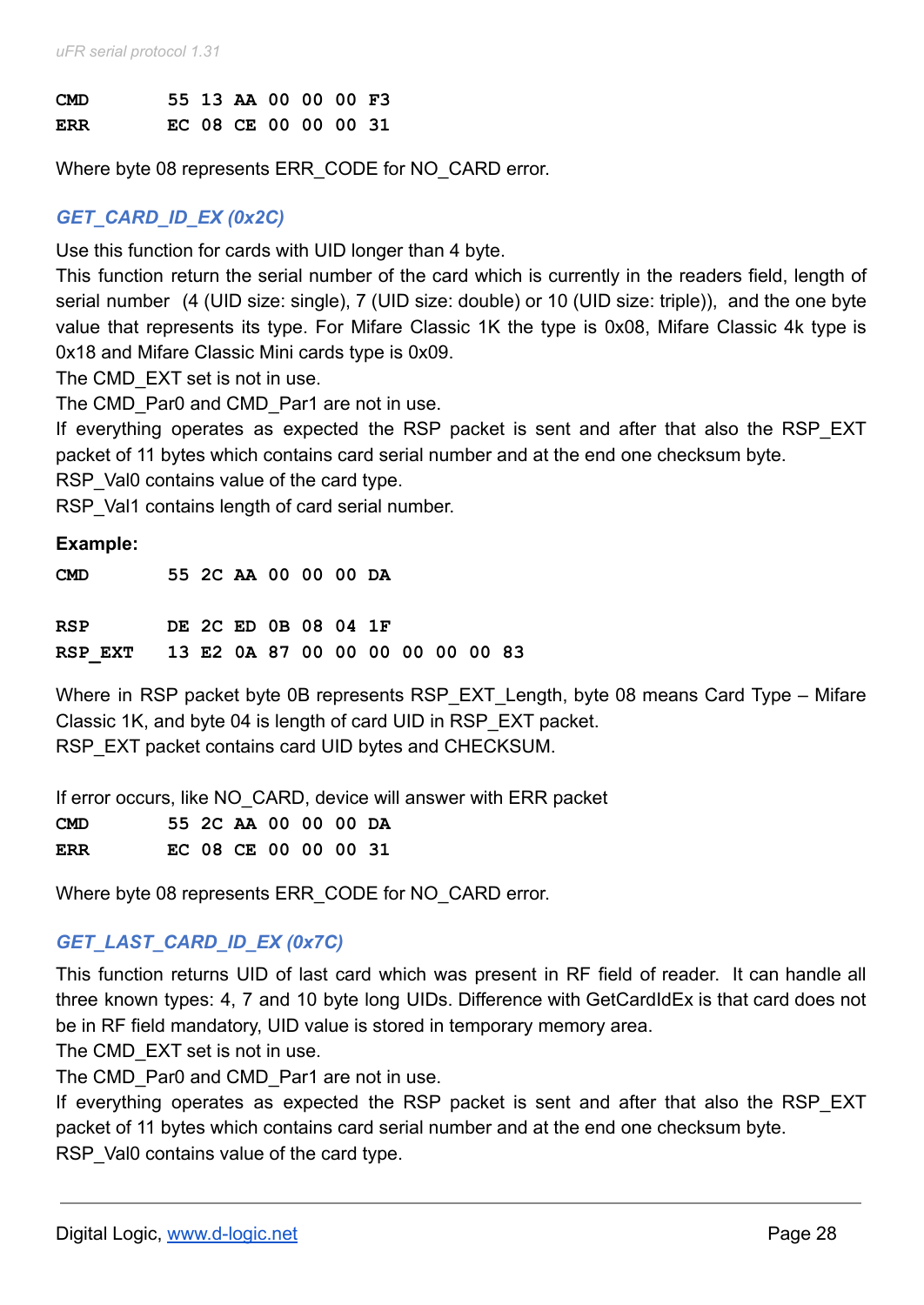*uFR serial protocol 1.31*

RSP Val1 contains length of card serial number.

| Example:                                 |  |  |                      |  |  |  |
|------------------------------------------|--|--|----------------------|--|--|--|
| CMD                                      |  |  | 55 7C AA 00 AA CC EC |  |  |  |
| RSP                                      |  |  | DE 7C ED 0B 08 04 4F |  |  |  |
| RSP EXT 52 DA D9 95 00 00 00 00 00 00 CB |  |  |                      |  |  |  |

Where in RSP packet byte 0B represents RSP\_EXT\_Length, byte 08 means Card Type – Mifare Classic 1K, and byte 04 is length of card UID in RSP\_EXT packet. RSP\_EXT packet contains card UID bytes and CHECKSUM.

If error occurs, like NO CARD, device will answer with ERR packet **CMD 55 7C AA 00 AA CC EC ERR EC 08 CE 00 AA CC 53**

Where byte 08 represents ERR\_CODE for NO\_CARD error.

# *GET\_DLOGIC\_CARD\_TYPE (0x3C)*

This function returns card type according to following enumeration list:

| DL MIFARE ULTRALIGHT        | 0x01          |
|-----------------------------|---------------|
| DL MIFARE ULTRALIGHT EV1 11 | $0 \times 02$ |
| DL MIFARE ULTRALIGHT EV1 21 | 0x03          |
| DL MIFARE ULTRALIGHT C      | $0 \times 04$ |
| DL NTAG 203                 | $0 \times 05$ |
| DL NTAG 210                 | 0x06          |
| DL NTAG 212                 | $0 \times 07$ |
| DL NTAG 213                 | 0x08          |
| <b>DL NTAG 215</b>          | 0x09          |
| DL NTAG 216                 | 0x0A          |
| <b>MIKRON MIK640D</b>       | 0x0B          |
| NFC T2T GENERIC             | 0x0C          |
| DL NT3H 1101                | 0x0D          |
| DL NT3H 1201                | 0x0E          |
| DL NT3H 2111                | 0x0F          |
| DL NT3H 2211                | 0x10          |
| DL NTAG 413 DNA             | 0x11          |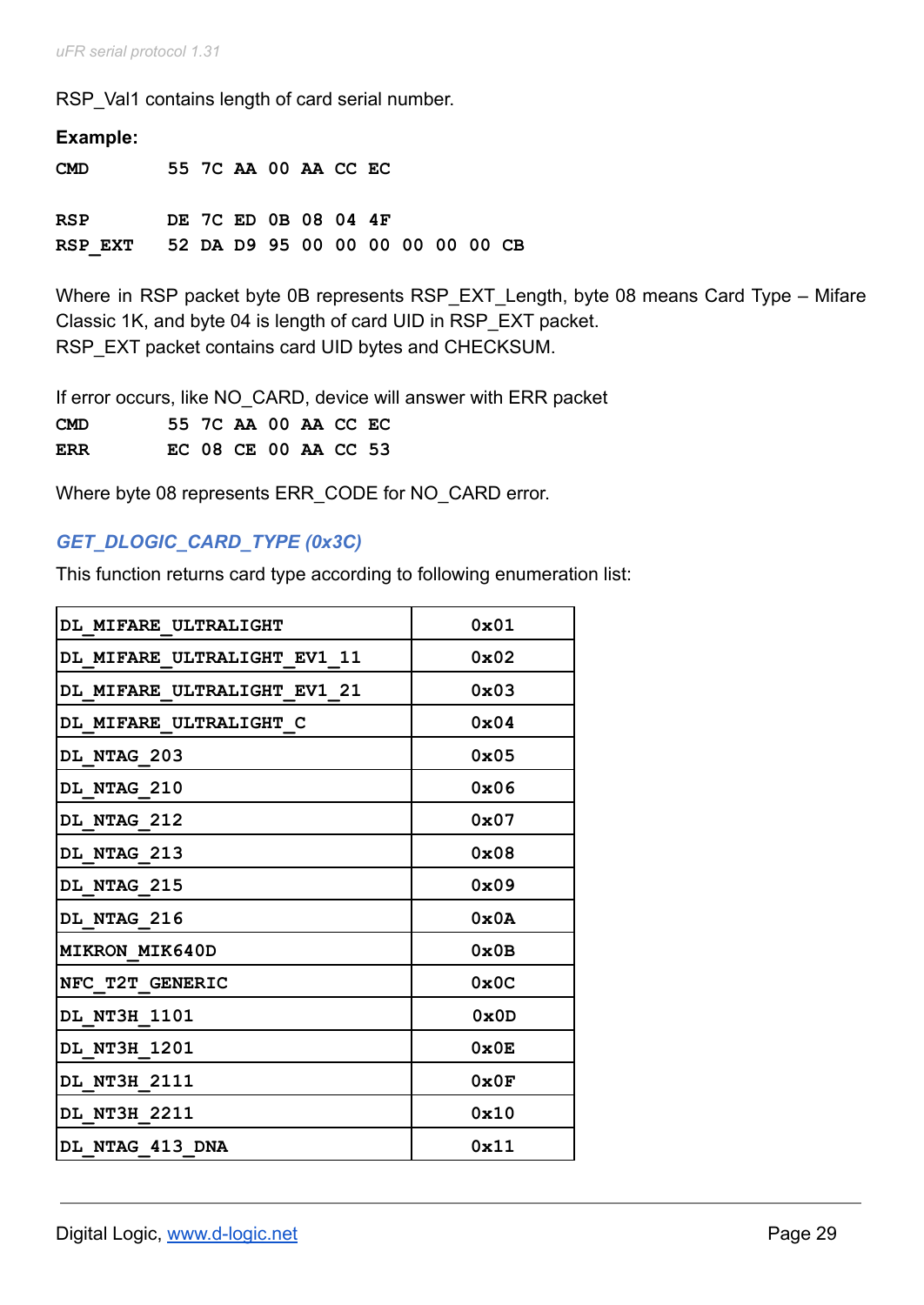| DL NTAG 424 DNA           | 0x12 |
|---------------------------|------|
| DL NTAG 413 DNA TT        | 0x13 |
| DL NTAG 210U              | 0x14 |
| DL_NTAG_213_TT            | 0x15 |
| DL MIFARE MINI            | 0x20 |
| DL MIFARE CLASSIC 1K      | 0x21 |
| DL MIFARE CLASSIC 4K      | 0x22 |
| DL MIFARE PLUS S 2K SLO   | 0x23 |
| DL MIFARE PLUS S 4K SLO   | 0x24 |
| DL MIFARE PLUS X 2K SLO   | 0x25 |
| DL MIFARE PLUS X 4K SLO   | 0x26 |
| DL MIFARE DESFIRE         | 0x27 |
| DL MIFARE DESFIRE EV1 2K  | 0x28 |
| DL MIFARE DESFIRE EV1 4K  | 0x29 |
| DL MIFARE DESFIRE EV1 8K  | 0x2A |
| DL MIFARE DESFIRE EV2 2K  | 0x2B |
| DL MIFARE DESFIRE EV2_4K  | 0x2C |
| DL MIFARE DESFIRE EV2 8K  | 0x2D |
| DL MIFARE PLUS S 2K SL1   | 0x2E |
| DL MIFARE PLUS X 2K SL1   | 0x2F |
| DL MIFARE PLUS EV1 2K SL1 | 0x30 |
| DL MIFARE PLUS X 2K SL2   | 0x31 |
| DL MIFARE PLUS S 2K SL3   | 0x32 |
| DL MIFARE PLUS X 2K SL3   | 0x33 |
| DL MIFARE PLUS EV1 2K SL3 | 0x34 |
| DL MIFARE PLUS S 4K SL1   | 0x35 |
| DL MIFARE PLUS X 4K SL1   | 0x36 |
| DL MIFARE PLUS EV1 4K SL1 | 0x37 |
| DL MIFARE PLUS X 4K SL2   | 0x38 |
| DL MIFARE PLUS S 4K SL3   | 0x39 |
| DL MIFARE PLUS X 4K SL3   | 0x3A |
| DL MIFARE PLUS EV1 4K SL3 | 0x3B |
| DL MIFARE PLUS SE SLO     | 0x3C |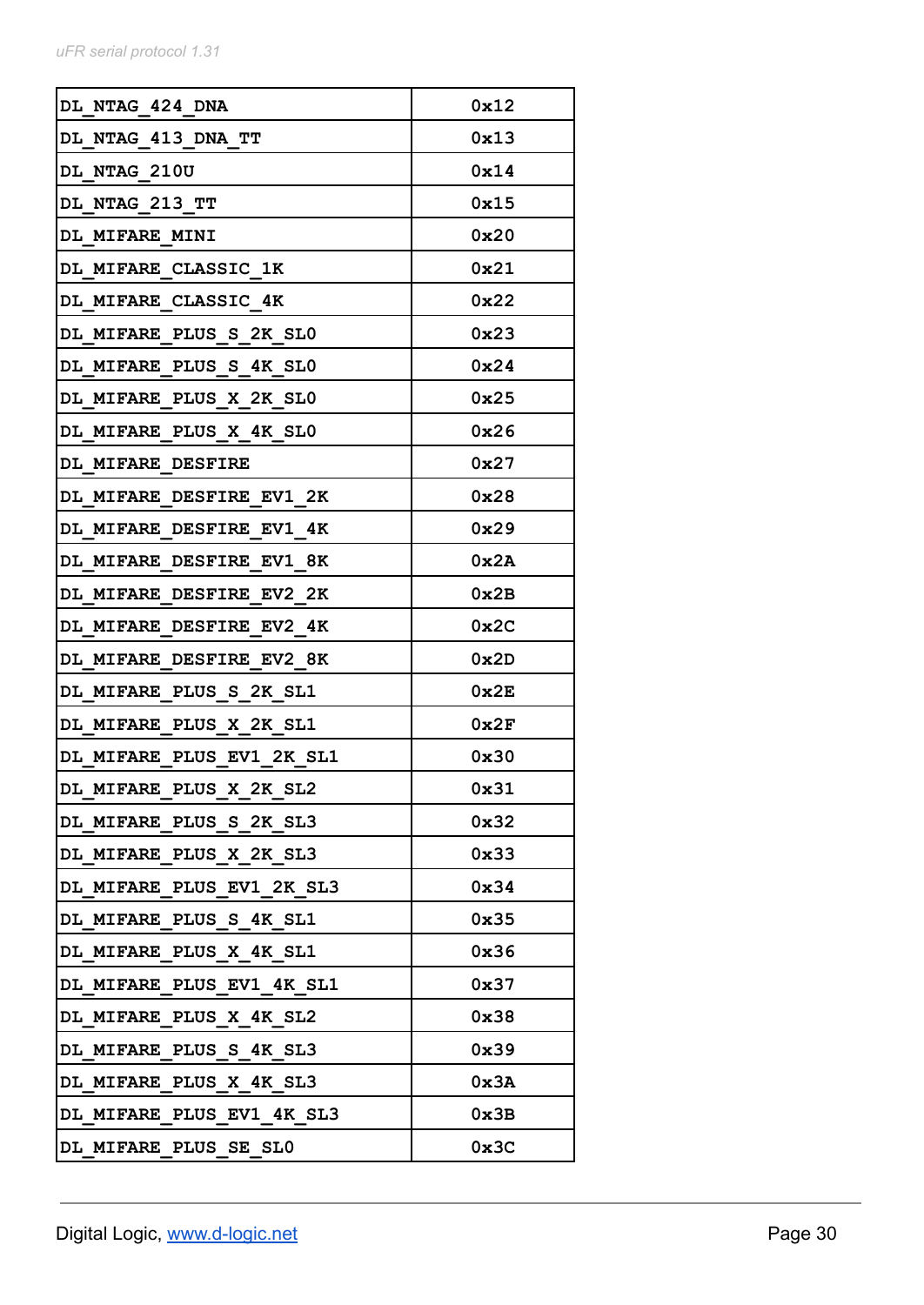| <b>DL MIFARE PLUS SE SL1</b>   | 0x3D          |
|--------------------------------|---------------|
| DL MIFARE PLUS SE SL3          | 0x3E          |
| <b>DL MIFARE DESFIRE LIGHT</b> | 0x3F          |
| DL GENERIC ISO14443 4          | 0x40          |
| DL GENERIC ISO14443 4 TYPE B   | $0 \times 41$ |
| DL GENERIC ISO14443 3 TYPE B   | $0 \times 42$ |
| DL MIFARE PLUS EV1 2K SLO      | $0 \times 43$ |
| DL MIFARE PLUS EV1 4K SLO      | $0 \times 44$ |
| DL IMEI UID                    | 0x80          |

#### **Example:**

| <b>CMD</b> |  | 55 3C AA 00 00 00 CA |  |  |
|------------|--|----------------------|--|--|
| <b>RSP</b> |  | DE 3C ED 00 21 00 35 |  |  |

Where byte 21 in RSP packet represents card type – 0x21 – Mifare Classic 1K.

If error occurs, like NO\_CARD, device will answer with ERR packet **CMD 55 3C AA 00 00 00 CA ERR EC 08 CE 00 00 00 31**

Where byte 08 represents ERR\_CODE for NO\_CARD error.

### **FUNCTIONS FOR READING AND WRITING THE DATA INTO THE CARD**

#### *Authentication mode considerations for Mifare Classic tags and Mifare Plus tags*

The parameter AUTH\_MODE affects all the functions and determines authorization before reading or entering data in the card sector. This parameter can have the following values:

- **RKA\_AUTH1A 0x00**
- **RKA\_AUTH1B 0x01**
- **AKM1\_AUTH1A 0x20**
- **AKM1\_AUTH1B 0x21**
- **AKM2\_AUTH1A 0x40**
- **AKM2\_AUTH1B 0x41**
- **PK\_AUTH1A 0x60**
- **PK\_AUTH1B 0x61**
- **PK\_AUTH1A\_AES 0x80 (Mifare Plus tags and NT4H tags uFR PLUS only)**
- **PK\_AUTH1B\_AES 0x81 (Mifare Plus tags uFR PLUS only)**
- **SAM\_KEY\_AUTH1A 0x10 (key A stored in SAM)**
- 0x11 (key B stored in SAM)

For firmware versions from 5.0.29.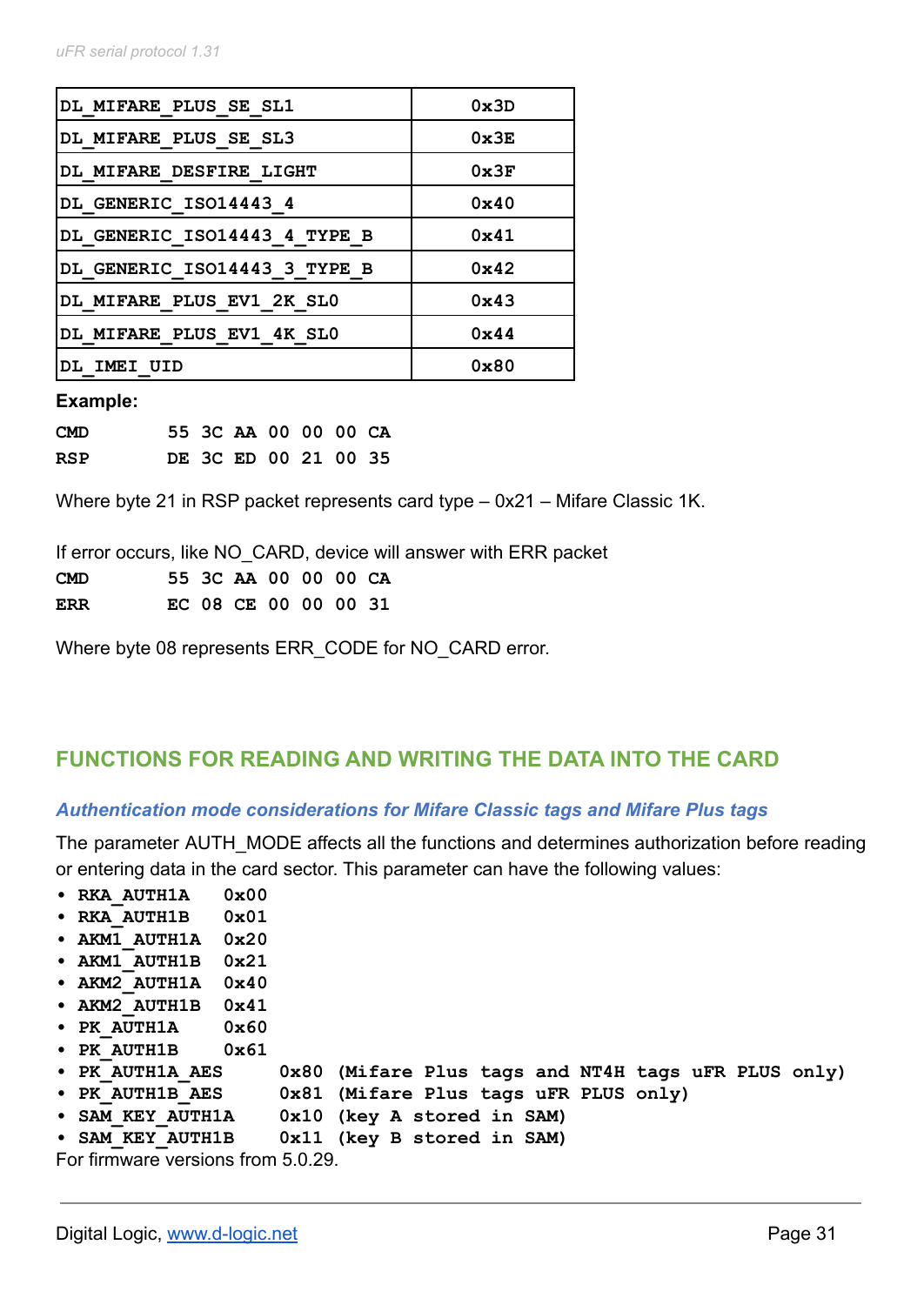- **MFP\_RKA\_AUTH1A 0x02 (Mifare Plus tags in SL3 mode and NT4H tags)**
- **MFP\_RKA\_AUTH1B 0x03 (Mifare Plus tags in SL3 mode)**
- **MFP\_AKM1\_AUTH1A 0x22 (Mifare Plus tags in SL3 mode)**
- **MFP\_AKM1\_AUTH1B 0x23 (Mifare Plus tags in SL3 mode)**
- **MFP\_AKM2\_AUTH1A 0x42 (Mifare Plus tags in SL3 mode)**
- **MFP\_AKM2\_AUTH1B 0x43 (Mifare Plus tags in SL3 mode)**

From the names of each of these constants can be concluded that the suffixes 1A and 1B indicate that you want to perform authentication key A or key B.

#### **Prefixes in the names of constants represents modes of authentication, as following:**

RKA – abbreviation of Reader Key Authentication. This means that authentication will be done with one of the 32 keys (16 AES keys for Mifare Plus tags) that are stored in reader device. It is assumed that as one of the command parameter that is sent to the reader is the index of the desired key. Indexes are in range 0..31 (0..15 for AES keys).

Mifare Plus card using.

For firmware versions from 5.0.1 to 5.0.28. and RKA\_AUTH1A or RKA\_AUTH1B uses AES keys from reader AES keys space (index 0 - 15).

For firmware versions from 5.0.29 and RKA\_AUTH1A or RKA\_AUTH1B uses AES keys which are calculate from Crypto1 keys from reader Crypto1 keys space (index 0 - 31), and for MFP\_RKA\_AUTH1A or MFP\_RKA\_AUTH1B uses AES keys from reader AES keys space (index  $0 - 15$ ).

AKM1 and AKM2 – abbreviation of Automatic Key Modes. This means that the authentication will be done automatically with the keys stored in reader device and they are indexed on the basis of the block or sector address where the writing or reading is currently done.

This applies to any function for card writing and reading, even for linear modes. I

When using AKM1 mode, keys in range 0 to 15 (0 to 7 for Mifare Plus tags for sectors 0 - 7, and 8 - 15 again) are used as Key A for corresponding sectors, while keys indexed from 16 to 31 (8 to 15 for Mifare Plus tags for sectors 16 - 23, and 24 - 31) are used as Key B for corresponding sectors.

#### **Example for AKM1 keys indexes:**

```
Key[00] = Key A Sector 0; Key [01] = Key A Sector [1]; ... Key [15] = Key A Sector 15;
Key[16] = Key B Sector 0; Key [17] = Key B Sector [1]; ... Key [31] = Key B Sector 15;
```
When using AKM2, keys are indexed by odd and even order, so even keys indexes are used as Key A and odd keys indexes are used as Key B (for Mifare Plus tags key indexes are 0 - 15 for sectors 0 - 15, and they are repeated for sectors 15 - 30).

#### **Example for AKM2 keys indexes:**

Key[00] = Key A Sector 0; Key  $[02]$  = Key A Sector  $[1]$ ; ... Key  $[30]$  = Key A Sector 15; Key[1] = Key B Sector 0; Key [3] = Key B Sector [1]; ... Key [31] = Key B Sector 15;

For 4k cards, which have 24 sectors more than 1k cards (total 40) for sectors 16 to 31 is used the same method as for indexing sectors 0 to 15 and for sectors 32 to 39 used the same method of indexing and for sectors 0 to 8.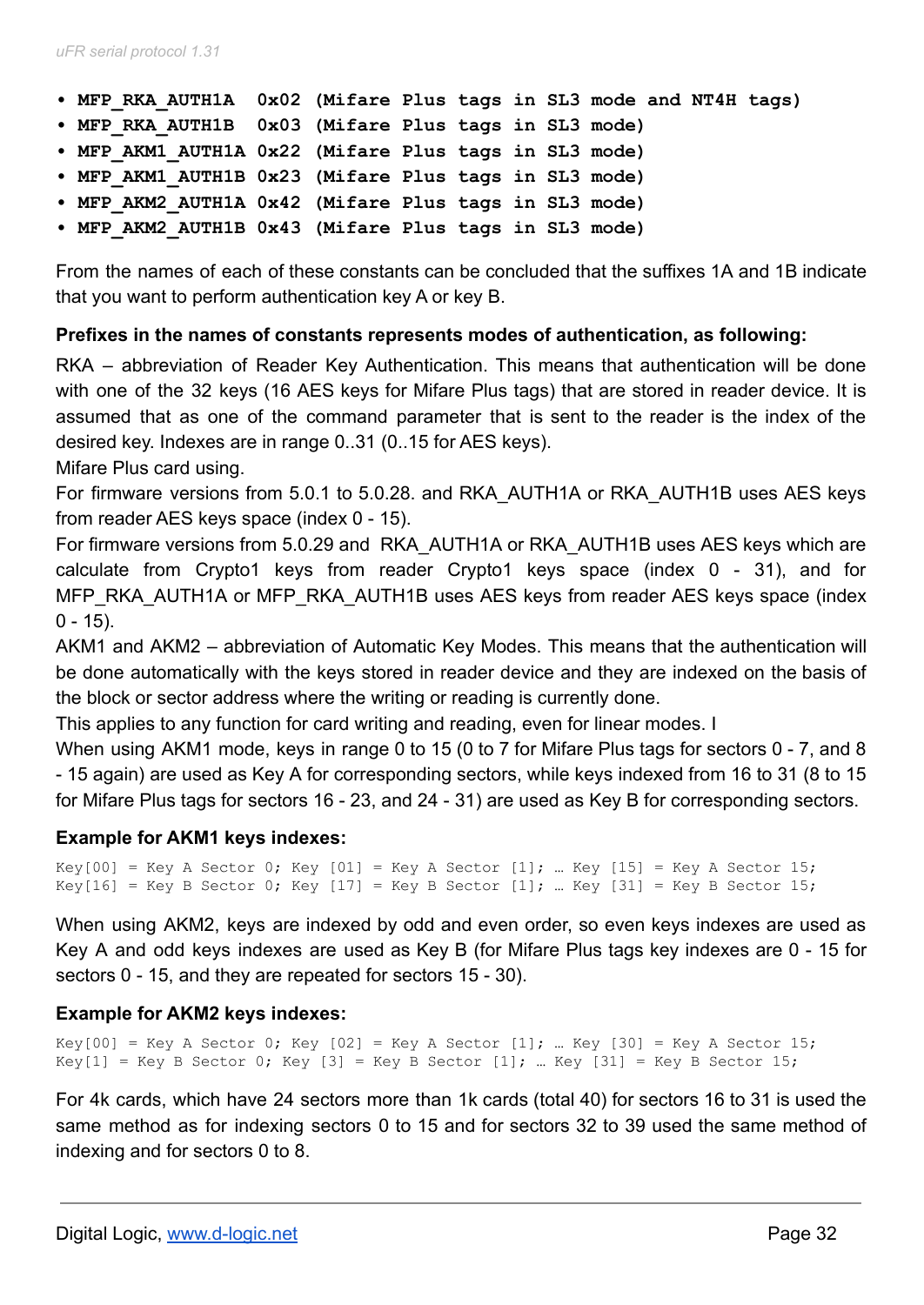Mifare Plus card using.

For firmware versions from 5.0.29 and AKM1\_AUTH1A or AKM1\_AUTH1B or AKM2\_AUTH1A or AKM2\_AUTH1B, reader keys uses in same manner as for Mifare classic card. AES key calculated from Crypto1 key.

For firmware versions from 5.0.1 to 5.0.28 in AKM1\_AUTH1A or AKM1\_AUTH1B or AKM2\_AUTH1A or AKM1\_AUTH1A, and version 5.0.29 in MFP\_AKM1\_AUTH1A or MFP\_AKM1\_AUTH1B or MFP\_AKM2\_AUTH1A or MFP\_AKM1\_AUTH1B, uses reader keys from AES keys space (index 0 - 15).

#### **Example for AKM1 keys indexes:**

```
Key[00] = Key A Sector 0; Key [01] = Key A Sector 1; ... Key [07] = Key A Sector 7;
Key[00] = Key A Sector 8; Key [01] = Key A Sector 9; ... Key [07] = Key A Sector 15;
Key[00] = Key A Sector 16; Key [01] = Key A Sector 17; ... Key [07] = Key A Sector 23;
Key[00] = Key A Sector 24; Key [01] = Key A Sector 25; ... Key [07] = Key A Sector 31;
Key[00] = Key A Sector 32; Key [01] = Key A Sector 33; ... Key [07] = Key A Sector 39;
Key[08] = Key B Sector 0; Key [09] = Key B Sector 1; ... Key [15] = Key B Sector 7;
Key[08] = Key B Sector 8; Key [09] = Key B Sector 9; ... Key [15] = Key B Sector 15;
Key[08] = Key B Sector 16; Key [09] = Key B Sector 17; ... Key [15] = Key B Sector 23;
Key[08] = Key B Sector 24; Key [09] = Key B Sector 25; ... Key [15] = Key B Sector 31;
Key[08] = Key B Sector 32; Key [09] = Key B Sector 33; ... Key [15] = Key B Sector 39;
```
### **Example for AKM2 keys indexes:**

```
Key[00] = Key A Sector 0; Key [02] = Key A Sector 1; ... Key [14] = Key A Sector 7;
Key[01] = Key B Sector 0; Key [03] = Key B Sector 1; ... Key [15] = Key B Sector 7;
Key[00] = Key A Sector 8; Key [02] = Key A Sector 9; ... Key [14] = Key A Sector 15;
Key[01] = Key B Sector 8; Key [03] = Key B Sector 9; ... Key [15] = Key B Sector 15;
Key[00] = Key A Sector 16; Key [02] = Key A Sector 17; ... Key [14] = Key A Sector 23;
Key[01] = Key B Sector 16; Key [03] = Key B Sector 17; ... Key [15] = Key B Sector 23;
Key[00] = Key A Sector 24; Key [02] = Key A Sector 25; ... Key [14] = Key A Sector 31;
Key[01] = Key B Sector 24; Key [03] = Key B Sector 25; ... Key [15] = Key B Sector 31;Key[00] = Key A Sector 32; Key [02] = Key A Sector 33; ... Key [14] = Key A Sector 39;
Key[01] = Key B Sector 32; Key [03] = Key B Sector 33; ... Key [15] = Key B Sector 39;
```
PK – abbreviation for Provided Key refers to the authentication which is performed with key that is sent as a command parameter. Generally, this mode of authentication should be avoided due to the low level of security it provides, since key is passed as command parameter. Mifare Plus using.

For firmware versions from 5.0.1 in PK\_AUTH1A\_AES or PK\_AUTH1B\_AES mode, 16 bytes AES key provided to reader.

For firmware versions from 5.0.29 in PK\_AUTH1A or PK\_AUTH1B mode, 6 bytes Crypto1 key provided to reader. AES key calculated from this Crypto1 key.

SAM KEY - abbreviation for Key stored into SAM (working with uFR CS reader with SAM, and firmware versions 5.100.xx only)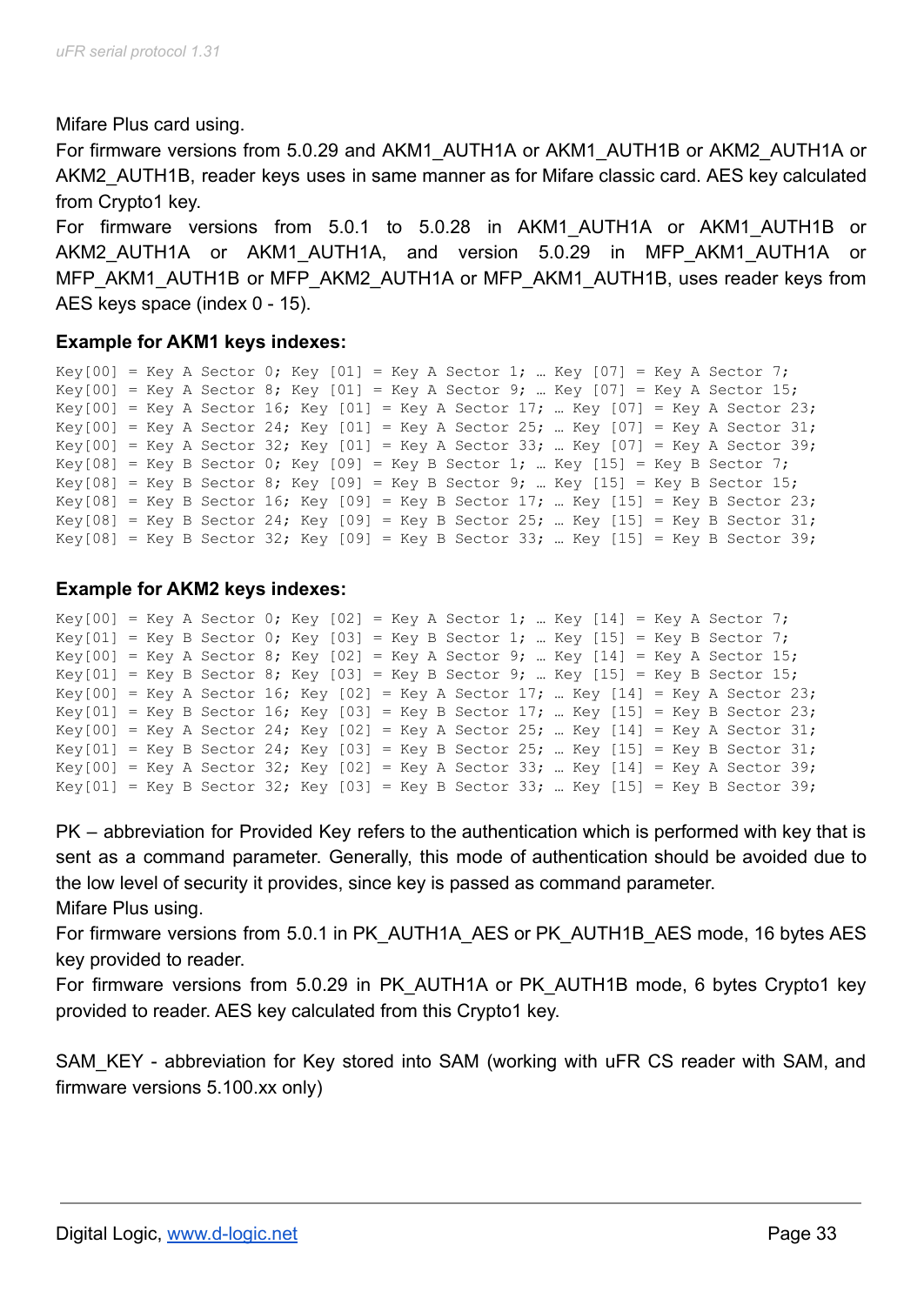# *Authentication mode considerations for NTAG 21x and other T2T tags (supported from firmware version 3.9.10)*

NTAG 21x and some other T2T tags (such as Ultralight EV1) support different authentication method from the Mifare Classic tags. NTAG 21x tags authentication is done using ISO 14443A-3 PWD AUTH command, requiring from the reader to transmit secret code (PWD) of 4 bytes the tag, which responds with a PACK (PWD ACKNOWLEDGE). If the transmitted code is equal to that programmed in the tag, he responds with the correct PACK (length 2 bytes). PWD and PACK is typically written into the tag during the personalization process. The configuration pages are used to configure the memory access restriction of the tag. In order to familiarize with the methods of authentication of the NTAG 21x we recommend that you read "NTAG210 / 212, NFC Forum Type 2 Tag IC compliant with 48/128 bytes user memory Product data sheet" or "NTAG213 / 215/216, NFC Forum Type 2 Tag IC compliant with 144/504/888 bytes user memory data sheet Product" or "MF0ULx1, MIFARE Ultralight EV1 - Contactless IC ticket Product data sheet" that can be found on the manufacturer website. All these documents are marked "PUBLIC COMPANY".

NTAG 21x, Ultralight EV2 and other T2T tags supporting PWD\_AUTH, practically use 6 bytes (4 bytes that make up the PWD and 2 bytes of the PACK response) in our uFR readers we use the same mechanism as for Mifare Classic tags. The only difference is that a combined PWD (first 4 bytes of the key) and PACK (the last 2 bytes of the key) now forming a key (6 bytes in length). The resultant key can be prepared in advance and written in the card reader internal EEPROM (NV Memory) for using with Reader Key Authentication (RKA) method, or sent as a parameter of the uFR\_COM protocol command using Provided Key (PK) methods.

Note: Reader Key Authentication (RKA) methods with NTAG 21x, Ultralight EV2 and other T2T tags can not be used with uFR Classic and uFR Advanced commercial readers. These methods are possible only with newer reader series like uFR nano, uFR card size readers and HD Base with uFR support installed. On older models for this purpose can be used only Provided Key (PK) methods.

The following constants are declared for the parameter that determines the method for PWD AUTH for NTAG 21x, Ultralight EV2 and other T2T tags:

**T2T\_NO\_PWD\_AUTH 0x00 T2T\_RKA\_PWD\_AUTH 0x01 T2T\_PK\_PWD\_AUTH 0x61**

These constants are used with the following uFR\_COM protocol commands: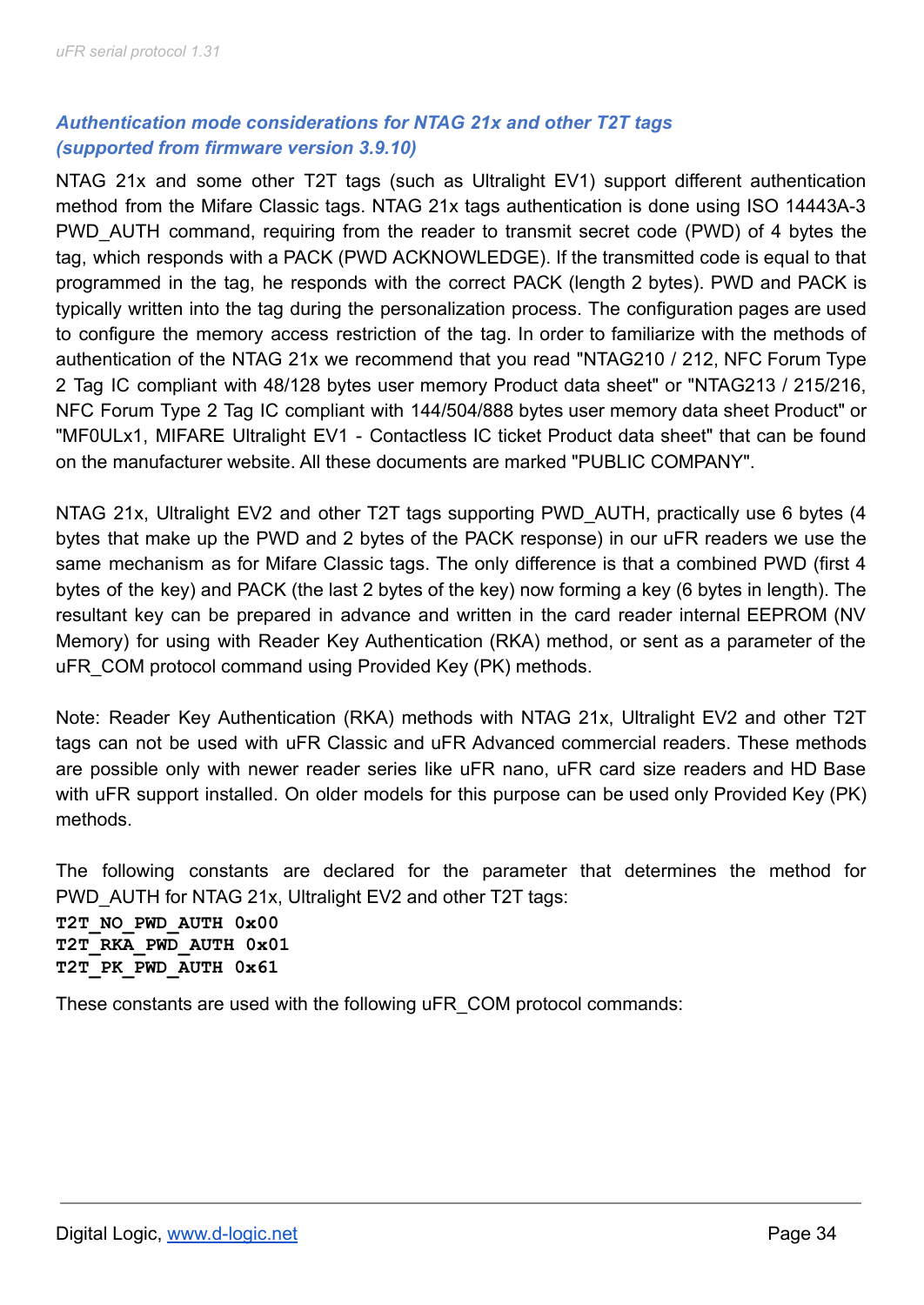#### **BLOCK\_READ BLOCK\_WRITE LINEAR\_READ LINEAR\_WRITE LIN\_ROW\_READ**

and passed as a parameter value controls AUTH\_MODE. If you use any other undeclared value as AUTH\_MODE, the effect will be the same as if you sent T2T\_NO\_PWD\_AUTH.

When for the AUTH\_MODE command parameter you send T2T\_RKA\_PWD\_AUTH or T2T PK PWD AUTH reader will always try to perform PWD AUTH regardless of the settings in the configuration pages of the tag. For the implementation of the adequate authentication scheme developer is responsible to use T2T\_NO\_PWD\_AUTH for access of the public data that are not protected by a pair of PWD, PACK.

# **TRAILER BLOCK MANIPULATION COMMANDS**

Special blocks called "trailer blocks" defines access bits and rights for Keys A and B for each sector. To read more, refer to NXP documentation about Mifare cards, see [http://www.nxp.com/documents/data\\_sheet/M001053\\_MF1ICS50\\_rev5\\_3.pdf](http://www.nxp.com/documents/data_sheet/M001053_MF1ICS50_rev5_3.pdf) and [http://www.nxp.com/documents/data\\_sheet/MF1S50YYX.pdf](http://www.nxp.com/documents/data_sheet/MF1S50YYX.pdf)

# *SECTOR\_TRAILER\_WRITE (0x1A)*

Function is used to write keys and access bits into the trailers of the sector. It could be used or sector address mode (without need for block in sector address to be sent because the given sector is always known) either the block address mode that determines the addressing mode u CMD EXT set parameter which can have the following values:

BLOCK\_ADDRESS\_MODE = 0

SECTOR\_ADDRESS\_MODE = 1

Access bits are sent separately as 4 bytes that has possible values 0 up to 7.

The device Firmware is formatting the access bits according to the cards specification irreversible blocking of that sector.

The CMD EXT set is used and its length depends on the authentication mode that is in use. CMD\_Par0 contains AUTH\_MODE.

Depending on AUTH\_MODE, CMD and CMD\_EXT set contains:

# **RKA\_AUTH1x:**

- CMD Par1 in CMD set contains readers index key
- 1<sup>st</sup> byte of the set contains sector (block) address
- 2<sup>nd</sup> byte of the set contains dummy value
- 3<sup>rd</sup> byte of the set contains addressing mode
- $\cdot$  4<sup>th</sup> byte contains 9-byte sector trailer value (anything could be written)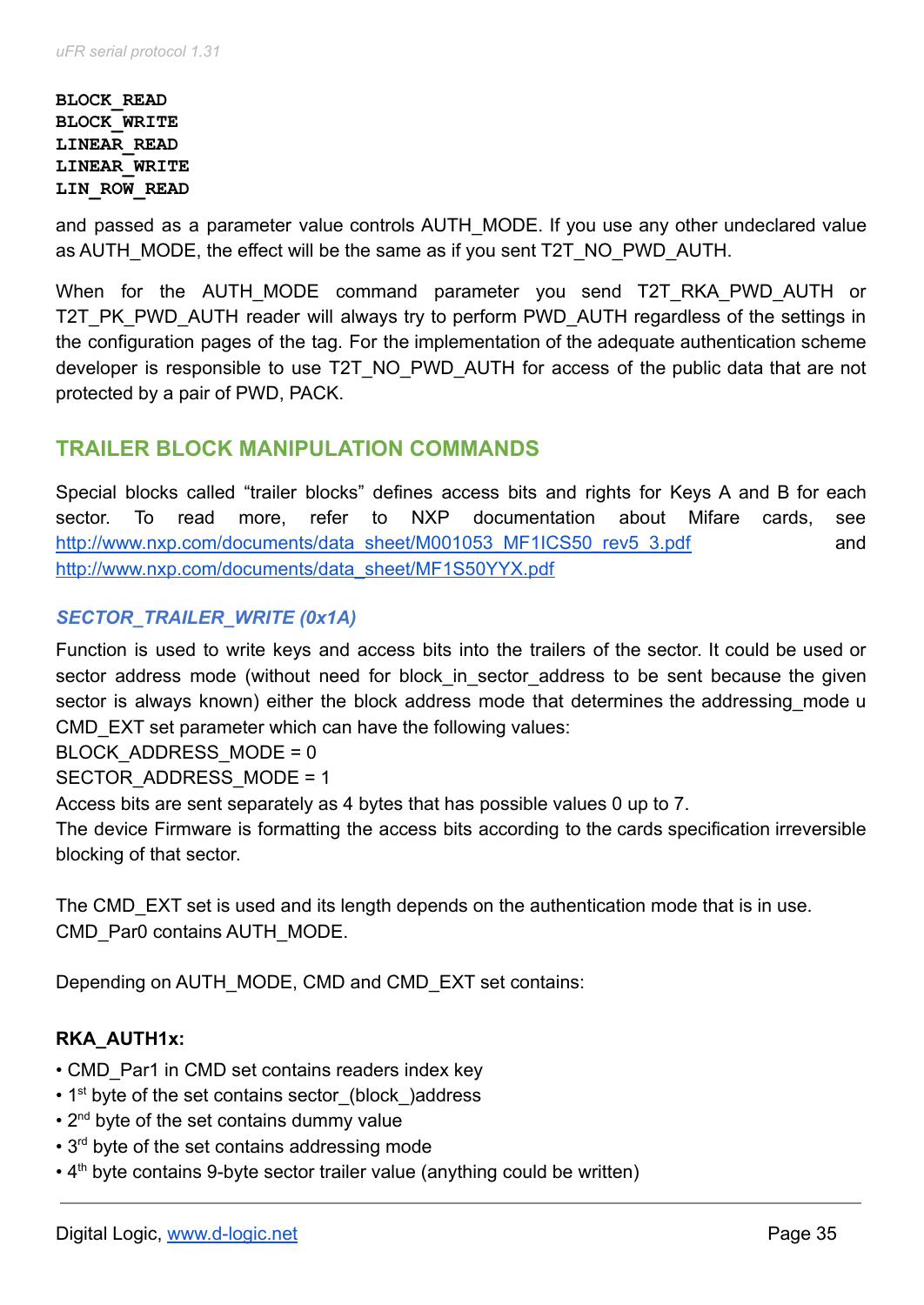$\cdot$  in 5<sup>th</sup> to 10<sup>th</sup> byte of the set is an unencrypted key A for writing

 $\cdot$  in 11<sup>th</sup> to 14<sup>th</sup> byte are the access bits values for 0 to 3 blocks inside the sector respectively (for Classic 4k cards also the second half of their address space  $-$  the rest 2K of space, 11<sup>th</sup> byte of CMD EXT set determines the access bits values for the blocks 0 to 4, the 12<sup>th</sup> byte for blocks 5 to 9 and the 13<sup>th</sup> byte for blocks 10 to 14 and at the end 14<sup>th</sup> byte for sector trailer)

- $\cdot$  the 15th to 20<sup>th</sup> byte of the set contains an unencrypted key B for writing
- 21<sup>st</sup> byte contains checksum

# **AKMy\_AUTH1x:**

- CMD\_Par1 is not used.
- $\cdot$  1<sup>st</sup> byte of the set contains sector (block) address
- 2<sup>nd</sup> byte of the set contains dummy value
- $\cdot$  3<sup>rd</sup> byte of the set contains addressing mode
- $\cdot$  4<sup>th</sup> byte contains 9-byte sector trailer value (anything could be written)
- $\cdot$  in 5<sup>th</sup> to 10<sup>th</sup> byte of the set is an unencrypted key A for writing

 $\cdot$  in 11<sup>th</sup> to 14<sup>th</sup> byte are the access bits values for 0 to 3 blocks inside the sector respectively (for Classic 4k cards also the second half of their address space  $-$  the rest 2K of space, 11<sup>th</sup> byte of CMD EXT set determines the access bits values for the blocks 0 to 4, the 12<sup>th</sup> byte for blocks 5 to 9 and the 13<sup>th</sup> byte for blocks 10 to 14 and at the end 14<sup>th</sup> byte for sector trailer)

- $\cdot$  the 15<sup>th</sup> to 20<sup>th</sup> byte of the set contains an unencrypted key B for writing
- 21<sup>st</sup> byte contains checksum

# **PK\_AUTH1x:**

- CMD\_Par1 is not used.
- 1<sup>st</sup> byte of the set contains sector (block) address
- $\cdot$  2<sup>nd</sup> byte of the set contains dummy value
- 3<sup>rd</sup> byte of the set contains addressing mode
- $\cdot$  4<sup>th</sup> byte contains 9-byte sector trailer value (anything could be written)
- array from  $5<sup>th</sup>$  up to 10<sup>th</sup> byte contains 6-byte key.
- $\cdot$  in 11<sup>th</sup> to 16<sup>th</sup> byte of the set is an unencrypted key A for writing

 $\cdot$  in 17<sup>th</sup> to 20<sup>th</sup> byte are the access bits values for 0 to 3 blocks inside the sector respectively (for Classic 4k cards also the second half of their address space  $-$  the rest 2K of space, 11<sup>th</sup> byte of CMD EXT set determines the access bits values for the blocks 0 to 4, the 12<sup>th</sup> byte for blocks 5 to 9 and the 13<sup>th</sup> byte for blocks 10 to 14 and at the end 14<sup>th</sup> byte for sector trailer)

- the 21<sup>st</sup> do 26<sup>th</sup> byte of the set contains an unencrypted key B for writing
- 27<sup>th</sup> byte contains checksum
- If everything is done as it should it returns the RESPONSE set.

RESPONSE\_EXT is not used.

# **Example:**

authentication RKA key A, key number 0, sector address 0, addressing mode 1, key A = 0xFFFFFFFFFFFFF, key B = 0xFFFFFFFFFFFFF, access bits values 0, 0, 0, 1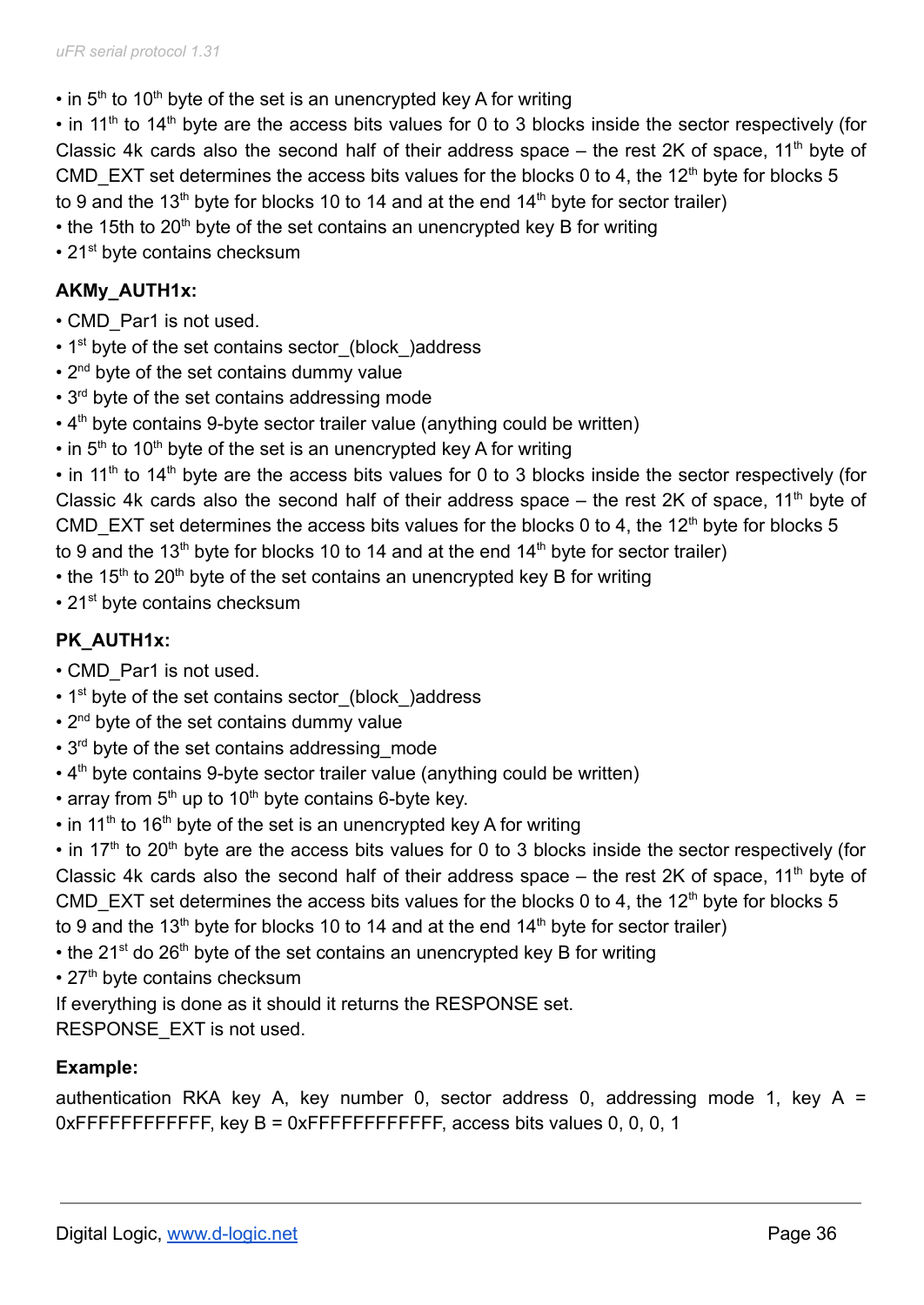| <b>CMD</b>                                                             |  |  | 55 1A AA 15 00 00 F7 |  |  |  |  |  |  |  |  |
|------------------------------------------------------------------------|--|--|----------------------|--|--|--|--|--|--|--|--|
| ACK                                                                    |  |  | AC 1A CA 15 00 00 70 |  |  |  |  |  |  |  |  |
|                                                                        |  |  |                      |  |  |  |  |  |  |  |  |
| CMD EXT 00 00 01 69 FF FF FF FF FF FF 00 00 00 01 FF FF FF FF FF FF 70 |  |  |                      |  |  |  |  |  |  |  |  |
| <b>RESP</b>                                                            |  |  | DE 1A ED 00 00 00 30 |  |  |  |  |  |  |  |  |

Mifare Plus using.

For firmware versions from 5.0.29.

For RKA\_AUTH1x or AKMy\_AUTH1x or PK\_AUTH1x mode AES key for authentication, and new AES key A and key B, are calculate from Crypto1 keys. Commands uses in same manner as for Mifare Classic card.

#### **MFP\_RKA\_AUTH1x:**

- CMD Par1 in CMD set contains readers index of AES keys ( 0 15)
- 1<sup>st</sup> byte of the set contains sector (block) address
- 2<sup>nd</sup> byte of the set contains dummy value
- 3<sup>rd</sup> byte of the set contains addressing mode
- $\cdot$  4<sup>th</sup> byte contains 9-byte sector trailer value (anything could be written)
- $\cdot$  in 5<sup>th</sup> to 10<sup>th</sup> byte of the set is first 6 bytes of an unencrypted key A for writing

 $\cdot$  in 11<sup>th</sup> to 14<sup>th</sup> byte are the access bits values for 0 to 3 blocks inside the sector respectively (for Classic 4k cards also the second half of their address space  $-$  the rest 2K of space, 11<sup>th</sup> byte of CMD EXT set determines the access bits values for the blocks 0 to 4, the 12<sup>th</sup> byte for blocks 5 to 9 and the  $13<sup>th</sup>$  byte for blocks 10 to 14 and at the end  $14<sup>th</sup>$  byte for sector trailer)

- the 15th to 20<sup>th</sup> byte of the set contains first 6 bytes of an unencrypted key B for writing
- the 21st to 30th byte of the set contains second 10 bytes of unencrypted key A for writing
- the 31st to 40th byte of the set contains second 10 bytes of unencrypted key B for writing
- 41<sup>st</sup> byte contains checksum

### **MFP\_AKMy\_AUTH1x:**

- CMD\_Par1 is not used.
- 1<sup>st</sup> byte of the set contains sector (block) address
- $\cdot$  2<sup>nd</sup> byte of the set contains dummy value
- 3<sup>rd</sup> byte of the set contains addressing mode
- $\cdot$  4<sup>th</sup> byte contains 9-byte sector trailer value (anything could be written)
- $\cdot$  in 5<sup>th</sup> to 10<sup>th</sup> byte of the set is an unencrypted key A for writing

 $\cdot$  in 11<sup>th</sup> to 14<sup>th</sup> byte are the access bits values for 0 to 3 blocks inside the sector respectively (for Classic 4k cards also the second half of their address space  $-$  the rest 2K of space, 11<sup>th</sup> byte of CMD EXT set determines the access bits values for the blocks 0 to 4, the 12<sup>th</sup> byte for blocks 5 to 9 and the  $13<sup>th</sup>$  byte for blocks 10 to 14 and at the end  $14<sup>th</sup>$  byte for sector trailer)

- the 15<sup>th</sup> to 20<sup>th</sup> byte of the set contains an unencrypted key B for writing
- the 21st to 30th byte of the set contains second 10 bytes of unencrypted key A for writing
- the 31st to 40th byte of the set contains second 10 bytes of unencrypted key B for writing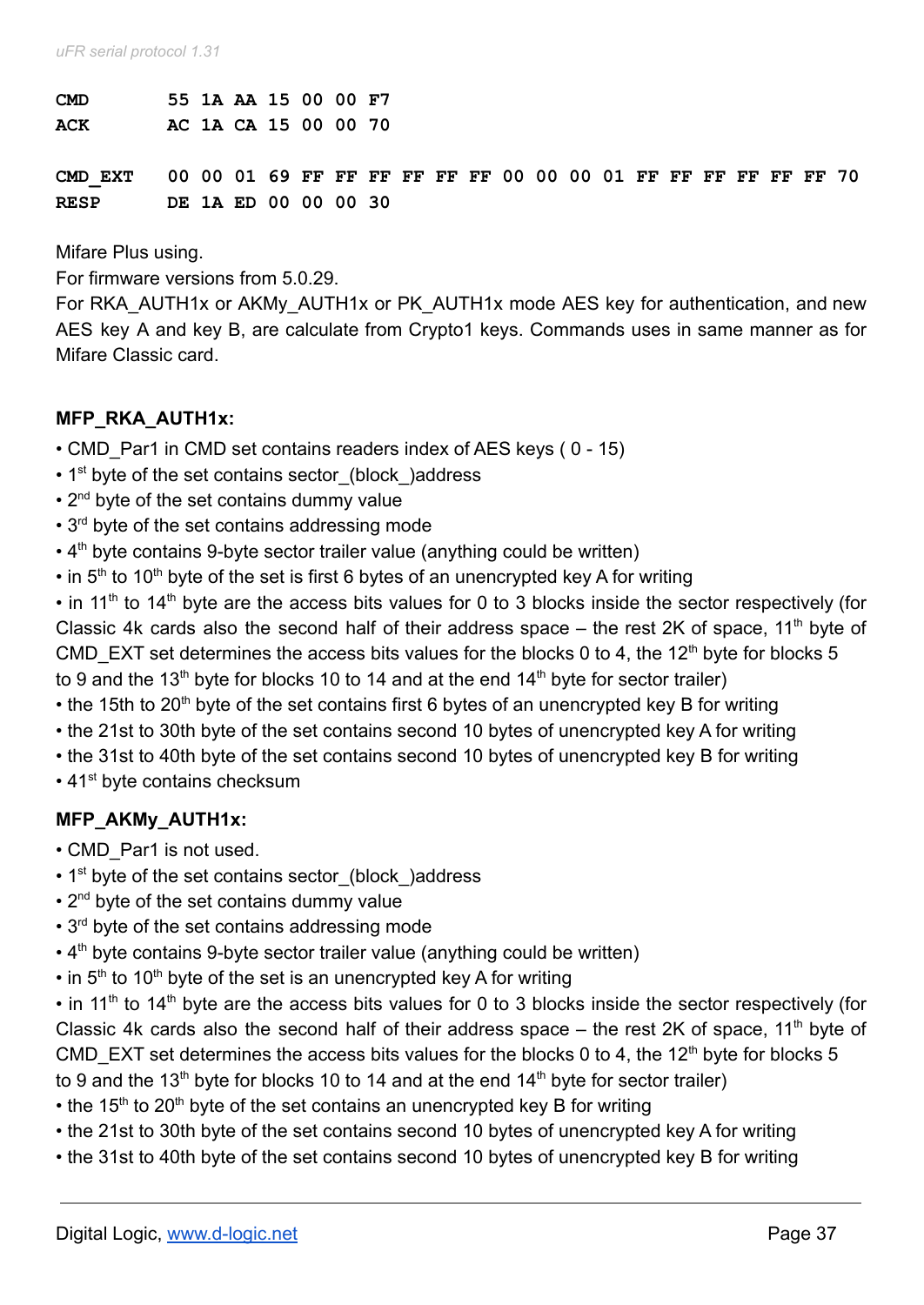### • 41<sup>st</sup> byte contains checksum

# **PK\_AUTH1x\_AES:**

- CMD\_Par1 is not used.
- 1<sup>st</sup> byte of the set contains sector (block) address
- $\cdot$  2<sup>nd</sup> byte of the set contains dummy value
- 3<sup>rd</sup> byte of the set contains addressing mode
- $\cdot$  4<sup>th</sup> byte contains 9-byte sector trailer value (anything could be written)
- array from  $5<sup>th</sup>$  up to 20<sup>th</sup> byte contains 16-byte AES key.
- $\cdot$  in 21st to 26<sup>th</sup> byte of the set is an unencrypted key A for writing

• in 27<sup>th</sup> to 30<sup>th</sup> byte are the access bits values for 0 to 3 blocks inside the sector respectively (for Classic 4k cards also the second half of their address space  $-$  the rest 2K of space, 11<sup>th</sup> byte of CMD EXT set determines the access bits values for the blocks 0 to 4, the 12<sup>th</sup> byte for blocks 5 to 9 and the 13<sup>th</sup> byte for blocks 10 to 14 and at the end 14<sup>th</sup> byte for sector trailer)

- the 31<sup>st</sup> do 36<sup>th</sup> byte of the set contains an unencrypted key B for writing
- the 37th to 46th byte of the set contains second 10 bytes of unencrypted key A for writing
- the 47th to 56th byte of the set contains second 10 bytes of unencrypted key B for writing
- 57<sup>th</sup> byte contains checksum

If everything is done as it should it returns the RESPONSE set. RESPONSE\_EXT is not used.

## *SECTOR\_TRAILER\_WRITE\_UNSAFE (0x2F)*

It operates as SECTOR\_TRAILER\_WRITE except it send already formatted sector trailer block to be written without the access bits value check. The command is unsafe because it could lead to irreversible blocking of the entire sector of the card due to improperly formatted value of access bits. Made only for advanced users.

The CMD EXT set is used and its length depends on the authentication mode that is in use. CMD\_Par0 contains AUTH\_MODE.

Depending on AUTH\_MODE, CMD and CMD\_EXT set contains:

## **RKA\_AUTH1x:**

- CMD Par1 u CMD set contains readers index key
- 1<sup>st</sup> byte of the set contains sector (block) address
- 2<sup>nd</sup> byte of the set contains dummy value
- 3<sup>rd</sup> byte of the set contains addressing mode
- $\cdot$  4<sup>th</sup> byte of the set contains dummy value
- $\cdot$  in 5<sup>th</sup> to 20<sup>th</sup> byte of the set is the content of the sector trailer for writing
- 21<sup>st</sup> byte contains checksum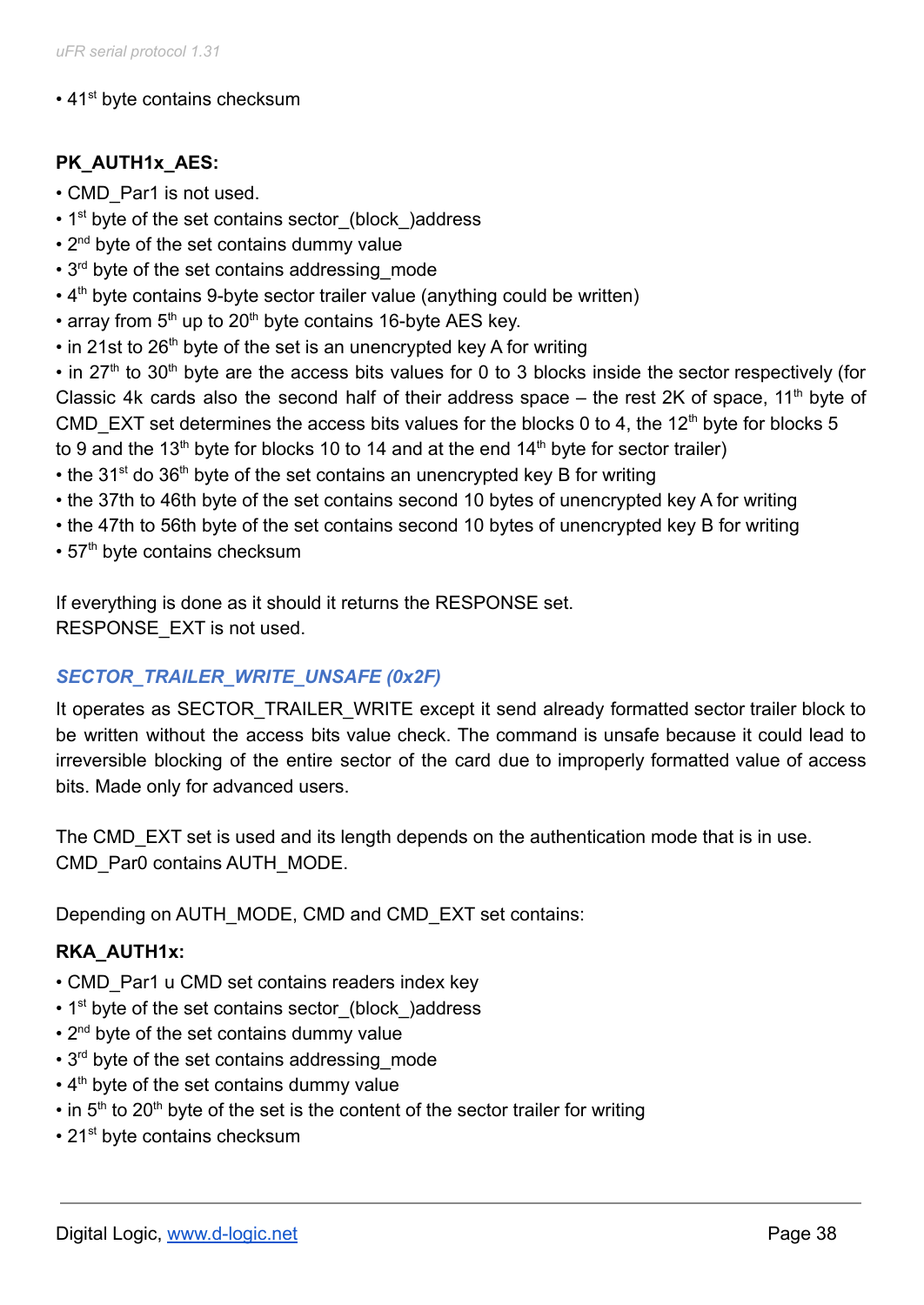# **AKMy\_AUTH1x:**

- CMD\_Par1 is not used.
- 1<sup>st</sup> byte of the set contains sector (block) address
- $\cdot$  2<sup>nd</sup> byte of the set contains dummy value
- 3<sup>rd</sup> byte of the set contains addressing mode
- $\cdot$  4<sup>th</sup> byte of the set contains dummy value
- $\cdot$  in 5<sup>th</sup> to 20<sup>th</sup> byte of the set is the content of the sector trailer for writing
- 21<sup>st</sup> byte contains checksum

# **PK\_AUTH1x:**

- CMD\_Par1 is not used.
- 1<sup>st</sup> byte of the set contains sector (block) address
- $\cdot$  2<sup>nd</sup> byte of the set contains dummy value
- 3<sup>rd</sup> byte of the set contains addressing mode
- $\cdot$  4<sup>th</sup> byte of the set contains dummy value
- array from  $5<sup>th</sup>$  up to 10<sup>th</sup> bytes contains 6-byte key.
- $\cdot$  in 11<sup>th</sup> to 26<sup>th</sup> byte of the set is the content of the sector trailer for writing
- 27<sup>th</sup> byte contains checksum
- If everything is done as it should it returns the RESPONSE set.

RESPONSE\_EXT is not used.

### **Example:**

authentication RKA key A, key number 0, sector address 0, addressing mode 1, key A = 0xFFFFFFFFFFFF, key B = 0xFFFFFFFFFFFF, access bits values 0xFF078069 (default configuration)

| CMD        |  | 55 2F AA 15 00 00 CC |  |  |
|------------|--|----------------------|--|--|
| <b>ACK</b> |  | AC 2F CA 15 00 00 63 |  |  |

**CMD\_EXT 00 00 01 00 FF FF FF FF FF FF FF 07 80 69 FF FF FF FF FF FF 17 RESP DE 2F ED 00 00 00 23**

# **BLOCK MANIPULATION COMMANDS**

Following commands used direct block addressing, meaning that blocks are indexed in range 0 to 63 for Mifare 1K cards.

## *BLOCK\_READ (0x16)*

Reads the whole data block from the card which is in the reader field. The CMD EXT set is used and its length depends on authentication mode that is used.

CMD\_Par0 contains AUTH\_MODE.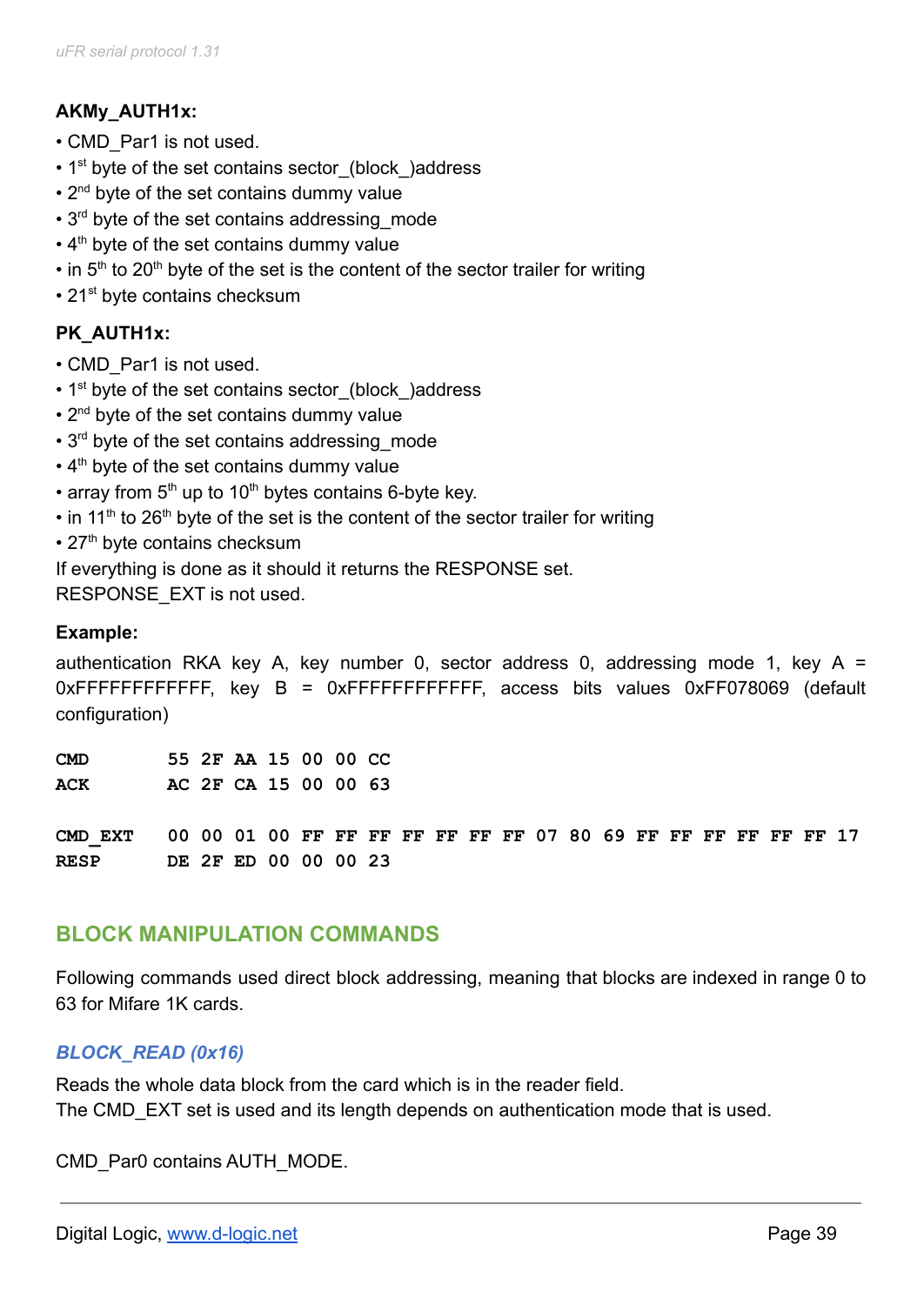Depending on AUTH\_MODE, CMD and CMD\_EXT set contains:

# **RKA\_AUTH1x:**

- CMD Par1 in CMD set contains key index in the reader
- 1<sup>st</sup> byte of CMD EXT set contains block address
- $2^{nd}$ ,  $3^{rd}$  and  $4^{th}$  byte of CMD\_EXT set contains dummy data
- $\cdot$  5<sup>th</sup> byte contains checksum

### **Example:**

| read block 01 with RKA AUTH1A |  |                      |  |  |
|-------------------------------|--|----------------------|--|--|
| CMD                           |  | 55 16 AA 05 00 00 F3 |  |  |
| <b>ACK</b>                    |  | AC 16 CA 05 00 00 7C |  |  |

**CMD\_EXT 01 00 00 00 08**

| RSP | DE 16 ED 11 00 00 3B |  |  |  |  |  |  |  |  |
|-----|----------------------|--|--|--|--|--|--|--|--|
|     |                      |  |  |  |  |  |  |  |  |

## **AKMy\_AUTH1x:**

- CMD Par1 is not used.
- 1<sup>st</sup> byte of CMD EXT set contains block address
- $2^{nd}$ ,  $3^{rd}$  and  $4^{th}$  byte of CMD\_EXT set contains dummy data
- 5th byte contains checksum

### **PK\_AUTH1x:**

- CMD\_Par1 is not used.
- 1<sup>st</sup> byte of CMD\_EXT set contains block\_address
- 2nd, 3rd and 4th byte of CMD\_EXT set contains dummy data
- array from  $5<sup>th</sup>$  to 10<sup>th</sup> byte contains 6-byte key.
- 11th byte contains checksum

If all operates as it should it turns the RESPONSE set and the RESPONSE EXT is following with 16 read bytes and checksum at the end.

### **PK\_AUTH1x\_AES: (uFR PLUS devices only Mifare Plus tags)**

- CMD Par1 is not used.
- 1<sup>st</sup> byte of CMD EXT set contains block address
- 2nd, 3rd and 4th byte of CMD\_EXT set contains dummy data
- array from  $5<sup>th</sup>$  to 20<sup>th</sup> byte contains 16-byte AES key.
- 21st byte contains checksum

If all operates as it should it turns the RESPONSE set and the RESPONSE\_EXT is following with 16 read bytes and checksum at the end.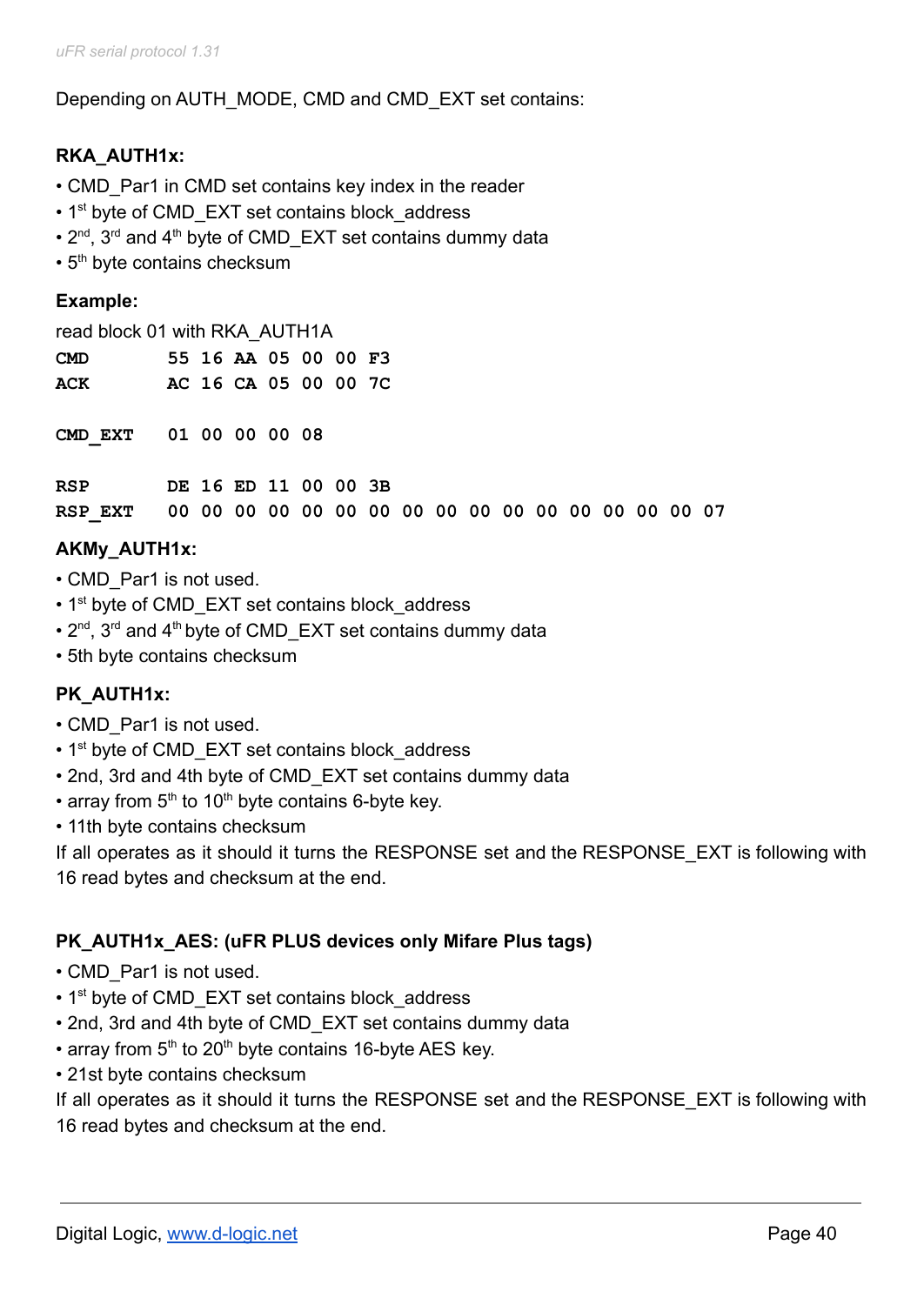#### Mifare Plus using.

For firmware versions from 5.0.1 to 5.0.28 in RKA\_AUTH1x or AKMy\_AUTH1x mode uses AES key from reader AES keys space (index 0 - 15). For firmware versions from 5.0.29 in RKA\_AUTH1x or AKMy\_AUTH1x mode uses AES key which

calculated from reader Crypto1 key (indec 0 - 31).

Firmware versions from 5.0.29

## **MFP\_RKA\_AUTH1x:**

- CMD Par1 in CMD set contains AES key index in the reader (0 -15)
- 1<sup>st</sup> byte of CMD EXT set contains block address
- $2^{nd}$ ,  $3^{rd}$  and  $4^{th}$  byte of CMD\_EXT set contains dummy data
- $\cdot$  5<sup>th</sup> byte contains checksum

## **MFP\_AKMy\_AUTH1x:**

- CMD\_Par1 is not used.
- 1<sup>st</sup> byte of CMD EXT set contains block address
- $2^{nd}$ ,  $3^{rd}$  and  $4^{th}$  byte of CMD\_EXT set contains dummy data
- 5th byte contains checksum

## **SAM\_KEY\_AUTH1x: (uFR CS with SAM and firmware versions 5.100.xx)**

- CMD Par1 in CMD set contains key index in the SAM (1 127)
- 1<sup>st</sup> byte of CMD EXT set contains block address
- $2^{nd}$ ,  $3^{rd}$  and  $4^{th}$  byte of CMD\_EXT set contains dummy data
- 5<sup>th</sup> byte contains checksum

## *BLOCK\_WRITE (0x17)*

Writes the whole data block into the card that is currently in the readers field. Address mode is used for so called block addressing where for example the first block on Mifare Classic 1k has an address 0 and the last one has the address 63. This command doesn't allow the direct writing into the sector trailer and in the case of its addressing it gives back the FORBIDEN\_DIRECT\_WRITE\_IN\_SECTOR\_TRAILER.

The CMD EXT set is used and its length depends on the authentication mode that is in use.

CMD\_Par0 contains AUTH\_MODE. Depending on AUTH\_MODE, CMD and CMD\_EXT set contains:

## **RKA\_AUTH1x:**

- CMD Par1 in CMD set contains readers index key
- 1<sup>st</sup> byte of CMD EXT set contains block address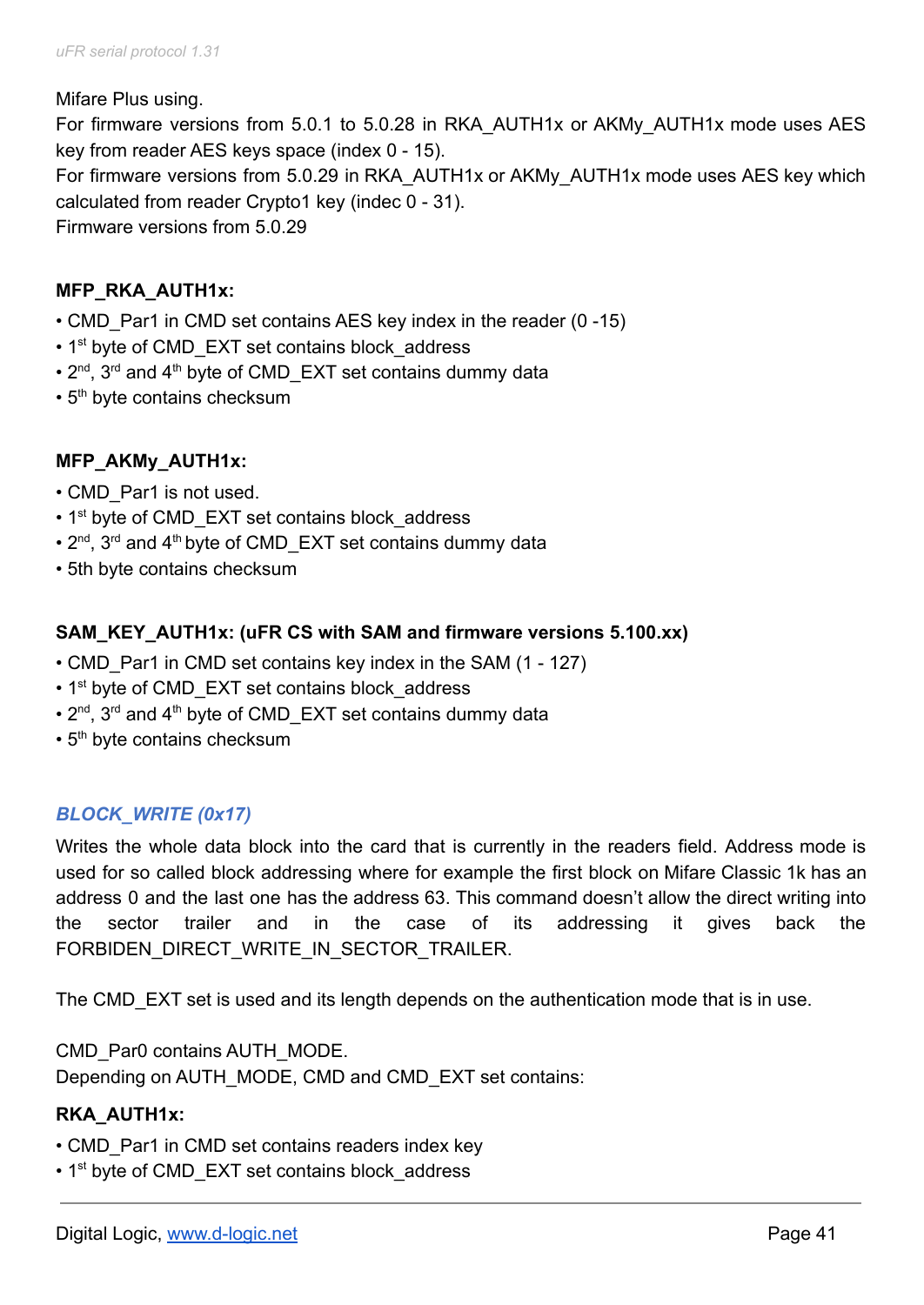- $2^{nd}$ ,  $3^{rd}$  and  $4^{th}$  byte of CMD\_EXT set contains dummy data
- $\cdot$  in 5<sup>th</sup> to 20<sup>th</sup> byte of set are placed data for writing into the data block
- 21<sup>st</sup> byte contains checksum

## **AKMy\_AUTH1x:**

- CMD\_Par1 is not used.
- 1<sup>st</sup> byte of CMD EXT set contains block address
- $2^{nd}$ ,  $3^{rd}$  and  $4^{th}$  byte of CMD\_EXT set contains dummy data
- $\cdot$  in 5<sup>th</sup> to 20<sup>th</sup> byte of the set are placed the data for writing into the data block
- $\cdot$  21<sup>st</sup> byte contains checksum

## **PK\_AUTH1x:**

- CMD\_Par1 is not used.
- 1<sup>st</sup> byte of CMD EXT set contains block address
- $2^{nd}$ ,  $3^{rd}$  and  $4^{th}$  byte CMD\_EXT set contains dummy data
- array from  $5<sup>th</sup>$  to 10<sup>th</sup> byte contains 6-byte key.
- $\cdot$  in 11<sup>th</sup> too 26<sup>th</sup> byte are placed the data for writing into the data block
- 27<sup>th</sup> byte contains checksum.

## **PK\_AUTH1x\_AES: (uFR PLUS devices only Mifare Plus tags)**

- CMD Par1 is not used.
- 1<sup>st</sup> byte of CMD EXT set contains block address
- 2<sup>nd</sup>, 3<sup>rd</sup> and 4<sup>th</sup> byte CMD\_EXT set contains dummy data
- array from  $5<sup>th</sup>$  to 20<sup>th</sup> byte contains 16-byte AES key.
- $\cdot$  in 21<sup>th</sup> too 36<sup>th</sup> byte are placed the data for writing into the data block
- 37<sup>th</sup> byte contains checksum.

### Mifare Plus using.

For firmware versions from 5.0.1 to 5.0.28 in RKA\_AUTH1x or AKMy\_AUTH1x mode uses AES key from reader AES keys space (index 0 - 15).

For firmware versions from 5.0.29 in RKA\_AUTH1x or AKMy\_AUTH1x mode uses AES key which calculated from reader Crypto1 key (indec 0 - 31).

Firmware versions from 5.0.29

## **MFP\_RKA\_AUTH1x:**

- CMD Par1 in CMD set contains readers index key
- 1<sup>st</sup> byte of CMD EXT set contains block address
- $2^{nd}$ ,  $3^{rd}$  and  $4^{th}$  byte of CMD\_EXT set contains dummy data
- $\cdot$  in 5<sup>th</sup> to 20<sup>th</sup> byte of set are placed data for writing into the data block
- 21<sup>st</sup> byte contains checksum

## **MFP\_AKMy\_AUTH1x:**

• CMD\_Par1 is not used.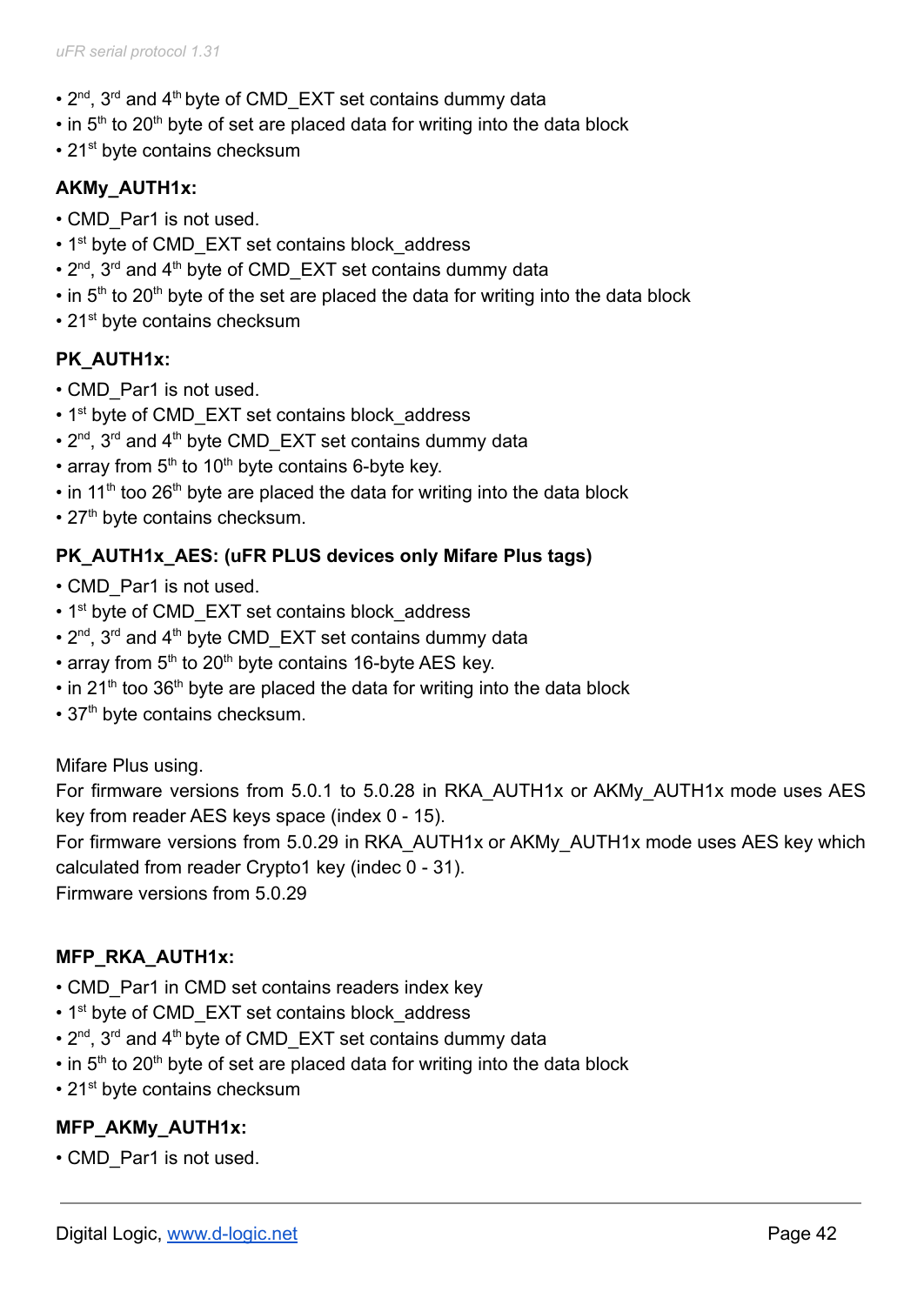- 1<sup>st</sup> byte of CMD EXT set contains block address
- $2^{nd}$ ,  $3^{rd}$  and  $4^{th}$  byte of CMD\_EXT set contains dummy data
- $\cdot$  in 5<sup>th</sup> to 20<sup>th</sup> byte of the set are placed the data for writing into the data block
- 21<sup>st</sup> byte contains checksum

#### **SAM\_KEY\_AUTH1x: (uFR CS with SAM and firmware versions 5.100.xx)**

- CMD Par1 in CMD set contains key index in the SAM (0 127)
- 1<sup>st</sup> byte of CMD EXT set contains block address
- $2^{nd}$ ,  $3^{rd}$  and  $4^{th}$  byte of CMD\_EXT set contains dummy data
- $\cdot$  in 5<sup>th</sup> to 20<sup>th</sup> byte of set are placed data for writing into the data block
- $\cdot$  21<sup>st</sup> byte contains checksum

If everything is done as it should device answer with RSP packet.

#### **Example:**

write "01 02 03 04 05 06 07 08" into block 1 using key "FF FF FF FF FF FF"

| $\mathbf{CMD}$                                                         | 55 17 AA 1B 60 00 9A |  |  |  |  |  |  |  |  |  |  |
|------------------------------------------------------------------------|----------------------|--|--|--|--|--|--|--|--|--|--|
| ACK                                                                    | AC 17 CA 1B 60 00 11 |  |  |  |  |  |  |  |  |  |  |
|                                                                        |                      |  |  |  |  |  |  |  |  |  |  |
| CMD EXT 01 00 00 00 FF FF FF FF FF FF 01 02 03 04 05 06 07 08 00 00 00 |                      |  |  |  |  |  |  |  |  |  |  |
| 00 00                                                                  |                      |  |  |  |  |  |  |  |  |  |  |
|                                                                        | 00 00 00 10          |  |  |  |  |  |  |  |  |  |  |
| <b>RSP</b>                                                             | DE 17 ED 00 00 00 2B |  |  |  |  |  |  |  |  |  |  |

## *BLOCK\_IN\_SECTOR\_READ (0x18)*

It has the same function as the BLOCK READ but uses the different address mode for so called sector addressing where is always given the address of the sector and the sector block (as specified in the NXP documentation for Mifare Classic cards). The first sector of the Mifare Classic 1k card for example has the address 0 and the last one has 15. The block addresses of the sector are defined in the interval from 0 to 3  $(3<sup>rd</sup>$  block of each sector is sector trailer) excluding Mifare Classic 4k cards for which in its second line of address space (the second 2k that is  $32^{nd}$  up to  $39^{th}$ sector) have the block addresses in sector 0 to 15 and the  $15<sup>th</sup>$  is sector trailer.

Communication command protocol is the same as with BLOCK\_READ with following exception:

- 1<sup>st</sup> byte of the CMD\_EXT set contains block\_in\_sector\_address
- 2<sup>nd</sup> byte of the CMD EXT set contains sector\_address
- 3<sup>rd</sup> and 4<sup>th</sup> byte of the CMD EXT set contains dummy data

#### **Example:**

read block 0 in sector 0 with RKA\_AUTH1A, key number 0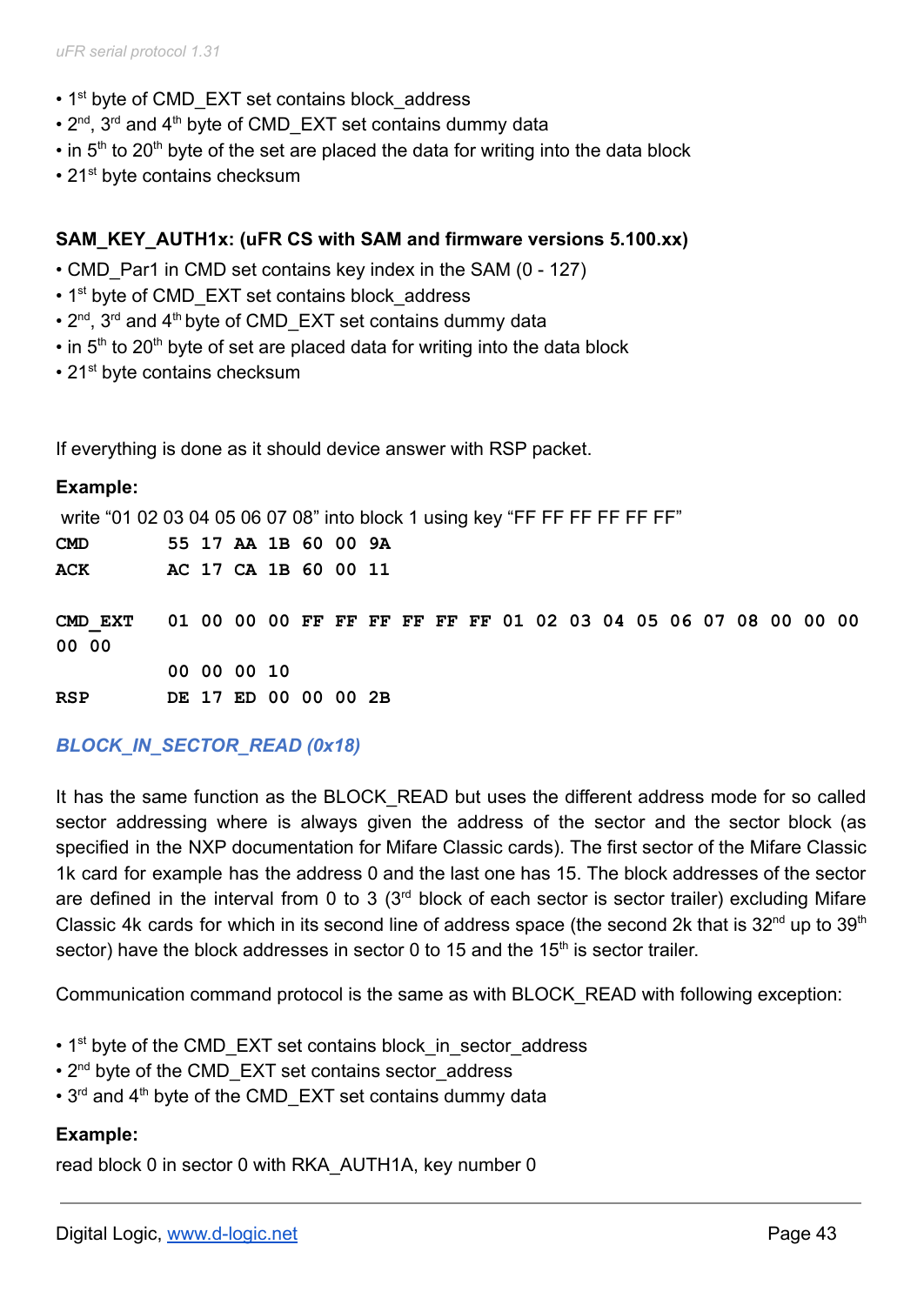| <b>CMD</b> |  | 55 18 AA 05 00 00 E9 |  |  |  |  |  |  |                                                    |  |
|------------|--|----------------------|--|--|--|--|--|--|----------------------------------------------------|--|
| <b>ACK</b> |  | AC 18 CA 05 00 00 82 |  |  |  |  |  |  |                                                    |  |
| CMD EXT    |  | 00 00 00 00 07       |  |  |  |  |  |  |                                                    |  |
| <b>RSP</b> |  | DE 18 ED 11 00 00 41 |  |  |  |  |  |  |                                                    |  |
| RSP EXT    |  |                      |  |  |  |  |  |  | 47 8F 90 61 39 08 04 00 01 F1 0A F0 1A A2 EB 1D 4F |  |

## *BLOCK\_IN\_SECTOR\_WRITE (0x19)*

Has the same function as the BLOCK WRITE but uses the different address mode, so called sector addressing where the sector address and the address of the block in the sector is always given (as mentioned in NXP documentation for Mifare Classic cards). For example the first sector on Mifare Classic 1k card has the address 0 and the last one has the address 15. The block addresses in sector are in the interval from 0 to 3  $(3<sup>rd</sup>$  block of each sector is sector trailer) excluding Mifare Classic 4k cards for which in its second line of address space (the second 2k that is 32<sup>nd</sup> up to 39<sup>th</sup> sector) have the block addresses in sector 0 to 15 and the 15<sup>th</sup> is sector trailer. Communication command protocol is the same as with BLOCK\_WRITE with following exception:

- 1<sup>st</sup> byte of CMD\_EXT set contains block in sector address
- 2<sup>nd</sup> byte of CMD EXT set contains sector address
- $\cdot$  3<sup>rd</sup> and 4<sup>th</sup> byte of CMD EXT set contains dummy data

#### **Example:**

write block 1 in sector 0 with RKA\_AUTH1A, key number 0

| <b>CMD</b>                                                             |  | 55 19 AA 15 00 00 FA |  |  |  |  |  |  |  |  |  |
|------------------------------------------------------------------------|--|----------------------|--|--|--|--|--|--|--|--|--|
| ACK                                                                    |  | AC 19 CA 15 00 00 71 |  |  |  |  |  |  |  |  |  |
| CMD EXT 01 00 00 00 00 00 00 00 00 00 FF 07 80 69 FF FF FF FF FF FF 17 |  |                      |  |  |  |  |  |  |  |  |  |
| <b>RSP</b>                                                             |  | DE 19 ED 00 00 00 31 |  |  |  |  |  |  |  |  |  |

## **LINEAR DATA MANIPULATION COMMANDS**

#### *LINEAR\_READ (0x14)*

Linear read data from the card. This command concatenates data for successive blocks and sectors into one array of data. It performs something like "continuous reading" of data. It is very convenient for reading data from more blocks or sectors which are in successive order.

uFR PLUS only Mifare Plus tags support. In security level 3 for Mifare Plus tags, multi sector authentication can be used to optimize the performance and minimize the number of authentications. AES keys for sectors which contains blocks for linear read, must be equal. Then you can use a multi block read with authentication for first sector only.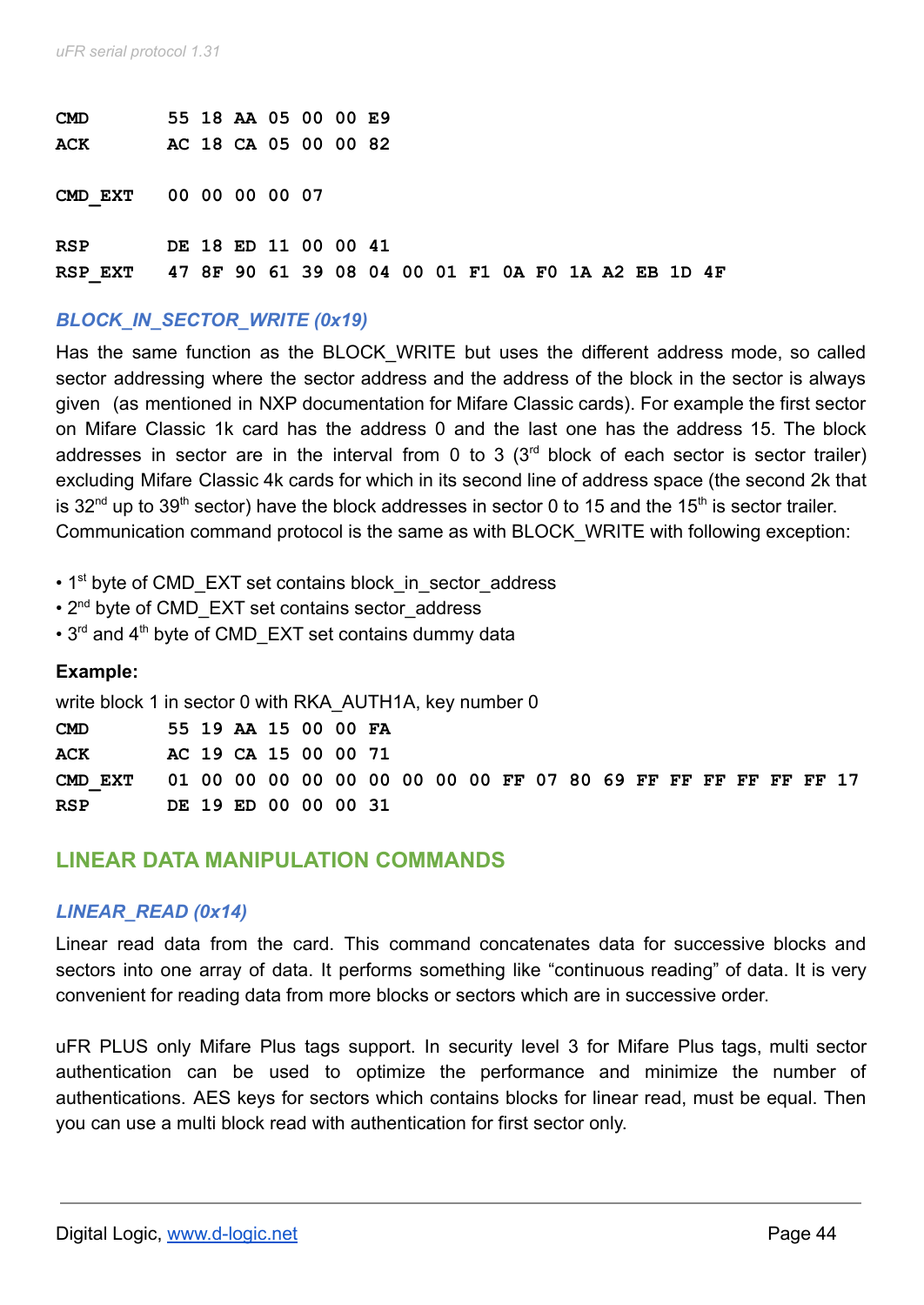The CMD EXT set is used whose length depends on the mode of authentication that is used. CMD\_Par0 contains AUTH\_MODE. Depending on AUTH\_MODE, CMD and CMD\_EXT sets contains:

### **RKA\_AUTH1x:**

- CMD Par1 in CMD set contains key index in the reader
- 1<sup>st</sup> and 2<sup>nd</sup> byte of CMD\_EXT set contains linear address (little endian)
- $\cdot$  3<sup>rd</sup> and 4<sup>th</sup> byte of CMD EXT set contains data length (little endian)
- $\cdot$  5<sup>th</sup> byte contains checksum

#### **Example:**

Read linear data from 0 to 63, length is 64 bytes, using RK AUTH1A

| <b>CMD</b> |         |  | 55 14 AA 05 00 00 F5                            |  |  |  |  |  |  |  |  |  |  |  |
|------------|---------|--|-------------------------------------------------|--|--|--|--|--|--|--|--|--|--|--|
| ACK        |         |  | AC 14 CA 05 00 00 7E                            |  |  |  |  |  |  |  |  |  |  |  |
|            |         |  |                                                 |  |  |  |  |  |  |  |  |  |  |  |
|            | CMD EXT |  | 00 00 40 00 47                                  |  |  |  |  |  |  |  |  |  |  |  |
| <b>RSP</b> |         |  | DE 14 ED 41 00 00 6D                            |  |  |  |  |  |  |  |  |  |  |  |
|            |         |  | and DATA we asked for in RSP EXT                |  |  |  |  |  |  |  |  |  |  |  |
|            |         |  | 31 32 33 34 35 36 37 38 39 30 00 00 00 00 00 31 |  |  |  |  |  |  |  |  |  |  |  |
|            |         |  |                                                 |  |  |  |  |  |  |  |  |  |  |  |
|            |         |  |                                                 |  |  |  |  |  |  |  |  |  |  |  |

With checksum **38**

### **AKMy\_AUTH1x:**

- CMD\_Par1 is not used.
- 1<sup>st</sup> and 2<sup>nd</sup> byte of CMD\_EXT set contains linear address (little endian)
- $\cdot$  3<sup>rd</sup> and 4<sup>th</sup> byte of CMD EXT set contains data length (little endian)
- 5<sup>th</sup> byte contains checksum

**Example:** Read linear data from 0 to 31, length is 32 bytes, using AKM1 AUTH1A

| <b>CMD</b>                       | 55 14 AA 05 20 00 D5 |  |
|----------------------------------|----------------------|--|
| ACK                              | AC 14 CA 05 20 00 5E |  |
|                                  |                      |  |
| CMD EXT 00 00 20 00 27           |                      |  |
| RSP                              | DE 14 ED 21 00 00 0D |  |
|                                  |                      |  |
| and DATA we asked for in RSP EXT |                      |  |
|                                  |                      |  |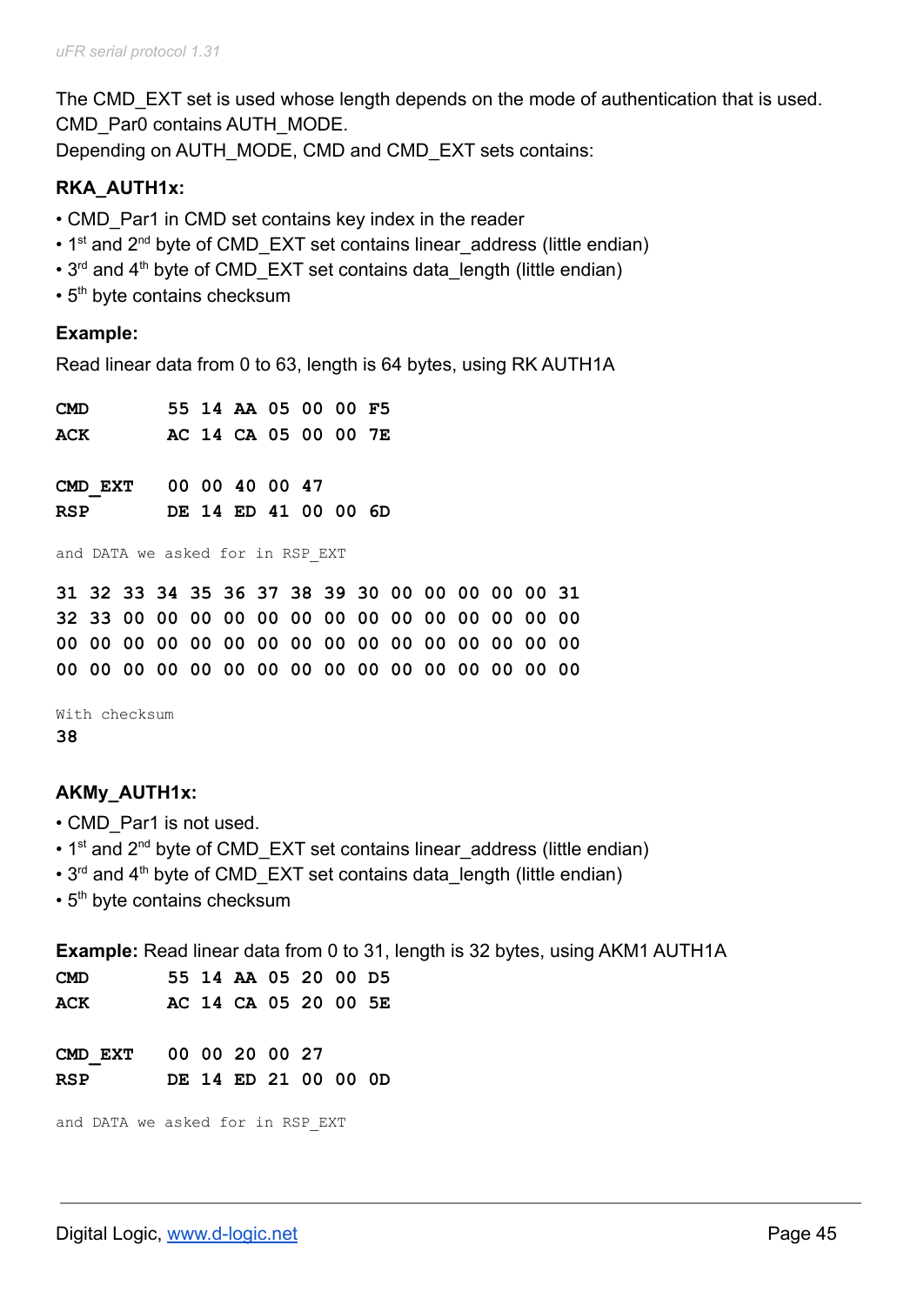**31 32 33 34 35 36 37 38 39 30 00 00 00 00 00 31 32 33 00 00 00 00 00 00 00 00 00 00 00 00 00 00** With checksum **38 Example:** Read linear data from 0 to 31, length is 32 bytes, using AKM1 AUTH1B **CMD 55 14 AA 05 21 00 D6 ACK AC 14 CA 05 21 00 5D CMD\_EXT 00 00 20 00 27 RSP DE 14 ED 21 00 00 0D** and DATA we asked for in RSP\_EXT **31 32 33 34 35 36 37 38 39 30 00 00 00 00 00 31 32 33 00 00 00 00 00 00 00 00 00 00 00 00 00 00** With checksum **38**

Same applies to AKM2 AUTHA and AUTHB commands.

#### **PK\_AUTH1x:**

- CMD Par1 is not used.
- 1<sup>st</sup> and 2<sup>nd</sup> byte of CMD EXT set contains linear\_address (little endian)
- $\cdot$  3<sup>rd</sup> and 4<sup>th</sup> byte of CMD EXT set contains data length (little endian)
- array from  $5<sup>th</sup>$  to 10<sup>th</sup> byte contains 6-byte key.
- 11<sup>th</sup> byte contains checksum.

**Example:** Read linear data from 16 to 31, length is 16 bytes, using PK AUTH1B and provided key 6 x FF

| <b>CMD</b> |  | 55 14 AA 0B 61 00 88 |  |  |
|------------|--|----------------------|--|--|
| <b>ACK</b> |  | AC 14 CA 0B 61 00 1F |  |  |

**CMD\_EXT 10 00 10 00 FF FF FF FF FF FF 07 RSP DE 14 ED 11 00 00 3D**

and DATA we asked for in RSP\_EXT

**32 33 00 00 00 00 00 00 00 00 00 00 00 00 00 00**

with checksum **08**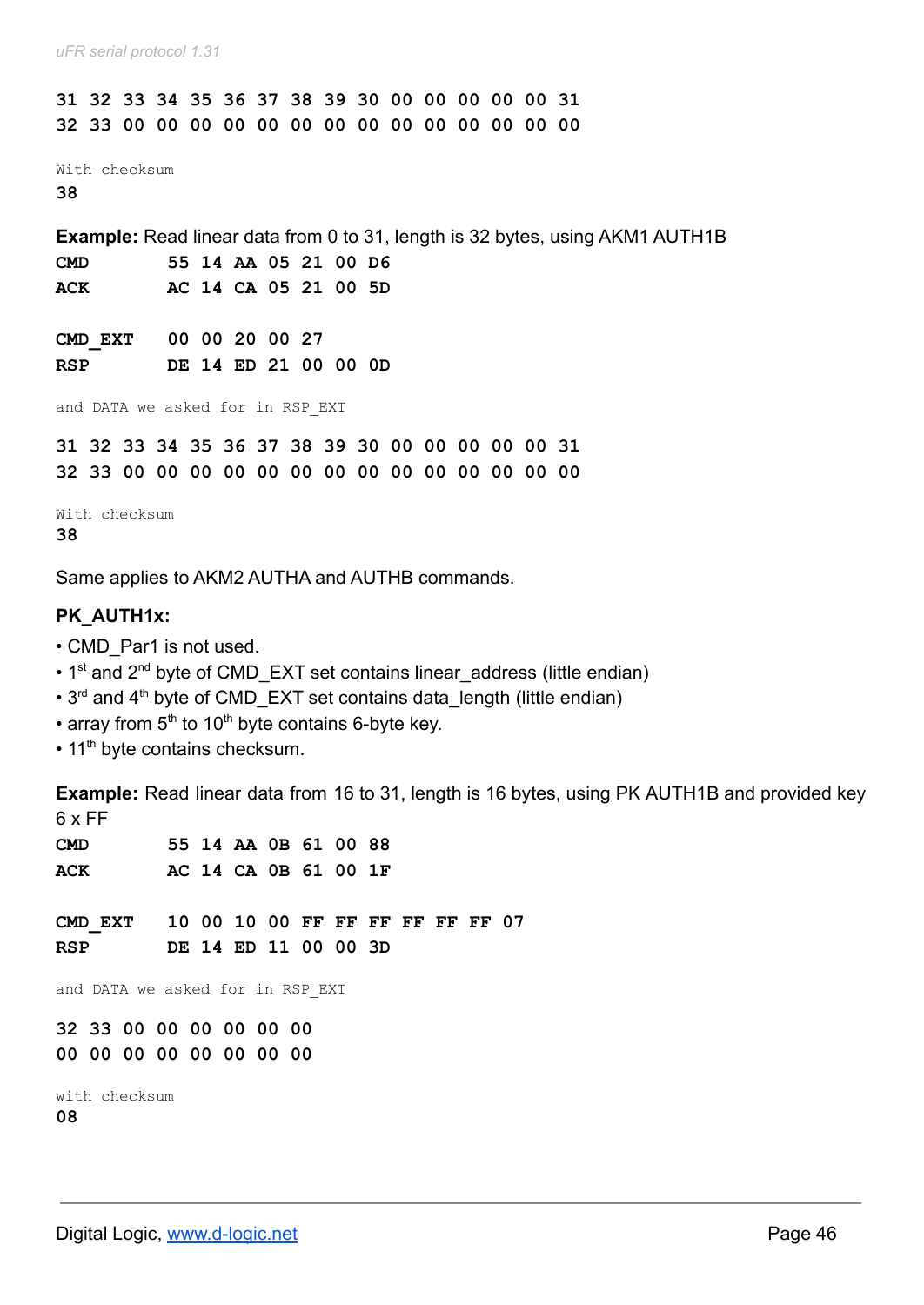## **SAM\_KEY\_AUTH1x: (uFR CS with SAM and firmware versions 5.100.xx)**

- CMD Par1 in CMD set contains key index in the SAM (1 127)
- $\cdot$  1<sup>st</sup> and 2<sup>nd</sup> byte of CMD EXT set contains linear address (little endian)
- $3^{rd}$  and  $4^{th}$  byte of CMD EXT set contains data length (little endian)
- $\cdot$  5<sup>th</sup> byte contains checksum

If everything operates as expected the RSP packet is sent and after that also the RSP\_EXT with number of bytes according to the data\_length command with checksum at the end. In case the card is removed from the field or in case of wrong authentication including that some block is read anyway, it turns ERR set with NO\_CARD error code or AUTH\_ERROR and then the ERR EXT set which contains the array of the read bytes and CHECKSUM at the end.

LINEAR\_READ command utilise FAST\_READ ISO 14443-3 command with NTAG21x and Mifare Ultralight EV1 tags.

uFR PLUS devices only. Mifare Plus tags. Firmware versions from 5.0.1 to 5.0.28

# **RKA\_AUTH1x:**

- CMD Par1 in CMD set contains AES key index in the reader (0 15)
- 1<sup>st</sup> and 2<sup>nd</sup> byte of CMD\_EXT set contains linear address (little endian)
- $3<sup>rd</sup>$  and  $4<sup>th</sup>$  byte of CMD EXT set contains data length to 192 bytes (little endian)
- $\cdot$  5<sup>th</sup> and 6<sup>th</sup> byte of CMD\_EXT set contains true data length if data length bigger than 192 bytes (little endian)
- $\cdot$  7<sup>th</sup> byte contains checksum
- For reasons of compatibility there is expected Error packet with Error code
- MFP\_MULTI\_BLOCKS\_READ = 0xB9

• Reading the data is specific and is done in a loop. Reads one data, and if it is 0, then reads another that indicates how much data follows in the package. This is repeated until the required amount of data read. If the first data is different from 0, then loop stops.

• RSP\_EXT not in use

# **PK\_AUTH1x\_AES:**

- CMD Par1 is not used.
- 1<sup>st</sup> and 2<sup>nd</sup> byte of CMD\_EXT set contains linear address (little endian)
- $\cdot$  3<sup>rd</sup> and 4<sup>th</sup> byte of CMD EXT set contains data length (little endian)
- array from  $5<sup>th</sup>$  to 20<sup>th</sup> byte contains 16-byte key.
- $\cdot$  21<sup>st</sup> byte contains checksum.

• For reasons of compatibility there is expected Error packet with Error code

MFP\_MULTI\_BLOCKS\_READ = 0xB9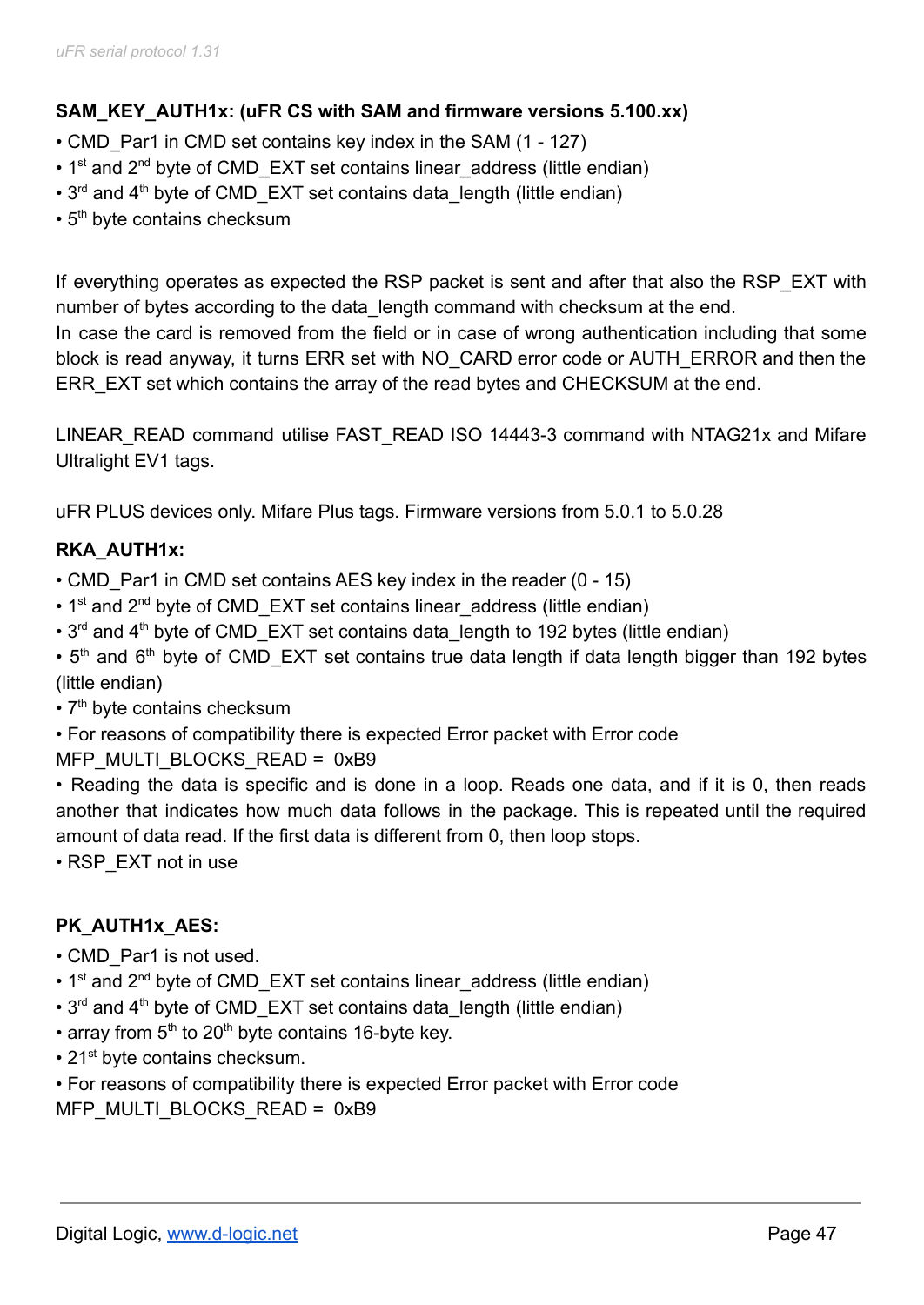• Reading the data is specific and is done in a loop. Reads one data, and if it is 0, then reads another that indicates how much data follows in the package. This is repeated until the required amount of data read. If the first data is different from 0, then loop stops.

• RSP\_EXT not in use

| Example:                                                             |          |                                                       |  |  |  |  |  |  |  |  |    |
|----------------------------------------------------------------------|----------|-------------------------------------------------------|--|--|--|--|--|--|--|--|----|
| Read linear data from $0 - 299$ , length = 300. AES key is 16 x 0xFF |          |                                                       |  |  |  |  |  |  |  |  |    |
| $\mathbf{CMD}$                                                       |          | 55 14 AA 17 81 00 84                                  |  |  |  |  |  |  |  |  |    |
| <b>ACK</b>                                                           |          | AC 14 CA 17 81 00 EB                                  |  |  |  |  |  |  |  |  |    |
|                                                                      | 2C 01 9C |                                                       |  |  |  |  |  |  |  |  | FF |
| <b>EC B9 CE 00 FF FF A2</b><br>ERR                                   |          |                                                       |  |  |  |  |  |  |  |  |    |
| <b>DATA</b>                                                          |          | 00 30 41 53 43 49 20 74 65 78 74 20 72 65 61 64 69 6E |  |  |  |  |  |  |  |  |    |
|                                                                      |          | 67 20 74 65 73 74 00 00 00 00 00 00 00 00 00 00       |  |  |  |  |  |  |  |  |    |
|                                                                      |          |                                                       |  |  |  |  |  |  |  |  |    |
|                                                                      |          |                                                       |  |  |  |  |  |  |  |  |    |
|                                                                      |          |                                                       |  |  |  |  |  |  |  |  |    |
|                                                                      |          |                                                       |  |  |  |  |  |  |  |  |    |
|                                                                      |          |                                                       |  |  |  |  |  |  |  |  |    |
|                                                                      |          |                                                       |  |  |  |  |  |  |  |  |    |
|                                                                      |          |                                                       |  |  |  |  |  |  |  |  |    |
|                                                                      |          |                                                       |  |  |  |  |  |  |  |  |    |
|                                                                      |          |                                                       |  |  |  |  |  |  |  |  |    |
|                                                                      |          |                                                       |  |  |  |  |  |  |  |  |    |
|                                                                      |          |                                                       |  |  |  |  |  |  |  |  |    |
|                                                                      |          |                                                       |  |  |  |  |  |  |  |  |    |
|                                                                      |          |                                                       |  |  |  |  |  |  |  |  |    |
|                                                                      |          |                                                       |  |  |  |  |  |  |  |  |    |
|                                                                      |          |                                                       |  |  |  |  |  |  |  |  |    |
|                                                                      |          |                                                       |  |  |  |  |  |  |  |  |    |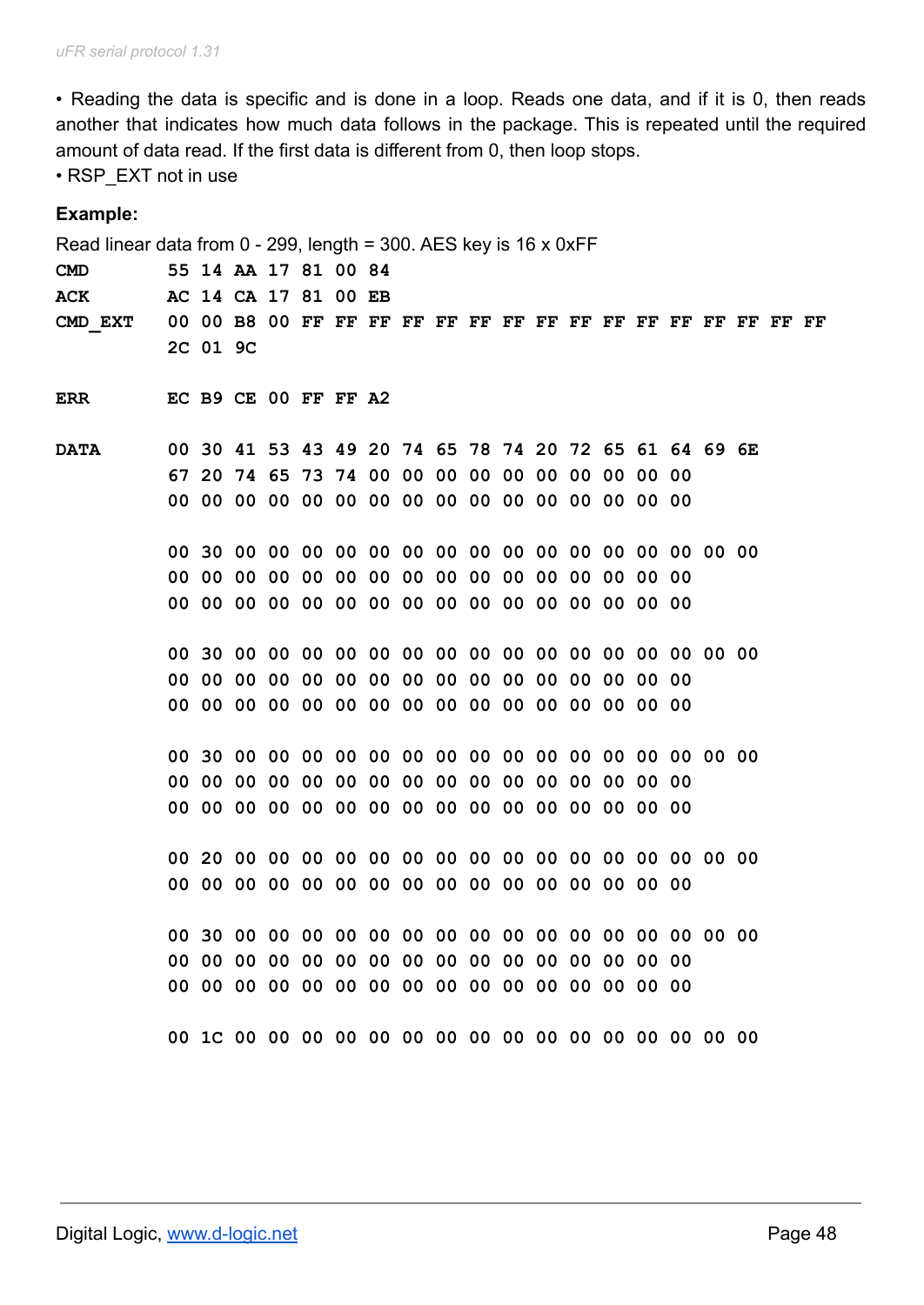**00 00 00 00 00 00 00 00 00 00 00 00**

**DD (OK)**

**RSP DE 14 ED 00 00 00 2E**

#### **SAM\_KEY\_AUTH1x: (uFR CS with SAM and firmware versions 5.100.xx)**

- CMD Par1 in CMD set contains key index in the
- $\cdot$  1<sup>st</sup> and 2<sup>nd</sup> byte of CMD EXT set contains linear address (little endian)
- $\cdot$  3<sup>rd</sup> and 4<sup>th</sup> byte of CMD EXT set contains data length to 192 bytes (little endian)

 $\cdot$  5<sup>th</sup> and 6<sup>th</sup> byte of CMD\_EXT set contains true data length if data length bigger than 192 bytes (little endian)

- $\cdot$  7<sup>th</sup> byte contains checksum
- For reasons of compatibility there is expected Error packet with Error code

MFP\_MULTI\_BLOCKS\_READ = 0xB9

• Reading the data is specific and is done in a loop. Reads one data, and if it is 0, then reads another that indicates how much data follows in the package. This is repeated until the required amount of data read. If the first data is different from 0, then loop stops.

• RSP\_EXT not in use

For firmware versions from 5.0.29

In RKA AUTH1x or AKMy AUTH1x mode, commands are used in the same manner as for Mifare Classic card. AES key calculated from Crypto1 reader key (index 0 - 31).

### **MFP\_RKA\_AUTH1x:**

- CMD Par1 in CMD set contains AES key index in the reader (0 15)
- 1<sup>st</sup> and 2<sup>nd</sup> byte of CMD\_EXT set contains linear address (little endian)
- $\cdot$  3<sup>rd</sup> and 4<sup>th</sup> byte of CMD EXT set contains data length to 192 bytes (little endian)
- $\cdot$  5<sup>th</sup> and 6<sup>th</sup> byte of CMD\_EXT set contains true data length if data length bigger than 192 bytes (little endian)
- 7<sup>th</sup> byte contains checksum
- For reasons of compatibility there is expected Error packet with Error code

MFP\_MULTI\_BLOCKS\_READ = 0xB9

• Reading the data is specific and is done in a loop. Reads one data, and if it is 0, then reads another that indicates how much data follows in the package. This is repeated until the required amount of data read. If the first data is different from 0, then loop stops.

• RSP\_EXT not in use

### **MFP\_AKMy\_AUTH1x:**

- CMD\_Par1 is not used.
- 1<sup>st</sup> and 2<sup>nd</sup> byte of CMD EXT set contains linear address (little endian)
- $\cdot$  3<sup>rd</sup> and 4<sup>th</sup> byte of CMD EXT set contains data length (little endian)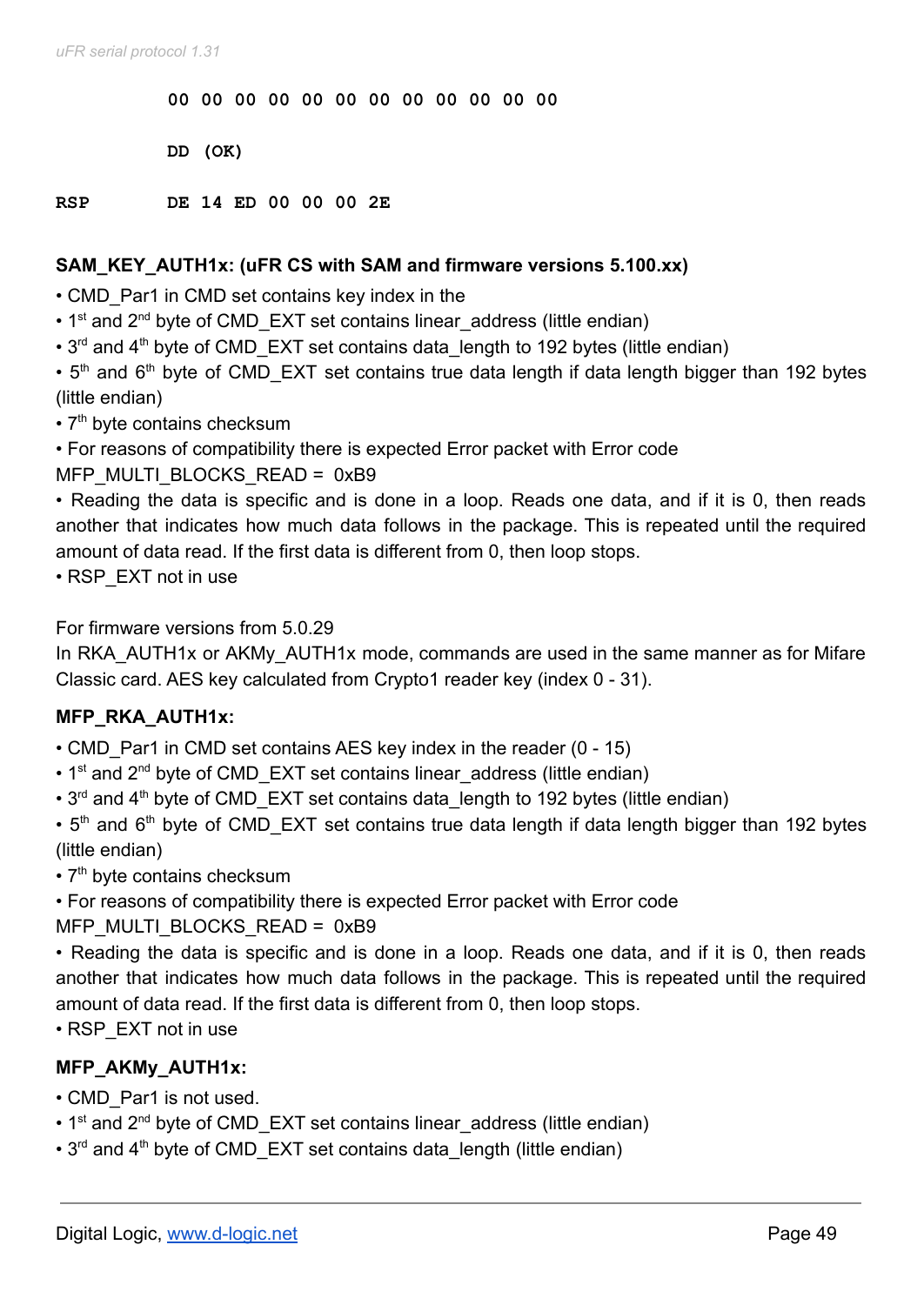$\cdot$  5<sup>th</sup> byte contains checksum

### *LINEAR\_WRITE (0x15)*

Linear data writing into the card which is currently in the field of the reader. The verification of each written block is done during the writing.

The CMD EXT set is used and its length depends on the authentication mode that is used

CMD\_Par0 contains AUTH\_MODE.

Depending on AUTH\_MODE, CMD and CMD\_EXT sets contains:

### **RKA\_AUTH1x:**

- CMD Par1 in CMD set contains key index in the reader
- $\cdot$  1<sup>st</sup> and 2<sup>nd</sup> byte of CMD EXT set contains linear address (little endian)
- $\cdot$  3<sup>rd</sup> and 4<sup>th</sup> byte of CMD EXT set contains data length (little endian)
- from  $5<sup>th</sup>$  byte up (data length + 4) contains data array for writing
- $\cdot$  (data length + 5) byte contains checksum

**Example:** Write 8 bytes into card string at linear address 08, using RK AUTH1A, bytes are 10 11 17

| <b>CMD</b> |  | 55 15 AA OD 00 00 EE |  |  |
|------------|--|----------------------|--|--|
| <b>ACK</b> |  | AC 15 CA 0D 00 00 85 |  |  |

**CMD\_EXT 08 00 08 00 10 11 12 13 14 15 16 17 07 RSP DE 15 ED 00 00 00 2D**

We can check now if bytes are written using previous examples of LinearRead command.

### **AKMy\_AUTH1x:**

- CMD Par1 is not used.
- $\cdot$  1<sup>st</sup> and 2<sup>nd</sup> byte of CMD EXT set contains linear address (little endian)
- $\cdot$  3<sup>rd</sup> and 4<sup>th</sup> byte of CMD EXT set contains data length (little endian)
- from  $5<sup>th</sup>$  byte up (data length + 4) contains data array for writing
- $\cdot$  (data length + 5) byte contains checksum

### **PK\_AUTH1x:**

- CMD Par1 is not used.
- $\cdot$  1<sup>st</sup> and 2<sup>nd</sup> byte of CMD EXT set contains linear address (little endian)
- $\cdot$  3<sup>rd</sup> and 4<sup>th</sup> byte of CMD EXT set contains data length (little endian)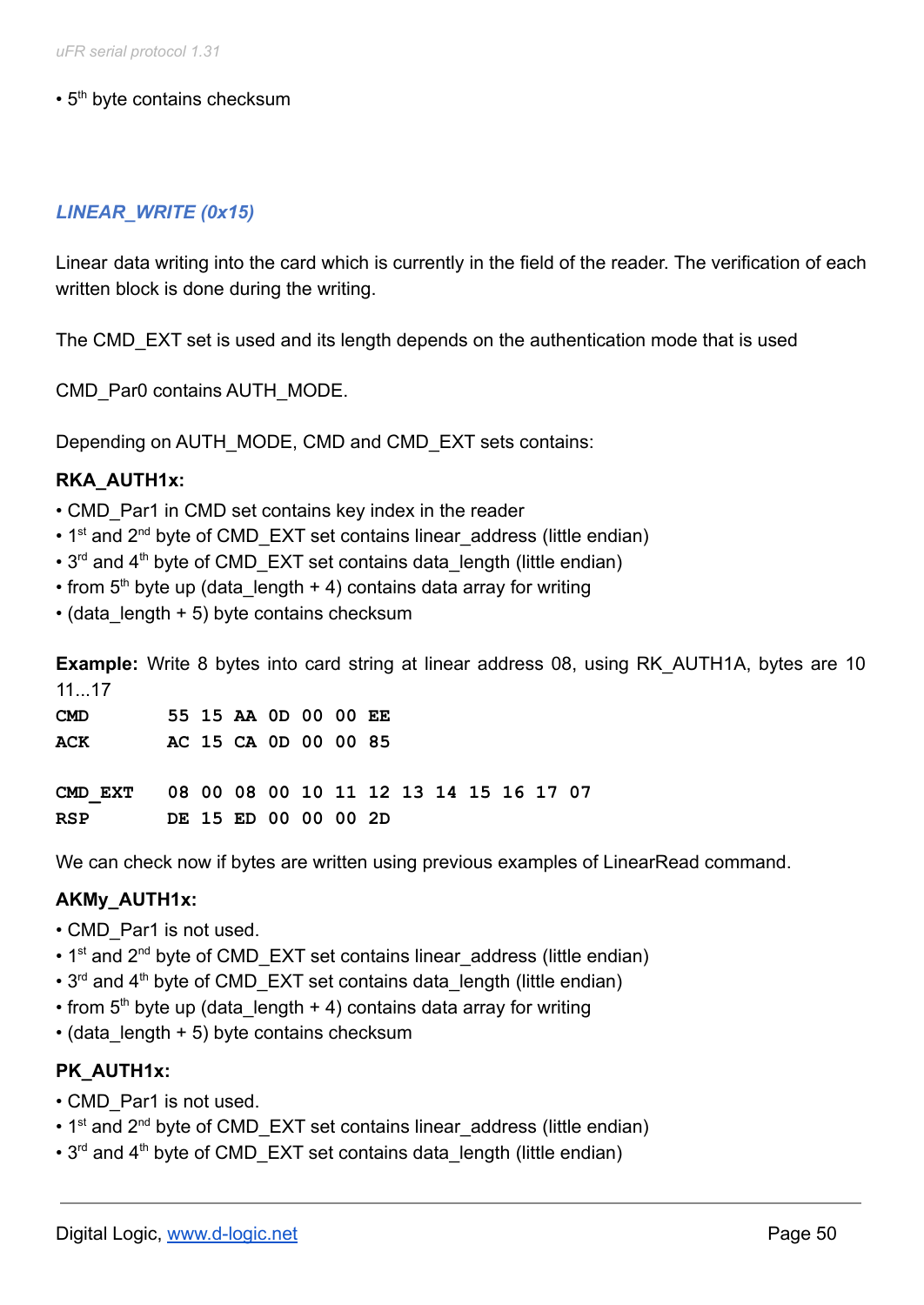- array from  $5<sup>th</sup>$  to 10<sup>th</sup> byte contains 6- byte key
- $\cdot$  11<sup>th</sup> byte and up to (data\_length + 10) contains data array for writing
- (data length + 11) byte contains checksum.

uFR PLUS devices only. Mifare Plus tags. Firmware versions from 5.0.1 to 5.0.28.

### **PK\_AUTH1x\_AES:**

- CMD\_Par1 is not used.
- $\cdot$  1<sup>st</sup> and 2<sup>nd</sup> byte of CMD EXT set contains linear address (little endian)
- $\cdot$  3<sup>rd</sup> and 4<sup>th</sup> byte of CMD EXT set contains data length (little endian)
- array from  $5<sup>th</sup>$  to 20<sup>th</sup> byte contains 16- byte key
- 21<sup>st</sup> byte and up to (data length + 20) contains data array for writing
- $\cdot$  (data length + 21) byte contains checksum.

### **SAM\_KEY\_AUTH1x: (uFR CS with SAM and firmware versions 5.100.xx)**

- CMD Par1 in CMD set contains key index in the SAM
- $\cdot$  1<sup>st</sup> and 2<sup>nd</sup> byte of CMD\_EXT set contains linear address (little endian)
- $\cdot$  3<sup>rd</sup> and 4<sup>th</sup> byte of CMD EXT set contains data length (little endian)
- from  $5<sup>th</sup>$  byte up (data length + 4) contains data array for writing
- $\cdot$  (data length + 5) byte contains checksum

If everything went as expected device answer with RSP packet.

In error case it turns the ERR packet where the RSP Val0 contains the number of eventual written bytes.

For firmware versions from 5.0.29

In RKA AUTH1x or AKMy AUTH1x mode, commands are used in the same manner as for Mifare Classic card. AES key calculated from Crypto1 reader key (index 0 - 31).

## **MFP\_RKA\_AUTH1x:**

- CMD Par1 in CMD set contains AES key index in the reader
- 1<sup>st</sup> and 2<sup>nd</sup> byte of CMD\_EXT set contains linear address (little endian)
- $\cdot$  3<sup>rd</sup> and 4<sup>th</sup> byte of CMD EXT set contains data length (little endian)
- from  $5<sup>th</sup>$  byte up (data length + 4) contains data array for writing
- $\cdot$  (data length + 5) byte contains checksum

## **MFP\_AKMy\_AUTH1x:**

- CMD Par1 is not used.
- 1<sup>st</sup> and 2<sup>nd</sup> byte of CMD\_EXT set contains linear address (little endian)
- 3<sup>rd</sup> and 4<sup>th</sup> byte of CMD\_EXT set contains data length (little endian)
- from  $5<sup>th</sup>$  byte up (data length + 4) contains data array for writing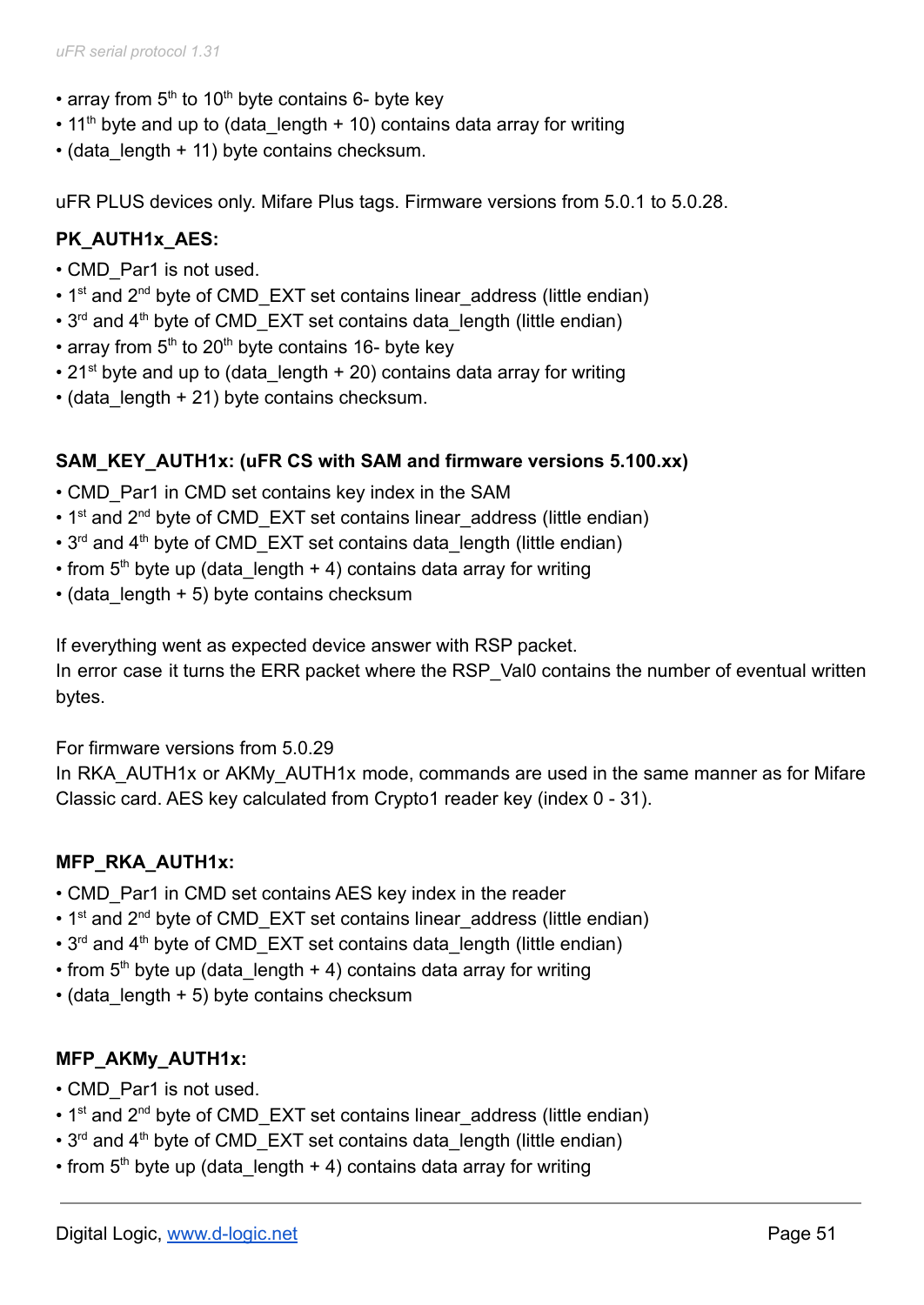### $\cdot$  (data length + 5) byte contains checksum

## *LINEAR\_FORMAT\_CARD (0x25)*

The CMD EXT set is used and its length depends on the authentication mode that is used. Since this command can erase data or block card reading if wrong access bits are provided, we strongly suggest to test it first through SDK API examples to figure out what this command does. For pure erasing data or filling card with 0x00 without changing the keys, it is much easier to use Linear\_Write command.

### **Usage:**

CMD\_Par0 contains AUTH\_MODE. Depending on AUTH\_MODE, CMD and CMD\_EXT set contains:

## **RKA\_AUTH1x:**

- CMD Par1 in CMD set contains readers index key
- 1<sup>st</sup> byte of the set contains access bits value for blocks in sector
- 2<sup>nd</sup> byte of the set contains access bits value for sector trailers
- 3<sup>rd</sup> byte of the set contains dummy value
- $\cdot$  4<sup>th</sup> byte of the set has 9-byte sector trailer value (anything could be written)
- $\cdot$  in 5<sup>th</sup> to 10<sup>th</sup> byte of the set is new key A
- $\cdot$  in 11<sup>th</sup> to 16<sup>th</sup> byte of the set is new key B
- $\cdot$  17<sup>th</sup> byte contains checksum

## **AKMy\_AUTH1x:**

- CMD Par1 is not used.
- 1<sup>st</sup> byte of the set contains access bits value for blocks in sector
- 2<sup>nd</sup> byte of the set contains access bits value for sector trailers
- 3<sup>rd</sup> byte of the set contains dummy value
- $\cdot$  4<sup>th</sup> byte of the set has 9-byte sector trailer value (anything could be written)
- $\cdot$  in 5<sup>th</sup> to 10<sup>th</sup> byte of the set is new key A
- $\cdot$  in 11<sup>th</sup> to 16<sup>th</sup> byte of the set is new key B
- 17<sup>th</sup> byte contains checksum

### **PK\_AUTH1x:**

- CMD\_Par1 is not used.
- 1<sup>st</sup> byte of the set contains access bits value for blocks in sector
- 2<sup>nd</sup> byte of the set contains access bits value for sector trailers
- 3<sup>rd</sup> byte of the set contains dummy value
- $\cdot$  4<sup>th</sup> byte of the set has 9-byte sector trailer value (anything could be written)
- array from  $5<sup>th</sup>$  up to 10<sup>th</sup> byte contains 6-byte key for authentication (previous)
- $\cdot$  in 11<sup>th</sup> to 16<sup>th</sup> byte of the set is new key A
- $\cdot$  in 17<sup>th</sup> to 22<sup>nd</sup> byte of the set is new key B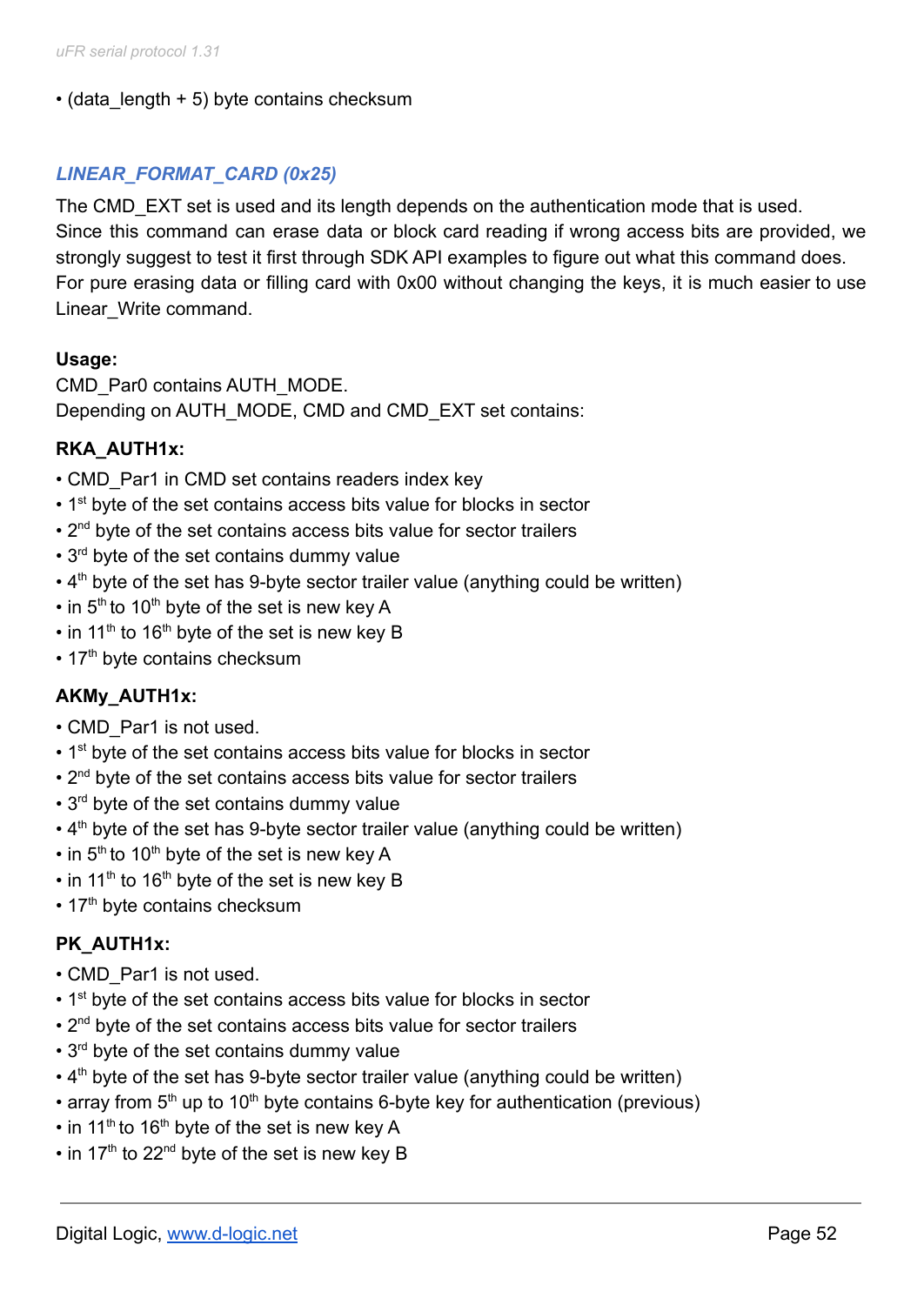# • 23<sup>rd</sup> byte contains checksum

If everything is done as it should device answer with RSP packet. RSP EXT is not used.

## **Example:**

Key A is 0xFFFFFFFFFFFF, Key B is 0xFFFFFFFFFFFF, access bits value for blocks is 0, access bits value for sector trailers is 1, authentication mode is RKA\_AUTH1A, key number is 0

**CMD 55 25 AA 11 00 00 D2 ACK AC 25 CA 11 00 00 59 CMD\_EXT 00 01 00 69 FF FF FF FF FF FF FF FF FF FF FF FF 6F RSP DE 25 ED 00 10 00 0D**

Mifare Plus using.

Firmware versions from 5.0.29.

In RKA AUTH1x or AKMy AUTH1x or PK AUTH1x mode, commands are used in the same manner as for Mifare Classic card. AES key for authentication calculated from Crypto1 reader key (index 0 - 31) or provided Crypto1 key. New AES key A and key B are calculate from provided Crypto1 keys. 4K card formatting is about 10 seconds, so it is periodically sent keep alive frame, before response frame.

**CMD 55 25 AA 11 00 00 D2 ACK AC 25 CA 11 00 00 59 CMD\_EXT 00 01 00 69 FF FF FF FF FF FF FF FF FF FF FF FF 6F KEEP\_ALIVE A1 25 85 00 00 00 08** …

**KEEP\_ALIVE A1 25 85 00 00 00 08 RSP DE 25 ED 00 10 00 0D**

### **MFP\_RKA\_AUTH1x:**

- CMD Par1 in CMD set contains readers index key
- 1<sup>st</sup> byte of the set contains access bits value for blocks in sector
- 2<sup>nd</sup> byte of the set contains access bits value for sector trailers
- 3<sup>rd</sup> byte of the set contains dummy value
- $\cdot$  4<sup>th</sup> byte of the set has 9-byte sector trailer value (anything could be written)
- $\cdot$  in 5<sup>th</sup> to 10<sup>th</sup> byte of the set are first 6 bytes of new AES key A
- $\cdot$  in 11<sup>th</sup> to 16<sup>th</sup> byte of the set are first 6 bytes of new AES key B
- in 17th to 26th bytes of the set are last 10 bytes of new AES key A
- in 27th to 36th bytes of the set are last 10 bytes of new AES key B
- 37<sup>th</sup> byte contains checksum

### **MFP\_AKMy\_AUTH1x:**

• CMD\_Par1 is not used.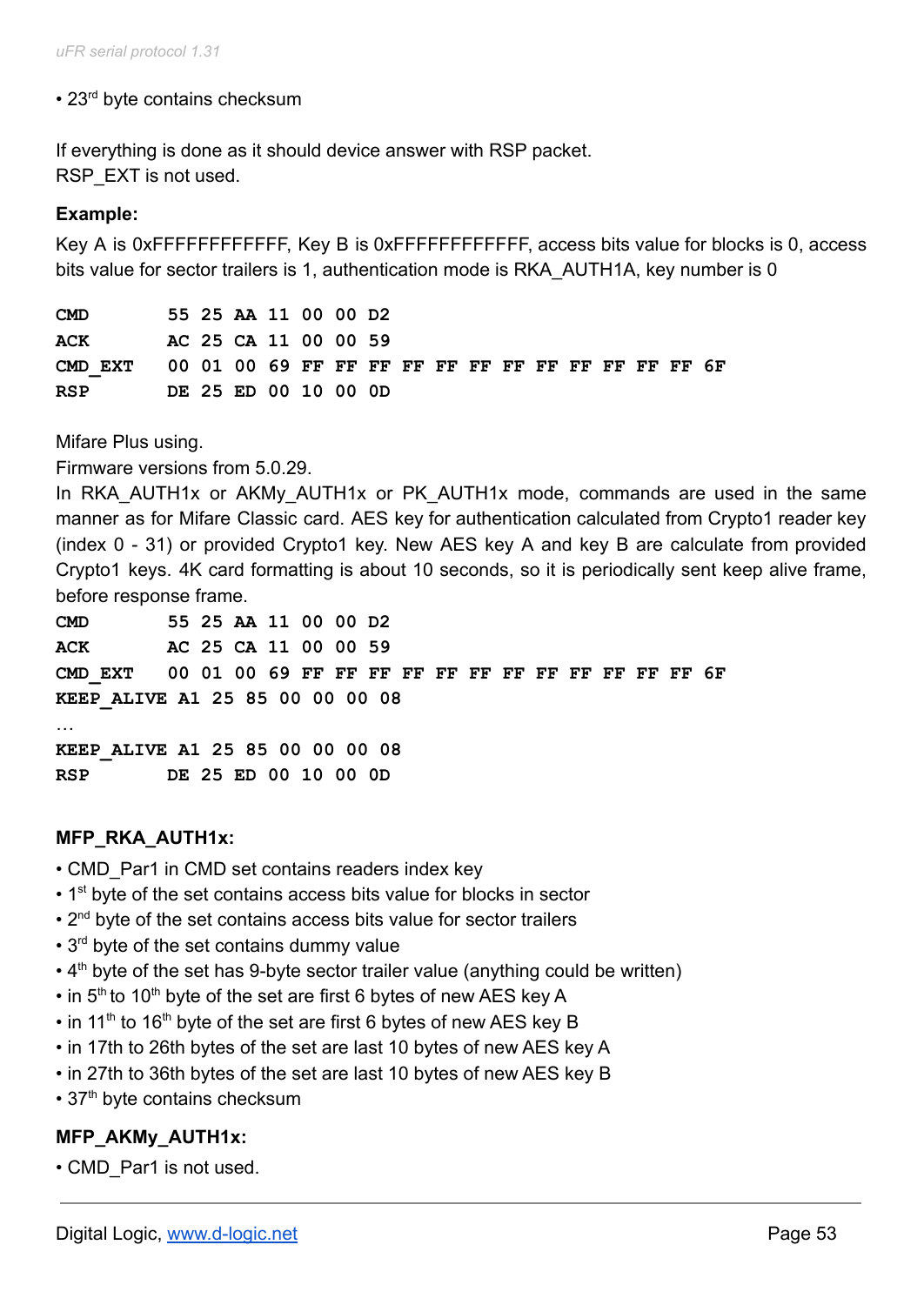- 1<sup>st</sup> byte of the set contains access bits value for blocks in sector
- 2<sup>nd</sup> byte of the set contains access bits value for sector trailers
- 3<sup>rd</sup> byte of the set contains dummy value
- $\cdot$  4<sup>th</sup> byte of the set has 9-byte sector trailer value (anything could be written)
- $\cdot$  in 5<sup>th</sup> to 10<sup>th</sup> byte of the set are first 6 bytes of new AES key A
- $\cdot$  in 11<sup>th</sup> to 16<sup>th</sup> byte of the set are first 6 bytes of new AES key B
- in 17th to 26th bytes of the set are last 10 bytes of new AES key A
- in 27th to 36th bytes of the set are last 10 bytes of new AES key B
- $\cdot$  37<sup>th</sup> byte contains checksum

# **PK\_AUTH1x\_AES:**

- CMD\_Par1 is not used.
- 1<sup>st</sup> byte of the set contains access bits value for blocks in sector
- 2<sup>nd</sup> byte of the set contains access bits value for sector trailers
- 3<sup>rd</sup> byte of the set contains dummy value
- $\cdot$  4<sup>th</sup> byte of the set has 9-byte sector trailer value (anything could be written)
- array from  $5<sup>th</sup>$  up to 20<sup>th</sup> byte contains 16-byte AES key for authentication (previous)
- $\cdot$  in 21<sup>th</sup> to 26<sup>th</sup> byte of the set are first 6 bytes of new AES key A
- $\cdot$  in 27<sup>th</sup> to 32<sup>nd</sup> byte of the set are first 6 bytes of new AES key B
- in 33rd to 42nd bytes of the set are last 10 bytes of new AES key A
- in 43rd to 52nd bytes of the set are last 10 bytes of new AES key B
- 53<sup>rd</sup> byte contains checksum

# *LIN\_ROW\_READ(0x45)*

Functions allow you to quickly read data from the card including the sector trailer blocks. These functions are very similar to the functions for linear reading of users data space. Using this command is the same as using the command LINEAR\_READ(0x14)

The CMD EXT set is used whose length depends on the mode of authentication that is used. CMD\_Par0 contains AUTH\_MODE.

Depending on AUTH\_MODE, CMD and CMD\_EXT sets contains:

# **RKA\_AUTH1x:**

- CMD Par1 in CMD set contains key index in the
- 1<sup>st</sup> and 2<sup>nd</sup> byte of CMD EXT set contains linear address (little endian)
- $\cdot$  3<sup>rd</sup> and 4<sup>th</sup> byte of CMD EXT set contains data length (little endian)
- $\cdot$  5<sup>th</sup> byte contains checksum

## **AKMy\_AUTH1x:**

- CMD\_Par1 is not used.
- 1<sup>st</sup> and 2<sup>nd</sup> byte of CMD EXT set contains linear address (little endian)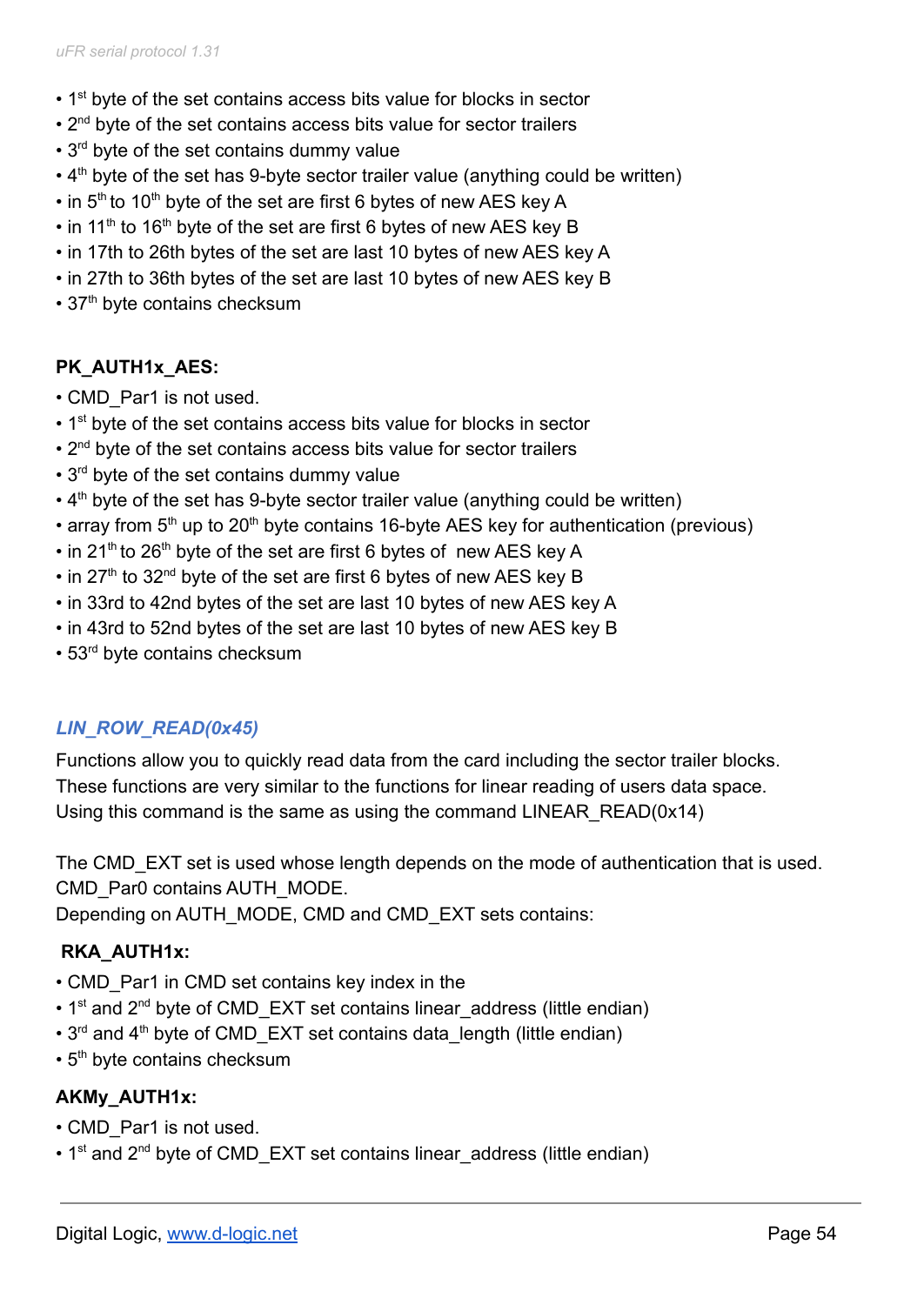- $\cdot$  3<sup>rd</sup> and 4<sup>th</sup> byte of CMD EXT set contains data length (little endian)
- $\cdot$  5<sup>th</sup> byte contains checksum

# **PK\_AUTH1x:**

- CMD\_Par1 is not used.
- $\cdot$  1<sup>st</sup> and 2<sup>nd</sup> byte of CMD EXT set contains linear address (little endian)
- $3^{rd}$  and  $4^{th}$  byte of CMD EXT set contains data length (little endian)
- array from  $5<sup>th</sup>$  do 10<sup>th</sup> byte contains 6-byte key.
- 11<sup>th</sup> byte contains checksum.

#### **Example:**

Read data from 0 to 47, length is 48 bytes, using RK AUTH1A key number 0

| <b>CMD</b>                                                             |          |                | 55 45 AA 05 00 00 C6                                           |  |  |  |  |  |  |  |  |
|------------------------------------------------------------------------|----------|----------------|----------------------------------------------------------------|--|--|--|--|--|--|--|--|
| ACK                                                                    |          |                | AC 45 CA 05 00 00 2D                                           |  |  |  |  |  |  |  |  |
| CMD EXT                                                                |          | 00 00 30 00 37 |                                                                |  |  |  |  |  |  |  |  |
| <b>RSP</b>                                                             |          |                | DE 45 ED 31 00 00 4E                                           |  |  |  |  |  |  |  |  |
| RSP EXT 47 8F 90 61 39 08 04 00 01 F1 0A F0 1A A2 EB 1D 00 00 00 00 00 |          |                |                                                                |  |  |  |  |  |  |  |  |
| 00 FF                                                                  |          |                |                                                                |  |  |  |  |  |  |  |  |
|                                                                        |          |                | 07 80 69 FF FF FF FF FF FF 00 00 00 00 00 00 FF 07 80 69 FF FF |  |  |  |  |  |  |  |  |
| FF FF                                                                  |          |                |                                                                |  |  |  |  |  |  |  |  |
|                                                                        | FF FF 4F |                |                                                                |  |  |  |  |  |  |  |  |

# **VALUE BLOCK MANIPULATION COMMANDS**

#### **From firmware version 5.0.36. Mifare Plus X, SE or EV1 value block manipulation support.**

## **DIRECT BLOCK ADDRESSING**

### *VALUE\_BLOCK\_READ (0x1D)*

Reads the 4-byte value of the "value block" of the card which is currently in the reading field. Address mode that is used is so called block addressing where for example the first block of Mifare Classic 1k card has the address 0 and the last one has the address 63.

The CMD EXT set is used and its length depends on the authentication mode that is used. CMD\_Par0 contains AUTH\_MODE.

Depending on AUTH\_MODE, CMD and CMD\_EXT set contains:

#### **RKA\_AUTH1x:**

- CMD Par1 in CMD set contains readers index key
- 1<sup>st</sup> byte of the CMD\_EXT set contains block\_address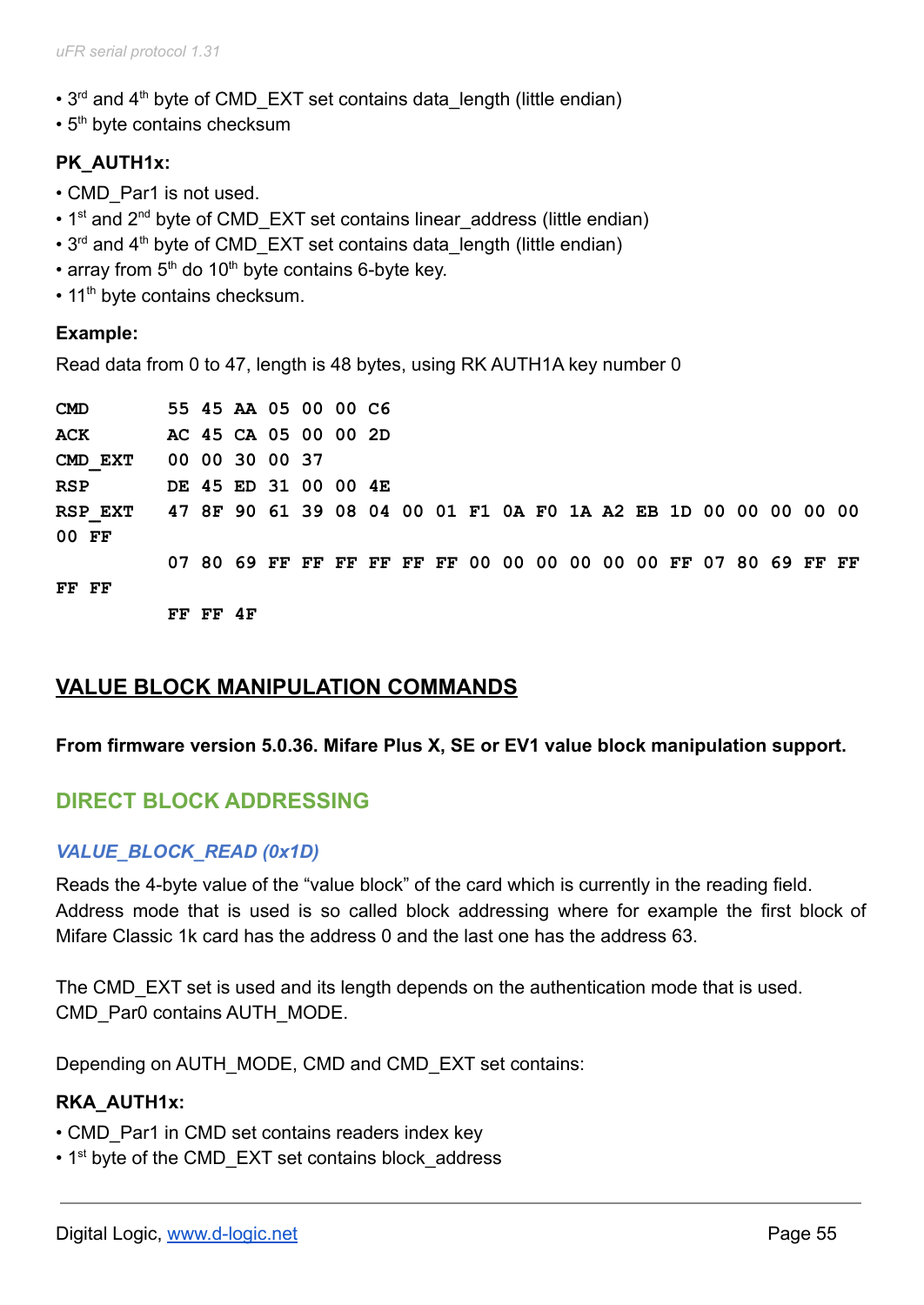- $2^{nd}$ ,  $3^{rd}$  and  $4^{th}$  byte of the CMD\_EXT set contains dummy data
- $\cdot$  5<sup>th</sup> byte contains checksum

# **AKMy\_AUTH1x:**

- CMD\_Par1 is not used.
- 1<sup>st</sup> byte of the CMD EXT set contains block address
- $2^{nd}$ ,  $3^{rd}$  and  $4^{th}$  byte of the CMD\_EXT set contains dummy data
- $\cdot$  5<sup>th</sup> byte contains checksum

## **PK\_AUTH1x:**

- CMD\_Par1 is not used.
- 1<sup>st</sup> byte of the CMD EXT set contains block address
- $2^{nd}$ ,  $3^{rd}$  and  $4^{th}$  byte of the CMD\_EXT set contains dummy data
- array from 5th to 10<sup>th</sup> byte contains 6-byte key.
- 11<sup>th</sup> byte contains checksum

### **SAM\_KEY\_AUTH1x: (uFR CS with SAM and firmware versions 5.100.xx)**

- CMD Par1 in CMD set contains key index in the SAM
- 1<sup>st</sup> byte of the CMD\_EXT set contains block\_address
- $2^{nd}$ ,  $3^{rd}$  and  $4^{th}$  byte of the CMD\_EXT set contains dummy data
- $\cdot$  5<sup>th</sup> byte contains checksum

### **Mifare Plus using. Firmware version from 5.0.36**

### **PK\_AUTH1x\_AES: (FR PLUS devices only Mifare Plus tags)**

- CMD\_Par1 is not used.
- 1<sup>st</sup> byte of CMD EXT set contains block address
- 2nd, 3rd and 4th byte of CMD\_EXT set contains dummy data
- array from  $5<sup>th</sup>$  to 20<sup>th</sup> byte contains 16-byte AES key.
- 21st byte contains checksum

For firmware versions from 5.0.1 to 5.0.28 in RKA\_AUTH1x or AKMy\_AUTH1x mode uses AES key from reader AES keys space (index 0 - 15).

For firmware versions from 5.0.29 in RKA\_AUTH1x or AKMy\_AUTH1x mode uses AES key which calculated from reader Crypto1 key (indec 0 - 31).

Firmware versions from 5.0.29

## **MFP\_RKA\_AUTH1x:**

- CMD Par1 in CMD set contains AES key index in the reader (0 -15)
- 1<sup>st</sup> byte of CMD EXT set contains block address
- $2^{nd}$ ,  $3^{rd}$  and  $4^{th}$  byte of CMD\_EXT set contains dummy data
- $\cdot$  5<sup>th</sup> byte contains checksum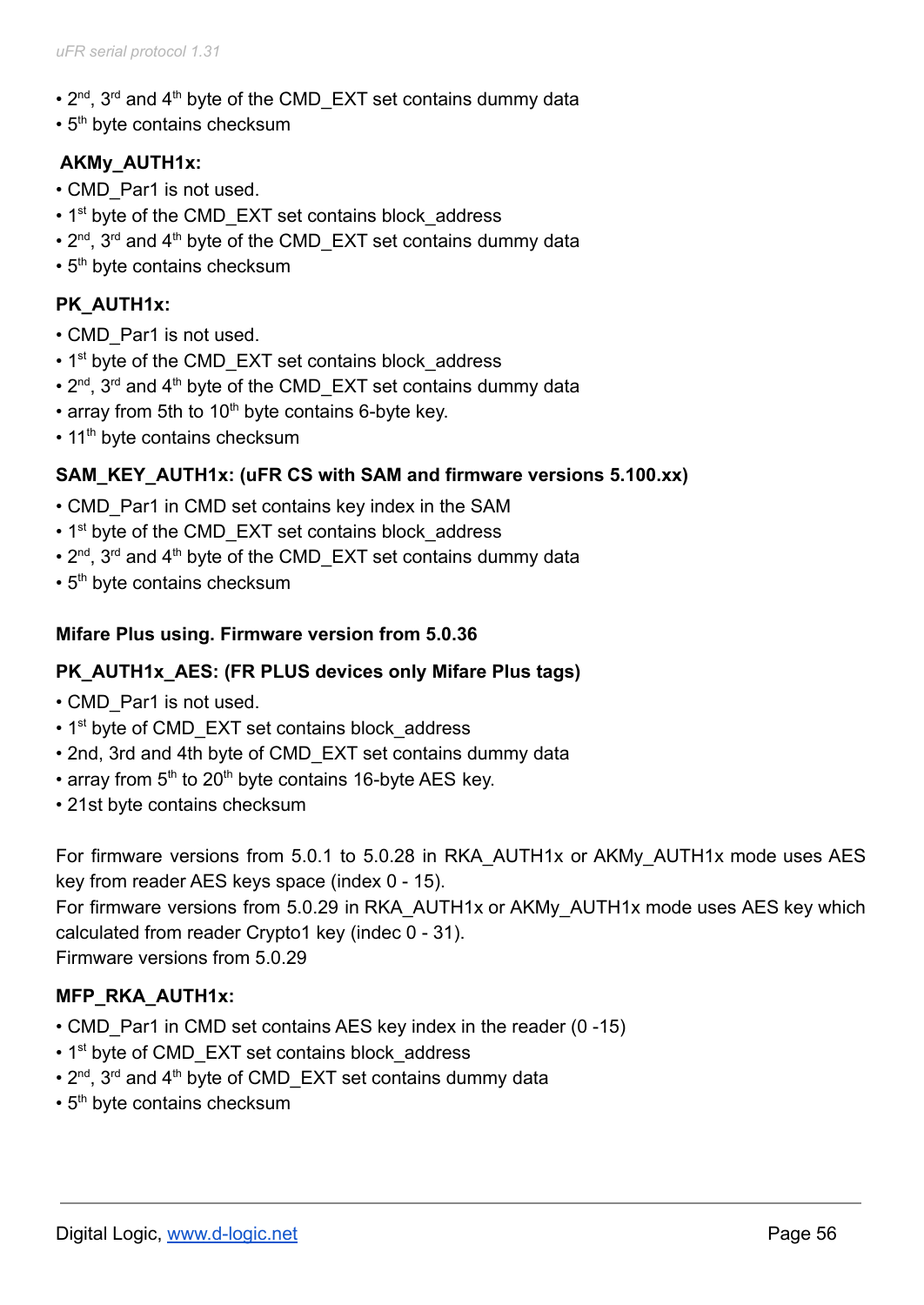# **MFP\_AKMy\_AUTH1x:**

- CMD Par1 is not used.
- 1<sup>st</sup> byte of CMD EXT set contains block\_address
- $2^{nd}$ ,  $3^{rd}$  and  $4^{th}$  byte of CMD\_EXT set contains dummy data
- 5th byte contains checksum

If everything is OK, device answer with RSP packet followed by RSP EXT containing 4-byte value and checksum.

RSP Val0 contains block address (read from block value for powerful backup as mentioned in the Mifare card documentation).

In the case of error the VALUE BLOCK ADDR INVALID (read value of the value block is formatted properly but the address bytes aren't) it returns ERR EXT set which contains the value of the value block.

Notice that value is in little-endian notation, where negative values are stored as "Two complement's".

#### **Example:**

Read Value Block 05 with PK\_AUTH1A:

| <b>CMD</b>                               |  | 55 1D AA 0B 60 00 90 |  |  |  |  |  |
|------------------------------------------|--|----------------------|--|--|--|--|--|
| ACK                                      |  | AC 1D CA 0B 60 00 17 |  |  |  |  |  |
|                                          |  |                      |  |  |  |  |  |
| CMD EXT 05 00 00 00 FF FF FF FF FF FF OC |  |                      |  |  |  |  |  |
| DE 1D ED 05 00 00 32<br><b>RSP</b>       |  |                      |  |  |  |  |  |
| RSP EXT 00 00 00 00 07                   |  |                      |  |  |  |  |  |

### *VALUE\_BLOCK\_WRITE (0x1E)*

Store 4-byte value into "value block".

This command disallow the writing into the trailers of the sector and in case of their addressing it returns the FORBIDEN\_DIRECT\_WRITE\_IN\_SECTOR\_TRAILER.

The CMD EXT set is used and its length depends on the authentication mode that is used.

CMD\_Par0 contains AUTH\_MODE.

Depending on AUTH\_MODE, CMD and CMD\_EXT set contains:

### **RKA\_AUTH1x:**

- CMD Par1 in CMD set contains readers index key
- 1<sup>st</sup> byte of the CMD EXT set contains block address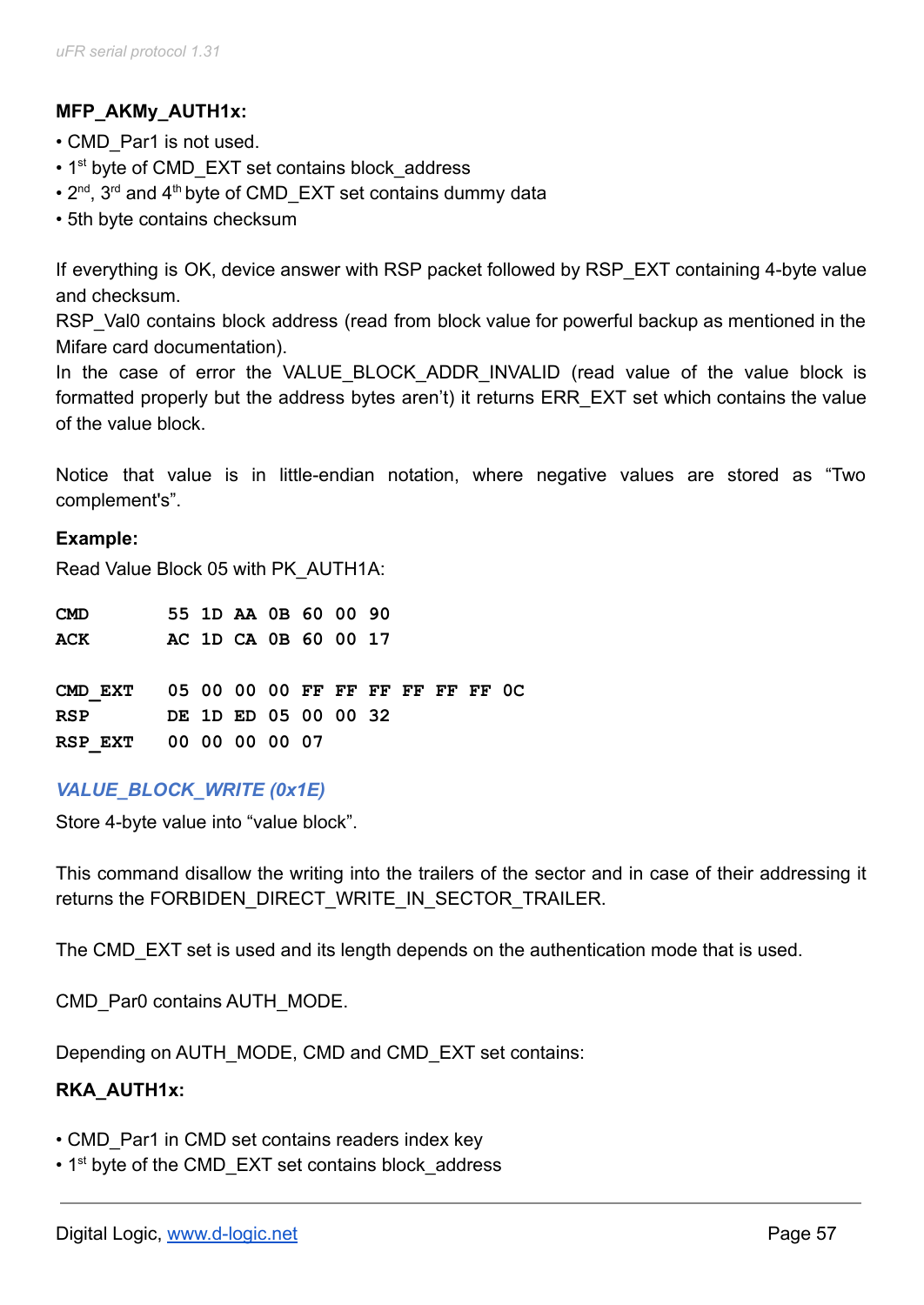- 2<sup>nd</sup> and 3<sup>rd</sup> byte of the CMD EXT set contains dummy data
- $\cdot$  4<sup>th</sup> byte contains value address
- $\cdot$  in 5<sup>th</sup> to 8th byte of the set is placed the data for writing into the value block
- $\cdot$  9<sup>th</sup> byte contains checksum

### **AKMy\_AUTH1x:**

- CMD Par1 is not used.
- 1<sup>st</sup> byte of the CMD EXT set contains block address
- $\cdot$  2<sup>nd</sup> and 3<sup>rd</sup> byte of the CMD EXT set contains dummy data
- $\cdot$  4<sup>th</sup> byte contains value address
- $\cdot$  in 5<sup>th</sup> to 8th byte of the set is placed the data for writing into the value block
- $\cdot$  9<sup>th</sup> byte contains checksum

### **PK\_AUTH1x:**

- CMD\_Par1 is not used.
- 1<sup>st</sup> byte of the CMD EXT set contains block address
- $\cdot$  2<sup>nd</sup> and 3<sup>rd</sup> byte of the CMD EXT set contains dummy data
- $\cdot$  4<sup>th</sup> byte contains value address
- array from  $5<sup>th</sup>$  up to 10<sup>th</sup> byte contains 6-byte key.
- $\cdot$  in 11<sup>th</sup> to 14<sup>th</sup> byte of the set is placed the data for writing into the value block
- $\cdot$  15<sup>th</sup> byte contains checksum

Example: Store value 01 01 01 01 into block 5 using PK AUTH1A key FF FF FF FF FF FF

| <b>CMD</b>                                           |  | 55 1E AA OF 60 00 95    |  |  |  |  |  |  |  |  |
|------------------------------------------------------|--|-------------------------|--|--|--|--|--|--|--|--|
| ACK                                                  |  | AC 1E CA 0F 60 00 1E    |  |  |  |  |  |  |  |  |
|                                                      |  |                         |  |  |  |  |  |  |  |  |
| CMD EXT 05 00 00 05 FF FF FF FF FF FF 01 01 01 01 07 |  |                         |  |  |  |  |  |  |  |  |
| <b>RSP</b>                                           |  | DE 1E ED 00 00 00 34 DE |  |  |  |  |  |  |  |  |

#### **SAM\_KEY\_AUTH1x: (uFR CS with SAM and firmware versions 5.100.xx)**

- CMD Par1 in CMD set contains key index in the SAM
- 1<sup>st</sup> byte of the CMD EXT set contains block address
- 2<sup>nd</sup> and 3<sup>rd</sup> byte of the CMD EXT set contains dummy data
- $\cdot$  4<sup>th</sup> byte contains value address
- $\cdot$  in 5<sup>th</sup> to 8th byte of the set is placed the data for writing into the value block
- 9<sup>th</sup> byte contains checksum

#### **Mifare Plus using. Firmware version from 5.0.36**

#### **PK\_AUTH1x\_AES: (FR PLUS devices only Mifare Plus tags)**

- CMD Par1 is not used.
- 1<sup>st</sup> byte of the CMD EXT set contains block address
- 2<sup>nd</sup> and 3<sup>rd</sup> byte of the CMD EXT set contains dummy data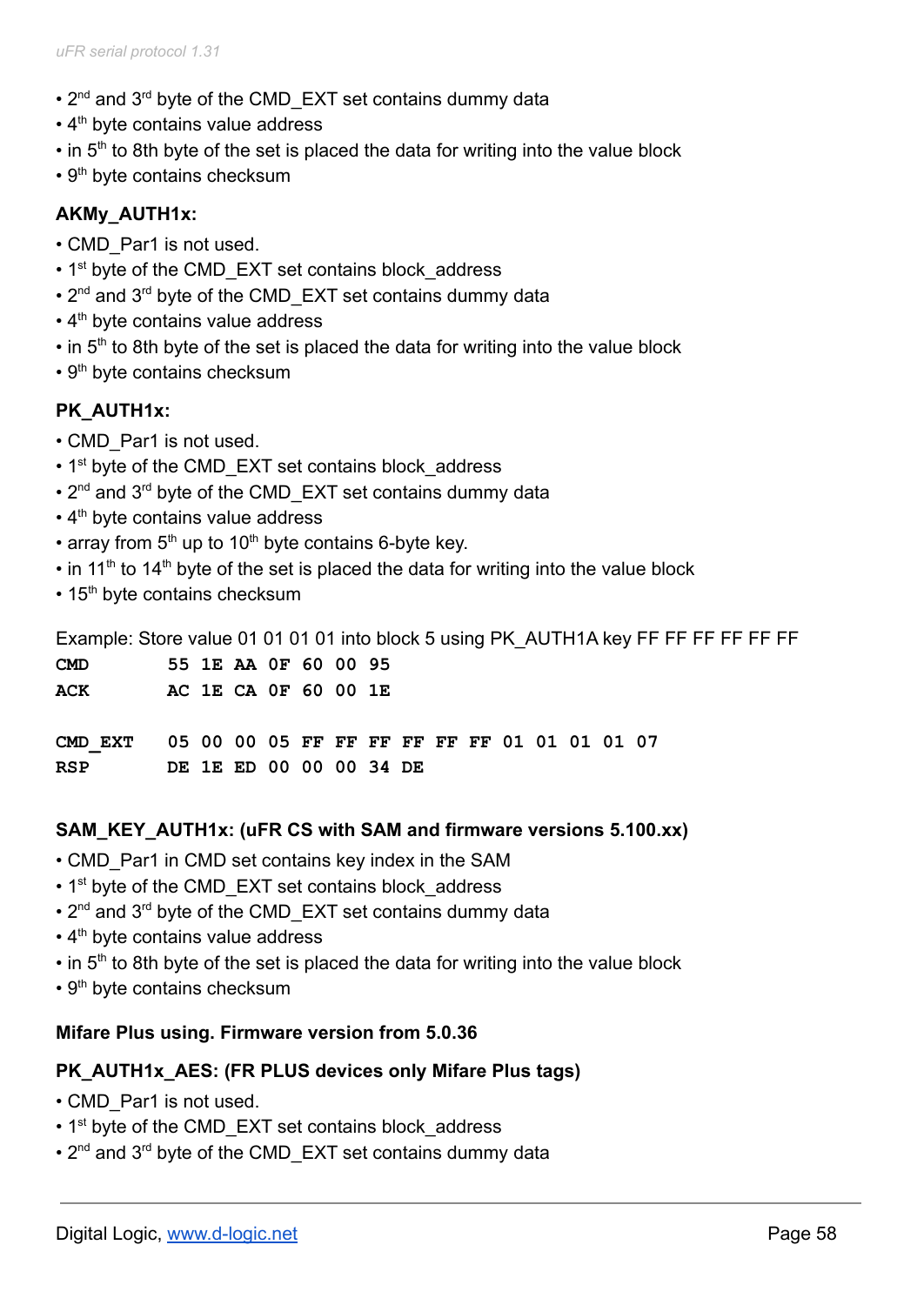- 4<sup>th</sup> byte contains value address
- array from  $5<sup>th</sup>$  up to 20<sup>th</sup> byte contains 16-byte key.
- $\cdot$  in 21<sup>st</sup> to 24<sup>th</sup> byte of the set is placed the data for writing into the value block
- $\cdot$  25<sup>th</sup> byte contains checksum

For firmware versions from 5.0.1 to 5.0.28 in RKA\_AUTH1x or AKMy\_AUTH1x mode uses AES key from reader AES keys space (index 0 - 15). For firmware versions from 5.0.29 in RKA\_AUTH1x or AKMy\_AUTH1x mode uses AES key which calculated from reader Crypto1 key (indec 0 - 31).

Firmware versions from 5.0.29

### **MFP\_RKA\_AUTH1x:**

- CMD Par1 in CMD set contains AES key index in the reader (0 -15)
- 1<sup>st</sup> byte of the CMD EXT set contains block address
- $\cdot$  2<sup>nd</sup> and 3<sup>rd</sup> byte of the CMD EXT set contains dummy data
- $\cdot$  4<sup>th</sup> byte contains value address
- $\cdot$  in 5<sup>th</sup> to 8th byte of the set is placed the data for writing into the value block
- 9<sup>th</sup> byte contains checksum

### **MFP\_AKMy\_AUTH1x:**

- CMD Par1 is not used.
- 1<sup>st</sup> byte of the CMD EXT set contains block address
- 2<sup>nd</sup> and 3<sup>rd</sup> byte of the CMD EXT set contains dummy data
- 4<sup>th</sup> byte contains value address
- $\cdot$  in 5<sup>th</sup> to 8th byte of the set is placed the data for writing into the value block
- 9<sup>th</sup> byte contains checksum

If everything is OK, device answer with RSP packet. RSP\_EXT is not used.

Notice that value is in little-endian notation, where negative values are stored as "Two complement's". For example, decimal value 65535 should be stored as FF FF 00 00.

## *VALUE\_BLOCK\_INC (0x21)*

It increases the value of the addressed value block for the 4-byte value increment val that is send as a command parameter and is been used for so-called block address mode.

The CMD EXT set is used and its length depends on the authentication mode that is used.

CMD\_Par0 contains AUTH\_MODE.

Depending on AUTH\_MODE, CMD and CMD\_EXT set contains: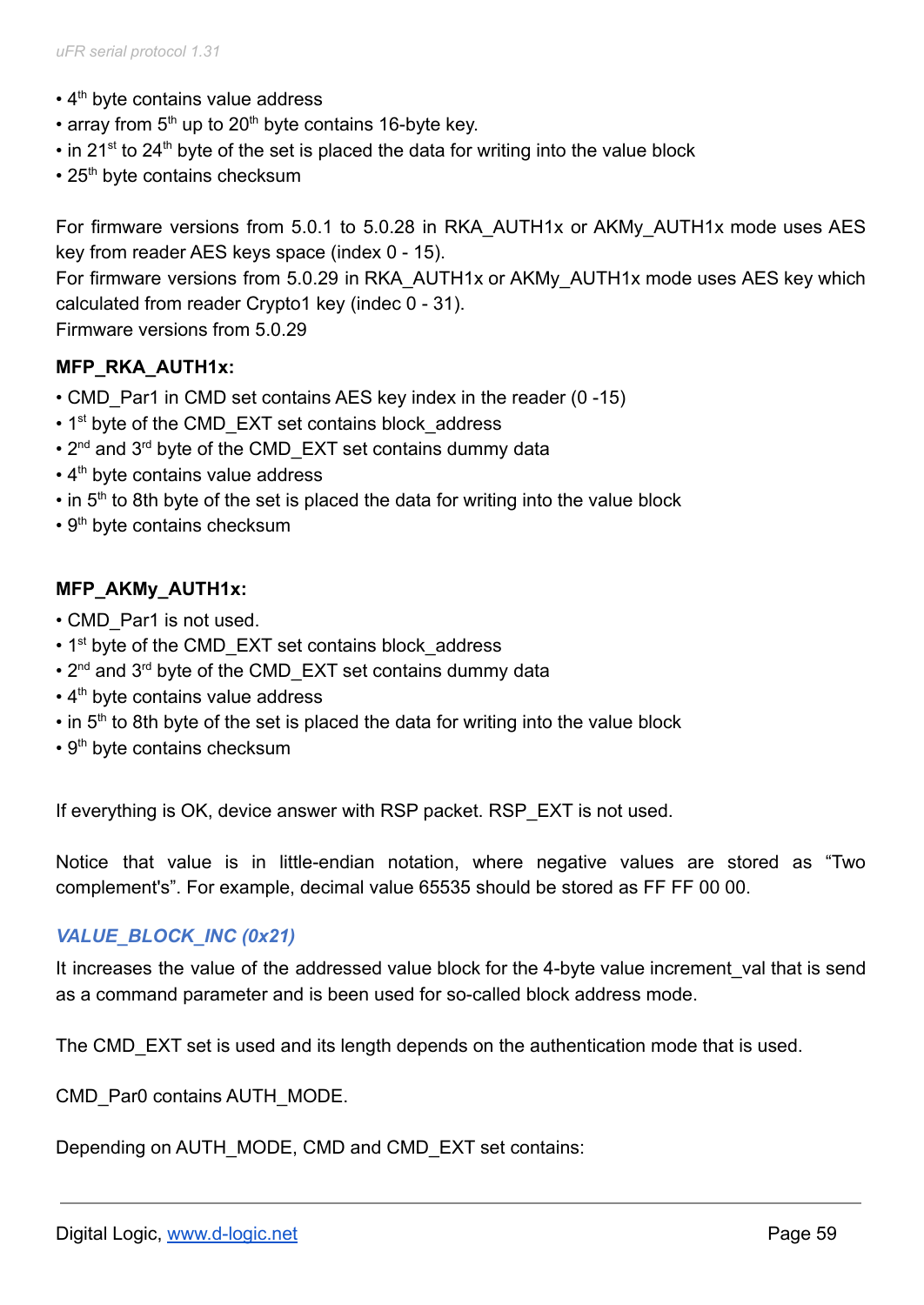# **RKA\_AUTH1x:**

- CMD Par1 in CMD set contains readers index key
- 1<sup>st</sup> byte of the CMD EXT set contains block address
- $2^{nd}$ ,  $3^{rd}$  and  $4^{th}$  byte of the CMD\_EXT set contains dummy data
- $\cdot$  in 5<sup>th</sup> to 8<sup>th</sup> byte set is increment\_val
- $\cdot$  9<sup>th</sup> byte contains checksum

# **AKMy\_AUTH1x:**

- CMD\_Par1 is not used.
- 1<sup>st</sup> byte of the CMD\_EXT set contains block\_address
- $2^{nd}$ ,  $3^{rd}$  and  $4^{th}$  byte of the CMD\_EXT set contains dummy data
- $\cdot$  in 5<sup>th</sup> to 8th byte set is increment\_val
- $\cdot$  9<sup>th</sup> byte contains checksum

# **PK\_AUTH1x:**

- CMD\_Par1 is not used.
- 1<sup>st</sup> byte of the CMD\_EXT set contains block\_address
- $2^{nd}$ ,  $3^{rd}$  and  $4^{th}$  byte of the CMD\_EXT set contains dummy data
- array from  $5<sup>th</sup>$  up to 10<sup>th</sup> byte contains 6-byte key
- $\cdot$  in 11<sup>th</sup> to 14<sup>th</sup> bytes of the set is increment\_val
- $\cdot$  15<sup>th</sup> byte contains checksum.

## **SAM\_KEY\_AUTH1x: (uFR CS with SAM and firmware versions 5.100.xx)**

- CMD Par1 in CMD set contains key index into SAM
- 1<sup>st</sup> byte of the CMD EXT set contains block address
- $2^{nd}$ ,  $3^{rd}$  and  $4^{th}$  byte of the CMD\_EXT set contains dummy data
- $\cdot$  in 5<sup>th</sup> to 8<sup>th</sup> byte set is increment\_val
- 9<sup>th</sup> byte contains checksum

## **Mifare Plus using. Firmware version from 5.0.36**

## **PK\_AUTH1x\_AES: (FR PLUS devices only Mifare Plus tags)**

- CMD Par1 is not used.
- 1<sup>st</sup> byte of the CMD EXT set contains block address
- $2^{nd}$ ,  $3^{rd}$  and  $4^{th}$  byte of the CMD\_EXT set contains dummy data
- array from  $5<sup>th</sup>$  up to 20<sup>th</sup> byte contains 16-byte key.
- in 21<sup>st</sup> to 24<sup>th</sup> byte of the set is increment\_val
- $\cdot$  25<sup>th</sup> byte contains checksum

For firmware versions from 5.0.1 to 5.0.28 in RKA\_AUTH1x or AKMy\_AUTH1x mode uses AES key from reader AES keys space (index 0 - 15).

For firmware versions from 5.0.29 in RKA\_AUTH1x or AKMy\_AUTH1x mode uses AES key which calculated from reader Crypto1 key (indec 0 - 31).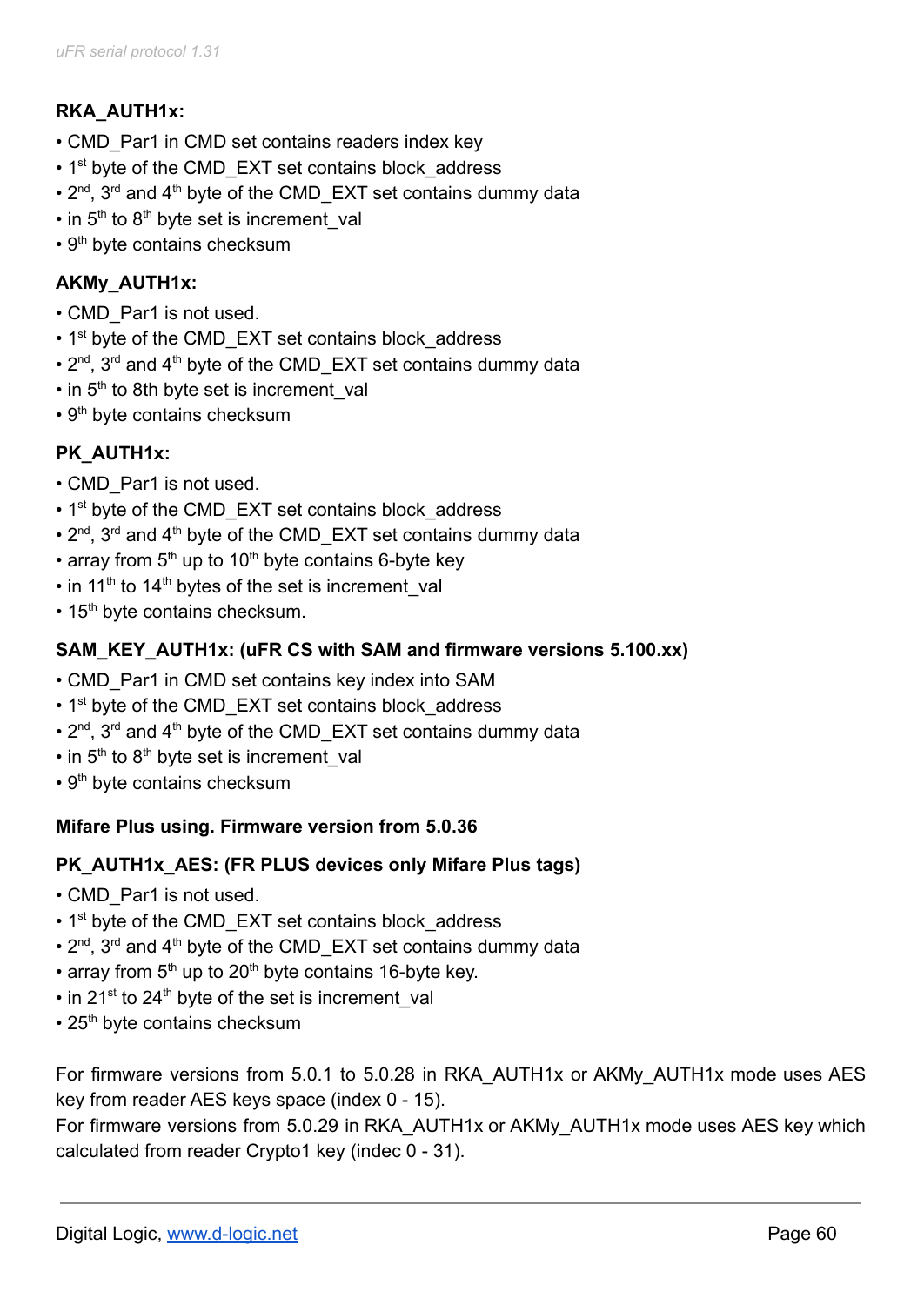Firmware versions from 5.0.29

## **MFP\_RKA\_AUTH1x:**

- CMD Par1 in CMD set contains AES key index in the reader (0 -15)
- 1<sup>st</sup> byte of the CMD EXT set contains block address
- $2^{nd}$ ,  $3^{rd}$  and  $4^{th}$  byte of the CMD\_EXT set contains dummy data
- in 5<sup>th</sup> to 8th byte of the set is increment\_val
- 9<sup>th</sup> byte contains checksum

# **MFP\_AKMy\_AUTH1x:**

- CMD\_Par1 is not used.
- 1<sup>st</sup> byte of the CMD EXT set contains block address
- $2^{nd}$ ,  $3^{rd}$  and  $4^{th}$  byte of the CMD\_EXT set contains dummy data
- in 5<sup>th</sup> to 8th byte of the set is increment\_val
- 9<sup>th</sup> byte contains checksum

If everything is OK, device answer with RSP packet. RSP\_EXT packet is not used.

### **Example:**

| Increase Value Block 5 with "F0 F0 F0 F0" using PK AUTH1A with key FF FF FF FF FF FF |  |                         |  |  |  |  |  |  |  |  |  |
|--------------------------------------------------------------------------------------|--|-------------------------|--|--|--|--|--|--|--|--|--|
| <b>CMD</b>                                                                           |  | 55 21 AA OF 60 00 B8    |  |  |  |  |  |  |  |  |  |
| ACK                                                                                  |  | AC 21 CA 0F 60 00 2F    |  |  |  |  |  |  |  |  |  |
|                                                                                      |  |                         |  |  |  |  |  |  |  |  |  |
|                                                                                      |  |                         |  |  |  |  |  |  |  |  |  |
| <b>RSP</b>                                                                           |  | DE 21 ED 00 00 00 19 DE |  |  |  |  |  |  |  |  |  |
|                                                                                      |  |                         |  |  |  |  |  |  |  |  |  |

Notice that when we read now Value Block 5 we will get RSP and RSP EXT DE 1D ED 05 05 00 35 F1 F1 F1 71 87, with value F1 F1 F1 71, stored in little-endian notation, where byte 71 is represented in Two Complement's manner (change of sign +/-).

## *VALUE\_BLOCK\_DEC (0x22)*

Decrement the value of the addressed value block for 4-byte value decrement val which is sent as the command parameter. The so-called block address mode is used.

The CMD EXT set is used and the length of the authentication mode is used.

CMD\_Par0 contains AUTH\_MODE.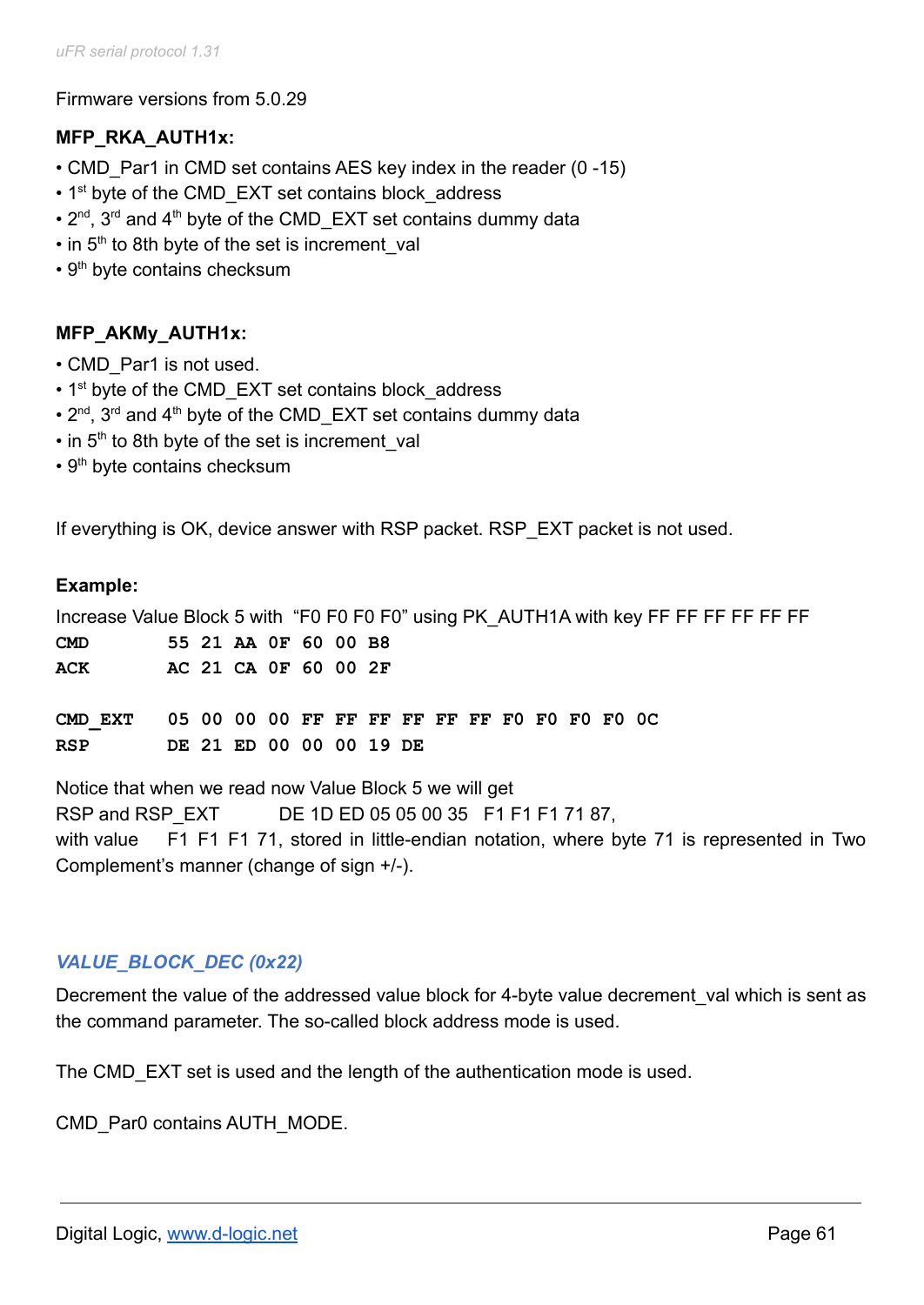Depending on AUTH\_MODE, CMD and CMD\_EXT set contains:

# **RKA\_AUTH1x:**

- CMD Par1 in CMD set contains readers index key
- 1<sup>st</sup> byte of the CMD EXT set contains block address
- $2^{nd}$ ,  $3^{rd}$  and  $4^{th}$  byte CMD\_EXT set contains dummy data
- $\cdot$  in 5<sup>th</sup> to 8<sup>th</sup> byte of the set is decrement\_val
- $\cdot$  9<sup>th</sup> byte contains checksum

# **AKMy\_AUTH1x:**

- CMD Par1 is not used.
- 1<sup>st</sup> byte of the CMD EXT set contains block address
- $2^{nd}$ ,  $3^{rd}$  and  $4^{th}$  byte CMD\_EXT set contains dummy data
- $\cdot$  in 5<sup>th</sup> to 8<sup>th</sup> byte of the set is decrement\_val
- $\cdot$  9<sup>th</sup> byte contains checksum

# **PK\_AUTH1x:**

- CMD\_Par1 is not used.
- 1<sup>st</sup> byte of the CMD EXT set contains block address
- $2^{nd}$ ,  $3^{rd}$  and  $4^{th}$  byte of the CMD\_EXT set contains dummy data
- array from  $5<sup>th</sup>$  up to 10<sup>th</sup> byte contains 6-byte key.
- $\cdot$  in 11<sup>th</sup> to 14<sup>th</sup> byte of the set is decrement\_val
- 15<sup>th</sup> byte contains checksum.

## **SAM\_KEY\_AUTH1x: (uFR CS with SAM and firmware versions 5.100.xx)**

- CMD Par1 in CMD set contains key index into SAM (1 127)
- 1<sup>st</sup> byte of the CMD EXT set contains block address
- $2^{nd}$ ,  $3^{rd}$  and  $4^{th}$  byte CMD\_EXT set contains dummy data
- $\cdot$  in 5<sup>th</sup> to 8<sup>th</sup> byte of the set is decrement\_val
- 9<sup>th</sup> byte contains checksum

### **Mifare Plus using. Firmware version from 5.0.36**

### **PK\_AUTH1x\_AES: (FR PLUS devices only Mifare Plus tags)**

- CMD Par1 is not used.
- 1<sup>st</sup> byte of the CMD EXT set contains block address
- $2^{nd}$ ,  $3^{rd}$  and  $4^{th}$  byte of the CMD\_EXT set contains dummy data
- array from  $5<sup>th</sup>$  up to 20<sup>th</sup> byte contains 16-byte key.
- in 21<sup>st</sup> to 24<sup>th</sup> byte of the set is decrement\_val
- $\cdot$  25<sup>th</sup> byte contains checksum

For firmware versions from 5.0.1 to 5.0.28 in RKA\_AUTH1x or AKMy\_AUTH1x mode uses AES key from reader AES keys space (index 0 - 15).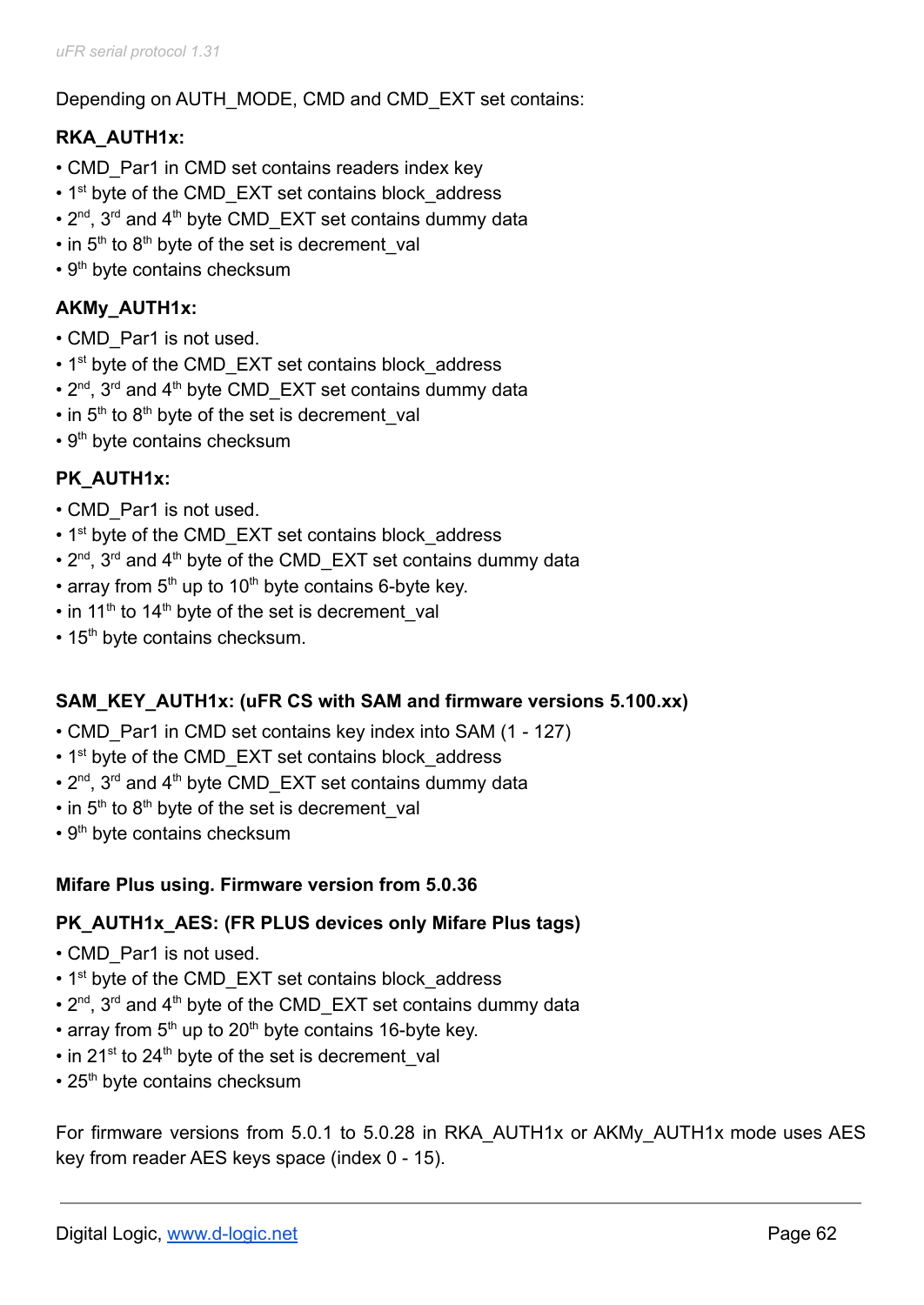For firmware versions from 5.0.29 in RKA\_AUTH1x or AKMy\_AUTH1x mode uses AES key which calculated from reader Crypto1 key (indec 0 - 31). Firmware versions from 5.0.29

## **MFP\_RKA\_AUTH1x:**

- CMD Par1 in CMD set contains AES key index in the reader (0 -15)
- 1<sup>st</sup> byte of the CMD EXT set contains block address
- $2^{nd}$ ,  $3^{rd}$  and  $4^{th}$  byte of the CMD\_EXT set contains dummy data
- $\cdot$  in 5<sup>th</sup> to 8th byte of the set is decrement\_val
- $\cdot$  9<sup>th</sup> byte contains checksum

### **MFP\_AKMy\_AUTH1x:**

- CMD\_Par1 is not used.
- $\cdot$  1<sup>st</sup> byte of the CMD EXT set contains block address
- $2^{nd}$ ,  $3^{rd}$  and  $4^{th}$  byte of the CMD\_EXT set contains dummy data
- $\cdot$  in 5<sup>th</sup> to 8th byte of the set is decrement\_val
- 9<sup>th</sup> byte contains checksum

If everything is OK, device answer with RSP packet. RSP\_EXT packet is not used

#### **Example:**

Decrement Value Block 5 with 00 00 00 F0 using PK AUTH1A with key FF FF FF FF FF FF FF

| <b>CMD</b> |  | 55 22 AA OF 60 00 B9 |  |  |  |  |  |  |  |
|------------|--|----------------------|--|--|--|--|--|--|--|
| ACK        |  | AC 22 CA 0F 60 00 32 |  |  |  |  |  |  |  |
|            |  |                      |  |  |  |  |  |  |  |
|            |  |                      |  |  |  |  |  |  |  |
| RSP        |  | DE 22 ED 00 00 00 18 |  |  |  |  |  |  |  |
|            |  |                      |  |  |  |  |  |  |  |

Notice that when we read now Value Block 5 we will get

RSP and RSP EXT DE 1D ED 05 05 00 35 F1 F1 F1 01 F7 with value F1 F1 F1 01, stored in little-endian notation, where byte 01 is represented in Two Complement's manner (change of sign +/-).

## **INDIRECT BLOCK ADDRESSING**

### *VALUE\_BLOCK\_IN\_SECTOR\_READ (0x1F)*

It operates as VALUE BLOCK READ but uses the different address mode, so-called sector addressing where are always given the sector address and the block address in the sector (as mentioned in NXP documentation for Mifare Classic cards).

For example the first sector of the Mifare Classic 1k card has the 0 and the last one has the address 15. Block addresses in the sector are in the interval from 0 to 3  $(3<sup>rd</sup>$  block of each sector is sector trailer) excluding Mifare Classic 4k cards for which in its second half of address space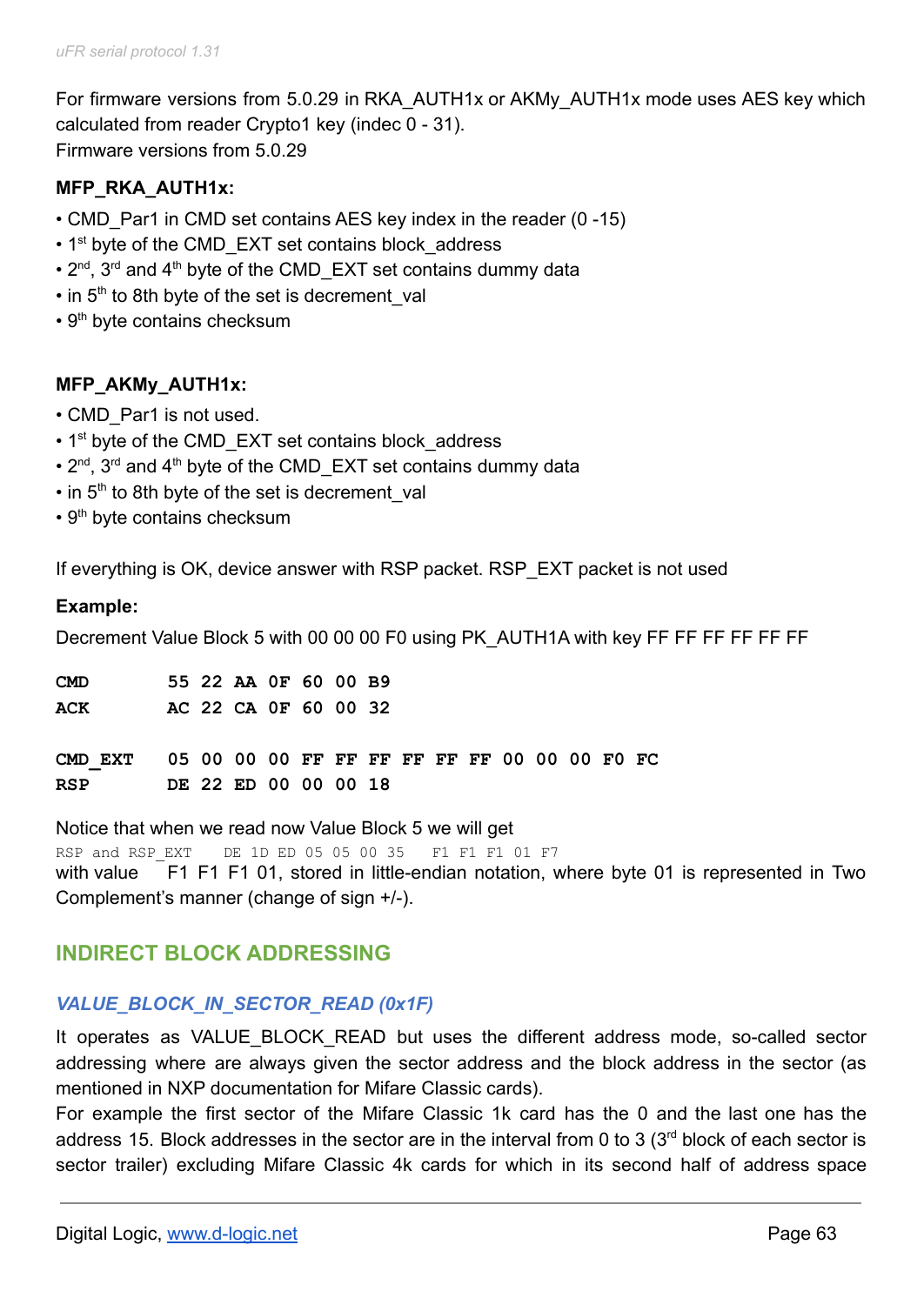(second 2k with 32 to 39 sector) the addresses of the blocks in sector 0 to 15 and the block 15 is sector trailer.

Communication command protocol is the same as with VALUE\_BLOCK\_READ with following exception:

- 1<sup>st</sup> byte of the CMD\_EXT set contains block in sector address
- 2<sup>nd</sup> byte of the CMD EXT set contains sector address
- $\cdot$  3<sup>rd</sup> and 4<sup>th</sup> byte of the CMD EXT set contains dummy data.

Device will answer with RSP and RSP\_EXT. RSP\_Val0 contains direct block address.

### **Example:**

Read Value Block 01 in Sector 01 (is equal to Value Block 5 using direct addressing) using PK\_AUTH1A mode with key FF FF FF FF FF FF

| <b>CMD</b>                               |  | 55 1F AA 0B 60 00 92 |  |  |  |  |
|------------------------------------------|--|----------------------|--|--|--|--|
| ACK                                      |  | AC 1F CA 0B 60 00 19 |  |  |  |  |
|                                          |  |                      |  |  |  |  |
| CMD EXT 01 01 00 00 FF FF FF FF FF FF 07 |  |                      |  |  |  |  |
| RSP DE 1F ED 05 05 00 33                 |  |                      |  |  |  |  |
| RSP EXT F1 F1 F1 01 F7                   |  |                      |  |  |  |  |

## *VALUE\_BLOCK\_IN\_SECTOR\_WRITE (0x20)*

It operates as VALUE BLOCK WRITE but uses different address mode, so-called sector addressing where are always given the sector address and the block address in the sector (as mentioned in NXP documentation for Mifare Classic cards). For example the first sector of the Mifare Classic 1k card has the 0 and the last one has the address 15. Block addresses in the sector are in the interval from 0 to 3 (3<sup>rd</sup> block of each sector is sector trailer) excluding Mifare Classic 4k cards for which in its second half of address space (second 2k with 32 to 39 sector) the addresses of the blocks in sector 0 to 15 and the block 15 is sector trailer.

Communication command protocol is the same as with VALUE\_BLOCK\_IN\_SECTOR\_READ with following exception:

- 1<sup>st</sup> byte of the CMD\_EXT set contains block\_in\_sector\_address
- 2<sup>nd</sup> byte of the CMD EXT set contains sector address
- $\cdot$  3<sup>rd</sup> and 4<sup>th</sup> byte of the CMD EXT set contains dummy data

### **Example:**

Write Value Block 00 in Sector 01 (is equal to Value Block 5 using direct addressing) value "80 80 80 80" using PK\_AUTH1A mode with key FF FF FF FF FF FF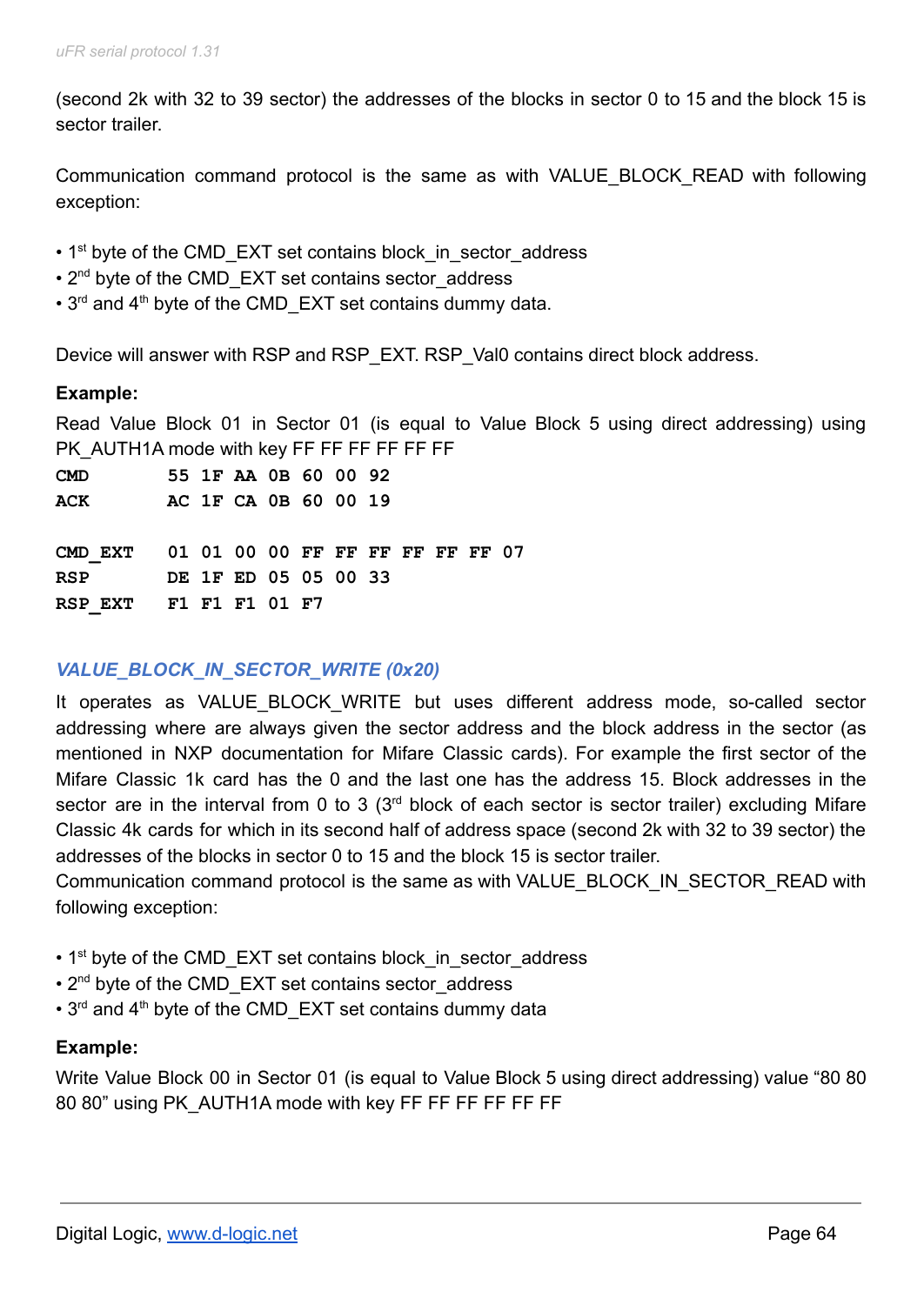| <b>CMD</b>                                           |  | 55 20 AA OF 60 00 B7 |  |  |  |  |  |  |
|------------------------------------------------------|--|----------------------|--|--|--|--|--|--|
| <b>ACK</b>                                           |  | AC 20 CA OF 60 00 30 |  |  |  |  |  |  |
|                                                      |  |                      |  |  |  |  |  |  |
| CMD EXT 01 01 00 00 FF FF FF FF FF FF 80 80 80 80 07 |  |                      |  |  |  |  |  |  |
|                                                      |  |                      |  |  |  |  |  |  |
| <b>RSP</b>                                           |  | DE 20 ED 00 00 00 1A |  |  |  |  |  |  |
|                                                      |  |                      |  |  |  |  |  |  |

### *VALUE\_BLOCK\_IN\_SECTOR\_INC (0x23)*

It operates as VALUE\_BLOCK\_IN\_SECTOR\_INC but uses the different address mode, so-called sector addressing where are always given the sector address and the block address in the sector (as mentioned in NXP documentation for Mifare Classic cards). For example the first sector of the Mifare Classic 1k card has the 0 and the last one has the address 15. Block addresses in the sector are in the interval from 0 to 3  $(3<sup>rd</sup>$  block of each sector is sector trailer) excluding Mifare Classic 4k cards for which in its second half of address space (second 2k with 32 to 39 sector) the addresses of the blocks in sector 0 to 15 and the block 15 is sector trailer.

Communication command protocol is the same as with VALUE\_BLOCK\_INC with following exception:

- 1<sup>st</sup> byte of the CMD\_EXT set contains block\_in\_sector\_address
- 2<sup>nd</sup> byte of the CMD EXT set contains sector address
- $\cdot$  3<sup>rd</sup> and 4<sup>th</sup> byte of the CMD EXT set contains dummy data.

#### **Example:**

| <b>CMD</b>                                           |  | 55 23 AA OF 60 00 BA |  |  |  |  |  |  |
|------------------------------------------------------|--|----------------------|--|--|--|--|--|--|
| ACK                                                  |  | AC 23 CA OF 60 00 31 |  |  |  |  |  |  |
|                                                      |  |                      |  |  |  |  |  |  |
| CMD EXT 01 01 00 00 FF FF FF FF FF FF 60 60 60 60 07 |  |                      |  |  |  |  |  |  |
| <b>RSP</b>                                           |  | DE 23 ED 00 00 00 17 |  |  |  |  |  |  |

## *VALUE\_BLOCK\_IN\_SECTOR\_DEC (0x24)*

It operates as VALUE BLOCK IN SECTOR DEC but uses different address mode, so-called sector addressing where are always given the sector address and the block address in the sector (as mentioned in NXP documentation for Mifare Classic cards). For example the first sector of the Mifare Classic 1k card has the 0 and the last one has the address 15. Block addresses in the sector are in the interval from 0 to 3 (3<sup>rd</sup> block of each sector is sector trailer) excluding Mifare Classic 4k cards for which in its second half of address space (second 2k with 32 to 39 sector) the addresses of the blocks in sector 0 to 15 and the block 15 is sector trailer.

Communication command protocol is the same as with VALUE\_BLOCK\_DEC with following exception:

- 1<sup>st</sup> byte of the CMD\_EXT set contains block in sector address
- 2<sup>nd</sup> byte of the CMD\_EXT set contains sector address
- 3<sup>rd</sup> and 4<sup>th</sup> byte of the CMD EXT set contains dummy data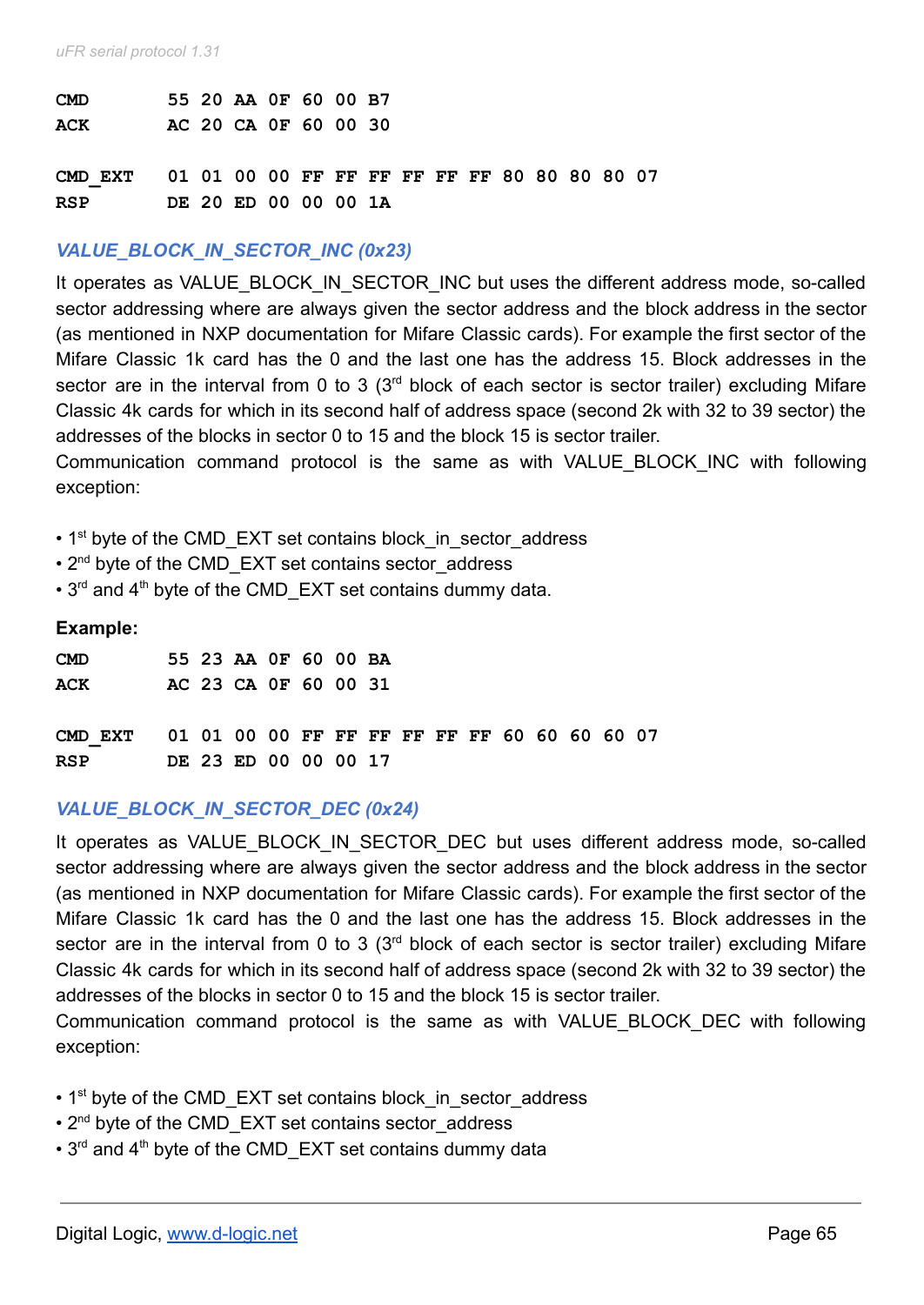#### **Example:**

| <b>CMD</b>                                           |  | 55 24 AA OF 60 00 BB |  |  |  |  |  |  |
|------------------------------------------------------|--|----------------------|--|--|--|--|--|--|
| ACK                                                  |  | AC 24 CA OF 60 00 34 |  |  |  |  |  |  |
|                                                      |  |                      |  |  |  |  |  |  |
| CMD EXT 01 01 00 00 FF FF FF FF FF FF 60 60 60 60 07 |  |                      |  |  |  |  |  |  |
| <b>RSP</b>                                           |  | DE 24 ED 00 00 00 1E |  |  |  |  |  |  |

# **Commands for NFC Type 2 Tags**

### *GET\_NFC\_T2T\_VERSION (0xB0)*

#### **supported from firmware version 3.8.19**

This command returns 8 bytes of the T2T version. All modern T2T chips support this functionality and have in common a total of 8 byte long version response. This function is primarily intended to use with NFC\_T2T\_GENERIC tags (i.e. tags for which command GET\_DLOGIC\_CARD\_TYPE returns 0x0C in RSP\_Val0).

CMD\_Par0 not in use. CMD\_Par1 not in use. CMD\_EXT not in use.

On success:

RSP\_Val0 not in use.

RSP\_Val1 not in use.

RSP\_EXT will contain 8 bytes of the T2T version. For exact meaning of this version bytes, you have to consult the card manufacturer's documentation.

If card in field doesn't have originality checking support, returned error code is: **UNSUPPORTED\_CARD\_TYPE (0x11)**

#### **Example:**

| <b>CMD</b>                         |  | 55 BO AA 00 AA CC 30 |  |  |  |
|------------------------------------|--|----------------------|--|--|--|
| <b>RSP</b>                         |  | DE BO ED 09 00 00 91 |  |  |  |
| RSP EXT 00 04 04 02 01 00 13 03 1A |  |                      |  |  |  |

# **Commands supporting NFC T2T Counters**

### *READ\_COUNTER (0xB1)*

#### **supported from firmware version 3.9.11**

This function is used to read one of the three 24-bit one-way counters in Ultralight EV1 chip family or to read 24-bit NFC counter in NTAG 213, NTAG 215 and NTAG 216 chips.

Counters in the Ultralight EV1 can't be password protected. NFC counters in NTAG 213, NTAG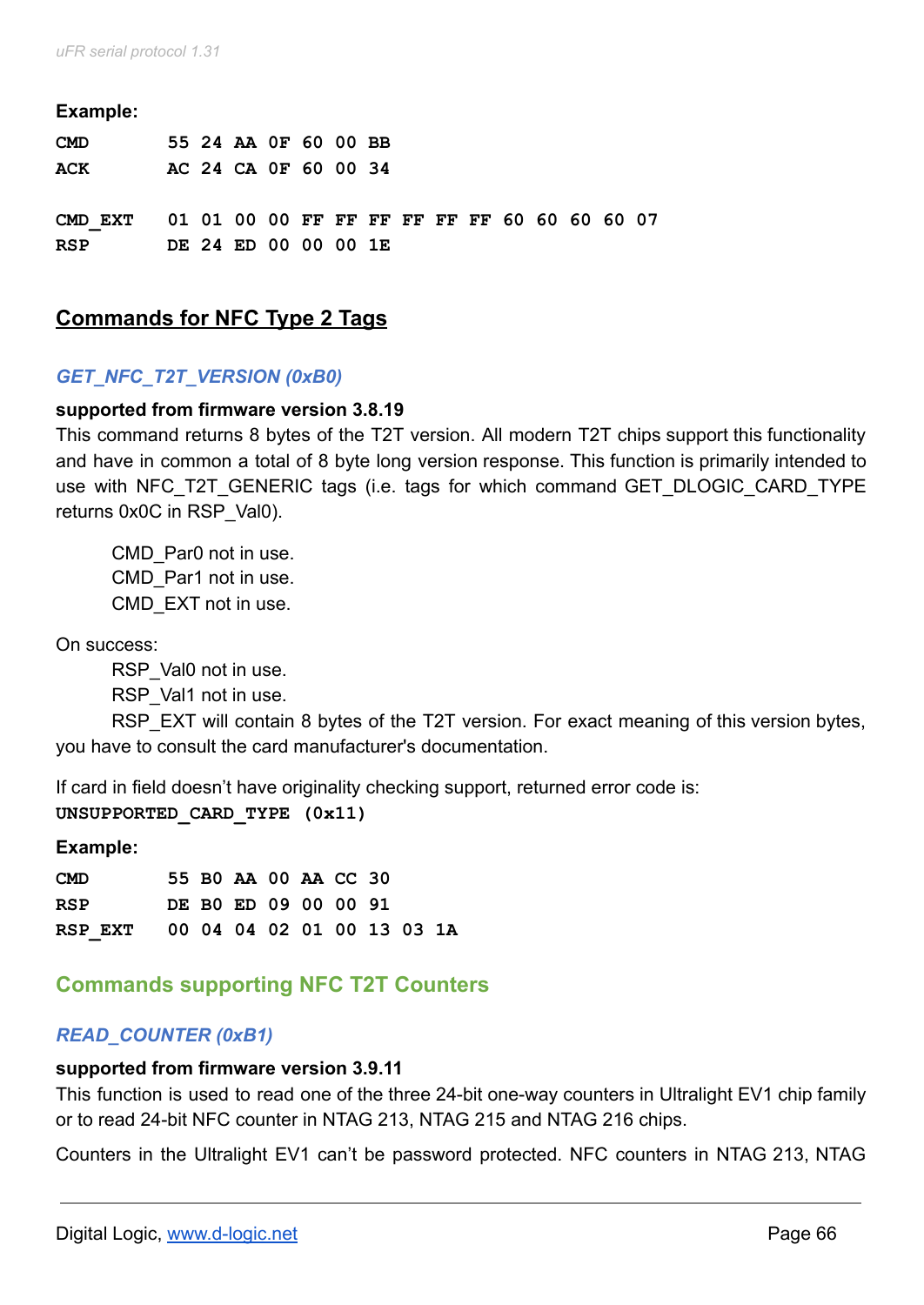215 and NTAG 216 chips can be password protected.

CMD\_Par0 contains AUTH\_MODE.

AUTH\_MODE using with this function can be:

T2T\_NO\_PWD\_AUTH (0x00) {same constant value as RKA\_AUTH1A} T2T\_RKA\_PWD\_AUTH (0x01) {same constant value as RKA\_AUTH1B} T2T\_PK\_PWD\_AUTH (0x61) {same constant value as PK\_AUTH1B}

Depending on **AUTH\_MODE**, CMD and CMD\_EXT set contains:

# **T2T\_NO\_PWD\_AUTH:**

- CMD\_Par1 contains **counter address** (For Ultralight EV1: 0, 1 or 2. For NTAG21x: 0).
- CMD EXT not in use.

## **T2T\_RKA\_PWD\_AUTH:**

- CMD Par1 in CMD set contains readers index key.
- CMD\_EXT not in use.

# **T2T\_PK\_PWD\_AUTH:**

- CMD Par1 is not used.
- 1<sup>st</sup> byte of CMD EXT set contains block address.
- $2^{nd}$ ,  $3^{rd}$  and  $4^{th}$  byte CMD\_EXT set contains dummy data.
- array from  $5<sup>th</sup>$  to  $8<sup>th</sup>$  byte contains 4-byte T2T password.
- 9<sup>th</sup> and 10<sup>th</sup> byte of CMD EXT set contains 2-byte PAK (password acknowledge).
- 11<sup>th</sup> byte contains checksum.

If you issue this command without using password authentication but access to the NFC counter is configured to be password protected, this function will return COUNTER\_ERROR.

If access to NFC counter is configured to be password protected and PWD-PACK pair sent as a 6-byte provided key disagrees with PWD-PACK pair configured in tag, this function will return UFR AUTH\_ERROR. If access to NFC counter isn't configured to be password protected, this function will return UFR\_AUTH\_ERROR.

### **Example:**

| <b>CMD</b>             |  | 55 B1 AA 00 00 01 56 |  |  |
|------------------------|--|----------------------|--|--|
| RSP                    |  | DE B1 ED 05 00 00 8E |  |  |
| RSP EXT 07 00 00 00 0E |  |                      |  |  |

### *INCREMENT\_COUNTER (0xB2)*

### **supported from firmware version 3.9.11**

This command is used to increment one of the three 24-bit one-way counters in Ultralight EV1 chip family. Those counters can't be password protected. If the sum of the addressed counter value and the increment value is higher than 0xFFFFFF, the tag replies with an error and does not update the respective counter.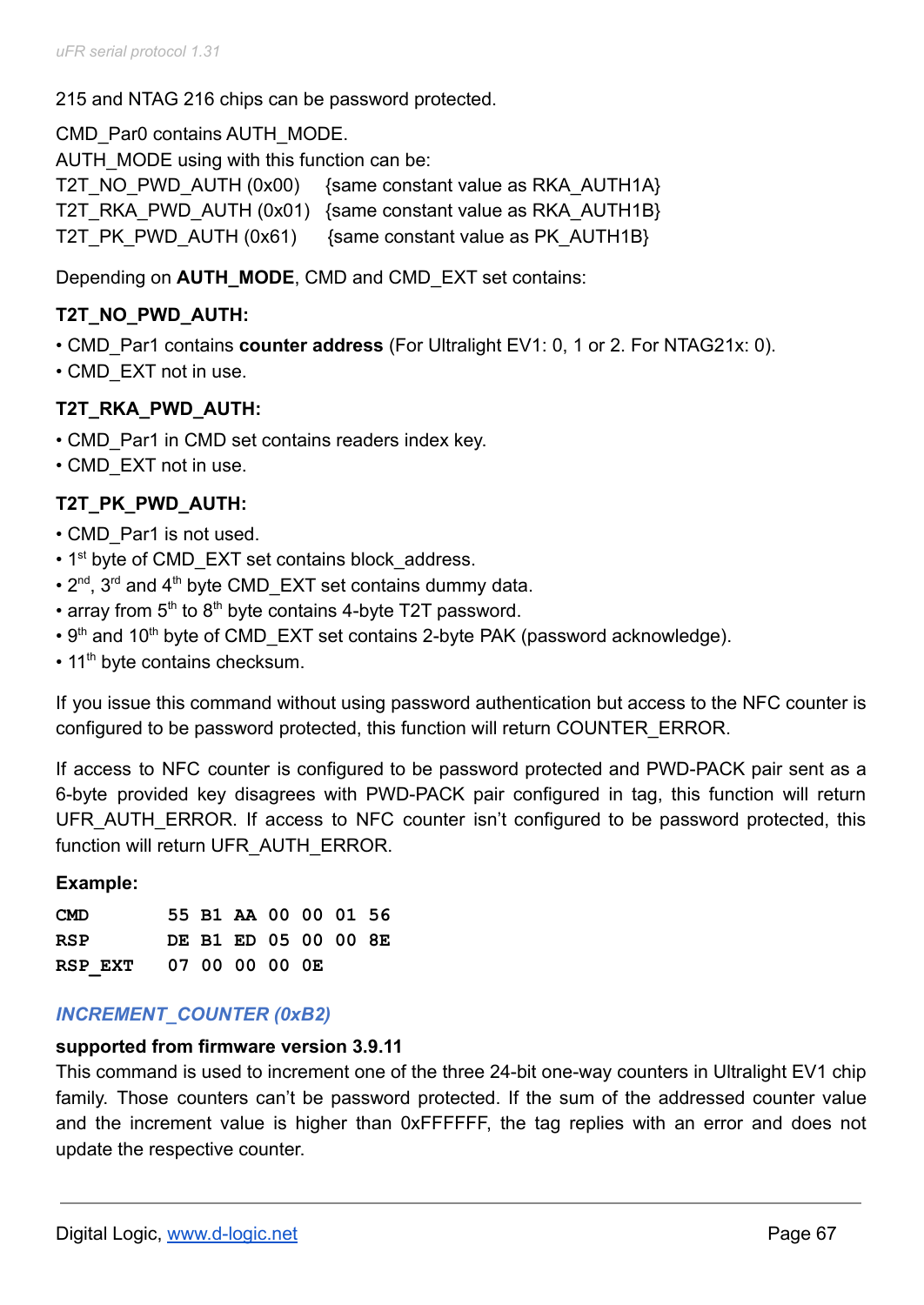CMD\_Par0 not in use.

CMD Par1 contains counter address (0, 1 or 2).

CMD\_EXT contains 4-byte increment value in little endian format, only the 3 least significant bytes are relevant.

RSP\_EXP not in use.

#### **Example:**

| <b>CMD</b>             |  | 55 B2 AA 05 00 01 50 |  |  |
|------------------------|--|----------------------|--|--|
| ACK                    |  | AC B2 CA 05 00 01 D7 |  |  |
| CMD EXT 04 00 00 00 0B |  |                      |  |  |
| <b>RSP</b>             |  | DE B2 ED 00 00 00 88 |  |  |

# **COMMANDS FOR "ASYNCHRONOUS UID SENDING" FEATURE**

This feature "Async UID sending" is capability of reader device to send Card UID immediately when card enters into device RF field, without any action initiated by host. This is also exception from rule that communication is always initiated by host to device. Feature can be turned on and off. Baudrate for this feature is different than baudrate of device,.e.g. it can be different. Prefix and suffix are bytes that are used to diversify UID's, like header and trailer bytes of UID.

Device can send UID encapsulated in [Prefix] and [Suffix] when card enters into RF field.

Device can also send "empty UID" when card leaves RF field, meaning only [Prefix][Suffix] will be sent.

Best practice is to set Baud rate different than device communication speed, anything bigger than 9600 Bps to avoid colision with standard communication between device and host.

## *SET\_CARD\_ID\_SEND\_CONF (0x3D)*

Set the asynchronously card ID sending parameters.

CMD Par0 contains send enable flag (bit 0), prefix enable flag (bit 1) and send removed enable flag (bit2).

When using option Send removed flag, Prefix byte is mandatory

1<sup>st</sup> byte of the CMD\_EXT contains prefix character

2<sup>nd</sup> byte of the CMD\_EXT contains suffix character

array from  $3^{rd}$  byte up to  $6^{th}$  byte of the CMD EXT contains baud rate value

 $7<sup>th</sup>$  byte of the CMD\_EXT contains internal CRC (xor of bytes CMD\_Par0 to 6<sup>th</sup> byte + 7)

8<sup>th</sup> byte of the CMD\_EXT contains checksum

If everything is OK, device answer with RSP packet. RSP\_EXT is not used.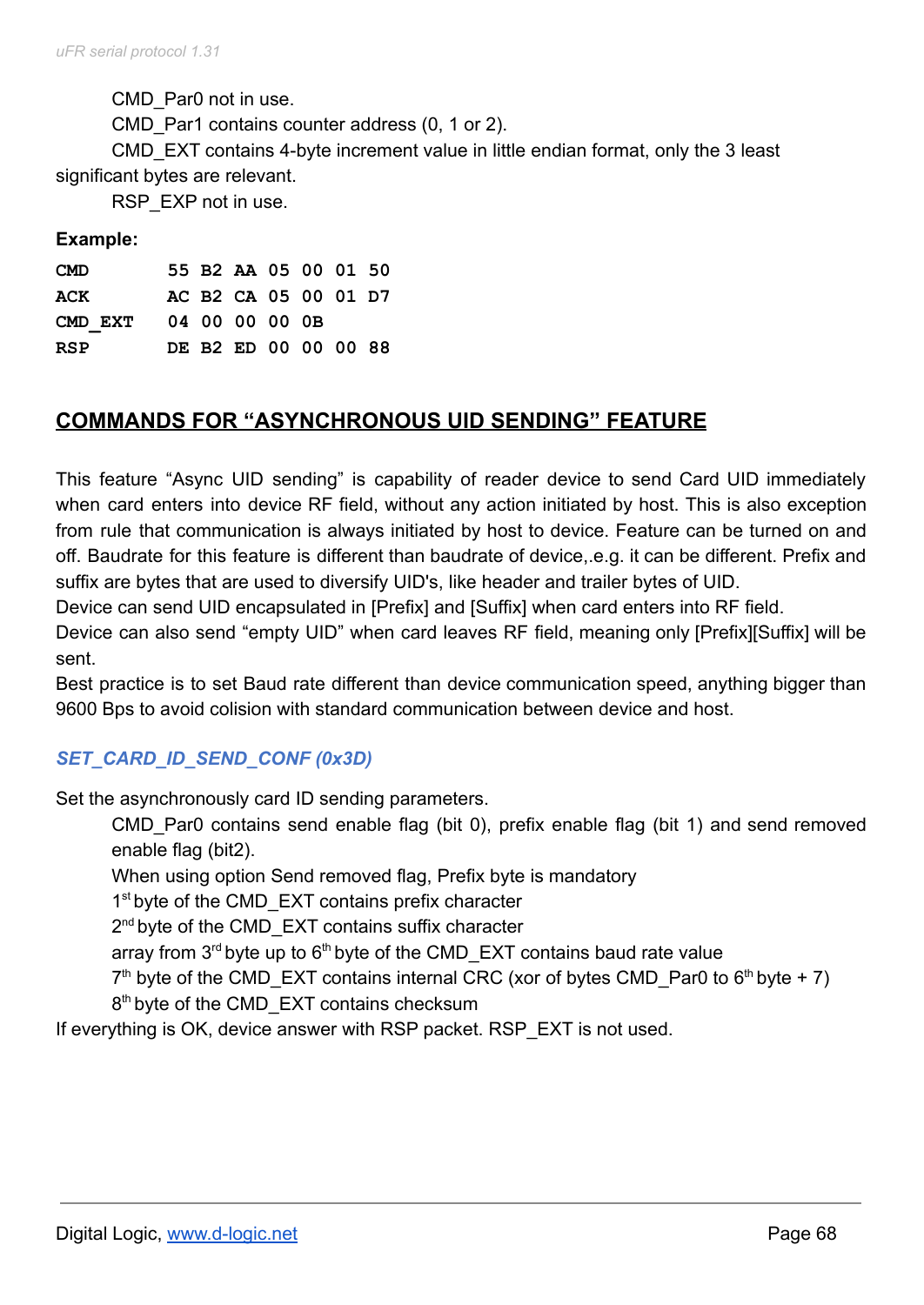**Example: CMD 55 3D AA 08 07 00 D4 (send command 3D, bits 0,1,2 high), D4 checksum ACK AC 3D CA 08 07 00 5B (ACK OK) CMD\_EXT CC EE 80 25 00 00 87 07 (prefix CC, suffix EE, speed 9600 (0x2580), (87 checksum – 07,00,CC,EE,80,25,00,00), (07 – checksum of CMD\_EXT) RSP DE 3D ED 00 00 00 15 (RESPONSE OK)speed 9600 (0x2580),** When card enter the field, event will occur: **HEX CC 30 34 32 32 43 33 36 32 34 42 32 44 38 31 EE ASCII ? 0 4 2 2 C 3 6 2 4 B 2 D 8 1 ? meaning card UID is 04 22 C3 62 4B 2D 81** On card removal, event will occur:

**CC EE**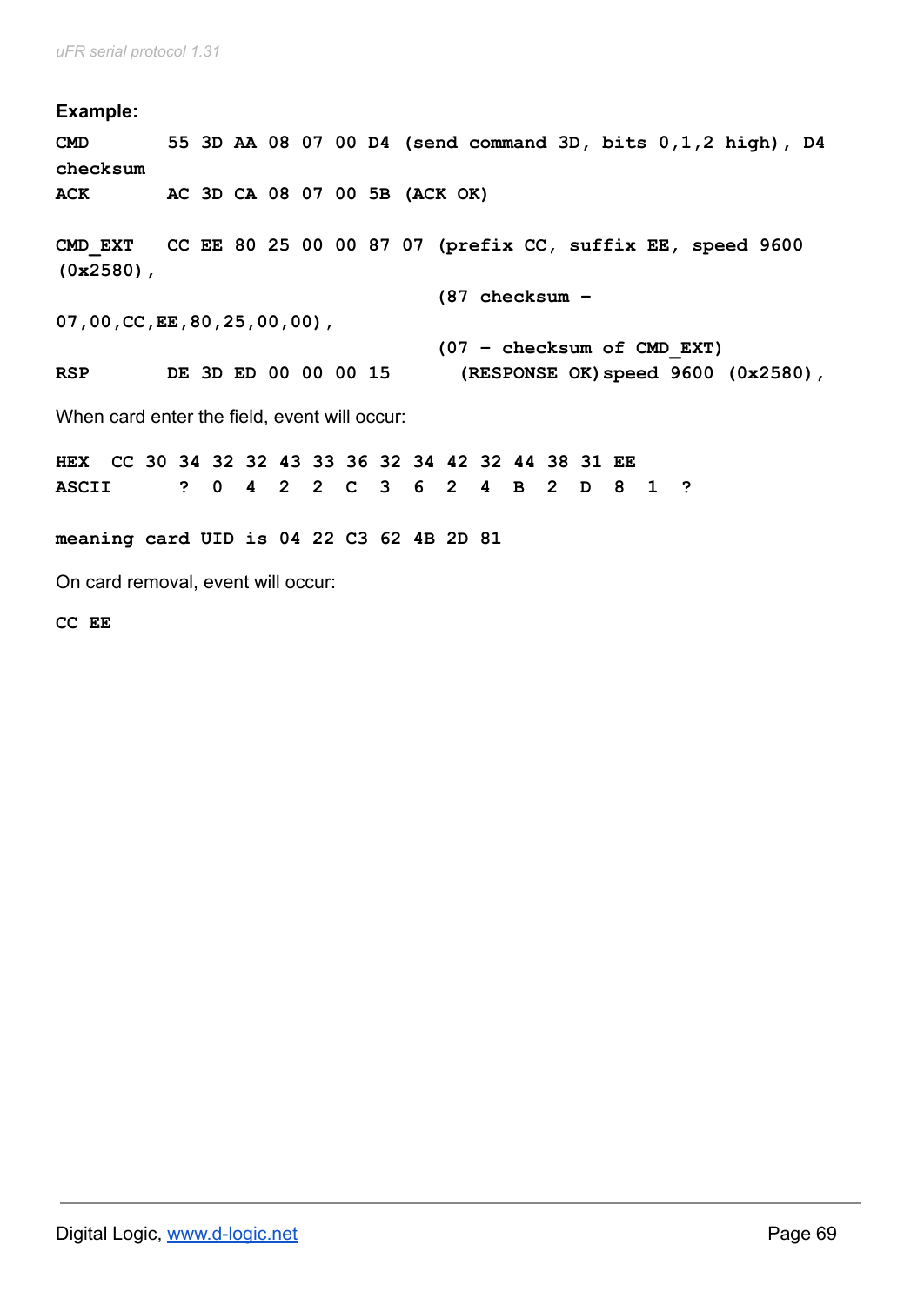To disable feature, send bits 0,1,2 low:

**CMD 55 3D AA 00 00 00 C9 RSP DE 3D ED 00 00 00 15**

# *GET\_CARD\_ID\_SEND\_CONF (0x3E)*

Get the asynchronously card ID sending parameters.

The CMD EXT set is not in use.

The CMD Par0 and CMD Par1 are not in use.

If everything is OK, device answer with RSP packet and after that also the RSP\_EXT packet of 9 bytes.

RSP\_Val0 and RSP\_Val1 are not in use.

1<sup>st</sup> byte of the RESPONSE\_EXT contains send enable flag (bit 0), prefix enable flag (bit 1) and send removed enable flag (bit2).

2<sup>nd</sup> byte of the RESPONSE\_EXT contains prefix character

3<sup>rd</sup> byte of the RESPONSE\_EXT contains suffix character

array from  $4<sup>th</sup>$  byte up to  $7<sup>th</sup>$  byte of the RESPONSE\_EXT contains baud rate value

8<sup>th</sup> byte of the RESPONSE\_EXT contains internal CRC

9<sup>th</sup> byte of the RESPONSE\_EXT contains checksum

**Example:**

**CMD 55 3E AA 00 00 00 C8 (send CMD 3E, C8 checksum)**

**RSP DE 3E ED 09 00 00 0B (RSP command 3E, 9 byte follows, 0B checksum)**

**RSP\_EXT 07 CC EE 80 25 00 00 87 0E (07 -bits 0,1,2 high, CC Prefix, EE suffix,**

> **speed 9600 (0x2580), 87 – checksum (**

**07,CC,EE,80,25,00,00),**

**0E – checksum of RSP\_EXT)**

# **COMMANDS FOR WORKS WITH DESFIRE CARDS**

For uFR CS with SAM and firmware versions 5.100.xx all types of keys into SAM support added.

For uFR PLUS devices and firmware version from 5.0.25 DES, 2K3DES and 3K3DES key support added.

enum KEY\_TYPE

{

```
AES_KEY_TYPE = 0, //AES key KEY_LENGTH = 16 bytes
DES3K_KEY_TYPE = 1, //3K3DES key KEY_LENGTH = 24 bytes
```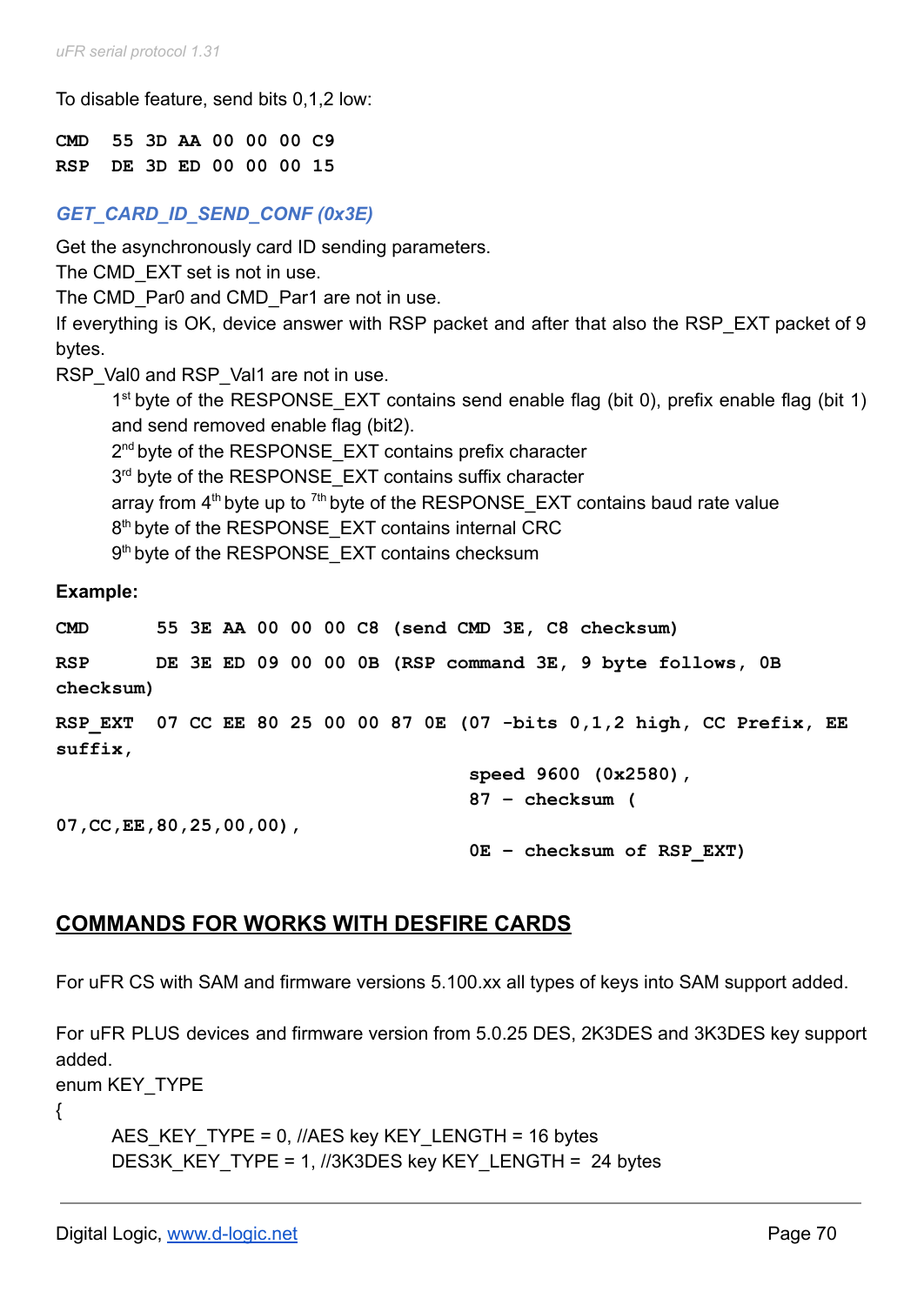```
DES_KEY_TYPE = 2, //DES key KEY_LEGNTH = 8 bytes
DES2K_KEY_TYPE = 3 //2K3DES key KEY_LENGTH = 16 bytes
```
};

# *DESFIRE\_WRITE\_AES\_KEY (0x8E)*

# Command writes AES key into reader. (Old firmwares and AES key) CMD Par0 and CMD Par1 are 0 1<sup>st</sup> byte of the CMD\_EXT contains ordinal number of AES key into reader array from  $2^{nd}$  byte up to 17<sup>th</sup> byte of the CMD EXT contains AES key 18<sup>th</sup> byte of the CMD EXT contains checksum (Firmware version from 5.0.25) CMD Par0 = KEY\_TYPE and CMD\_Par1 =  $0$ 1<sup>st</sup> byte of the CMD\_EXT contains ordinal number of key into reader array from byte 2 to byte  $(1 + K EY$  LENGTH) of CMD EXT contains key byte (2 + KEY\_LENGTGH) contains checksum (For 3K3DES key 2 fields into reader will be occupied. For example, if key stored into field 0, then field 1 also used for this key, first free field is 2) Device answer with RSP packet. RSP\_EXT 1st byte is 0 2nd byte is error code look at [Appendix: ERROR CODES](#page-160-0)

3rd byte is checksum

### **Example:**

AES key is 00 11 22 33 44 55 66 77 88 99 AA BB CC DD EE FF, and ordinal number is 3 **CMD 55 8E AA 12 00 00 6A (send command 8E), 6A checksum ACK AC 8E CA 12 00 00 01 (ACK OK) CMD\_EXT 03 00 11 22 33 44 55 66 77 88 99 AA BB CC DD EE FF 0A RSP DE 8E ED 03 00 00 C5 RSP\_EXT 00 00 07**

## *GET\_DESFIRE\_UID (0x80)*

Command returns Unique ID of card, if the Random ID is used. From firmware version 5.0.32 Desfire Light tag support (Old firmwares and AES key) CMD\_Par0 and CMD\_Par1 are 0

> 1<sup>st</sup> byte of the CMD\_EXT is 1 if uses internal AES key, or 0 if uses external AES key 2<sup>nd</sup> byte of the CMD\_EXT contains ordinal number of internal AES key, or 0 if uses external AES key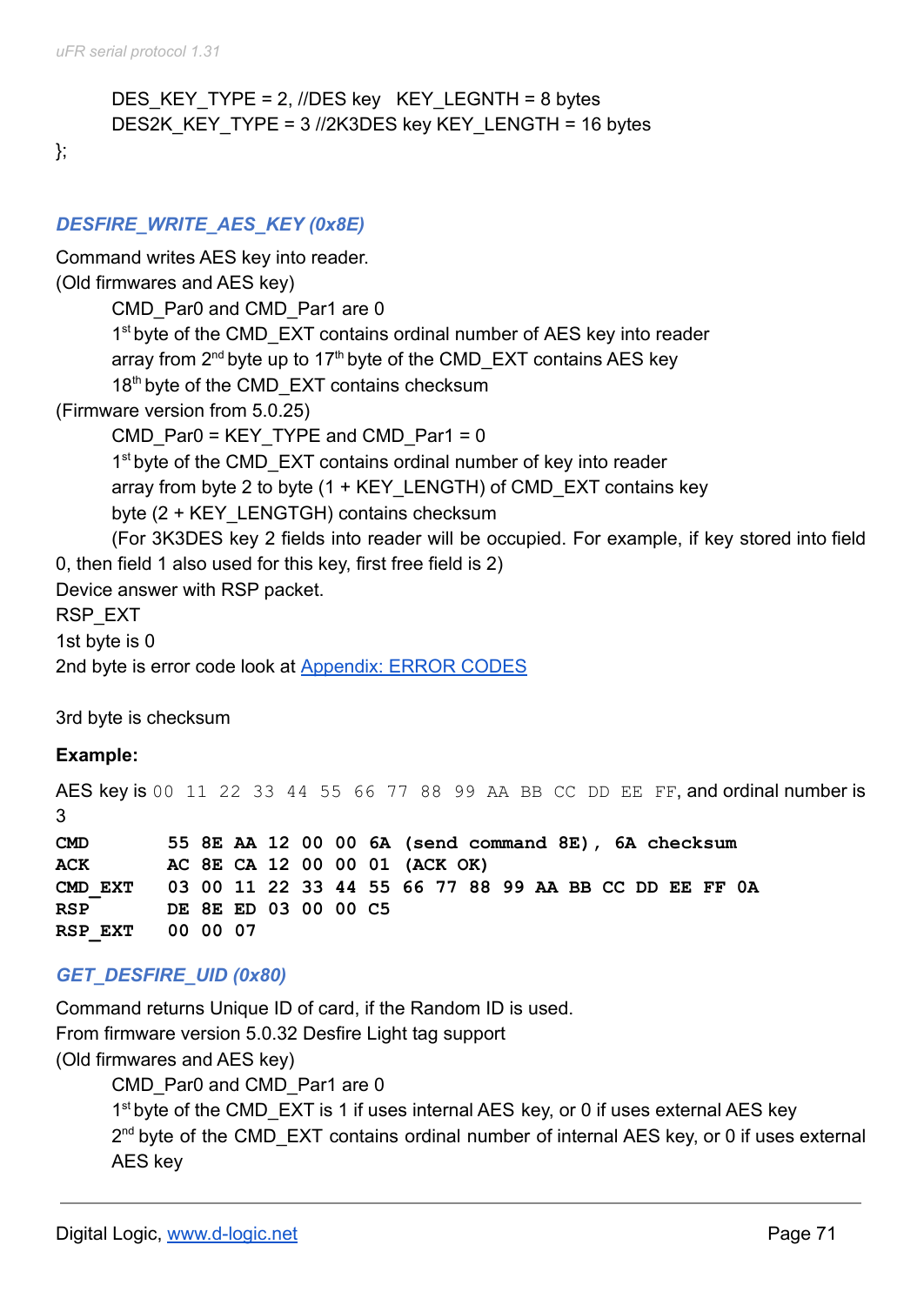array from 3<sup>rd</sup> to 18<sup>th</sup> byte of CMD\_EXT contains AES key array from  $19<sup>th</sup>$  to 21<sup>st</sup> byte of CMD\_EXT contains AID (Application ID 3 bytes) 22<sup>nd</sup> byte contains ordinal key number into application 23<sup>rd</sup> byte contains checksum (Firmware version from 5.0.25) CMD Par0 = (KEY TYPE << 4) and CMD Par1 = 0 1<sup>st</sup> byte of the CMD\_EXT is 1 if uses internal key, or 0 if uses external key 2<sup>nd</sup> byte of the CMD\_EXT contains ordinal number of internal key, or 0 if uses external key array from  $3<sup>rd</sup>$  to 18<sup>th</sup> byte of CMD\_EXT contains key (for AES and 2K3DES all key bytes, for DES 8 key bytes and 8 zeros, for 3K3DES first 16 key bytes) array from  $19<sup>th</sup>$  to 21<sup>st</sup> byte of CMD\_EXT contains AID (Application ID 3 bytes) 22<sup>nd</sup> byte contains ordinal key number into application (for AES, DES and 2K3DES) 23rd byte contains checksum (for 3K3DES) array from byte 23 to byte 30 contains last 8 key bytes, and byte 31 contains checksum (uFR CS with SAM and firmware versions 5.100.xx) CMD Par0 = (KEY TYPE << 4) and CMD Par1 = 0 1<sup>st</sup> byte of the CMD\_EXT is 2 (using key into SAM) 2<sup>nd</sup> byte of the CMD\_EXT contains ordinal number of key into SAM (1 - 127) array from 3<sup>rd</sup> to 18<sup>th</sup> byte of CMD\_EXT contains 16 zeros array from 19<sup>th</sup> to 21<sup>st</sup> byte of CMD\_EXT contains AID (Application ID 3 bytes) 22<sup>nd</sup> byte contains ordinal key number into application

23<sup>rd</sup> byte contains checksum

Response:

If no error, i.e. error code is CARD\_OPERATION OK, device answer with RSP packet and after that also the RSP\_EXT packet of 12 bytes.

RSP\_Val0 and RSP\_Val1 are not in use.

array from 1<sup>st</sup> to 7<sup>th</sup> byte of RSP\_EXT contains 7 bytes length card UID 8<sup>th</sup> and 9<sup>th</sup> bytes represents card's error code of operation (b9 \* 256 + b8), look at [Appendix:](#page-160-0) [ERROR CODES for DESFire card operations](#page-160-0)

10<sup>th</sup> and 11<sup>th</sup> bytes represents execution time of command 12<sup>th</sup> byte is checksum.

If error code is READER ERROR or NO CARD DETECTED, device answer with RSP EXT packet of 3 bytes.

1<sup>st</sup> and 2<sup>nd</sup> bytes represents execution time of command

3<sup>rd</sup> byte is checksum.

In other cases, device answer with RSP\_EXT packet of 5 bytes.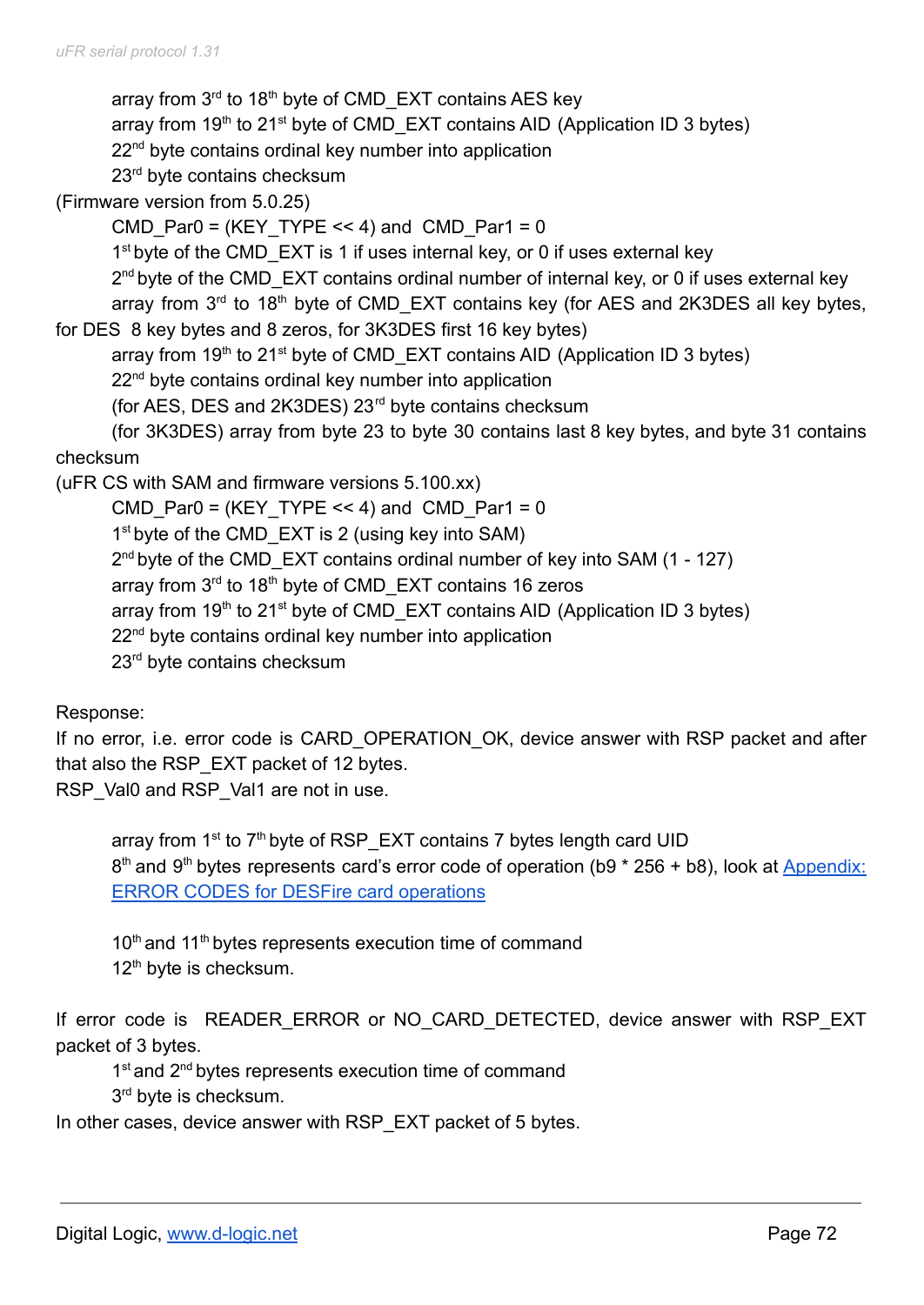1<sup>st</sup> and 2<sup>nd</sup> bytes represents card's error code of operation (b2 \* 256 + b1), look at [Appendix:](#page-160-0) [ERROR CODES for DESFire card operations](#page-160-0)

 $3<sup>rd</sup>$  and  $4<sup>th</sup>$  bytes represents execution time of command 5<sup>th</sup> byte is checksum.

### **Example:**

Authentication using the internal key ordinal number 3, AID = 0xF00001, ordinal key number into application is 1.

CMD 55 80 AA 17 00 00 6F (send command 80), 6F checksum ACK AC 80 CA 17 00 00 F8 (ACK OK) CMD\_EXT 01 03 00 00 00 00 00 00 00 00 00 00 00 00 00 00 00 00 01 00 F0 01 F9 (internal key uses so AES key bytes may have any value (all 00), F9 checksum)

RSP DE 80 ED 0C 00 00 AC (RSP command 80, 12 bytes follows, 0B checksum) RSP\_EXT 04 01 02 03 05 06 07 B9 0B 0A 00 BF (UID is 04010203050607, error code is 0BB9, execution time is 000A , checksum is BF)

## *DESFIRE\_FREE\_MEM (0x8D)*

Command returns the available bytes on the card

The CMD EXT set is not in use. The CMD Par0 and CMD Par1 are not in use.

If no error, i.e. error code is CARD\_OPERATION\_OK, device answer with RSP packet and after that also the RSP\_EXT packet of 9 bytes.

1<sup>st</sup> and 2<sup>nd</sup> bytes represents error code of operation (b2  $*$  256 + b1), look at [Appendix:](#page-160-0) [ERROR CODES for DESFire card operations](#page-160-0) 3<sup>rd</sup> and 4<sup>th</sup> bytes represents execution time of command array from  $5<sup>th</sup>$  to  $8<sup>th</sup>$  of RSP\_EXT contains quantity of available bytes on card

# 9<sup>th</sup> byte is checksum

### **Example:**

| <b>CMD</b> | 55 8D AA 00 00 00 79 |  |  |                                                                     |  |
|------------|----------------------|--|--|---------------------------------------------------------------------|--|
| <b>RSP</b> | DE 8D ED 09 00 00 BE |  |  |                                                                     |  |
|            |                      |  |  | RSP EXT B9 0B 0A 00 E8 03 00 00 5A                                  |  |
|            |                      |  |  | (error code 0BB9, execution time 000A, free mem 000003E8 i.e. 1000) |  |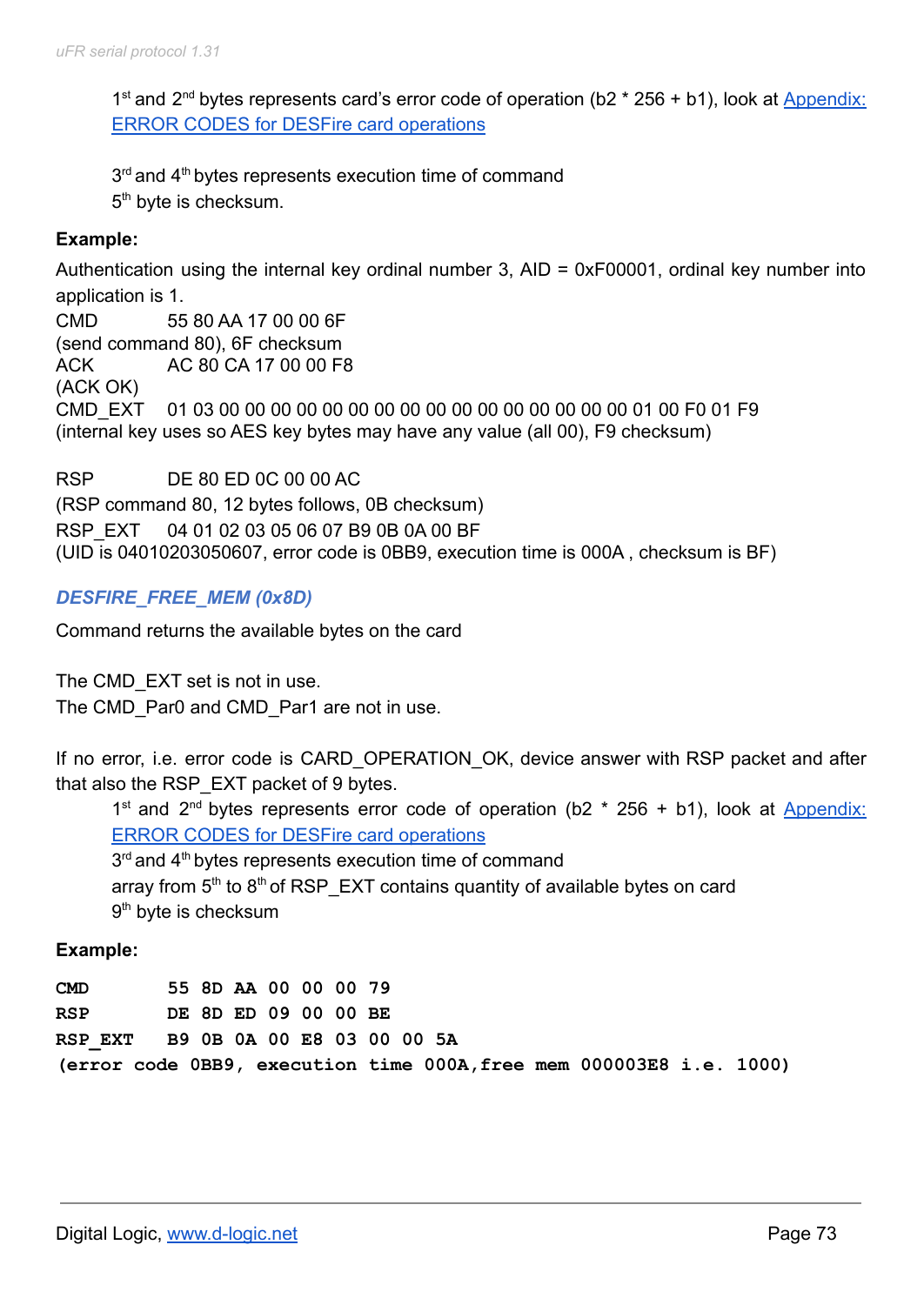# *DESFIRE\_FORMAT\_CARD(0x8C)*

Function releases all allocated user memory on the card. All applications will be deleted, also all files within those applications will be deleted. Only the card master key, and card master key settings will not be deleted. This operation requires authentication with the card master key. (Old firmwares and AES key)

CMD\_Par0 and CMD\_Par1 are 0 1<sup>st</sup> byte of the CMD\_EXT is 1 if uses internal AES key, or 0 if uses external AES key 2<sup>nd</sup> byte of the CMD\_EXT contains ordinal number of internal AES key, or 0 if uses external AES key array from 3<sup>rd</sup> to 18<sup>th</sup> byte of CMD\_EXT contains AES key 19<sup>th</sup> byte is checksum (Firmware version from 5.0.25) CMD Par0 = (KEY TYPE << 4) and CMD Par1 = 0 1<sup>st</sup> byte of the CMD\_EXT is 1 if uses internal key, or 0 if uses external key 2<sup>nd</sup> byte of the CMD\_EXT contains ordinal number of internal key, or 0 if uses external key array from byte 3 to byte  $(2 + K EY$  LENGTH) contains key byte 3 + KEY\_LENGTH is checksum (uFR CS with SAM and firmware versions 5.100.xx) CMD Par0 = (KEY TYPE << 4) and CMD Par1 = 0 1<sup>st</sup> byte of the CMD\_EXT is 2 (using key into SAM) 2<sup>nd</sup> byte of the CMD\_EXT contains ordinal number of key into SAM (0-127) array from 3<sup>rd</sup> to 18<sup>th</sup> byte of CMD\_EXT contains 16 zeros 19<sup>th</sup> byte is checksum

If error code is READER ERROR or NO CARD DETECTED, device answer with RSP EXT packet of 3 bytes.

1<sup>st</sup> and 2<sup>nd</sup> bytes represents execution time of command 3<sup>rd</sup> byte is checksum.

In other cases, device answer with RSP\_EXT packet of 5 bytes.

```
1<sup>st</sup> and 2<sup>nd</sup> bytes represents error code of operation (b2 * 256 + b1)
```
3<sup>rd</sup> and 4<sup>th</sup> bytes represents execution time of command

5<sup>th</sup> byte is checksum.

## **Example:**

Authentication using the internal key ordinal number 1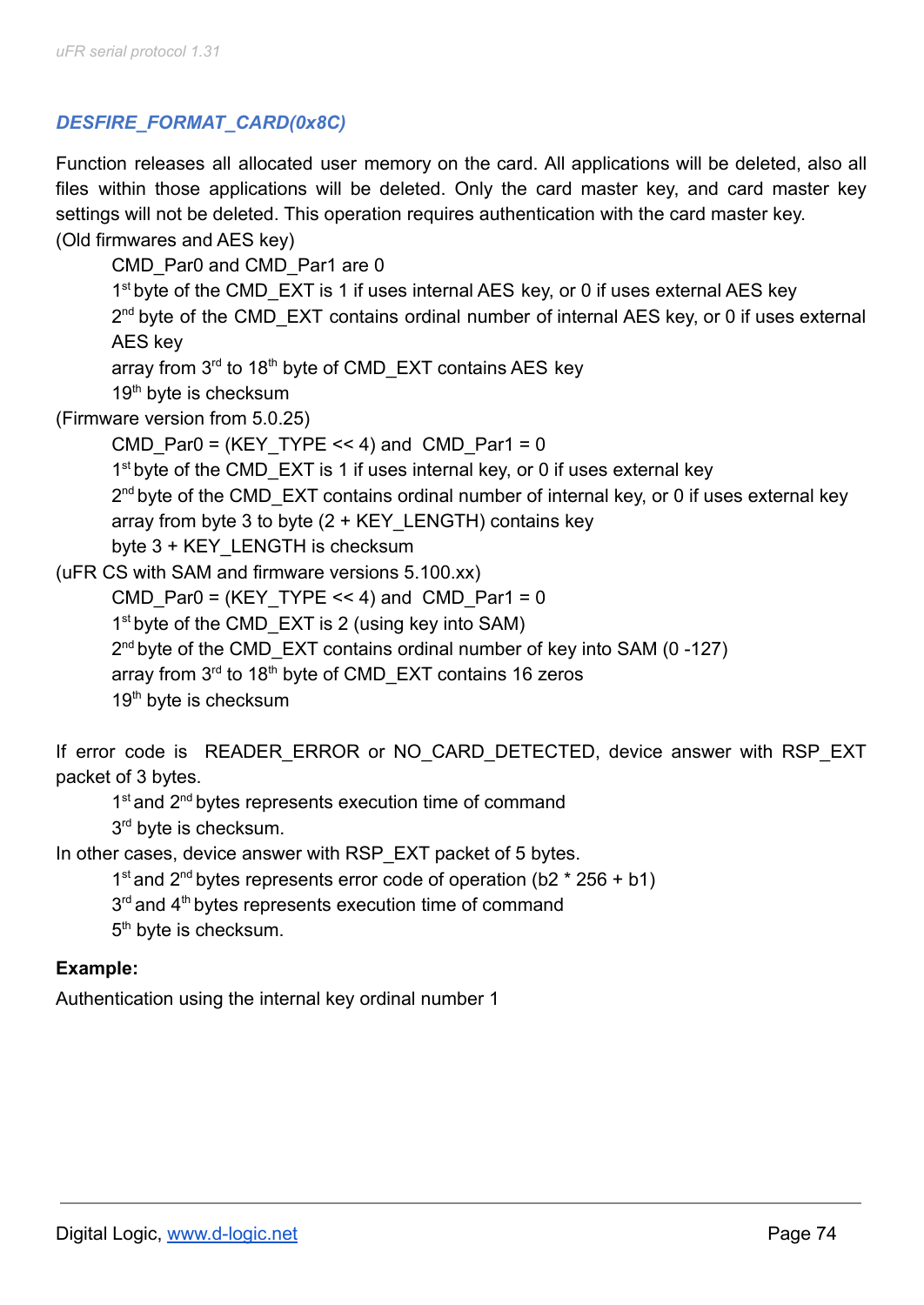| $\mathbf{CMD}$                                                |  |  | 55 8C AA 13 00 00 67 |  |  |  |  | (send command 8C), 67                                         |  |  |  |
|---------------------------------------------------------------|--|--|----------------------|--|--|--|--|---------------------------------------------------------------|--|--|--|
| checksum                                                      |  |  |                      |  |  |  |  |                                                               |  |  |  |
| ACK                                                           |  |  | AC 8C CA 13 00 00 00 |  |  |  |  | (ACK OK)                                                      |  |  |  |
|                                                               |  |  |                      |  |  |  |  |                                                               |  |  |  |
| CMD EXT                                                       |  |  |                      |  |  |  |  | 01 01 00 00 00 00 00 00 00 00 00 00 (internal key uses so AES |  |  |  |
| key                                                           |  |  |                      |  |  |  |  |                                                               |  |  |  |
|                                                               |  |  | 00 00 00 00 00 00 07 |  |  |  |  | bytes may have any value                                      |  |  |  |
| (a <sub>11</sub> )                                            |  |  |                      |  |  |  |  |                                                               |  |  |  |
|                                                               |  |  |                      |  |  |  |  | 00), 07 checksum)                                             |  |  |  |
| <b>RSP</b>                                                    |  |  | DE 8C ED 05 00 00 C1 |  |  |  |  | (RSP command 8C, 5 byte follows,                              |  |  |  |
| BD checksum)                                                  |  |  |                      |  |  |  |  |                                                               |  |  |  |
| RSP EXT B9 OB AC OD 1A (error code OBB9, execution time ODAC) |  |  |                      |  |  |  |  |                                                               |  |  |  |

*DESFIRE\_SET\_CONFIGURATION(0x8B)*

Function allows you to activate the Random ID option, and/or Format disable option. From firmware version 5.0.32 Desfire Light tag support

If these options are activated, then they can not be returned to the factory setting (Random ID disabled, Format card enabled).

This operation requires authentication with the card master key.

(Old firmwares and AES key)

CMD Par0 and CMD Par1 are 0

1<sup>st</sup> byte of the CMD\_EXT is 1 if uses internal AES key, or 0 if uses external AES key

2<sup>nd</sup> byte of the CMD\_EXT contains ordinal number of internal AES key, or 0 if uses external AES key

array from 3<sup>rd</sup> to 18<sup>th</sup> byte of CMD\_EXT contains AES key

19<sup>th</sup> byte is 1 if Random ID enabled or 0 if Random ID disabled

20<sup>th</sup> byte is 1 if format card disabled or 0 if format card enabled

21<sup>st</sup> byte is checksum

(Firmware version from 5.0.25)

CMD Par0 = (KEY TYPE  $<< 4$ ) and CMD Par1 = 0

1<sup>st</sup> byte of the CMD\_EXT is 1 if uses internal key, or 0 if uses external key

2<sup>nd</sup> byte of the CMD\_EXT contains ordinal number of internal key, or 0 if uses external key

array from  $3<sup>rd</sup>$  to 18<sup>th</sup> byte of CMD\_EXT contains key (for AES and 2K3DES all key bytes,

for DES 8 key bytes and 8 zeros, for 3K3DES first 16 key bytes)

19<sup>th</sup> byte is 1 if Random ID enabled or 0 if Random ID disabled

20<sup>th</sup> byte is 1 if format card disabled or 0 if format card enabled

(for AES, DES and 2K3DES) 21<sup>st</sup> byte contains checksum

(for 3K3DES) array from byte 21 to byte 28 contains last 8 key bytes, and byte 29 contains checksum

(uFR CS with SAM and firmware versions 5.100.xx)

CMD Par0 = (KEY TYPE << 4) and CMD Par1 = 0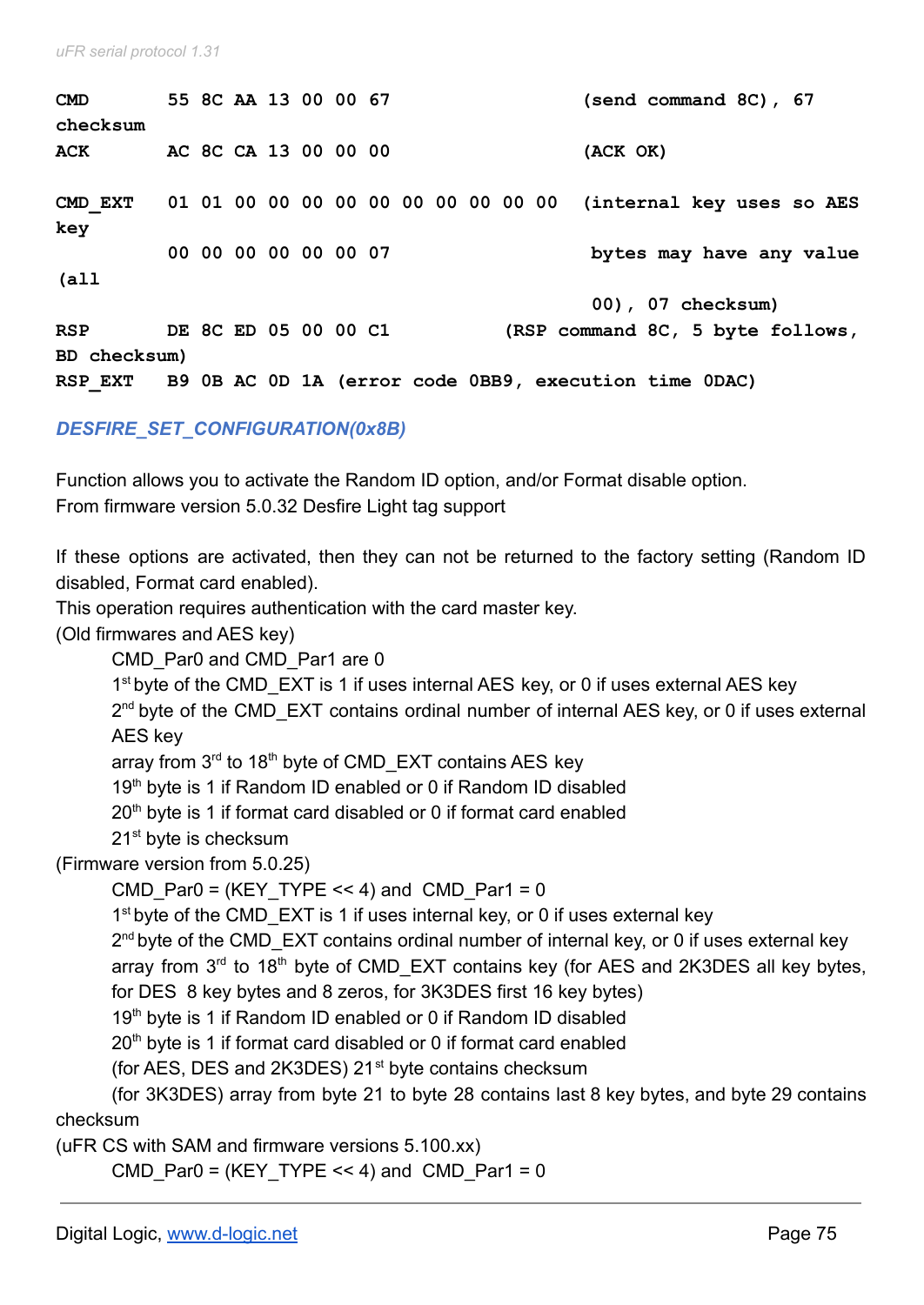1<sup>st</sup> byte of the CMD\_EXT is 2 (using key into SAM) 2<sup>nd</sup> byte of the CMD\_EXT contains ordinal number of key into SAM (0-127) array from 3<sup>rd</sup> to 18<sup>th</sup> byte of CMD\_EXT contains 16 zeros 19<sup>th</sup> byte is 1 if Random ID enabled or 0 if Random ID disabled  $20<sup>th</sup>$  byte is 1 if format card disabled or 0 if format card enabled 21<sup>st</sup> byte is checksum

If error code is READER ERROR or NO CARD DETECTED, device answer with RSP EXT packet of 3 bytes.

1<sup>st</sup> and 2<sup>nd</sup> bytes represents execution time of command 3<sup>rd</sup> byte is checksum.

In other cases, device answer with RSP\_EXT packet of 5 bytes.

1<sup>st</sup> and 2<sup>nd</sup> bytes represents error code of operation (b2  $*$  256 + b1)

 $3<sup>rd</sup>$  and  $4<sup>th</sup>$  bytes represents execution time of command

5<sup>th</sup> byte is checksum.

#### **Example:**

Authentication using the internal key ordinal number 1, Random ID enabled, format card disabled **CMD 55 8B AA 15 00 00 68 (send command 8B), 68 checksum ACK AC 8B CA 15 00 00 FF (ACK OK) CMD\_EXT 01 01 00 00 00 00 00 00 00 00 00 00 (internal key uses so AES key 00 00 00 00 00 00 01 00 08 bytes may have any value (all 00), Random ID 01, format card 00, 08 checksum) RSP DE 8B ED 05 00 00 C4 (RSP command 8B, 5 byte follows, BD checksum) RSP\_EXT B9 0B 1A 00 AF (error code 0BB9, execution time 001A)**

### *DESFIRE\_GET\_KEY\_CONFIG(0x87)*

Function allows to get card master key and application master key configuration settings. In addition it returns the maximum number of keys which can be stored within selected application. (Old firmwares and AES key)

CMD\_Par0 and CMD\_Par1 are 0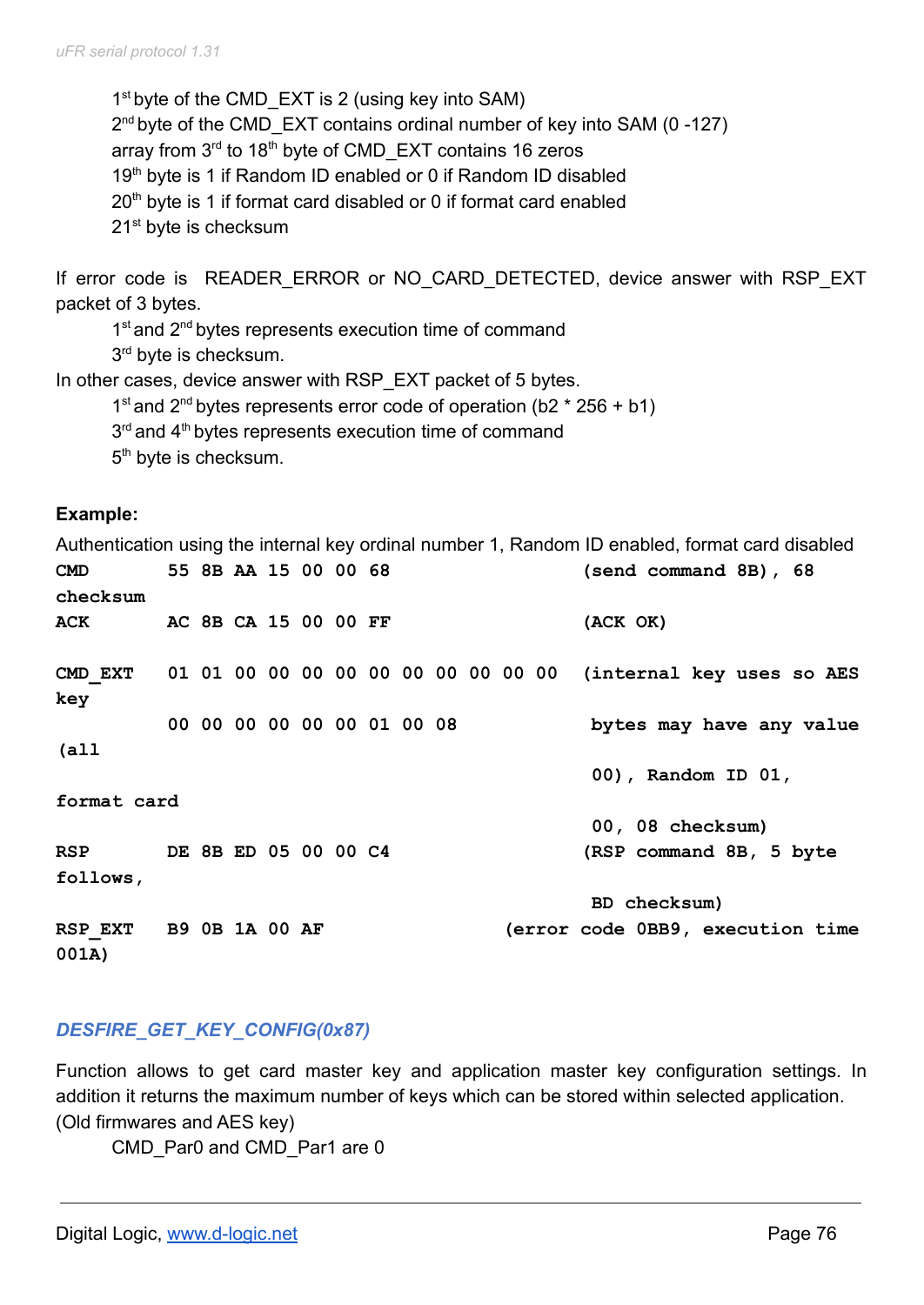1<sup>st</sup> byte of the CMD\_EXT is 1 if uses internal AES key, or 0 if uses external AES key 2<sup>nd</sup> byte of the CMD\_EXT contains ordinal number of internal AES key, or 0 if uses external AES key array from 3<sup>rd</sup> to 18<sup>th</sup> byte of CMD\_EXT contains AES key

array from  $19<sup>th</sup>$  to 21<sup>st</sup> byte of CMD\_EXT contains AID (Application ID 3 bytes)

22<sup>nd</sup> byte contains checksum.

(Firmware version from 5.0.25)

CMD Par0 = (KEY TYPE << 4) and CMD Par1 = 0

1<sup>st</sup> byte of the CMD\_EXT is 1 if uses internal key, or 0 if uses external key

2<sup>nd</sup> byte of the CMD\_EXT contains ordinal number of internal key, or 0 if uses external key array from  $3<sup>rd</sup>$  to 18<sup>th</sup> byte of CMD\_EXT contains key (for AES and 2K3DES all key bytes, for DES 8 key bytes and 8 zeros, for 3K3DES first 16 key bytes)

array from  $19<sup>th</sup>$  to 21<sup>st</sup> byte of CMD\_EXT contains AID (Application ID 3 bytes)

(for AES, DES and 2K3DES) 22nd byte contains checksum

(for 3K3DES) array from byte 22 to byte 29 contains last 8 key bytes, and byte 30 contains checksum

(uFR CS with SAM and firmware versions 5.100.xx)

CMD Par0 = (KEY TYPE  $<< 4$ ) and CMD Par1 = 0 1<sup>st</sup> byte of the CMD\_EXT is 2 (using key into SAM) 2<sup>nd</sup> byte of the CMD\_EXT contains ordinal number of key into SAM (0-127) array from 3<sup>rd</sup> to 18<sup>th</sup> byte of CMD\_EXT contains 16 zeros array from 19<sup>th</sup> to 21<sup>st</sup> byte of CMD\_EXT contains AID (Application ID 3 bytes) 22<sup>nd</sup> byte contains checksum.

If no error, i.e. error code is CARD\_OPERATION\_OK, device answer with RSP packet and after that also the RSP\_EXT packet of 7 bytes.

RSP\_Val0 and RSP\_Val1 are not in use.

1<sup>st</sup> and 2<sup>nd</sup> bytes represents error code of operation (b2  $*$  256 + b1)

3<sup>rd</sup> and 4<sup>th</sup> bytes represents execution time of command

5<sup>th</sup> byte is key settings

6<sup>th</sup> byte is maximum number of keys within selected application.

7<sup>th</sup> byte is checksum

If error code is READER ERROR or NO CARD DETECTED, device answer with RSP EXT packet of 3 bytes.

1<sup>st</sup> and 2<sup>nd</sup> bytes represents execution time of command

3<sup>rd</sup> byte is checksum.

In other cases, device answer with RSP\_EXT packet of 5 bytes.

1<sup>st</sup> and 2<sup>nd</sup> bytes represents error code of operation (b2  $*$  256 + b1)

3<sup>rd</sup> and 4<sup>th</sup> bytes represents execution time of command

5<sup>th</sup> byte is checksum.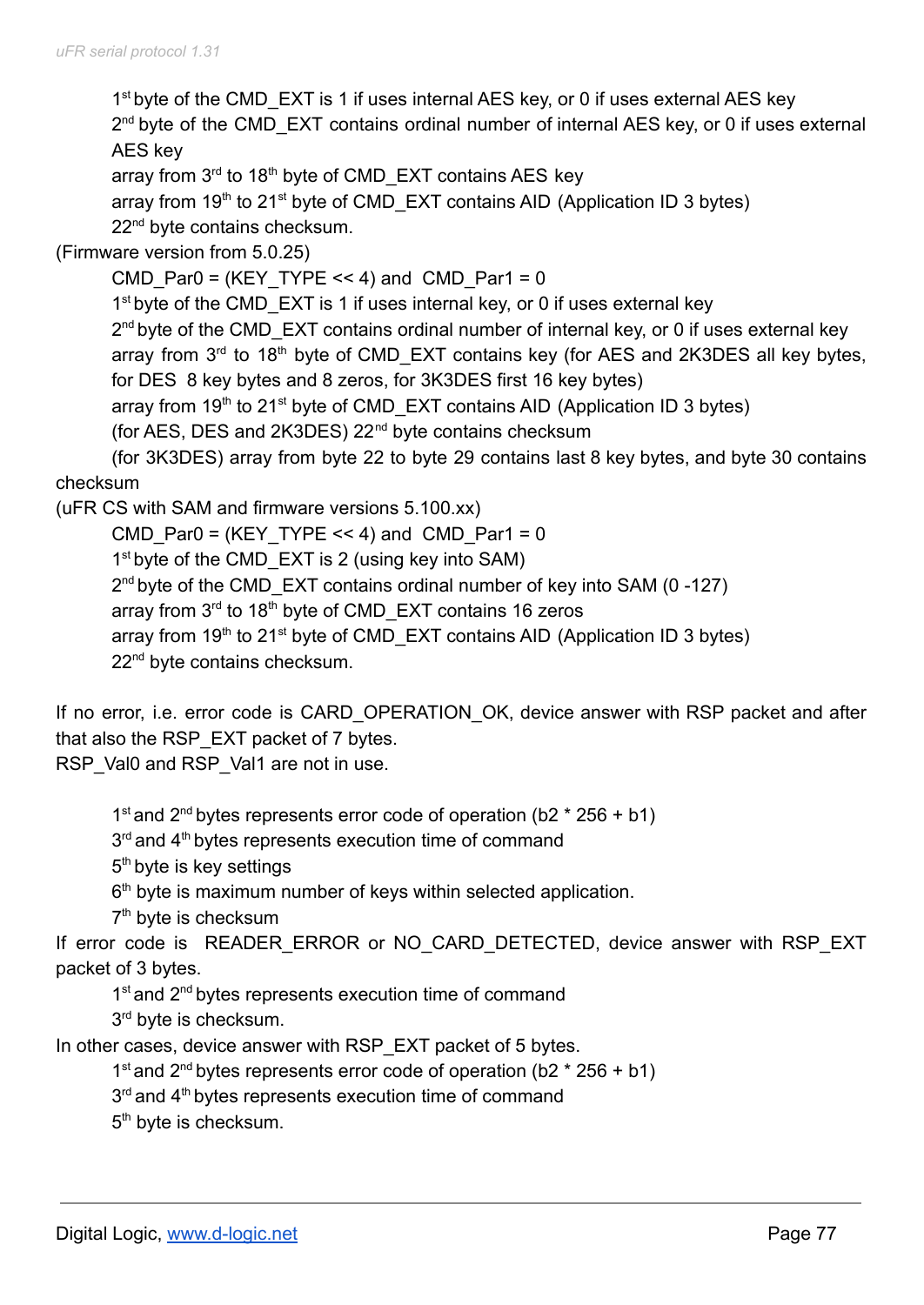## **Example:**

Authentication using the internal key ordinal number 2, AID = 0xF00001

**CMD 55 87 AA 16 00 00 75 (send command 87), 75 checksum ACK AC 87 CA 16 00 00 FE (ACK OK) CMD\_EXT 01 02 00 00 00 00 00 00 00 00 00 00 00 00 00 00 00 00 01 00 F0 CA(internal key uses so AES key bytes may have any value (all 00), CA checksum) RSP DE 87 ED 07 00 00 BA (RSP command 87, 7 bytes**

**follows, BA checksum) RSP\_EXT B9 0B 1A 00 09 03 A9 (error code 0BB9, execution time 001A, key settings 9, maximum number of key 3)**

## *DESFIRE\_CHANGE\_KEY\_CONFIG(0x88)*

Function allows to set card master key, and application master key configuration settings. (Old firmwares and AES key)

CMD\_Par0 and CMD\_Par1 are 0

1<sup>st</sup> byte of the CMD\_EXT is 1 if uses internal AES key, or 0 if uses external AES key

2<sup>nd</sup> byte of the CMD\_EXT contains ordinal number of internal AES key, or 0 if uses external AES key

array from 3<sup>rd</sup> to 18<sup>th</sup> byte of CMD\_EXT contains AES key

array from 19<sup>th</sup> to 21<sup>st</sup> byte of CMD\_EXT contains AID (Application ID 3 bytes)

22<sup>nd</sup> byte is key settings

23<sup>rd</sup> byte contains checksum.

(Firmware version from 5.0.25)

CMD Par0 = (KEY TYPE << 4) and CMD Par1 = 0

1<sup>st</sup> byte of the CMD\_EXT is 1 if uses internal key, or 0 if uses external key

2<sup>nd</sup> byte of the CMD\_EXT contains ordinal number of internal key, or 0 if uses external key array from  $3<sup>rd</sup>$  to 18<sup>th</sup> byte of CMD\_EXT contains key (for AES and 2K3DES all key bytes,

for DES 8 key bytes and 8 zeros, for 3K3DES first 16 key bytes)

array from 19<sup>th</sup> to 21<sup>st</sup> byte of CMD\_EXT contains AID (Application ID 3 bytes)

22<sup>nd</sup> byte is key settings

(for AES, DES and 2K3DES) 23rd byte contains checksum

(for 3K3DES) array from byte 23 to byte 30 contains last 8 key bytes, and byte 31 contains checksum

(uFR CS with SAM and firmware versions 5.100.xx)

CMD Par0 = (KEY TYPE << 4) and CMD Par1 = 0

1<sup>st</sup> byte of the CMD\_EXT is 2 (using key into SAM)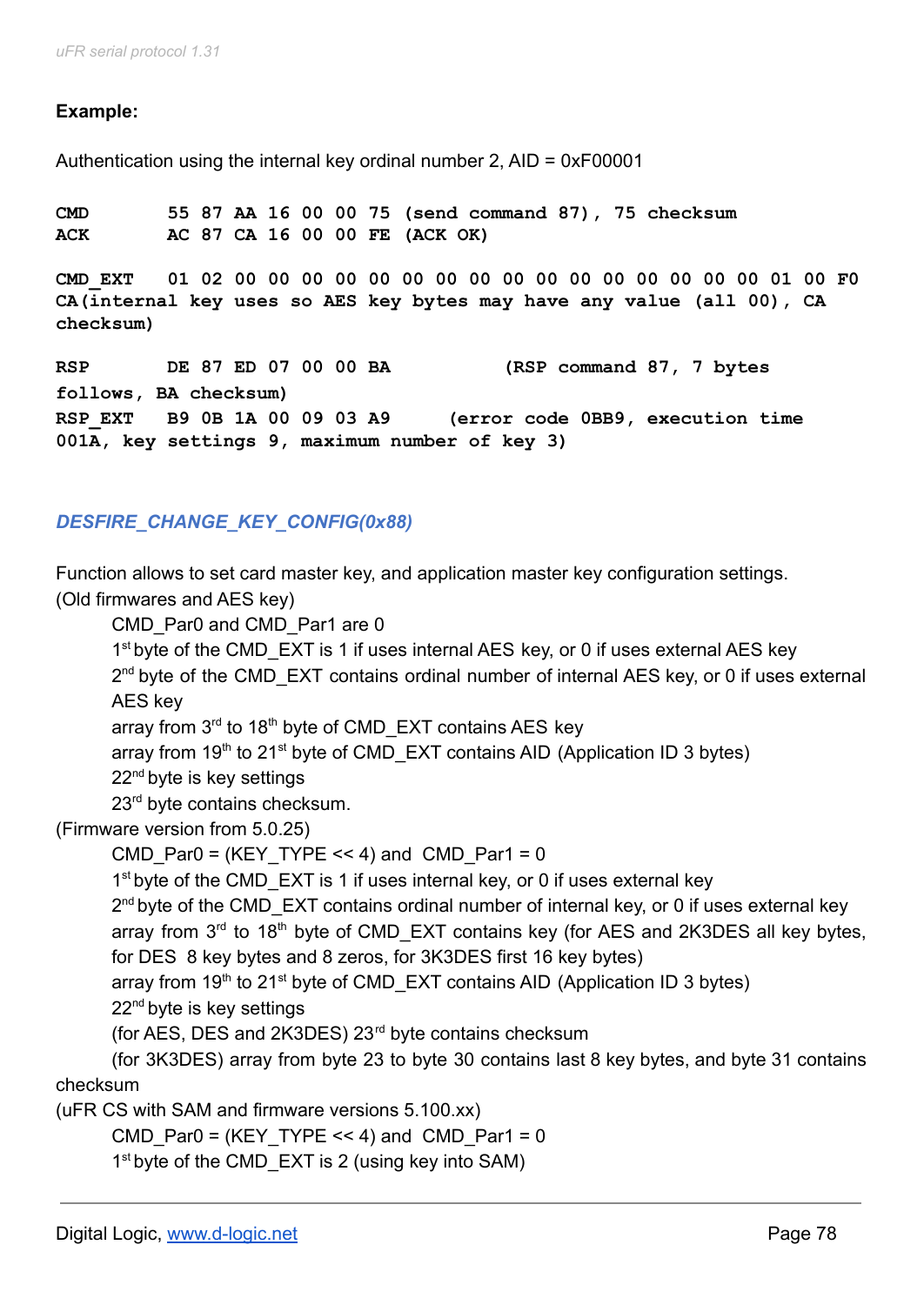2<sup>nd</sup> byte of the CMD\_EXT contains ordinal number of key into SAM (0-127) array from 3<sup>rd</sup> to 18<sup>th</sup> byte of CMD\_EXT contains 16 zeros array from  $19<sup>th</sup>$  to 21<sup>st</sup> byte of CMD\_EXT contains AID (Application ID 3 bytes) 22<sup>nd</sup> byte is key settings 23<sup>rd</sup> byte contains checksum.

RSP\_Val0 and RSP\_Val1 are not in use.

If error code is READER ERROR or NO CARD DETECTED, device answer with RSP EXT packet of 3 bytes.

1<sup>st</sup> and 2<sup>nd</sup> bytes represents execution time of command

3<sup>rd</sup> byte is checksum.

In other cases, device answer with RSP\_EXT packet of 5 bytes.

1<sup>st</sup> and 2<sup>nd</sup> bytes represents error code of operation (b2  $*$  256 + b1)

 $3<sup>rd</sup>$  and  $4<sup>th</sup>$  bytes represents execution time of command

5<sup>th</sup> byte is checksum.

#### **Example:**

Authentication using the internal key ordinal number 2, AID = 0xF00001, key settings is 9

**CMD 55 88 AA 17 00 00 67 (send command 88), 67 checksum ACK AC 88 CA 17 00 00 00 (ACK OK)**

**CMD\_EXT 01 02 00 00 00 00 00 00 00 00 00 00 00 00 00 00 00 00 01 00 F0 09 02(internal key uses so AES key bytes may have any value (all 00), 02 checksum)**

**RSP DE 88 ED 05 00 00 C6 (RSP command 88, 5 bytes follows, C5 checksum) RSP\_EXT B9 0B 1A 00 AF (error code 0BB9, execution time 001A)**

## *DESFIRE\_CHANGE\_AES\_KEY(0x86)*

Function allow to change any AES key on the card. Changing the card master key require current card master key authentication. Authentication for the application keys changing depend on the application master key settings (which key uses for authentication). From firmware version 5.0.32 Desfire Light tag support

(Old firmwares and AES key) CMD Par0 and CMD Par1 are 0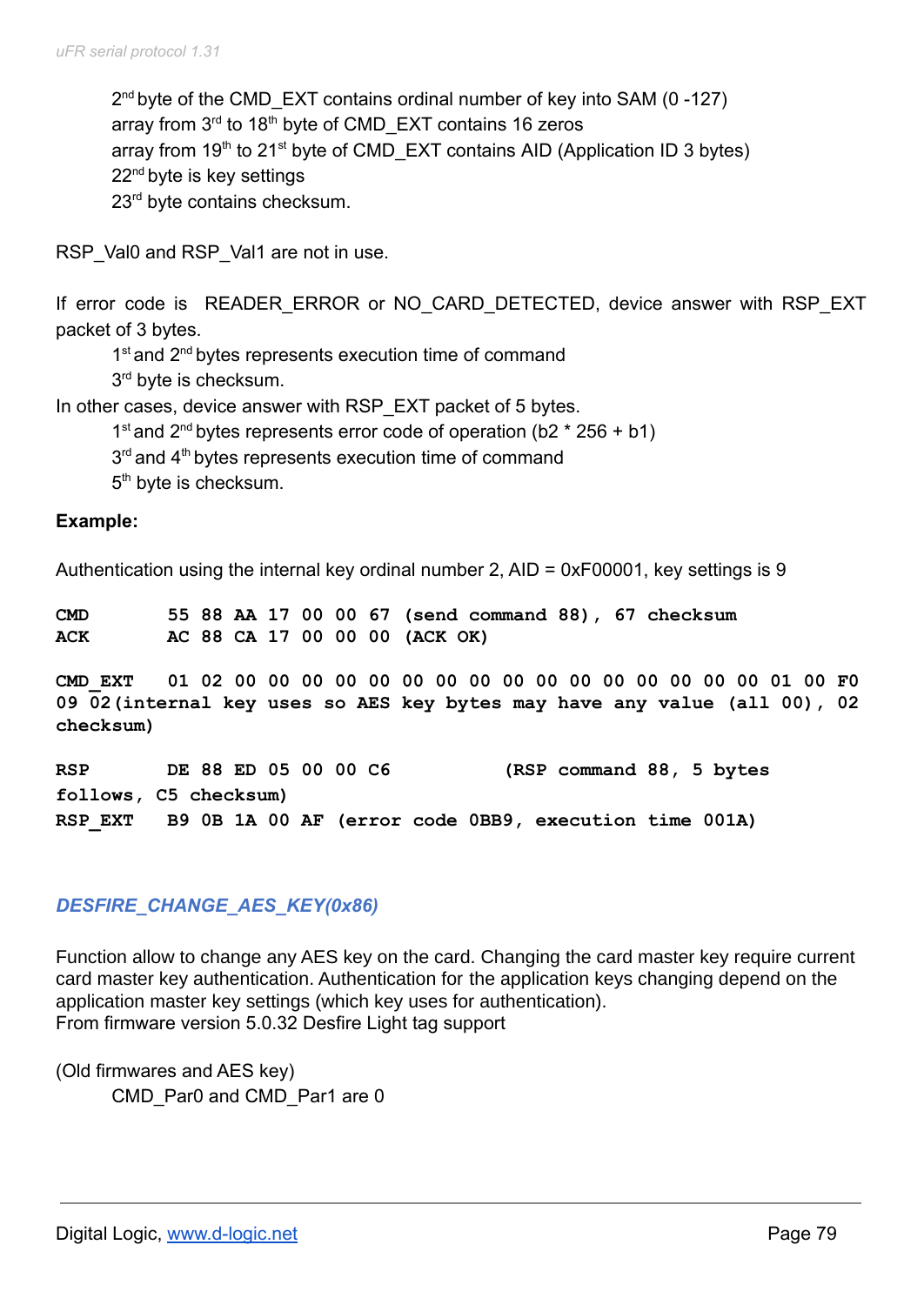1<sup>st</sup> byte of the CMD\_EXT bit 0 set if uses internal AES key for authentication, bit 1 set if internal AES key uses as new key, bit 2 set if internal AES key uses as old key, high nibble is ordinal number of internal AES key which uses as old key, if they uses.

2<sup>nd</sup> byte of the CMD\_EXT low nibble is ordinal number of internal AES key which uses for authentication or 0 if uses external AES key, high nibble is ordinal number of internal AES key which uses as new key of 0 if uses external AES key

array from 3<sup>rd</sup> to 18<sup>th</sup> byte of CMD\_EXT contains AES key for authentication

array from  $19<sup>th</sup>$  to 21<sup>st</sup> byte of CMD\_EXT contains AID (Application ID 3 bytes)

22<sup>nd</sup> byte is key number into application which uses for authentication

array from 23<sup>rd</sup> to 38<sup>th</sup> byte of CMD\_EXT contains new AES key

38<sup>th</sup> byte is key number into application that will be changed

array from  $39<sup>th</sup>$  to  $54<sup>th</sup>$  byte of CMD\_EXT contains new AES key

55<sup>th</sup> byte contains checksum.

## (Firmware version from 5.0.25)

```
CMD_Par0 = AUTH_KEY_TYPE | (NEW_KEY_TYPE << 2) and CMD_Par1 = 0
```
1<sup>st</sup> byte of the CMD\_EXT bit 0 set if uses internal key for authentication, bit 1 set if internal key uses as new key, bit 2 set if internal key uses as old key, high nibble is ordinal number of internal key which uses as old key, if they uses.

2<sup>nd</sup> byte of the CMD\_EXT low nibble is ordinal number of internal key which uses for authentication or 0 if uses external key, high nibble is ordinal number of internal key which uses as new key of 0 if uses external key

array from 3<sup>rd</sup> to 18<sup>th</sup> byte of CMD\_EXT contains key for authentication (for AES and 2K3DES all key bytes, for DES 8 key bytes and 8 zeros, for 3K3DES first 16 key bytes)

array from 19<sup>th</sup> to 21<sup>st</sup> byte of CMD\_EXT contains AID (Application ID 3 bytes)

22<sup>nd</sup> byte is key number into application which uses for authentication

array from 23<sup>rd</sup> to 38<sup>th</sup> byte of CMD\_EXT contains new key (for AES and 2K3DES all key bytes, for DES 8 key bytes and 8 zeros, for 3K3DES first 16 key bytes)

38<sup>th</sup> byte is key number into application that will be changed

array from 39<sup>th</sup> to 54<sup>th</sup> byte of CMD\_EXT contains new key (for AES and 2K3DES all key bytes, for DES 8 key bytes and 8 zeros, for 3K3DES first 16 key bytes)

(for AES, DES and 2K3DES)  $55<sup>th</sup>$  byte contains checksum.

(for 3K3DES as authentication key) array from byte 55 to byte 62 contains last 8 key bytes of authentication key

(for 3K3DES as new key) array from byte 63 to byte 70 contains last 8 key bytes of new key (for 3K3DES as new key) array from byte 71 to byte 78 contains last 8 key bytes of old key

(for 3K3DES as authentication and new key) byte 79 is checksum

(for 3K3DES as authentication key and not new key) byte 63 is checksum

(uFR CS with SAM and firmware versions 5.100.xx)

CMD Par0 = index of key for authentication into SAM  $\mid$  0x80

CMD Par1 = index of new key into SAM  $| 0x80$ 

1 st byte of the CMD\_EXT = AUTH\_KEY\_TYPE | (NEW\_KEY\_TYPE << 2)

 $2^{nd}$  byte of the CMD\_EXT = index of old key into SAM | 0x80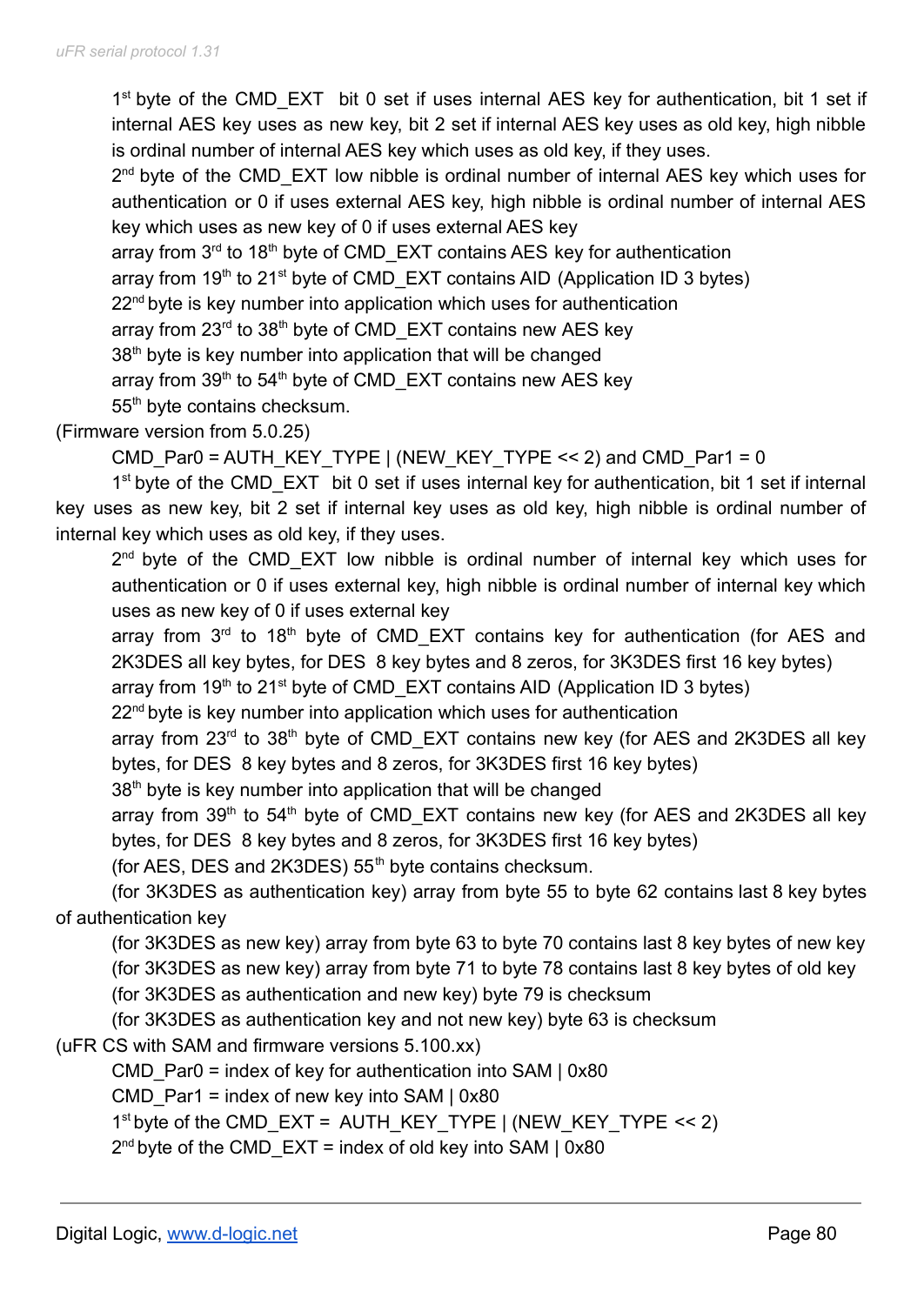array from 3<sup>rd</sup> to 18<sup>th</sup> byte of CMD\_EXT contains 16 zeros array from  $19<sup>th</sup>$  to 21<sup>st</sup> byte of CMD\_EXT contains AID (Application ID 3 bytes) 22<sup>nd</sup> byte is key number into application which uses for authentication array from 23<sup>rd</sup> to 38<sup>th</sup> byte of CMD\_EXT contains 16 zeros 38<sup>th</sup> byte is key number into application that will be changed array from 39<sup>th</sup> to 54<sup>th</sup> byte of CMD\_EXT contains 16 zeros 55<sup>th</sup> byte contains checksum.

RSP\_Val0 and RSP\_Val1 are not in use.

If error code is READER ERROR or NO CARD DETECTED, device answer with RSP EXT packet of 3 bytes.

1<sup>st</sup> and 2<sup>nd</sup> bytes represents execution time of command 3<sup>rd</sup> byte is checksum.

In other cases, device answer with RSP\_EXT packet of 5 bytes.

1<sup>st</sup> and 2<sup>nd</sup> bytes represents error code of operation (b2  $*$  256 + b1)

 $3<sup>rd</sup>$  and  $4<sup>th</sup>$  bytes represents execution time of command

5<sup>th</sup> byte is checksum.

### **Example:**

Change the key number 2, into AID 0xF00001. Authentication with master application key key number 0.

Key for authentication is internal key number 1, new key is internal key number 2, and old key is internal key number 3.

**CMD 55 86 AA 37 00 00 55 (send command 88, 0x37 bytes follows 55 checksum) ACK AC 86 CA 37 00 00 DE (ACK OK)**

**CMD\_EXT 33 21 00 00 00 00 00 00 00 00 00 00 00 00 00 00 00 00 01 00 F0 00 00 00 00 00 00 00 00 00 00 00 00 00 00 00 00 00 02 00 00 00 00 00 00 00 00 00 00 00 00 00 00 00 00 E8(internal key uses so AES key bytes may have any value (all 00), E8 checksum)**

**RSP DE 86 ED 05 00 00 B7 (RSP command 86, 5 bytes follows, C5 checksum) RSP\_EXT B9 0B 1A 00 AF (error code 0BB9, execution time 001A)**

*DESFIRE\_CREATE\_APPLICATION(0x84)*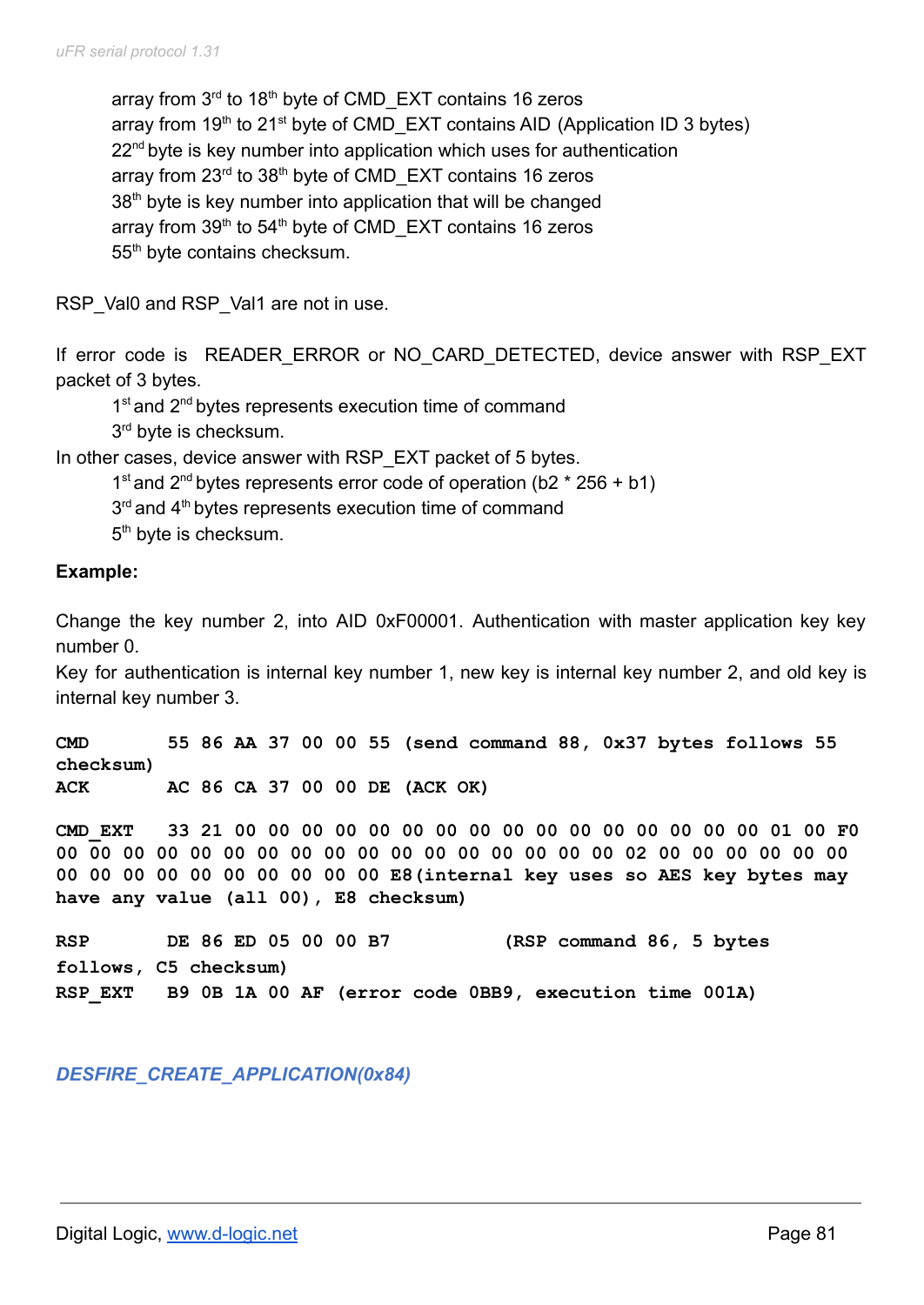Function allows to create new application on the card. Is the card master key authentication is required, depend on the card master key settings. Maximal number of applications on the card is 28. Each application is linked to set of up 14 different user definable access keys.

(Old firmwares and AES key)

CMD\_Par0 and CMD\_Par1 are 0

1<sup>st</sup> byte of the CMD\_EXT is 1 if uses internal AES key, or 0 if uses external AES key

2<sup>nd</sup> byte of the CMD\_EXT contains ordinal number of internal AES key, or 0 if uses external AES key

array from 3<sup>rd</sup> to 18<sup>th</sup> byte of CMD\_EXT contains AES key

array from  $19<sup>th</sup>$  to 21<sup>st</sup> byte of CMD\_EXT contains AID (Application ID 3 bytes)

 $22<sup>nd</sup>$  byte is 1 if authentication required, or 0 if no need the authentication

23<sup>rd</sup> byte is application key settings

 $24<sup>th</sup>$  byte is maximal number of keys into application

25<sup>th</sup> contains checksum.

(Firmware version from 5.0.25)

```
CMD_Par0 = APP_TYPE | (KEY_TYPE << 4) and CMD_Par1 = 0
```
(Application master key type: AES -> APP\_TYPE = 0, 3K3DES -> APP\_TYPE = 1, DES -> APP  $TYPE = 2$ )

1<sup>st</sup> byte of the CMD\_EXT is 1 if uses internal key, or 0 if uses external key

2<sup>nd</sup> byte of the CMD\_EXT contains ordinal number of internal key, or 0 if uses external key array from  $3<sup>rd</sup>$  to 18<sup>th</sup> byte of CMD\_EXT contains key (for AES and 2K3DES all key bytes, for DES 8 key bytes and 8 zeros, for 3K3DES first 16 key bytes)

array from 19<sup>th</sup> to 21<sup>st</sup> byte of CMD\_EXT contains AID (Application ID 3 bytes)

22<sup>nd</sup> byte is 1 if authentication required, or 0 if no need the authentication

23<sup>rd</sup> byte is application key settings

 $24<sup>th</sup>$  byte is maximal number of keys into application

(for AES, DES and 2K3DES)  $25<sup>th</sup>$  byte contains checksum

(for 3K3DES) array from byte 25 to byte 32 contains last 8 key bytes, and byte 32 contains checksum

(uFR CS with SAM and firmware versions 5.100.xx)

CMD Par0 = APP\_TYPE | (KEY\_TYPE << 4) and CMD\_Par1 = 0

(Application master key type: AES -> APP\_TYPE = 0, 3K3DES -> APP\_TYPE = 1, DES -> APP  $TYPE = 2$ )

1<sup>st</sup> byte of the CMD\_EXT is 2 (using key into SAM)

2<sup>nd</sup> byte of the CMD\_EXT contains ordinal number of key into SAM (0-127)

array from 3<sup>rd</sup> to 18<sup>th</sup> byte of CMD\_EXT contains 16 zeros

array from 19<sup>th</sup> to 21<sup>st</sup> byte of CMD\_EXT contains AID (Application ID 3 bytes)

22<sup>nd</sup> byte is 1 if authentication required, or 0 if no need the authentication

23<sup>rd</sup> byte is application key settings

 $24<sup>th</sup>$  byte is maximal number of keys into application

25<sup>th</sup> contains checksum.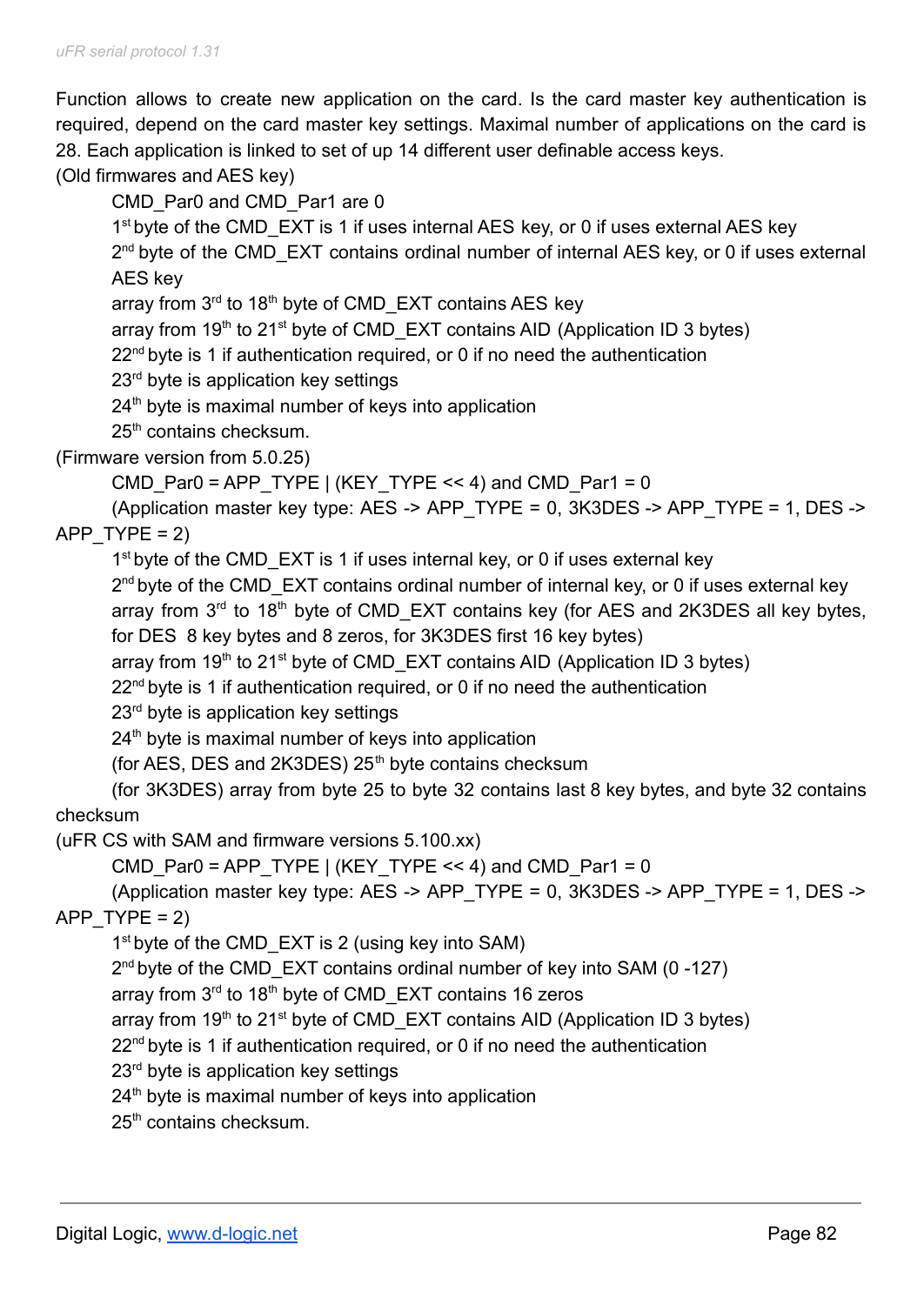RSP Val0 and RSP Val1 are not in use.

If error code is READER ERROR or NO CARD DETECTED, device answer with RSP EXT packet of 3 bytes.

1<sup>st</sup> and 2<sup>nd</sup> bytes represents execution time of command 3<sup>rd</sup> byte is checksum.

In other cases, device answer with RSP\_EXT packet of 5 bytes.

1<sup>st</sup> and 2<sup>nd</sup> bytes represents error code of operation (b2  $*$  256 + b1)

 $3<sup>rd</sup>$  and  $4<sup>th</sup>$  bytes represents execution time of command

5<sup>th</sup> byte is checksum.

### **Example:**

Authentication using the internal key ordinal number 1, AID = 0xF00002, key settings is 9, maximal number of application keys is 3, authentication required

**CMD 55 84 AA 19 00 00 69 (send command 84), 69 checksum ACK AC 84 CA 19 00 00 02 (ACK OK)**

**CMD\_EXT 01 01 00 00 00 00 00 00 00 00 00 00 00 00 00 00 00 00 02 00 F0 01 09 03 00 (internal key uses so AES key bytes may have any value (all 00), 00 checksum)**

**RSP DE 84 ED 05 00 00 B9 (RSP command 84, 5 bytes follows, B9 checksum) RSP\_EXT B9 0B 1A 00 AF (error code 0BB9, execution time 001A)**

# *DESFIRE\_DELETE\_APPLICATION(0x89)*

Function allows to deactivate application on the card. AID allocation is removed, but deleted memory blocks can only recovered by using Format card function.

(Old firmwares and AES key)

CMD Par0 and CMD Par1 are 0

1<sup>st</sup> byte of the CMD\_EXT is 1 if uses internal AES key, or 0 if uses external AES key

2<sup>nd</sup> byte of the CMD\_EXT contains ordinal number of internal AES key, or 0 if uses external AES key

array from 3<sup>rd</sup> to 18<sup>th</sup> byte of CMD\_EXT contains AES key

array from 19<sup>th</sup> to 21<sup>st</sup> byte of CMD\_EXT contains AID (Application ID 3 bytes)

22<sup>nd</sup> byte contains checksum

(Firmware version from 5.0.25)

CMD Par0 = KEY TYPE << 4 and CMD Par1 = 0

1<sup>st</sup> byte of the CMD\_EXT is 1 if uses internal key, or 0 if uses external key

2<sup>nd</sup> byte of the CMD\_EXT contains ordinal number of internal key, or 0 if uses external key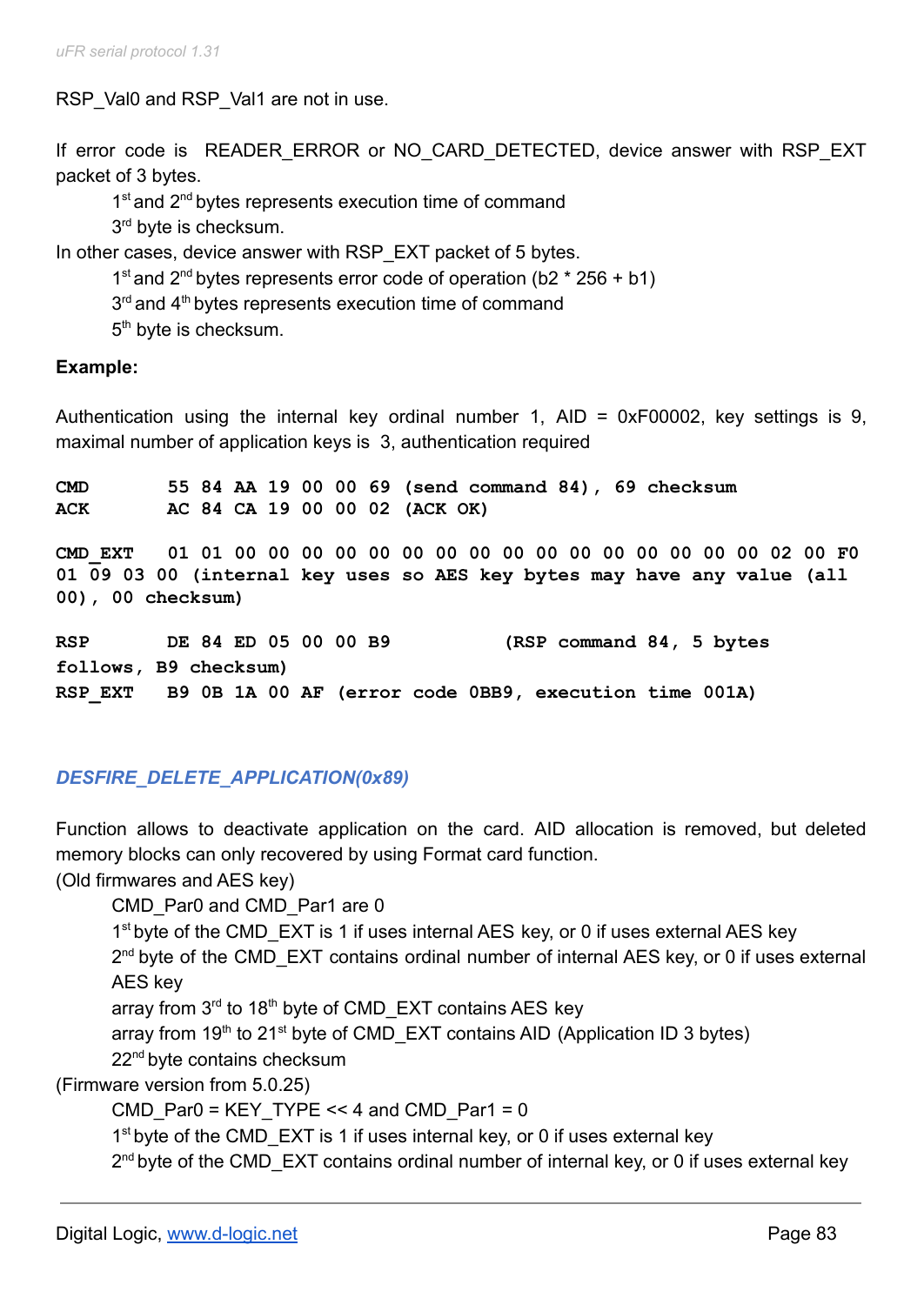array from  $3<sup>rd</sup>$  to 18<sup>th</sup> byte of CMD\_EXT contains key (for AES and 2K3DES all key bytes, for DES 8 key bytes and 8 zeros, for 3K3DES first 16 key bytes)

array from  $19<sup>th</sup>$  to 21<sup>st</sup> byte of CMD\_EXT contains AID (Application ID 3 bytes)

(for AES, DES and 2K3DES) 22nd byte contains checksum

(for 3K3DES) array from byte 22 to byte 29 contains last 8 key bytes, and byte 30 contains

# checksum

(uFR CS with SAM and firmware versions 5.100.xx) CMD Par0 = (KEY TYPE << 4) and CMD Par1 = 0 1<sup>st</sup> byte of the CMD\_EXT is 2 (using key into SAM) 2<sup>nd</sup> byte of the CMD\_EXT contains ordinal number of key into SAM (0-127) array from 3<sup>rd</sup> to 18<sup>th</sup> byte of CMD\_EXT contains 16 zeros array from  $19<sup>th</sup>$  to 21<sup>st</sup> byte of CMD\_EXT contains AID (Application ID 3 bytes) 22<sup>nd</sup> byte contains checksum

(Firmware version from 5.0.37)

CMD\_Par0 = KEY\_TYPE << 4

CMD Par1 =  $0 \rightarrow$  delete with card master key, 1 -> delete with application master key 1<sup>st</sup> byte of the CMD\_EXT is 1 if uses internal key, or 0 if uses external key

2<sup>nd</sup> byte of the CMD\_EXT contains ordinal number of internal key, or 0 if uses external key array from  $3<sup>rd</sup>$  to 18<sup>th</sup> byte of CMD\_EXT contains key (for AES and 2K3DES all key bytes, for DES 8 key bytes and 8 zeros, for 3K3DES first 16 key bytes)

array from 19<sup>th</sup> to 21<sup>st</sup> byte of CMD\_EXT contains AID (Application ID 3 bytes)

(for AES, DES and 2K3DES) 22nd byte contains checksum

(for 3K3DES) array from byte 22 to byte 29 contains last 8 key bytes, and byte 30 contains checksum

(uFR CS with SAM and firmware versions from 5.100.37)

CMD Par0 =  $(KEY$  TYPE << 4)

CMD Par1 =  $0 \rightarrow$  delete with card master key, 1 -> delete with application master key 1<sup>st</sup> byte of the CMD\_EXT is 2 (using key into SAM)

2<sup>nd</sup> byte of the CMD\_EXT contains ordinal number of key into SAM (0-127)

array from 3<sup>rd</sup> to 18<sup>th</sup> byte of CMD\_EXT contains 16 zeros

array from 19<sup>th</sup> to 21<sup>st</sup> byte of CMD\_EXT contains AID (Application ID 3 bytes)

22<sup>nd</sup> byte contains checksum

RSP\_Val0 and RSP\_Val1 are not in use.

If error code is READER ERROR or NO CARD DETECTED, device answer with RSP EXT packet of 3 bytes.

1<sup>st</sup> and 2<sup>nd</sup> bytes represents execution time of command

3<sup>rd</sup> byte is checksum.

In other cases, device answer with RSP\_EXT packet of 5 bytes.

1<sup>st</sup> and 2<sup>nd</sup> bytes represents error code of operation (b2  $*$  256 + b1)

3<sup>rd</sup> and 4<sup>th</sup> bytes represents execution time of command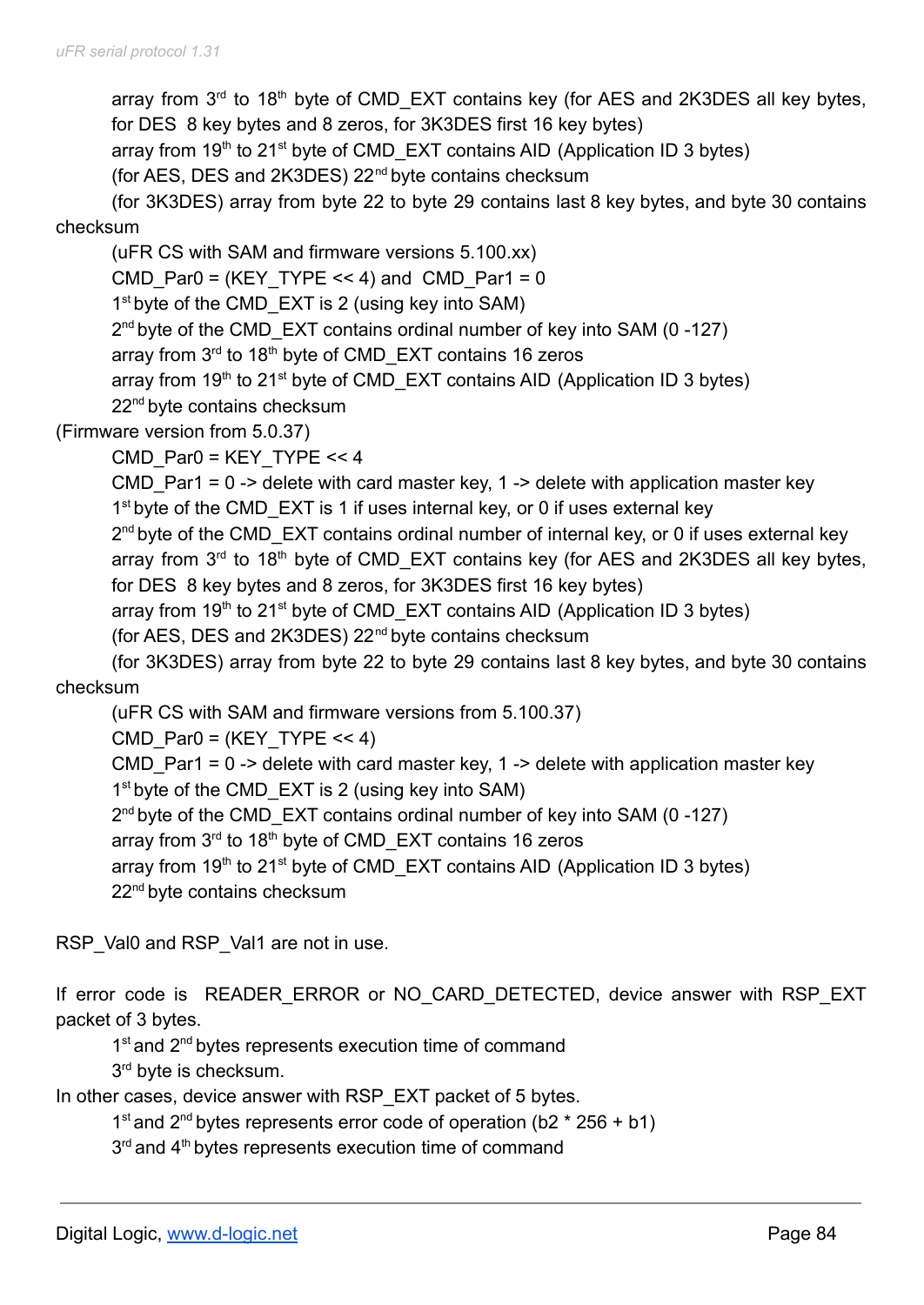5<sup>th</sup> byte is checksum.

### **Example:**

Authentication using the internal key ordinal number 1, AID = 0xF00002

**CMD 55 89 AA 16 00 00 67 (send command 89), 67 checksum ACK AC 89 CA 16 00 00 00 (ACK OK)**

**CMD\_EXT 01 01 00 00 00 00 00 00 00 00 00 00 00 00 00 00 00 00 02 00 F0 F9 (internal key uses so AES key bytes may have any value (all 00), F9 checksum)**

**RSP DE 89 ED 05 00 00 C6 (RSP command 89, 5 bytes follows, C6 checksum) RSP\_EXT B9 0B 1A 00 AF (error code 0BB9, execution time 001A)**

## *DESFIRE\_CREATE\_STD\_FILE(0x85)*

Function allows to create file for the storage unformatted user data within existing application on the card. Maximal number of files into application is 32. The file will be created in the currently selected application. Is the application master key authentication is required, depend on the application master key settings.

Communication settings define communication mode between reader and card. The communication modes are:

- plain communication communication settings value is 0x00

- plain communication secured by MACing communication settings value is 0x01

- fully enciphered communication communication settings value is 0x11

Access rights for read, write, read&write and changing, references certain key within application's keys (0 – 13). If value is 14, this means free access, independent of previous authentication. If value is 15, this means deny access (for example if write access is 15 then the file type is read only).

(Old firmwares and AES key)

CMD\_Par0 and CMD\_Par1 are 0

1<sup>st</sup> byte of the CMD\_EXT is 1 if uses internal AES key, or 0 if uses external AES key

2<sup>nd</sup> byte of the CMD\_EXT contains ordinal number of internal AES key, or 0 if uses external AES key

array from 3<sup>rd</sup> to 18<sup>th</sup> byte of CMD\_EXT contains AES key

array from 19<sup>th</sup> to 21<sup>st</sup> byte of CMD\_EXT contains AID (Application ID 3 bytes)

 $22<sup>nd</sup>$  byte is ID of file that will be created  $(0 - 31)$ 

 $23<sup>rd</sup>$  and  $24<sup>th</sup>$  bytes represented access rights for read, write, read&write and changing

(byte  $23$  = read&write key no (high 4 bits) | changing key no (low 4 bits)

byte 24 = read key no (high 4 bits) | write key no (low 4 bits))

array from  $25<sup>th</sup>$  to  $28<sup>th</sup>$  of CMD\_EXT contains file size in bytes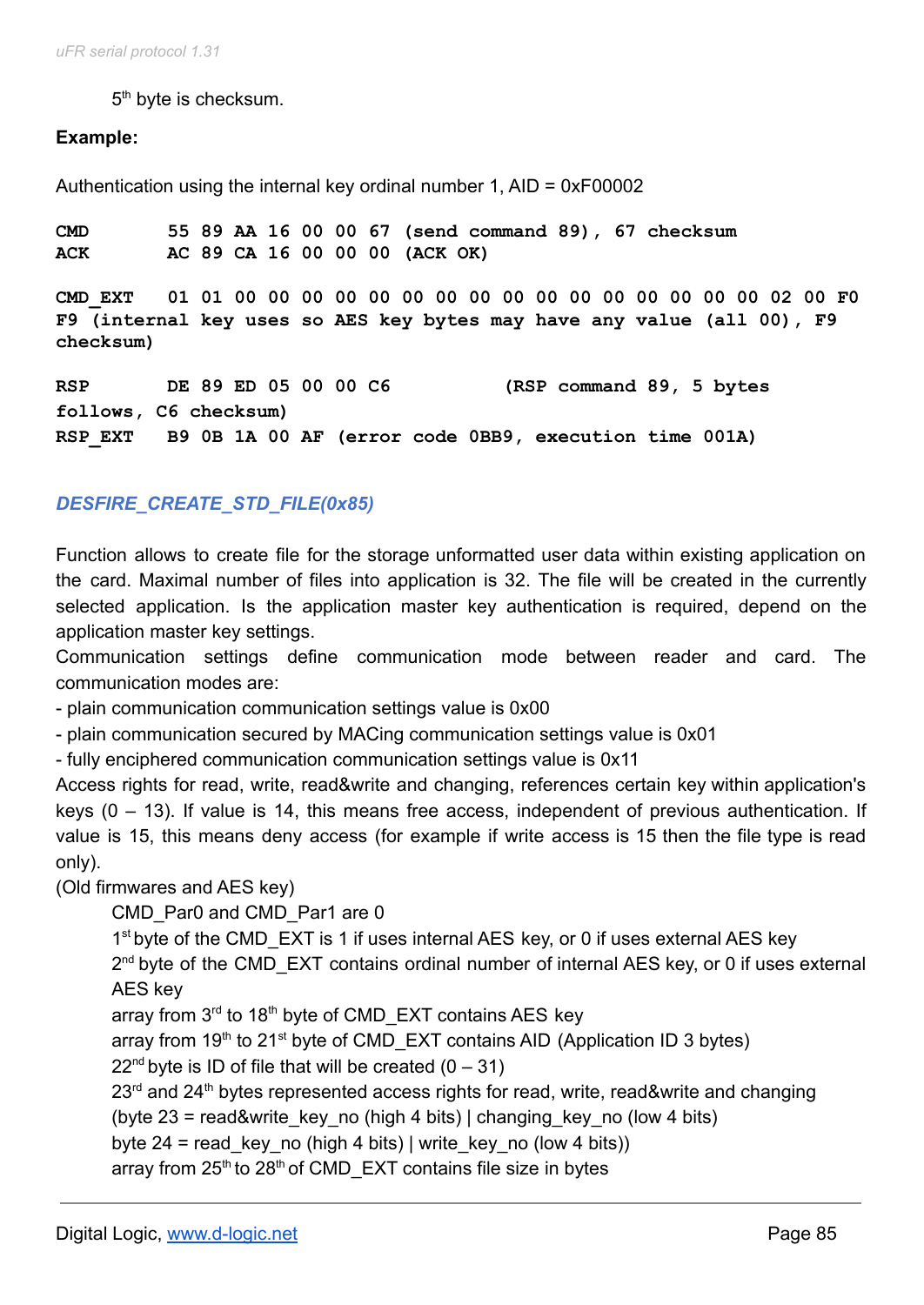$29<sup>th</sup>$  byte is 1 if authentication required, or 0 if no need the authentication 30<sup>th</sup> byte is communication settings

31<sup>st</sup> byte is checksum

(Firmware version from 5.0.25)

CMD  $Par0 = KEY$  TYPE << 4 and CMD\_Par1 = 0 1<sup>st</sup> byte of the CMD\_EXT is 1 if uses internal key, or 0 if uses external key 2<sup>nd</sup> byte of the CMD\_EXT contains ordinal number of internal key, or 0 if uses external key array from  $3<sup>rd</sup>$  to 18<sup>th</sup> byte of CMD\_EXT contains key (for AES and 2K3DES all key bytes, for DES 8 key bytes and 8 zeros, for 3K3DES first 16 key bytes) array from  $19<sup>th</sup>$  to 21<sup>st</sup> byte of CMD\_EXT contains AID (Application ID 3 bytes)  $22<sup>nd</sup>$  byte is ID of file that will be created  $(0 - 31)$  $23<sup>rd</sup>$  and  $24<sup>th</sup>$  bytes represented access rights for read, write, read&write and changing (byte  $23$  = read&write key no (high 4 bits) | changing key no (low 4 bits) byte 24 = read key no (high 4 bits) | write key no (low 4 bits)) array from 25<sup>th</sup> to 28<sup>th</sup> of CMD\_EXT contains file size in bytes  $29<sup>th</sup>$  byte is 1 if authentication required, or 0 if no need the authentication 30<sup>th</sup> byte is communication settings (for AES, DES and 2K3DES)  $31<sup>st</sup>$  byte contains checksum (for 3K3DES) array from byte 31 to byte 38 contains last 8 key bytes, and byte 39 contains checksum (uFR CS with SAM and firmware versions 5.100.xx) CMD Par0 = (KEY TYPE  $<< 4$ ) and CMD Par1 = 0 1<sup>st</sup> byte of the CMD\_EXT is 2 (using key into SAM) 2<sup>nd</sup> byte of the CMD\_EXT contains ordinal number of key into SAM (0-127) array from 3<sup>rd</sup> to 18<sup>th</sup> byte of CMD\_EXT contains 16 zeros array from 19<sup>th</sup> to 21<sup>st</sup> byte of CMD\_EXT contains AID (Application ID 3 bytes)  $22<sup>nd</sup>$  byte is ID of file that will be created  $(0 - 31)$  $23<sup>rd</sup>$  and  $24<sup>th</sup>$  bytes represented access rights for read, write, read&write and changing (byte  $23$  = read&write key no (high 4 bits) | changing key no (low 4 bits) byte 24 = read key no (high 4 bits) | write key no (low 4 bits)) array from 25<sup>th</sup> to 28<sup>th</sup> of CMD\_EXT contains file size in bytes  $29<sup>th</sup>$  byte is 1 if authentication required, or 0 if no need the authentication 30<sup>th</sup> byte is communication settings 31<sup>st</sup> byte is checksum

RSP\_Val0 and RSP\_Val1 are not in use.

If error code is READER ERROR or NO CARD DETECTED, device answer with RSP EXT packet of 3 bytes.

1<sup>st</sup> and 2<sup>nd</sup> bytes represents execution time of command

3<sup>rd</sup> byte is checksum.

In other cases, device answer with RSP\_EXT packet of 5 bytes.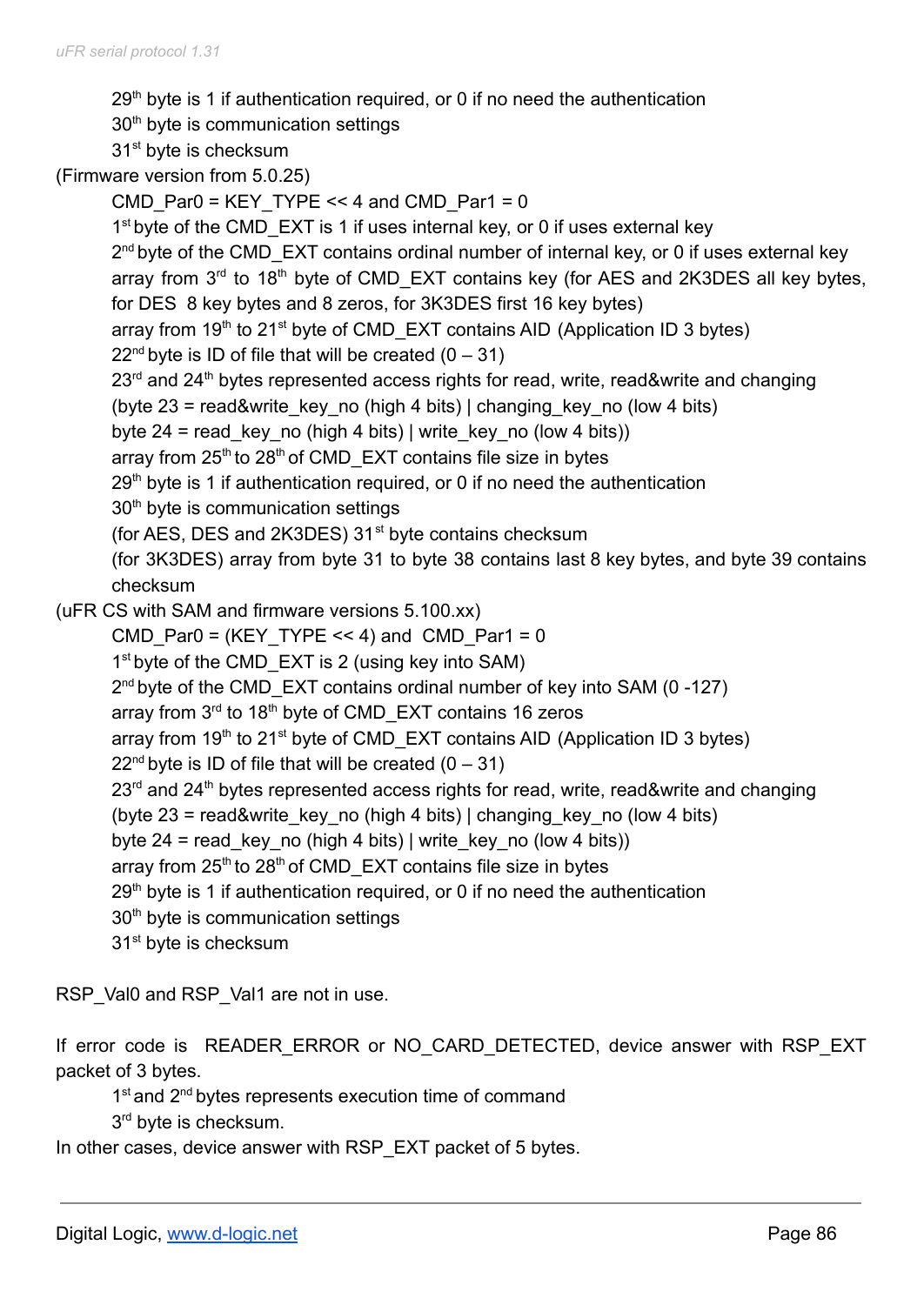1<sup>st</sup> and 2<sup>nd</sup> bytes represents error code of operation (b2  $*$  256 + b1)  $3<sup>rd</sup>$  and  $4<sup>th</sup>$  bytes represents execution time of command 5<sup>th</sup> byte is checksum.

### **Example:**

Authentication using the internal key ordinal number 1, AID = 0xF00002, authentication required, file ID is 1, communication settings is 0x11, access rights is 0x2110 (read with key 2, write with key 1, read&write with key 1, changing with key 0), file size is 1000 (0x000003E8)

**CMD 55 85 AA 1F 00 00 67 (send command 89), 67 checksum ACK AC 85 CA 1F 00 00 00 (ACK OK)**

**CMD\_EXT 01 01 00 00 00 00 00 00 00 00 00 00 00 00 00 00 00 00 02 00 F0 01 10 21 E8 03 00 00 01 11 40 (internal key uses so AES key bytes may have any value (all 00), 40 checksum)**

**RSP DE 85 ED 05 00 00 BA (RSP command 85, 5 bytes follows, BA checksum) RSP\_EXT B9 0B 1A 00 AF (error code 0BB9, execution time 001A)**

## *DESFIRE\_DELETE\_FILE(0x8A)*

Function deactivates a file within currently selected application. Allocated memory blocks associated with deleted file not set free. Only format card function can delete the memory blocks. Is the application master key authentication is required, depend on the application master key settings.

(Old firmwares and AES key)

CMD\_Par0 and CMD\_Par1 are 0

1<sup>st</sup> byte of the CMD\_EXT is 1 if uses internal AES key, or 0 if uses external AES key

2<sup>nd</sup> byte of the CMD\_EXT contains ordinal number of internal AES key, or 0 if uses external AES key

array from 3<sup>rd</sup> to 18<sup>th</sup> byte of CMD\_EXT contains AES key

array from 19<sup>th</sup> to 21<sup>st</sup> byte of CMD\_EXT contains AID (Application ID 3 bytes)

 $22<sup>nd</sup>$  byte is ID of file that will be deleted  $(0 - 31)$ 

 $23<sup>rd</sup>$  byte is 1 if authentication required, or 0 if no need the authentication

24<sup>th</sup> byte is checksum

(Firmware version from 5.0.25)

CMD Par0 = KEY TYPE << 4 and CMD Par1 = 0

1<sup>st</sup> byte of the CMD\_EXT is 1 if uses internal key, or 0 if uses external key

2<sup>nd</sup> byte of the CMD\_EXT contains ordinal number of internal key, or 0 if uses external key array from  $3<sup>rd</sup>$  to 18<sup>th</sup> byte of CMD\_EXT contains key (for AES and 2K3DES all key bytes, for DES 8 key bytes and 8 zeros, for 3K3DES first 16 key bytes)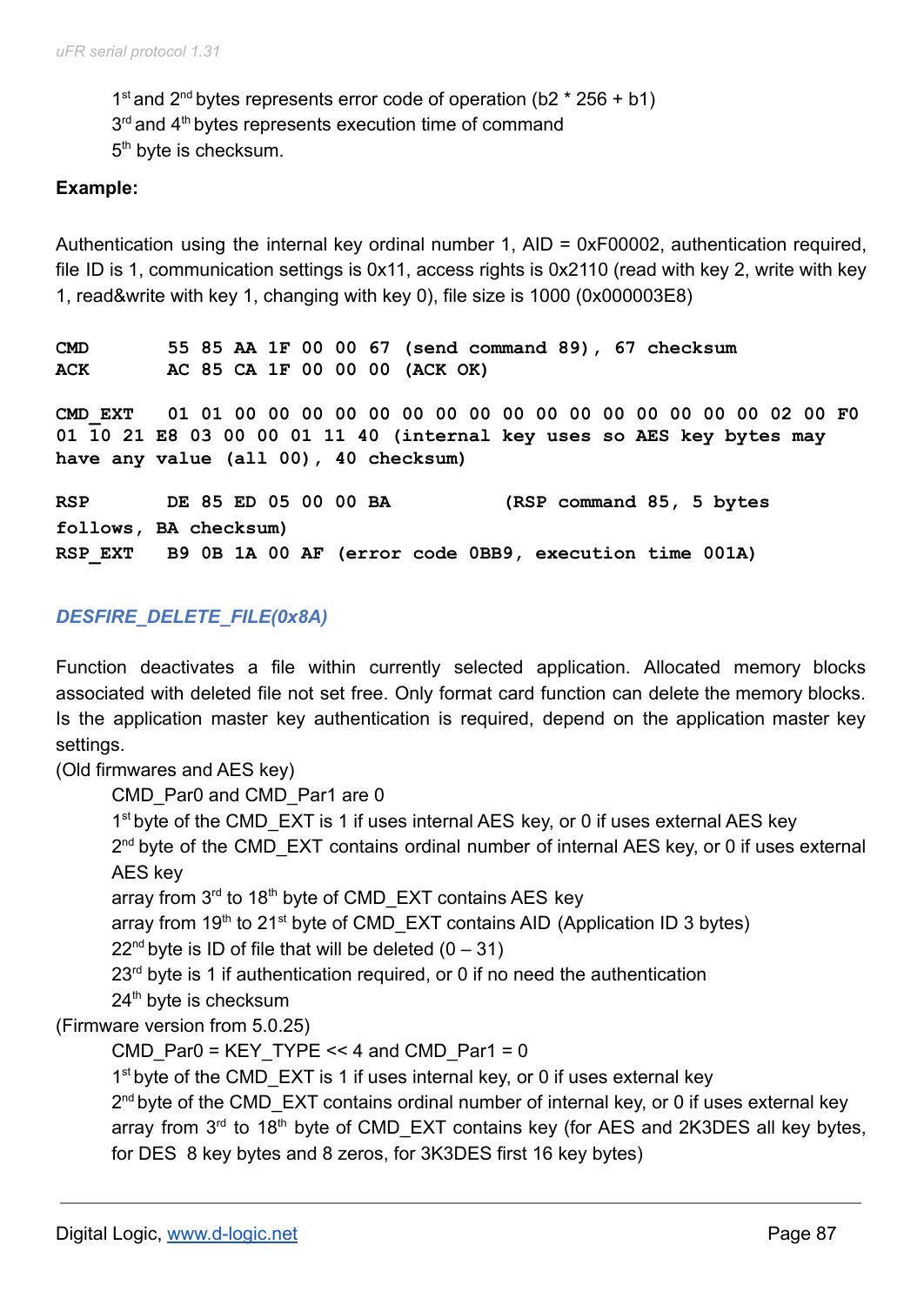array from  $19<sup>th</sup>$  to 21<sup>st</sup> byte of CMD\_EXT contains AID (Application ID 3 bytes)  $22<sup>nd</sup>$  byte is ID of file that will be deleted  $(0 - 31)$  $23<sup>rd</sup>$  byte is 1 if authentication required, or 0 if no need the authentication (for AES, DES and 2K3DES)  $24<sup>th</sup>$  byte contains checksum (for 3K3DES) array from byte 24 to byte 31 contains last 8 key bytes, and byte 32 contains checksum (uFR CS with SAM and firmware versions 5.100.xx) CMD Par0 = (KEY TYPE << 4) and CMD Par1 = 0 1<sup>st</sup> byte of the CMD\_EXT is 2 (using key into SAM) 2<sup>nd</sup> byte of the CMD\_EXT contains ordinal number of key into SAM (0-127) array from 3<sup>rd</sup> to 18<sup>th</sup> byte of CMD\_EXT contains 16 zeros

array from  $19<sup>th</sup>$  to 21<sup>st</sup> byte of CMD\_EXT contains AID (Application ID 3 bytes)

 $22<sup>nd</sup>$  byte is ID of file that will be deleted  $(0 - 31)$ 

 $23<sup>rd</sup>$  byte is 1 if authentication required, or 0 if no need the authentication

24<sup>th</sup> byte is checksum

RSP\_Val0 and RSP\_Val1 are not in use.

If error code is READER ERROR or NO CARD DETECTED, device answer with RSP EXT packet of 3 bytes.

1<sup>st</sup> and 2<sup>nd</sup> bytes represents execution time of command

3<sup>rd</sup> byte is checksum.

In other cases, device answer with RSP\_EXT packet of 5 bytes.

1<sup>st</sup> and 2<sup>nd</sup> bytes represents error code of operation (b2  $*$  256 + b1)

3<sup>rd</sup> and 4<sup>th</sup> bytes represents execution time of command

5<sup>th</sup> byte is checksum.

## **Example:**

Authentication using the internal key ordinal number 1, AID = 0xF00002, authentication required, file ID is 1

**CMD 55 8A AA 18 00 00 74 (send command 8A), 74 checksum ACK AC 8A CA 18 00 00 FB (ACK OK)**

**CMD\_EXT 01 01 00 00 00 00 00 00 00 00 00 00 00 00 00 00 00 00 02 00 F0 01 01 F9 (internal key uses so AES key bytes may have any value (all 00), F9 checksum)**

**RSP DE 8A ED 05 00 00 C3 (RSP command 8A, 5 bytes follows, C3 checksum) RSP\_EXT B9 0B 1A 00 AF (error code 0BB9, execution time 001A)**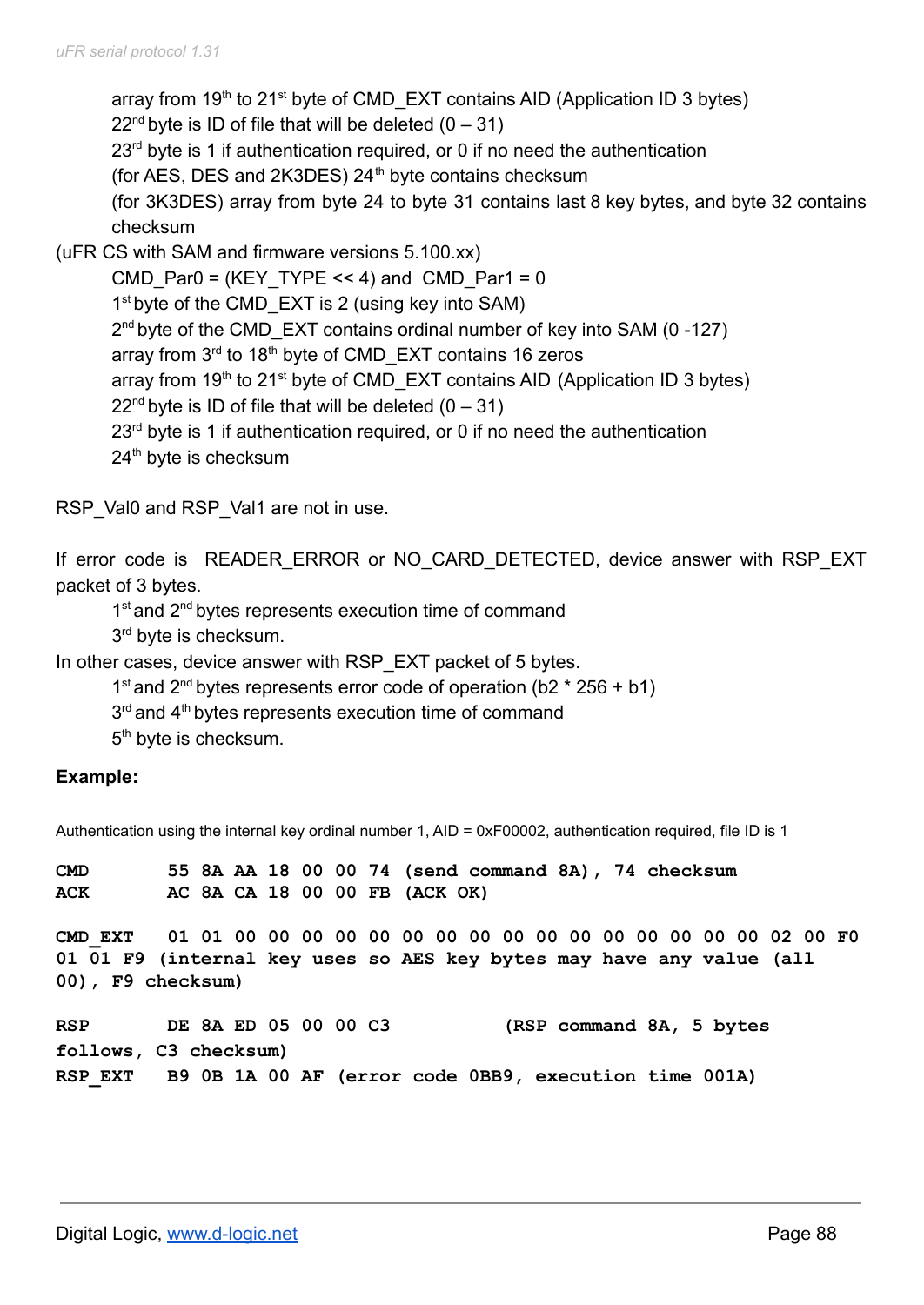# *DESFIRE\_READ\_FROM\_STD\_FILE(0x83)*

Function allow to read data from Standard Data File. Read command requires a preceding authentication either with the key specified for Read or Read&Write access. From firmware version 5.0.32 Desfire Light tag support

# (Old firmwares and AES key)

CMD\_Par0 and CMD\_Par1 are 0

1<sup>st</sup> byte of the CMD\_EXT is 1 if uses internal AES key, or 0 if uses external AES key 2<sup>nd</sup> byte of the CMD\_EXT contains ordinal number of internal AES key, or 0 if uses external AES key

array from 3<sup>rd</sup> to 18<sup>th</sup> byte of CMD\_EXT contains AES key

array from  $19<sup>th</sup>$  to 21<sup>st</sup> byte of CMD\_EXT contains AID (Application ID 3 bytes)

22<sup>nd</sup> byte is application key number for reading

 $23<sup>rd</sup>$  byte is ID of file  $(0 - 31)$ 

 $23<sup>rd</sup>$  byte is 1 if authentication required, or 0 if no need the authentication

 $24<sup>th</sup>$  and  $25<sup>th</sup>$  bytes represents start position for read operation within file

 $26<sup>th</sup>$  and  $27<sup>th</sup>$  bytes represents number of data to be read

28<sup>th</sup> byte is communication settings

29<sup>th</sup> byte is checksum

(Firmware version from 5.0.25)

```
CMD Par0 = KEY TYPE << 4 and CMD Par1 = 0
```
1<sup>st</sup> byte of the CMD\_EXT is 1 if uses internal key, or 0 if uses external key

2<sup>nd</sup> byte of the CMD\_EXT contains ordinal number of internal key, or 0 if uses external key

array from  $3<sup>rd</sup>$  to 18<sup>th</sup> byte of CMD\_EXT contains key (for AES and 2K3DES all key bytes,

for DES 8 key bytes and 8 zeros, for 3K3DES first 16 key bytes)

array from 19<sup>th</sup> to 21<sup>st</sup> byte of CMD\_EXT contains AID (Application ID 3 bytes)

22<sup>nd</sup> byte is application key number for reading

 $23<sup>rd</sup>$  byte is ID of file  $(0 - 31)$ 

 $23<sup>rd</sup>$  byte is 1 if authentication required, or 0 if no need the authentication

 $24<sup>th</sup>$  and  $25<sup>th</sup>$  bytes represents start position for read operation within file

 $26<sup>th</sup>$  and  $27<sup>th</sup>$  bytes represents number of data to be read

28<sup>th</sup> byte is communication settings

(for AES, DES and 2K3DES)  $29<sup>th</sup>$  byte contains checksum

(for 3K3DES) array from byte 29 to byte 36 contains last 8 key bytes, and byte 37 contains checksum

```
(uFR CS with SAM and firmware versions 5.100.xx)
```
CMD Par0 = (KEY TYPE << 4) and CMD Par1 = 0

1<sup>st</sup> byte of the CMD\_EXT is 2 (using key into SAM)

2<sup>nd</sup> byte of the CMD\_EXT contains ordinal number of key into SAM (0-127)

array from 3<sup>rd</sup> to 18<sup>th</sup> byte of CMD\_EXT contains 16 zeros

array from  $19<sup>th</sup>$  to 21<sup>st</sup> byte of CMD\_EXT contains AID (Application ID 3 bytes)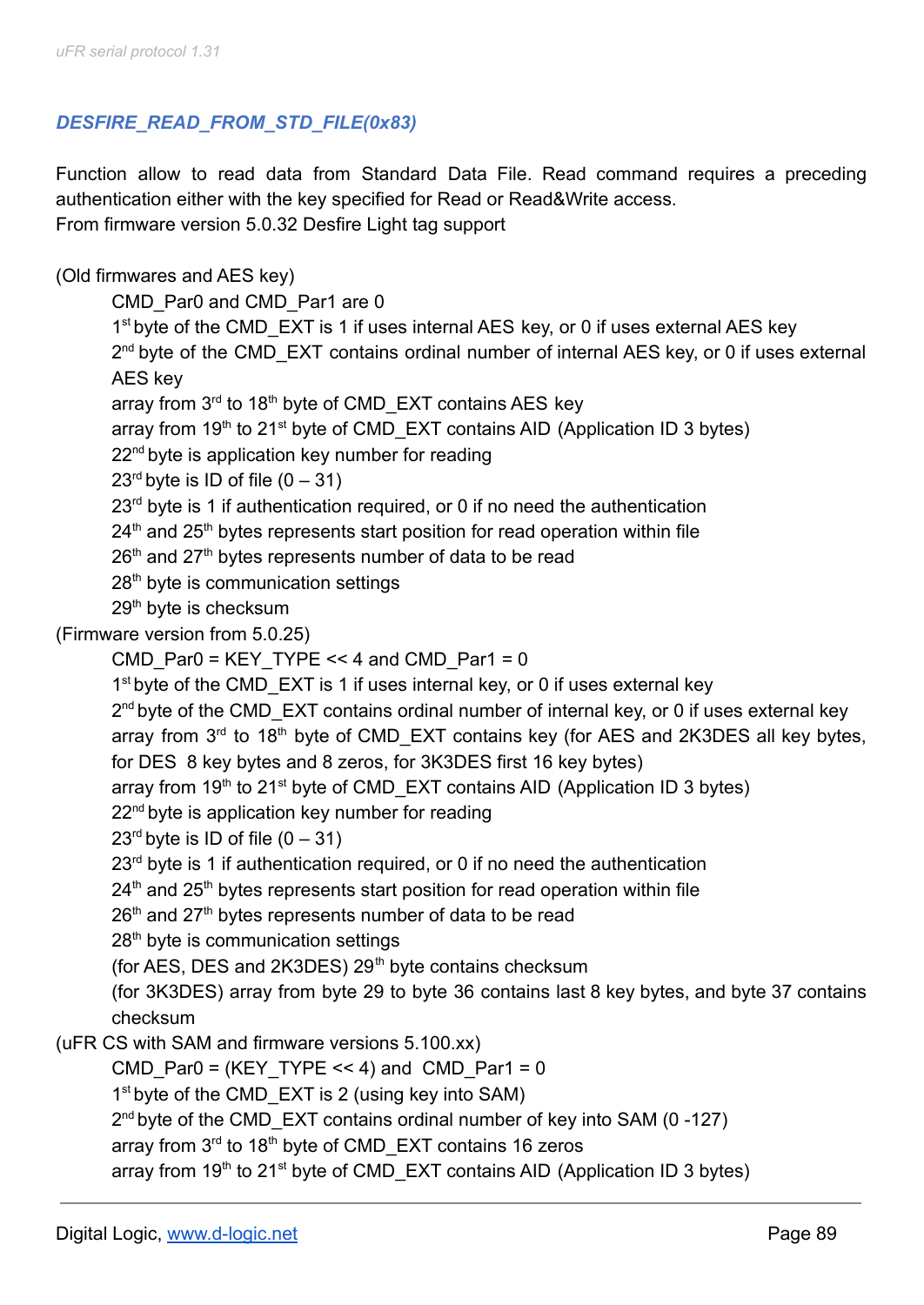22<sup>nd</sup> byte is application key number for reading  $23<sup>rd</sup>$  byte is ID of file  $(0 - 31)$  $23<sup>rd</sup>$  byte is 1 if authentication required, or 0 if no need the authentication  $24<sup>th</sup>$  and  $25<sup>th</sup>$  bytes represents start position for read operation within file  $26<sup>th</sup>$  and  $27<sup>th</sup>$  bytes represents number of data to be read 28<sup>th</sup> byte is communication settings 29<sup>th</sup> byte is checksum

Reading the data is specific and is done in a loop. Reads one data, and if it is 0, then reads another that indicates how much data follows in the package. This is repeated until the required amount of data read. If the first data is different from 0, then reader will be sent standard response.

RSP\_Val0 and RSP\_Val1 are not in use.

If error code is READER ERROR or NO CARD DETECTED, device answer with RSP EXT packet of 3 bytes.

1<sup>st</sup> and 2<sup>nd</sup> bytes represents execution time of command

3<sup>rd</sup> byte is checksum.

In other cases, device answer with RSP\_EXT packet of 5 bytes.

- 1<sup>st</sup> and 2<sup>nd</sup> bytes represents error code of operation (b2  $*$  256 + b1)
- 3<sup>rd</sup> and 4<sup>th</sup> bytes represents execution time of command

5<sup>th</sup> byte is checksum.

#### **Example:**

Authentication using the internal key ordinal number 3, AID = 0xF00002, authentication required, file ID is 1, reading key number is 2, bytes for read 50 from start address 10, communication settings 0x11

**CMD 55 83 AA 1D 00 00 68 (send command 83), 68 checksum ACK AC 83 CA 1D 00 00 FB (ACK OK)**

**CMD\_EXT 01 03 00 00 00 00 00 00 00 00 00 00 00 00 00 00 00 00 02 00 F0 02 01 01 0A 00 32 00 11 E2 (internal key uses so AES key bytes may have any value (all 00), E2 checksum)**

**DATA 00 32 01 02 03 04 05 06 07 08 09 0A 01 02 03 04 05 06 07 08 09 0A 01 02 03 04 05 06 07 08 09 0A 01 02 03 04 05 06 07 08 09 0A 01 02 03 04 05 06 07 08 09 0A**

```
RSP DE 8A ED 05 00 00 C3 (RSP command 8A, 5 bytes
follows, C3 checksum)
RSP_EXT B9 0B 1A 00 AF (error code 0BB9, execution time 001A)
```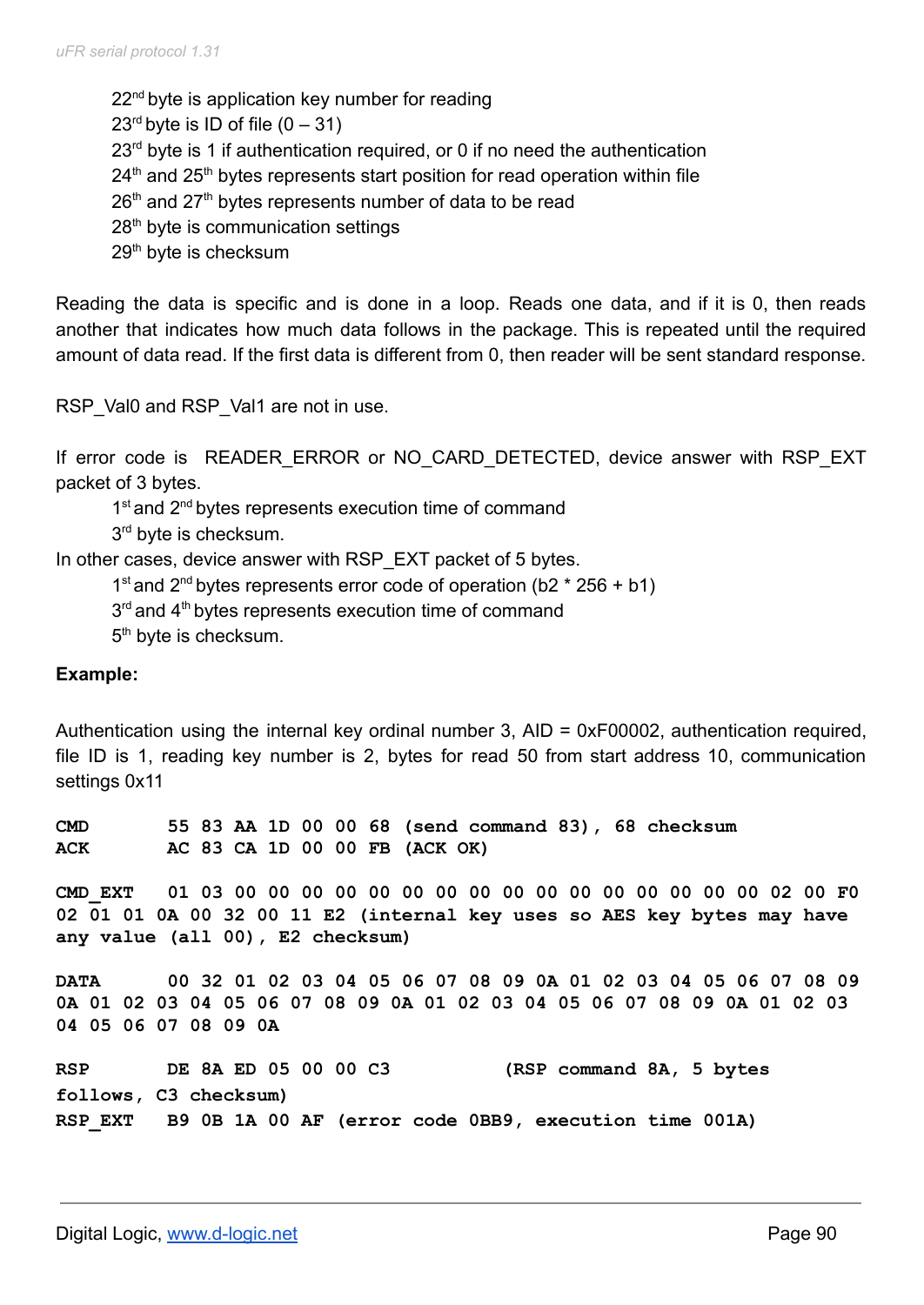# *DESFIRE\_WRITE\_TO\_STD\_FILE(0x82)*

Function allow to write data to Standard Data File, or to Backup Data File. Write command requires a preceding authentication either with the key specified for Write or Read&Write access. From firmware version 5.0.32 Desfire Light tag support

### (Old firmwares and AES key)

CMD\_Par0 and CMD\_Par1 are 0

1<sup>st</sup> byte of the CMD\_EXT is 1 if uses internal AES key, or 0 if uses external AES key

2<sup>nd</sup> byte of the CMD\_EXT contains ordinal number of internal AES key, or 0 if uses external AES key

array from 3<sup>rd</sup> to 18<sup>th</sup> byte of CMD\_EXT contains AES key

array from  $19<sup>th</sup>$  to 21<sup>st</sup> byte of CMD\_EXT contains AID (Application ID 3 bytes)

22<sup>nd</sup> byte is application key number for writing

 $23<sup>rd</sup>$  byte is ID of file  $(0 - 31)$ 

 $24<sup>th</sup>$  byte is 1 if authentication required, or 0 if no need the authentication

 $25<sup>th</sup>$  and  $26<sup>th</sup>$  bytes represents start position for read operation within file

 $27<sup>th</sup>$  and  $28<sup>th</sup>$  bytes represents number of data to be write

29<sup>th</sup> byte is communication settings

array from  $30<sup>th</sup>$  to  $30 +$  block size number of data for writing contains maximal 160 data for writing

31 + block size byte is checksum

(Firmware version from 5.0.25)

CMD Par0 = KEY TYPE << 4 and CMD Par1 = 0

1<sup>st</sup> byte of the CMD\_EXT is 1 if uses internal key, or 0 if uses external key

2<sup>nd</sup> byte of the CMD\_EXT contains ordinal number of internal key, or 0 if uses external key

array from  $3<sup>rd</sup>$  to 18<sup>th</sup> byte of CMD\_EXT contains key (for AES and 2K3DES all key bytes,

for DES 8 key bytes and 8 zeros, for 3K3DES first 16 key bytes)

array from 19<sup>th</sup> to 21<sup>st</sup> byte of CMD\_EXT contains AID (Application ID 3 bytes)

22<sup>nd</sup> byte is application key number for writing

 $23<sup>rd</sup>$  byte is ID of file  $(0 - 31)$ 

 $24<sup>th</sup>$  byte is 1 if authentication required, or 0 if no need the authentication

 $25<sup>th</sup>$  and  $26<sup>th</sup>$  bytes represents start position for read operation within file

 $27<sup>th</sup>$  and  $28<sup>th</sup>$  bytes represents number of data to be write

29<sup>th</sup> byte is communication settings

array from 30<sup>th</sup> to 30 + block size number of data for writing contains maximal 160 data for writing

(for AES, DES and 2K3DES) (31 + block size) byte is checksum

(for 3K3DES) array from byte (31 + block size) to byte (38 + block size) contains last 8 key bytes, and byte (39 + block size) contains checksum

(uFR CS with SAM and firmware versions 5.100.xx)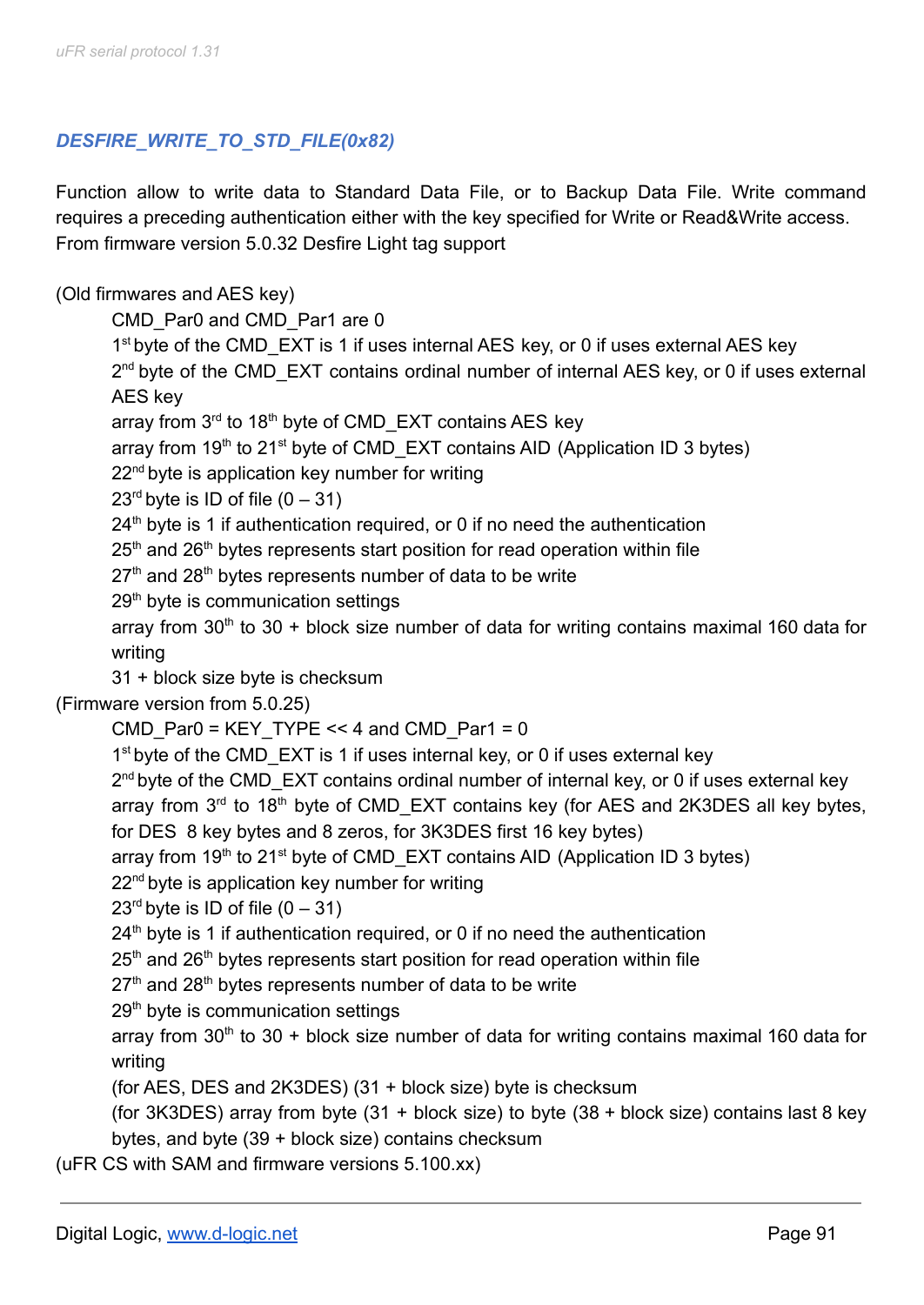CMD Par0 = (KEY TYPE  $<< 4$ ) and CMD Par1 = 0 1<sup>st</sup> byte of the CMD\_EXT is 2 (using key into SAM) 2<sup>nd</sup> byte of the CMD\_EXT contains ordinal number of key into SAM (0-127) array from 3<sup>rd</sup> to 18<sup>th</sup> byte of CMD\_EXT contains 16 zeros array from  $19<sup>th</sup>$  to 21<sup>st</sup> byte of CMD\_EXT contains AID (Application ID 3 bytes)  $22<sup>nd</sup>$  byte is application key number for writing  $23<sup>rd</sup>$  byte is ID of file  $(0 - 31)$  $24<sup>th</sup>$  byte is 1 if authentication required, or 0 if no need the authentication  $25<sup>th</sup>$  and  $26<sup>th</sup>$  bytes represents start position for read operation within file  $27<sup>th</sup>$  and  $28<sup>th</sup>$  bytes represents number of data to be write 29<sup>th</sup> byte is communication settings array from  $30<sup>th</sup>$  to  $30 +$  block size number of data for writing contains maximal 160 data for writing 31 + block size byte is checksum

If you want to enter more than 160 bytes, then it is done in blocks of up to 160 bytes. After the first block of data reader sent 0xAD if necessary to receive more data, or 0xDD if no need more data, or at any error. When you receive 0xAD then sends a packet in which the first byte indicates how many bytes follow. When you receive 0xDD then follow standard response.

RSP\_Val0 and RSP\_Val1 are not in use.

If error code is READER ERROR or NO CARD DETECTED, device answer with RSP EXT packet of 3 bytes.

1<sup>st</sup> and 2<sup>nd</sup> bytes represents execution time of command

3<sup>rd</sup> byte is checksum.

In other cases, device answer with RSP\_EXT packet of 5 bytes.

1<sup>st</sup> and 2<sup>nd</sup> bytes represents error code of operation (b2  $*$  256 + b1)

3<sup>rd</sup> and 4<sup>th</sup> bytes represents execution time of command

5<sup>th</sup> byte is checksum.

## **Example:**

Authentication using the internal key ordinal number 3, AID = 0xF00002, authentication required, file ID is 1, writing key number is 1, bytes for write 50 from start address 10, communication settings 0x11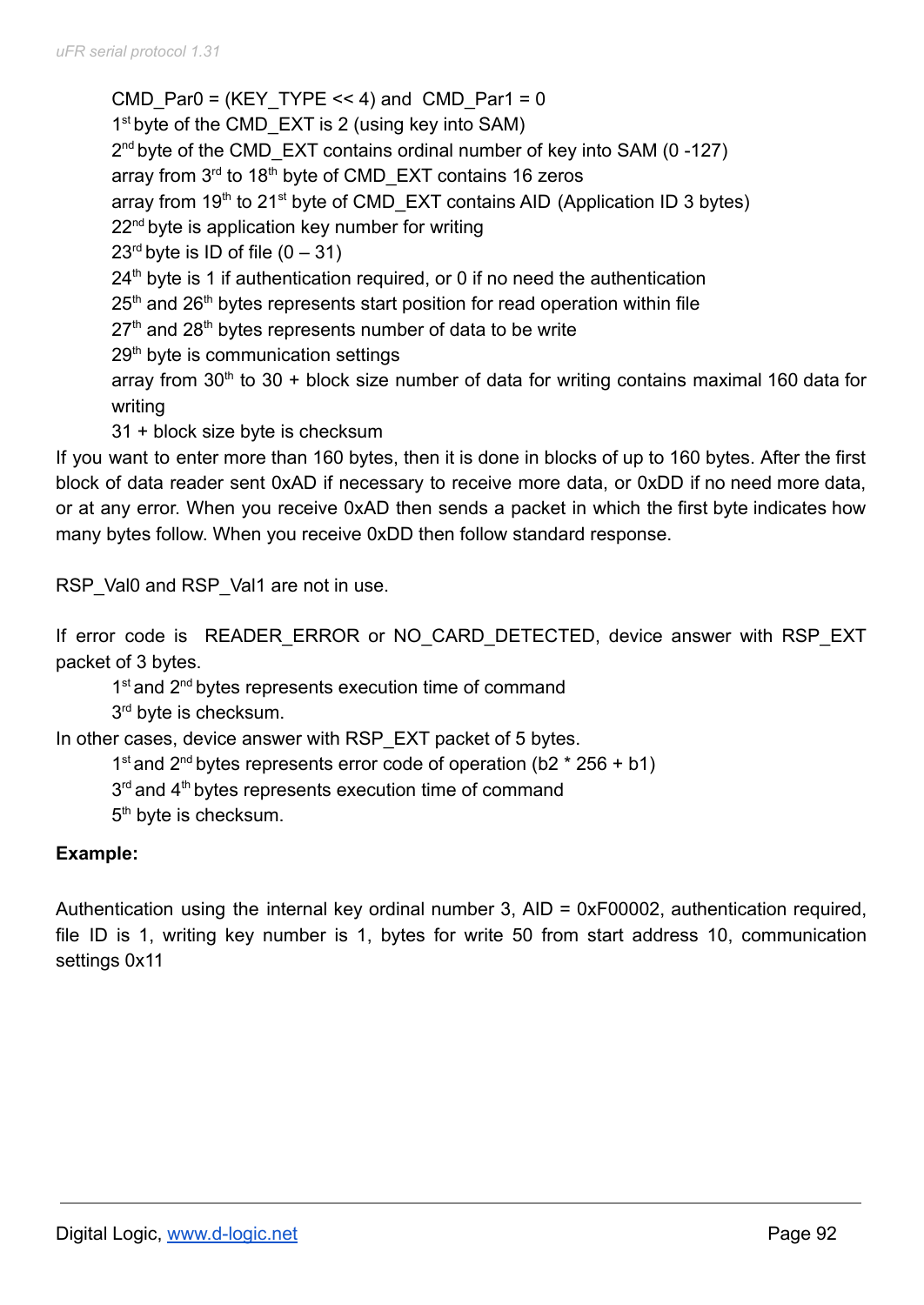**CMD 55 82 AA 51 00 00 33 (send command 82), 33 checksum ACK AC 82 CA 51 00 00 BC (ACK OK)**

**CMD\_EXT 01 03 00 00 00 00 00 00 00 00 00 00 00 00 00 00 00 00 02 00 F0 01 01 01 0A 00 32 00 11 01 02 03 04 05 06 07 08 09 0A 01 02 03 04 05 06 07 08 09 0A 01 02 03 04 05 06 07 08 09 0A 01 02 03 04 05 06 07 08 09 0A 01 02 03 04 05 06 07 08 09 0A CRC (internal key uses so AES key bytes may have any value (all 00), CRC checksum)**

**DATA DD (no need more data)**

**RSP DE 82 ED 05 00 00 BB (RSP command 82, 5 bytes follows, BB checksum) RSP\_EXT B9 0B 1A 00 AF (error code 0BB9, execution time 001A)**

#### *DESFIRE\_CREATE\_VALUE\_FILE(0x8F)*

For uFR PLUS devices only.

Function allows to create file for the storage and manipulation of 32 bit signed integer values within existing application on the card. Maximal number of files into application is 32. The file will be created in the currently selected application. Is the application master key authentication is required, depend on the application master key settings.

Communication settings define communication mode between reader and card. The communication modes are:

- plain communication communication settings value is 0x00
- plain communication secured by MACing communication settings value is 0x01
- fully enciphered communication communication settings value is 0x11

Access rights for read, write, read&write and changing, references certain key within application's keys (0 – 13). If value is 14, this means free access, independent of previous authentication. If value is 15, this means deny access (for example if write access is 15 then the file type is read only).

#### (Old firmwares and AES key)

CMD\_Par0 and CMD\_Par1 are 0

1<sup>st</sup> byte of the CMD\_EXT is 1 if uses internal AES key, or 0 if uses external AES key 2<sup>nd</sup> byte of the CMD\_EXT contains ordinal number of internal AES key, or 0 if uses external AES key

array from 3<sup>rd</sup> to 18<sup>th</sup> byte of CMD\_EXT contains AES key

array from 19<sup>th</sup> to 21<sup>st</sup> byte of CMD\_EXT contains AID (Application ID 3 bytes)

 $22<sup>nd</sup>$  byte is ID of file that will be created  $(0 - 31)$ 

 $23<sup>rd</sup>$  and  $24<sup>th</sup>$  bytes represented access rights for read, write, read&write and changing (byte  $23$  = read&write key no (high 4 bits) | changing key no (low 4 bits)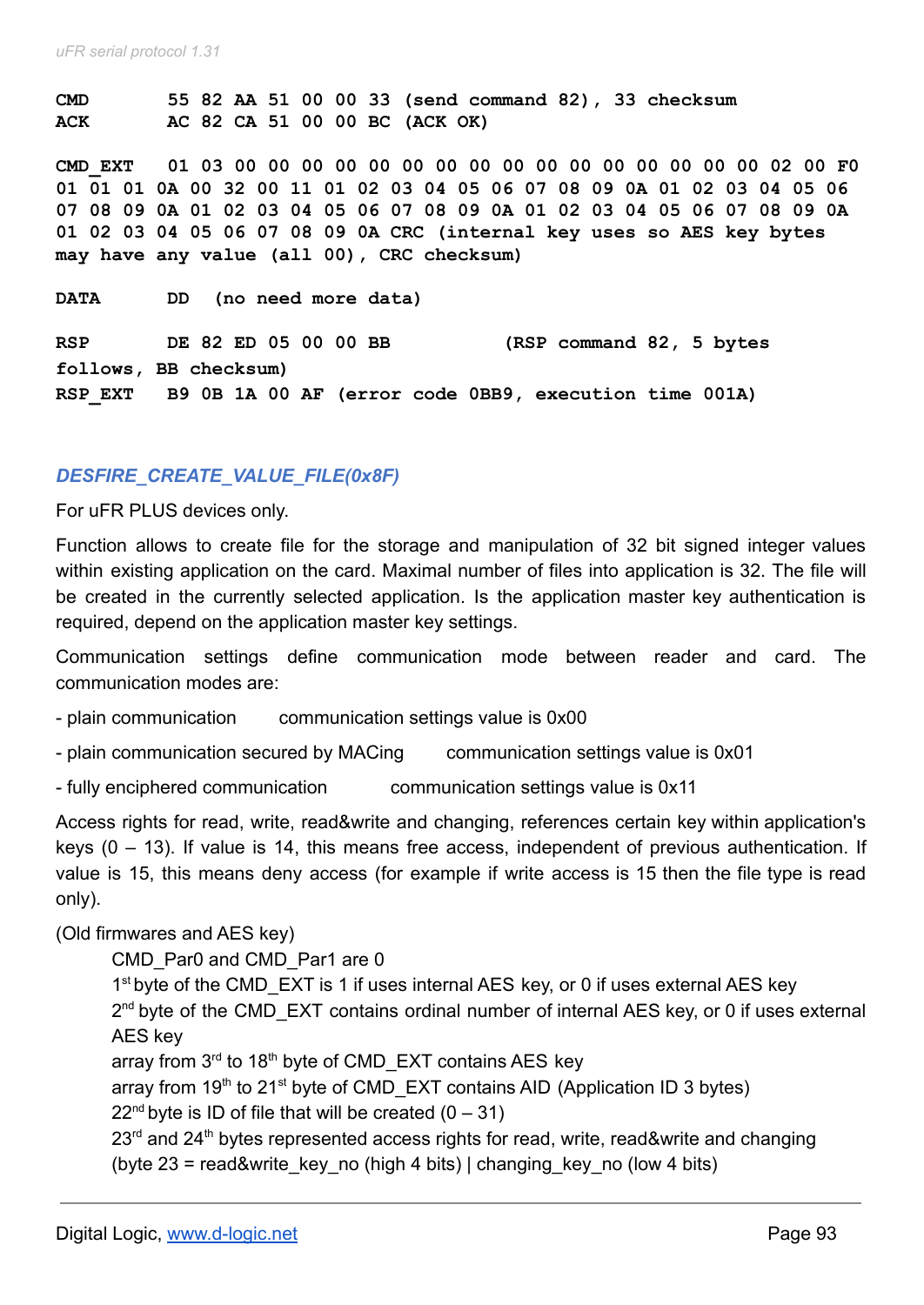byte 24 = read key no (high 4 bits) | write key no (low 4 bits)) array from  $25<sup>th</sup>$  to  $28<sup>th</sup>$  byte contains value of lower limit (lowest byte is first) array from 29<sup>th</sup> to 32<sup>nd</sup> byte contains value of upper limit (lowest byte is first) array from  $33<sup>rd</sup>$  to  $36<sup>th</sup>$  byte contains initial value of value file (lowest byte is first) 37th byte bit  $0$  – limited credit enabled  $(1 - \text{yes}, 0 - \text{no})$ bit 1 – free get value  $(1 - \text{yes}, 0 - \text{no})$  $38<sup>th</sup>$  byte is 1 if authentication required, or 0 if no need the authentication 39<sup>th</sup> byte is communication settings 40<sup>st</sup> byte is checksum (Firmware version from 5.0.25) CMD Par0 = KEY TYPE << 4 and CMD Par1 = 0 1<sup>st</sup> byte of the CMD\_EXT is 1 if uses internal key, or 0 if uses external key 2<sup>nd</sup> byte of the CMD\_EXT contains ordinal number of internal key, or 0 if uses external key array from  $3<sup>rd</sup>$  to 18<sup>th</sup> byte of CMD\_EXT contains key (for AES and 2K3DES all key bytes, for DES 8 key bytes and 8 zeros, for 3K3DES first 16 key bytes) array from  $19<sup>th</sup>$  to 21<sup>st</sup> byte of CMD\_EXT contains AID (Application ID 3 bytes)  $22<sup>nd</sup>$  byte is ID of file that will be created  $(0 - 31)$ 23<sup>rd</sup> and 24<sup>th</sup> bytes represented access rights for read, write, read&write and changing (byte  $23$  = read&write key no (high 4 bits) | changing key no (low 4 bits) byte 24 = read key no (high 4 bits) | write key no (low 4 bits)) array from  $25<sup>th</sup>$  to  $28<sup>th</sup>$  byte contains value of lower limit (lowest byte is first) array from  $29<sup>th</sup>$  to  $32<sup>nd</sup>$  byte contains value of upper limit (lowest byte is first) array from  $33<sup>rd</sup>$  to  $36<sup>th</sup>$  byte contains initial value of value file (lowest byte is first) 37th byte bit  $0$  – limited credit enabled  $(1 - yes, 0 - no)$ bit 1 – free get value  $(1 - \text{yes}, 0 - \text{no})$ 38<sup>th</sup> byte is 1 if authentication required, or 0 if no need the authentication 39<sup>th</sup> byte is communication settings (for AES, DES and  $2K3DES$ )  $40<sup>st</sup>$  byte is checksum byte contains checksum (for 3K3DES) array from byte 40 to byte 47 contains last 8 key bytes, and byte 48 contains checksum (uFR CS with SAM and firmware versions 5.100.xx) CMD Par0 = (KEY TYPE  $<< 4$ ) and CMD Par1 = 0 1<sup>st</sup> byte of the CMD\_EXT is 2 (using key into SAM) 2<sup>nd</sup> byte of the CMD\_EXT contains ordinal number of key into SAM (0-127) array from 3<sup>rd</sup> to 18<sup>th</sup> byte of CMD\_EXT contains 16 zeros array from 19<sup>th</sup> to 21<sup>st</sup> byte of CMD\_EXT contains AID (Application ID 3 bytes)  $22<sup>nd</sup>$  byte is ID of file that will be created  $(0 - 31)$ 23<sup>rd</sup> and 24<sup>th</sup> bytes represented access rights for read, write, read&write and changing (byte  $23$  = read&write key no (high 4 bits) | changing key no (low 4 bits) byte 24 = read\_key\_no (high 4 bits) | write\_key\_no (low 4 bits))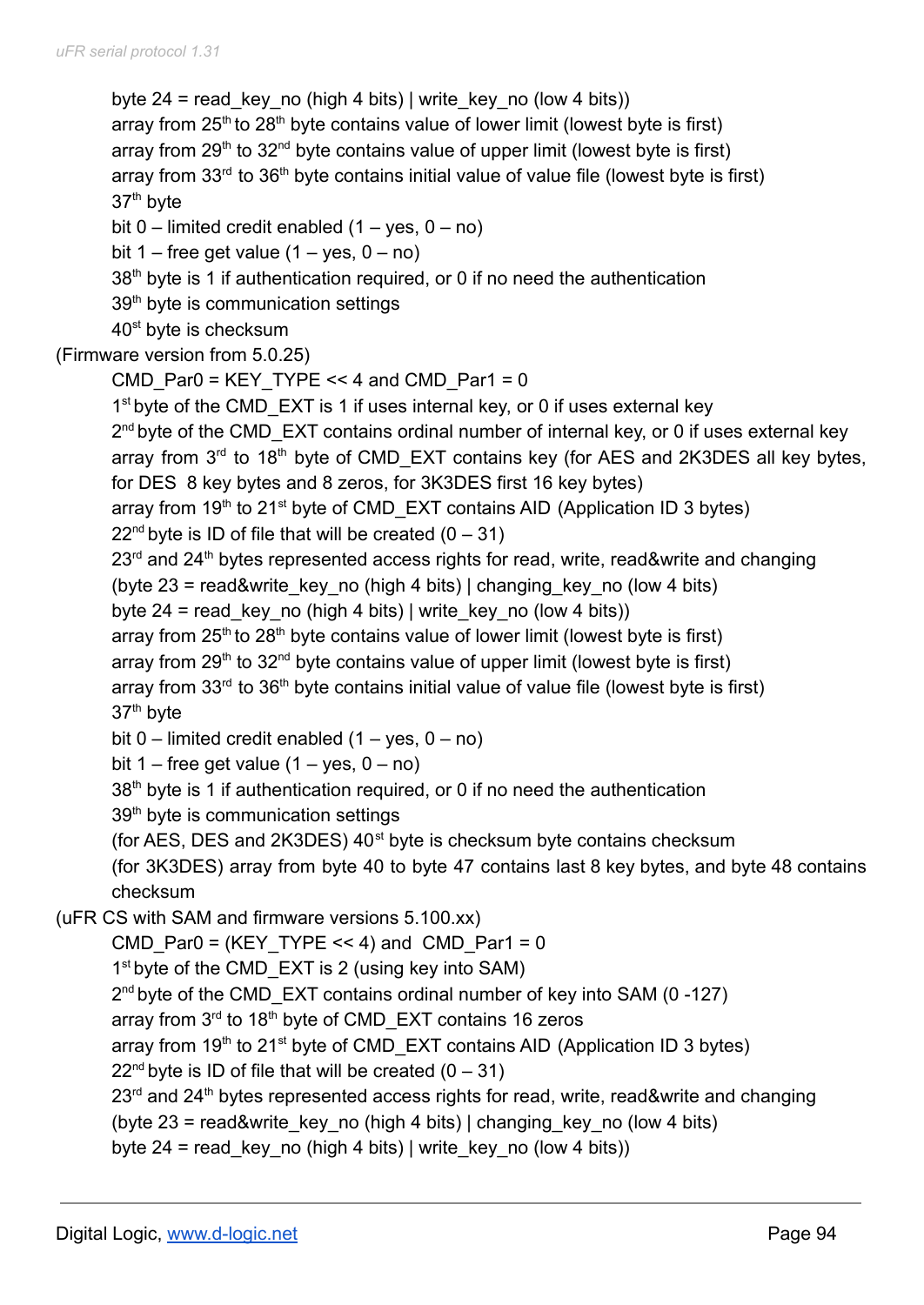array from  $25<sup>th</sup>$  to  $28<sup>th</sup>$  byte contains value of lower limit (lowest byte is first) array from 29<sup>th</sup> to 32<sup>nd</sup> byte contains value of upper limit (lowest byte is first) array from  $33<sup>rd</sup>$  to  $36<sup>th</sup>$  byte contains initial value of value file (lowest byte is first) 37th byte bit  $0$  – limited credit enabled  $(1 - \text{yes}, 0 - \text{no})$ bit 1 – free get value  $(1 - \text{yes}, 0 - \text{no})$ 38<sup>th</sup> byte is 1 if authentication required, or 0 if no need the authentication 39<sup>th</sup> byte is communication settings 40<sup>st</sup> byte is checksum

If error code is READER ERROR or NO CARD DETECTED, device answer with RSP EXT packet of 3 bytes.

1<sup>st</sup> and 2<sup>nd</sup> bytes represents execution time of command 3<sup>rd</sup> byte is checksum.

In other cases, device answer with RSP\_EXT packet of 5 bytes.

1<sup>st</sup> and 2<sup>nd</sup> bytes represents error code of operation (b2  $*$  256 + b1)  $3<sup>rd</sup>$  and  $4<sup>th</sup>$  bytes represents execution time of command

5<sup>th</sup> byte is checksum.

#### **Example:**

Authentication using the internal key ordinal number 3, AID = 0xF00008, authentication required, file ID is 20, access rights is 0x0000 (read with key 0, write with key 0, read&write with key 0, changing with key 0), lower limit is 100, upper limit is 300, initial value is 200, communication settings 0x0. Upper limit must be bigger than or equal to the lower limit and initial value.

**CMD 55 8F AA 28 00 00 5F (send command 8F), 5F checksum ACK AC 8F CA 28 00 00 C8 (ACK OK)**

**CMD\_EXT 01 03 00 00 00 00 00 00 00 00 00 00 00 00 00 00 00 00 08 00 F0 14 00 00 64 00 00 00 2C 01 00 00 C8 00 00 00 00 01 00 75 CRC (internal key uses so AES key bytes may have any value (all 00), CRC checksum)**

**RSP DE 8F ED 05 00 00 C0 RSP\_EXT B9 0B 46 00 FB (error code 0x0BB9, execution time 0x0046)**

## *DESFIRE\_READ\_VALUE\_FILE( 0x9A)*

For uFR PLUS devices only.

Function allow to read value from value files. Read command requires a preceding authentication either with the key specified for Read or Read&Write access.

From firmware version 5.0.32 Desfire Light tag support

(Old firmwares and AES key)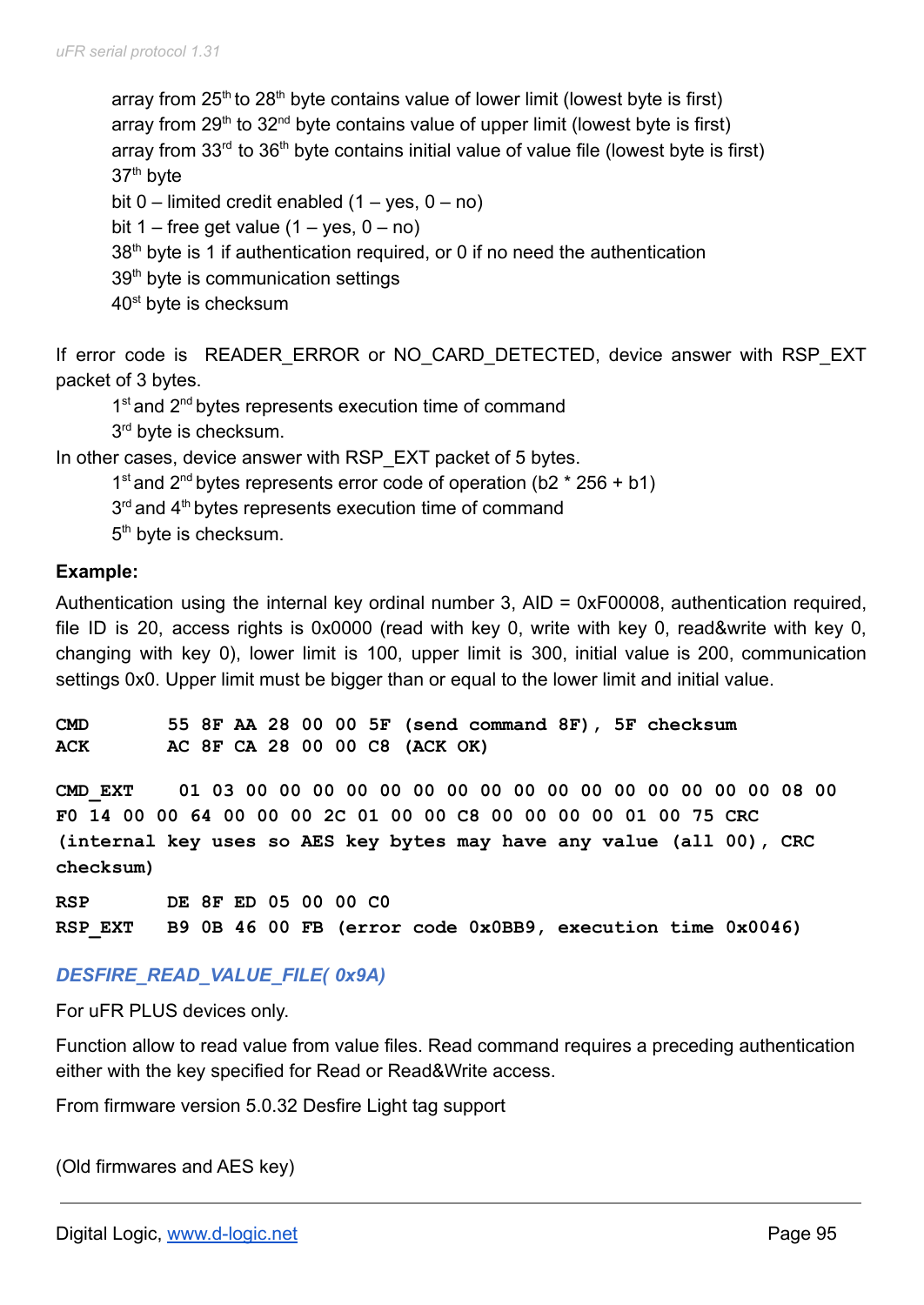CMD\_Par0 and CMD\_Par1 are 0 1<sup>st</sup> byte of the CMD\_EXT is 1 if uses internal AES key, or 0 if uses external AES key 2<sup>nd</sup> byte of the CMD\_EXT contains ordinal number of internal AES key, or 0 if uses external AES key array from 3<sup>rd</sup> to 18<sup>th</sup> byte of CMD\_EXT contains AES key array from  $19<sup>th</sup>$  to 21<sup>st</sup> byte of CMD\_EXT contains AID (Application ID 3 bytes) 22<sup>nd</sup> byte is application key number for reading  $23<sup>rd</sup>$  byte is ID of file  $(0 - 31)$  $24<sup>th</sup>$  byte is 1 if authentication required, or 0 if no need the authentication  $25<sup>th</sup>$  and  $26<sup>th</sup>$  bytes represents start position for read operation within file  $27<sup>th</sup>$  and  $28<sup>th</sup>$  bytes represents number of data to be write 29<sup>th</sup> byte is communication settings (Firmware version from 5.0.25) CMD Par0 = KEY TYPE  $<< 4$  and CMD Par1 = 0 1<sup>st</sup> byte of the CMD\_EXT is 1 if uses internal key, or 0 if uses external key 2<sup>nd</sup> byte of the CMD\_EXT contains ordinal number of internal key, or 0 if uses external key array from  $3<sup>rd</sup>$  to 18<sup>th</sup> byte of CMD\_EXT contains key (for AES and 2K3DES all key bytes, for DES 8 key bytes and 8 zeros, for 3K3DES first 16 key bytes) array from 19<sup>th</sup> to 21<sup>st</sup> byte of CMD\_EXT contains AID (Application ID 3 bytes) 22<sup>nd</sup> byte is application key number for reading  $23<sup>rd</sup>$  byte is ID of file  $(0 - 31)$  $24<sup>th</sup>$  byte is 1 if authentication required, or 0 if no need the authentication  $25<sup>th</sup>$  and  $26<sup>th</sup>$  bytes represents start position for read operation within file  $27<sup>th</sup>$  and  $28<sup>th</sup>$  bytes represents number of data to be write 29<sup>th</sup> byte is communication settings (for AES, DES and 2K3DES)  $29<sup>th</sup>$  byte is checksum byte contains checksum (for 3K3DES) array from byte 29 to byte 36 contains last 8 key bytes, and byte 37 contains checksum (uFR CS with SAM and firmware versions 5.100.xx) CMD Par0 = (KEY TYPE << 4) and CMD Par1 = 0 1<sup>st</sup> byte of the CMD\_EXT is 2 (using key into SAM) 2<sup>nd</sup> byte of the CMD\_EXT contains ordinal number of key into SAM (0-127) array from 3<sup>rd</sup> to 18<sup>th</sup> byte of CMD\_EXT contains 16 zeros array from 19<sup>th</sup> to 21<sup>st</sup> byte of CMD\_EXT contains AID (Application ID 3 bytes) 22<sup>nd</sup> byte is application key number for reading  $23<sup>rd</sup>$  byte is ID of file  $(0 - 31)$  $24<sup>th</sup>$  byte is 1 if authentication required, or 0 if no need the authentication  $25<sup>th</sup>$  and  $26<sup>th</sup>$  bytes represents start position for read operation within file  $27<sup>th</sup>$  and  $28<sup>th</sup>$  bytes represents number of data to be write 29<sup>th</sup> byte is communication settings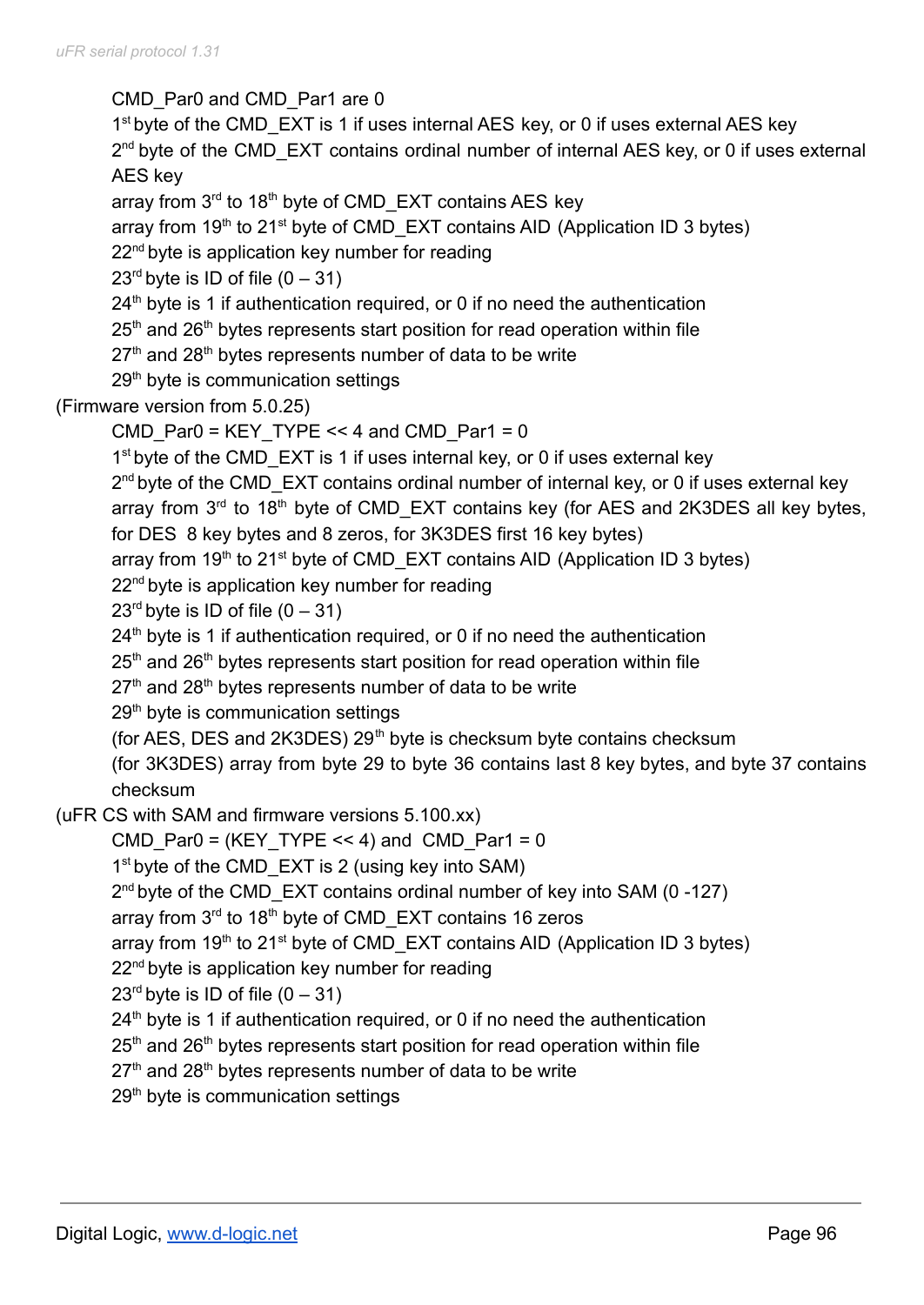If no error, i.e. error code is CARD OPERATION OK, device answer with RSP packet and after that also the RSP\_EXT packet of 9 bytes.

RSP\_Val0 and RSP\_Val1 are not in use.

1<sup>st</sup> and 2<sup>nd</sup> bytes represents error code of operation (b2  $*$  256 + b1)

 $3<sup>rd</sup>$  and  $4<sup>th</sup>$  bytes represents execution time of command

array from  $5<sup>th</sup>$  to  $8<sup>th</sup>$  byte is value of value file

9<sup>th</sup> byte is checksum

If error code is READER ERROR or NO CARD DETECTED, device answer with RSP EXT packet of 3 bytes.

1<sup>st</sup> and 2<sup>nd</sup> bytes represents execution time of command

3<sup>rd</sup> byte is checksum.

In other cases, device answer with RSP\_EXT packet of 5 bytes.

1<sup>st</sup> and 2<sup>nd</sup> bytes represents error code of operation (b2  $*$  256 + b1)

 $3<sup>rd</sup>$  and  $4<sup>th</sup>$  bytes represents execution time of command

5<sup>th</sup> byte is checksum.

### **Example:**

Authentication using the internal key ordinal number 3, AID = 0xF00008, authentication required, file ID is 20, application reading key number is 0.

**CMD 55 9A AA 1A 00 00 86 (send command 9A), 86 checksum ACK AC 9A CA 1A 00 00 ED (ACK OK)**

**CMD\_EXT 01 03 00 00 00 00 00 00 00 00 00 00 00 00 00 00 00 00 08 00 F0 00 14 01 00 F6 (internal key uses so AES key bytes may have any value (all 00))**

**RSP DE 9A ED 09 00 00 A7 RSP\_EXT B9 0B 46 00 C8 00 00 00 43 (error code 0x0BB9, execution time 0x0046, value 0x000000C8)**

## *DESFIRE\_INCREASE\_VALUE\_FILE(0x9B)*

For uFR PLUS devices only.

Function allows to increase a value stored in a value files. Credit command requires a preceding authentication with the key specified for Read&Write access.

From firmware version 5.0.32 Desfire Light tag support From firmware version 5.0.38 Transaction MAC for Desfire Light and Desfire EV2 support

(Old firmwares and AES key)

CMD Par0 and CMD Par1 are 0 1<sup>st</sup> byte of the CMD\_EXT is 1 if uses internal AES key, or 0 if uses external AES key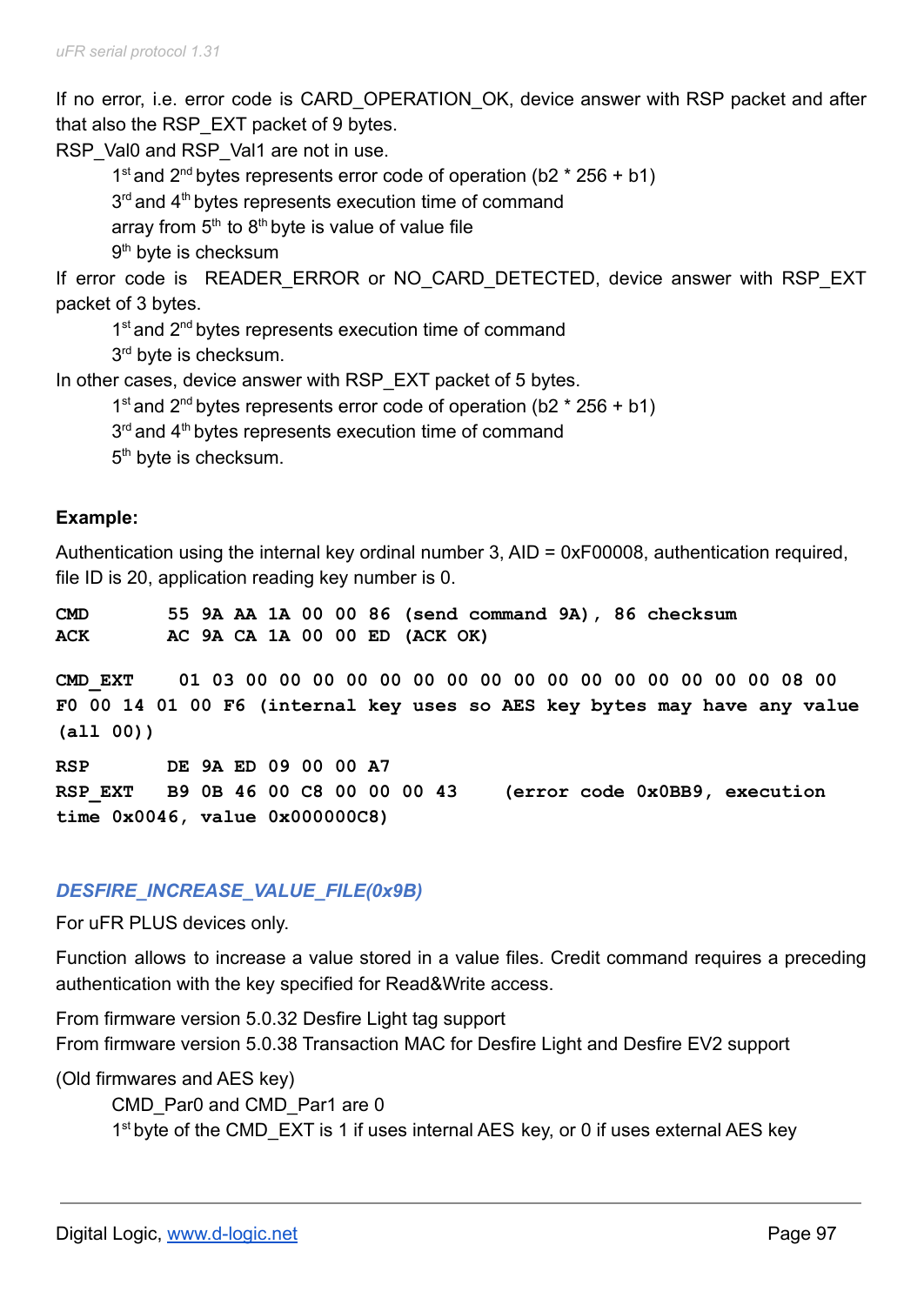2<sup>nd</sup> byte of the CMD\_EXT contains ordinal number of internal AES key, or 0 if uses external AES key array from 3<sup>rd</sup> to 18<sup>th</sup> byte of CMD\_EXT contains AES key array from  $19<sup>th</sup>$  to 21<sup>st</sup> byte of CMD\_EXT contains AID (Application ID 3 bytes) 22<sup>nd</sup> byte is application key number for read&write  $23<sup>rd</sup>$  byte is ID of file  $(0 - 31)$  $24<sup>th</sup>$  byte is 1 if authentication required, or 0 if no need the authentication 25<sup>th</sup> byte is communication settings array from  $26<sup>th</sup>$  and  $29<sup>th</sup>$  bytes represents value (must be positive number) 30<sup>st</sup> byte is checksum byte contains checksum (Firmware version from 5.0.25) CMD Par0 = KEY TYPE << 4 and CMD Par1 = 0 1<sup>st</sup> byte of the CMD\_EXT is 1 if uses internal key, or 0 if uses external key 2<sup>nd</sup> byte of the CMD\_EXT contains ordinal number of internal key, or 0 if uses external key array from  $3<sup>rd</sup>$  to 18<sup>th</sup> byte of CMD\_EXT contains key (for AES and 2K3DES all key bytes, for DES 8 key bytes and 8 zeros, for 3K3DES first 16 key bytes) array from  $19<sup>th</sup>$  to 21<sup>st</sup> byte of CMD\_EXT contains AID (Application ID 3 bytes) 22<sup>nd</sup> byte is application key number for read&write  $23<sup>rd</sup>$  byte is ID of file  $(0 - 31)$  $24<sup>th</sup>$  byte is 1 if authentication required, or 0 if no need the authentication 25<sup>th</sup> byte is communication settings array from  $26<sup>th</sup>$  and  $29<sup>th</sup>$  bytes represents value (must be positive number) (for AES, DES and 2K3DES)  $30<sup>st</sup>$  byte is checksum byte contains checksum (for 3K3DES) array from byte 30 to byte 37 contains last 8 key bytes, and byte 38 contains checksum (uFR CS with SAM and firmware versions 5.100.xx) CMD Par0 = (KEY TYPE << 4) and CMD Par1 = 0 1<sup>st</sup> byte of the CMD\_EXT is 2 (using key into SAM) 2<sup>nd</sup> byte of the CMD\_EXT contains ordinal number of key into SAM (0-127) array from 3<sup>rd</sup> to 18<sup>th</sup> byte of CMD\_EXT contains 16 zeros array from 19<sup>th</sup> to 21<sup>st</sup> byte of CMD\_EXT contains AID (Application ID 3 bytes) 22<sup>nd</sup> byte is application key number for read&write  $23<sup>rd</sup>$  byte is ID of file  $(0 - 31)$  $24<sup>th</sup>$  byte is 1 if authentication required, or 0 if no need the authentication 25<sup>th</sup> byte is communication settings array from  $26<sup>th</sup>$  and  $29<sup>th</sup>$  bytes represents value (must be positive number) 30<sup>st</sup> byte is checksum byte contains checksum (Firmware version from 5.0.38) tmc  $file = 0$  -> Transaction MAC is not used tmc file = 1 -> Transaction MAC is used Reader ID is not used tmc file = 3 -> Transaction MAC is used Reader ID is used CMD Par0 = KEY TYPE << 4 and CMD Par1 = tmc file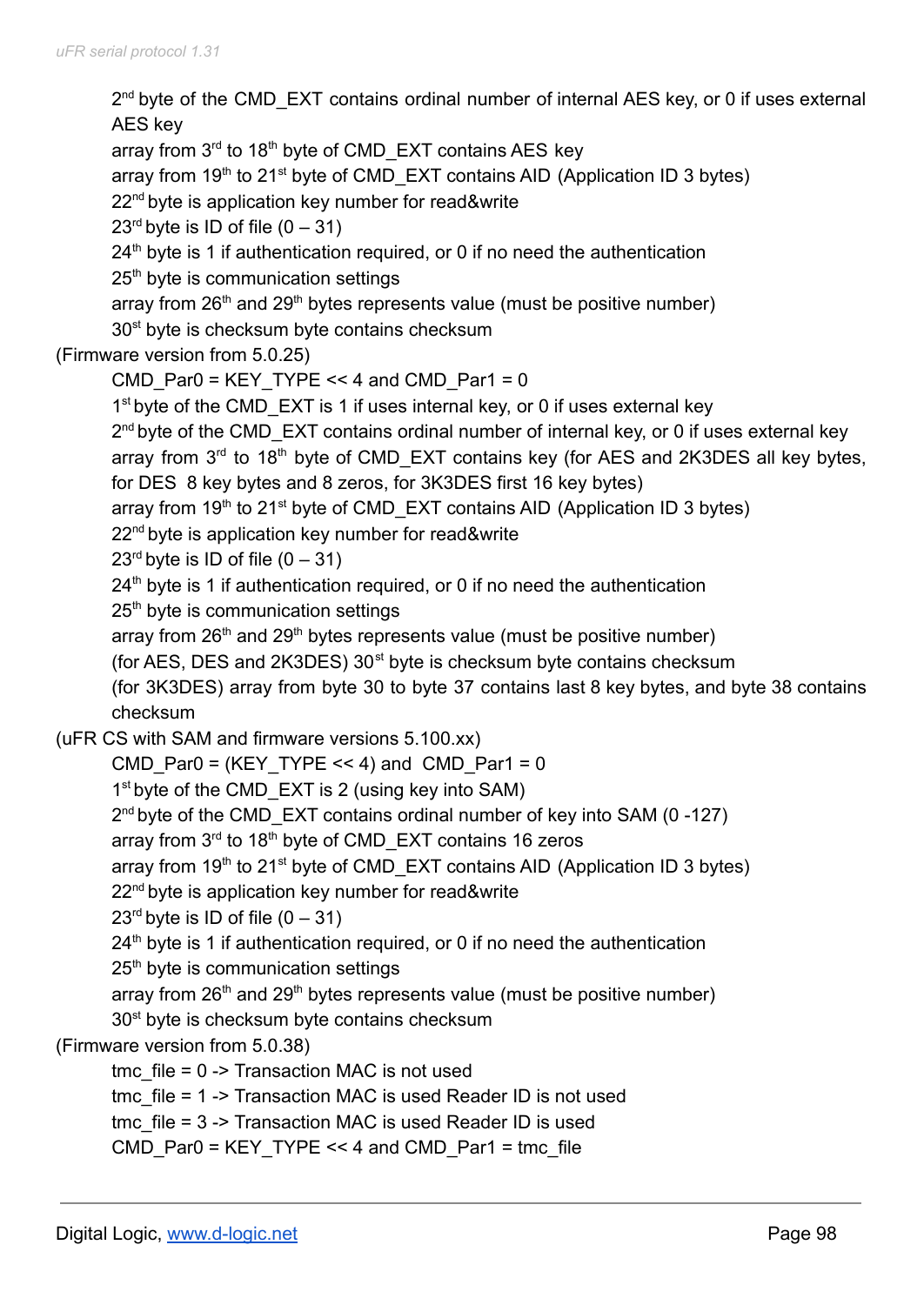1<sup>st</sup> byte of the CMD\_EXT is 1 if uses internal key, or 0 if uses external key 2<sup>nd</sup> byte of the CMD\_EXT contains ordinal number of internal key, or 0 if uses external key array from  $3<sup>rd</sup>$  to 18<sup>th</sup> byte of CMD\_EXT contains key (for AES and 2K3DES all key bytes, for DES 8 key bytes and 8 zeros, for 3K3DES first 16 key bytes) array from  $19<sup>th</sup>$  to 21<sup>st</sup> byte of CMD\_EXT contains AID (Application ID 3 bytes) 22<sup>nd</sup> byte is application key number for read&write  $23<sup>rd</sup>$  byte is ID of file  $(0 - 31)$  $24<sup>th</sup>$  byte is 1 if authentication required, or 0 if no need the authentication 25<sup>th</sup> byte is communication settings array from  $26<sup>th</sup>$  and  $29<sup>th</sup>$  bytes represents value (must be positive number) (for AES, DES and 2K3DES)  $30<sup>st</sup>$  byte is checksum byte contains checksum (for 3K3DES) array from byte 30 to byte 37 contains last 8 key bytes, and byte 38 contains checksum (uFR CS with SAM and firmware from version 5.100.38) tmc  $file = 0$  -> Transaction MAC is not used tmc file = 1 -> Transaction MAC is used Reader ID is not used tmc file = 3 -> Transaction MAC is used Reader ID is used CMD Par0 = (KEY TYPE  $<< 4$ ) and CMD Par1 = tmc file 1<sup>st</sup> byte of the CMD\_EXT is 2 (using key into SAM) 2<sup>nd</sup> byte of the CMD\_EXT contains ordinal number of key into SAM (0-127) array from 3<sup>rd</sup> to 18<sup>th</sup> byte of CMD\_EXT contains 16 zeros array from 19<sup>th</sup> to 21<sup>st</sup> byte of CMD\_EXT contains AID (Application ID 3 bytes) 22<sup>nd</sup> byte is application key number for read&write  $23<sup>rd</sup>$  byte is ID of file  $(0 - 31)$  $24<sup>th</sup>$  byte is 1 if authentication required, or 0 if no need the authentication 25<sup>th</sup> byte is communication settings array from  $26<sup>th</sup>$  and  $29<sup>th</sup>$  bytes represents value (must be positive number) 30<sup>st</sup> byte is checksum byte contains checksum

If error code is READER ERROR or NO CARD DETECTED, device answer with RSP EXT packet of 3 bytes.

1<sup>st</sup> and 2<sup>nd</sup> bytes represents execution time of command

3<sup>rd</sup> byte is checksum.

In other cases, device answer with RSP\_EXT packet of 5 bytes.

1<sup>st</sup> and 2<sup>nd</sup> bytes represents error code of operation (b2  $*$  256 + b1)

3<sup>rd</sup> and 4<sup>th</sup> bytes represents execution time of command

5<sup>th</sup> byte is checksum.

From version  $5.0.38$ . if tmc file  $> 0$ 

1<sup>st</sup> and 2<sup>nd</sup> bytes represents error code of operation (b2  $*$  256 + b1)

3<sup>rd</sup> and 4<sup>th</sup> bytes represents execution time of command

5th to 20th bytes represent Reader ID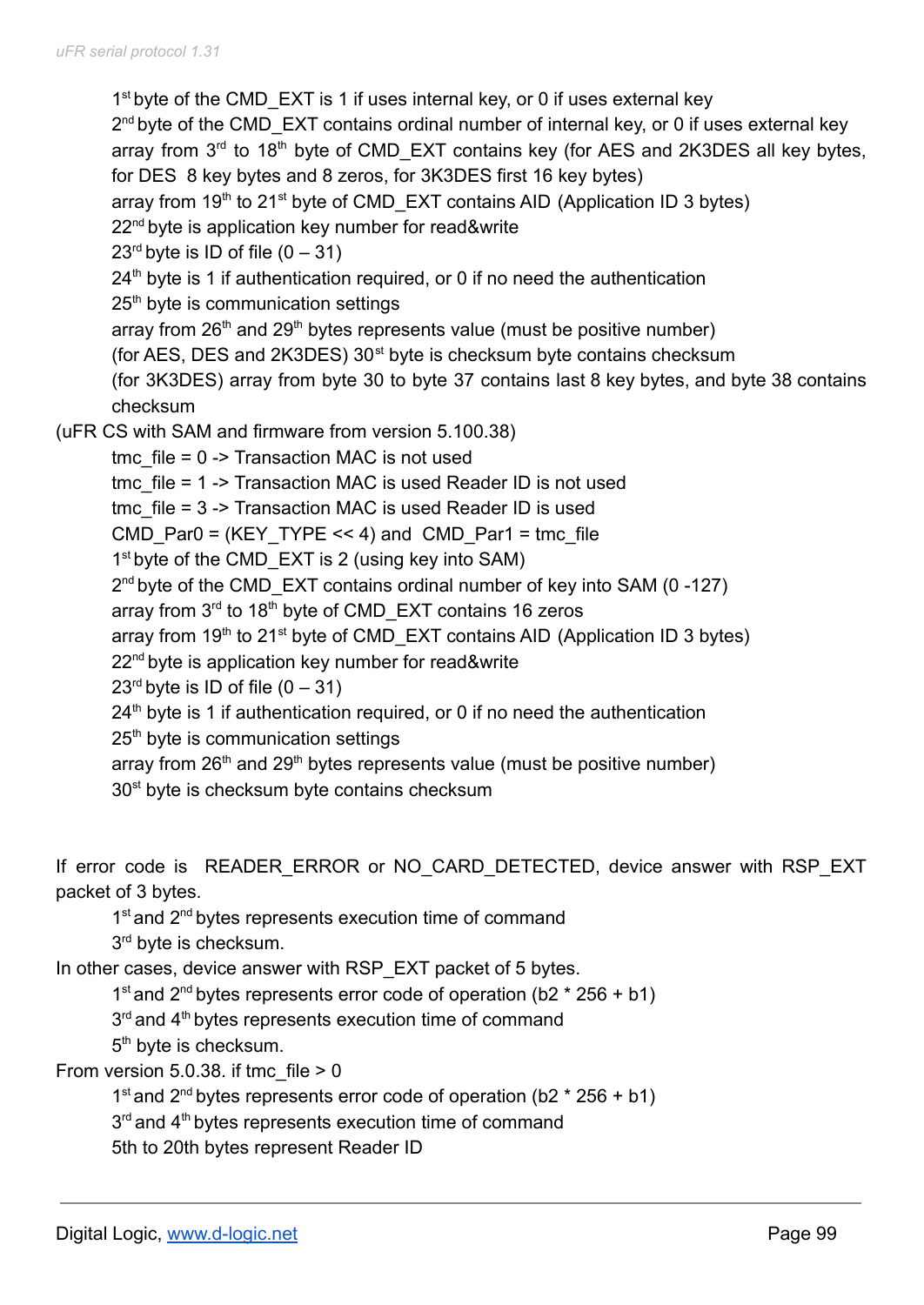21st to 36th bytes represent Previous Encrypted Reader ID 37th to 40th bytes represent Transaction MAC counter 41st to 48th bytes represent Transaction MAC 49th byte is checksum.

#### **Example:**

Authentication using the internal key ordinal number 3, AID = 0xF00008, authentication required, file ID is 20, application read&write key number is 0, increase value is 100

| <b>CMD</b> |  | 55 9B AA 1E 00 00 81 |  |  |
|------------|--|----------------------|--|--|
| ACK        |  | AC 9B CA 1E 00 00 EA |  |  |

**CMD\_EXT 01 03 00 00 00 00 00 00 00 00 00 00 00 00 00 00 00 00 08 00 F0 00 14 01 00 64 00 00 00 92 (internal key uses so AES key bytes may have any value (all 00))**

**RSP DE 9B ED 05 00 00 B4 RSP\_EXT B9 0B 67 00 DC (error code 0x0BB9, execution time 0x0067)**

## *DESFIRE\_DECREASE\_VALUE\_FILE(0x9C)*

For uFR PLUS devices only.

Function allows to decrease value from value files. Debit command requires a preceding authentication with on of the keys specified for Read, Write or Read&Write access.

From firmware version 5.0.32 Desfire Light tag support From firmware version 5.0.38 Transaction MAC for Desfire Light and Desfire EV2 support

### (Old firmwares and AES key)

CMD\_Par0 and CMD\_Par1 are 0

1<sup>st</sup> byte of the CMD\_EXT is 1 if uses internal AES key, or 0 if uses external AES key 2<sup>nd</sup> byte of the CMD\_EXT contains ordinal number of internal AES key, or 0 if uses external AES key

array from 3<sup>rd</sup> to 18<sup>th</sup> byte of CMD\_EXT contains AES key

array from 19<sup>th</sup> to 21<sup>st</sup> byte of CMD\_EXT contains AID (Application ID 3 bytes)

22<sup>nd</sup> byte is application key number for read, write or read&write

 $23<sup>rd</sup>$  byte is ID of file  $(0 - 31)$ 

 $24<sup>th</sup>$  byte is 1 if authentication required, or 0 if no need the authentication

25<sup>th</sup> byte is communication settings

array from  $26<sup>th</sup>$  and  $29<sup>th</sup>$  bytes represents value (must be positive number)

30<sup>st</sup> byte is checksum byte contains checksum

(Firmware version from 5.0.25)

CMD Par0 = KEY TYPE << 4 and CMD Par1 = 0

1<sup>st</sup> byte of the CMD\_EXT is 1 if uses internal key, or 0 if uses external key

2<sup>nd</sup> byte of the CMD\_EXT contains ordinal number of internal key, or 0 if uses external key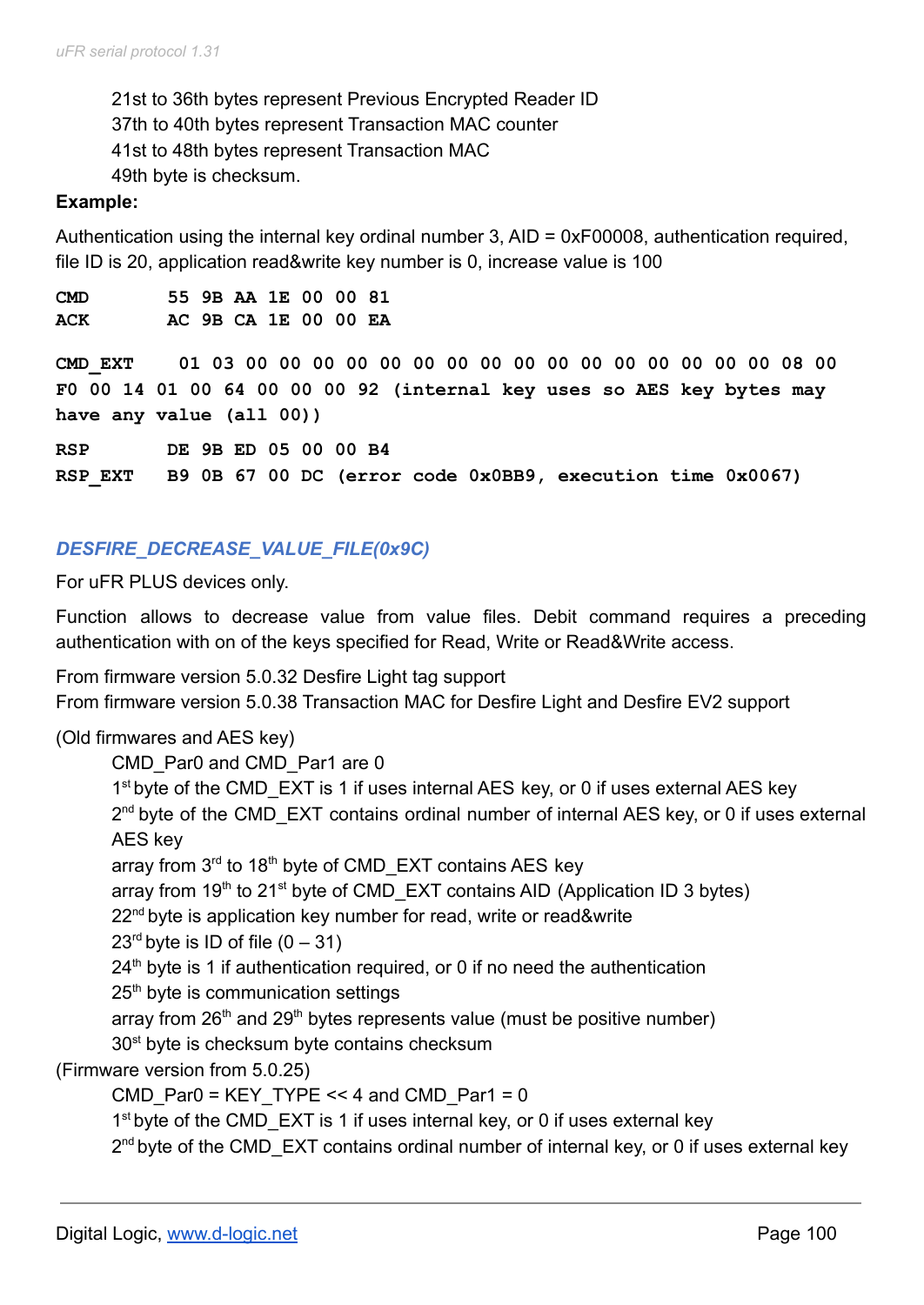array from  $3<sup>rd</sup>$  to 18<sup>th</sup> byte of CMD\_EXT contains key (for AES and 2K3DES all key bytes, for DES 8 key bytes and 8 zeros, for 3K3DES first 16 key bytes) array from  $19<sup>th</sup>$  to 21<sup>st</sup> byte of CMD\_EXT contains AID (Application ID 3 bytes) 22<sup>nd</sup> byte is application key number for read&write  $23<sup>rd</sup>$  byte is ID of file  $(0 - 31)$  $24<sup>th</sup>$  byte is 1 if authentication required, or 0 if no need the authentication 25<sup>th</sup> byte is communication settings array from  $26<sup>th</sup>$  and  $29<sup>th</sup>$  bytes represents value (must be positive number) (for AES, DES and 2K3DES)  $30<sup>st</sup>$  byte is checksum byte contains checksum (for 3K3DES) array from byte 30 to byte 37 contains last 8 key bytes, and byte 38 contains checksum (uFR CS with SAM and firmware versions 5.100.xx) CMD Par0 = (KEY TYPE << 4) and CMD Par1 = 0 1<sup>st</sup> byte of the CMD\_EXT is 2 (using key into SAM) 2<sup>nd</sup> byte of the CMD\_EXT contains ordinal number of key into SAM (0-127) array from 3<sup>rd</sup> to 18<sup>th</sup> byte of CMD\_EXT contains 16 zeros array from  $19<sup>th</sup>$  to 21<sup>st</sup> byte of CMD\_EXT contains AID (Application ID 3 bytes) 22<sup>nd</sup> byte is application key number for read, write or read&write  $23<sup>rd</sup>$  byte is ID of file  $(0 - 31)$  $24<sup>th</sup>$  byte is 1 if authentication required, or 0 if no need the authentication 25<sup>th</sup> byte is communication settings array from  $26<sup>th</sup>$  and  $29<sup>th</sup>$  bytes represents value (must be positive number) 30<sup>st</sup> byte is checksum byte contains checksum (Firmware version from 5.0.38) tmc  $file = 0$  -> Transaction MAC is not used tmc file = 1 -> Transaction MAC is used Reader ID is not used tmc\_file = 3 -> Transaction MAC is used Reader ID is used CMD Par0 = KEY TYPE << 4 and CMD Par1 = tmc file 1<sup>st</sup> byte of the CMD\_EXT is 1 if uses internal key, or 0 if uses external key 2<sup>nd</sup> byte of the CMD\_EXT contains ordinal number of internal key, or 0 if uses external key array from  $3<sup>rd</sup>$  to 18<sup>th</sup> byte of CMD\_EXT contains key (for AES and 2K3DES all key bytes, for DES 8 key bytes and 8 zeros, for 3K3DES first 16 key bytes) array from 19<sup>th</sup> to 21<sup>st</sup> byte of CMD\_EXT contains AID (Application ID 3 bytes) 22<sup>nd</sup> byte is application key number for read&write  $23<sup>rd</sup>$  byte is ID of file  $(0 - 31)$  $24<sup>th</sup>$  byte is 1 if authentication required, or 0 if no need the authentication 25<sup>th</sup> byte is communication settings array from  $26<sup>th</sup>$  and  $29<sup>th</sup>$  bytes represents value (must be positive number) (for AES, DES and  $2K3DES$ )  $30<sup>st</sup>$  byte is checksum byte contains checksum (for 3K3DES) array from byte 30 to byte 37 contains last 8 key bytes, and byte 38 contains checksum

(uFR CS with SAM and firmware from version 5.100.38)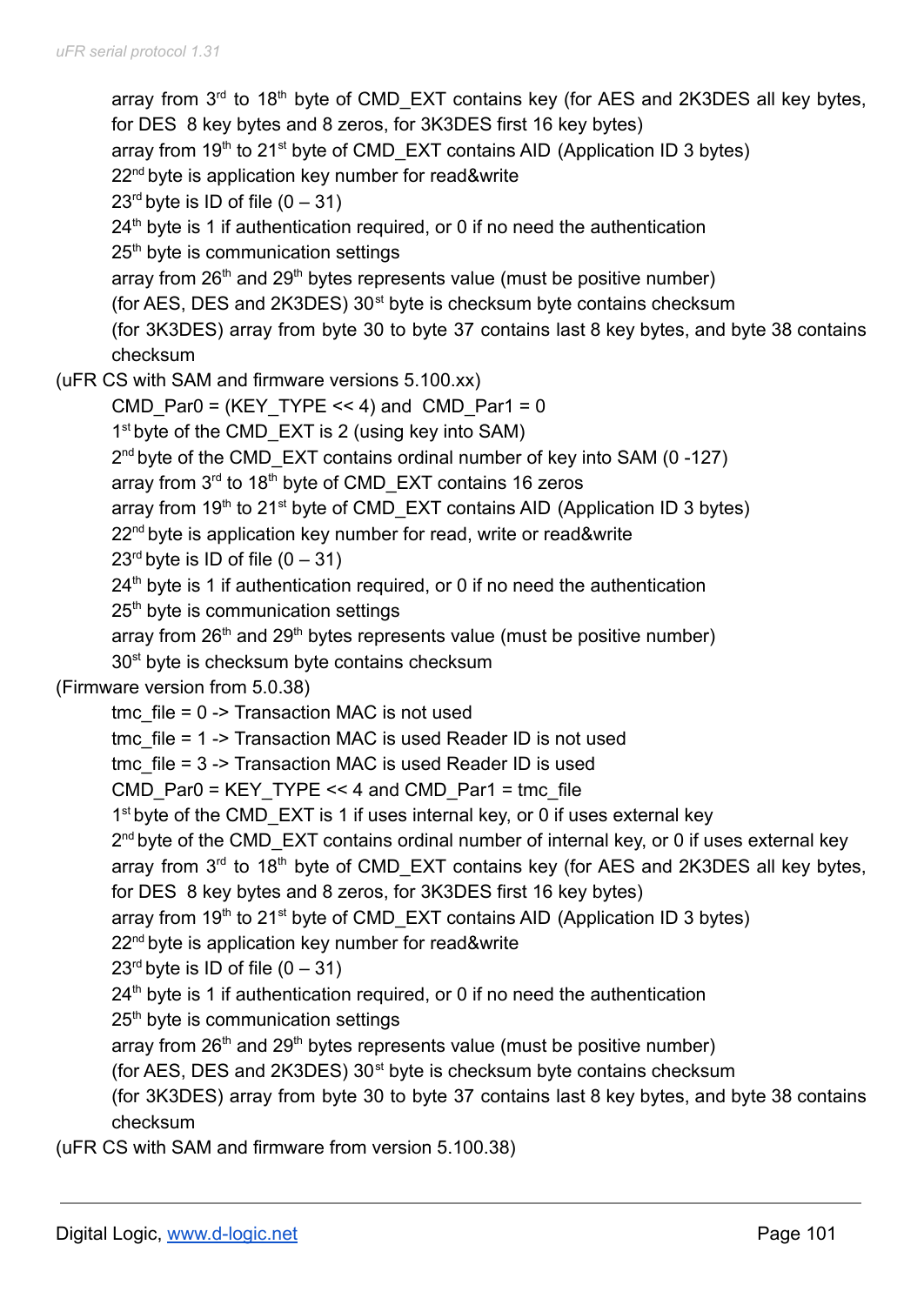tmc  $file = 0$  -> Transaction MAC is not used tmc\_file = 1 -> Transaction MAC is used Reader ID is not used tmc\_file = 3 -> Transaction MAC is used Reader ID is used CMD Par0 = (KEY TYPE  $<< 4$ ) and CMD Par1 = tmc file 1<sup>st</sup> byte of the CMD\_EXT is 2 (using key into SAM) 2<sup>nd</sup> byte of the CMD\_EXT contains ordinal number of key into SAM (0-127) array from 3<sup>rd</sup> to 18<sup>th</sup> byte of CMD\_EXT contains 16 zeros array from  $19<sup>th</sup>$  to 21<sup>st</sup> byte of CMD\_EXT contains AID (Application ID 3 bytes) 22<sup>nd</sup> byte is application key number for read, write or read&write  $23<sup>rd</sup>$  byte is ID of file  $(0 - 31)$  $24<sup>th</sup>$  byte is 1 if authentication required, or 0 if no need the authentication 25<sup>th</sup> byte is communication settings array from  $26<sup>th</sup>$  and  $29<sup>th</sup>$  bytes represents value (must be positive number) 30<sup>st</sup> byte is checksum byte contains checksum

If error code is READER ERROR or NO CARD DETECTED, device answer with RSP EXT packet of 3 bytes.

1<sup>st</sup> and 2<sup>nd</sup> bytes represents execution time of command 3<sup>rd</sup> byte is checksum.

In other cases, device answer with RSP EXT packet of 5 bytes.

```
1<sup>st</sup> and 2<sup>nd</sup> bytes represents error code of operation (b2 * 256 + b1)
```
3<sup>rd</sup> and 4<sup>th</sup> bytes represents execution time of command

5<sup>th</sup> byte is checksum.

From version  $5.0.38$ . if tmc file  $> 0$ 

1<sup>st</sup> and 2<sup>nd</sup> bytes represents error code of operation (b2  $*$  256 + b1)

3<sup>rd</sup> and 4<sup>th</sup> bytes represents execution time of command

5th to 20th bytes represent Reader ID

21st to 36th bytes represent Previous Encrypted Reader ID

37th to 40th bytes represent Transaction MAC counter

41st to 48th bytes represent Transaction MAC

49th byte is checksum.

# **Example:**

Authentication using the internal key ordinal number 3, AID = 0xF00008, authentication required, file ID is 20, application read&write key number is 0, increase value is 100

**CMD 55 9C AA 1E 00 00 84 ACK AC 9C CA 1E 00 00 EB**

**CMD\_EXT 01 03 00 00 00 00 00 00 00 00 00 00 00 00 00 00 00 00 08 00 F0 00 14 01 00 64 00 00 00 92 (internal key uses so AES key bytes may have any value (all 00))**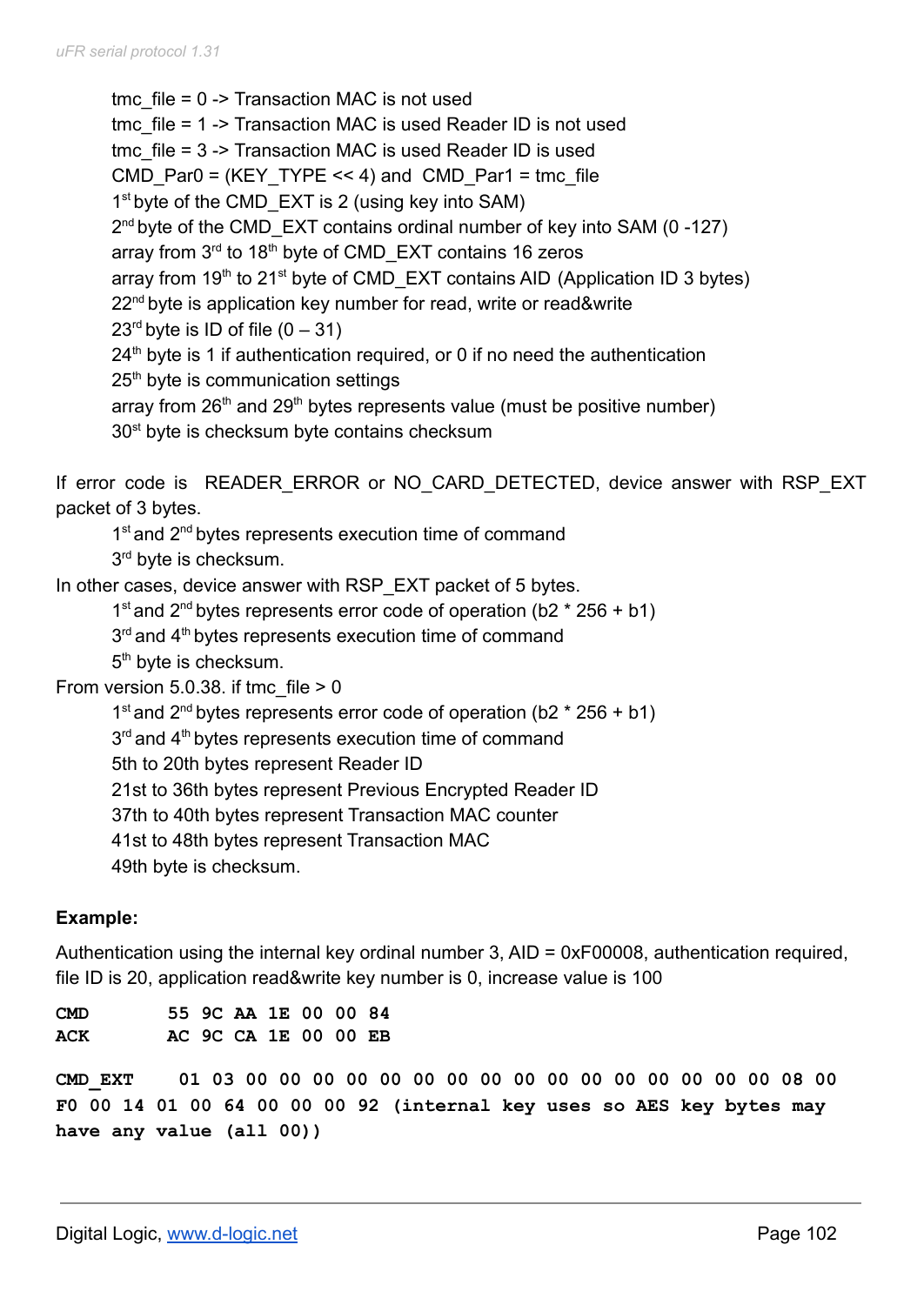# **RSP DE 9C ED 05 00 00 B1 RSP\_EXT B9 0B 67 00 DC (error code 0x0BB9, execution time 0x0067)**

## *DESFIRE\_GET\_APPLICATION\_IDS (0xC0)*

For uFR PLUS devices only.

Function returns the Application Identifiers for all active applications on a card. Maximal number of application ids is 28.

### (Old firmwares and AES key)

CMD\_Par0 and CMD\_Par1 are 0

1<sup>st</sup> byte of the CMD\_EXT is 1 if uses internal AES key, or 0 if uses external AES key 2<sup>nd</sup> byte of the CMD\_EXT contains ordinal number of internal AES key, or 0 if uses external AES key

array from 3<sup>rd</sup> to 18<sup>th</sup> byte of CMD\_EXT contains AES key

 $19<sup>th</sup>$  byte is 1 if authentication required, or 0 if no need the authentication

20<sup>st</sup> byte is checksum byte contains checksum

(Firmware version from 5.0.25)

CMD Par0 = KEY TYPE << 4 and CMD Par1 = 0

1<sup>st</sup> byte of the CMD\_EXT is 1 if uses internal key, or 0 if uses external key

2<sup>nd</sup> byte of the CMD\_EXT contains ordinal number of internal key, or 0 if uses external key

array from  $3<sup>rd</sup>$  to 18<sup>th</sup> byte of CMD\_EXT contains key (for AES and 2K3DES all key bytes, for DES 8 key bytes and 8 zeros, for 3K3DES first 16 key bytes)

 $19<sup>th</sup>$  byte is 1 if authentication required, or 0 if no need the authentication

(for AES, DES and 2K3DES)  $20<sup>st</sup>$  byte is checksum byte contains checksum

(for 3K3DES) array from byte 20 to byte 27 contains last 8 key bytes, and byte 28 contains checksum

(uFR CS with SAM and firmware versions 5.100.xx)

CMD Par0 = (KEY TYPE  $<< 4$ ) and CMD Par1 = 0

1<sup>st</sup> byte of the CMD\_EXT is 2 (using key into SAM)

2<sup>nd</sup> byte of the CMD\_EXT contains ordinal number of key into SAM (0-127)

array from 3<sup>rd</sup> to 18<sup>th</sup> byte of CMD\_EXT contains 16 zeros

 $19<sup>th</sup>$  byte is 1 if authentication required, or 0 if no need the authentication

20<sup>st</sup> byte is checksum byte contains checksum

If error code is READER ERROR or NO CARD DETECTED, device answer with RSP EXT packet of 3 bytes.

1<sup>st</sup> and 2<sup>nd</sup> bytes represents execution time of command

3<sup>rd</sup> byte is checksum.

In other cases, device answer with RSP\_EXT packet of 3  $*$  number of application ids + 7 bytes.

1<sup>st</sup> and 2<sup>nd</sup> bytes represents error code of operation (b2  $*$  256 + b1)

3<sup>rd</sup> and 4<sup>th</sup> bytes represents execution time of command

5<sup>th</sup> byte is number of application identifiers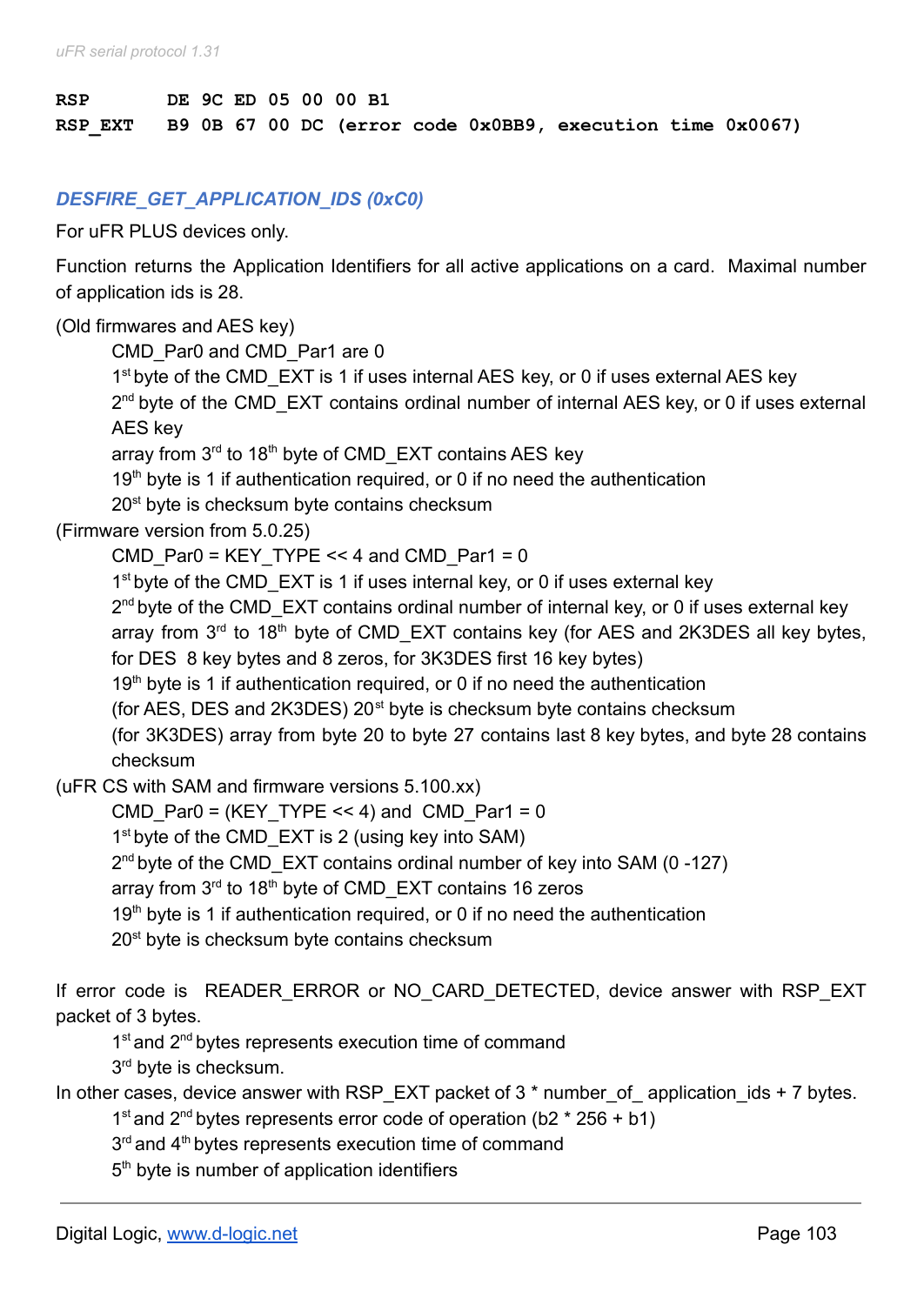$6<sup>th</sup>$  to (6 + 3  $*$  number\_of\_application\_ids)<sup>th</sup> are triplets of bytes which represents application identifier (little endian numbers)

 $(7 + 3 * number_of\_application\_ids)^{th}$  is checksum

### **Example:**

Authentication using the internal key ordinal number 2, authentication required.

There are 2 application ID-s 0xA10000 and 0xA20000

**CMD 55 C0 AA 13 00 00 33 ACK AC C0 CA 13 00 00 DC**

**CMD\_EXT 01 02 00 00 00 00 00 00 00 00 00 00 00 00 00 00 00 00 09 (internal key uses so AES key bytes may have any value (all 00))**

**RSP DE C0 ED 0C 00 00 06 RSP\_EXT B9 0B 67 00 02 00 00 A1 00 00 A2 DB (error code 0x0BB9, execution time 0x0067)**

## *DESFIRE\_CREATE\_RECORD\_FILE (0xC1)*

For uFR PLUS devices only.

Function allows to create file for multiple storage of structural data, within an existing application.

Linear Record File.

Once the file filled completely with data records, further writing to file is not possible unless it is cleared.

Cyclic Record File.

Once the file filled completely with data records, the card automatically overwrites the oldest record with latest written one.

```
CMD Par0 = KEY TYPE << 4 and CMD Par1 = 0
1<sup>st</sup> byte of the CMD_EXT is 1 if uses internal key, or 0 if uses external key
2<sup>nd</sup> byte of the CMD_EXT contains ordinal number of internal key, or 0 if uses external key
array from 3<sup>rd</sup> to 18<sup>th</sup> byte of CMD_EXT contains key (for AES and 2K3DES all key bytes,
for DES 8 key bytes and 8 zeros, for 3K3DES first 16 key bytes)
array from 19<sup>th</sup> to 21<sup>st</sup> byte of CMD_EXT contains AID (Application ID 3 bytes)
22<sup>nd</sup> byte is ID of file that will be created (0 - 31)23<sup>rd</sup> and 24<sup>th</sup> bytes represented access rights for read, write, read&write and changing
(byte 23 = read&write key no (high 4 bits) | changing key no (low 4 bits)
byte 24 = read key no (high 4 bits) | write key no (low 4 bits))
array from 25<sup>th</sup> to 28<sup>th</sup> of CMD_EXT contains record size in bytes
array from 29<sup>th</sup> to 32<sup>nd</sup> of CMD_EXT contains maximal number of records
33<sup>rd</sup> byte is 1 if authentication required, or 0 if no need the authentication
34<sup>th</sup> byte is communication settings
(for AES, DES and 2K3DES) 35<sup>th</sup> byte contains checksum
```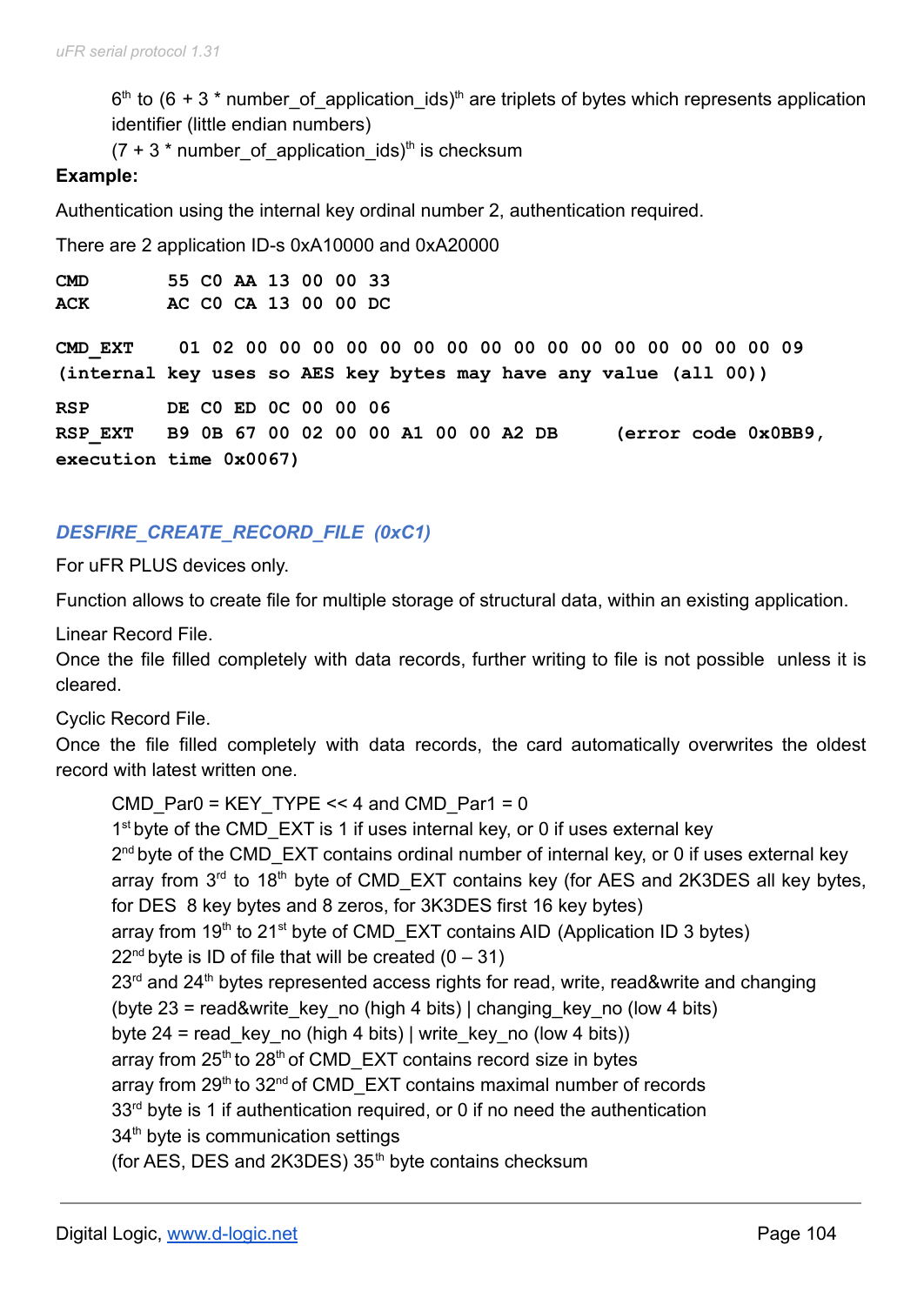(for 3K3DES) array from byte 35 to byte 42 contains last 8 key bytes, and byte 43 contains checksum

(uFR CS with SAM and firmware versions 5.100.xx)

CMD Par0 = (KEY TYPE  $<< 4$ ) and CMD Par1 = 0 1<sup>st</sup> byte of the CMD\_EXT is 2 (using key into SAM) 2<sup>nd</sup> byte of the CMD\_EXT contains ordinal number of key into SAM (0-127) array from 3<sup>rd</sup> to 18<sup>th</sup> byte of CMD\_EXT contains 16 zeros array from  $19<sup>th</sup>$  to 21<sup>st</sup> byte of CMD\_EXT contains AID (Application ID 3 bytes)  $22<sup>nd</sup>$  byte is ID of file that will be created  $(0 - 31)$  $23<sup>rd</sup>$  and  $24<sup>th</sup>$  bytes represented access rights for read, write, read&write and changing (byte  $23$  = read&write key no (high 4 bits) | changing key no (low 4 bits) byte 24 = read key no (high 4 bits) | write key no (low 4 bits)) array from  $25<sup>th</sup>$  to  $28<sup>th</sup>$  of CMD\_EXT contains record size in bytes array from 29<sup>th</sup> to 32<sup>nd</sup> of CMD\_EXT contains maximal number of records  $33<sup>rd</sup>$  byte is 1 if authentication required, or 0 if no need the authentication 34<sup>th</sup> byte is communication settings 35<sup>th</sup> byte contains checksum

RSP\_Val0 and RSP\_Val1 are not in use.

If error code is READER ERROR or NO CARD DETECTED, device answer with RSP EXT packet of 3 bytes.

1<sup>st</sup> and 2<sup>nd</sup> bytes represents execution time of command

3<sup>rd</sup> byte is checksum.

In other cases, device answer with RSP\_EXT packet of 5 bytes.

1<sup>st</sup> and 2<sup>nd</sup> bytes represents error code of operation (b2  $*$  256 + b1)

3<sup>rd</sup> and 4<sup>th</sup> bytes represents execution time of command

5<sup>th</sup> byte is checksum.

## *DESFIRE\_WRITE\_RECORD (0x98)*

For uFR PLUS devices only.

Function allows to write data to a record in a Linear Record File or Cyclic Record File. Write command requires a preceding authentication either with the key specified for Write or Read&Write access.

From firmware version 5.0.32 Desfire Light tag support From firmware version 5.0.38 Transaction MAC for Desfire Light and Desfire EV2 support

(Firmware version from 5.0.xx)

CMD Par0 = KEY TYPE << 4 and CMD Par1 = 0 1<sup>st</sup> byte of the CMD\_EXT is 1 if uses internal key, or 0 if uses external key 2<sup>nd</sup> byte of the CMD\_EXT contains ordinal number of internal key, or 0 if uses external key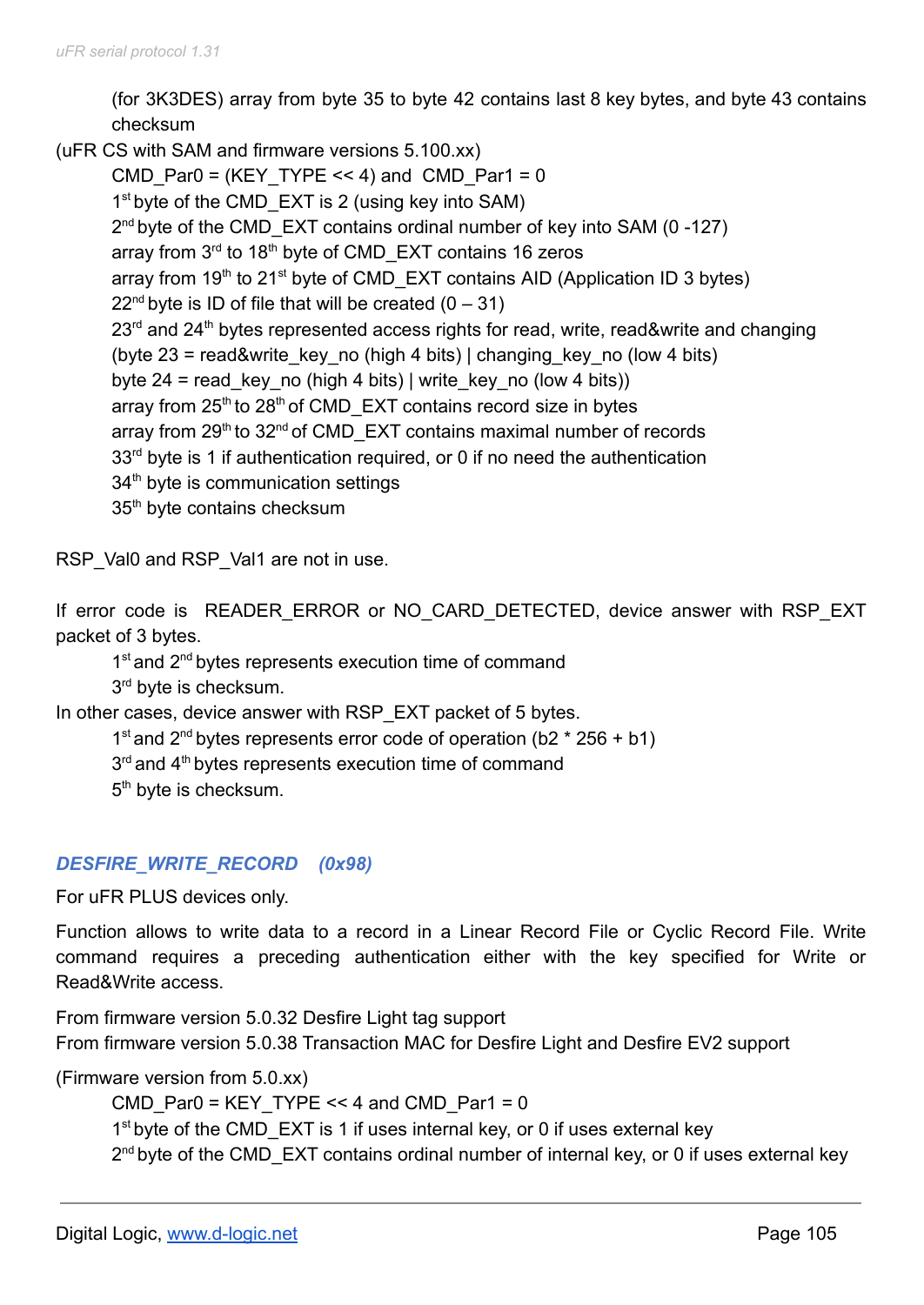array from  $3<sup>rd</sup>$  to 18<sup>th</sup> byte of CMD\_EXT contains key (for AES and 2K3DES all key bytes, for DES 8 key bytes and 8 zeros, for 3K3DES first 16 key bytes) array from  $19<sup>th</sup>$  to 21<sup>st</sup> byte of CMD\_EXT contains AID (Application ID 3 bytes)  $22<sup>nd</sup>$  byte is application key number for writing  $23<sup>rd</sup>$  byte is ID of file  $(0 - 31)$  $24<sup>th</sup>$  byte is 1 if authentication required, or 0 if no need the authentication  $25<sup>th</sup>$  and  $26<sup>th</sup>$  bytes represents start position for write operation within file  $27<sup>th</sup>$  and  $28<sup>th</sup>$  bytes represents number of data to be write 29<sup>th</sup> byte is communication settings array from  $30<sup>th</sup>$  to  $30 +$  block size number of data for writing contains maximal 160 data for writing (for AES, DES and 2K3DES) (31 + block size) byte is checksum (for 3K3DES) array from byte (31 + block size) to byte (38 + block size) contains last 8 key bytes, and byte (39 + block size) contains checksum (uFR CS with SAM and firmware from versions 5.100.xx) CMD Par0 = (KEY TYPE  $<< 4$ ) and CMD Par1 = 0 1<sup>st</sup> byte of the CMD\_EXT is 2 (using key into SAM) 2<sup>nd</sup> byte of the CMD\_EXT contains ordinal number of key into SAM (0-127) array from 3<sup>rd</sup> to 18<sup>th</sup> byte of CMD\_EXT contains 16 zeros array from 19<sup>th</sup> to 21<sup>st</sup> byte of CMD\_EXT contains AID (Application ID 3 bytes) 22<sup>nd</sup> byte is application key number for writing  $23<sup>rd</sup>$  byte is ID of file  $(0 - 31)$ 24<sup>th</sup> byte is 1 if authentication required, or 0 if no need the authentication  $25<sup>th</sup>$  and  $26<sup>th</sup>$  bytes represents start position for write operation within file  $27<sup>th</sup>$  and  $28<sup>th</sup>$  bytes represents number of data to be write 29<sup>th</sup> byte is communication settings array from 30<sup>th</sup> to 30 + block size number of data for writing contains maximal 160 data for writing (31 + block size) byte is checksum (Firmware version from 5.0.38) tmc  $file = 0$  -> Transaction MAC is not used tmc file = 1 -> Transaction MAC is used Reader ID is not used tmc\_file = 3 -> Transaction MAC is used Reader ID is used CMD Par0 = KEY TYPE << 4 and CMD Par1 = tmc file 1<sup>st</sup> byte of the CMD\_EXT is 1 if uses internal key, or 0 if uses external key 2<sup>nd</sup> byte of the CMD\_EXT contains ordinal number of internal key, or 0 if uses external key array from  $3<sup>rd</sup>$  to 18<sup>th</sup> byte of CMD\_EXT contains key (for AES and 2K3DES all key bytes, for DES 8 key bytes and 8 zeros, for 3K3DES first 16 key bytes) array from 19<sup>th</sup> to 21<sup>st</sup> byte of CMD\_EXT contains AID (Application ID 3 bytes) 22<sup>nd</sup> byte is application key number for writing  $23<sup>rd</sup>$  byte is ID of file  $(0 - 31)$  $24<sup>th</sup>$  byte is 1 if authentication required, or 0 if no need the authentication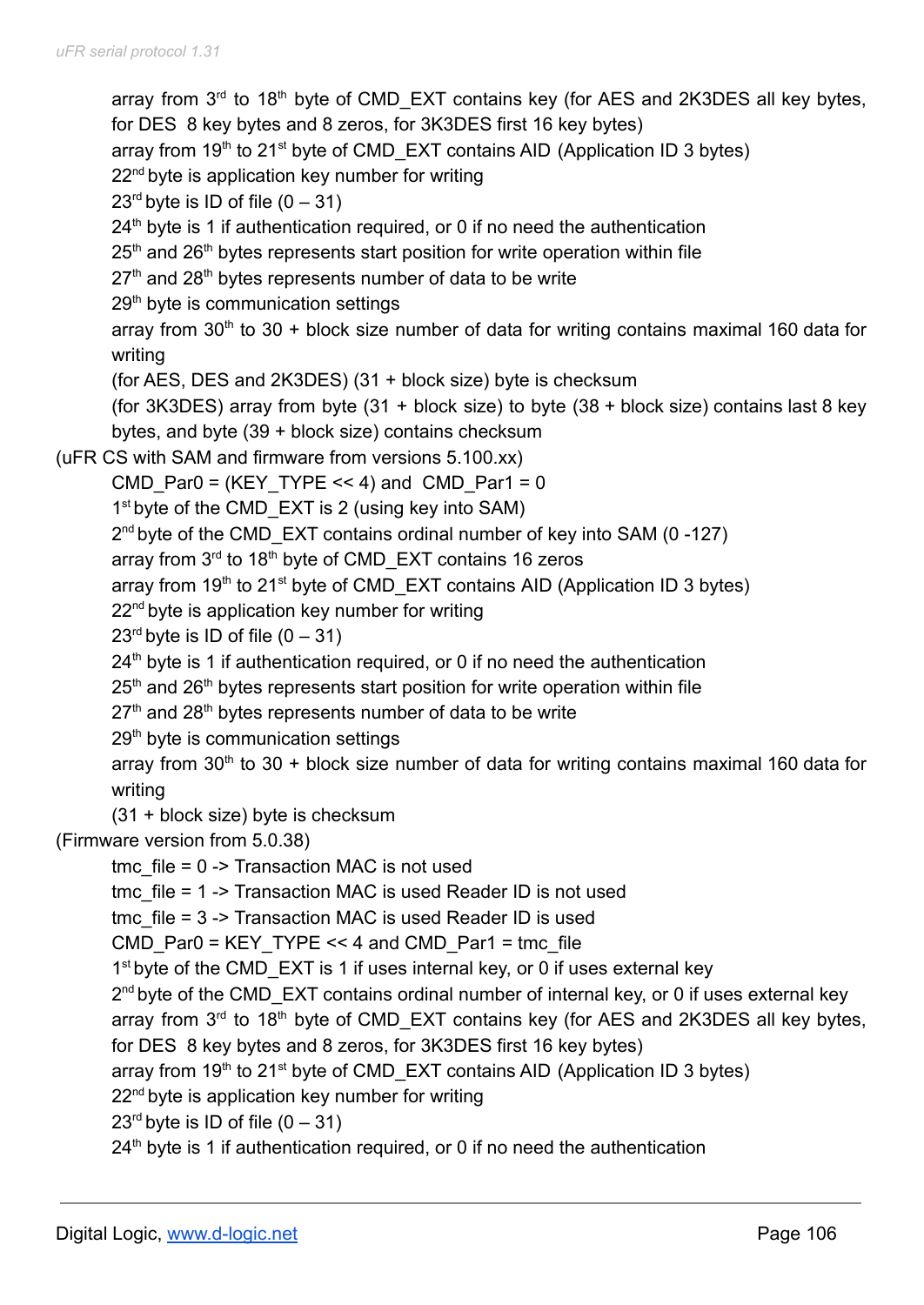$25<sup>th</sup>$  and  $26<sup>th</sup>$  bytes represents start position for write operation within file  $27<sup>th</sup>$  and  $28<sup>th</sup>$  bytes represents number of data to be write 29<sup>th</sup> byte is communication settings array from  $30<sup>th</sup>$  to  $30 +$  block size number of data for writing contains maximal 160 data for writing (for AES, DES and 2K3DES) (31 + block size) byte is checksum (for 3K3DES) array from byte (31 + block size) to byte (38 + block size) contains last 8 key bytes, and byte (39 + block size) contains checksum (uFR CS with SAM and firmware from version 5.100.38) tmc  $file = 0$  -> Transaction MAC is not used tmc file = 1 -> Transaction MAC is used Reader ID is not used tmc file = 3 -> Transaction MAC is used Reader ID is used CMD Par0 = (KEY TYPE << 4) and CMD Par1 = tmc file 1<sup>st</sup> byte of the CMD\_EXT is 2 (using key into SAM) 2<sup>nd</sup> byte of the CMD\_EXT contains ordinal number of key into SAM (0-127) array from 3<sup>rd</sup> to 18<sup>th</sup> byte of CMD\_EXT contains 16 zeros array from  $19<sup>th</sup>$  to 21<sup>st</sup> byte of CMD\_EXT contains AID (Application ID 3 bytes) 22<sup>nd</sup> byte is application key number for writing  $23<sup>rd</sup>$  byte is ID of file  $(0 - 31)$  $24<sup>th</sup>$  byte is 1 if authentication required, or 0 if no need the authentication  $25<sup>th</sup>$  and  $26<sup>th</sup>$  bytes represents start position for write operation within file  $27<sup>th</sup>$  and  $28<sup>th</sup>$  bytes represents number of data to be write 29<sup>th</sup> byte is communication settings array from 30<sup>th</sup> to 30 + block size number of data for writing contains maximal 160 data for writing (31 + block size) byte is checksum If error code is READER ERROR or NO CARD DETECTED, device answer with RSP EXT packet of 3 bytes. 1<sup>st</sup> and 2<sup>nd</sup> bytes represents execution time of command 3<sup>rd</sup> byte is checksum. In other cases, device answer with RSP EXT packet of 5 bytes. 1<sup>st</sup> and 2<sup>nd</sup> bytes represents error code of operation (b2  $*$  256 + b1) 3<sup>rd</sup> and 4<sup>th</sup> bytes represents execution time of command 5<sup>th</sup> byte is checksum. From version  $5.0.38$ . if tmc file  $> 0$ 1<sup>st</sup> and 2<sup>nd</sup> bytes represents error code of operation (b2  $*$  256 + b1) 3<sup>rd</sup> and 4<sup>th</sup> bytes represents execution time of command 5th to 20th bytes represent Reader ID

21st to 36th bytes represent Previous Encrypted Reader ID

37th to 40th bytes represent Transaction MAC counter

41st to 48th bytes represent Transaction MAC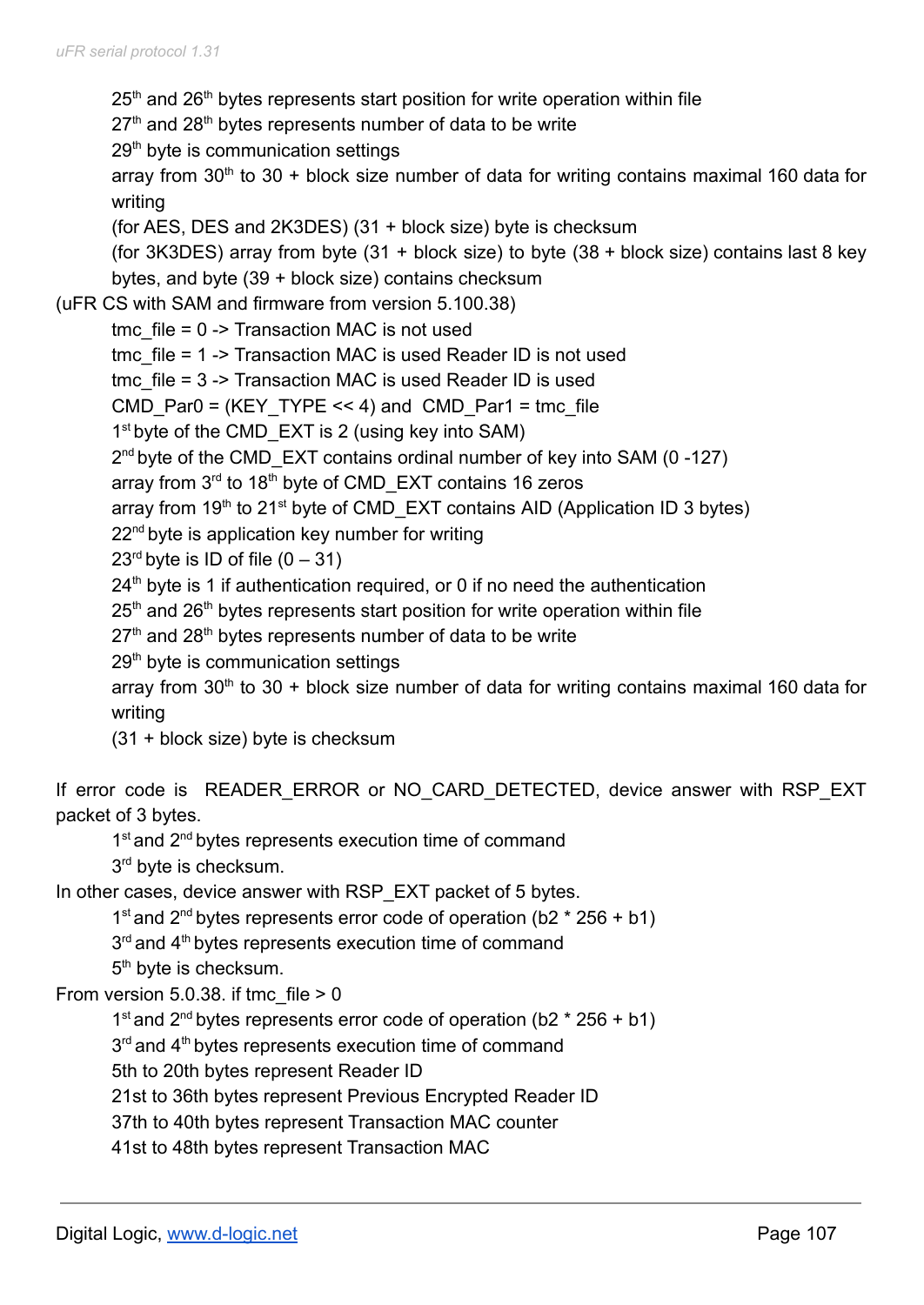49th byte is checksum.

# *DESFIRE\_READ\_RECORDS (0x99)*

For uFR PLUS devices only.

Function allows to read data from a record in a Linear Record File or Cyclic Record File. Read command requires a preceding authentication either with the key specified for Write or Read&Write access.

From firmware version 5.0.32 Desfire Light tag support

```
CMD Par0 = KEY TYPE << 4 and CMD Par1 = 0
        1<sup>st</sup> byte of the CMD_EXT is 1 if uses internal key, or 0 if uses external key
        2<sup>nd</sup> byte of the CMD_EXT contains ordinal number of internal key, or 0 if uses external key
        array from 3<sup>rd</sup> to 18<sup>th</sup> byte of CMD_EXT contains key (for AES and 2K3DES all key bytes,
        for DES 8 key bytes and 8 zeros, for 3K3DES first 16 key bytes)
        array from 19<sup>th</sup> to 21<sup>st</sup> byte of CMD_EXT contains AID (Application ID 3 bytes)
        22<sup>nd</sup> byte is application key number for reading
        23<sup>rd</sup> byte is ID of file (0 - 31)24<sup>th</sup> byte is 1 if authentication required, or 0 if no need the authentication
        25<sup>th</sup> and 26<sup>th</sup> bytes represents start position for read operation within file
        27<sup>th</sup> and 28<sup>th</sup> bytes represents number of records to be read
        29<sup>th</sup> byte is communication settings
        30<sup>th</sup> and 31<sup>st</sup> bytes represents size of record
        (for AES, DES and 2K3DES) 32nd byte contains checksum
        (for 3K3DES) array from byte 32 to byte 39 contains last 8 key bytes, and byte 40 contains
        checksum
(uFR CS with SAM and firmware versions 5.100.xx)
        CMD Par0 = (KEY TYPE << 4) and CMD Par1 = 0
        1<sup>st</sup> byte of the CMD_EXT is 2 (using key into SAM)
        2<sup>nd</sup> byte of the CMD_EXT contains ordinal number of key into SAM (0-127)
        array from 3<sup>rd</sup> to 18<sup>th</sup> byte of CMD_EXT contains 16 zeros
        array from 19<sup>th</sup> to 21<sup>st</sup> byte of CMD_EXT contains AID (Application ID 3 bytes)
        22<sup>nd</sup> byte is application key number for reading
        23<sup>rd</sup> byte is ID of file (0 - 31)24<sup>th</sup> byte is 1 if authentication required, or 0 if no need the authentication
        25<sup>th</sup> and 26<sup>th</sup> bytes represents start position for read operation within file
        27<sup>th</sup> and 28<sup>th</sup> bytes represents number of records to be read
        29<sup>th</sup> byte is communication settings
        30<sup>th</sup> and 31<sup>st</sup> bytes represents size of record
        32<sup>nd</sup> byte contains checksum
```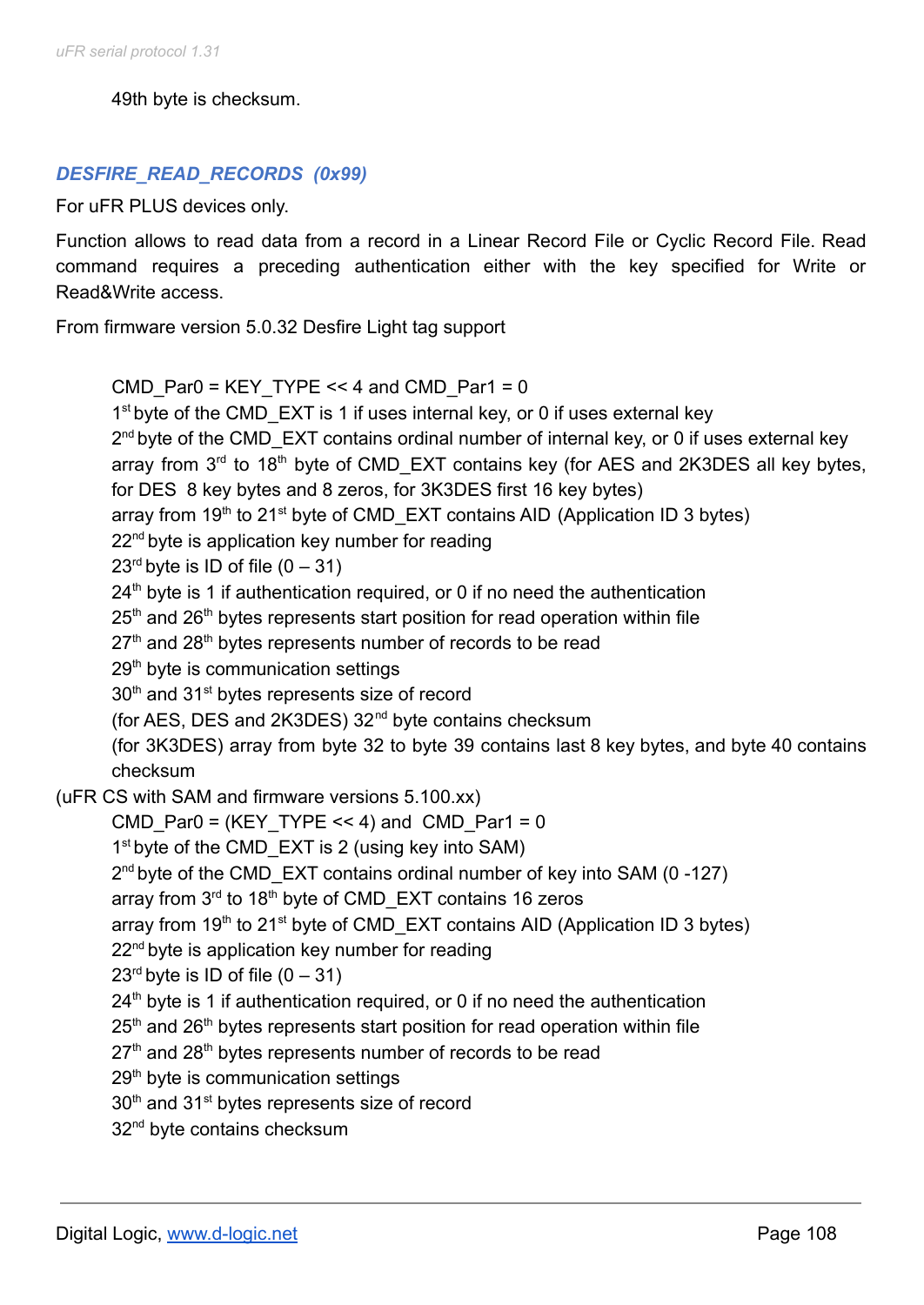Reading the data is specific and is done in a loop. Reads one data, and if it is 0, then reads another that indicates how much data follows in the package. This is repeated until the required amount of data read. If the first data is different from 0, then reader will be sent standard response.

RSP\_Val0 and RSP\_Val1 are not in use.

If error code is READER ERROR or NO CARD DETECTED, device answer with RSP EXT packet of 3 bytes.

1<sup>st</sup> and 2<sup>nd</sup> bytes represents execution time of command

3<sup>rd</sup> byte is checksum.

In other cases, device answer with RSP\_EXT packet of 5 bytes.

1<sup>st</sup> and 2<sup>nd</sup> bytes represents error code of operation (b2  $*$  256 + b1)

 $3<sup>rd</sup>$  and  $4<sup>th</sup>$  bytes represents execution time of command

5<sup>th</sup> byte is checksum.

### *DESFIRE\_CLEAR\_RECORD (0x6D)*

For uFR PLUS devices only.

Function allows to reset a Linear Record File or Cyclic Record file to the empty state. Clear command requires a preceding authentication with the key specified for Read&Write access.

From firmware version 5.0.32 Desfire Light tag support

From firmware version 5.0.38 Transaction MAC for Desfire Light and Desfire EV2 support

(Firmware version 5.0.xx)

CMD Par0 = KEY TYPE << 4 and CMD Par1 = 0 1<sup>st</sup> byte of the CMD\_EXT is 1 if uses internal key, or 0 if uses external key 2<sup>nd</sup> byte of the CMD\_EXT contains ordinal number of internal key, or 0 if uses external key array from  $3<sup>rd</sup>$  to 18<sup>th</sup> byte of CMD\_EXT contains key (for AES and 2K3DES all key bytes, for DES 8 key bytes and 8 zeros, for 3K3DES first 16 key bytes) array from 19<sup>th</sup> to 21<sup>st</sup> byte of CMD\_EXT contains AID (Application ID 3 bytes)  $22<sup>nd</sup>$  byte is ID of file that will be deleted  $(0 - 31)$  $23<sup>rd</sup>$  byte is 1 if authentication required, or 0 if no need the authentication (for AES, DES and 2K3DES)  $24<sup>th</sup>$  byte contains checksum (for 3K3DES) array from byte 24 to byte 31 contains last 8 key bytes, and byte 32 contains checksum (uFR CS with SAM and firmware versions 5.100.xx) CMD Par0 = (KEY TYPE  $<< 4$ ) and CMD Par1 = 0 1<sup>st</sup> byte of the CMD\_EXT is 2 (using key into SAM) 2<sup>nd</sup> byte of the CMD\_EXT contains ordinal number of key into SAM (0-127) array from 3<sup>rd</sup> to 18<sup>th</sup> byte of CMD\_EXT contains 16 zeros

array from 19<sup>th</sup> to 21<sup>st</sup> byte of CMD\_EXT contains AID (Application ID 3 bytes)

 $22<sup>nd</sup>$  byte is ID of file that will be deleted  $(0 - 31)$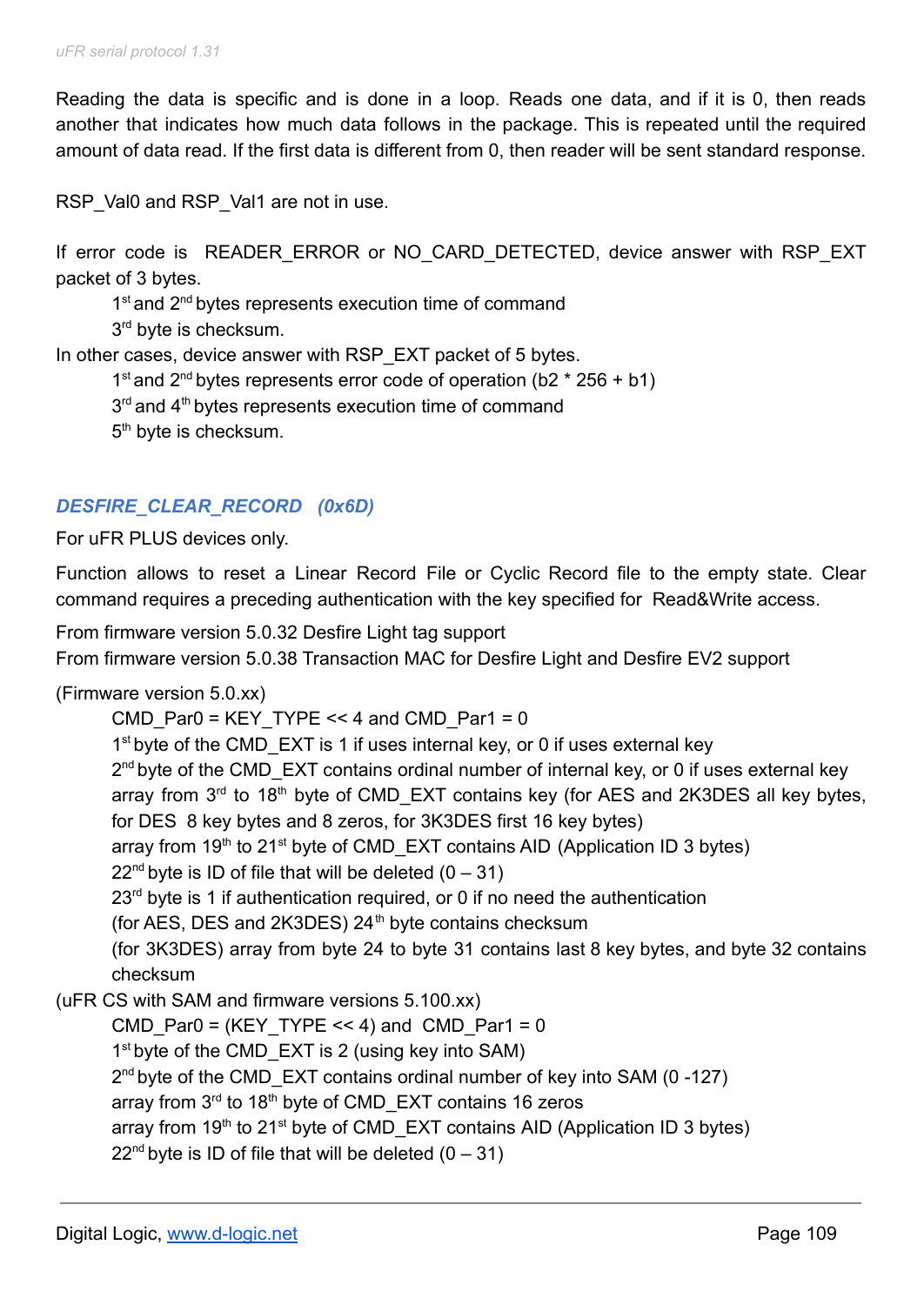$23<sup>rd</sup>$  byte is 1 if authentication required, or 0 if no need the authentication

- 24<sup>th</sup> byte contains checksum
- (Firmware version from 5.0.38)

tmc  $file = 0$  -> Transaction MAC is not used tmc file = 1 -> Transaction MAC is used Reader ID is not used tmc file = 3 -> Transaction MAC is used Reader ID is used CMD Par0 = KEY TYPE << 4 and CMD Par1 = tmc file 1<sup>st</sup> byte of the CMD\_EXT is 1 if uses internal key, or 0 if uses external key 2<sup>nd</sup> byte of the CMD\_EXT contains ordinal number of internal key, or 0 if uses external key array from  $3<sup>rd</sup>$  to 18<sup>th</sup> byte of CMD\_EXT contains key (for AES and 2K3DES all key bytes, for DES 8 key bytes and 8 zeros, for 3K3DES first 16 key bytes) array from  $19<sup>th</sup>$  to 21<sup>st</sup> byte of CMD\_EXT contains AID (Application ID 3 bytes)  $22<sup>nd</sup>$  byte is ID of file that will be deleted (0 – 31)  $23<sup>rd</sup>$  byte is 1 if authentication required, or 0 if no need the authentication 24th byte is Application key number (for AES, DES and 2K3DES)  $25<sup>th</sup>$  byte contains checksum (for 3K3DES) array from byte 25 to byte 32 contains last 8 key bytes, and byte 33 contains checksum (uFR CS with SAM and firmware versions 5.100.xx) tmc  $file = 0$  -> Transaction MAC is not used tmc file = 1 -> Transaction MAC is used Reader ID is not used tmc\_file = 3 -> Transaction MAC is used Reader ID is used CMD Par0 = (KEY TYPE << 4) and CMD Par1 = tmc file 1<sup>st</sup> byte of the CMD\_EXT is 2 (using key into SAM) 2<sup>nd</sup> byte of the CMD\_EXT contains ordinal number of key into SAM (0-127) array from 3<sup>rd</sup> to 18<sup>th</sup> byte of CMD\_EXT contains 16 zeros array from 19<sup>th</sup> to 21<sup>st</sup> byte of CMD\_EXT contains AID (Application ID 3 bytes)  $22<sup>nd</sup>$  byte is ID of file that will be deleted  $(0 - 31)$  $23<sup>rd</sup>$  byte is 1 if authentication required, or 0 if no need the authentication 24<sup>th</sup> byte contains checksum

RSP\_Val0 and RSP\_Val1 are not in use.

If error code is READER ERROR or NO CARD DETECTED, device answer with RSP EXT packet of 3 bytes.

1<sup>st</sup> and 2<sup>nd</sup> bytes represents execution time of command 3<sup>rd</sup> byte is checksum.

In other cases, device answer with RSP\_EXT packet of 5 bytes.

1<sup>st</sup> and 2<sup>nd</sup> bytes represents error code of operation (b2  $*$  256 + b1)

3<sup>rd</sup> and 4<sup>th</sup> bytes represents execution time of command

5<sup>th</sup> byte is checksum.

From version  $5.0.38$ . if tmc file  $> 0$ 

1<sup>st</sup> and 2<sup>nd</sup> bytes represents error code of operation (b2  $*$  256 + b1)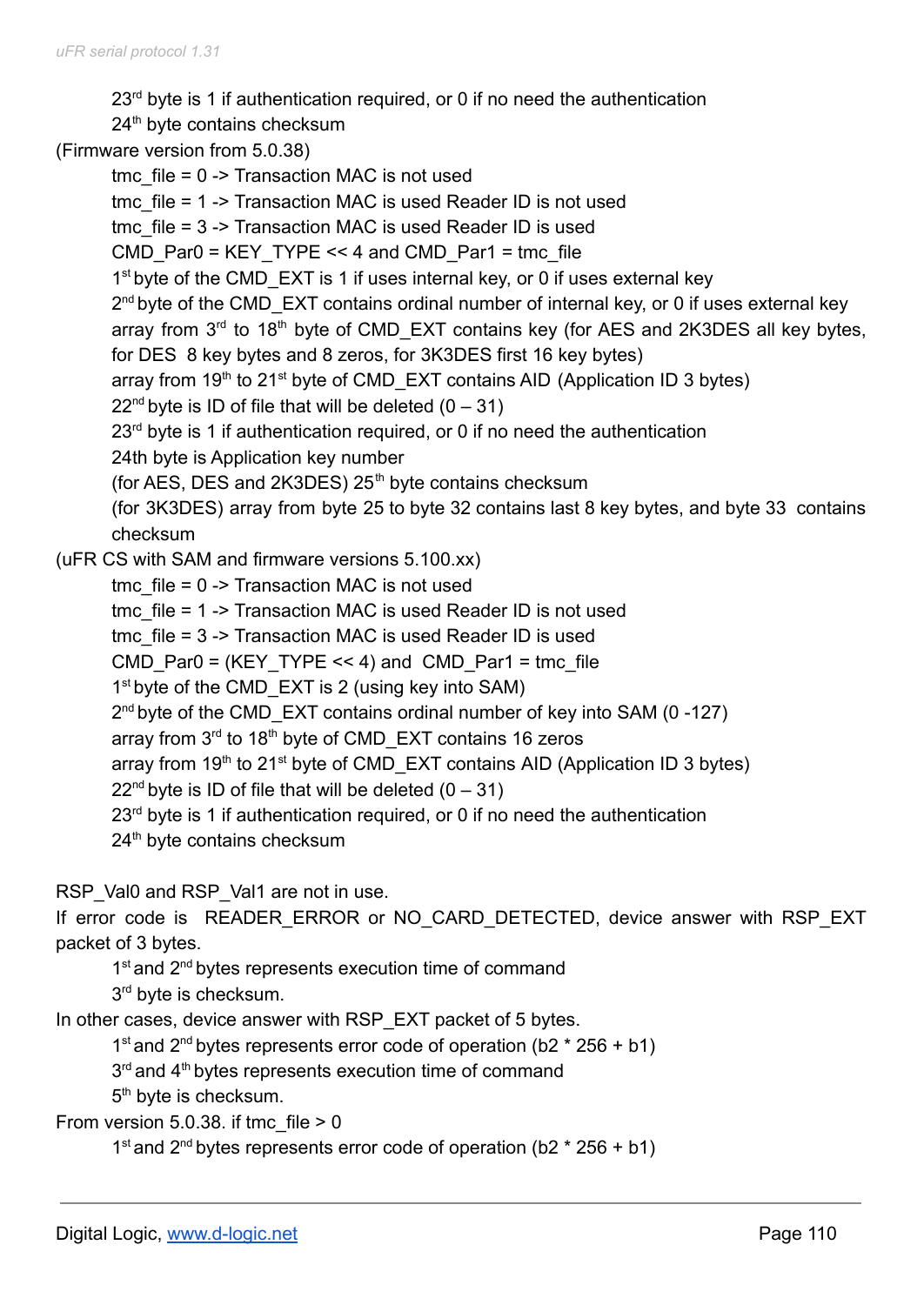$3<sup>rd</sup>$  and  $4<sup>th</sup>$  bytes represents execution time of command 5th to 20th bytes represent Reader ID 21st to 36th bytes represent Previous Encrypted Reader ID 37th to 40th bytes represent Transaction MAC counter 41st to 48th bytes represent Transaction MAC 49th byte is checksum.

### *DESFIRE\_CREATE\_TRANS\_MAC\_FILE (0xC2)*

From firmware version 5.0.38

Function allows to create TransactionMAC file.

```
CMD Par0 = KEY TYPE << 4 and CMD Par1 = 0
       1<sup>st</sup> byte of the CMD_EXT is 1 if uses internal key, or 0 if uses external key
       2<sup>nd</sup> byte of the CMD_EXT contains ordinal number of internal key, or 0 if uses external key
       array from 3<sup>rd</sup> to 18<sup>th</sup> byte of CMD_EXT contains key (for AES and 2K3DES all key bytes,
       for DES 8 key bytes and 8 zeros, for 3K3DES first 16 key bytes)
       array from 19<sup>th</sup> to 21<sup>st</sup> byte of CMD_EXT contains AID (Application ID 3 bytes)
       22<sup>nd</sup> byte is ID of file that will be created (0 - 31)23<sup>rd</sup> byte is communication settings
       24<sup>th</sup> and 25th bytes represented access rights for read, write, read&write and changing
       (byte 24 = commit reader id key no (high 4 bits) | changing key no (low 4 bits)
       byte 25 = read key no (high 4 bits) | 0x0F)
       array form 26th to 41st byte contains Transaction MAC key
       (for AES, DES and 2K3DES) 42nd byte contains checksum
       (for 3K3DES) array from byte 42 to byte 49 contains last 8 key bytes, and byte 50 contains
       checksum
(uFR CS with SAM and firmware versions 5.100.38)
       CMD Par0 = (KEY TYPE << 4) and CMD Par1 = 0
       1<sup>st</sup> byte of the CMD_EXT is 2 (using key into SAM)
       2<sup>nd</sup> byte of the CMD_EXT contains ordinal number of key into SAM (0-127)
       array from 3<sup>rd</sup> to 18<sup>th</sup> byte of CMD_EXT contains 16 zeros
       array from 19<sup>th</sup> to 21<sup>st</sup> byte of CMD_EXT contains AID (Application ID 3 bytes)
       22<sup>nd</sup> byte is ID of file that will be created (0 – 31)
       23<sup>rd</sup> byte is communication settings
       24<sup>th</sup> and 25th bytes represented access rights for read, write, read&write and changing
       (byte 24 = commit reader id key no (high 4 bits) | changing key no (low 4 bits)
       byte 25 = read key no (high 4 bits) | 0x0F \ranglearray form 26th to 41st byte contains Transaction MAC key
       (for AES, DES and 2K3DES) 42nd byte contains checksum
```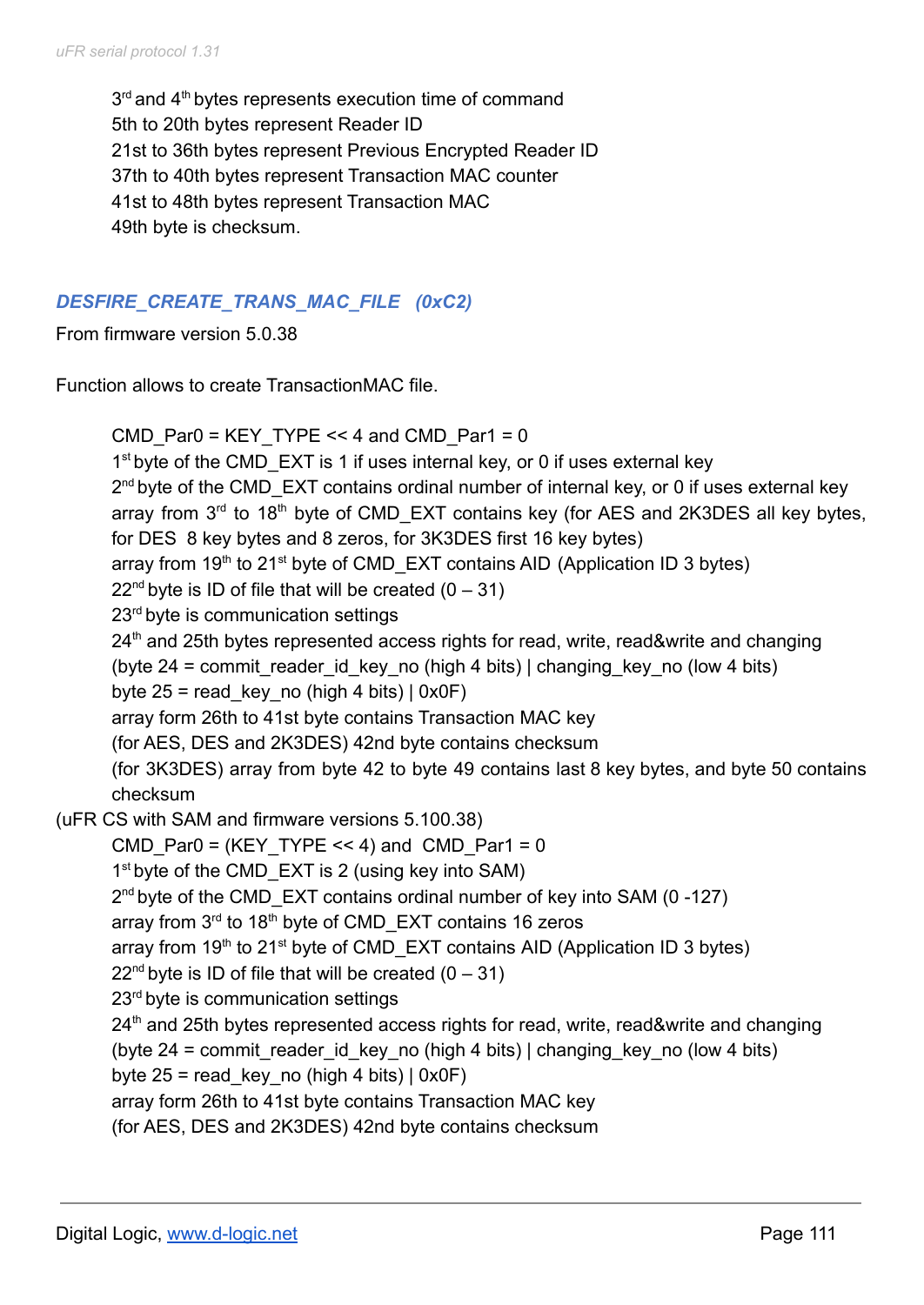(for 3K3DES) array from byte 42 to byte 49 contains last 8 key bytes, and byte 50 contains checksum

RSP\_Val0 and RSP\_Val1 are not in use.

If error code is READER ERROR or NO CARD DETECTED, device answer with RSP EXT packet of 3 bytes.

1<sup>st</sup> and 2<sup>nd</sup> bytes represents execution time of command 3<sup>rd</sup> byte is checksum.

In other cases, device answer with RSP\_EXT packet of 5 bytes.

1<sup>st</sup> and 2<sup>nd</sup> bytes represents error code of operation (b2  $*$  256 + b1)  $3<sup>rd</sup>$  and  $4<sup>th</sup>$  bytes represents execution time of command 5<sup>th</sup> byte is checksum.

From version  $5.0.38$ . if tmc file  $> 0$ 

1<sup>st</sup> and 2<sup>nd</sup> bytes represents error code of operation (b2  $*$  256 + b1)  $3<sup>rd</sup>$  and  $4<sup>th</sup>$  bytes represents execution time of command 5th to 20th bytes represent Reader ID 21st to 36th bytes represent Previous Encrypted Reader ID 37th to 40th bytes represent Transaction MAC counter 41st to 48th bytes represent Transaction MAC 49th byte is checksum.

# **COMMANDS FOR MIFARE PLUS CARDS**

# *MFP\_FIRST\_AUTHENTICATE (0x6A)*

Function is used for optional authentication with AES key when the card is in security level 1 and for switching to the security level 3.

CMD Par0 is authentication mode (RKA\_AUTH1A=0x00 or PK\_AUTH1A\_AES=0x80)

CMD Par1 is ordinal number of AES key from reader (0 - 15)

CMD\_EXT

1<sup>st</sup> and 2<sup>nd</sup> bytes represents card key address array from 3<sup>rd</sup> to 18<sup>th</sup> byte contains AES key 19<sup>th</sup> byte is checksum

The RSP\_EXT is not in use

# **Example:**

Switch to security level 3 from security level 1. AES key must be equivalent with key entered into SL3 switch key register during personalization of card, for example key number 4 stored into reader.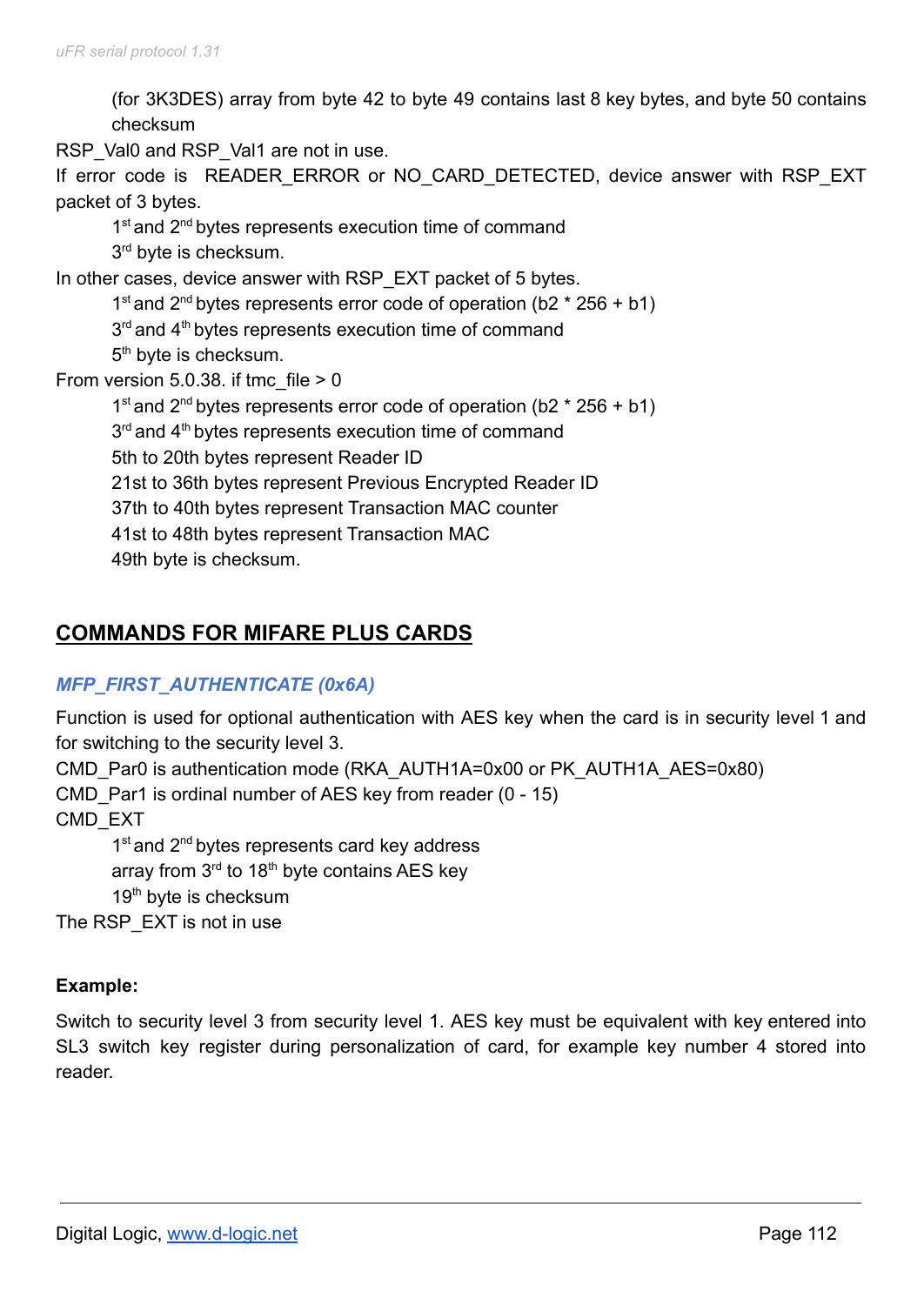| <b>CMD</b>                                                       | 55 6A AA 13 00 04 89 |  |  |  |
|------------------------------------------------------------------|----------------------|--|--|--|
| ACK                                                              | AC 6A CA 13 00 04 22 |  |  |  |
|                                                                  |                      |  |  |  |
| (internal key uses so AES key bytes may have any value (all 00)) |                      |  |  |  |
| RSP                                                              | DE 6A ED 00 00 00 60 |  |  |  |

### *MFP\_CHANGE\_REG\_KEY(0x6B)*

Function is used for registers or keys changing when the card is in security level 3. CMD Par0 is authentication mode (RKA\_AUTH1A=0x00 or PK\_AUTH1A\_AES=0x80) CMD Par1 is ordinal number of AES key from reader (0 - 15) CMD\_EXT 1<sup>st</sup> and 2<sup>nd</sup> bytes represents card key or register address array from  $3<sup>rd</sup>$  to 18<sup>th</sup> byte contains new AES key or register data  $19<sup>th</sup>$  and  $20<sup>th</sup>$  bytes represents card key for authentication address array from 21<sup>st</sup> to 36<sup>th</sup> byte contains AES key for authentication 37<sup>th</sup> byte is checksum (uFR CS with SAM and firmware versions 5.100.xx) CMD Par0 is authentication mode (SAM\_KEY\_AUTH1A =  $0x10$ ) CMD\_Par1 is ordinal number of AES key for authentication from SAM (1 - 127) CMD\_EXT 1<sup>st</sup> and 2<sup>nd</sup> bytes represents card key or register address array from 3<sup>rd</sup> to 18<sup>th</sup> byte contains 16 zeros or register data  $19<sup>th</sup>$  and  $20<sup>th</sup>$  bytes represents card key for authentication address 21<sup>st</sup> byte is ordinal number of new AES key from SAM (1 - 127)

22<sup>nd</sup> byte is checksum

The RSP\_EXT is not in use

#### **Example:**

Change the configuration AES key. Authenticate with same key. Old key is 0x11111111111111111111111111111111, new key is 0x22222222222222222222222222222222.

**CMD 55 6B AA 25 80 00 36 ACK AC 6B CA 25 80 00 AF CMD\_EXT 01 90 22 22 22 22 22 22 22 22 22 22 22 22 22 22 22 22 01 90 11 11 11 11 11 11 11 11 11 11 11 11 11 11 11 11 07 RSP DE 6B ED 00 00 00 5F**

#### *MFP\_GET\_UID(0x6C)*

Function is used to read card UID when the Random ID enabled. VC polling ENC, and VC polling MAC key entered during personalization. These keys use in card UID reading process.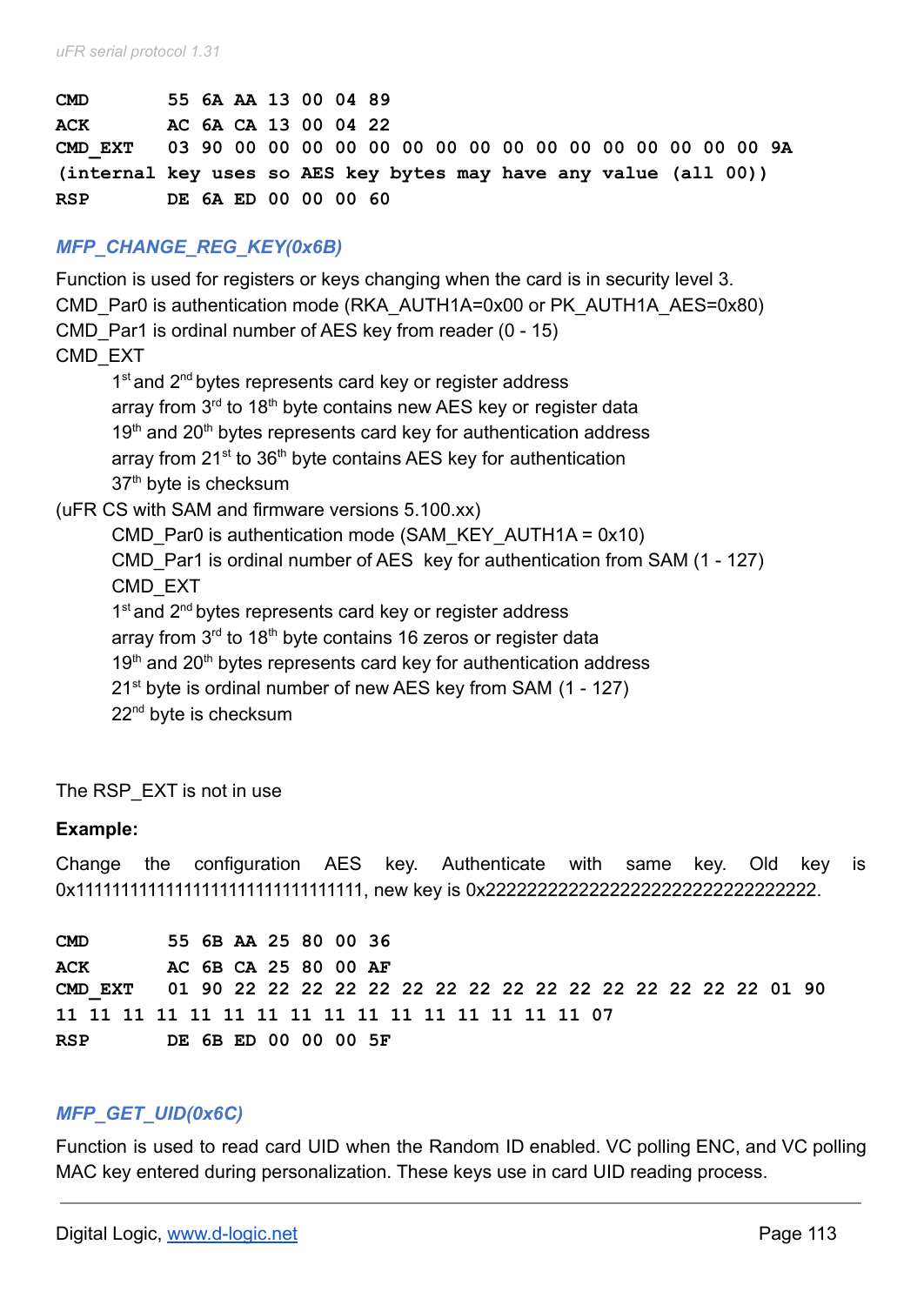CMD Par0 is authentication mode (RKA\_AUTH1A=0x00 or PK\_AUTH1A\_AES=0x80) CMD Par1 is 0 if authentication mode is PK\_AUTH1A\_AES CMD\_EXT array from  $1<sup>st</sup>$  to  $16<sup>th</sup>$  byte contains VC polling ENC key array from 17<sup>th</sup> to 32<sup>nd</sup> byte contains VC polling MAC key 33<sup>rd</sup> byte is checksum else if authentication mode is RKA\_AUTH1A CMD\_EXT 1<sup>st</sup> byte is ordinal number of internal key contain VC polling ENC key 2<sup>nd</sup> byte is ordinal number of internal key contain VC polling MAC key 3<sup>rd</sup> byte is checksum (uFR CS with SAM and firmware versions 5.100.xx) CMD Par0 is authentication mode (SAM\_KEY\_AUTH1A =  $0x10$ ) 1<sup>st</sup> byte is ordinal number of SAM key contain VC polling ENC key 2<sup>nd</sup> byte is ordinal number of SAM key contain VC polling MAC key 3<sup>rd</sup> byte is checksum

# RSP\_EXT

1<sup>st</sup> byte is UID length (7 or 4)

array from  $2<sup>nd</sup>$  to 2 + length byte contains card UID

# **Example:**

VC polling ENC key is 0x22222222222222222222222222222222, VC polling MAC key is 0x11111111111111111111111111111111.

| <b>CMD</b>                         |                      |  | 55 6C AA 21 80 00 35 |  |  |  |  |  |  |
|------------------------------------|----------------------|--|----------------------|--|--|--|--|--|--|
| ACK                                | AC 6C CA 21 80 00 AC |  |                      |  |  |  |  |  |  |
|                                    |                      |  |                      |  |  |  |  |  |  |
|                                    |                      |  |                      |  |  |  |  |  |  |
| <b>RSP</b>                         | DE 6C ED 09 00 00 66 |  |                      |  |  |  |  |  |  |
| RSP EXT 07 01 02 03 04 05 06 07 0E |                      |  |                      |  |  |  |  |  |  |

# **COMMANDS FOR NT4H CARDS**

#### **From firmware version 5.0.32**

Supported cards are NT4H1321 (NTAG 413 DNA), NT4H2421Gx (NTAG 424 DNA), and NT4H2421Tx (NTAG 424 DNA TT) card.

NTAG 424 DNA is fully compliant with the NFC Forum Type 4 Tag IC specification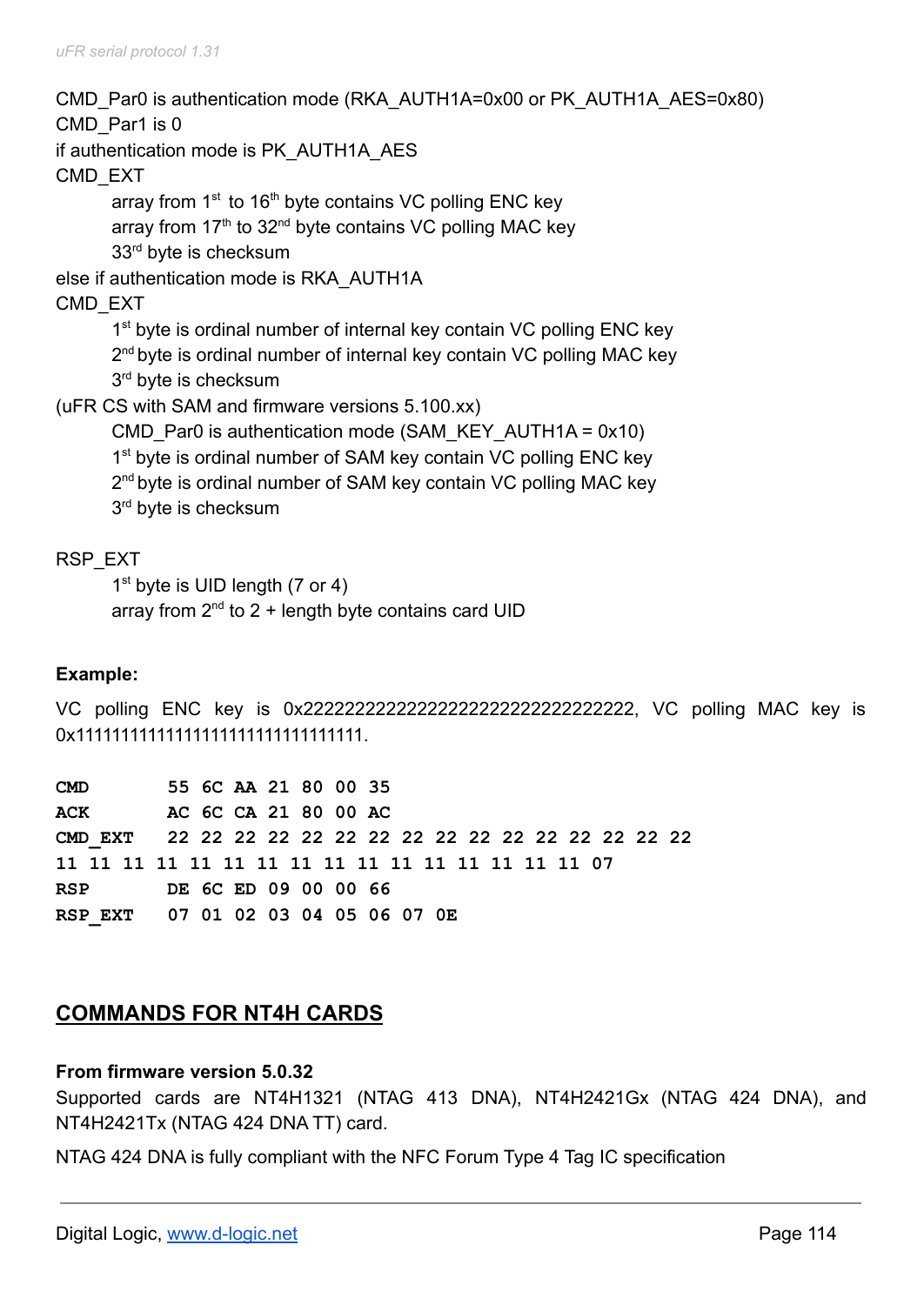(Certification ID: 58562), with the contactless proximity protocol according to ISO/IEC14443-4 and the ISO/IEC 7816-4 based file system and command frames.

NTAG 424 DNA TT comes with smart status awareness, detecting the status of a tamper loop.

Same command is used for the Desfire Light tag in a couple of cases.

# *NT4H\_COMMON\_CMD (0xB3)*

This command is used for various NT4H commands.

# **NT4H\_SET\_GLOBAL\_PARAMETERS**

Command sets file number, key number, and communication mode, before the using functions for reading and writing data into cards which are used for NTAG 2xx cards. This makes it possible to use existing functions for linear reading and writing.

```
CMD PAR0 = 1, CMD PAR1 = 0CMD_EXT
1st byte is file number (NTAG 413 - 1 or 2, NTAG 424 - 1 to 3)
2nd byte is application key number (NTAG 413 - 0 to 2, NTAG 424 - 0 to 4)
3rd byte is communication mode of selected file (0 - plain, 1 - macked, 3 - enciphered)
4th byte is checksum
The RSP_EXT is not in use
```
### **Example:**

File number = 2, key number = 0, communication mode =  $0$  (plain) **CMD 55 B3 AA 04 01 00 50 ACK AC B3 CA 04 01 00 D7 CMD\_EXT 02 00 00 09 RSP DE B3 ED 00 00 00 87**

# **NT4H\_CHANGE\_FILE\_SETTINGS**

The commands change the access parameters of an existing standard data file. Length of settings data, and its content may be various according to NXP documentation.

 $CMD$  PAR0 = 2, CMD PAR1 = 0 CMD\_EXT 1st byte defines internal key using (1 - reader key, 0 - provided key) 2nd byte is ordinal AES key number into reader (0 - 15) array 3 - 18 is provided AES key 19th byte is card type (NT4H cards = 1, Desfire light = 2) 20th byte is file number (NTAG 413 - 1 or 2, NTAG 424 - 1 to 3, Desfire light 0, 1, 3, 4, 15 or 31) 21st byte is application key number (NTAG 413 - 0 to 2, NTAG 424 - 0 to 4) 22nd byte is communication mode (3 - enciphered) 23rd byte is settings data length array of settings data length bytes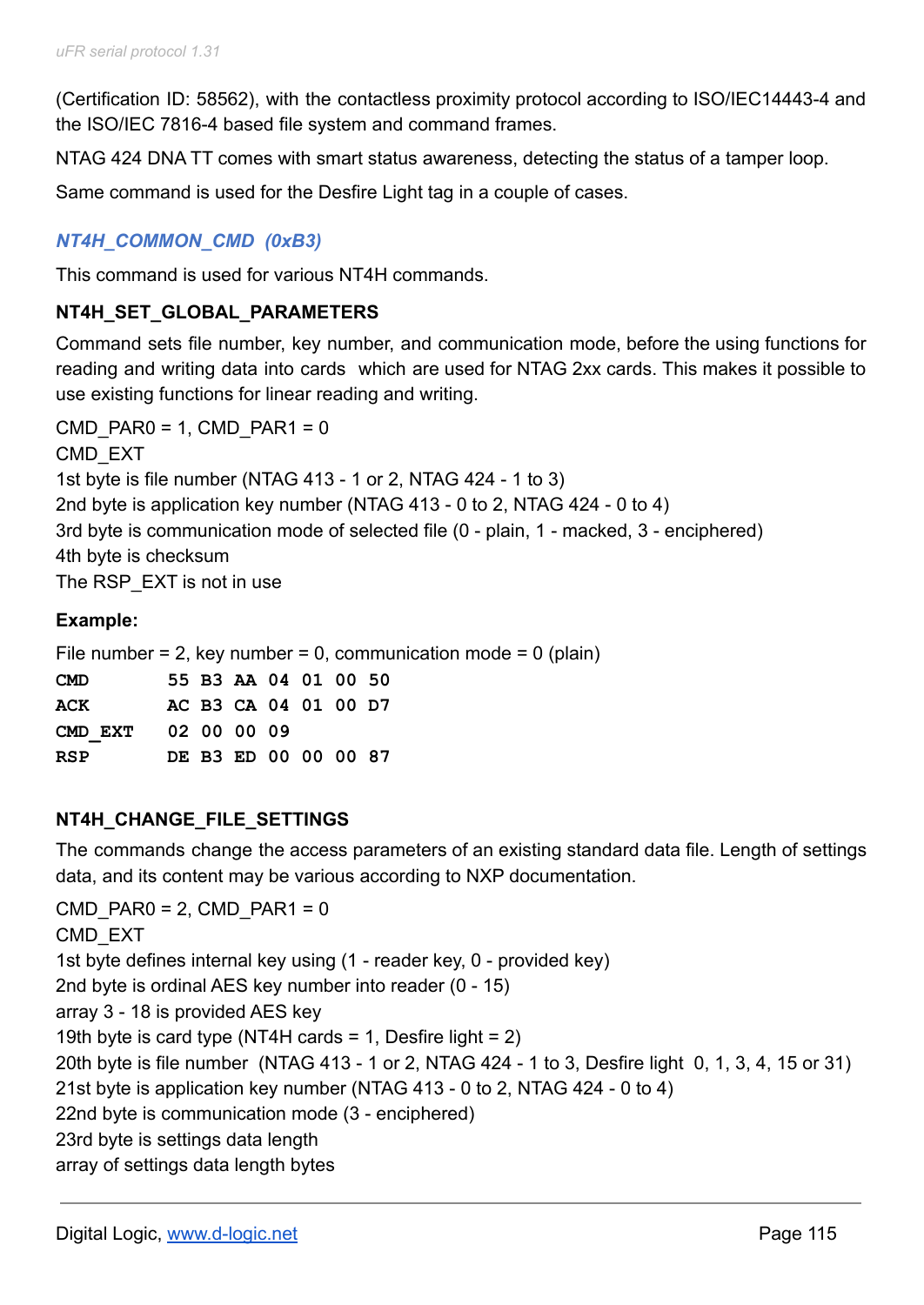last byte is checksum The RSP\_EXT is not in use

# **Example:**

File number = 2, current change key number = 0, read key number = 2, write key number = 3, read/write key number = 3, new change key number = 0, communication mode = 0 (plain), authentication mode provided, AES key 16x 0x00.

**CMD 55 B3 AA 1B 02 00 5C ACK AC B3 CA 1B 02 00 D3 CMD\_EXT 00 00 00 00 00 00 00 00 00 00 00 00 00 00 00 00 00 00 01 02 00 03 03 00 30 23 17 RSP DE B3 ED 00 00 00 87**

# **NT4H\_SET\_CARD\_CONFIGURATION**

Command set card configuration. Authentication with master key required. Length of configuration data, and its content may be various according to NXP documentation.

CMD PAR0 = 3, CMD PAR1 =  $0$ 

CMD\_EXT

1st byte defines internal key using (1 - reader key, 0 - provided key)

2nd byte is ordinal AES key number into reader (0 - 15)

array 3 - 18 is provided AES key

19th byte is card type (NT4H cards = 1)

20th byte is card command options according to NXP documentation.

21st byte is configuration data length

array of configuration data length

last byte is checksum

The RSP\_EXT is not in use

# **Example:**

Set Random ID. Option = 0 (PICC configuration), Authentication with provided master key.

**CMD 55 B3 AA 17 03 00 5F ACK AC B3 CA 17 03 00 C8 CMD\_EXT 00 00 00 00 00 00 00 00 00 00 00 00 00 00 00 00 00 00 01 00 01 02 09 RSP DE B3 ED 00 00 00 87**

# **NT4H\_CHANGE\_KEY**

Command changes AES key. Authentication with the application master key is required.

CMD PAR0 = 4, CMD PAR1 =  $0$ CMD\_EXT 1st byte defines internal key using (1 - reader key, 0 - provided key)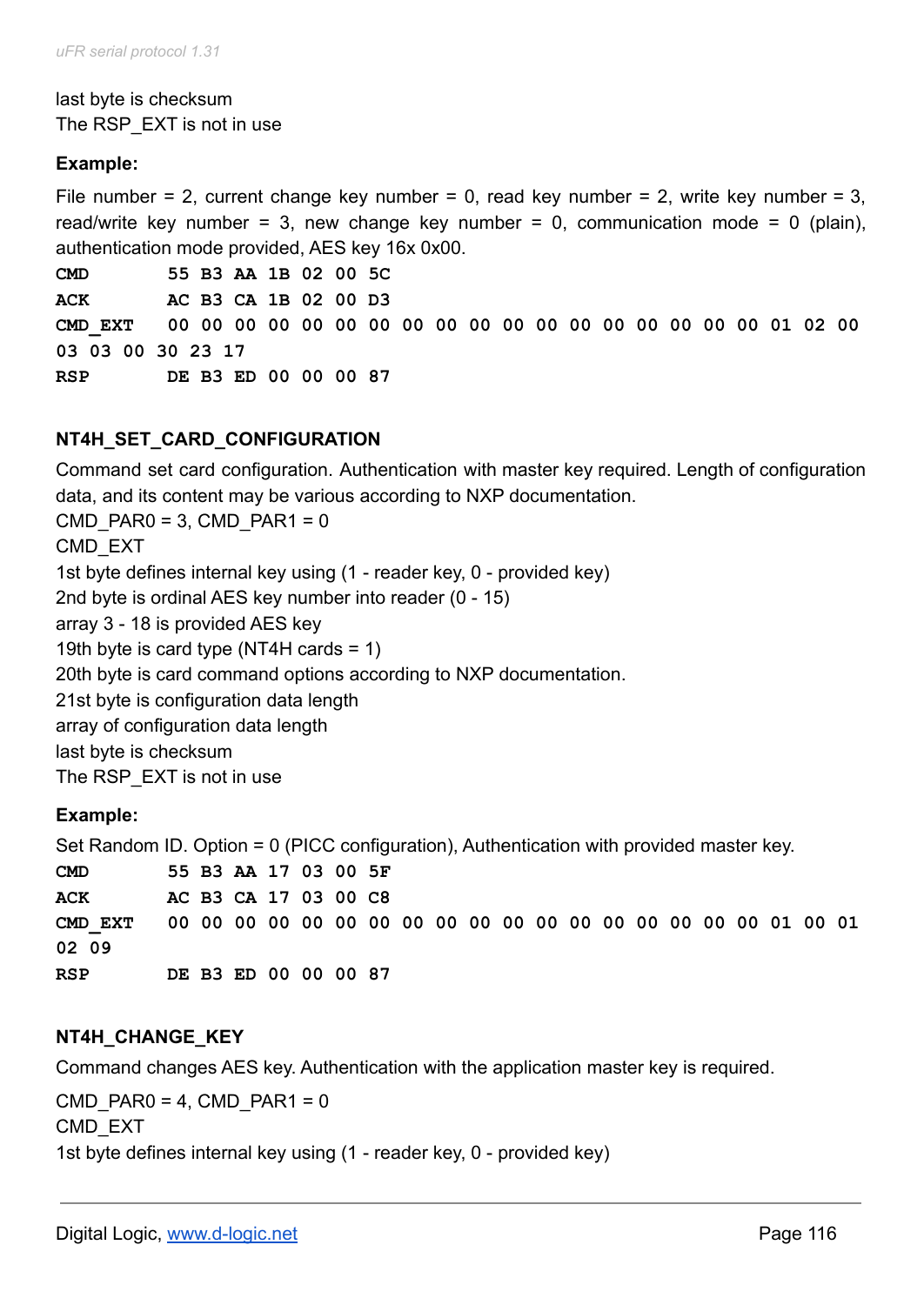2nd byte is ordinal AES key number into reader (0 - 15) array 3 - 18 is provided AES key byte 19 is application key number which will be changed (NTAG 413 - 0 to 2, NTAG 424 - 0 to 4) array 20 - 35 is new AES key array 36 - 52 is old AES key if application key number is different from 0 byte 53 is checksum. The RSP\_EXT is not in use

### **Example:**

Key number 2 changing. Master AES key is 16 x 0x00. New AES key is 16 x 0x11. Old AES key is 16 x 0x00. Provided key authentication mode.

**CMD 55 B3 AA 34 04 00 83 ACK AC B3 CA 34 04 00 EC CMD\_EXT 00 00 00 00 00 00 00 00 00 00 00 00 00 00 00 00 00 00 02 11 11 11 11 11 11 11 11 11 11 11 11 11 11 11 11 00 00 00 00 00 00 00 00 00 00 00 00 00 00 00 00 09 RSP DE B3 ED 00 00 00 87**

# **NT4\_GET\_UID**

Command returns card UID if Random ID activated. Valid authentication is required.

```
CMD PAR0 = 5, CMD PAR1 = 0
CMD_EXT
1st byte defines internal key using (1 - reader key, 0 - provided key)
2nd byte is ordinal AES key number into reader (0 - 15)
array 3 - 18 contains provided AES key
byte 19 is application key number (NTAG 413 - 0 to 2, NTAG 424 - 0 to 4)
RSP_EXT
array 1 - 7 contains UID
8th byte is checksum.
```
# **Example:**

Provided key authentication mode. Key number = 2. AES key is 16 x 0x11.

**CMD 55 B3 AA 14 05 00 64 ACK AC B3 CA 14 05 00 CB CMD\_EXT 00 00 11 11 11 11 11 11 11 11 11 11 11 11 11 11 11 11 02 09 RSP DE B3 ED 08 00 00 8F RSP\_EXT 04 5B A8 92 76 63 80 F7**

# **NT4H\_GET\_FILE\_SETTINGS**

Command returns file settings. Length of settings data may be various according to NXP documentation.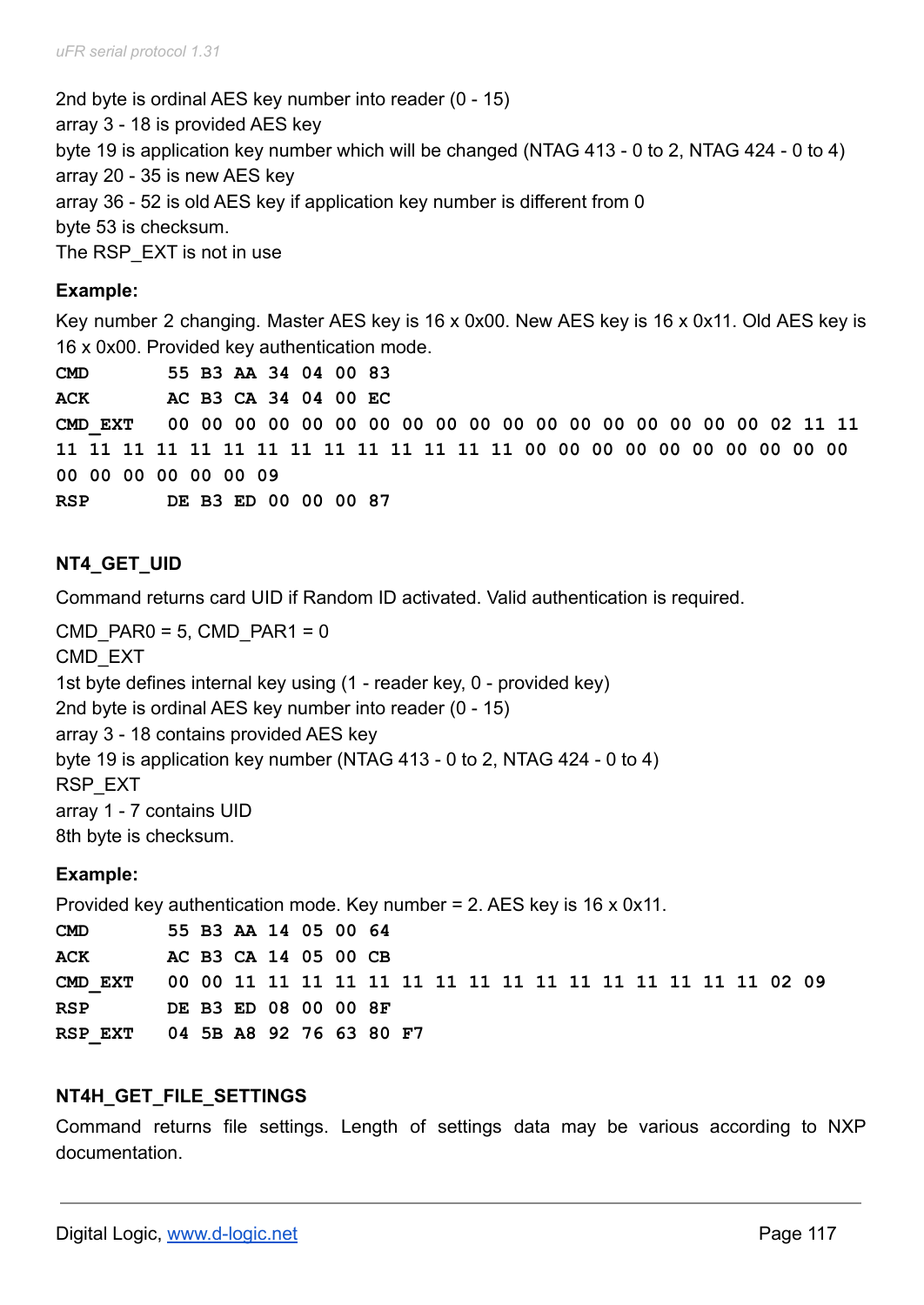CMD PAR0 = 6, CMD PAR1 =  $0$ CMD\_EXT 1st and 2nd bytes are 0 (no authentication required) 3rd byte is card type (NT4H cards  $= 1$ , Desfire light  $= 2$ ) 4th byte is file number (NTAG 413 - 1 or 2, NTAG 424 - 1 to 3, Desfire light 0, 1, 3, 4, 15 or 31) RSP\_EXT Settings data length bytes the last byte is checksum.

### **Example:**

File number = 2, File is in secure dynamic message mode.

| <b>CMD</b>                                                          |  | 55 B3 AA 05 06 00 56 |  |  |  |  |  |  |  |  |  |
|---------------------------------------------------------------------|--|----------------------|--|--|--|--|--|--|--|--|--|
| <b>ACK</b>                                                          |  | AC B3 CA 05 06 00 DD |  |  |  |  |  |  |  |  |  |
| CMD EXT 00 00 01 02 0A                                              |  |                      |  |  |  |  |  |  |  |  |  |
| <b>RSP</b>                                                          |  | DE B3 ED 14 00 00 9B |  |  |  |  |  |  |  |  |  |
| RSP EXT 00 40 E0 EE 00 01 00 C1 FE 22 22 00 00 44 00 00 44 00 00 77 |  |                      |  |  |  |  |  |  |  |  |  |

# **NT4H\_GET\_SDM\_READING\_COUNTER**

Function supports retrieving of the current values of the SDM reading counter.

```
CMD PAR0 = 7, CMD PAR1 = 0CMD_EXT
1st byte defines internal key using (1 - reader key, 0 - provided key, 0xFF no authentication)
2nd byte is ordinal AES key number into reader (0 - 15)
array 3 - 18 is provided AES key
19th byte is file number (NTAG 413 - 1 or 2, NTAG 424 - 1 to 3)
20th byte is application key number (NTAG 413 - 0 to 2, NTAG 424 - 0 to 4)
21st byte is checksum
RSP_EXT
```
array 1 - 3 value of counter (little endian) byte 4 is checksum

# **Example:**

Get SDM reading counter without authentication.

| CMD                      |  | 55 B3 AA 15 07 00 65 |  |  |  |  |  |  |  |  |  |
|--------------------------|--|----------------------|--|--|--|--|--|--|--|--|--|
| ACK                      |  | AC B3 CA 15 07 00 CE |  |  |  |  |  |  |  |  |  |
|                          |  |                      |  |  |  |  |  |  |  |  |  |
| RSP DE B3 ED 04 00 00 8B |  |                      |  |  |  |  |  |  |  |  |  |
| RSP EXT 02 00 00 09      |  |                      |  |  |  |  |  |  |  |  |  |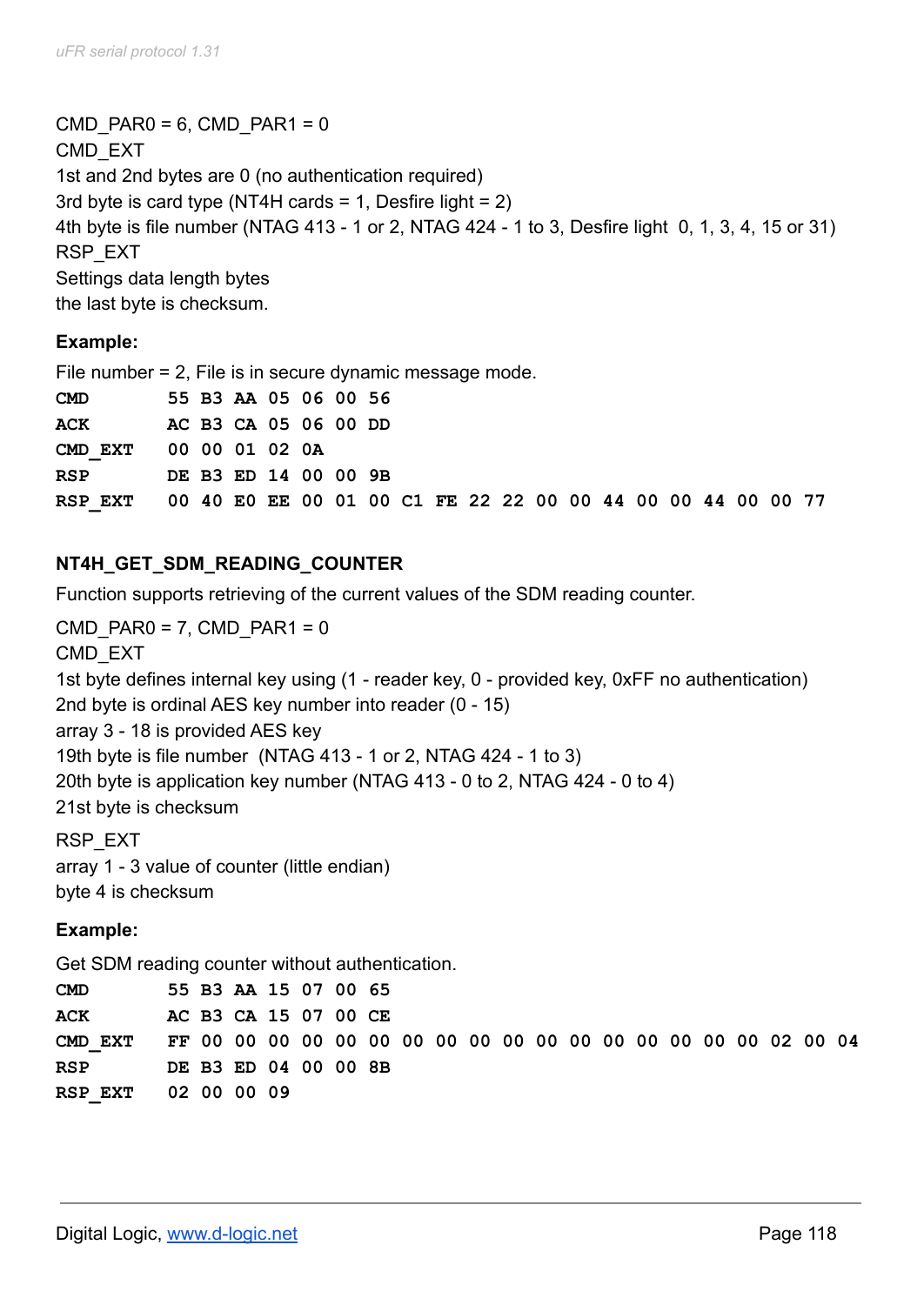# **DFL\_DELETE\_TRANSACTION\_MAC\_FILE**

Command delete transaction MAC file.

**NOTE: Transaction MAC file exists by factory default. To use the operations with value file, and cyclic record file, this file must be deleted.**

CMD PAR0 = 8, CMD PAR1 =  $0$ CMD\_EXT 1st byte defines internal key using (1 - reader key, 0 - provided key) 2nd byte is ordinal AES key number into reader (0 - 15) array 3 - 18 is provided AES key 19th byte is file number = 15 20th byte is checksum RSP\_EXT not in use

# **NT4H\_GET\_TT\_STATUS**

Firmware version 5.0.43. NTAG 424 TT only. Command supports retrieving of the permanent and current Tag Tamper Status.

 $CMD$  PAR0 = 9, CMD PAR1 = 0 CMD\_EXT 1st byte defines internal key using (1 - reader key, 0 - provided key, 0xFF - no authentication) 2nd byte is ordinal AES key number into reader (0 - 15) array 3 - 18 is provided AES key 19th byte is tag tamper status key number (0 - 4) 20th byte is checksum

RSP\_EXT 1st byte is tag tamper permanent status 2nd byte is tag tamper current status 3rd byte is checksum

# **Example:**

Get tag tamper status. Authentication with provided key 0x00000000000000000000000000000000. Tag tamper status key is 0.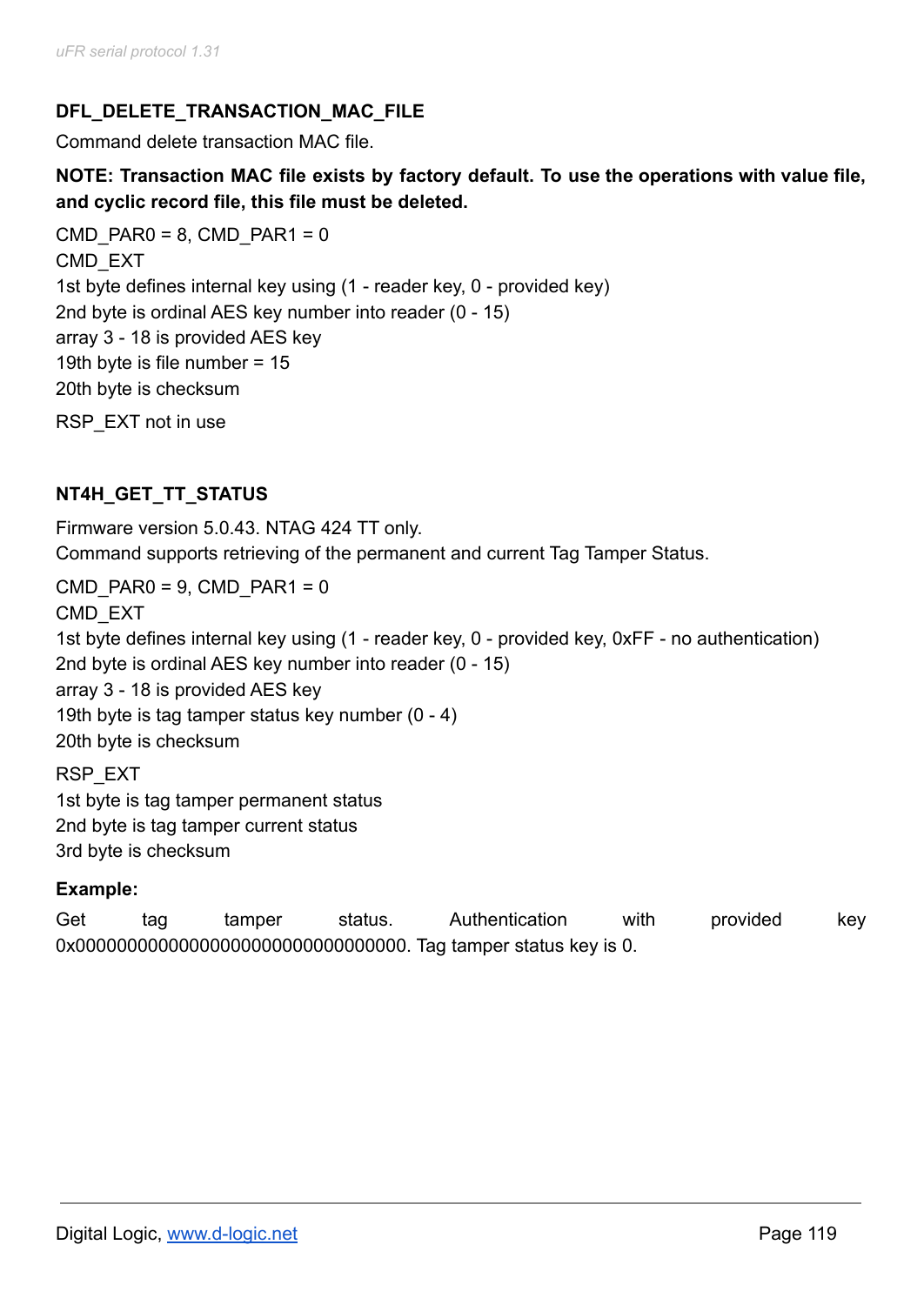| <b>CMD</b>       |  | 55 B3 AA 14 09 00 58 |  |  |  |  |  |  |  |  |  |
|------------------|--|----------------------|--|--|--|--|--|--|--|--|--|
| ACK              |  | AC B3 CA 14 09 00 CF |  |  |  |  |  |  |  |  |  |
|                  |  |                      |  |  |  |  |  |  |  |  |  |
| <b>RSP</b>       |  | DE B3 ED 03 00 00 8A |  |  |  |  |  |  |  |  |  |
| RSP EXT 43 43 07 |  |                      |  |  |  |  |  |  |  |  |  |

### **COMMANDS FOR READER SETTINGS**

#### *SET\_BAD\_SELECT\_NR\_MAX (0x3F)*

The function allows you to set the number of unsuccessful card selections before it can be considered that the card is not placed on the reader. Period between two card selections is approximately 10ms. Default value of this parameter is 20 i.e. 200ms. This parameter can be set in the range of 0 to 254.

The CMD EXT set is not in use. CMD\_Par0 is bad select card number maximal CMD Par1 = (CMD Par0 xor A3) + 7 The RSP EXT is not in use

#### **Example:**

Bad select card maximal is 10 CMD Par0 = 0x0A, CMD Par1 =  $(0A xor A3) + 7 = B0$ 

| <b>CMD</b> |  |                      |  |  |  |  | 55 3F AA 00 0A B0 81 (send command 3F), 81 checksum |
|------------|--|----------------------|--|--|--|--|-----------------------------------------------------|
| <b>RSP</b> |  | DE 3F ED 00 00 00 13 |  |  |  |  |                                                     |

#### *GET\_BAD\_SELECT\_NR\_MAX(0x44)*

The function returns value of maximal unsuccessful card selections, which is set in reader.

The CMD EXT set is not in use. CMD\_Par0 and CMD\_Par1 are 0 RSP  $EXT - 1<sup>st</sup>$  byte is maximal value of bad select card number

#### **Example:**

| <b>CMD</b>    |  |                      |  |  |                  |  | 55 44 AA 00 00 00 C2 (send command 44), C2 checksum |
|---------------|--|----------------------|--|--|------------------|--|-----------------------------------------------------|
| <b>RSP</b>    |  | DE 44 ED 02 00 00 7C |  |  |                  |  |                                                     |
| RSP EXT 0A 11 |  |                      |  |  | (number is 0x0A) |  |                                                     |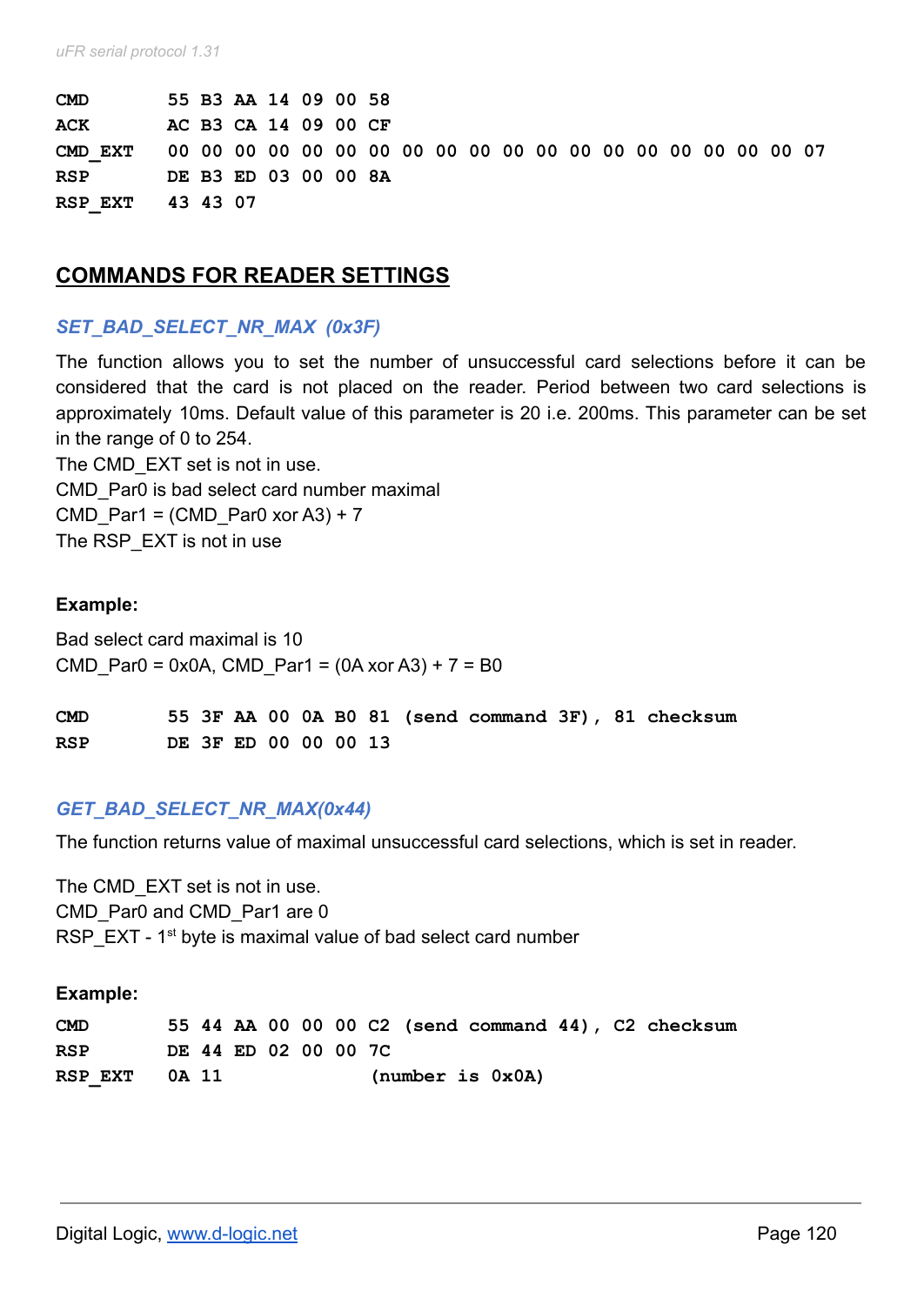# **FUNCTIONS FOR THE READER LOW POWER MODE CONTROL**

# *ENTER\_SLEEP\_MODE (0x46)*

Function allows the low power reader mode. Reader is in sleep mode. RF field is turned off. The reader is waiting for the command to return to normal working mode. The CMD EXT set is not in use. CMD\_Par0 and CMD\_Par1 are 0 The RSP EXT is not in use.

#### **Example:**

**CMD 55 46 AA 00 00 00 C0 (send command 46), C0 checksum RSP DE 46 ED 00 00 00 7C**

# *LEAVE\_SLEEP\_MODE (0x47)*

Function allows return from low power reader mode to normal working mode.

The CMD EXT set is not in use. CMD Par0 and CMD Par1 are 0 The RSP EXT is not in use.

From version 5.0.23 after the wake up byte sent, must wait 10 ms before the command sending.

#### **Example:**

**WAKE UP BYTE 00 from version 5.0.23 wait 10 ms after the wake up byte sent CMD 55 47 AA 00 00 00 BF (send command 47), BF checksum RSP DE 47 ED 00 00 00 7B**

# *AUTO\_SLEEP\_SET (0x4D)*

supported from firmware version 3.8.18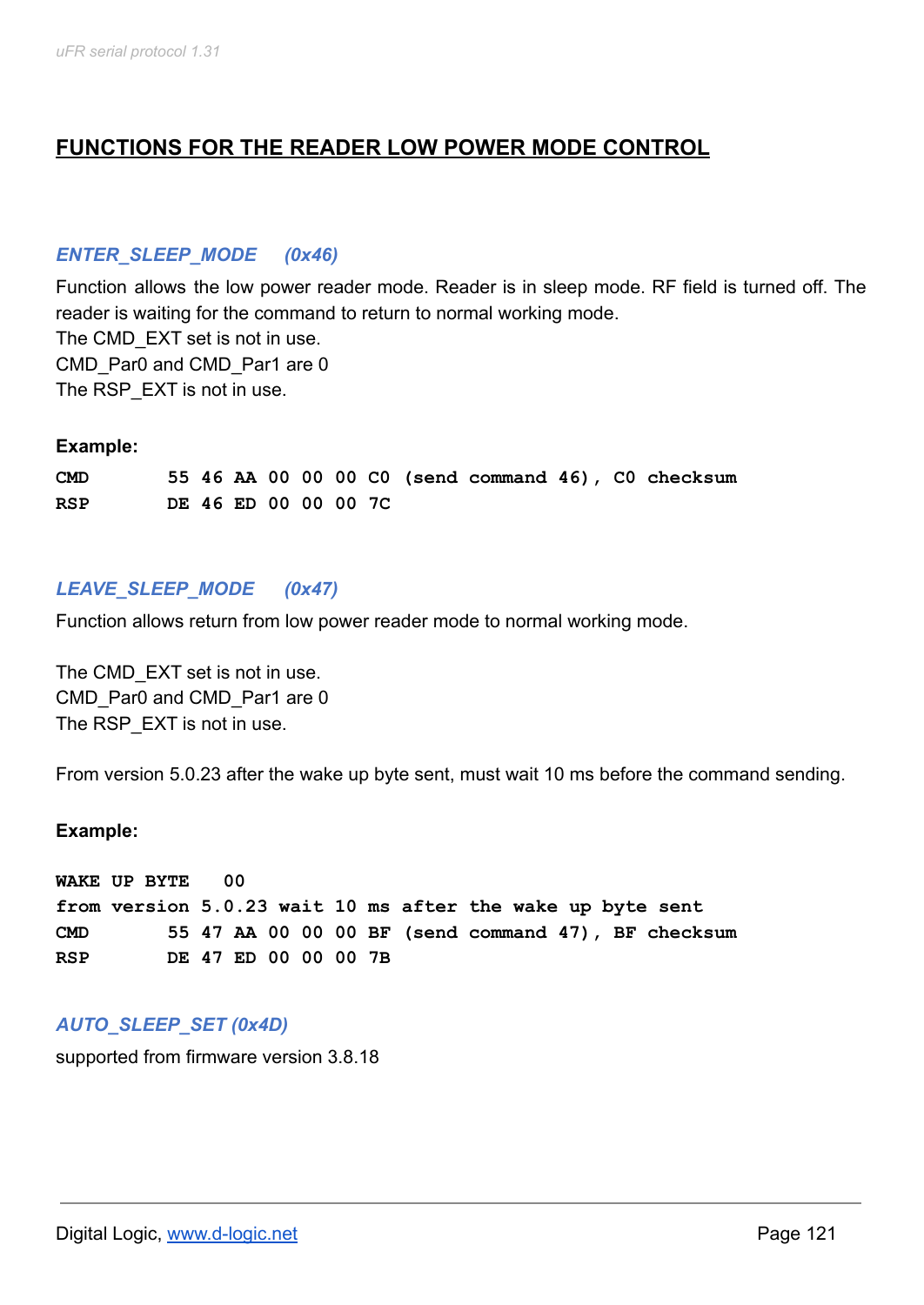### **Command description:**

This function permanently set auto-sleep functionality of the device. Valid value for the CMD\_Par0 range is from 1 to 254 seconds. To permanently disable auto-sleep functionality use 0 or 0xFF for the CMD Par0 value. The CMD EXT is not in use. CMD Par1 are 0 (not in use). The RSP EXT is not in use.

# *AUTO\_SLEEP\_GET (0x4E)*

supported from firmware version 3.8.18

#### **Command description:**

This command returns permanently configured auto-sleep wait seconds. The CMD EXT is not in use. CMD Par0 and CMD Par1 are 0 (not in use). The RSP EXT is not in use. RSP Val0 containing configured auto-sleep wait seconds. RSP Val1 is 0 (not in use).

# **Commands for Reader NTAG Emulation Mode**

# *WRITE\_EMULATION\_NDEF (0x4A)*

supported from firmware version 3.8.0

#### **Command description:**

Command stores a message record for NTAG emulation mode into the reader EEPROM. The CMD\_EXT is used and contains an NDEF message for tag emulation mode. Maximum total size for emulated NDEF message is 144 bytes.

CMD Par0 and CMD Par1 are 0 (not in use).

1<sup>st</sup> and 2<sup>nd</sup> byte of the CMD\_EXT set contains length of the following NDEF message (parameter called ndef len) maximal length is 144 bytes.

The next ndef len bytes contains an NDEF message.

last byte of the CMD EXT set contains checksum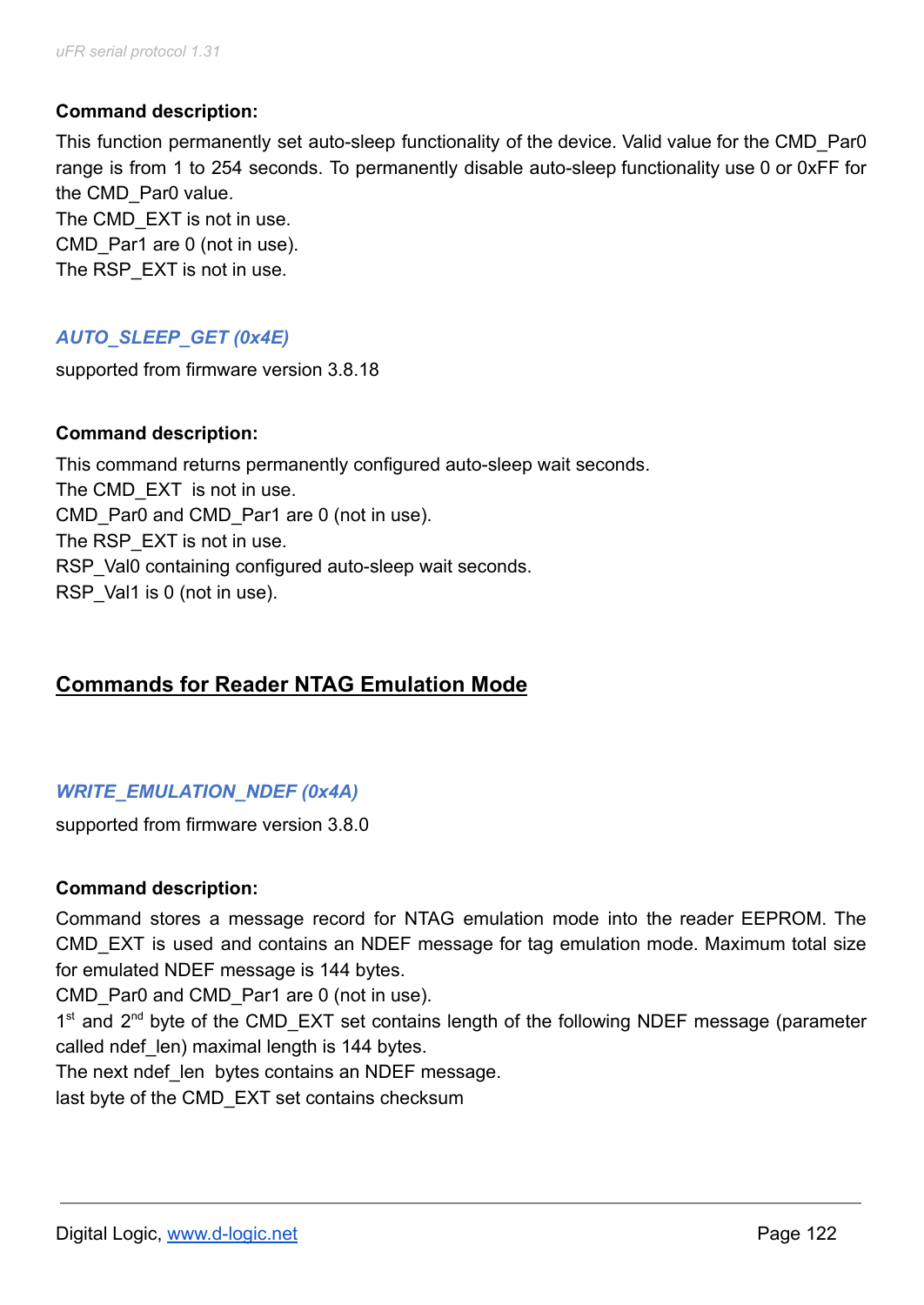*uFR serial protocol 1.31*

#### **Example:**

(NDEF message is URI type with "[www.d-logic.net"](http://www.d-logic.net/) payload):

| CMD                                                                     | 55 4A AA 16 00 00 AA |  |  |  |  |  |  |  |  |  |  |
|-------------------------------------------------------------------------|----------------------|--|--|--|--|--|--|--|--|--|--|
| <b>ACK</b>                                                              | AC 4A CA 16 00 00 41 |  |  |  |  |  |  |  |  |  |  |
| CMD EXT  14 00 03 10 D1 01 0C 55 01 64 2D 6C 6F 67 69 63 2E 6E 65 74 FE |                      |  |  |  |  |  |  |  |  |  |  |
| 0Е                                                                      |                      |  |  |  |  |  |  |  |  |  |  |
| RSP                                                                     | DE 4A ED 00 00 00 80 |  |  |  |  |  |  |  |  |  |  |

**Possible error codes:**

**WRITE\_VERIFICATION\_ERROR = 0x70 MAX\_SIZE\_EXCEEDED = 0x10**

#### **Write emulation NDEF into reader RAM from firmware version 5.0.33**

Command store a message record for NTAG emulation mode in to the reader RAM. The CMD\_EXT is used and contains NDEF message for tag emulation mode. Maximum total size for emulated NDEF message is 1008 bytes. The data is not written into EEPROM of the reader, so they cannot be loaded after the reader reset. This command must be execute after reader reset to use the NTAG emulation.

CMD Par0 is 1 and CMD Par1 is 0.

1<sup>st</sup> and 2<sup>nd</sup> byte of the CMD\_EXT set contains length of the following NDEF message (parameter called ndef len) maximal length is 1008 bytes. next part of ndef len (maximal part size is 240 bytes) last byte of the CMD\_EXT set contains checksum

If you want to enter more than 240 bytes, then it is done in blocks of up to 240 bytes. After the first block of data reader sent 0xAD if necessary to receive more data, or 0xDD if no need more data, or at any error. When you receive 0xAD then sends a packet in which the first byte indicates how many bytes follow. When you receive 0xDD then follow standard response.

RSP\_Val0 and RSP\_Val1 are not in use.

#### **Example:**

NDEF message with maximal length of 1008 bytes. Type Text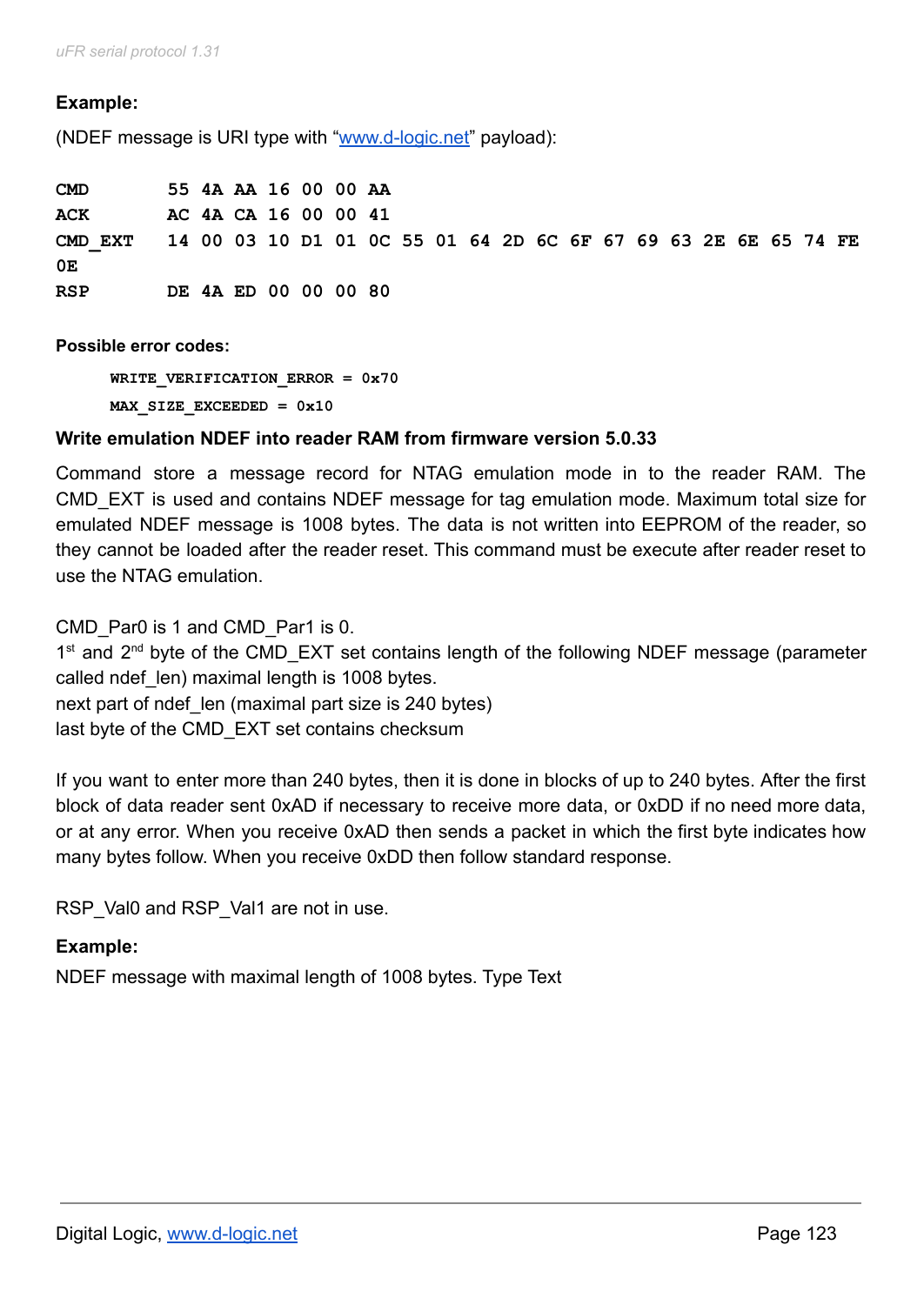| $\texttt{CMD}$ |          |                                                                         |    | 55 4A AA F3 01 00 4E |  |  |  |  |  |  |       |  |          |                   |     |
|----------------|----------|-------------------------------------------------------------------------|----|----------------------|--|--|--|--|--|--|-------|--|----------|-------------------|-----|
| <b>ACK</b>     |          |                                                                         |    | AC 4A CA F3 01 00 E5 |  |  |  |  |  |  |       |  |          |                   |     |
|                |          | <b>CMD EXT 1</b>                                                        |    |                      |  |  |  |  |  |  |       |  |          |                   |     |
|                |          | F0 03 03 FF 03 EB C1 01 00 00 03 E4 54 02 65 6E 33 34 35 36 37 38 39 30 |    |                      |  |  |  |  |  |  |       |  |          |                   |     |
|                |          | 31 32 33 34 35 36 37 38 39 30 31 32 33 34 35 36 37 38 39 30 31 32 33 34 |    |                      |  |  |  |  |  |  |       |  |          |                   |     |
|                |          | 35 36 37 38 39 30 31 32 33 34 35 36 37 38 39 30 31 32 33 34 35 36 37 38 |    |                      |  |  |  |  |  |  |       |  |          |                   |     |
|                |          | 39 30 31 32 33 34 35 36 37 38 39 30 31 32 33 34 35 36 37 38             |    |                      |  |  |  |  |  |  |       |  | 39 30 31 |                   | -32 |
|                |          | 33 34 35 36 37 38 39 30 31 32 33 34 35 36 37 38 39 30 31 32 33 34 35 36 |    |                      |  |  |  |  |  |  |       |  |          |                   |     |
|                |          | 37 38 39 30 31 32 33 34 35 36 37 38 39 30 31 32 33 34                   |    |                      |  |  |  |  |  |  |       |  |          | 35 36 37 38 39 30 |     |
|                |          | 31 32 33 34 35 36 37 38 39 30 31 32 33 34 35 36 37 38 39 30 31 32 33 34 |    |                      |  |  |  |  |  |  |       |  |          |                   |     |
|                |          | 35 36 37 38 39 30 31 32 33 34 35 36 37 38 39 30 31 32 33 34 35          |    |                      |  |  |  |  |  |  |       |  |          | 36 37 38          |     |
|                |          | 39 30 31 32 33 34 35 36 37 38 39 30 31 32 33 34 35 36 37 38 39 30 31 32 |    |                      |  |  |  |  |  |  |       |  |          |                   |     |
|                |          | 33 34 35 36 37 38 39 30 31 32 33 34 35 36 37 38 39 30 31 32 33 34 35 36 |    |                      |  |  |  |  |  |  |       |  |          |                   |     |
|                | 37 38 9D |                                                                         |    |                      |  |  |  |  |  |  |       |  |          |                   |     |
| ACK            |          |                                                                         | AD |                      |  |  |  |  |  |  |       |  |          |                   |     |
|                |          | CMD EXT 2                                                               |    |                      |  |  |  |  |  |  |       |  |          |                   |     |
|                |          | F0 37 38 9D 30 31 32 33 34 35 36 37 38 39 30 31 32 33 34 35 36 37 38 39 |    |                      |  |  |  |  |  |  |       |  |          |                   |     |
|                |          | 30 31 32 33 34 35 36 37 38 39 30 31 32 33 34 35 36 37 38 39 30 31 32 33 |    |                      |  |  |  |  |  |  |       |  |          |                   |     |
|                |          | 34 35 36 37 38 39 30 31 32 33 34 35 36 37 38 39 30 31 32 33 34 35 36 37 |    |                      |  |  |  |  |  |  |       |  |          |                   |     |
|                |          | 38 39 30 31 32 33 34 35 36 37 38 39 30 31 32 33 34 35                   |    |                      |  |  |  |  |  |  |       |  |          | 36 37 38 39 30 31 |     |
|                |          | 32 33 34 35 36 37 38 39 30 31 32 33 34 35 36 37 38 39 30 31             |    |                      |  |  |  |  |  |  |       |  |          | 32 33 34 35       |     |
|                |          | 36 37 38 39 30 31 32 33 34 35 36 37 38 39 30 31 32 33                   |    |                      |  |  |  |  |  |  | 34 35 |  |          | 36 37 38 39       |     |
|                |          | 30 31 32 33 34 35 36 37 38 39 30 31 32 33 34 35 36 37 38 39 30 31 32 33 |    |                      |  |  |  |  |  |  |       |  |          |                   |     |
|                |          | 34 35 36 37 38 39 30 31 32 33 34 35 36 37 38 39 30 31 32 33 34 35 36 37 |    |                      |  |  |  |  |  |  |       |  |          |                   |     |
|                |          | 38 39 30 31 32 33 34 35 36 37 38 39 30 31 32 33 34 35                   |    |                      |  |  |  |  |  |  |       |  |          | 36 37 38 39 30 31 |     |
|                |          | 32 33 34 35 36 37 38 39 30 31 32 33 34 35 36 37 38 39 30 31 32 33 34 35 |    |                      |  |  |  |  |  |  |       |  |          |                   |     |
| 36             |          |                                                                         |    |                      |  |  |  |  |  |  |       |  |          |                   |     |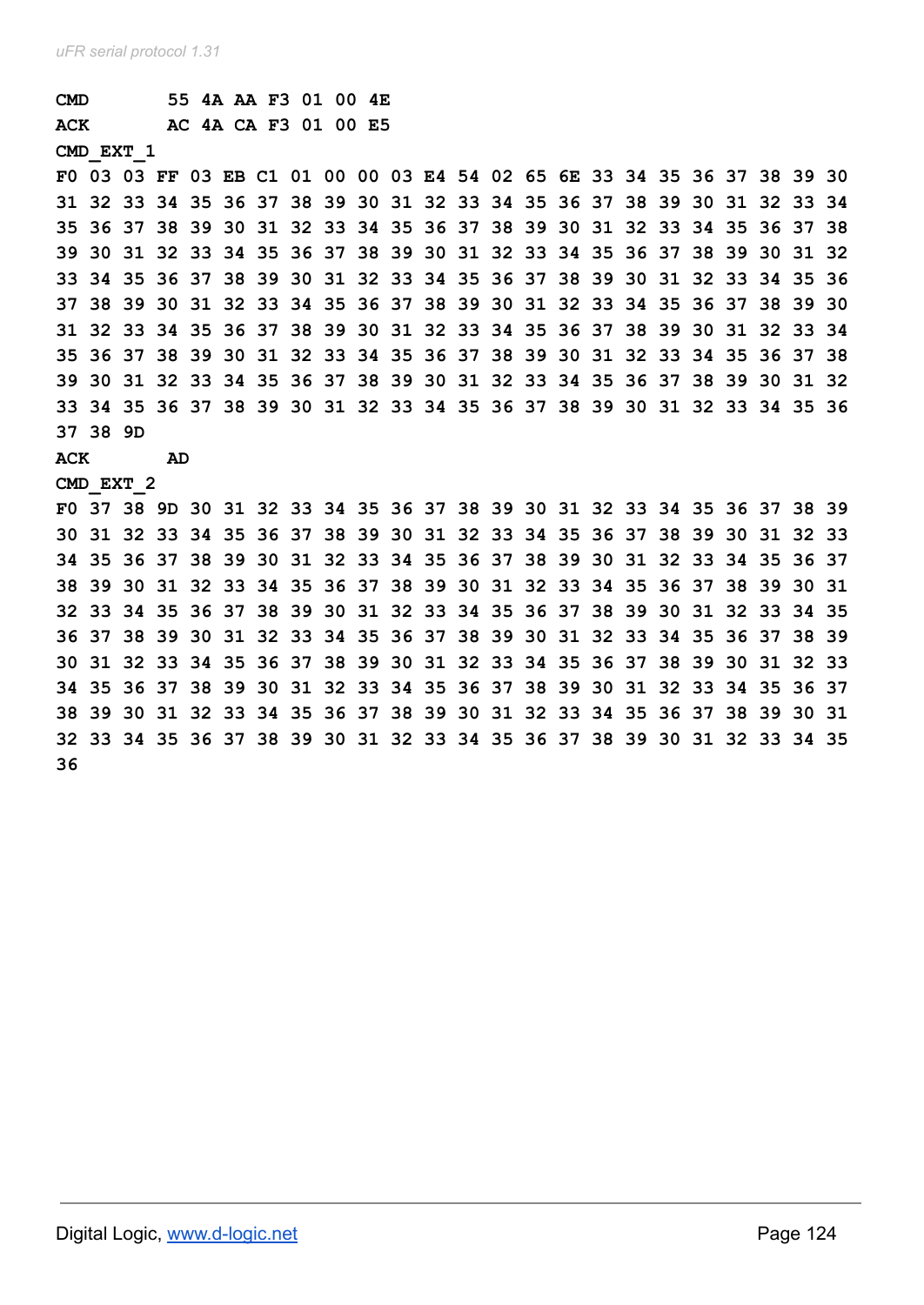# **ACK AD CMD\_EXT\_3**

|             | F0 37 38 39 30 31 32 33 34 35 36 37 38 39 30 31 32 33 34 35 36 37 38 39 |    |  |                      |  |  |  |  |  |  |  |  |
|-------------|-------------------------------------------------------------------------|----|--|----------------------|--|--|--|--|--|--|--|--|
|             | 30 31 32 33 34 35 36 37 38 39 30 31 32 33 34 35 36 37 38 39 30 31 32 33 |    |  |                      |  |  |  |  |  |  |  |  |
|             | 34 35 36 37 38 39 30 31 32 33 34 35 36 37 38 39 30 31 32 33 34 35 36 37 |    |  |                      |  |  |  |  |  |  |  |  |
|             | 38 39 30 31 32 33 34 35 36 37 38 39 30 31 32 33 34 35 36 37 38 39 30 31 |    |  |                      |  |  |  |  |  |  |  |  |
|             | 32 33 34 35 36 37 38 39 30 31 32 33 34 35 36 37 38 39 30 31 32 33 34 35 |    |  |                      |  |  |  |  |  |  |  |  |
|             | 36 37 38 39 30 31 32 33 34 35 36 37 38 39 30 31 32 33 34 35 36 37 38 39 |    |  |                      |  |  |  |  |  |  |  |  |
|             | 30 31 32 33 34 35 36 37 38 39 30 31 32 33 34 35 36 37 38 39 30 31 32 33 |    |  |                      |  |  |  |  |  |  |  |  |
|             | 34 35 36 37 38 39 30 31 32 33 34 35 36 37 38 39 30 31 32 33 34 35 36 37 |    |  |                      |  |  |  |  |  |  |  |  |
|             | 38 39 30 31 32 33 34 35 36 37 38 39 30 31 32 33 34 35 36 37 38 39 30 31 |    |  |                      |  |  |  |  |  |  |  |  |
|             | 32 33 34 35 36 37 38 39 30 31 32 33 34 35 36 37 38 39 30 31 32 33 34 35 |    |  |                      |  |  |  |  |  |  |  |  |
| 36          |                                                                         |    |  |                      |  |  |  |  |  |  |  |  |
| ACK         |                                                                         | AD |  |                      |  |  |  |  |  |  |  |  |
|             | CMD EXT 4                                                               |    |  |                      |  |  |  |  |  |  |  |  |
|             | F0 37 38 39 30 31 32 33 34 35 36 37 38 39 30 31 32 33 34 35 36 37 38 39 |    |  |                      |  |  |  |  |  |  |  |  |
|             | 30 31 32 33 34 35 36 37 38 39 30 31 32 33 34 35 36 37 38 39 30 31 32 33 |    |  |                      |  |  |  |  |  |  |  |  |
|             | 34 35 36 37 38 39 30 31 32 33 34 35 36 37 38 39 30 31 32 33 34 35 36 37 |    |  |                      |  |  |  |  |  |  |  |  |
|             | 38 39 30 31 32 33 34 35 36 37 38 39 30 31 32 33 34 35 36 37 38 39 30 31 |    |  |                      |  |  |  |  |  |  |  |  |
|             | 32 33 34 35 36 37 38 39 30 31 32 33 34 35 36 37 38 39 30 31 32 33 34 35 |    |  |                      |  |  |  |  |  |  |  |  |
|             | 36 37 38 39 30 31 32 33 34 35 36 37 38 39 30 31 32 33 34 35 36 37 38 39 |    |  |                      |  |  |  |  |  |  |  |  |
|             | 30 31 32 33 34 35 36 37 38 39 30 31 32 33 34 35 36 37 38 39 30 31 32 33 |    |  |                      |  |  |  |  |  |  |  |  |
|             | 34 35 36 37 38 39 30 31 32 33 34 35 36 37 38 39 30 31 32 33 34 35 36 37 |    |  |                      |  |  |  |  |  |  |  |  |
|             | 38 39 30 31 32 33 34 35 36 37 38 39 30 31 32 33 34 35 36 37 38 39 30 31 |    |  |                      |  |  |  |  |  |  |  |  |
|             | 32 33 34 35 36 37 38 39 30 31 32 33 34 35 36 37 38 39 30 31 32 33 34 35 |    |  |                      |  |  |  |  |  |  |  |  |
| 36          |                                                                         |    |  |                      |  |  |  |  |  |  |  |  |
| <b>ACK</b>  |                                                                         | AD |  |                      |  |  |  |  |  |  |  |  |
|             | CMD EXT 5                                                               |    |  |                      |  |  |  |  |  |  |  |  |
|             | 30 37 38 39 30 31 32 33 34 35 36 37 38 39 30 31 32 33 34 35 36 37 38 39 |    |  |                      |  |  |  |  |  |  |  |  |
|             | 30 31 32 33 34 35 36 37 38 39 30 31 32 33 34 35 36 37 38 39 30 31 32 33 |    |  |                      |  |  |  |  |  |  |  |  |
| 34          |                                                                         |    |  |                      |  |  |  |  |  |  |  |  |
| ACK         |                                                                         |    |  | DD (NO MORE DATA)    |  |  |  |  |  |  |  |  |
| <b>RESP</b> |                                                                         |    |  | DE 4A ED 00 00 00 80 |  |  |  |  |  |  |  |  |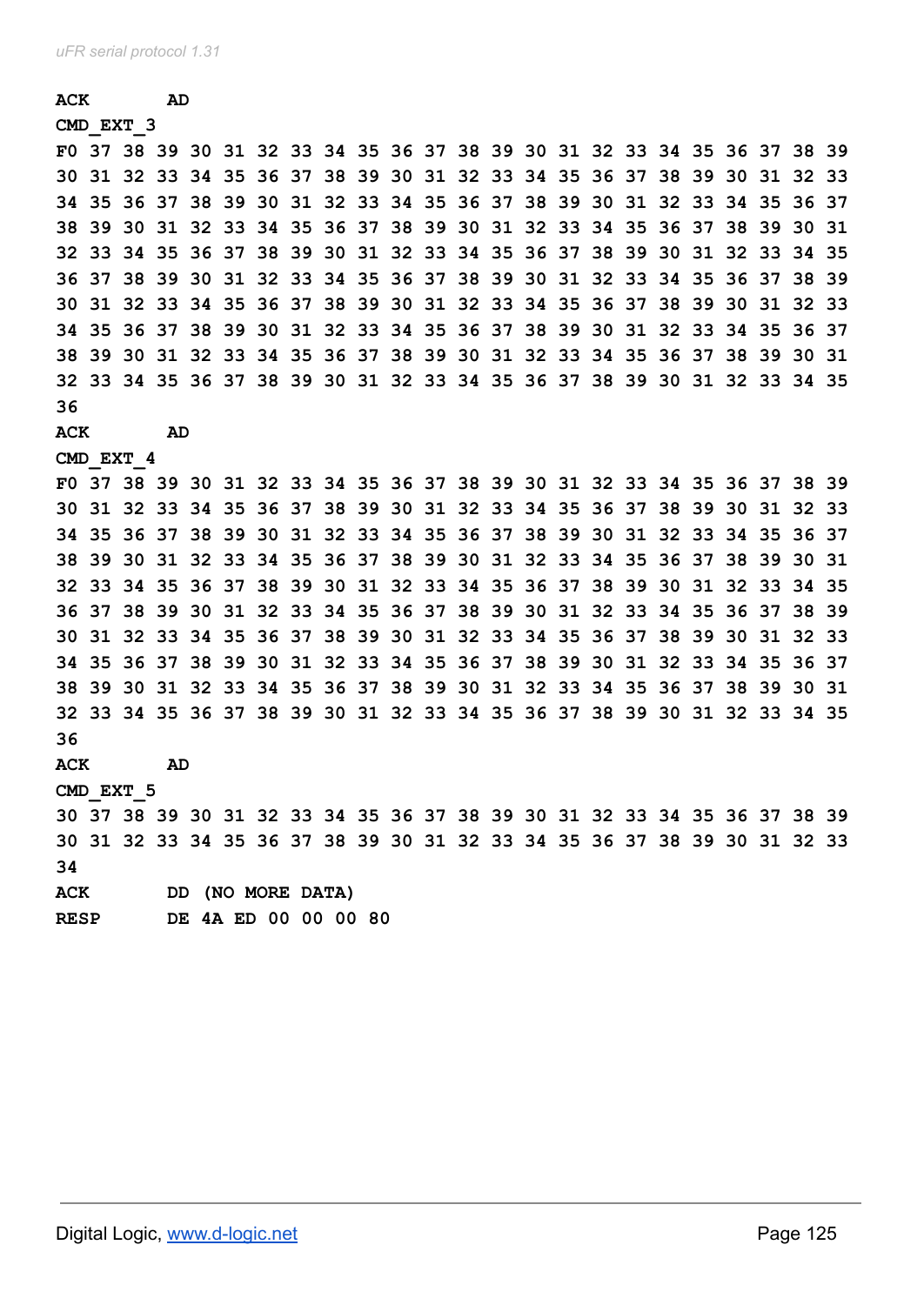### *TAG\_EMULATION\_START (0x48)*

supported from firmware version 3.8.0

Put the reader permanently in a NDEF tag emulation mode. Only way for a reader to exit from this mode is to receive the TAG\_EMULATION\_STOP command. In this mode, the reader can only answer to the following commands: WRITE EMULATION NDEF (0x4A) **TAG\_EMULATION\_STOP (0x49) TAG\_EMULATION\_START (0x48) GET\_READER\_TYPE (0x10) GET\_READER\_SERIAL (0x11) GET\_FIRMWARE\_VERSION (0x29) GET\_HARDWARE\_VERSION (0x2A) GET\_BUILD\_NUMBER (0x2B) GET\_SERIAL\_NUMBER (0x40)**

Issuing another commands in this mode, results with the following error code:

FORBIDDEN IN TAG EMULATION MODE =  $0x90$ 

CMD Par0 and CMD Par1 are 0 (not in use).

#### **Possible error codes:**

**WRITE\_VERIFICATION\_ERROR = 0x70**

*(command resulting in a direct write to a device non-volatile memory)*

#### **Example:**

| <b>CMD</b> |  | 55 48 AA 00 00 00 BE |  |  |
|------------|--|----------------------|--|--|
| <b>RSP</b> |  | DE 48 ED 00 00 00 82 |  |  |

#### **TAG emulation into RAM start from firmware version 5.0.33**

Put the reader permanently in a NDEF tag in RAM emulation mode. Only way for a reader to exit from this mode is to receive the TAG EMULATION STOP command, or by reader reset. Use the command GET\_READER\_STATUS to check if the reader is still in emulation mode (maybe the reader was reset for some reason).

CMD Par0 is 1 and CMD Par1 is 0.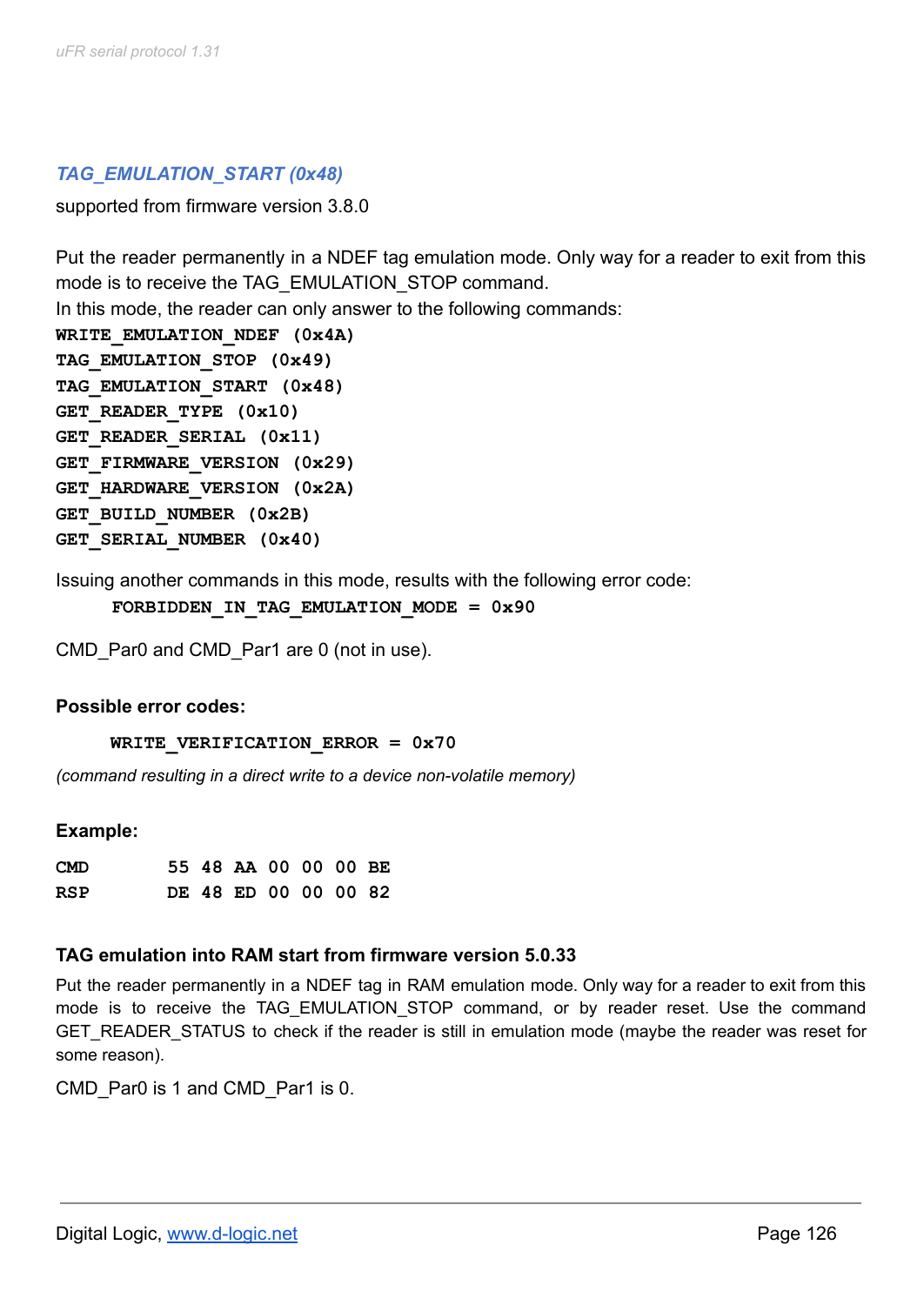# *TAG\_EMULATION\_STOP (0x49)*

supported from firmware version 3.8.0

Allows the reader permanent exit from a NDEF tag emulation mode.

CMD Par0 and CMD Par1 are 0 (not in use).

#### **Possible error codes:**

#### **WRITE\_VERIFICATION\_ERROR = 0x70**

(command resulting in a direct write to a device non-volatile memory)

#### **Example:**

| <b>CMD</b> |  | 55 49 AA 00 00 00 BD |  |  |
|------------|--|----------------------|--|--|
| <b>RSP</b> |  | DE 49 ED 00 00 00 81 |  |  |

#### **TAG emulation into RAM stop from firmware version 5.0.33**

CMD Par0 is 1 and CMD Par1 is 0.

# *T2T\_MIRROR\_EMULATION (0xE7)*

supported from firmware version 5.0.61 Command supports T2T ASCII mirror functionality into card emulation mode.

### **TAG emulation T2T mirror counter with reset counter**

Command enables the 24 bit NFC counter. Counter increased by the first valid READ command in the NTAG emulation mode, after the external RF field detected. Counter is represented in 6 bytes of ASCII code, when the NDEF message is read. For example if the counter value is 0x56, it will be represented as 000056, at the end of the NDEF message. Position of the counter mirror start byte must be entered as a function parameter. This is the absolute position in the card emulation data array.

#### **Counter value sets to 0.**

CMD Par0 is 1 and CMD PAR1 is 0.

CMD\_EXT 1st byte is 0xEA CMD\_EXT 2nd byte is a low byte of position of the counter. CMD\_EXT 3rd byte is a high byte of position of the counter. CMD EXT 4th to 7th bytes are counter value 0. CMD\_EXT 8th byte is checksum.

### **Example:**

Position of the counter is 0x25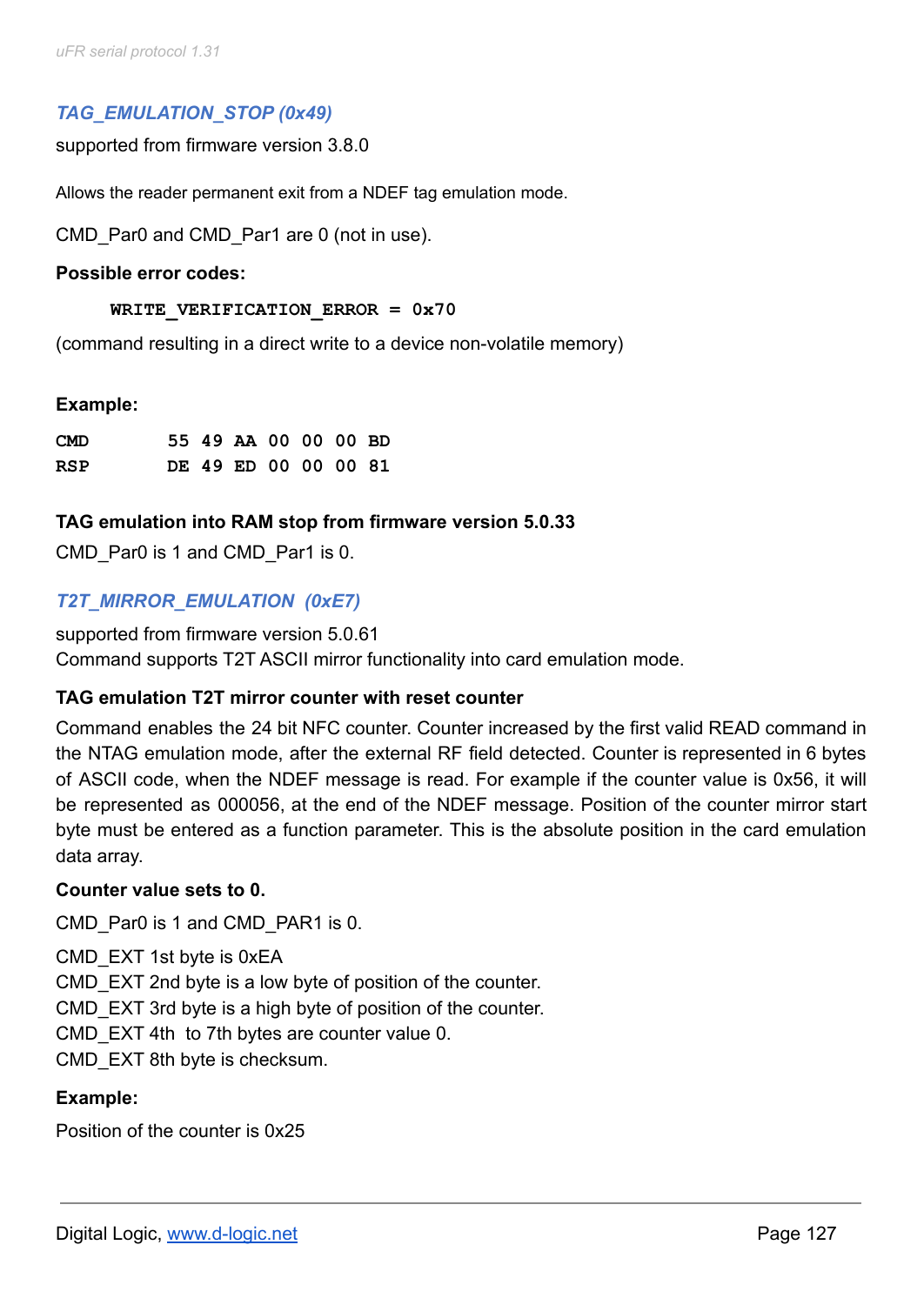*uFR serial protocol 1.31*

| <b>CMD</b>                         |  | 55 E7 AA 09 01 00 17 |  |  |  |
|------------------------------------|--|----------------------|--|--|--|
| <b>ACK</b>                         |  | AC E7 CA 09 01 00 90 |  |  |  |
| CMD EXT EA 25 00 00 00 00 00 00 D6 |  |                      |  |  |  |
| <b>RSP</b>                         |  | DE E7 ED 00 00 00 DB |  |  |  |

#### **TAG emulation T2T mirror counter without reset counter**

Same as the previous command, except the reset the counter. **Counter keeps the current value**.

CMD\_EXT 4th byte is 0xFF CMD\_EXT 5th byte is 0xFF CMD\_EXT 6th byte is 0xFF CMD\_EXT 7th byte is 0x00

### **Example:**

Position of the counter is 0x25

| <b>CMD</b> |  | 55 E7 AA 09 01 00 17       |  |  |  |
|------------|--|----------------------------|--|--|--|
| ACK        |  | AC E7 CA 09 01 00 90       |  |  |  |
| CMD EXT    |  | EA 25 00 FF FF FF 00 00 37 |  |  |  |
| <b>RSP</b> |  | DE E7 ED 00 00 00 DB       |  |  |  |

### **TAG emulation T2T mirror counter disabled**

Command disables the 24 bit NFC counter.

CMD Par0 is 1 and CMD PAR1 is 0.

CMD EXT 1th to 7th bytes are 0. CMD\_EXT 8th byte is checksum.

#### **Example:**

| <b>CMD</b>                         |  | 55 E7 AA 09 01 00 17 |  |  |  |
|------------------------------------|--|----------------------|--|--|--|
| <b>ACK</b>                         |  | AC E7 CA 09 01 00 90 |  |  |  |
| CMD EXT 00 00 00 00 00 00 00 00 07 |  |                      |  |  |  |
| RSP                                |  | DE E7 ED 00 00 00 DB |  |  |  |

# **Ad-Hoc emulation mode:**

This mode enables user controlled emulation from the user application. There is "nfc-rfid-reader-sdk/ufr-examples-ad\_hoc\_emulation-c" console example written in C, using our uFCoder library (see uFR API). This example demonstrate usage of the uFCoder library functions that implement sending of the following commands: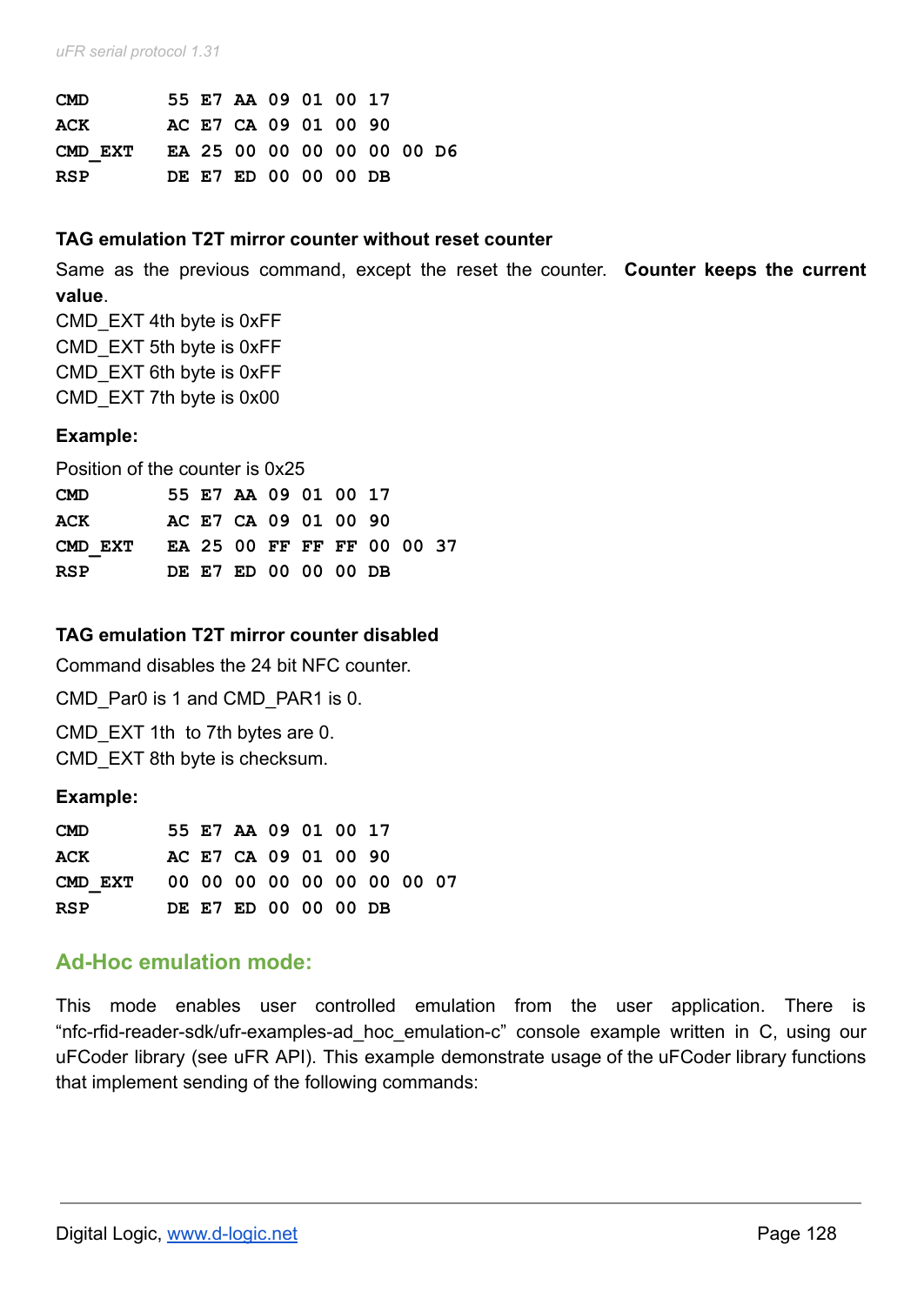# *AD\_HOC\_EMULATION\_START (0x76)*

#### supported from firmware version 3.9.34

Put uFR in emulation mode with ad-hoc emulation parameters (see. SET\_AD\_HOC\_EMULATION\_PARAMS and GET\_AD\_HOC\_EMULATION\_PARAMS). uFR stays in emulation mode until AD\_HOC\_EMULATION\_STOP command is sent or reader reset.

The CMD EXT set is not in use. CMD Par0 and CMD Par1 are not in use. The RSP\_EXT is not in use

#### **Example:**

| <b>CMD</b> |  | 55 76 AA 00 AA CC F6 |  |  |
|------------|--|----------------------|--|--|
| <b>RSP</b> |  | DE 76 ED 00 00 00 4C |  |  |

# *AD\_HOC\_EMULATION\_STOP (0x77)*

supported from firmware version 3.9.34

Terminate uFR ad-hoc emulation mode.

The CMD EXT set is not in use. CMD Par0 and CMD Par1 are not in use. The RSP EXT is not in use

#### **Example:**

| <b>CMD</b> |  | 55 77 AA 00 AA CC F5 |  |  |
|------------|--|----------------------|--|--|
| RSP        |  | DE 77 ED 00 00 00 4B |  |  |

#### *GET\_EXTERNAL\_FIELD\_STATE (0x9F)*

supported from firmware version 3.9.34

This command returns external field state when uFR is in ad-hoc emulation mode.

The CMD EXT set is not in use. CMD Par0 and CMD Par1 are not in use. RSP Val0 is 0 if external field isn't present or 1 if field is present. RSP Val1 is not in use. The RSP EXT is not in use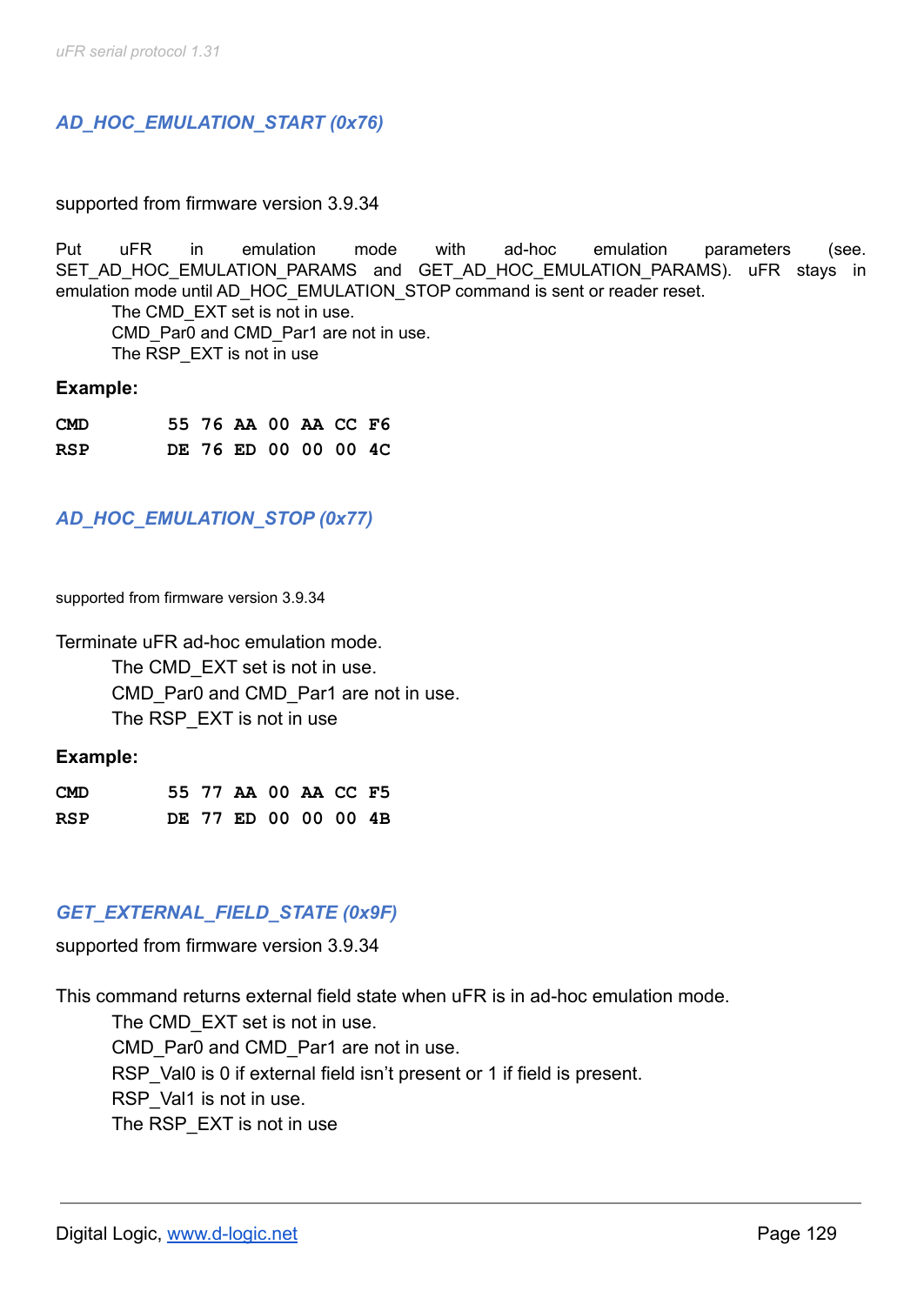#### **Example:**

| <b>CMD</b> |  | 55 9F AA 00 AA CC 0D |  |  |
|------------|--|----------------------|--|--|
| <b>RSP</b> |  | DE 9F ED 00 01 00 B4 |  |  |

### *GET\_AD\_HOC\_EMULATION\_PARAMS (0x9D)*

supported from firmware version 3.9.35

This command returns current ad-hoc emulation parameters. On uFR power on or reset ad-hoc emulation parameters are set back to their default values.

The CMD EXT set is not in use.

CMD Par0 and CMD Par1 are not in use.

RSP Val0 contains current ad-hoc threshold parameters. Default value is 0xF7.

RSP Val1 contains current ad-hoc receiver gain and RF level values of the RFCfgReg register (most significant bit of this value should be 0 all the time). Default value is 0x79.

The RSP\_EXT is not in use

#### **Example:**

| <b>CMD</b> |  | 55 9D AA 00 AA CC 0B |  |  |
|------------|--|----------------------|--|--|
| <b>RSP</b> |  | DE 9D ED 00 F7 79 27 |  |  |

# *SET\_AD\_HOC\_EMULATION\_PARAMS (0x9E)*

supported from firmware version 3.9.35

This command set ad-hoc emulation parameters. On uFR power on or reset ad-hoc emulation parameters are set back to their default values.

The CMD EXT set is not in use.

CMD\_Par0 contains current ad-hoc threshold parameters. Default value is 0xF7.

CMD\_Par1 contains current ad-hoc receiver gain and RF level values of the RFCfgReg register (most significant bit of this value should be 0 all the time). Default value is 0x79.

#### **Example:**

| <b>CMD</b> |  | 55 9E AA 00 F7 79 F6 |  |  |
|------------|--|----------------------|--|--|
| <b>RSP</b> |  | DE 9E ED 00 00 00 B4 |  |  |

#### *SET\_SPEED\_PERMANENTLY (0x4B)*

supported from firmware version 3.8.4

Permanently set the requested transceive data rates between reader and ISO14443 – 4A card / tag.

CMD\_EXT set not in use.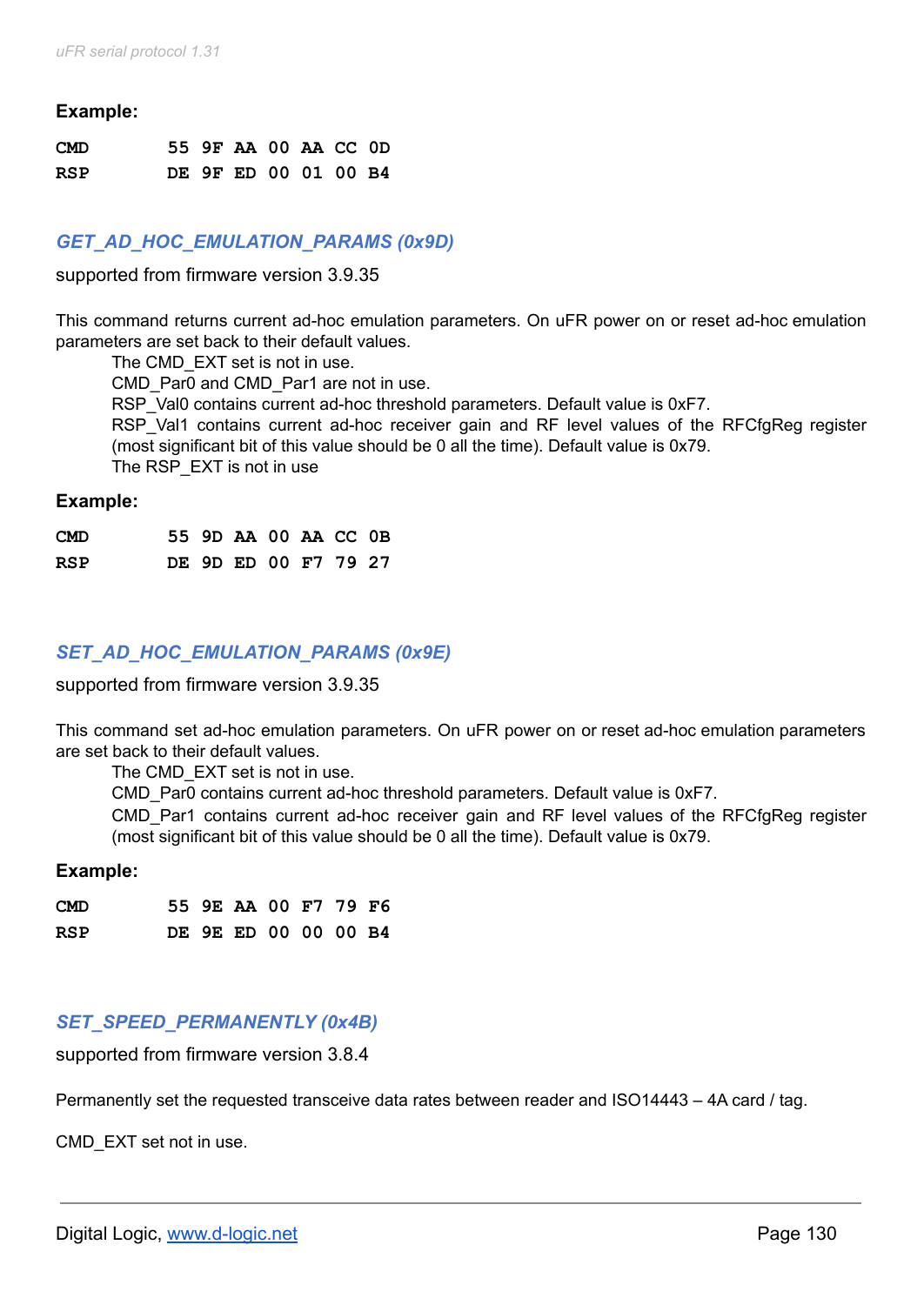CMD\_Par0 containing requested transmit speed constant

CMD\_Par1 containing requested receive speed constant

The RSP\_EXT not in use.

Valid speed constants are:

| Const | <b>Requested speed</b> |
|-------|------------------------|
|       | 106 kbps (default)     |
|       | 212 kbps               |
|       | 424 kbps               |

#### **Possible error codes:**

**WRITE\_VERIFICATION\_ERROR = 0x70**

*(command resulting in a direct write to a device non-volatile memory)*

#### **Example:**

| <b>CMD</b> |  | 55 4B AA 00 02 02 BB |  |  |
|------------|--|----------------------|--|--|
| RSP        |  | DE 4B ED 00 00 00 7F |  |  |

# *GET\_SPEED\_PARAMETERS (0x4C)*

supported from firmware version 3.8.4

This command returns permanently configured transceive data rates between reader and ISO14443 – 4A card / tag.

CMD\_EXT set not in use.

The RSP EXT not in use.

RSP\_Val0 containing configured transmit speed constants RSP\_Val1 containing configured receive speed constants

Valid speed constants are:

| Const | <b>Configured speed</b> |
|-------|-------------------------|
|       | 106 kbps (default)      |
|       | 212 kbps                |
|       | 424 kbps                |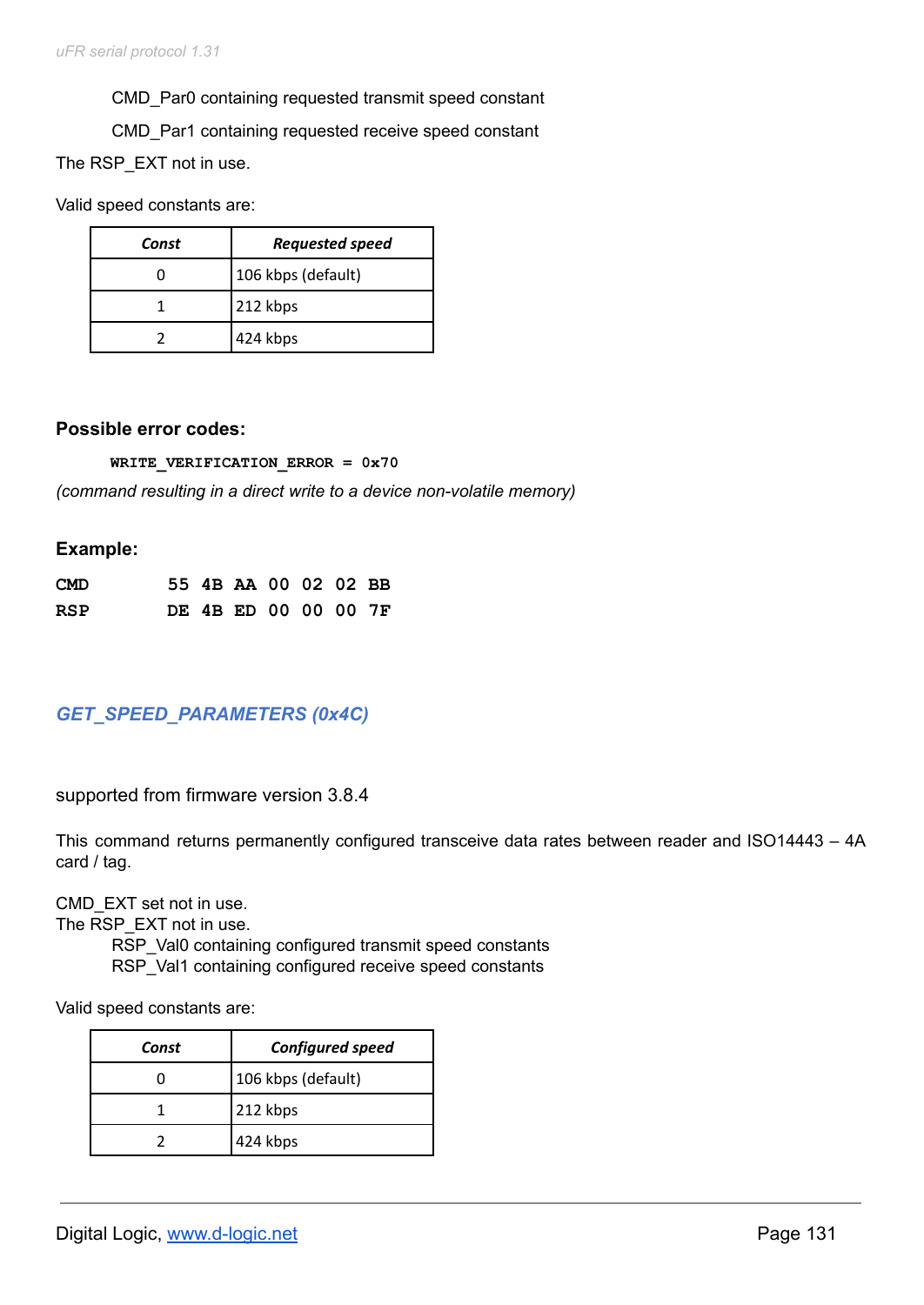*uFR serial protocol 1.31*

#### **Example:**

| <b>CMD</b> |  | 55 4C AA 00 00 00 BA |  |  |
|------------|--|----------------------|--|--|
| <b>RSP</b> |  | DE 4C ED 00 02 02 86 |  |  |

# **Support for ISO 14443-4 protocol commands**

#### **Basic commands**

#### *SET\_ISO14433\_4\_MODE (0x93)*

supported from firmware version 3.9.36

After issuing this command, ISO 14443-4 tag in a field will be selected and RF field polling will be stopped. Furthermore all the other ISO 14443-4 protocol commands can be issued in a sequence (including APDU\_TRANSCEIVE). Last command in those sequences should be S\_BLOCK\_DESELECT.

#### **Example:**

| <b>CMD</b> |  | 55 93 AA 00 AA CC 11 |  |  |
|------------|--|----------------------|--|--|
| RSP        |  | DE 93 ED 00 00 00 A7 |  |  |

#### *SET\_ISO14443\_4\_DL\_STORAGE (0x97)*

supported from firmware version 4.0.20

After issuing this command, ISO 14443-4 tag in a field will be selected and RF field polling will be stopped. Furthermore all the other ISO 14443-4 protocol commands can be issued in a sequence (including APDU\_TRANSCEIVE). Last command in those sequences should be S\_BLOCK\_DESELECT.

This command is identical to SET ISO14433\_4 MODE with a difference that enables fast reading mechanism for a JC DL Storage cards using extended APDU format for case 2E in APDU\_TRANSCEIVE command (APDU in format: CLA, INS, P1, P2, 0x00, 0x7F, 0xFF) where 0x7F, 0xFF bytes represents maximum of 0x7FFF = 32767 bytes (big endian convention is in use in this case). When C-APDU is formatted in that way, I.E. using case 2E APDU format, after 7 bytes of the RSP packet will be two bytes which will define size in bytes (big endian convention) of the following data stream.

#### **Example:**

| <b>CMD</b> |  | 55 97 AA 00 AA CC 26 |  |  |
|------------|--|----------------------|--|--|
| RSP        |  | DE 97 ED 00 00 00 AB |  |  |

#### *I\_BLOCK\_TRANSCEIVE (0x90)*

**supported from firmware version 3.9.36**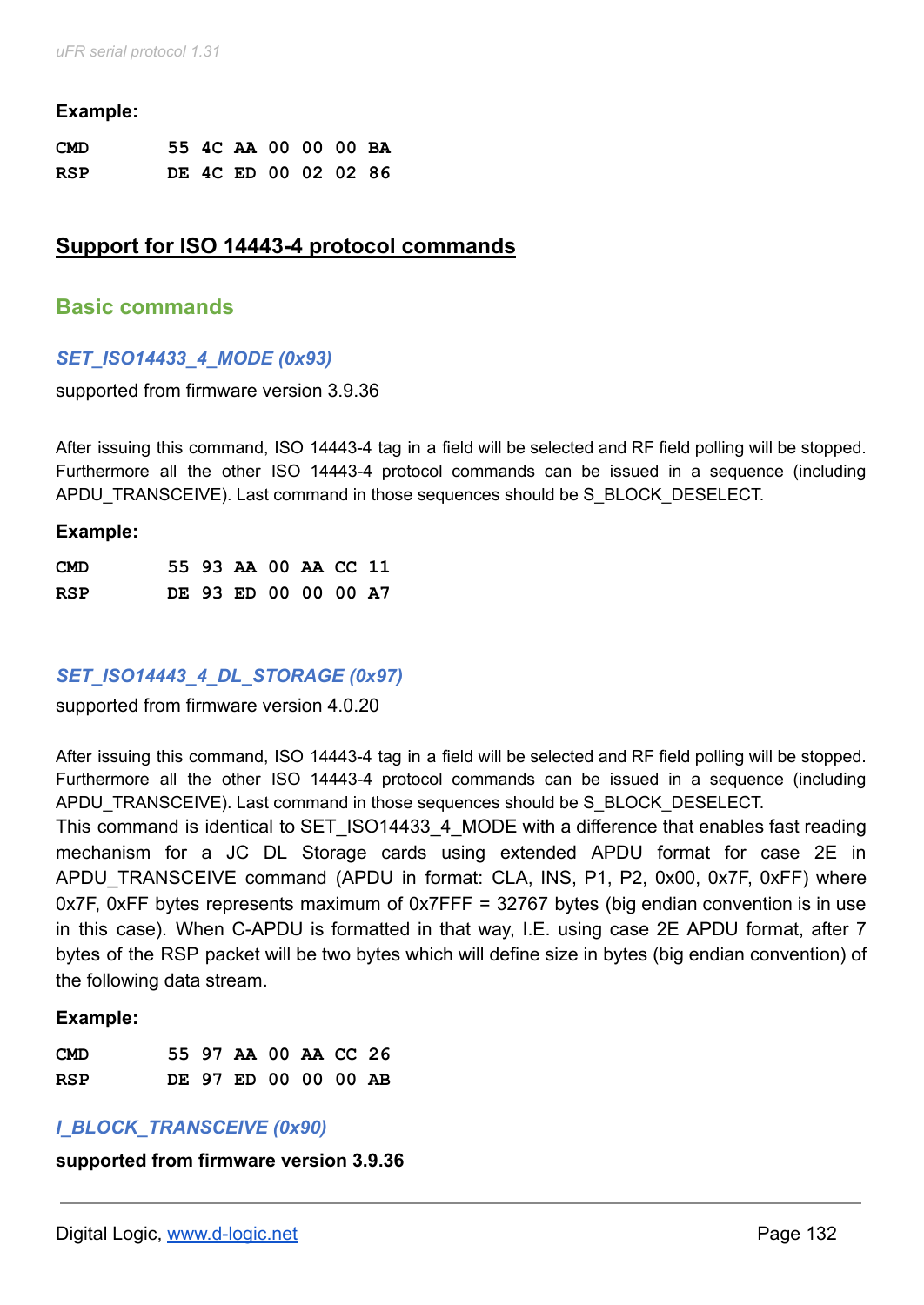Used to convey information for use by the application layer. CMD\_Par0 contains command specific flags (0x0C additional chained i block , 0x04 single i block) CMD Par1 containing timeout value in [ms] CMD\_EXT contains an i-block body. RSP EXT contains an i-block response.

# *R\_BLOCK\_TRANSCEIVE (0x91)*

### **supported from firmware version 3.9.36**

Used to convey positive or negative acknowledgements. An R-block never contains an INF field. The acknowledgement relates to the last received block. CMD Par0 contains acknowledge flag  $(1 = ACK, 0 = NOT ACK)$ CMD Par1 containing timeout value in [ms]

CMD\_EXT not in use. RSP\_EXT contains an i-block response.

# *S\_BLOCK\_DESELECT (0x92)*

### **supported from firmware version 3.9.36**

Issue this command to deselect tag and restore RF field polling. This command is mandatory at the end of any

ISO 14443-4 protocol command sequence.

#### **Example:**

| <b>CMD</b> |  | 55 92 AA 00 64 00 10 |  |  |
|------------|--|----------------------|--|--|
| <b>RSP</b> |  | DE 92 ED 00 00 00 A8 |  |  |

# **Support for APDU commands in ISO 14443-4 tags**

# *APDU\_TRANSCEIVE (0x94)*

#### **supported from firmware version 3.9.39**

The majority of the ISO 14443-4 tags supports the APDU message structure according to ISO/IEC 7816-4. For more details you have to check the manual for the tags that you plan to use.

Issuing APDU\_TRANSCEIVE command you will send C-APDU to ISO 14443-4 tag selected using SET ISO14433 4 MODE. After successfully executing APDU TRANSCEIVE command uFR returns a byte array which contains R-APDU including data field (body) followed by the trailer (SW1 and SW2 APDU status bytes).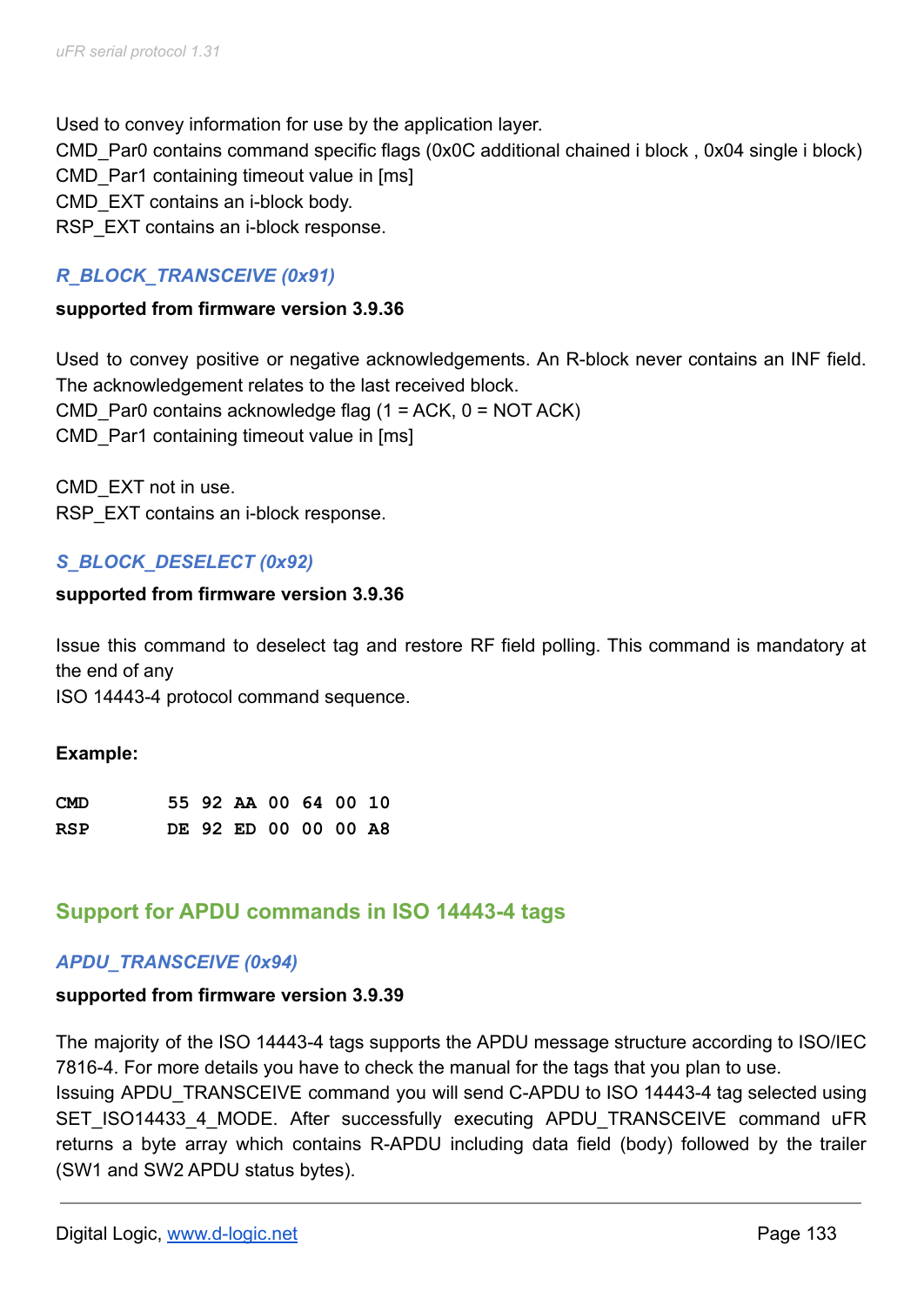CMD\_Par0 not in use

CMD Par1 containing timeout value in [ms]

CMD EXT contains C-APDU (i.e. {CLA, INS, P0, P1, Lc, ... Nc bytes ..., Le})

RSP\_EXT contains R-APDU including a data field (body) followed by the trailer (SW1 and SW2 APDU status bytes).

# **Short APDU Support**

The transceiver communication buffer in uFR devices is accommodated so that it can support all standard i.e short APDU commands and their responses.

The Short APDU command is characterized by the fact that the C-APDU (sent to the uFR device) can have a maximum of 261 bytes (4 bytes of C-APDU header: {CLS, INS, P1, P2}, 1 byte Lc, data bytes {maximum 255 bytes} and 1 Le byte). R-APDU, in the case of the short APDU, can have a maximum of 258 bytes (256 data bytes and 2 SW bytes at the end of the R-APDU stream). The R-APDU must always contain a minimum of 2 SW bytes.

Since the maximum length of the C-APDU command must be encoded in at least 2 bytes (261 is greater than 255 which is the maximum value that can be encoded in one byte only), the uFR COM protocol has been extended to use the fifth byte of the CMD packet (CMD\_Par0) as a most significant byte (MSB) of the length of the following CMD\_EXT packet, while the least significant byte (LSB) - CMD EXT Length is located in the fourth byte of the CMD packet (Little Endian sequence). So, APDU\_TRANSCEIVE does not contain CMD\_Par0 and this parameter is replaced by CMD EXT Length MSB and the length of the next CMD EXT packet is encoded in bytes CMD EXT Length MSB and CMD EXT Length, which is a 16-bit word. The maximum length of the CMD\_EXT packet in the case of a short APDU command can be 262 bytes (261 bytes for C-APDU including one additional CheckXOR7 byte at the end of the stream).

In case of the short APDU, the CMD-Par1 parameter must not be equal to APDU\_STREAM\_INDICATOR = 0x5A, which will be discussed later in the "Extended APDU support" chapter.

After receiving the ACK and sending the CMD EXT packet, RSP and RSP EXT packets are expected to be received. In general if the RSP packet was not received after 1.00 s since the last byte of the CMD EXT packet was sent, it can be considered that a communication timeout had occurred due to some critical error. However, there are many APDU commands whose execution time takes much longer than 1.00 s, so the uFR KEEP ALIVE mechanism is used here, which is active as long as the ISO14443-4 tag maintains a connection to the uFR reader according to "Half-duplex block transmission" (T = CL) protocol. The uFR KEEP ALIVE mechanism is described in the next chapter. So, as long as the APDU command is executed on the ISO 14443-4 tag, which lasts longer than the estimated timeout duration (cca 1.00s), uFR will send KEEP ALIVE packets. After successful execution of the APDU command, the RSP and RSP EXT packets are returned. Since the short R-APDU can have 258 bytes, which means that RSP\_EXT in this case has a length of 259 bytes (additional CheckXOR7 byte at the end of the stream is mandatory), the length of this packet must be encoded in at least 2 bytes similar to the CMD\_EXT packet length. Thus, in a similar way, the length of the RSP\_EXT packet is encoded in the bytes RSP\_EXT\_Length and RSP\_Val0, where RSP\_Val0 has the role of the RSP\_EXT\_Length\_MSB.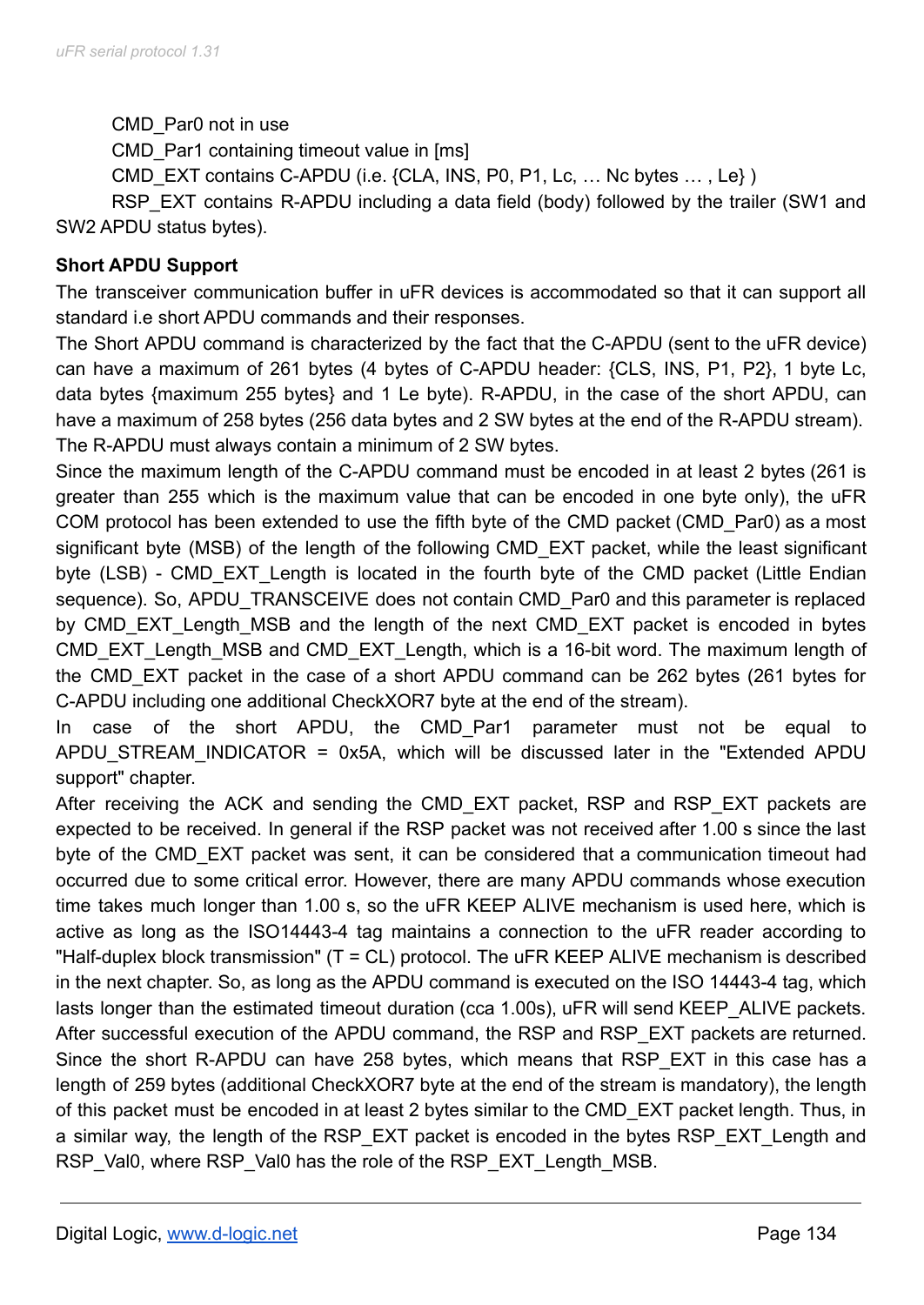In case of the short APDU, the RSP-Val1 command must not be equal to APDU\_STREAM\_INDICATOR = 0x5A, which will be discussed later in the "Extended APDU support" chapter.

### **Short APDU Cases:**

#### *Case 1:*

C-APDU Length is exactly 4 bytes. There are no C-APDU data bytes. After APDU command execution, only 2 SW bytes are expected within the R-APDU (APDU response).

#### *C-APDU:*

|            | Byte1   Byte2   Byte3   Byte4 |    |    |
|------------|-------------------------------|----|----|
| <b>CLS</b> | INS                           | D1 | P2 |

#### *R-APDU:*

| Byte1           | Byte2 |
|-----------------|-------|
| SW <sub>1</sub> | SW2   |

It is obvious that there is no extended variant of this APDU case.

# *Case 2 Short (2S):*

C-APDU Length is exactly 5 bytes. There are no C-APDU data bytes. N<sub>e</sub> can be from 1 to 256 which is encoded in the L<sub>e</sub> field so, when the L<sub>e</sub> = 0, N<sub>e</sub> is 256 and in all other cases N<sub>e</sub> = L<sub>e</sub> { $N_e$  =  $L<sub>a</sub> > 0$  ?  $L<sub>a</sub>$  : 256; // C operation for the N<sub>e</sub> assignment}

After APDU command execution, maximum  $N<sub>e</sub>$  bytes and additional two SW bytes are expected within the R-APDU (APDU response).  $N_e$  only means that the host device is able to receive so many bytes after the successful execution of the current APDU command. The actual number of response data bytes returned by the tag can be less than  $N_e$  or even 0.

*C-APDU:*

|            | Byte1   Byte2   Byte3   Byte4   Byte5 |    |  |
|------------|---------------------------------------|----|--|
| <b>CLS</b> | INS.                                  | פס |  |

#### *R-APDU:*

| $Byte[0]Byte[n-3]$         | Byte1           | Byte2           |
|----------------------------|-----------------|-----------------|
| $0N_e$ response data bytes | SW <sub>1</sub> | SW <sub>2</sub> |

*Case 3 Short (3S):*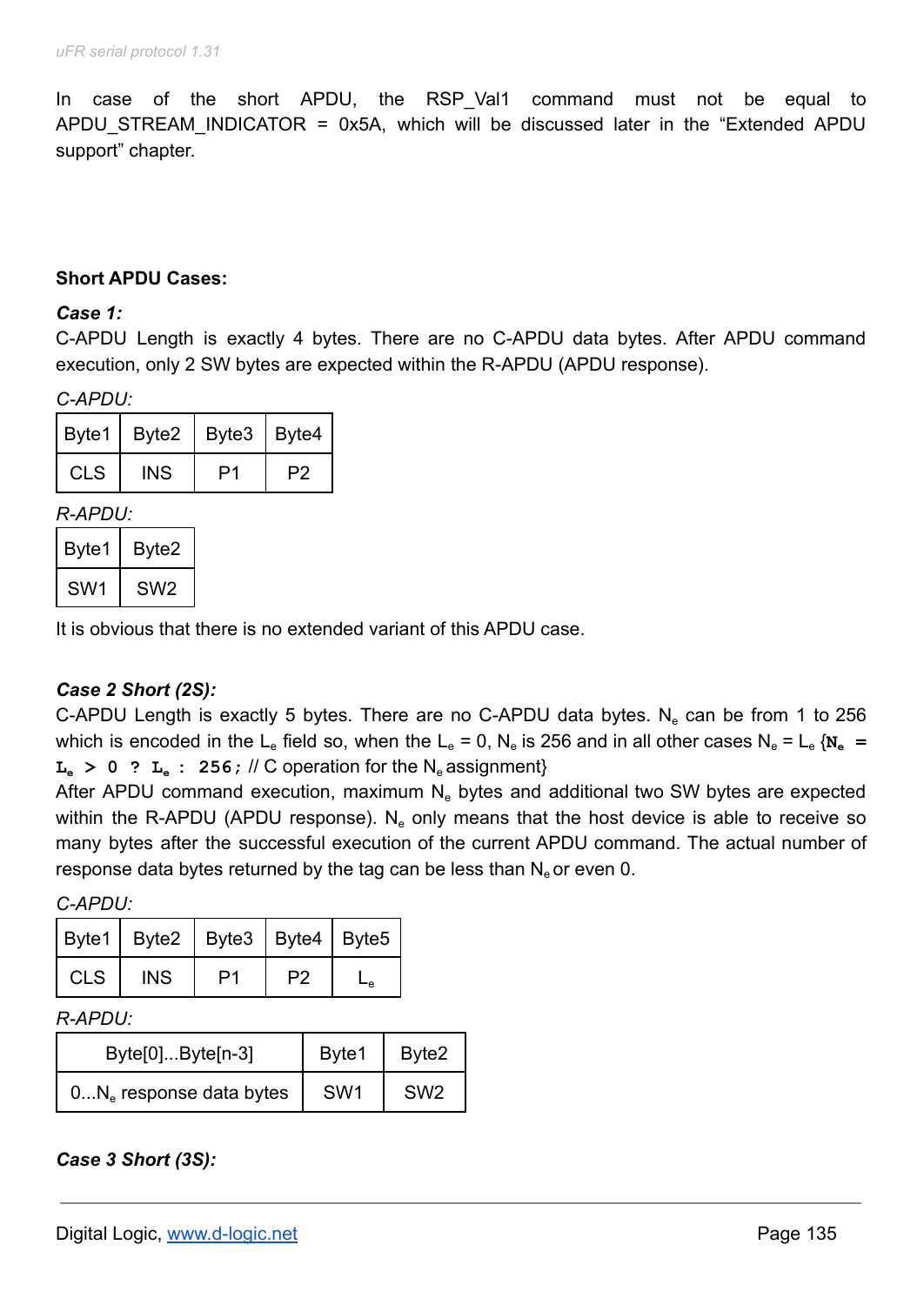C-APDU Length is minimum 6 bytes and maximum  $5+N_c$  bytes. N<sub>c</sub>=L<sub>c</sub> can't be 0 and its maximum value is 255. After APDU command execution, only two SW bytes are expected within the R-APDU (APDU response).

*C-APDU:*

|            | $ $ Byte1   Byte2   Byte3   Byte4   Byte5 |    |  | $Byte[6]Byte[Lc+5]$ |
|------------|-------------------------------------------|----|--|---------------------|
| <b>CLS</b> | INS                                       | P1 |  | $0N_c$ data bytes   |

### *R-APDU:*

| Byte1           | Byte2           |
|-----------------|-----------------|
| SW <sub>1</sub> | SW <sub>2</sub> |

# *Case 4 Short (4S):*

C-APDU Length is minimum 7 bytes and maximum  $6+N_c$  bytes. N<sub>c</sub>=L<sub>c</sub> can't be 0 and its maximum value is 255.

N<sub>e</sub> can be from 1 to 256 which is encoded in the L<sub>e</sub> field so, when the L<sub>e</sub>=0, N<sub>e</sub> is 256 and in all other cases  $N_e = L_e$  { $N_e = L_e > 0$  ?  $L_e$  : 256; // C operation for the  $N_e$  assignment}

After APDU command execution, maximum  $N_e$  bytes and additional two SW bytes are expected within the R-APDU (APDU response).  $N_e$  only means that the host device is able to receive so many bytes after the successful execution of the APDU command. The actual number of response data bytes returned by the tag can be less than  $N_e$  or even 0.

| C-APDU: |  |
|---------|--|
|---------|--|

| Byte1      | Byte2 | Byte3 | Byte4   Byte5 |    | $Byte[6]Byte[Lc+5]$ | Byte[Lc+6] |
|------------|-------|-------|---------------|----|---------------------|------------|
| <b>CLS</b> | INS   | D1    | P2            | ⊢с | $0N_c$ data bytes   | ⊷          |

*R-APDU:*

| $Byte[0]Byte[n-3]$         | Byte1           | Byte2           |
|----------------------------|-----------------|-----------------|
| $0N_e$ response data bytes | SW <sub>1</sub> | SW <sub>2</sub> |

# **Example:**

Issuing NDEF Tag Application Select command (Case 1S): '00 A4 04 00 07 D2 76 00 00 85 01 01 00'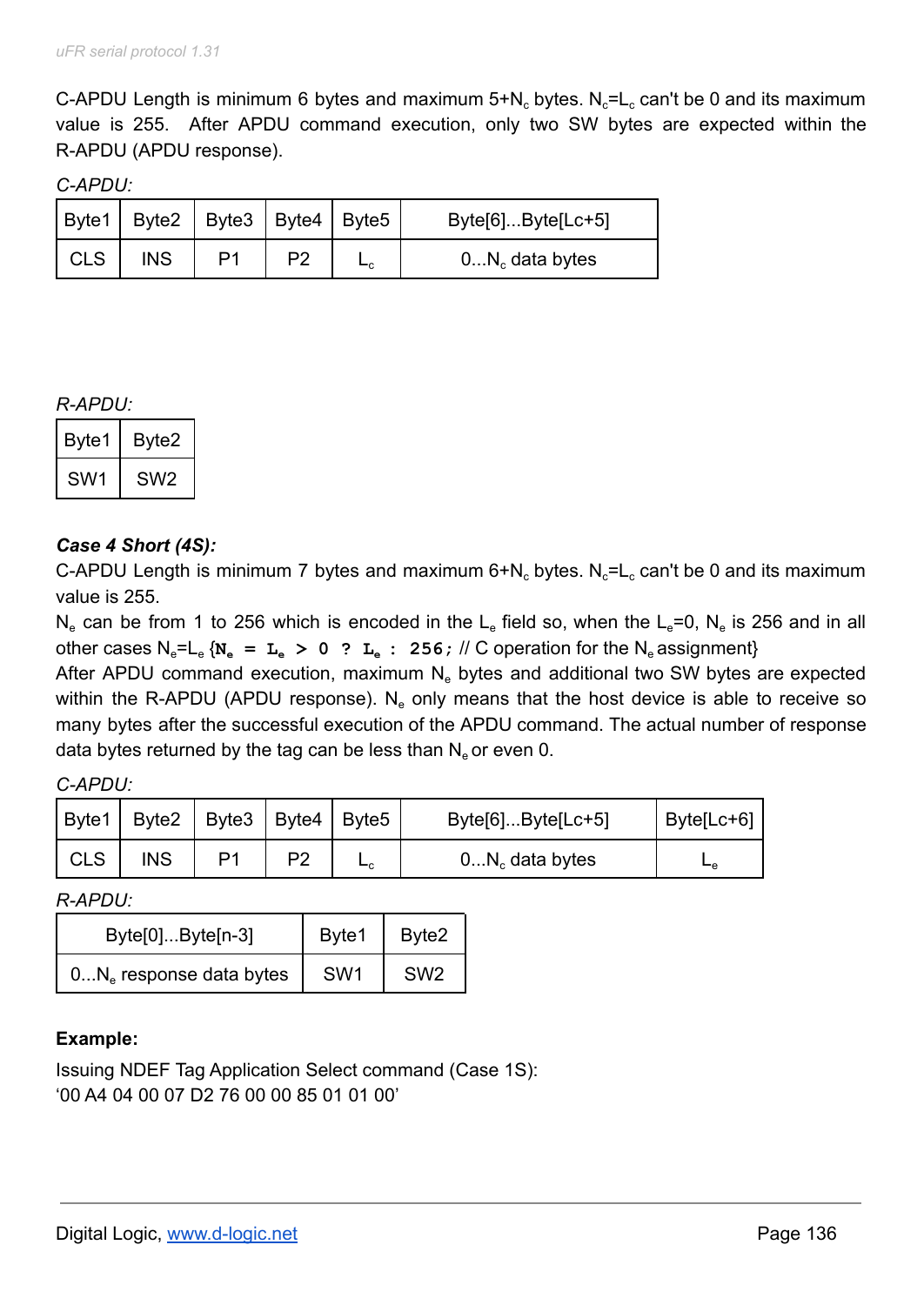| <b>CMD</b>       |  | 55 94 AA OE 00 CC BO |  |  |  |  |                                           |  |
|------------------|--|----------------------|--|--|--|--|-------------------------------------------|--|
| ACK              |  | AC 94 CA 0E 00 CC 37 |  |  |  |  |                                           |  |
| CMD EXT          |  |                      |  |  |  |  | 00 A4 04 00 07 D2 76 00 00 85 01 01 00 8D |  |
| <b>RSP</b>       |  | DE 94 ED 03 00 00 AB |  |  |  |  |                                           |  |
| RSP EXT 90 00 97 |  |                      |  |  |  |  |                                           |  |

### **uFR KEEP ALIVE mechanism**

To support the APDU commands defined in the ISO 7816-4 standard via the "Half-duplex block transmission" (T=CL) protocol, as a physical layer of data transmission, defined in the ISO 14443-4 standard, it was necessary to expand the uFR COM protocol with a KEEP\_ALIVE packet type.

*KEEP\_ALIVE packet:*

| Byte1                                      | Bvte2 | Byte3 | Byte4 | Byte5   Byte6 | Byte7    |
|--------------------------------------------|-------|-------|-------|---------------|----------|
| KEEP ALIVE HDR   CMD CODE   KEEP ALIVE TRL |       |       |       |               | CHECKSUM |

KEEP\_ALIVE\_HDR = 0xA1

CMD CODE = APDU TRANSCEIVE =  $0x94$  {in this case}

KEEP ALIVE  $TRL = 0x85$ 

uFR sends this packet perpetually as long as the current APDU command is executed on the NFC tag and this execution is longer than 1.00s and the tag maintains connection to the uFR via the appropriate physical layer protocol. If the execution of the APDU command takes significantly longer, uFR will repeat the KEEP ALIVE packet every second until the RSP packet returns (or ERR packet in case of an error).

Attention: In the case of APDU commands whose execution on the NFC tag takes less than approx. 1.00s, no single one KEEP\_ALIVE packet will be returned, but RSP and RSP\_EXT packets will follow immediately.

# **Extended APDU Support**

Next generation devices that support ISO7816-4 and ISO14443-4 protocols also support Extended APDU commands. The difference between the Short and Extended APDU commands is in the maximum lengths of the C-APDU and R-APDU response and the way these lengths are encoded. The C-APDU header is the same for both short and extended APDU commands and contains {CLS, INS, P1, P2} bytes. So the way of encoding Nc and Ne lengths differs depending on the case of the APDU Extended commands (Cases 2E, 3E and 4E).

# *Case 2 Extended (2E):*

C-APDU Length is exactly 7 bytes. There are no C-APDU data bytes. N<sub>e</sub> can be from 1 to 65536 which is encoded in L<sub>e</sub>\_MSB and L<sub>e</sub>\_LSB fields so, when the L<sub>e</sub>=0x0000, N<sub>e</sub> is 65536 and in all other cases  $N_e = L_e$  { $N_e = L_e > 0$  ?  $L_e$  : 65536; // C operation for the  $N_e$  assignment}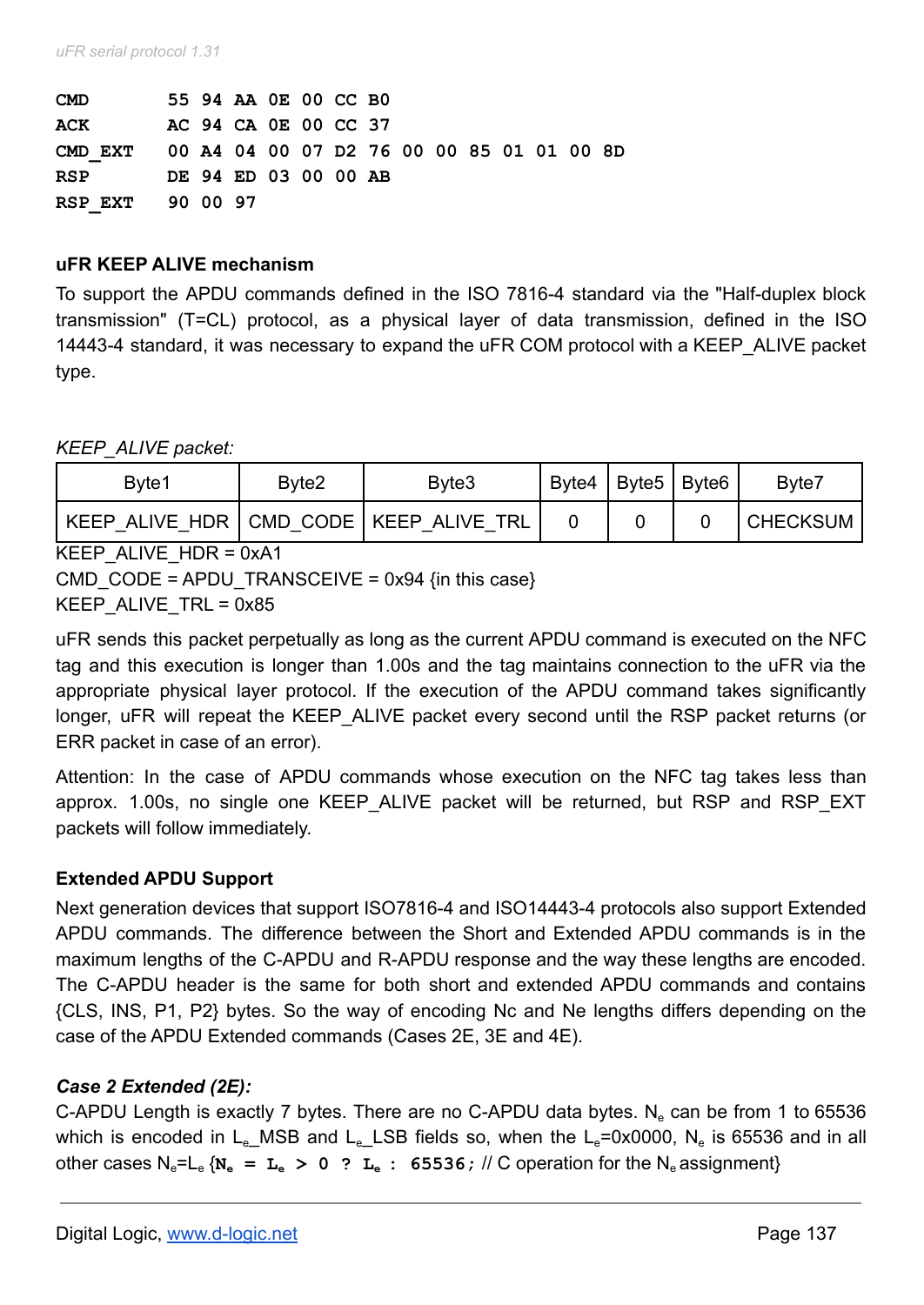After APDU command execution, maximum  $N<sub>e</sub>$  bytes and additional two SW bytes are expected within the R-APDU (APDU response).  $N_e$  only means that the host device is able to receive so many bytes after the successful execution of the current APDU command. The actual number of response data bytes returned by the tag can be less than  $N_e$  or even 0.

*C-APDU:*

|            | Byte1   Byte2   Byte3   Byte4   Byte5   Byte6 |                |                |  | Byte7                                                   |
|------------|-----------------------------------------------|----------------|----------------|--|---------------------------------------------------------|
| <b>CLS</b> | <b>INS</b>                                    | P <sub>1</sub> | P <sub>2</sub> |  | $L_e$ <sub>MSB</sub> $\mid$ $L_e$ <sub>LSB</sub> $\mid$ |

MSB stands for Most Significant Byte

LSB stands for Least Significant Byte (Big Endian byte sequence is in use here)

*R-APDU:*

| $Byte[0]Byte[n-3]$         | Byte1           | Byte2           |
|----------------------------|-----------------|-----------------|
| $0N_e$ response data bytes | SW <sub>1</sub> | SW <sub>2</sub> |

# *Case 3 Extended (3E):*

C-APDU length is minimum 8 bytes and maximum  $7+N_c$  bytes. N<sub>c</sub> is encoded in L<sub>c</sub>\_MSB and L<sub>c</sub> LSB bytes which represent a 16-bit word in the Big Endian sequence. N<sub>c</sub>=L<sub>c</sub> can't be 0 and its maximum value is 65535. After APDU command execution, only two SW bytes are expected within the R-APDU (APDU response).

*C-APDU:*

| Byte1 | Byte2      |                | Byte3 Byte4    | $ $ Byte5 | Byte <sub>5</sub>  | Byte <sub>6</sub> | $Byte[8]Byte[L_c+7]$ |
|-------|------------|----------------|----------------|-----------|--------------------|-------------------|----------------------|
| CLS   | <b>INS</b> | D <sub>1</sub> | פס<br><u>_</u> |           | <b>MSB</b><br>$-c$ | ີີີ               | $0N_c$ data bytes    |

# MSB stands for Most Significant Byte

LSB stands for Least Significant Byte (Big Endian byte sequence is in use here)

*R-APDU:*

| $Byte[0]Byte[n-3]$         | Byte1           | Byte2           |
|----------------------------|-----------------|-----------------|
| $0N_e$ response data bytes | SW <sub>1</sub> | SW <sub>2</sub> |

# *Case 4 Extended (4E):*

C-APDU Length is minimum 10 bytes and maximum 9+Nc byte. N<sub>c</sub> is encoded in L<sub>c</sub>\_MSB and L<sub>c</sub> LSB bytes which represent a 16-bit word in the Big Endian sequence. N<sub>c</sub>=L<sub>c</sub> can't be 0 and its maximum value is 65535.

 $N_e$  can be from 1 to 65536 which is encoded in  $L_e$  MSB and  $L_e$  LSB fields so, when the Le=0x0000, N<sup>e</sup> is 65536 and in all other cases Ne=L<sup>e</sup> {**N<sup>e</sup> = L<sup>e</sup> > 0 ? L<sup>e</sup> : 65536;** // C operation for the  $N_e$  assignment $\}$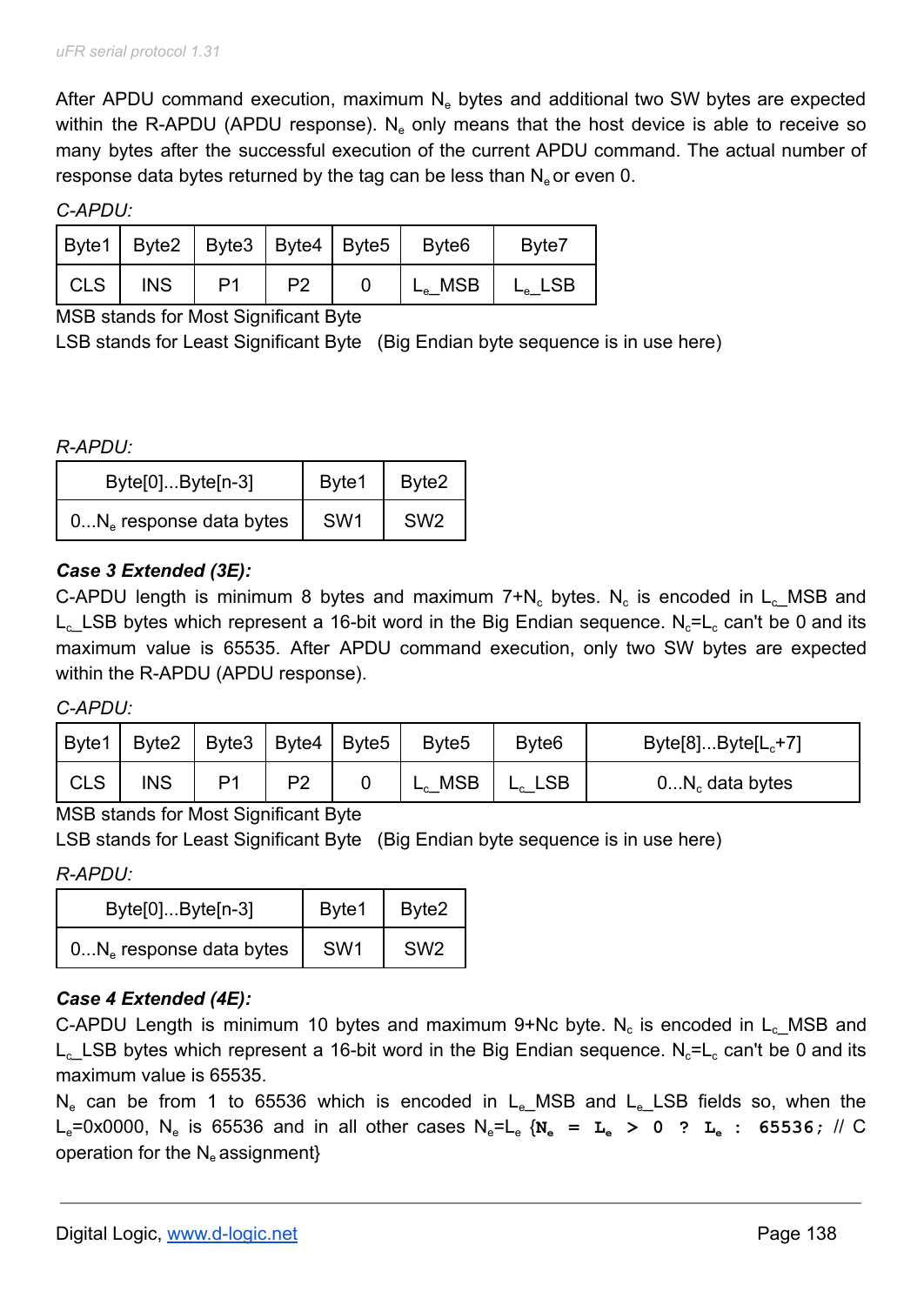After APDU command execution, maximum  $N<sub>e</sub>$  bytes and additional two SW bytes are expected within the R-APDU (APDU response).  $N_e$  only means that the host device is able to receive so many bytes after the successful execution of the current APDU command. The actual number of response data bytes returned by the tag can be less than  $N_e$  or even 0.

*C-APDU:*

| Byte1      |     | Byte2   Byte3   Byte4   Byte5 |                | Byte <sub>6</sub>          | Byte7             | Byte[8]Byte[Lc+7]   Byte[Lc+8]   Byte[Lc+9] |              |            |
|------------|-----|-------------------------------|----------------|----------------------------|-------------------|---------------------------------------------|--------------|------------|
| <b>CLS</b> | INS | P <sub>1</sub>                | P <sub>2</sub> | $^{\prime}$ L <sub>c</sub> | $MSB   L_c LSB  $ | $0N_c$ data bytes                           | $L_{e}$ _MSB | <b>LSB</b> |

MSB stands for Most Significant Byte

LSB stands for Least Significant Byte (Big Endian byte sequence is in use here)

*R-APDU:*

| $Byte[0]Byte[n-3]$        | Byte1 | Byte2           |
|---------------------------|-------|-----------------|
| $0Ne$ response data bytes | SW1   | SW <sub>2</sub> |

In order to support data streams of maximum lengths up to 65536 bytes (64KB), the uFR COM protocol needed to be further expanded. This extension of the uFR COM protocol involves the chained transmission of smaller data chunks of a maximum of 262 bytes. The key to this protocol extension is to use CMD packets with CMD Par1 set to the value APDU STREAM INDICATOR = 0x5A immediately followed by the CMD EXT packet containing a current chunk, as long there is continued transmission i.e. the next C-APDU chunk.

#### APDU\_STREAM\_INDICATOR = 0x5A

After each valid CMD package containing CMD Par1 = APDU STREAM INDICATOR, followed by the CMD EXT packet containing a current chunk, uFR will respond with a modified ACK packet which is shown in the table below:

| Byte1      | Byte2 | Byte3                  | Bvte4 ۱ | Byte5 | Byte <sub>6</sub>      | Byte7    |
|------------|-------|------------------------|---------|-------|------------------------|----------|
| ACK HEADER |       | CMD CODE   ACK TRAILER |         |       | 'APDU STREAM INDICATOR | CHECKSUM |

In case of an error, the standard ERR packet with the status code is returned and the data transfer process is interrupted.

Poslednji CMD paket C-APDU strima ima CMD Par1 različit od APDU STREAM INDICATOR. Nakon takvog paketa, počinje izvršavanje APDU komande u ciljnom uređaju/tagu i na red dolazi eventualni uFR KEEP\_ALIVE mehanizam dok se čeka RSP i RSP\_EXT paket.

Napomena: u slučaju Extended APDU komandi čije izvršavanje na ciljnom uređaju traje manje od cca. 1.00s, neće doći do vraćanja niti jednog KEEP\_ALIVE paketa već će odziv biti odmah u vidu RSP i RSP\_EXT paketa.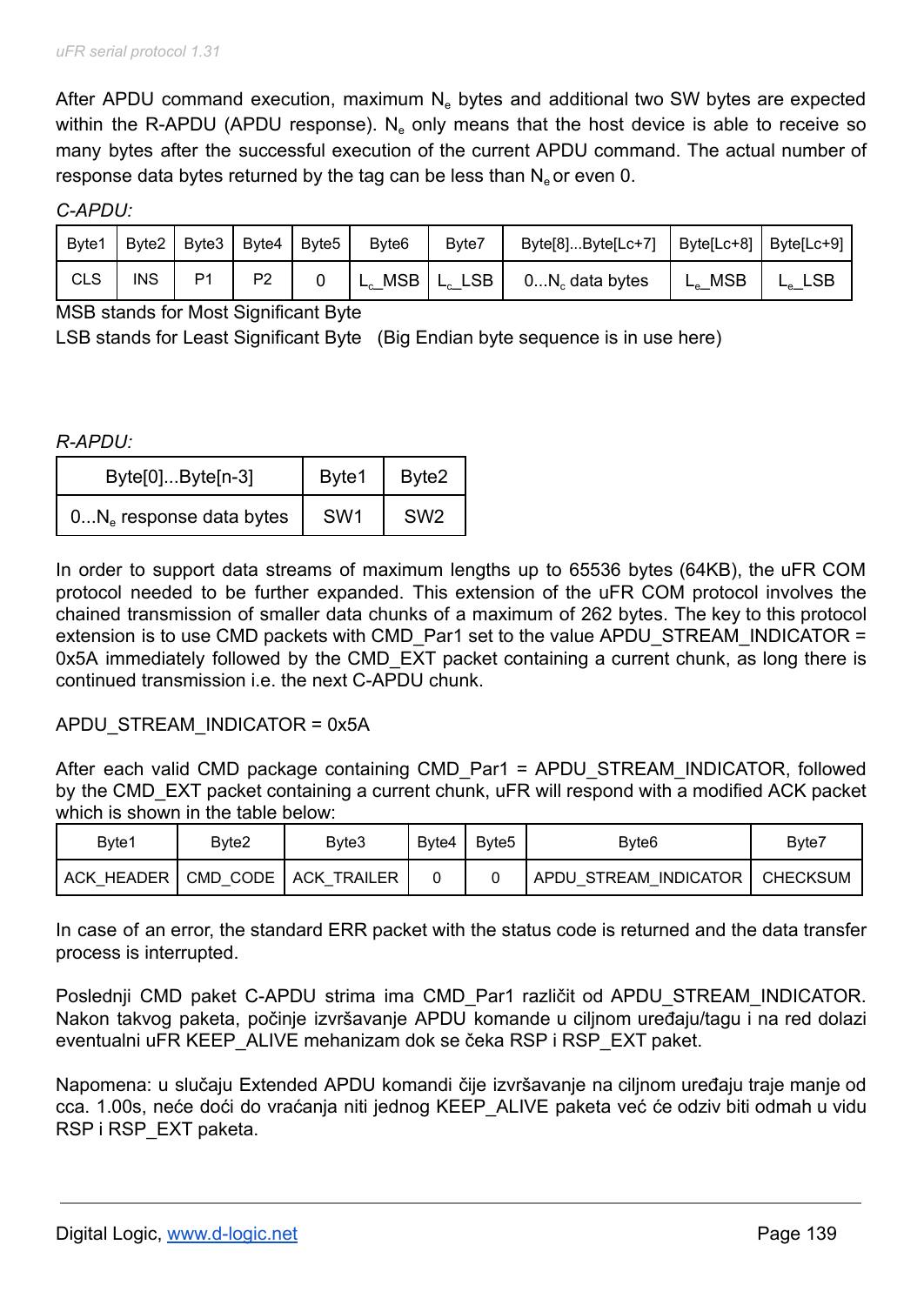Extended APDU response (R-APDU) reception can also be chained i.e. in chunks, and indicator for it is the existence of RSP\_Val1 = APDU\_STREAM\_INDICATOR in the RSP packet. Each such RSP packet is followed by an RSP\_EXT packet which contains a valid R-APDU chunk. The last (or only one) RSP packet, followed by an RSP\_EXT chunk which contains R-APDU and 2 SW bytes at the end of the R-APDU stream, has an RSP-Val1 different from APDU STREAM INDICATOR e.g. RSP Val1 = 0. The size of individual R-APDU chunks is determined by the buffer size of the ISO14443-4 tag itself, so it can vary from tag to tag. The maximum size of individual R-APDU chunks can be 256 bytes, so 2 bytes are used to encode the length of the RSP\_EXT packet in the RSP packet in a similar way to CMD and CMD\_EXT (Little Endian) uFR COM protocol extensions, which is already described in the "Short APDU Support" section. So, the RSP EXT Length field actually represents RSP EXT Length LSB and RSP Val0 is RSP EXT Length MSB. It is not possible to know in advance the length of the R-APDU response, so the protocol must rely solely on the described mechanism. It is only known that the R-APDU can be a maximum total length of  $65536 + 2$  (SW) =  $65538$  bytes, not counting data overhead due to the use of an additional layer of uFR COM protocol.

In case of an error, the standard ERR packet with the status code is returned and the data transfer process is interrupted.

# **PKI infrastructure and digital signature support**

# **Fully supported from firmware version 3.9.55**

In our product range, we have special cards called "D-Logic JCApp" (working title), which contains support for PKI infrastructure and digital signing. To use these features you have to implement specific APDU command sequences using the APDU\_TRANSCEIVE command described before. We have implemented PKI infrastructure and digital signature support in our API (for reference read "**uFR Series NFC reader API**").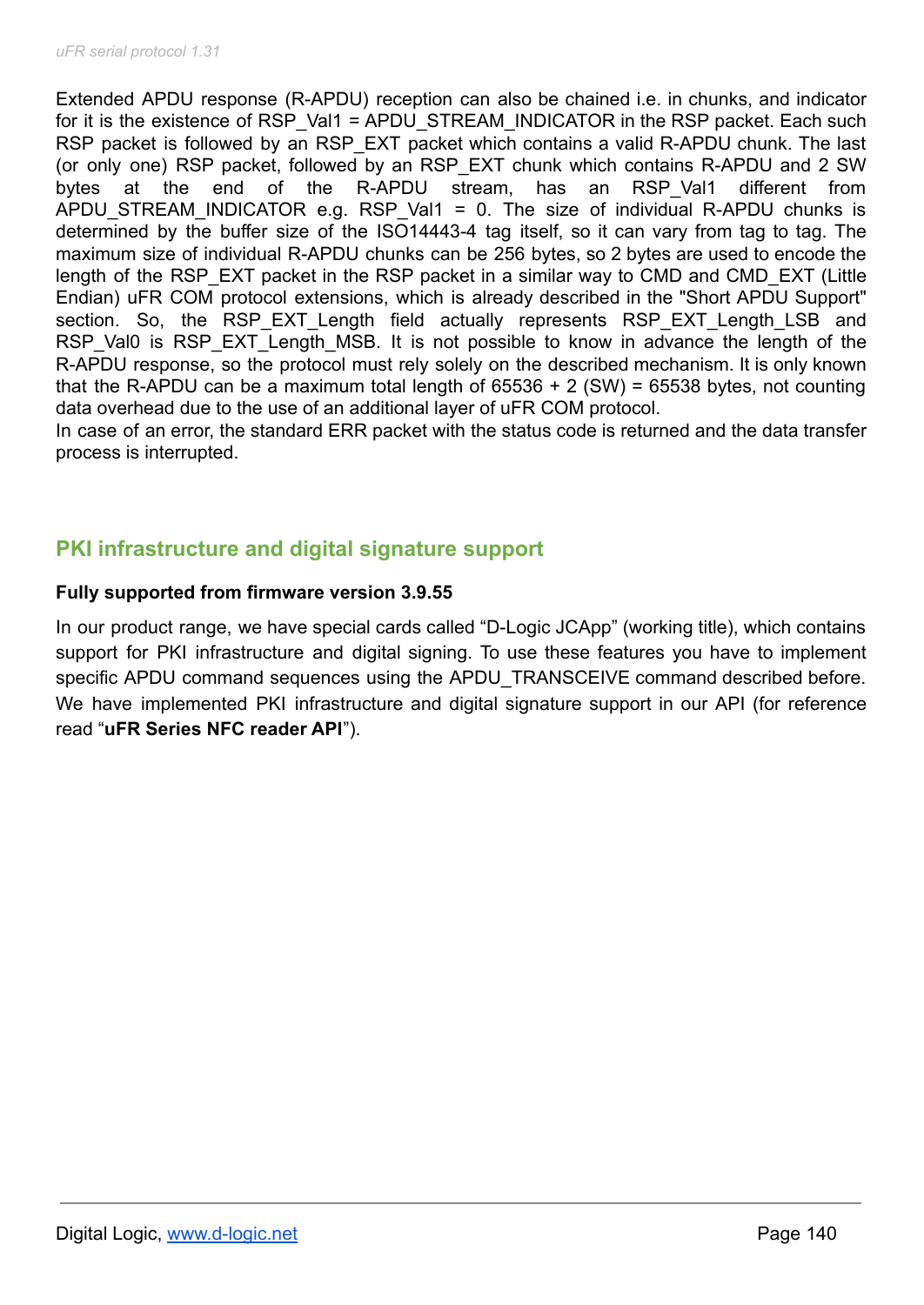# **Support for ISO 7816 protocol**

The device communicates via ISO7816 UART with the smart card located into the mini smart card holder. Supports synchronous cards which do not use C4/C8.

# **Basic commands**

# *OPEN\_ISO7816\_INTERFACE (0x95)*

Function activates the smart card and returns an ATR (Answer To Reset) array of bytes from the smart card.

After the successfully executed function, the same APDU commands as for ISO 14443-4 tags can be used, but not at the same time.

#### **SAM AV2 ACTIVATION**

If NXP SAM AV2 is locked, this function will unlock the SAM.

 $CMD$  Par0 = 1 CMD\_EXT not in use

#### **Example:**

**CMD 55 95 AA 00 01 00 72 RSP DE 95 ED 1D 00 00 C2 RSP\_EXT 3B DF 18 FF 81 F1 FE 43 00 3F 03 83 4D 49 46 41 52 45 20 50 6C 75 73 20 53 41 4D 3B 42**

#### **GENERAL 7816 SMART CARD ACTIVATION**

CMD Par $0 = 4$ CMD\_EXT not in use RSP\_EXT not in use

**Example:**

**CMD 55 95 AA 00 04 00 75 RSP DE 95 ED 14 00 00 B9 RSP\_EXT 3B F9 96 00 00 80 31 FE 45 4A 54 61 78 43 6F 72 65 56 0F 42**

#### **APDU\_switch\_to\_ISO7816\_interface**

Function switches the use of APDU to ISO 7816 interface from ISO 14443-4 interface. The smart card must be in the active state.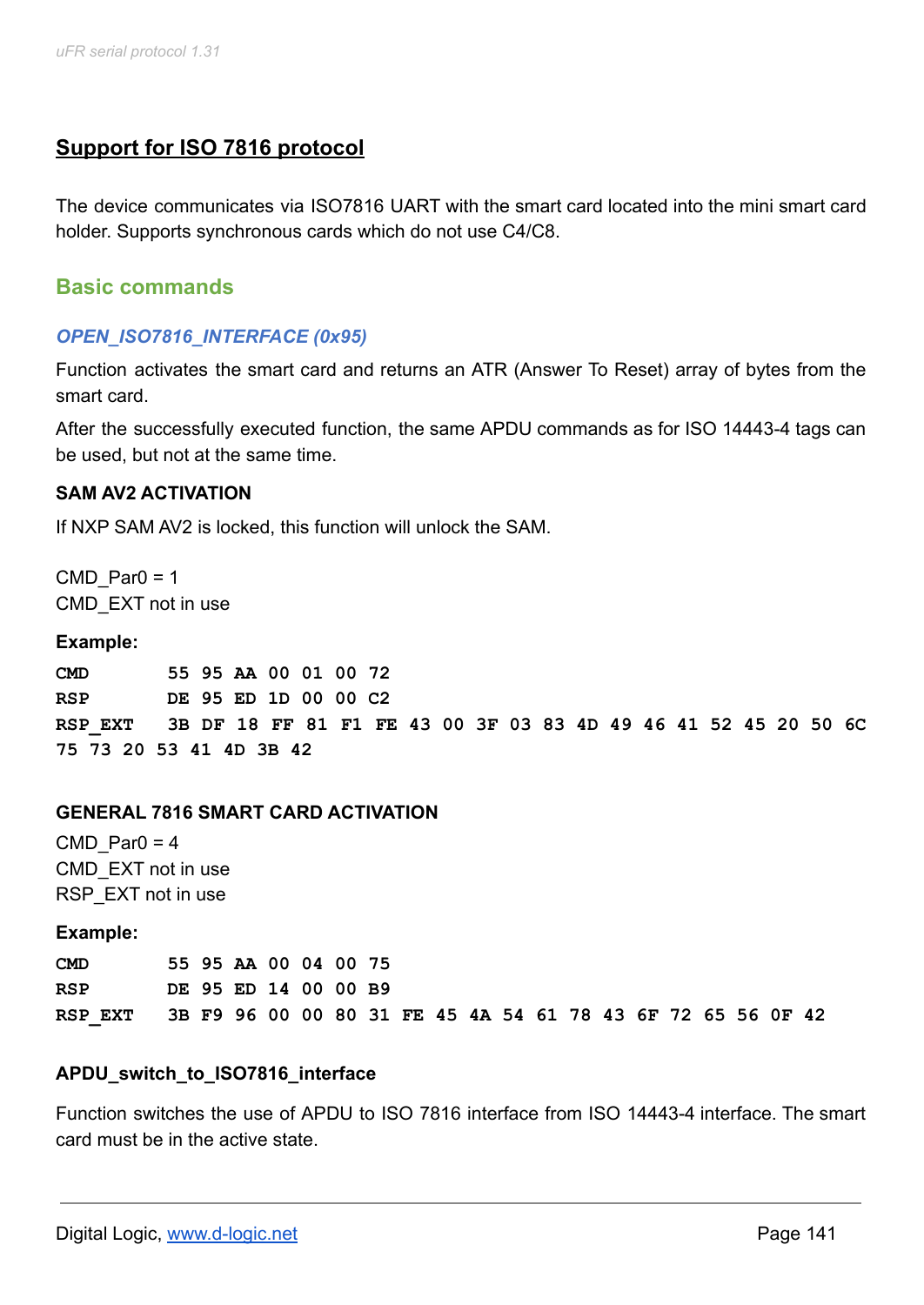$CMD$  Par0 = 2 CMD\_EXT not in use RSP\_EXT not in use

#### **Example:**

| <b>CMD</b> |  | 55 95 AA 00 02 00 6F |  |  |
|------------|--|----------------------|--|--|
| <b>RSP</b> |  | DE 95 ED 00 00 00 AD |  |  |

# *CLOSE\_ISO7816\_INTERFACE (0x96)*

#### **close\_ISO7816\_interface\_no\_APDU**

Function deactivates the smart card. APDU commands are not used.

 $CMD$  Par0 = 2 CMD\_EXT not in use RSP\_EXT not in use

#### **Example:**

| <b>CMD</b> |  | 55 96 AA 00 02 00 72 |  |  |
|------------|--|----------------------|--|--|
| RSP        |  | DE 96 ED 00 00 00 AC |  |  |

# **close\_ISO7816\_interface\_APDU\_ISO14443\_4**

Function deactivates the smart card. APDU commands are used by ISO 14443-4 tags. Tag must already be in ISO 14443-4 mode.

 $CMD$  Par0 = 1 CMD\_EXT not in use RSP\_EXT not in use

#### **Example:**

| <b>CMD</b> |  | 55 96 AA 00 01 00 6F |  |  |
|------------|--|----------------------|--|--|
| RSP        |  | DE 96 ED 00 00 00 AC |  |  |

#### **APDU\_switch\_to\_ISO14443\_4\_interface**

Function switches the use APDU to ISO 14443-4 tags. The smart card stays in active state. Tag must already be in ISO 14443-4 mode.

CMD Par $0 = 3$ CMD\_EXT not in use RSP\_EXT not in use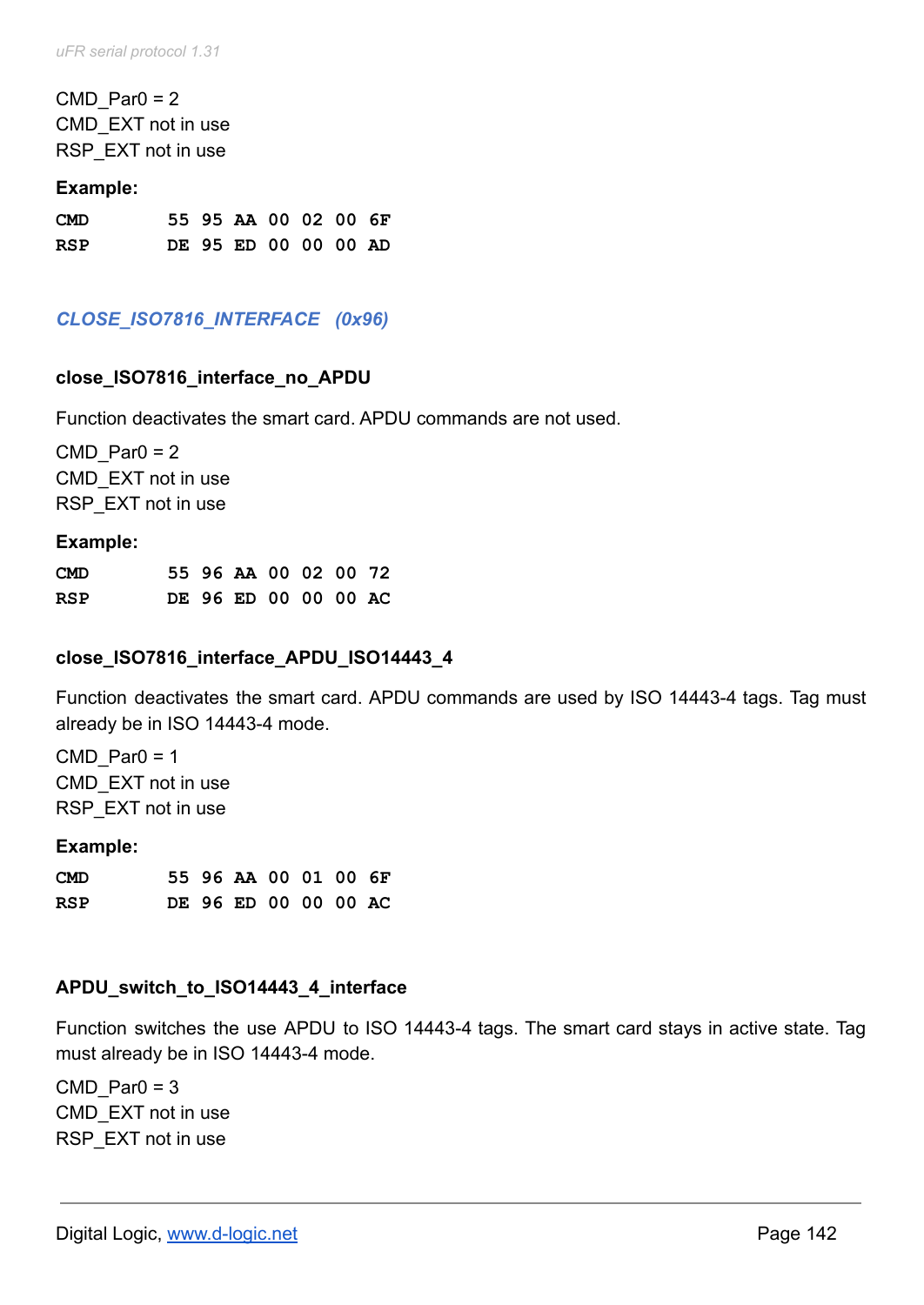#### **Example:**

| <b>CMD</b> |  | 55 96 AA 00 03 00 71 |  |  |
|------------|--|----------------------|--|--|
| <b>RSP</b> |  | DE 96 ED 00 00 00 AC |  |  |

### **APDU\_switch\_off\_from\_ISO7816\_interface**

APDU commands are not used. The smart card stays in active state.

CMD Par $0 = 4$ CMD\_EXT not in use RSP\_EXT not in use

#### **Example:**

| <b>CMD</b> |  | 55 96 AA 00 04 00 74 |  |  |
|------------|--|----------------------|--|--|
| <b>RSP</b> |  | DE 96 ED 00 00 00 AC |  |  |

# **Originality checking**

#### **Supported from firmware version 3.9.8**

Some card chips support the originality checking mechanism using Elliptic Curve Digital Signature Algorithm (ECDSA). Chip families that support originality checking mechanisms are NTAG 21x and Mifare Ultralight EV1. For details on originality checking, you must have an non-disclosure agreement (NDA) with the manufacturer who will provide you with the relevant documentation.

uFR originality checking support is based on READ\_ECC\_SIGNATURE command. For the rest of originality checking procedure you need to use the instructions from the manufacturer documentation.

We have originality checking support completely implemented in our API using uFCoder library function **OriginalityCheck()** (for reference read "**uFR Series NFC reader API**").

# *READ\_ECC\_SIGNATURE (0xBF)*

#### **Supported from firmware version 3.9.8**

This command reads the ECC signature of the card chip UID. Card chip UID is signed using EC private key known only to the manufacturer.

CMD\_Par0 not in use. CMD\_Par1 not in use. CMD\_EXT not in use.

On success:

RSP Val0 will contain the DlogicCardType code of the card in the field. RSP Val1 will contain the UID length of the card in the field.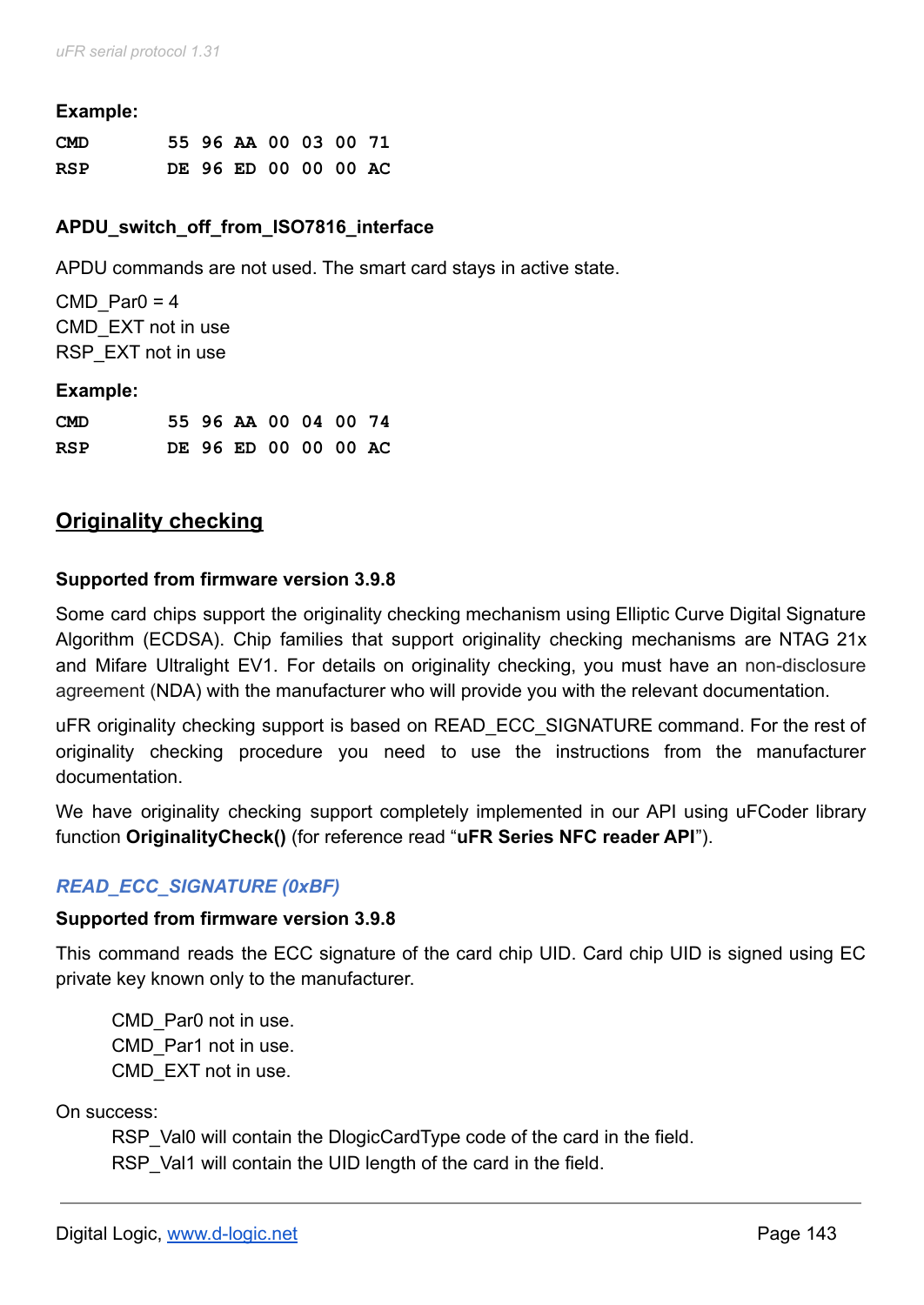RSP EXT will contain an ECC signature from the card in the field, in the first 32 bytes, followed by the 10 bytes of UID. UID field in the RSP EXT data will always have 10 bytes but the RSP Val1 defines how many of them are relevant.

If card in field doesn't have originality checking support, returned error code is: **UNSUPPORTED\_CARD\_TYPE (0x11)**

**Example:**

| <b>CMD</b> |  | 55 BF AA 00 00 00 47 |  |  |                                  |  |  |                                                 |  |
|------------|--|----------------------|--|--|----------------------------------|--|--|-------------------------------------------------|--|
| <b>RSP</b> |  | DE BF ED 2B 0A 07 B1 |  |  |                                  |  |  |                                                 |  |
| RSP EXT    |  |                      |  |  |                                  |  |  | AA 7B OD 58 CE 43 D7 1A D1 CB 8B 37 56 6B 1E 86 |  |
|            |  |                      |  |  |                                  |  |  | 27 97 34 D7 14 4A 59 40 50 93 B4 B6 F8 7A 53 70 |  |
|            |  |                      |  |  | 04 13 95 6A 64 34 80 00 00 00 92 |  |  |                                                 |  |

From firmware version 5.0.43.

Command supports ECC with variable length.

CMD\_PAR0 is 1

CMD\_Par1 not in use.

CMD\_EXT not in use.

RSP Val0 will contain the DlogicCardType code of the card in the field.

RSP Val1 will contain the UID length of the card in the field.

RSP\_EXT will contain an ECC signature from the card in the field, followed by the 10 bytes of UID. UID field in the RSP\_EXT data will always have 10 bytes but the RSP\_Val1 defines how many of them are relevant.

#### **Example:**

Read ECC signature from NTAG 424 TT without authentication. ECC signature length is 56 bytes.

**CMD 55 BF AA 00 01 00 48 RSP DE BF ED 43 13 07 E2 RSP\_EXT 02 D9 33 90 43 1C 8B 37 1F 6C 15 67 0F 7F 52 97 26 D6 E3 C5 EC D5 81 30 6F 61 89 73 48 F2 0D BC 69 3D 4B 1C 16 E3 A3 88 77 C5 AC 82 A2 DA 15 B7 26 D0 5E 2D 1E B3 48 39 04 75 7C AA 5C 5E 80 00 00 00 70**

Command supports NTAG 424 and NTAG 424 TT cards if the Random ID is activated.  $CMD$  PAR0 = 2, CMD PAR1 = 0 CMD\_EXT 1st byte defines internal key using (1 - reader key, 0 - provided key, 0xFF - no authentication) 2nd byte is ordinal AES key number into reader (0 - 15) array 3 - 18 is provided AES key 19th byte is key number (0 - 4) 20th byte is checksum

RSP Val0 will contain the DlogicCardType code of the card in the field.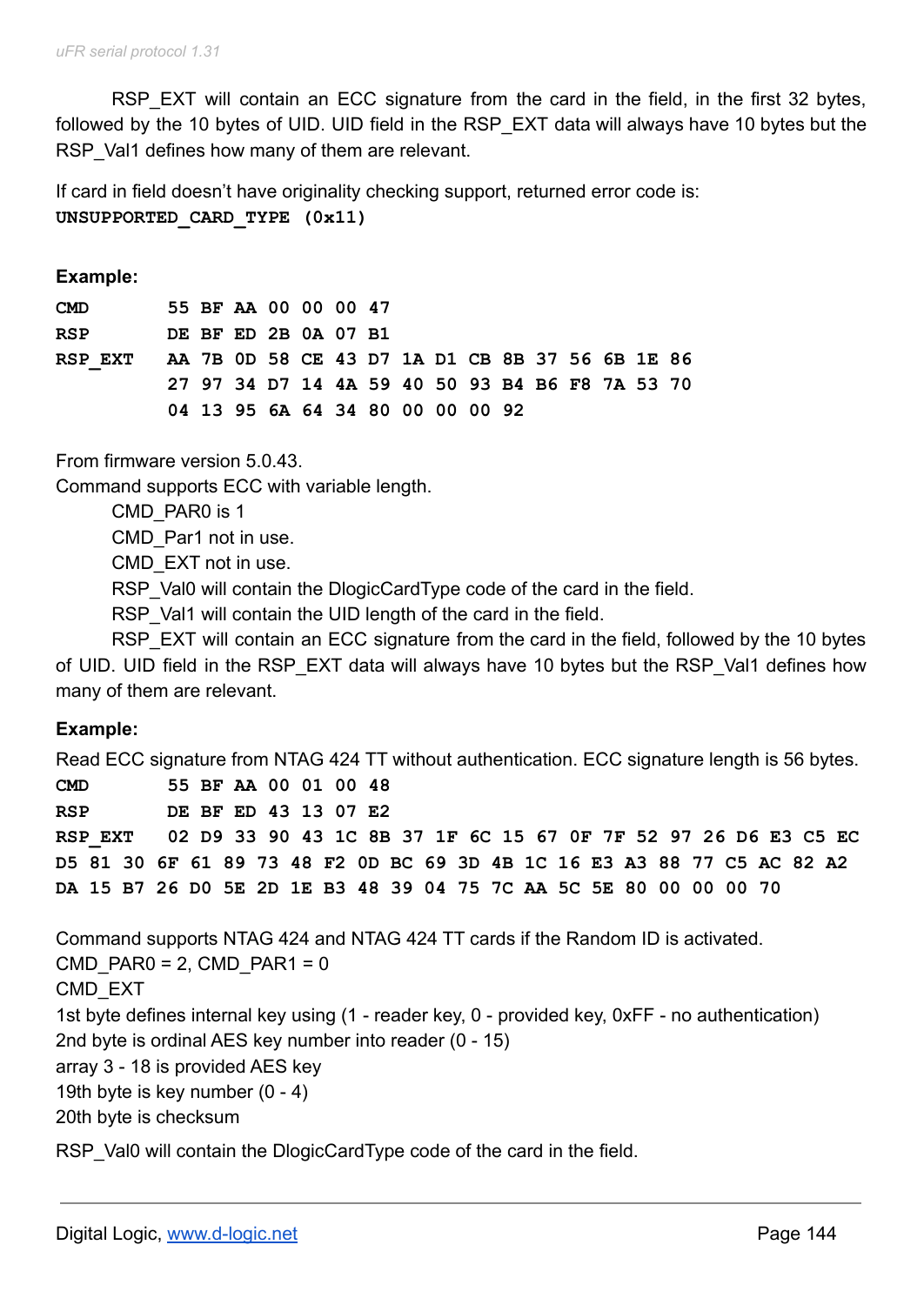RSP EXT will contain a 56 bytes long ECC signature from the card in the field, and Random ID. Note: UID must read with the NT4\_GET\_UID command.

# **Example:**

Read ECC signature from NTAG 424 TT. Authentication with provided key 0x00000000000000000000000000000000. Key number is 0. **CMD 55 BF AA 13 02 00 58 ACK AC BF CA 13 02 00 CF CMD\_EXT 00 00 00 00 00 00 00 00 00 00 00 00 00 00 00 00 00 00 07 RSP DE BF ED 43 13 04 DF RSP\_EXT6701 6D 2C C2 0C 5B 21 0C 22 AE F0 57 2E 4B 35 F8 68 84 8E EA E4** D3 25 4E 72 DB 04 66 96 A5 DF 70 B4 E4 C0 45 6E 4B 4F D2 07 DD E5 5C 42 **51 C1 08 C9 4D 96 64 3E 20 BA 08 40 B1 05 00 00 00 00 00 00 6C**

From firmware version 5.0.43. Command supports Desfire EV2 and Desfire Light cards. Command supports NTAG 424 and NTAG 424 TT cards if the Random ID is activated.  $CMD$  PAR0 = KEY TYPE  $| 0x03$ AES KEY TYPE =  $0x00$ . DES3K KEY TYPE = 0x10, DES KEY\_TYPE = 0x20, DES2K\_KEY\_TYPE = 0x30  $CMD$  PAR1 = 0 CMD\_EXT 1st byte defines internal key using (1 - reader key, 0 - provided key) 2nd byte is ordinal AES key number into reader (0 - 15) array 3 - 18 is provided key (8 bytes DES, 16 bytes AES and 2K3DES, or first 16 bytes of 3K3DES) array 19 - 21 is AID 22st byte is application key number 23rd byte is 1 if authentication is required, or 0 if not. 24rd byte is checksum. (if 3K3DES key, then array 24 - 31 is last 8 bytes of 3K3DES key, and 32nd byte is checksum)

RSP Val0 will contain the DlogicCardType code of the card in the field.

RSP\_EXT will contain a 56 bytes long ECC signature from the card in the field, and Random ID or UID.

Note: If Random ID is activated, then the UID must be read with the GET\_DESFIRE\_UID command.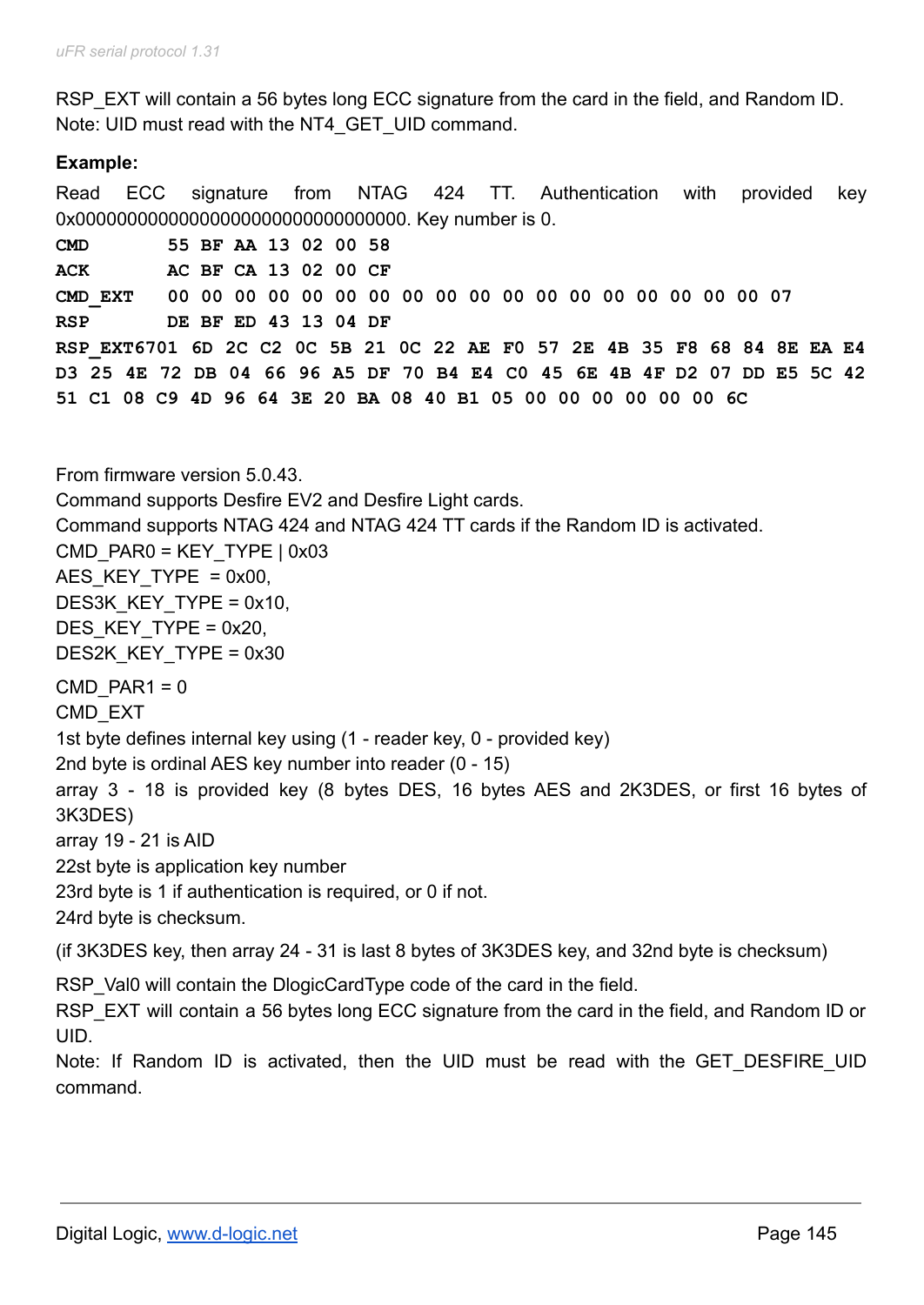Random ID isn't activated.

**CMD 55 BF AA 18 03 00 62 ACK AC BF CA 18 03 00 C9 CMD\_EXT 00 00 00 00 00 00 00 00 00 00 00 00 00 00 00 00 00 00 00 00 00 00 00 07 RSP DE BF ED 43 3F 07 FE RSP\_EXT 1A E4 0E 9A 35 57 5A 13 47 56 76 46 B7 0F 0B 0D 85 BD 25 DE 02** 62 36 2A 1C CO DF 59 3C 48 D8 6E F9 D8 06 E9 OF 83 46 6A 40 96 5C 0A 26 **26 9F AA 9C 1F 7D 4F 11 FD 5C A2 04 43 5B 0A FF 64 80 00 00 00 93**

#### **Example:**

Random ID is activated. Provided 2K3DES key 0x01020304050607080910111213141516. AID = 0xD20000. Application key number is 0. Authentication is required.

**CMD 55 BF AA 18 33 00 72 ACK AC BF CA 18 33 00 F9 CMD\_EXT 00 00 01 02 03 04 05 06 07 08 09 10 11 12 13 14 15 16 00 00 D2 00 01 CC RSP DE BF ED 43 2B 04 E7 RSP\_EXT 24 1F 8C E1 07 1B 6D FE 3E E1 F2 40 97 82 33 5D 17 86 35 14 65** 30 6A 9F 54 5E 6D 48 1D 5A FA 98 71 EE 36 17 45 B8 F3 3E DD E8 2A 8F 18 **EB 49 79 96 C8 9F F8 D8 6A E0 4B 08 FC CB 23 00 00 00 00 00 00 3B**

# **Anti-collision support i.e. multi card reader mode**

#### **Supported from firmware version 5.0.1 (for uFR PLUS devices only)**

After power on or resetting the reader it is in a "single card" mode of operation. In this mode the reader can only work with one card in the field and the card is selected automatically.

uFR PLUS devices can be placed in so-called "anti-collision" mode of operation using ENABLE\_ANTI\_COLLISION command. In that mode reader can work with multiple cards in the field. Fundamental problem in a "anti-collision" mode of operation is the amount of energy that is required to power the cards in the field. Different types of cards require more or less energy. So the maximum number of cards with which reader can work simultaneously depends on specific needs for powering different cards in the field. The reader can work with up to 4 cards that have low average consumption, at a time. Cards that have low average consumption include the following models: Mifare Ultralight, Mifare Classic, Ntag series.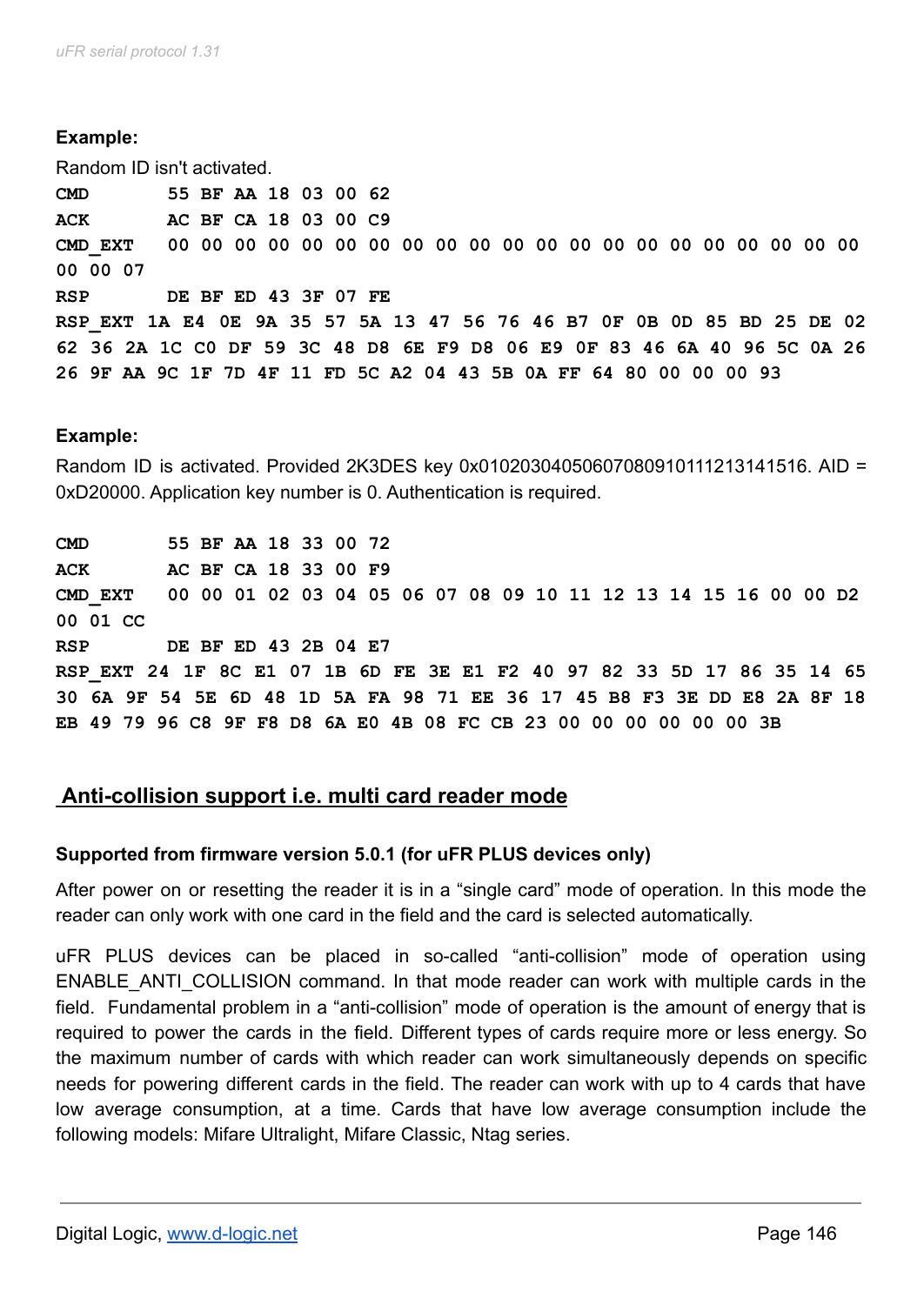All the card models which supports modern cryptography mechanisms have higher power consumption. So in the case of Mifare Desfire, Mifare Ultralight C, Mifare Plus, Java Cards and other high consumption cards there should be no more then 2 cards in the reader field at a time.

#### *ENABLE\_ANTI\_COLLISION (0x2D)*

This command puts the reader in an "anti-collision" mode of operation.

CMD Par0 and CMD Par1 not in use. CMD EXT and RSP EXT not in use.

#### **Example:**

| CMD |  | 55 2D AA 00 00 00 D9 |  |  |
|-----|--|----------------------|--|--|
| RSP |  | DE 2D ED 00 00 00 25 |  |  |

#### *DISABLE\_ANTI\_COLLISION (0x2E)*

Exits from "anti-collision" mode of operation i.e. put the reader into "single card" mode of operation.

CMD Par0 and CMD Par1 not in use. RSP\_Val0 and RSP\_Val1 not in use. CMD EXT and RSP EXT not in use.

#### **Example:**

| <b>CMD</b> |  | 55 2E AA 00 00 00 D8 |  |  |
|------------|--|----------------------|--|--|
| <b>RSP</b> |  | DE 2E ED 00 00 00 24 |  |  |

#### *ENUM\_CARDS (0x37)*

If the reader is in an "anti-collision" mode of operation, this command enumerates cards which are found in the reader field. Otherwise the command reports ANTI COLLISION DISABLED error code.

All the following commands: LIST CARDS, SELECT CARD and DESELECT CARD, work with UIDs from the actual UID list of the enumerated cards, which is obtained by the last ENUM\_CARDS command issuing.

CMD Par0 and CMD Par1 not in use. RSP\_Val0 and RSP\_Val1 not in use. CMD EXT and RSP EXT not in use.

#### **Example:**

| <b>CMD</b> |  | 55 37 AA 00 00 00 CF |  |  |
|------------|--|----------------------|--|--|
| RSP        |  | DE 37 ED 00 02 16 17 |  |  |

#### *LIST\_CARDS (0x38)*

Before issuing this command you must issue the ENUM\_CARDS command first.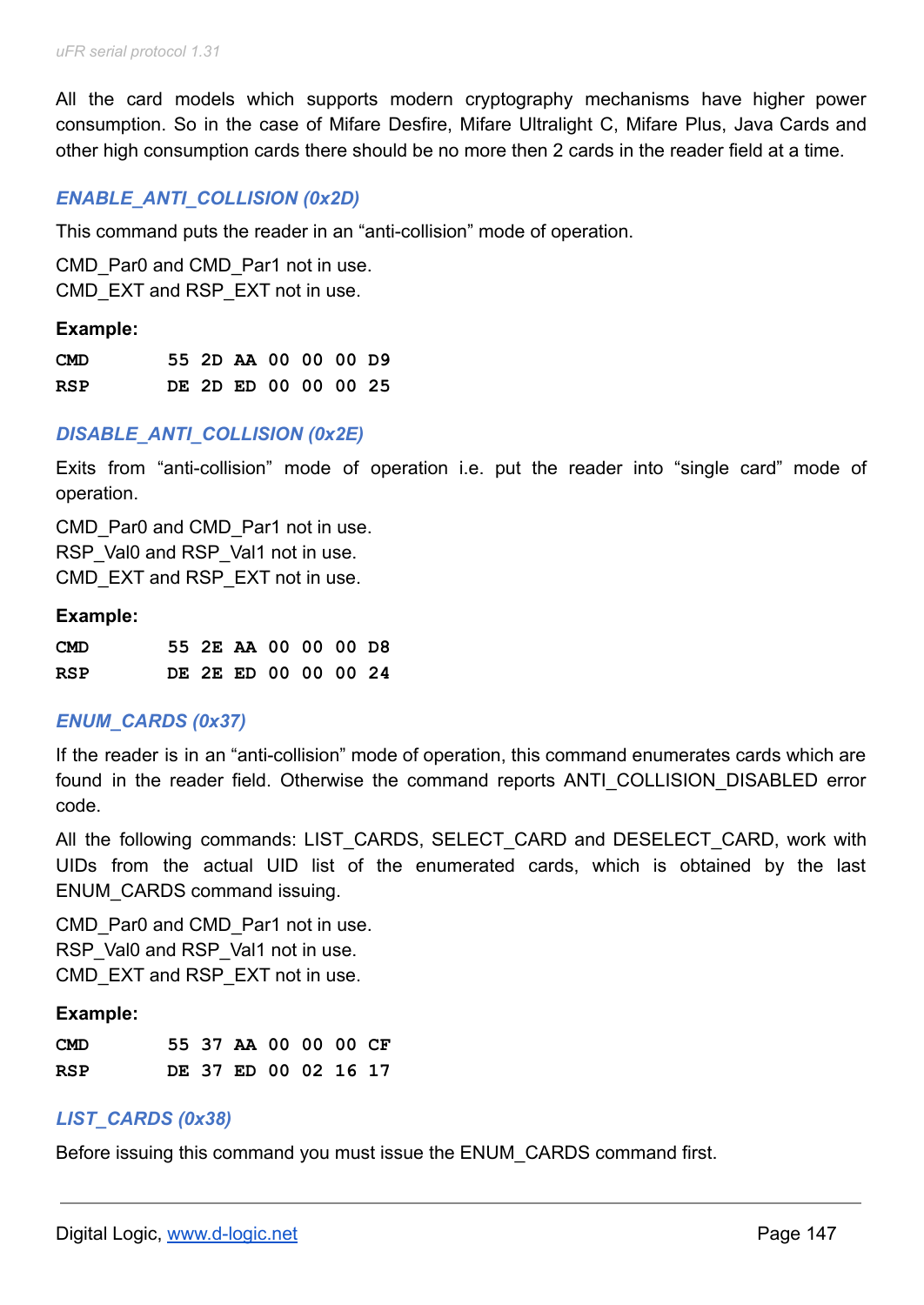CMD Par0 and CMD Par1 not in use.

CMD\_EXT not in use.

RSP Val0 contains the number of the cards detected in the reader field.

RSP Val1 contains the length of the UID list, in bytes.

RSP EXT contains the UID list of the card in the reader field.

For each UID, of the cards detected in the reader field, there are 11 "UID record bytes" allocated in the list. First of those 11 bytes allocated designate actual UID length immediately followed by the exactly 10 bytes of UID (which is maximum hypothetical UID size). E.g, if the actual UID length is 4 bytes, you should ignore the last 6 bytes of the UID record.

#### **Example 1 (there is only 1 card in the field):**

| <b>CMD</b>                                  |  | 55 38 AA 00 00 00 CE |  |  |  |  |  |
|---------------------------------------------|--|----------------------|--|--|--|--|--|
| <b>RSP</b>                                  |  | DE 38 ED 0C 01 0B 14 |  |  |  |  |  |
| RSP EXT 07 04 48 76 B2 04 35 80 00 00 00 45 |  |                      |  |  |  |  |  |

**Example 2 (there is 2 cards in the field):**

| <b>CMD</b>                               |  | 55 38 AA 00 00 00 CE                |  |  |  |  |  |
|------------------------------------------|--|-------------------------------------|--|--|--|--|--|
| <b>RSP</b>                               |  | DE 38 ED 17 02 16 OF                |  |  |  |  |  |
| RSP EXT 07 04 13 95 6A 64 34 80 00 00 00 |  |                                     |  |  |  |  |  |
|                                          |  | 04 C5 58 3E E6 00 00 00 00 00 00 85 |  |  |  |  |  |

#### **Example 3 (there is 3 cards in the field):**

| <b>CMD</b>                               |  | 55 38 AA 00 00 00 CE                |  |  |  |  |  |
|------------------------------------------|--|-------------------------------------|--|--|--|--|--|
| <b>RSP</b>                               |  | DE 38 ED 22 03 21 12                |  |  |  |  |  |
| RSP EXT 07 04 13 95 6A 64 34 80 00 00 00 |  |                                     |  |  |  |  |  |
|                                          |  | 04 C5 58 3E E6 E2 00 00 00 00 00    |  |  |  |  |  |
|                                          |  | 07 04 48 76 B2 04 35 80 00 00 00 A9 |  |  |  |  |  |

# *SELECT\_CARD (0x39)*

This command selects one of the cards whose UID is on the actual UID list of the enumerated cards. If there are any of the cards previously selected by issuing this command you will get an error CARD\_ALREADY\_SELECTED and you should issue the DESELECT\_CARD command prior using this command, in such a case.

CMD\_Par0 contains card UID size

CMD\_Par1 not in use.

CMD\_EXT contains card UID (have to be "card UID size" bytes as designated by the CMD\_Par0). RSP\_EXT not in use.

RSP\_Val0 contains selected card type (see GET\_DLOGIC\_CARD\_TYPE enumeration).

RSP Val1 not in use.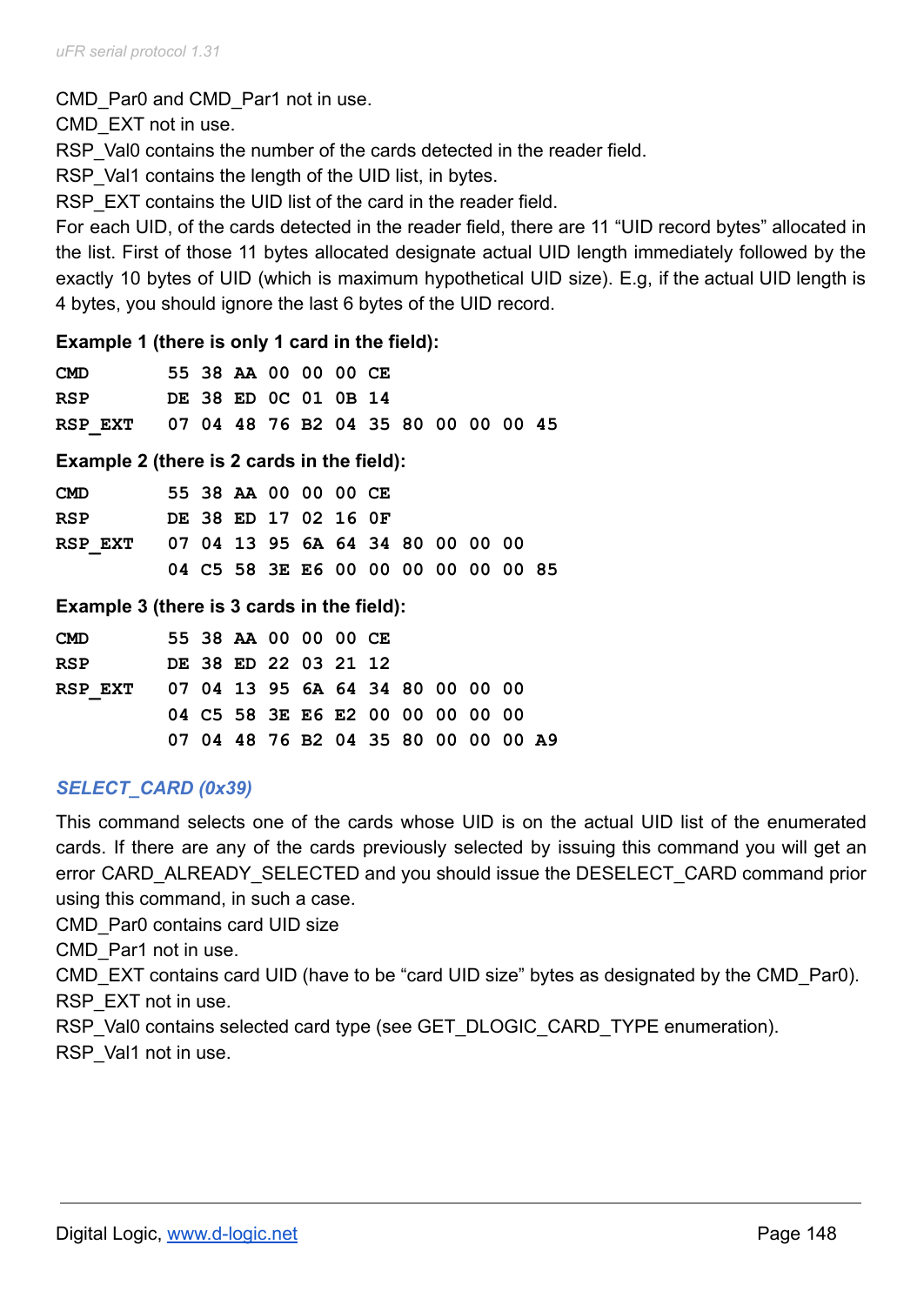| <b>CMD</b> |  | 55 39 AA 05 04 00 CE |  |  |
|------------|--|----------------------|--|--|
| ACK        |  | AC 39 CA 05 04 00 65 |  |  |
| CMD EXT    |  | C5 58 3E E6 4C       |  |  |
| RSP        |  | DE 39 ED 00 21 00 32 |  |  |

# *DESELECT\_CARD (0x3A)*

Deselects previously selected card issuing SELECT\_CARD command. CMD Par0 and CMD Par1 not in use. RSP\_Val0 and RSP\_Val1 not in use. CMD EXT and RSP EXT not in use.

#### **Example:**

| <b>CMD</b> |  | 55 3A AA 00 00 00 CC |  |  |
|------------|--|----------------------|--|--|
| <b>RSP</b> |  | DE 3A ED 00 00 00 10 |  |  |

# *GET\_ANTI\_COLLISION\_STATUS (0x3B)*

Using this command you can get the current anti-collision status of the reader.

CMD Par0 and CMD Par1 not in use.

CMD EXT and RSP EXT not in use.

RSP Val0 contains 1 if the reader is in a "anti-collision" mode of operation, otherwise 0.

RSP Val1 contains 1 if the reader is in a "anti-collision" mode of operation and there is selected card, otherwise 0.

#### **Example:**

| <b>CMD</b> |  | 55 3B AA 00 00 00 CB |  |  |
|------------|--|----------------------|--|--|
| RSP        |  | DE 3B ED 00 01 01 OF |  |  |

# **Commands for uFR Online**

## *ESP\_SET\_IO\_STATE (0xF3)*

uFR Online only. Function set IO pin state.

CMD Par0 pin number CMD\_Par1 IO state 0 - low, 1 - high, 2 - input RSP\_Val0 and RSP\_Val1 not in use. CMD\_EXT is optional. CMD\_EXT 1<sup>st</sup> byte is a time-delayed state (low in example).  $2^{nd}$  and  $3^{rd}$  are time in milliseconds (13 88 is 5000ms). The 4<sup>th</sup> byte is CMD\_EXT checksum. RSP\_EXT not in use.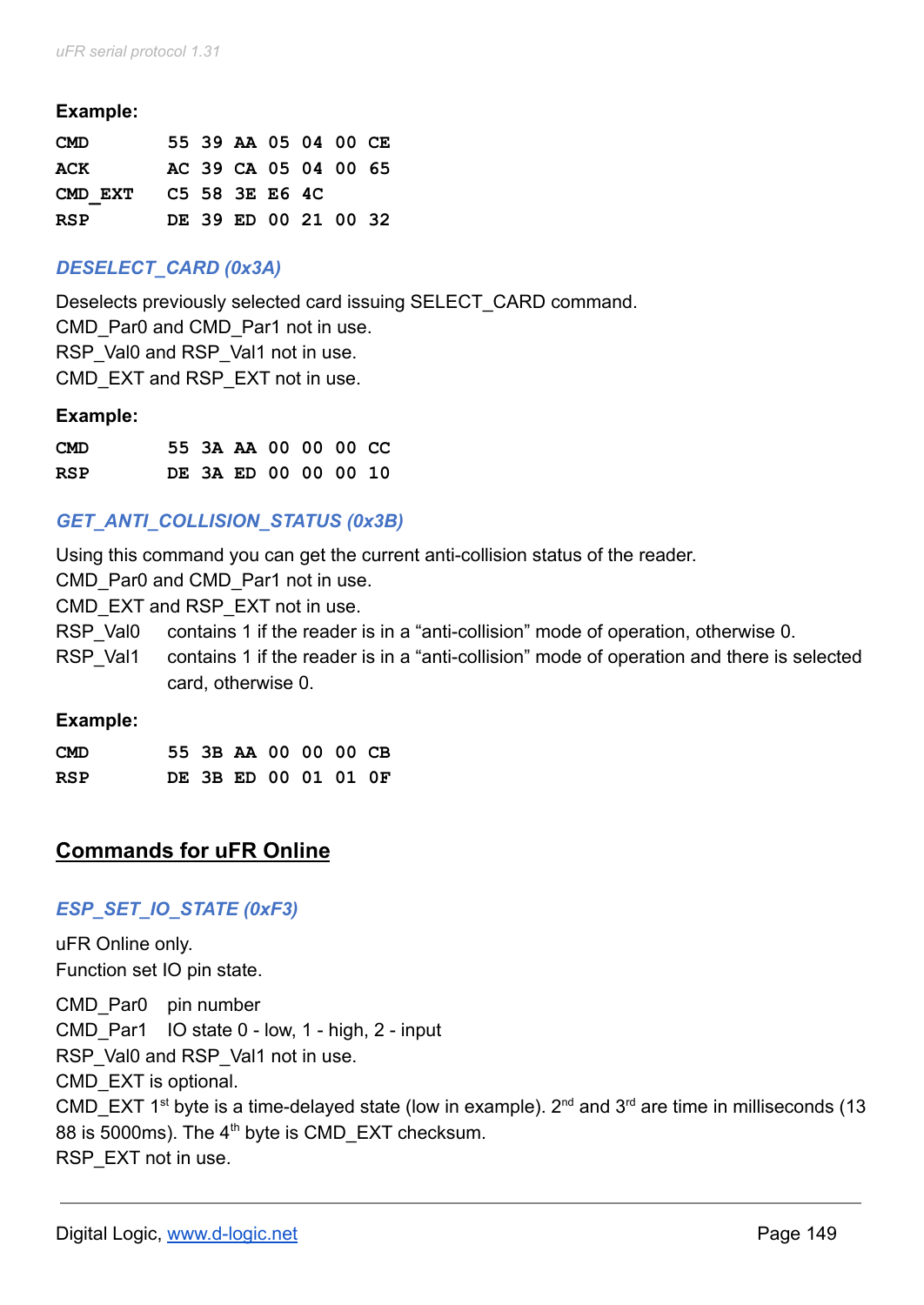IO pin 3 high level.

| <b>CMD</b> |  | 55 F3 AA 00 03 01 15 |  |  |
|------------|--|----------------------|--|--|
| <b>RSP</b> |  | DE F3 ED 00 00 00 C7 |  |  |

#### **Example 1:**

IO pin 3 high level and set low level after 5000ms. **CMD 55 F3 AA 00 03 01 15 00 13 88 A2 RSP DE F3 ED 00 00 00 C7**

# *ESP\_GET\_IO\_STATE (0xF4)*

uFR Online only. Function gets IO pin states.

CMD Par0 and CMD Par1 not in use. RSP\_Val0 and RSP\_Val1 not in use. CMD\_EXT not in use.

#### **Example:**

| Get IO pins state. All pins set as input |  |  |                      |  |  |  |  |  |  |  |
|------------------------------------------|--|--|----------------------|--|--|--|--|--|--|--|
| <b>CMD</b>                               |  |  | 55 F4 AA 00 00 00 12 |  |  |  |  |  |  |  |
| <b>RSP</b>                               |  |  | DE F4 ED 00 00 00 CE |  |  |  |  |  |  |  |
| RSP EXT                                  |  |  | 02 02 02 02 02 02 07 |  |  |  |  |  |  |  |

## *ESP\_READER\_TIME\_WRITE (0xF5)*

uFR Online only. Function to set RTC date/time.

CMD Par0 and CMD Par1 not in use. RSP\_Val0 and RSP\_Val1 not in use. CMD\_EXT contains year, month, day, hour, minutes, seconds

#### **Example:**

Set date and time to 2019-06-20 10:01:02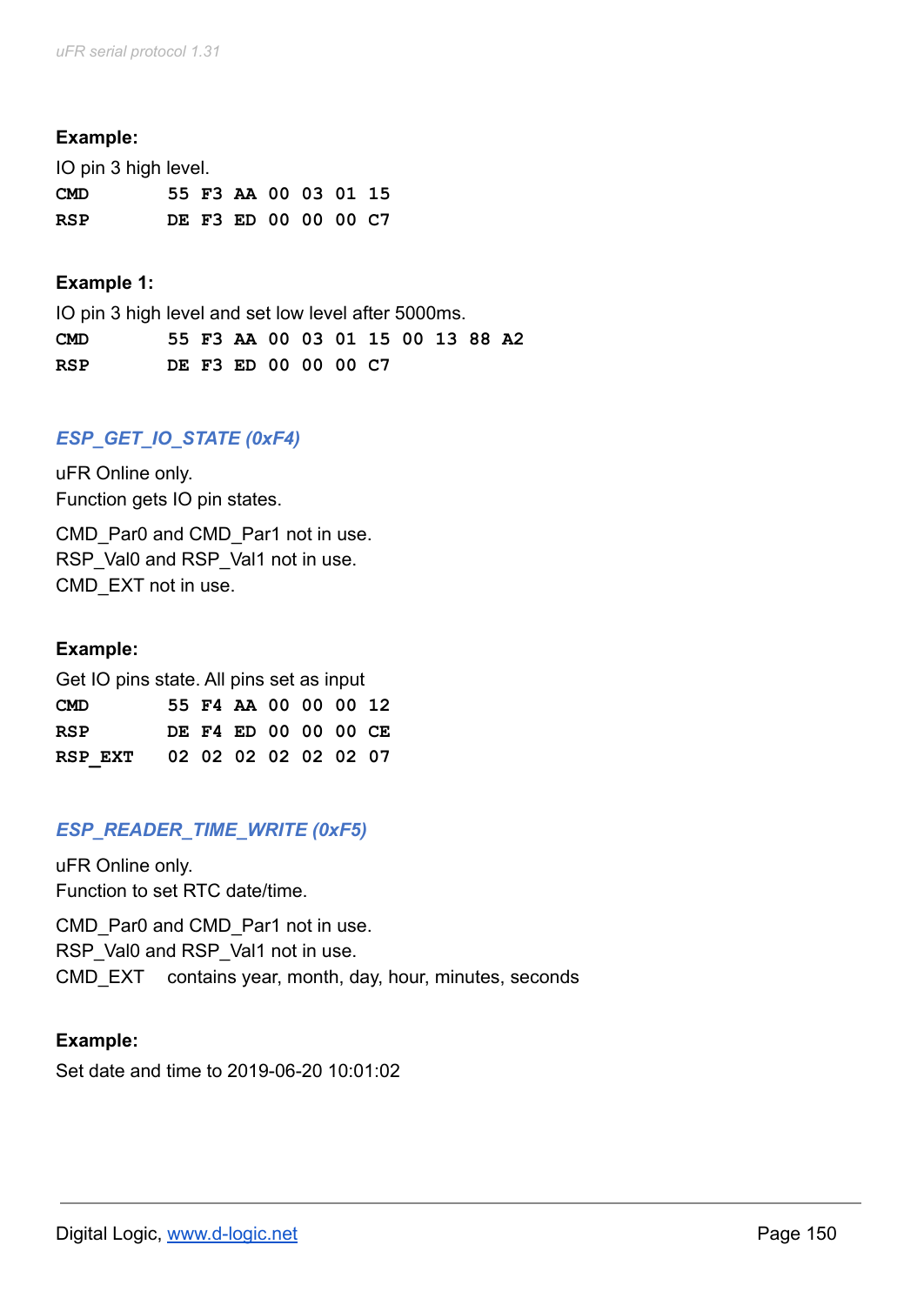| <b>CMD</b> |  | 55 F5 AA 07 00 00 14 |  |  |
|------------|--|----------------------|--|--|
| ACK        |  | AC F5 CA 07 00 00 60 |  |  |
| CMD EXT    |  | 13 06 14 0A 01 02 OF |  |  |
| <b>RSP</b> |  | DE F5 ED 00 00 00 CD |  |  |

### *ESP\_READER\_TIME\_READ (0xF6)*

uFR Online only. Function to get RTC date/time.

CMD Par0 and CMD Par1 not in use. RSP\_Val0 and RSP\_Val1 not in use. RSP\_EXT  $1^{st}$  to 8<sup>th</sup> byte contains password, 9<sup>th</sup> to 14<sup>th</sup> byte contains date/time.

#### **Example:**

Get 2019-06-20 10:01:02 date and time from device. Password is '11111111'.

| CMD |  |  | 55 F6 AA 00 00 00 10 |  |  |  |  |  |
|-----|--|--|----------------------|--|--|--|--|--|
| RSP |  |  | DE F6 ED 00 00 00 CC |  |  |  |  |  |
|     |  |  |                      |  |  |  |  |  |

## *ESP\_READER\_EEPROM\_READ (0xF7)*

uFR Online only. Function to read uFR Online EEPROM data.

CMD Par0 and CMD Par1 not in use.

CMD\_EXT 1<sup>st</sup> to 4<sup>th</sup> byte contains EEPROM address, 5<sup>th</sup> to 8<sup>th</sup> byte contains length of data to read. (little endian)

RSP\_Val0 and RSP\_Val1 not in use

RSP\_EXT\_contains requested EEPROM data

#### **Example:**

Read 5 bytes (0xFF, 0xFF, 0xFF, 0xFF, 0xFF) from address 0x00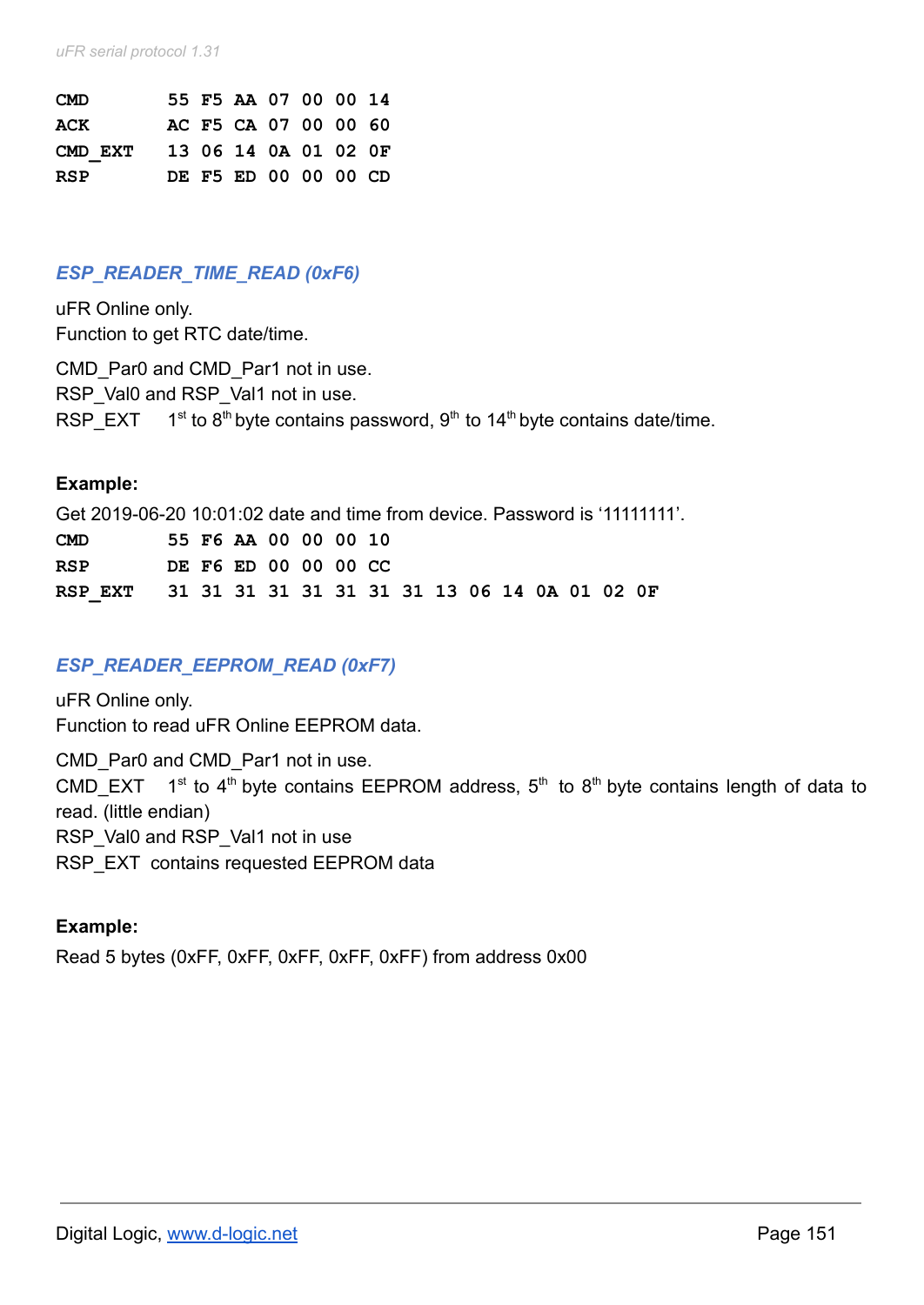*uFR serial protocol 1.31*

| <b>CMD</b>                         |  | 55 F7 AA 09 00 00 08 |  |  |  |
|------------------------------------|--|----------------------|--|--|--|
| ACK                                |  | AC F7 CA 09 00 00 9F |  |  |  |
| CMD EXT 00 00 00 00 00 00 00 05 0C |  |                      |  |  |  |
| RSP                                |  | DE F7 ED 05 00 00 C8 |  |  |  |
| RSP EXT FF FF FF FF FF 06          |  |                      |  |  |  |

#### *ESP\_READER\_EEPROM\_WRITE (0xFB)*

uFR Online only. Function to write uFR Online EEPROM data.

CMD Par0 and CMD Par1 not in use. CMD\_EXT 1<sup>st</sup> to 4<sup>th</sup> byte contains EEPROM address, 5<sup>th</sup> to 8<sup>th</sup> byte contains length of data to read, 9<sup>th</sup> to 16<sup>th</sup> byte contains password, bytes from 17<sup>th</sup> contain data. (little endian) RSP\_Val0 and RSP\_Val1 not in use RSP\_EXT not in use

#### **Example:**

Write 5 bytes (0xFF, 0xFF, 0xFF, 0xFF, 0xFF) to address 0x00. Password is '11111111'. **CMD 55 FB AA 16 00 00 19 ACK AC FB CA 16 00 00 92 CMD\_EXT 00 00 00 00 00 00 00 05 31 31 31 31 31 31 31 31 FF FF FF FF FF 01 RSP DE FB ED 00 00 00 CF**

# *ESP\_SET\_DISPLAY\_DATA (0xF8)*

uFR Online only.

Function enables sending data to the uFR Online LED. A string of data contains information about the intensity of color in each cell. Each cell has three LEDs (red, green and blue). For each cell of the three bytes is necessary. The first byte indicates the intensity of the red color, the second byte indicates the intensity of the green color, and the third byte indicates the intensity of blue color.

From firmware version 2.7.6, RGB LEDs can be connected to pin 5 of P5 connector (GPIO connector - ESP pin 18). First 6 bytes in display data array will be sent to internal RGB LEDs, additional bytes will be sent to external connected RGB. There is no limit for number of external cells.

CMD Par0 and CMD Par1 contain LED light duration in ms. If duration is 0, light will never turn off

CMD\_EXT contains data for display with checksum RSP\_Val0 and RSP\_Val1 not in use RSP\_EXT not in use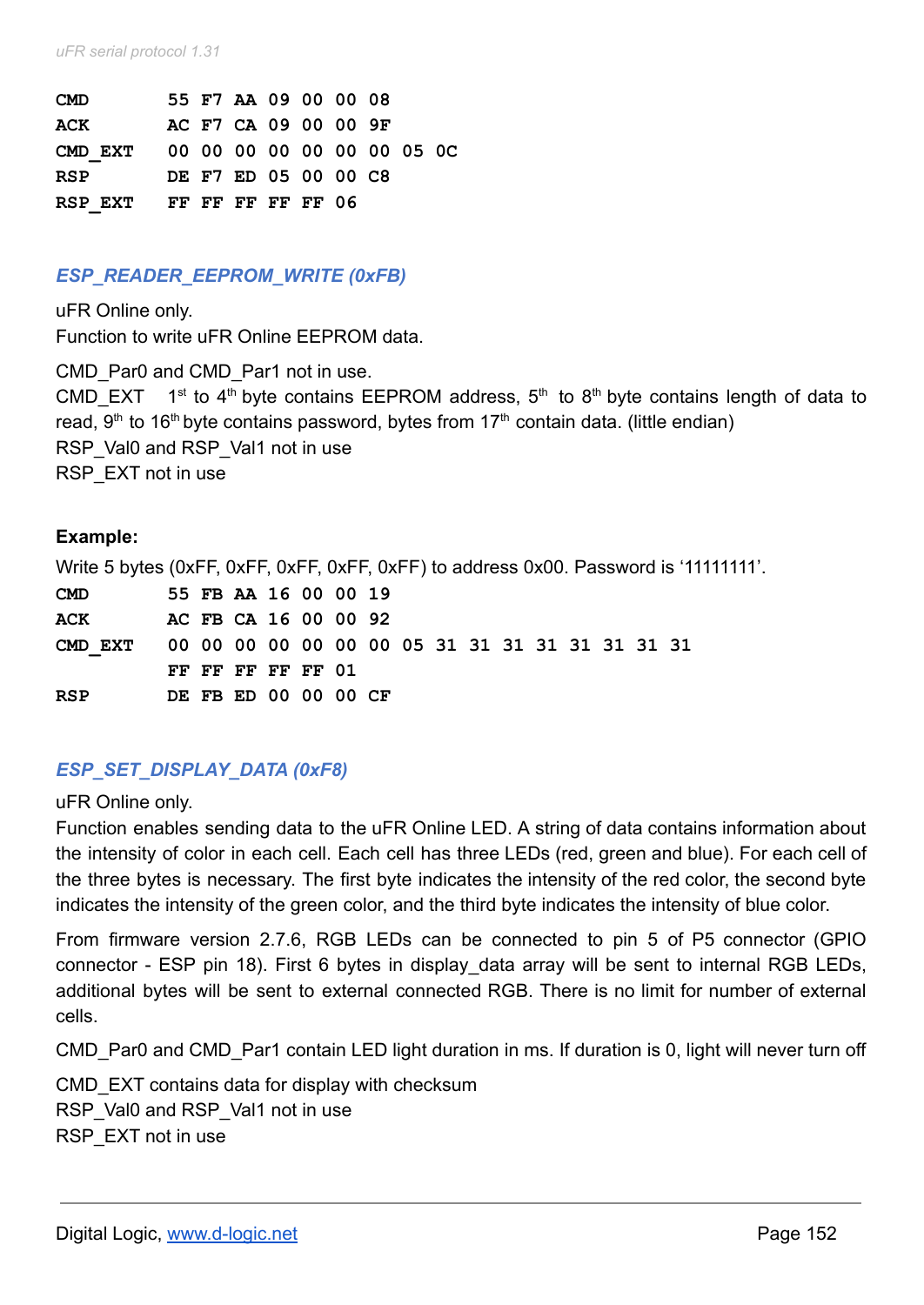red =  $0x10$ , green =  $0xFF$ , blue =  $0x20$ , duration = 100ms **CMD 55 F8 AA 02 00 64 0C ACK AC F8 CA 02 00 64 FF CMD\_EXT 10 FF 20 10 FF 20 07 RSP DE F8 ED 00 00 00 D2**

# *ESP\_READER\_RESET (0xF9)*

uFR Online only. Function resets device connected to uFR Online.

CMD Par0 - always set to 0. CMD\_Par1 not in use. RSP\_Val0 and RSP\_Val1 not in use. CMD EXT and RSP EXT not in use.

# **Example:**

Reset device.

| <b>CMD</b> |  | 55 F9 AA 00 00 00 0D |  |  |
|------------|--|----------------------|--|--|
| RSP        |  | DE F9 ED 00 00 00 D1 |  |  |

# *ESP\_SET\_TRANSPARENT\_READER (0xF9)*

uFR Online only. Function set transparent reader connected to uFR Online.

CMD Par0 - set 1 for first device(default) or 2 for external connected reader. CMD\_Par1 not in use. RSP\_Val0 and RSP\_Val1 not in use. CMD EXT and RSP EXT not in use.

## **Example:**

Set first reader as transparent device.

| <b>CMD</b> |  | 55 F9 AA 00 01 00 OE |  |  |
|------------|--|----------------------|--|--|
| RSP        |  | DE F9 ED 00 00 00 D1 |  |  |

Set external reader as transparent device.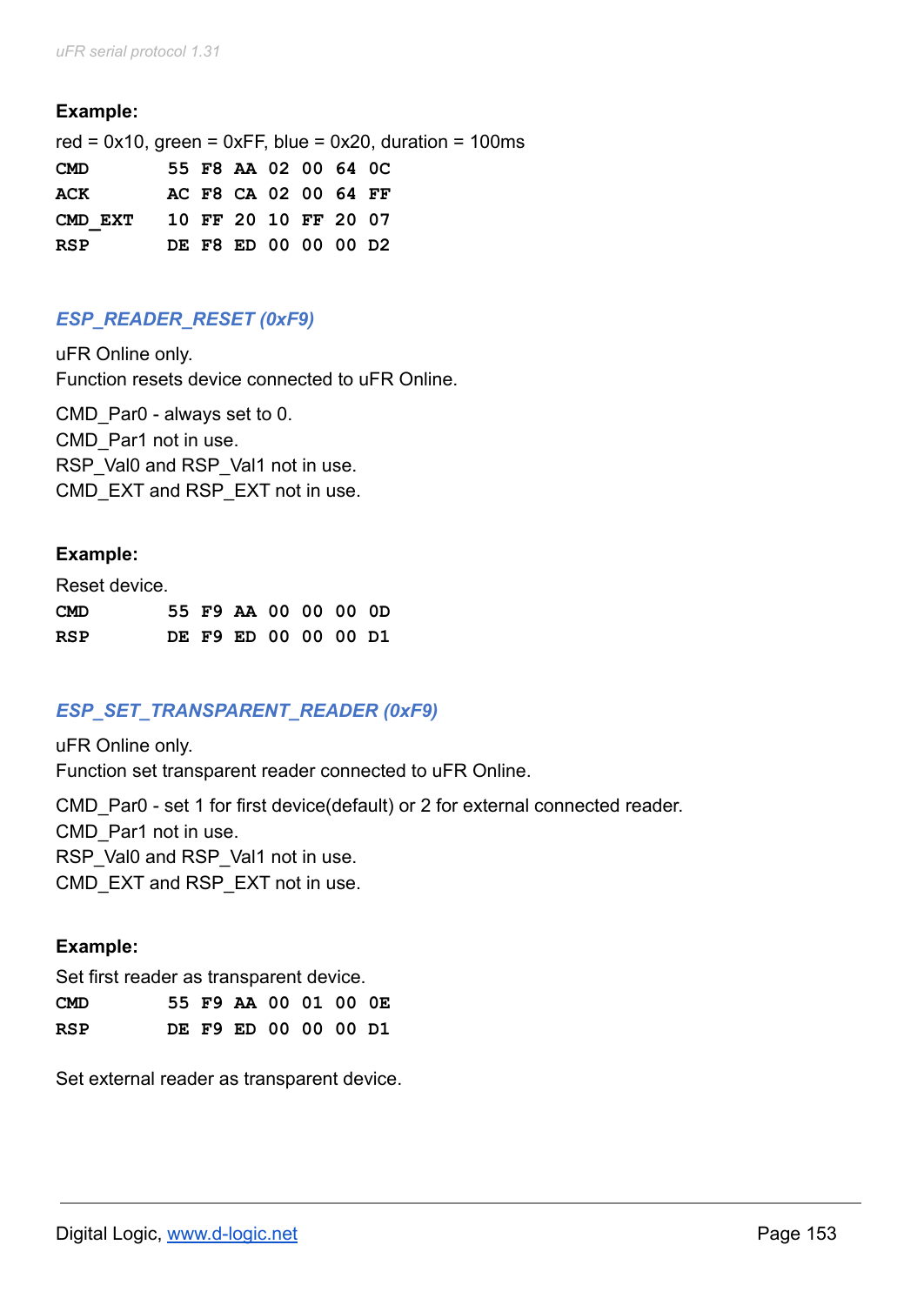| <b>CMD</b> |  | 55 F9 AA 00 02 00 0B |  |  |
|------------|--|----------------------|--|--|
| <b>RSP</b> |  | DE F9 ED 00 00 00 D1 |  |  |

#### *ESP\_READER\_PASSWORD\_WRITE (0xFA)*

uFR Online only. Function to write uFR Online password.

CMD Par0 and CMD Par1 not in use.

CMD\_EXT  $1^{st}$  to 8<sup>th</sup> byte contains old password, bytes from 9<sup>th</sup> to 16<sup>th</sup> contains new password. RSP\_Val0 and RSP\_Val1 not in use RSP\_EXT not in use

#### **Example:**

|            | Write a new password '22222222'. Old password is '11111111'. |                      |  |  |  |  |  |  |  |  |  |  |  |
|------------|--------------------------------------------------------------|----------------------|--|--|--|--|--|--|--|--|--|--|--|
| <b>CMD</b> |                                                              | 55 FA AA 11 00 00 1B |  |  |  |  |  |  |  |  |  |  |  |
| ACK        |                                                              | AC FA CA 11 00 00 94 |  |  |  |  |  |  |  |  |  |  |  |
|            | CMD EXT 31 31 31 31 31 31 31 31 32 32 32 32 32 32 32 32 07   |                      |  |  |  |  |  |  |  |  |  |  |  |
| <b>RSP</b> |                                                              | DE FA ED 00 00 00 D0 |  |  |  |  |  |  |  |  |  |  |  |

# *ESP\_GET\_READER\_SERIAL (0xE7)*

It gives the uFR Online serial number with length of 4 bytes. The CMD EXT set is not in use. The CMD Par0 and CMD Par1 are not in use.

If everything operates as expected the RESPONSE set is sent and after that also the RESPONSE EXT set of 5 bytes which contains 4 byte ReaderSerialNumber values (little-endian) and at the end one checksum byte.

## **Example:**

Send CMD GET READER SERIAL **55 E7 AA 00 00 00 1F**

#### **Where**

55 – CMD\_HEADER E7 – CMD\_CODE AA – CMD\_TRAILER 00 00 00 – CMD\_EX\_Length and CMD\_Par0 and CMD\_Par1 not used 1F – CHECKSUM Reader answer with RESPONSE – RSP packet followed by RSP\_EXT packet **DE E7 ED 05 00 00 D8 54 7E 1A 5D 74**

#### Where RSP PACKET contains

DE – RSP\_HEADER E7 – CMD\_CODE ED – RSP\_TRAILER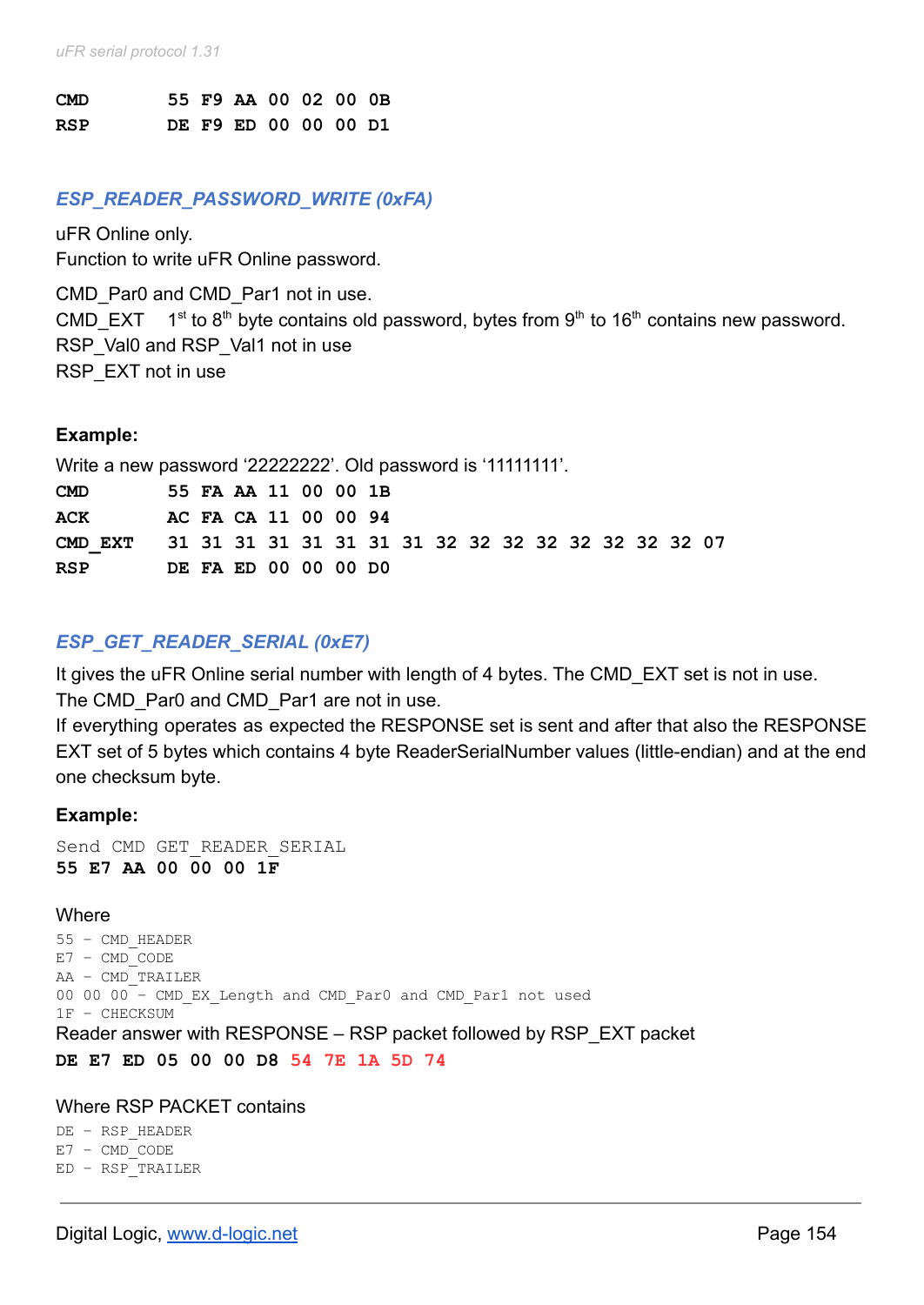*uFR serial protocol 1.31*

```
05 – RSP_EXT_Length
00 00 - RSP Val0 and RSP Val1 not used
D8 – CHECKSUM
```
#### and RSP\_EXT contains 54 7E 1A 5D – Device serial number(currently serial is 5D 1A 7E 54, little-endian notation) 74 – CHECKSUM

# **Miscellaneous commands**

## *CHECK\_UID\_CHANGE (0xE4)*

From firmware version 5.0.27 Function tries to change the UID on the card. On some cards (e.g. Magic Classic) changing UID is possible.

CMD Par0 and CMD Par1 not in use. CMD\_EXT not in use RSP\_EXT not in use

#### **Example:**

If "Magic Classic" card is tested, then function returns OK, else function returns error code. **CMD 55 E4 AA 00 00 00 22 RSP DE E4 ED 00 00 00 DE**

# *RF\_RESET ( 0xE5)*

From firmware version 5.0.27 Command reset RF field at the reader. The RF field will be off, and then on after 50ms.

CMD Par0 and CMD Par1 not in use. CMD\_EXT not in use RSP\_EXT not in use

#### **Example:**

| <b>CMD</b> |  | 55 E5 AA 00 00 00 21 |  |  |
|------------|--|----------------------|--|--|
| <b>RSP</b> |  | DE E5 ED 00 00 00 DD |  |  |

From firmware version 5.0.51. In the multi card reader mode.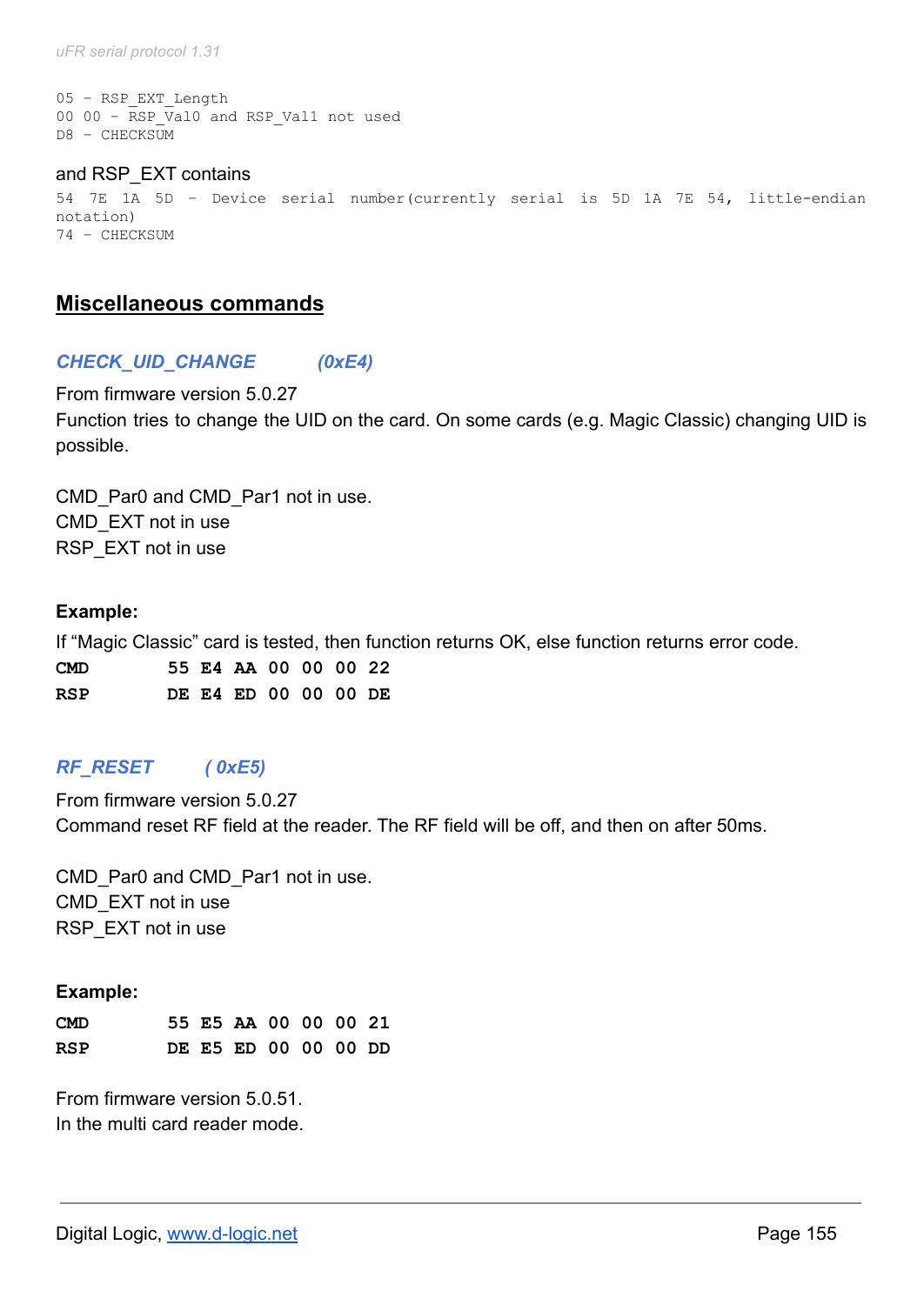# **RF\_ON**

Command switch on RF field at the reader.  $CMD$  Par0 = 1 CMD\_EXT not in use RSP\_EXT not in use

## **Example:**

| <b>CMD</b> |  | 55 E5 AA 00 01 00 22 |  |  |
|------------|--|----------------------|--|--|
| <b>RSP</b> |  | DE E5 ED 00 00 00 DD |  |  |

# **RF\_OFF**

Command switch off RF field at the reader. The RF field can be switched on by RF\_ON, or ENUM\_CARDS, or DISABLE\_ANTICOLISION command.  $CMD$  Par0 = 2 CMD\_EXT not in use RSP\_EXT not in use

## **Example:**

| <b>CMD</b> |  | 55 E5 AA 00 02 00 1F |  |  |
|------------|--|----------------------|--|--|
| RSP        |  | DE E5 ED 00 00 00 DD |  |  |

# *GET\_READER\_STATUS (0xE6)*

From firmware version 5.0.33

Function returns various reader states. The reader states are defined into following structures. This function is useful for checking if the reader is still in emulation mode after the command TAG\_EMULATION\_START.

```
typedef enum E_EMULATION_MODES
{
     TAG EMU DISABLED = 0,
     TAG_EMU_DEDICATED,
     TAG_EMU_COMBINED,
     TAG_EMU_AUTO_AD_HOC
}emul_modes_t;
typedef enum E_EMULATION_STATES
{
     EMULATION_NONE = 0,
```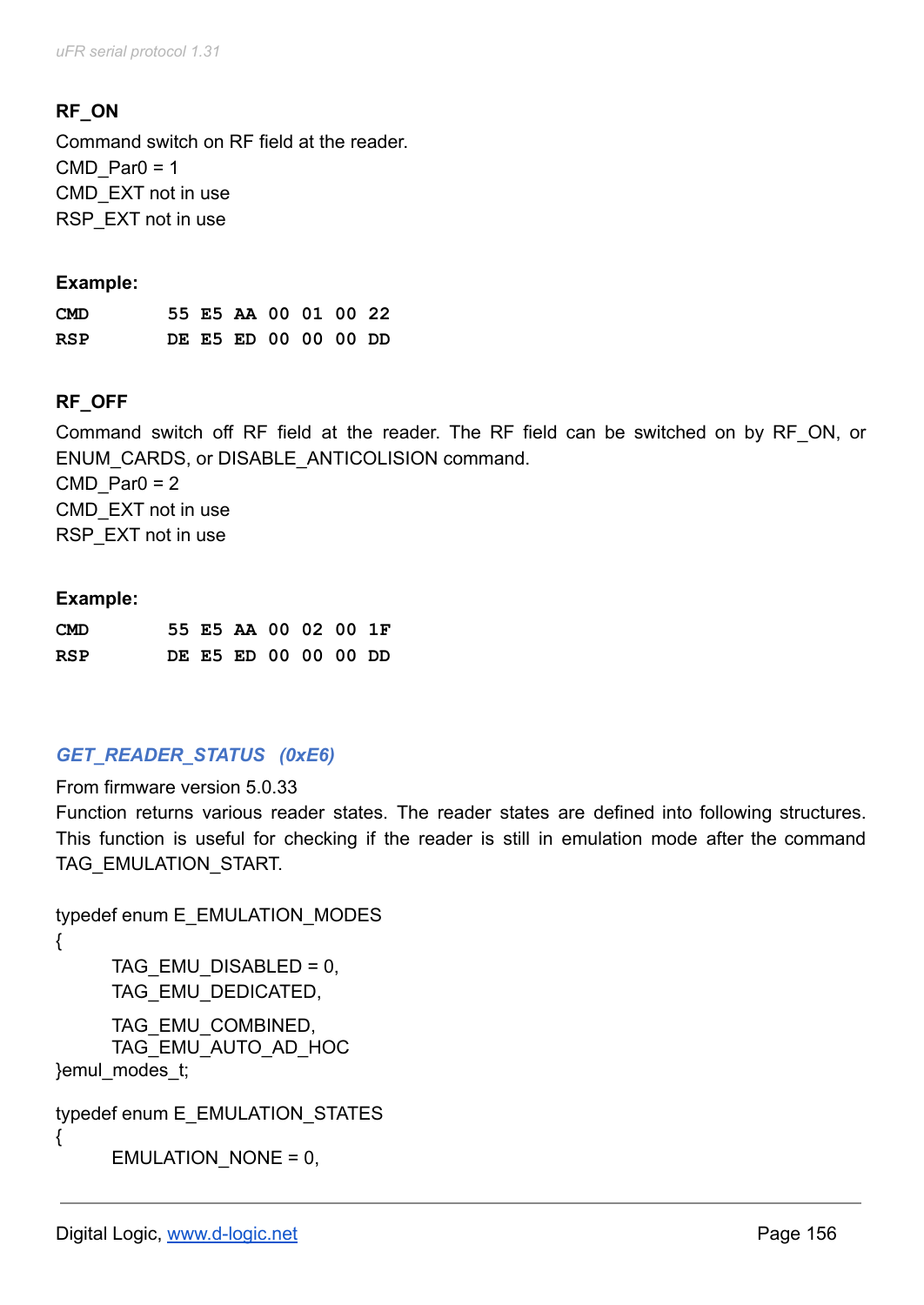EMULATION\_IDLE, EMULATION\_AUTO\_COLL, EMULATION\_ACTIVE, EMULATION\_HALT, EMULATION\_POWER\_OFF }emul\_states\_t; typedef enum E\_PCD\_MGR\_STATES { PCD\_MGR\_NO\_RF\_GENERATED = 0, PCD MGR 14443A POLLING, PCD MGR 14443A SELECTED, PCD\_MGR\_CE\_DEDICATED, PCD\_MGR\_CE\_COMBO\_START, PCD\_MGR\_CE\_COMBO, PCD\_MGR\_CE\_COMBO\_IN\_FIELD }pcd\_states\_t; CMD Par0 and CMD Par1 not in use. CMD\_EXT not in use RSP\_EXT 1st byte is reader state from pcd states t structure - normal working mode states are PCD\_MGR\_NO\_RF\_GENERATED or PCD MGR 14443A POLLING or PCD MGR 14443A SELECTED. - NTAG emulation mode state is PCD\_MGR\_CE\_DEDICATED 2nd byte is emulation mode from emul\_modes\_t structure - normal working mode state is TAG\_EMU\_DISABLED - NTAG emulation mode state is TAG\_EMU\_DEDICATED 3rd byte is emulation state form emul states t structure 4th bytes is reader sleep mode indicator 0 - reader is in normal or emulation mode 1 - reader is in sleep mode 5th byte is checksum **Example:**

**WAKE UP BYTE 00 (send just before command) CMD 55 E6 AA 00 00 00 20 RSP DE E6 ED 05 00 00 D7 RSP\_EXT 03 01 01 00 0A**

# *READ\_TT\_STATUS (0xB4)*

## From firmware version 5.0.60

Function provides the information about the tag tamper status which is detected when the NTAG 213 TT is powered by an RF field.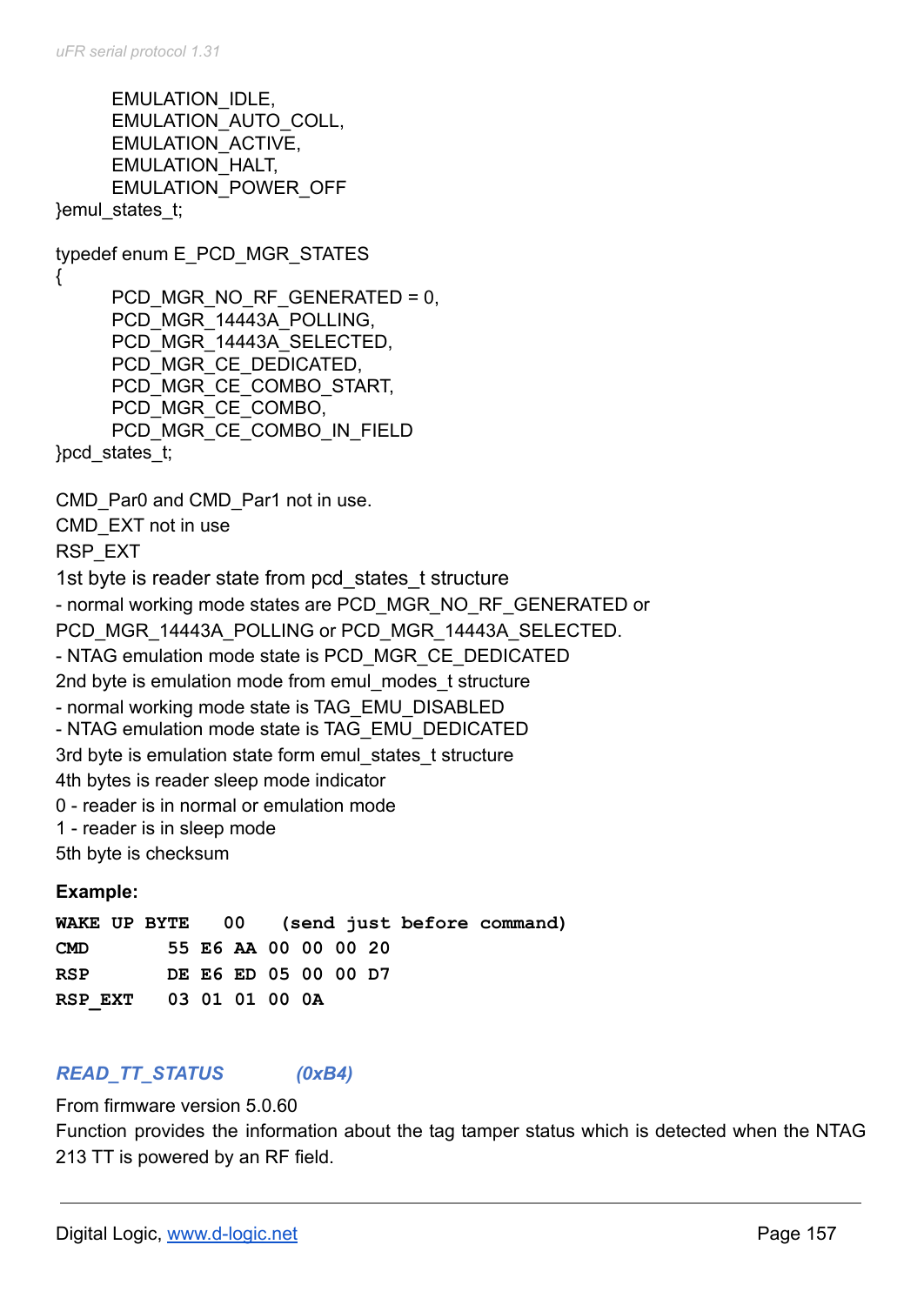CMD\_Par0 and CMD\_Par1 not in use. CMD\_EXT not in use RSP\_EXT array 1 - 4 is Tag Tamper Message byte 5 is Tag Tamper status byte 6 is checksum

# **Example:**

Tag tamper message is A1 B2 C3 D4, tag tamper status is open 'O' 0x4F **CMD 55 B4 AA 00 00 00 52 RSP DE B4 ED 06 00 00 88 RSP\_EXT A1 B2 C3 D4 4F 52**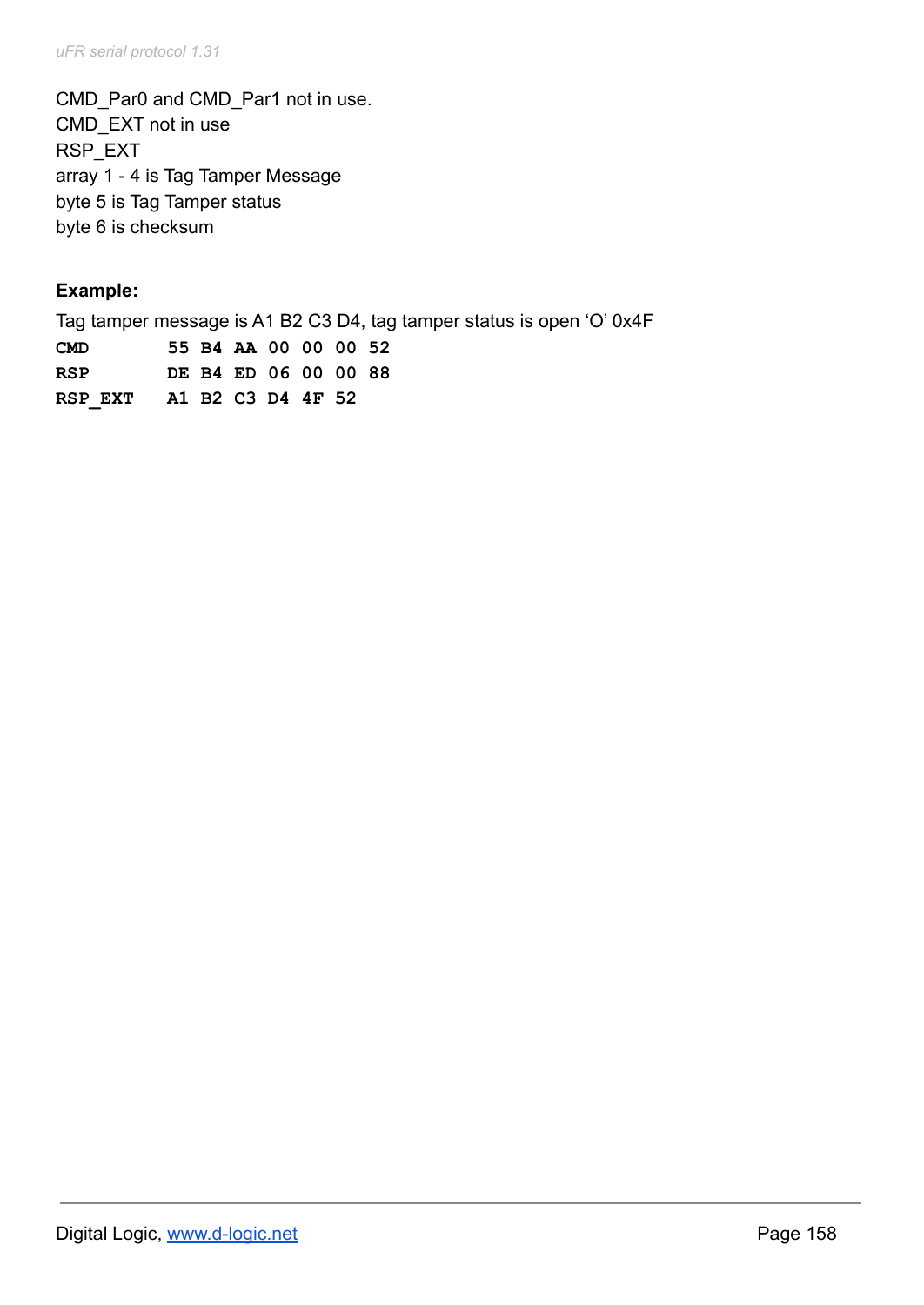# **Appendix: ERROR CODES**

| <b>ERROR</b><br><b>VALUE</b><br>$0 \times 00$<br>$0 \times 01$<br>$0 \times 02$<br>$0 \times 03$<br>$0 \times 04$<br>$0 \times 05$<br>$0 \times 06$<br>$0 \times 07$<br>$0 \times 08$<br>$0 \times 09$<br>0x0A<br>$0 \times 0B$<br>$0 \times 0C$<br>0x0D<br>$0 \times 0E$<br>0x0F<br>0x10<br>0x11<br>0x12<br>0x70<br>0x71<br>0x72<br>0x73<br>0x74<br>0x75<br>0x76<br>0x77 |                                         |  |
|---------------------------------------------------------------------------------------------------------------------------------------------------------------------------------------------------------------------------------------------------------------------------------------------------------------------------------------------------------------------------|-----------------------------------------|--|
|                                                                                                                                                                                                                                                                                                                                                                           |                                         |  |
|                                                                                                                                                                                                                                                                                                                                                                           | OK.                                     |  |
|                                                                                                                                                                                                                                                                                                                                                                           | COMMUNICATION ERROR                     |  |
|                                                                                                                                                                                                                                                                                                                                                                           | <b>CHKSUM ERROR</b>                     |  |
|                                                                                                                                                                                                                                                                                                                                                                           | <b>READING ERROR</b>                    |  |
|                                                                                                                                                                                                                                                                                                                                                                           | WRITING ERROR                           |  |
|                                                                                                                                                                                                                                                                                                                                                                           | <b>BUFFER OVERFLOW</b>                  |  |
|                                                                                                                                                                                                                                                                                                                                                                           | MAX ADDRESS EXCEEDED                    |  |
|                                                                                                                                                                                                                                                                                                                                                                           | MAX KEY INDEX EXCEEDED                  |  |
|                                                                                                                                                                                                                                                                                                                                                                           | NO CARD                                 |  |
|                                                                                                                                                                                                                                                                                                                                                                           | COMMAND NOT SUPPORTED                   |  |
|                                                                                                                                                                                                                                                                                                                                                                           | FORBIDEN DIRECT WRITE IN SECTOR TRAILER |  |
|                                                                                                                                                                                                                                                                                                                                                                           | ADDRESSED BLOCK IS NOT SECTOR TRAILER   |  |
|                                                                                                                                                                                                                                                                                                                                                                           | WRONG ADDRESS MODE                      |  |
|                                                                                                                                                                                                                                                                                                                                                                           | WRONG ACCESS BITS VALUES                |  |
|                                                                                                                                                                                                                                                                                                                                                                           | <b>AUTH ERROR</b>                       |  |
|                                                                                                                                                                                                                                                                                                                                                                           | PARAMETERS ERROR                        |  |
|                                                                                                                                                                                                                                                                                                                                                                           | <b>MAX SIZE EXCEEDED</b>                |  |
|                                                                                                                                                                                                                                                                                                                                                                           | UNSUPPORTED CARD TYPE                   |  |
|                                                                                                                                                                                                                                                                                                                                                                           | <b>COUNTER ERROR</b>                    |  |
|                                                                                                                                                                                                                                                                                                                                                                           |                                         |  |
|                                                                                                                                                                                                                                                                                                                                                                           | <b>WRITE VERIFICATION ERROR</b>         |  |
|                                                                                                                                                                                                                                                                                                                                                                           | BUFFER SIZE EXCEEDED                    |  |
|                                                                                                                                                                                                                                                                                                                                                                           | VALUE BLOCK INVALID                     |  |
|                                                                                                                                                                                                                                                                                                                                                                           | VALUE BLOCK ADDR INVALID                |  |
|                                                                                                                                                                                                                                                                                                                                                                           | VALUE BLOCK MANIPULATION ERROR          |  |
|                                                                                                                                                                                                                                                                                                                                                                           | WRONG UI MODE                           |  |
|                                                                                                                                                                                                                                                                                                                                                                           | <b>KEYS LOCKED</b>                      |  |
|                                                                                                                                                                                                                                                                                                                                                                           | <b>KEYS UNLOCKED</b>                    |  |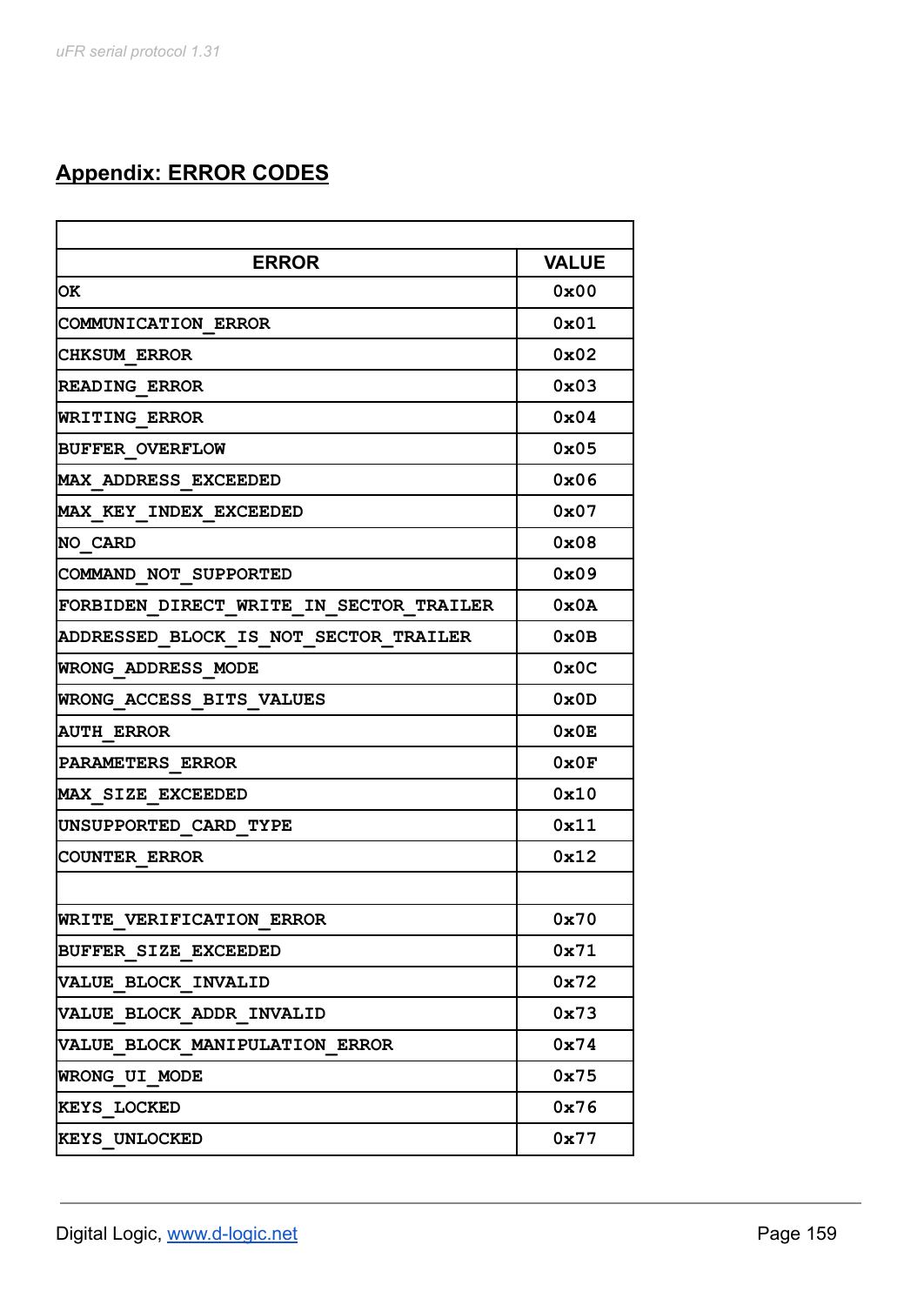| <b>WRONG PASSWORD</b>           | 0x78          |
|---------------------------------|---------------|
| CAN NOT LOCK DEVICE             | 0x79          |
| CAN NOT UNLOCK DEVICE           | 0x7A          |
| DEVICE EEPROM BUSY              | $0 \times 7B$ |
| RTC SET ERROR                   | 0x7C          |
| <b>EEPROM ERROR</b>             | 0x7D          |
| NO CARDS ENUMERRATED            | 0x7E          |
| CARD ALREADY SELECTED           | 0x7F          |
| WRONG CARD TYPE                 | $0 \times 80$ |
|                                 |               |
|                                 |               |
|                                 |               |
| FORBIDDEN IN TAG EMULATION MODE | 0x90          |
|                                 |               |
| Mifare Plus tags errors         |               |
| MFP COMMAND OVERFLOW            | 0xB0          |
| MFP INVALID MAC                 | 0xB1          |
| MFP INVALID BLOCK NR            | 0xB2          |
| MFP NOT EXIST BLOCK NR          | 0xB3          |
| MFP COND OF USE ERROR           | 0xB4          |
| <b>MFP LENGTH ERROR</b>         | $0 \times B5$ |
| MFP GENERAL MANIP ERROR         | 0xB6          |
| MFP SWITCH TO ISO14443 4 ERROR  | 0xB7          |
| MFP ILLEGAL STATUS CODE         | 0xB8          |
| MFP MULTI BLOCKS READ           | 0xB9          |
| NT4H tags errors                |               |
| NT4H COMMAND ABORTED            | 0xC0          |
| NT4H LENGTH ERROR               | 0xC1          |
| NT4H PARAMETER ERROR            | $0 \times C2$ |
| NT4H NO SUCH KEY                | 0xC3          |
| <b>NT4H PERMISSION DENIED</b>   | 0xC4          |
| NT4H AUTHENTICATION DELAY       | 0xC5          |
| NT4H MEMORY ERROR               | 0xC6          |
| NT4H INTEGRITY ERROR            | 0xC7          |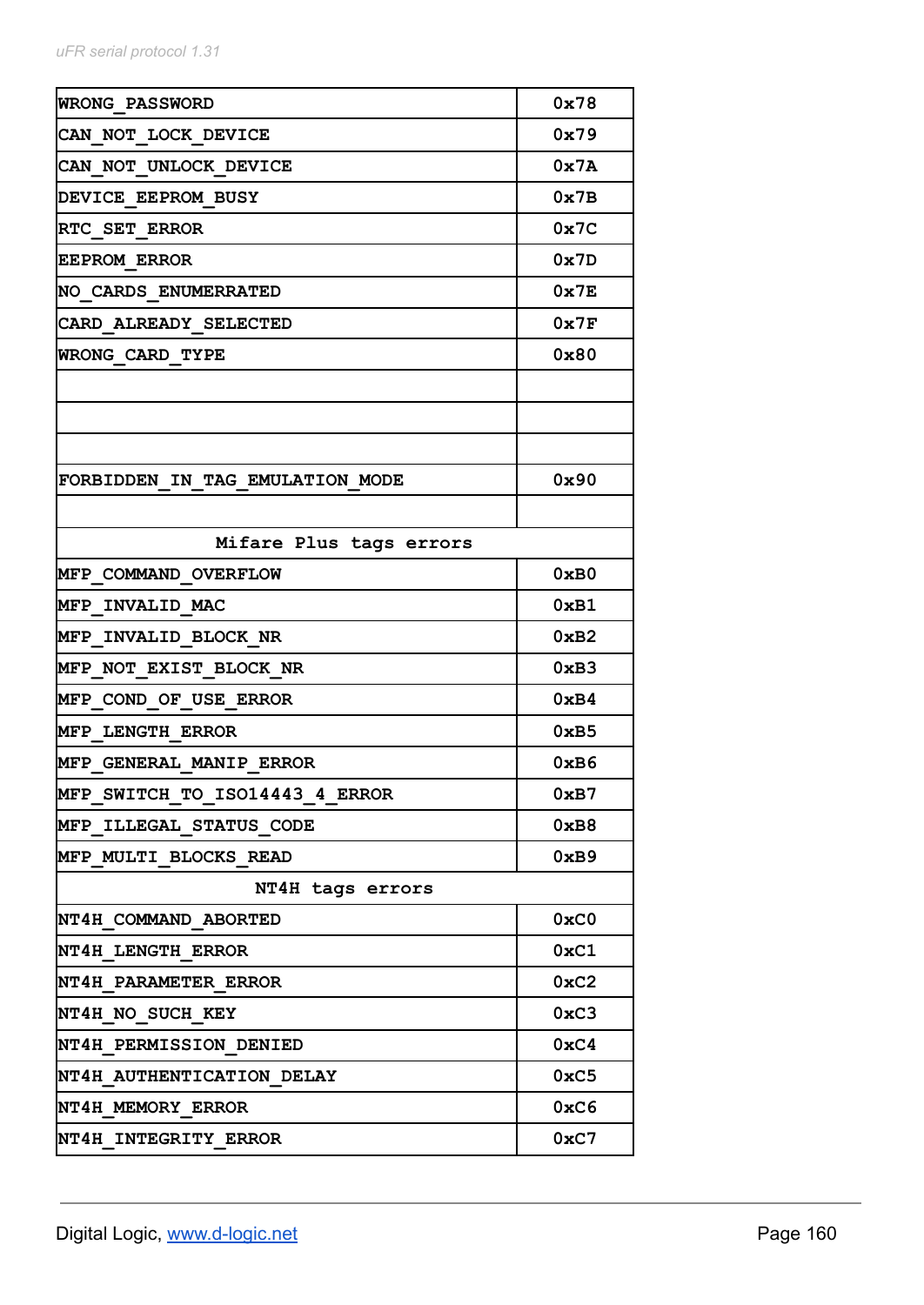| NT4H FILE NOT FOUND | 0xC8          |
|---------------------|---------------|
| NT4H BOUNDARY ERROR | $0 \times C9$ |
| NT4H INVALID MAC    | $0 \times CA$ |
| NT4H NO CHANGES     | $0 \times CB$ |

# **Appendix: ERROR CODES for DESFire card operations**

| #define DATA OVERFLOW               | 2990 |
|-------------------------------------|------|
| #define READER ERROR                | 2999 |
| #define NO CARD DETECTED            | 3000 |
| #define CARD OPERATION OK           | 3001 |
| #define WRONG KEY TYPE              | 3002 |
| #define KEY AUTH ERROR              | 3003 |
| #define CARD CRYPTO ERROR           | 3004 |
| #define READER CARD COMM ERROR      | 3005 |
| #define PC READER COMM ERROR        | 3006 |
| #define COMMIT TRANSACTION NO REPLY | 3007 |
| #define COMMIT TRANSACTION ERROR    | 3008 |
| #define NO ISO1444 4 CARD           | 3009 |
| #define NOT SUPPORTED KEY TYPE      | 3010 |

/\* Status and error codes \*/

|         | #define OPERATION OK                | 0x0C00                  |
|---------|-------------------------------------|-------------------------|
|         | #define NO CHANGES                  | 0x0C0C                  |
| #define | OUT OF EEPROM ERROR                 | $0 \times 0 \times 0 E$ |
|         | #define ILLEGAL COMMAND CODE        | 0x0C1C                  |
|         | #define INTEGRITY ERROR             | $0 \times 0$ C $1$ E    |
| #define | NO SUCH KEY                         | 0x0C40                  |
|         | #define LENGTH ERROR                | $0 \times 0$ C7E        |
|         | #define PERMISSION DENIED           | 0x0C9D                  |
|         | #define PARAMETER ERROR             | $0 \times 0 \times 9E$  |
|         | #define APPLICATION NOT FOUND       | 0x0CA0                  |
|         | #define APPL INTEGRITY ERROR        | 0x0CA1                  |
|         | #define AUTHENTICATION ERROR 0x0CAE |                         |
|         | #define ADDITIONAL FRAME            | $0 \times 0$ CAF        |
|         | #define BOUNDARY ERROR              | 0x0CBE                  |
|         | #define PICC INTEGRITY_ERROR        | 0x0CC1                  |
|         | #define COMMAND ABORTED             | 0x0CCA                  |
|         | #define PICC DISABLED_ERROR         | 0x0CCD                  |
|         | #define COUNT ERROR                 | 0x0CCE                  |
|         | #define DUPLICATE ERROR             | 0x0CDE                  |
|         | #define EEPROM ERROR DES            | $0 \times 0$ CEE        |
|         | #define FILE NOT FOUND              | $0 \times 0 \times 0$   |
|         | #define FILE INTEGRITY ERROR        | 0x0CF1                  |
|         |                                     |                         |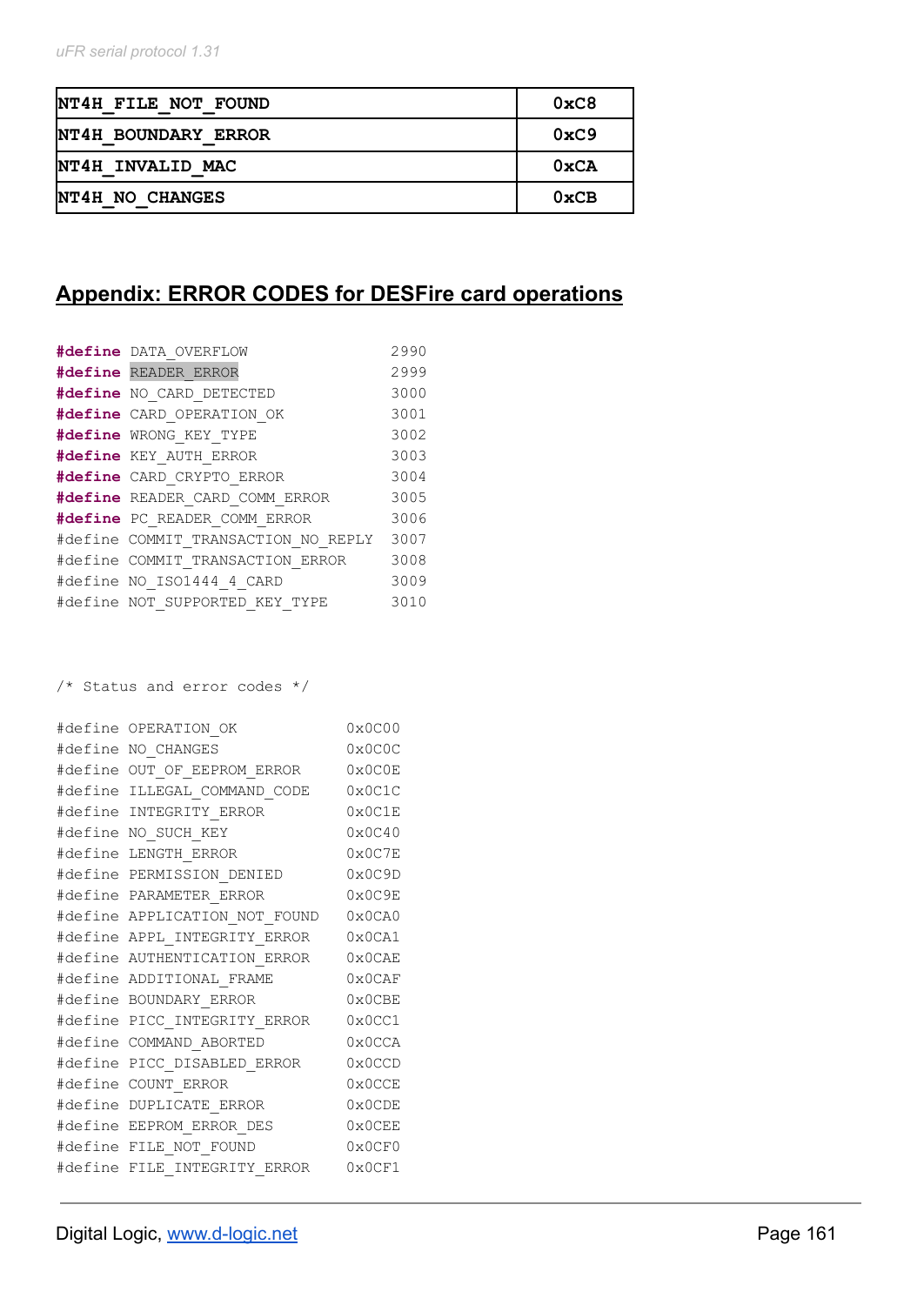# **Change log:**

# **Firmware version 5.0.1 and later apply only to uFR PLUS devices**

| <b>Date</b> | <b>Description</b>                                                                                          | doc.<br>revision | refers to<br>the<br>firmware<br>ver. |
|-------------|-------------------------------------------------------------------------------------------------------------|------------------|--------------------------------------|
|             | 2022-03-14 RGB signalization in the sleep mode                                                              | 1.31             | 5.0.62                               |
|             | 2022-02-24   Tag emulation T2T mirror counter support                                                       | 1.30             | 5.0.61                               |
|             | 2022-01-19 NTAG 213 TT support                                                                              | 1.29             | 5.0.60                               |
|             | 2021-12-27 Extended APDU support                                                                            | 1.28             | 5.0.57                               |
| 2021-10-18  | SET DISPLAY DATA command has new feature for internal RGB<br>modules, RED_LIGHT_CONTROL command changed     | 1.27             | 5.0.55                               |
| 2021-09-01  | Support for ISO 7816 protocol                                                                               | 1.26             | 5.0.44                               |
|             | 2021-08-31 UFR Online GPIO time control added                                                               | 1.25             |                                      |
|             | 2021-01-11 RF field on/off in the multi card mode                                                           | 1.23             | 5.0.51                               |
|             | 2020-10-19 Desfire EV2 and Desfire Light ECC signature read support                                         | 1.22             | 5.0.44                               |
|             | 2020-10-09   NTAG 424 TT support.                                                                           | 1.21             | 5.0.43                               |
|             | 2020-07-17 Leave sleep mode command bug fix                                                                 | 1.20             | 5.0.23                               |
|             | 2020-04-10 Transaction MAC for Desfire Light and Desfire EV2 support                                        | 1.19             | 5.0.38                               |
|             | 2020-02-27 Mifare Plus X, SE or EV1 value block operations support                                          | 1.18             | 5.0.36                               |
|             | 2020-02-20   Desfire light tag support                                                                      | 1.17             | 5.0.32                               |
|             | 2020-02-20 COMMANDS FOR NT4H CARDS                                                                          | 1.16             | 5.0.32                               |
|             | 2020-02-18   Default UART speed session.                                                                    | 1.15             | 5.0.1                                |
| 2020-02-18  | NTAG emulation mode in RAM (1008 bytes user memory).<br>Get reader status                                   | 1.14             | 5.0.33                               |
| 2019-10-30  | For Mifare Plus card in SL3 uses functions for Mifare Classic card.<br>AES key calculated from Crypto1 key. | 1.13             | 5.0.29                               |
| 2019-10-1   | Check if UID changeable and RF reset                                                                        | 1.12             | 5.0.27                               |
| 2019-10-1   | SAM support for uFR CS with SAM                                                                             | 1.12             | 5.100.27                             |
| 2019-08-15  | Desfire operations with Linear and Cyclic records.                                                          | 1.11             | 5.0.25                               |
|             | 2019-08-14 Desfire DES, 2K3DES, and 3K3DES internal key support                                             | 1.10             | 5.0.25                               |
| 2019-06-21  | Added uFR Online commands.                                                                                  | 1.9              |                                      |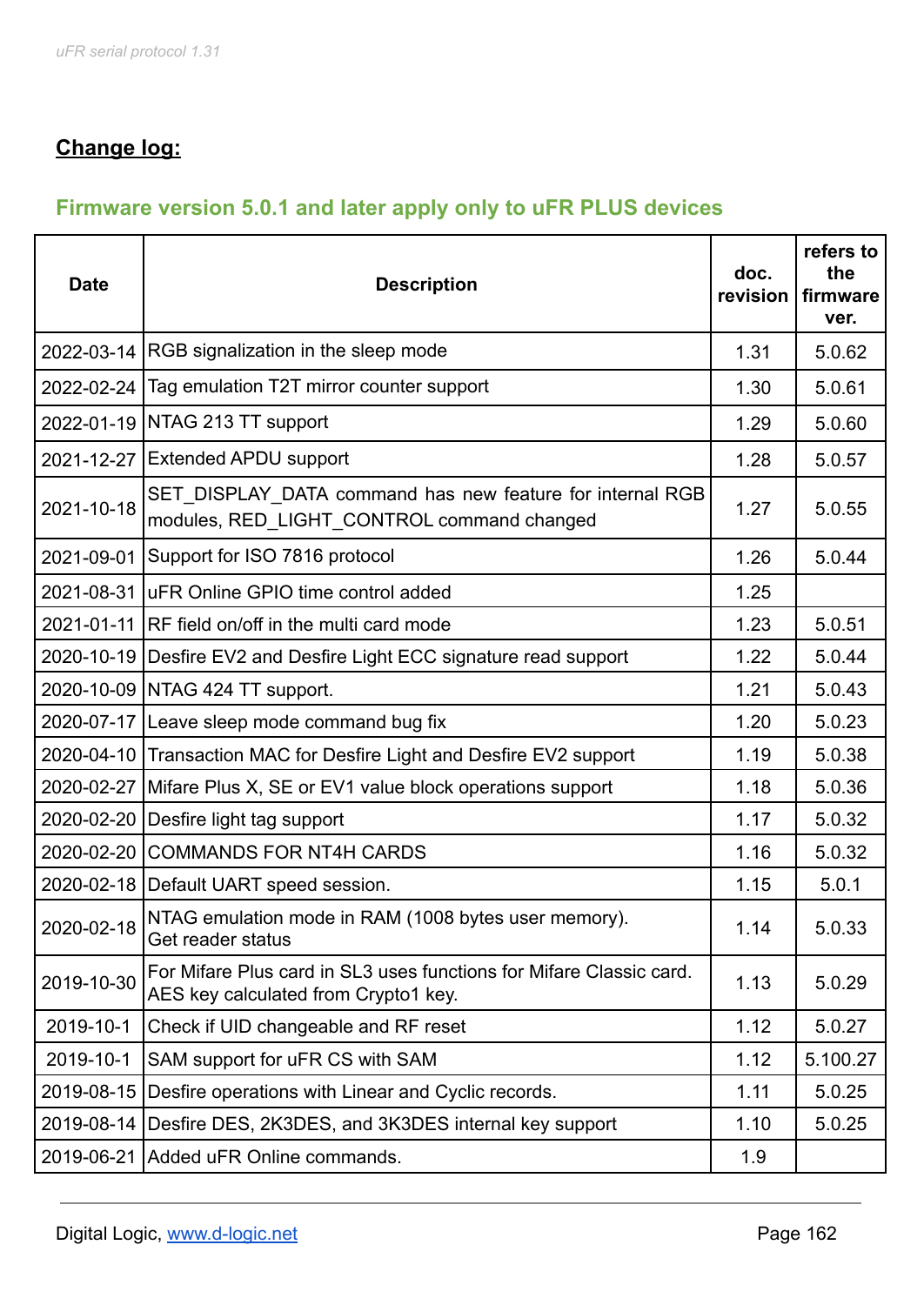| 2019-05-17 | Added description for a new command: code 0x97,<br>SET_ISO14443_4_DL_STORAGE.                                                                                                               | 1.8 | 5.0.20         |
|------------|---------------------------------------------------------------------------------------------------------------------------------------------------------------------------------------------|-----|----------------|
|            | All references to "ISO 14443-4A" have been changed to "ISO<br>2019-05-17   14443-4" because uFR firmwares support ISO 14443-4A and ISO<br>14443-4B types both from 3.9.49 firmware version. | 1.8 | from<br>3.9.49 |
|            | 2019-05-16 Desfire get application identifiers added                                                                                                                                        | 1.7 | 5.0.19         |
|            | 2018-10-01 Anti-collision support (multi card reader mode) added                                                                                                                            | 1.6 | 5.0.1          |
| 2018-07-05 | Mifare Plus commands added. Diferencies for block read and write<br>and linear read. uFR PLUS devices only.                                                                                 | 1.5 |                |
| 2018-07-04 | Mifare Desfire value file manipulation functions. uFR PLUS devices<br>only.                                                                                                                 | 1.4 |                |
|            | descriptions<br>READER KEYS_LOCK,<br>Added<br>for<br>missing<br>2018-06-08 READER KEYS UNLOCK, and READER PASSWORD WRITE<br>commands. Added hardware reset explanation.                     | 1.3 |                |
|            | 2018-06-08 Originality checking and READ ECC SIGNATURE command.                                                                                                                             | 1.3 | 3.9.8          |
| 2018-06-08 | Added missing descriptions for READ_COUNTER and<br>INCREMENT COUNTER commands (NFC Type 2 Tags)                                                                                             | 1.3 | 3.9.11         |
| 2018-06-08 | Added missing description for GET NFC T2T VERSION<br>command (NFC Type 2 Tags)                                                                                                              | 1.3 | 3.8.19         |
| 2018-06-08 | Added missing card type constants in GET DLOGIC CARD TYPE<br>table.                                                                                                                         | 1.3 |                |
|            | 2018-05-31 SET_LED_CONFIG command added                                                                                                                                                     | 1.2 | 3.9.53         |
| 2018-05-30 | DESFIRE WRITE AES KEY, and GET DESFIRE UID examples<br>are corrected                                                                                                                        | 1.1 |                |
|            | 2018-05-30 Appendix: ERROR CODES for DESFire card operations                                                                                                                                | 1.1 |                |
|            | 2018-05-29 PKI infrastructure and digital signature support                                                                                                                                 | 1.1 | 3.9.55         |
| 2018-05-29 | Changed date format in a Change log. Now we use a more<br>universal 'yyyy-mm-dd' date format.                                                                                               | 1.1 |                |
| 2017-06-29 | Support for APDU commands in ISO 14443-4A tags                                                                                                                                              | 1.0 | 3.9.39         |
| 2017-05-23 | Support for ISO 14443-4A protocol commands                                                                                                                                                  | 1.0 | 3.9.36         |
| 2017-05-03 | Commands for Ad-Hoc emulation mode parameters manipulation.<br>(GET AD HOC EMULATION PARAMS and<br>SET_AD_HOC_EMULATION_PARAMS).                                                            | 1.0 | 3.9.35         |
|            | 2017-05-03 Ad-Hoc emulation mode commands.                                                                                                                                                  | 1.0 | 3.9.34         |
| 2016-08-06 | FAST READ ISO14443-3 command with LINEAR READ<br>utilisation.                                                                                                                               | 1.0 | 3.9.14         |